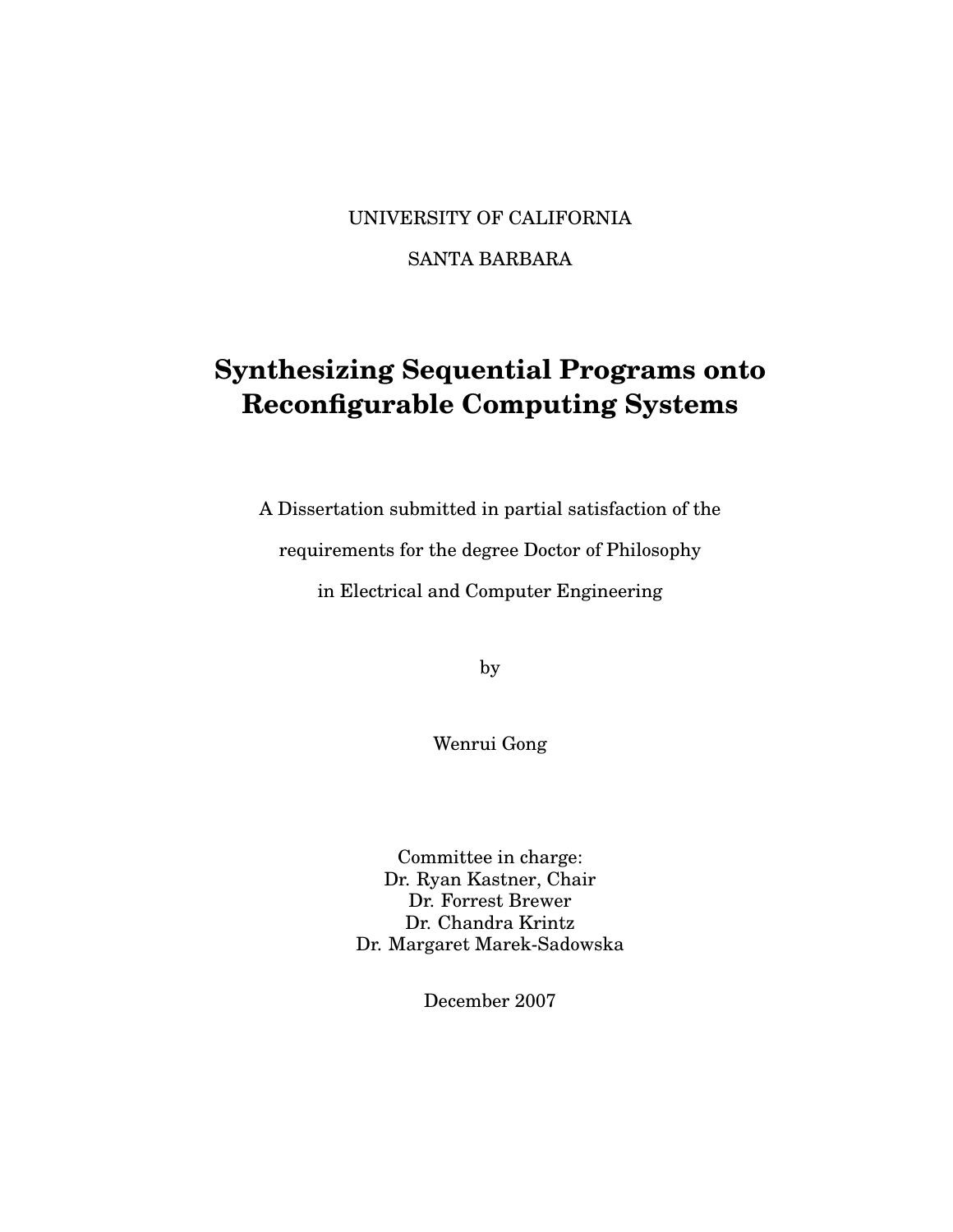The dissertation of Wenrui Gong is approved:

Dr. Forrest Brewer

Dr. Chandra Krintz

Dr. Margaret Marek-Sadowska

Dr. Ryan Kastner, Chair

University of California, Santa Barbara

December 2007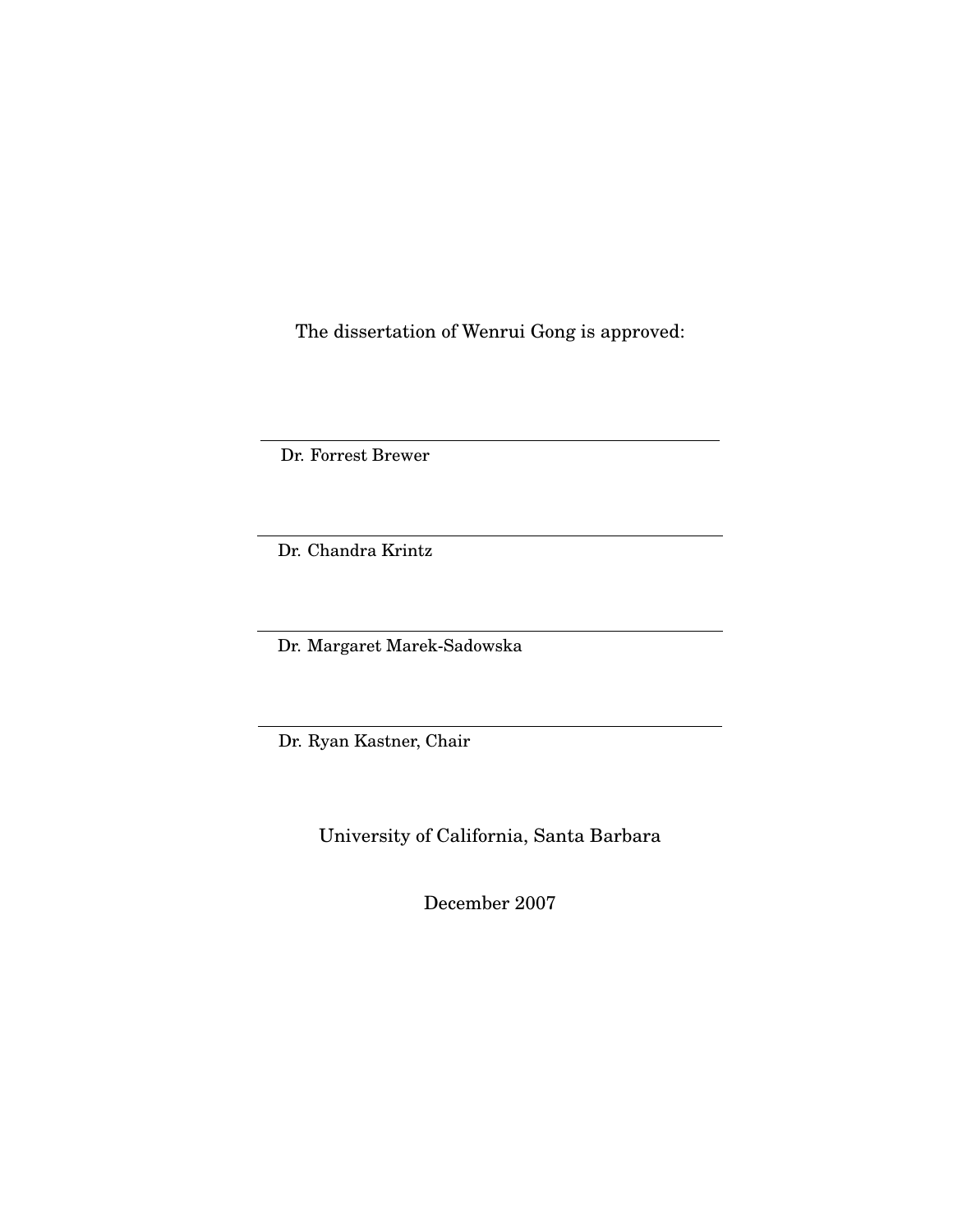Synthesizing Sequential Programs onto Reconfigurable Computing Systems Copyright 2007 by

Wenrui Gong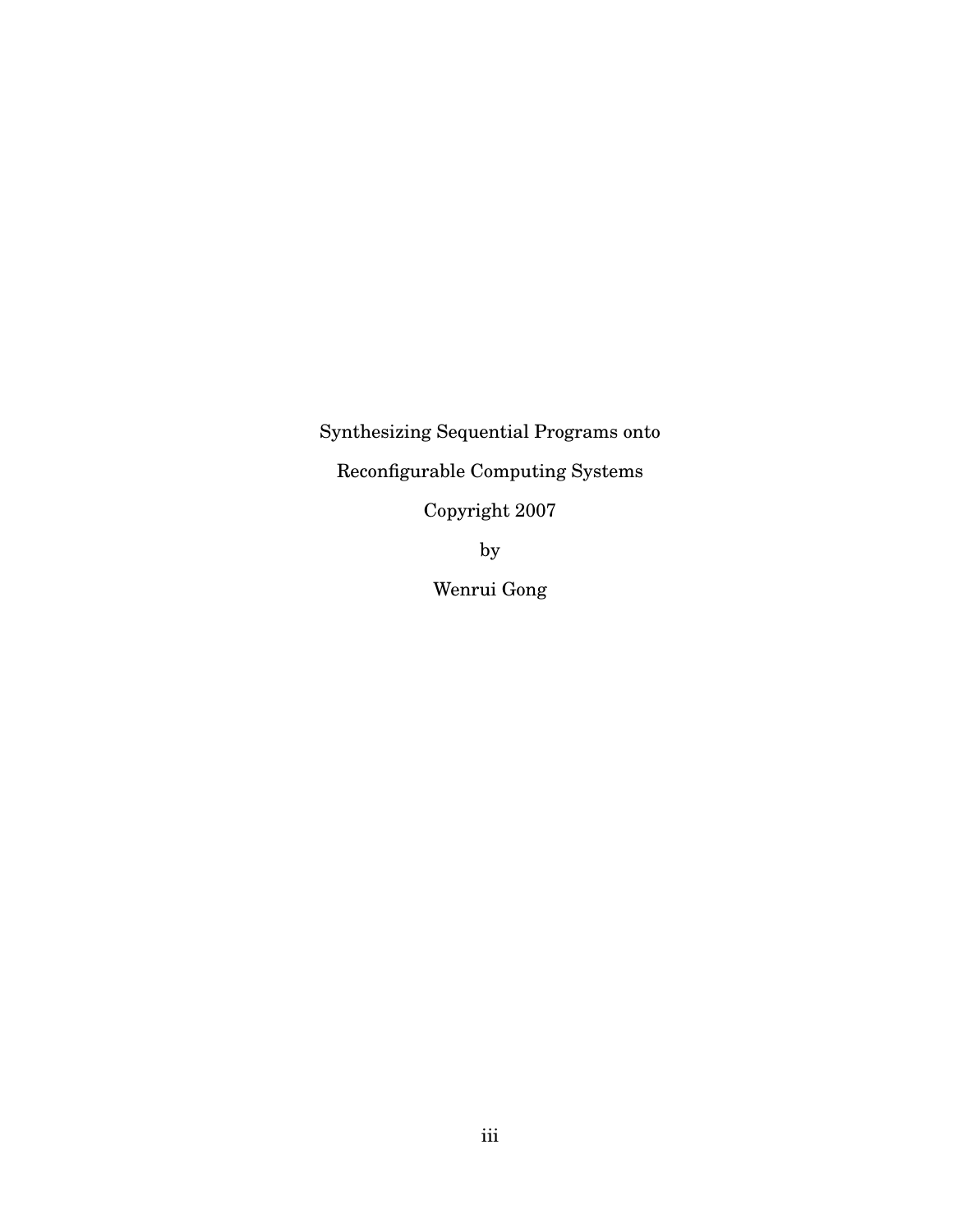To my dearest parents, Zhang Shu and Gong Yiheng, who instilled me the thirst for knowledge and supported my pursuit of knowledge.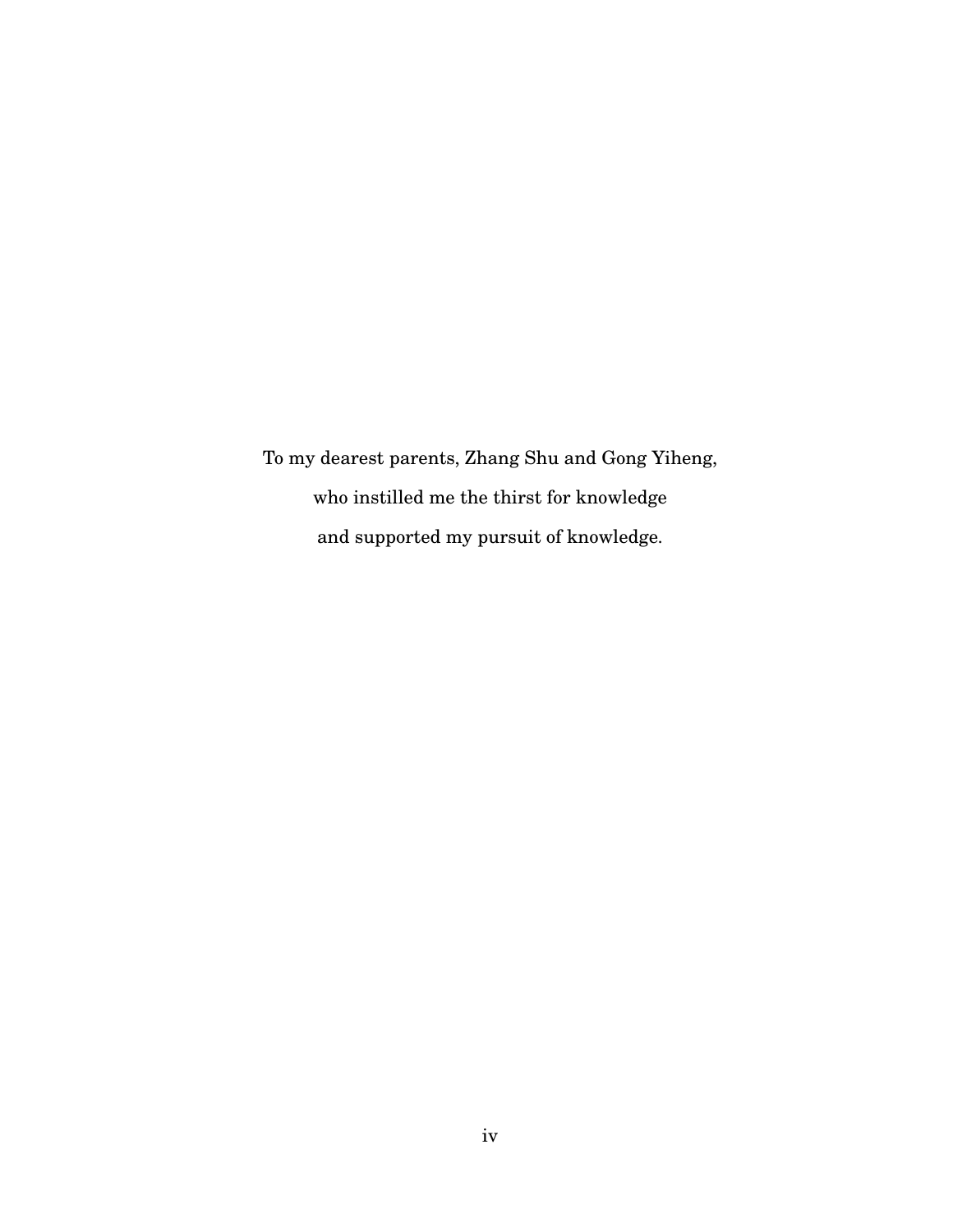## **Abstract**

This dissertation focuses on synthesizing sequential programs on FPGA-based fine-grained reconfigurable computing systems. Reconfigurable computing combines the flexibility of software with the high performance of hardware, bridges the gap between general-purpose processors and application-specific systems, and enables higher productivity and shorter time to market. Design flows for reconfigurable computing systems conduct parallelizing compilation and reconfigurable hardware synthesis in an integrated framework.

This work proposes to extend the program dependence graph with the single assignment form as the intermediate representations of the design framework. This form supports most of the known program transforms, enables speculative execution, and exposes the instruction-level parallelism. Experimental results showed an overall 15% speed-up compared with traditional control/data-flow graph given the same optimizations.

To create coarse-grained parallelism and better utilize available storage and computation resources, this work presents a novel approach to partition the data/iteration spaces subject to the architectural constraints. This approach utilizes code analysis techniques and exploits a variety of candidate partitions. Experimental results also show that this approach benefits placement and routing, and improves the finally achieved clock frequencies up to 19.5%.

To effectively generate hardware from the data dependence subgraph, we study the resource allocation and scheduling problem. The proposed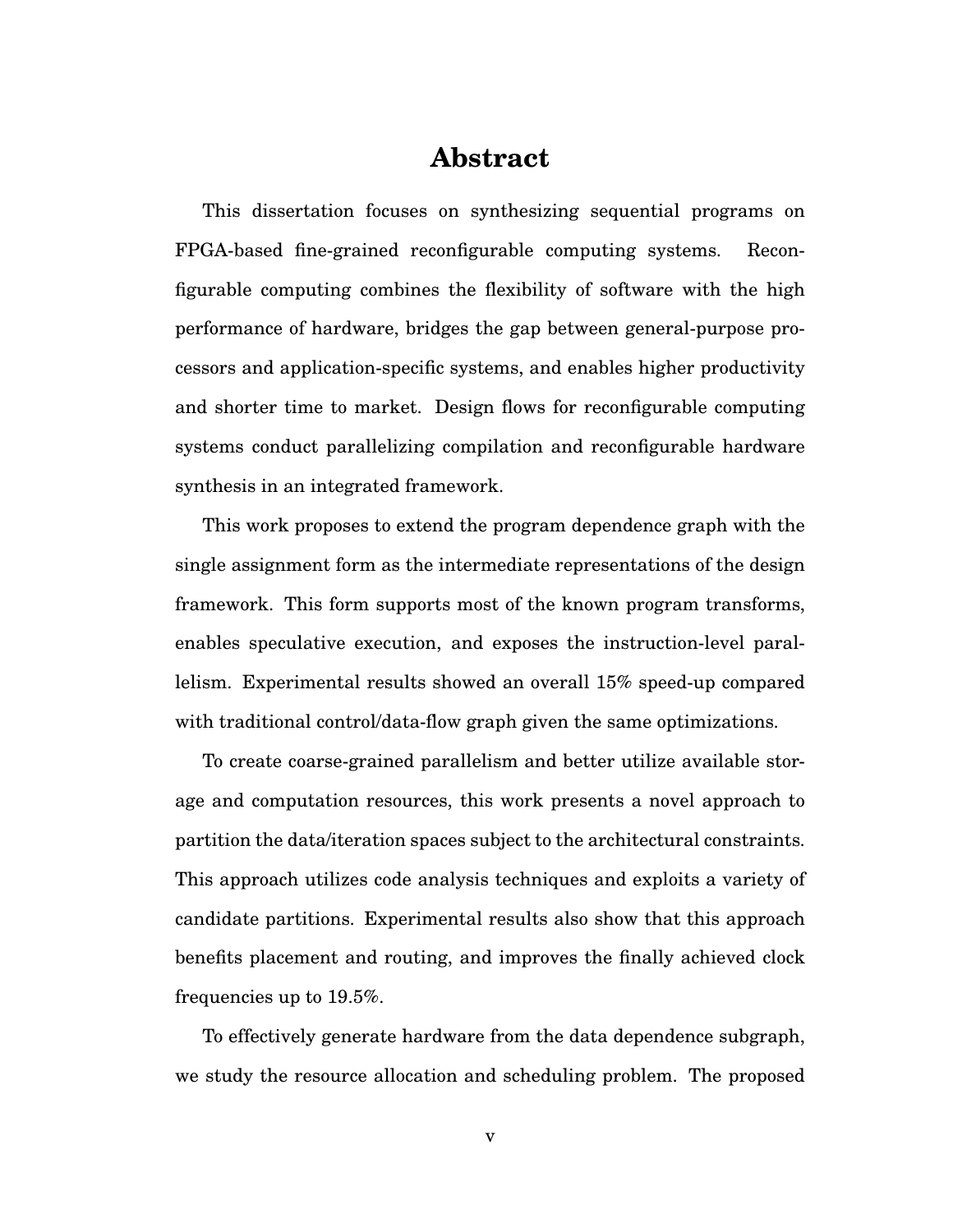operation scheduling algorithms utilize the max-min ant system (MMAS) optimization. Experimental results show up to 23% speed-up over the list scheduler on the resource constraint scheduling, and 15% smaller area over the force-directed scheduler. We further introduce a general model of the resource allocation and scheduling problem, and present an MMASbased concurrent resource allocation and scheduling algorithm. Experimental results from over more than 1250 realistic designs show up to 20% smaller area and perform better on larger designs.

To summarize, this work presents an automatic design methodology for reconfigurable computing systems, extends current knowledge in parallelizing compilation and hardware synthesis, and delivers a unified solution to the resource allocation and scheduling problem.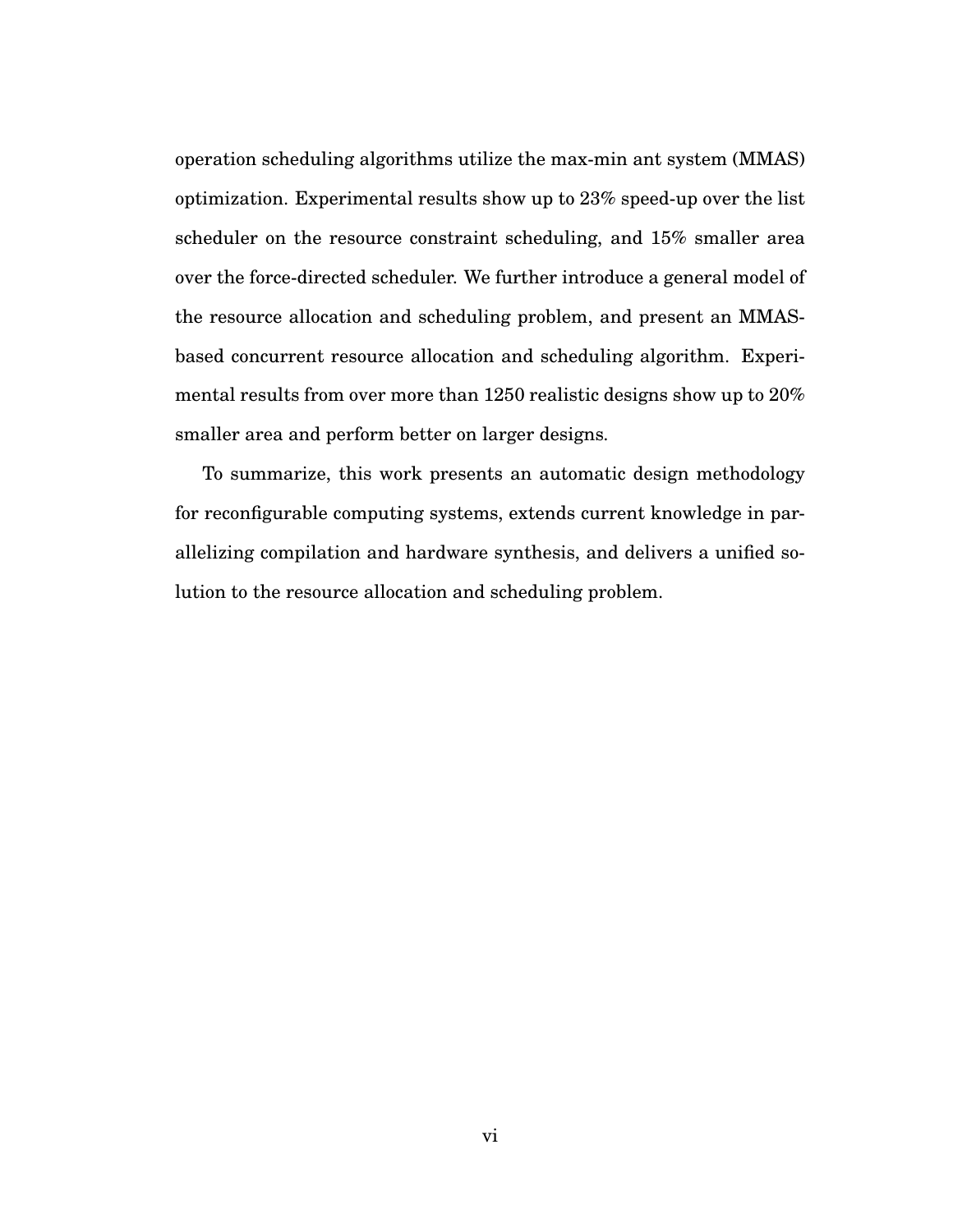### **Acknowledgments**

This dissertation would not have been possible without the advice and support of my advisor Professor Ryan Kastner. He has, since 2003, guided me with enthusiasm, and supported me to grow as a researcher. I am very grateful for his thorough reviewing of this dissertation and our collaboration that has resulted in a number of publications, of which several are included in this dissertation.

I am also grateful to my colleagues in the ExPRESS group at the Electrical and Computer Engineering Department at the University of California, Santa Barbara: Gang Wang, Anup Hosangadi, Yan Meng, Brian DeRenzi, and Daniel Grund. In particular, I would like to thank Gang Wang for our collaborations on numerous research efforts over the years and many fruitful discussions, and for the fun we had in writing the papers and presenting them at conferences.

I would like to thank Professor Forrest Brewer, Professor Chandra Krintz, and Professor Margaret Marek-Sadowska for being on my Ph.D. committee and for all their help along the way. In particular, I would like to thank Professor Margaret Marek-Sadowska for her constructive comments on early versions of this dissertation.

I would also like to thank Professor Louise Moser, Professor Michael Melliar-Smith, Professor Behrooz Parhami, and Dr. Charles Kenney. In particular, I would like to thank Dr. Charles Kenney for his great help.

Of all my friends and colleagues at the University of California, Santa Barbara, I would like to thank in particular Hailin Jiang, Feng Lu, Xin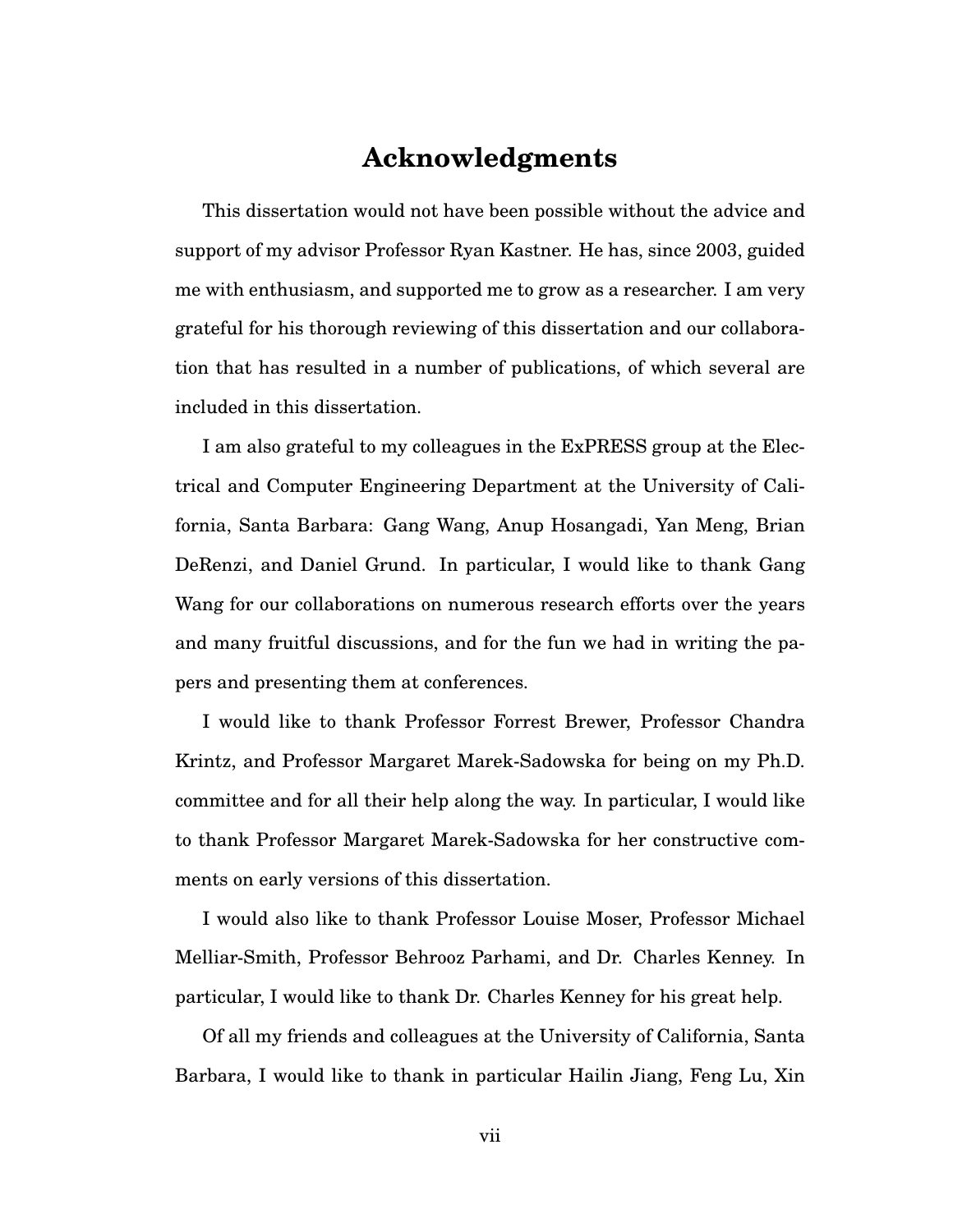Hao, Tao Feng, Wei Cui, Chung-Kuan Tsai, Yang Cao, and so many others for all the help I received over the years.

I would like to acknowledge my colleagues in the Catapult Synthesis group at Mentor Graphics: Andrew Guyler, Peter Gutberlet, Andres Takach, Simon Waters, Welson Sun, Sandeep Garg, Shawn McClaud, Bryan Bowyer, Stuart Clubb, Michael Fingeroff, and many others. Thank you for your cooperativeness and many stimulating discussions.

Finally, thanks to my parents who are my best sources of inspiration and motivation. I am sorry that we have not been able to get together lately, I will probably have more time now.

This work has been partially supported by the National Science Foundation (NSF) under grant 0411321 and the Electrical and Computer Engineering Department at the University of California, Santa Barbara.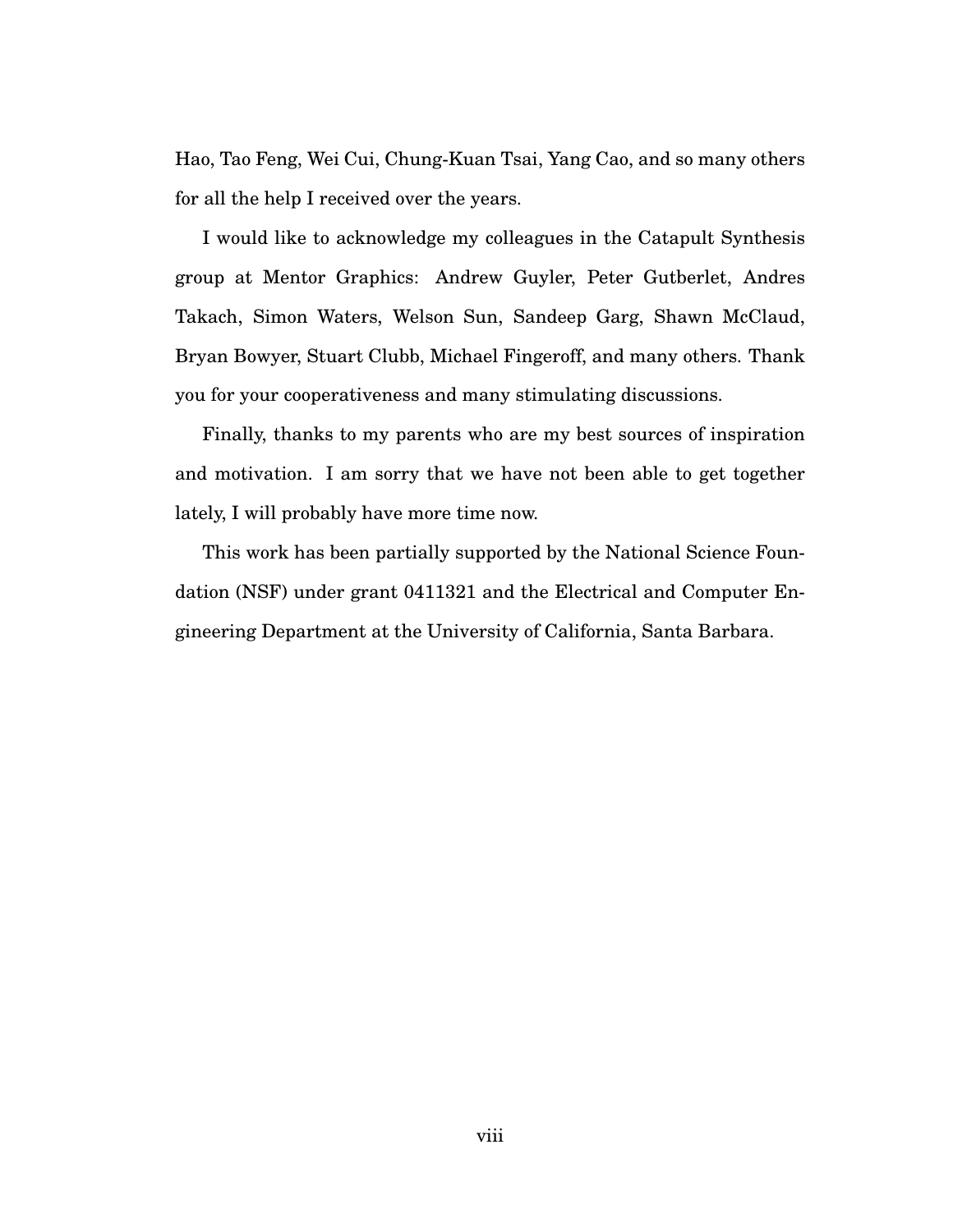## **Curriculum Vitæ**

#### **Education**

July 1999, Bachelor of Engineering in Computer Software, Sichuan University (Chengdu, Sichuan, China).

December 2002, Master of Science in Electrical and Computer Engineering, University of California (Santa Barbara, California, USA).

#### **Professional Experiences**

January 1999 – July 2001, Research Associate, Sichuan University (Chengdu, Sichuan, China).

September 2001 – June 2005, Teaching Assistant, University of California (Santa Barbara, California, USA).

January 2003 – September 2006, Graduate Student Researcher, Uni-

versity of California (Santa Barbara, California, USA).

Summer 2004, Intern, Mentor Graphics (Wilsonville, Oregon, USA).

Summer 2005, Intern, Mentor Graphics (Wilsonville, Oregon, USA).

October 2006 – present, Software Development Engineer, Mentor Graphics (Wilsonville, Oregon, USA).

#### **Publications**

[1] Gang Wang, Wenrui Gong, and Ryan Kastner. A New Approach for Task Level Computational Resource Bi-partitioning. In *International Conference on Parallel and Distributed Computing and Systems* (PDCS), 2003.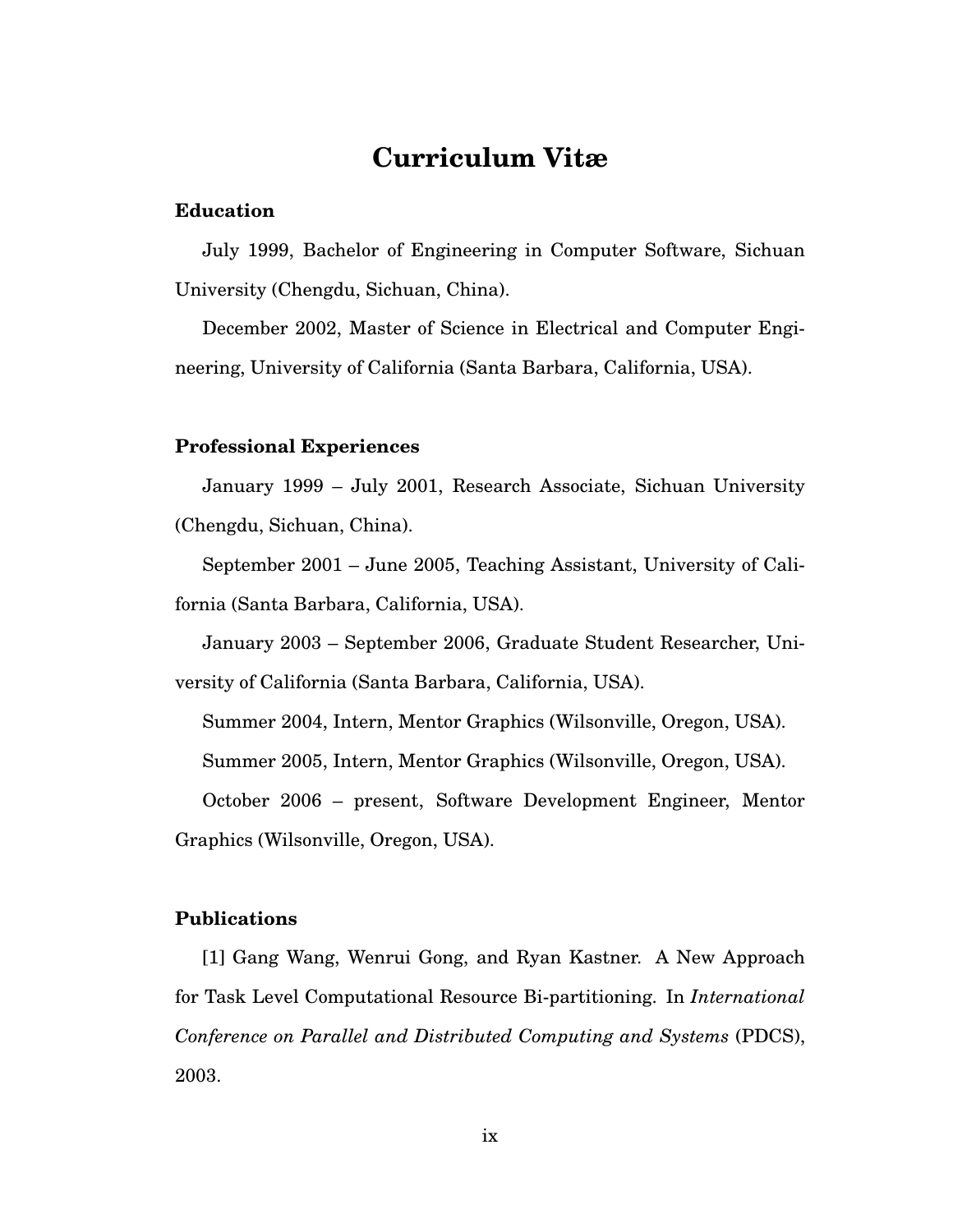[2] Gang Wang, Wenrui Gong, and Ryan Kastner. System Level Partitioning for Programmable Platforms Using the Ant Colony Optimization. In *International Workshop on Logic and Synthesis* (IWLS), 2004.

[3] Wenrui Gong, Gang Wang, and Ryan Kastner. A High Performance Intermediate Representation for Reconfigurable Systems. In *International Conference on Engineering of Reconfigurable Systems and Algorithms*, 2004.

[4] Gang Wang, Wenrui Gong, and Ryan Kastner. Instruction Scheduling Using MAX–MIN Ant Colony Optimization. In *Great Lakes Symposium on Very Large Scale Integration* (GLSVLSI), 2005.

[5] Wenrui Gong, Gang Wang, and Ryan Kastner. Data Partitioning for Reconfigurable Architectures with Distributed Block RAM. In *International Workshop on Logic and Synthesis* (IWLS), 2005.

[6] Ryan Kastner, Wenrui Gong, Xin Hao, Forrest Brewer, Adam Kaplan, Philip Brisk, and Majid Sarrafzadeh. Physically Aware Data Communication Optimization for Hardware Synthesis. In *International Workshop on Logic and Synthesis* (IWLS), 2005.

[7] Wenrui Gong, Yan Meng, Gang Wang, Ryan Kastner, and Timothy Sherwood. Data Partitioning for Reconfigurable Architectures with Distributed Block RAM. In *International Conference on Engineering of Reconfigurable Systems and Algorithms*, 2005.

[8] Peter Gutberlet, Wenrui Gong, and Andres Takach. C/C++ Loop Transformations for Hardware Synthesis. In *GSPx 2005 Pervasive Signal Processing Conference*, 2005.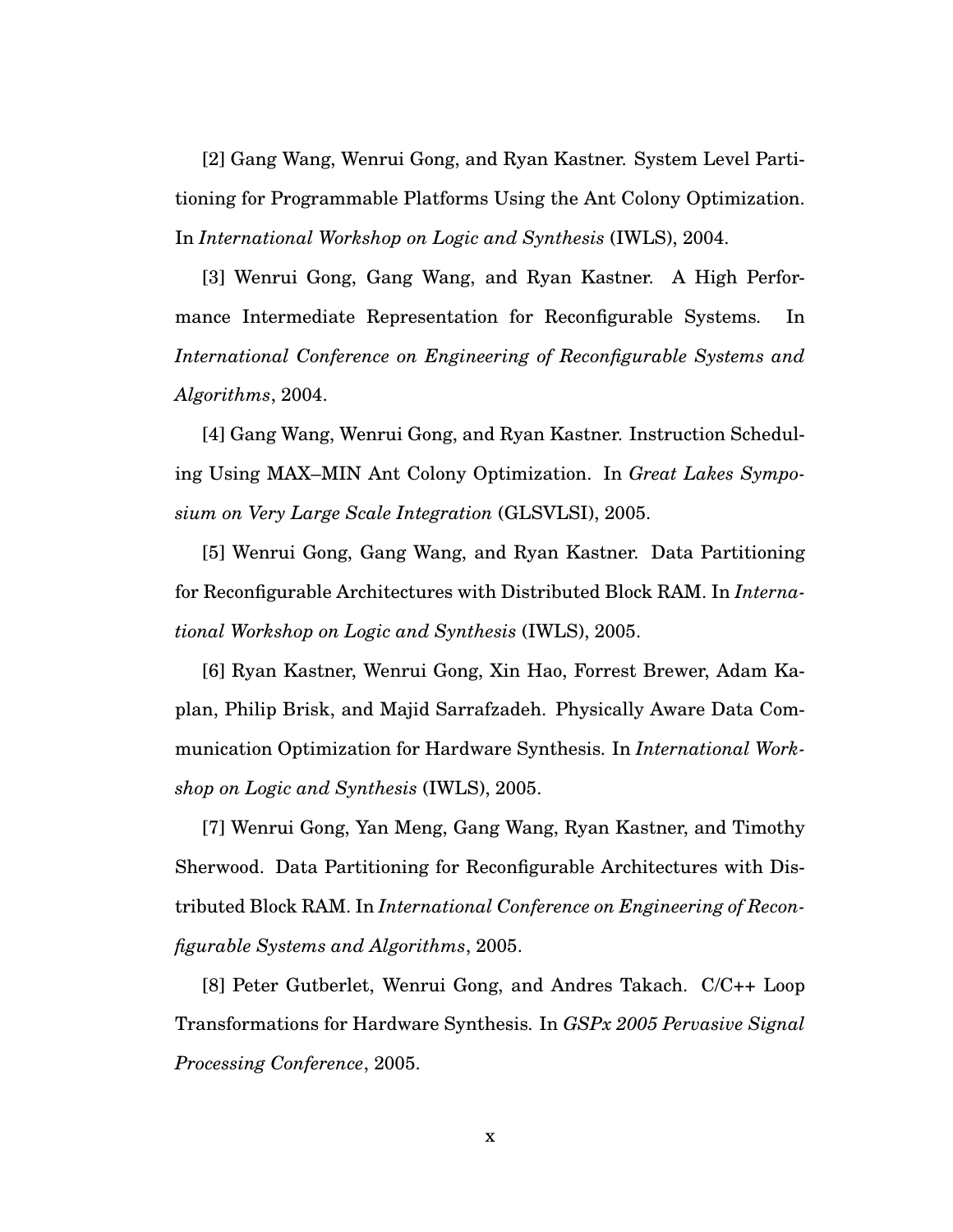[9] Wenrui Gong, Gang Wang, and Ryan Kastner. Storage Assignment during High-level Synthesis for Configurable Architectures. In *IEEE/ACM International Conference on Computer Aided Design* (ICCAD), 2005.

[10] Gang Wang, Wenrui Gong and Ryan Kastner. Application Partitioning on Programmable Platforms Using the Ant Colony Optimization. *Journal of Embedded Computing*, Vol. 2, No. 1. 2006.

[11] Yan Meng, Wenrui Gong, Ryan Kastner, and Timothy Sherwood. Algorithm/Architecture Coexploration for Designing Energy Efficient Wireless Channel Estimator. *Journal of Low Power Electronics*, January, 2006.

[12] Ryan Kastner, Wenrui Gong, Xin Hao, Forrest Brewer, Adam Kaplan, Philip Brisk, and Majid Sarrafzadeh. Layout Driven Data Communication Optimization for High-level Synthesis. In *Design Automation and Test in Europe* (DATE), 2006.

[13] Gang Wang, Wenrui Gong, Brian DeRenzi and Ryan Kastner. Design Space Exploration using Time and Resource Duality with the Ant Colony Optimization. In *the 43rd Design Automation Conference* (DAC), 2006.

[14] Gang Wang, Wenrui Gong, and Ryan Kastner. On the Use of Bloom Filters for Defect Maps in Nanocomputing. In *International Conference on Computer-Aided Design* (ICCAD), 2006.

[15] Gang Wang, Wenrui Gong, Brian DeRenzi, and Ryan Kastner. Ant Scheduling Algorithms for Resource and Timing Constrained Instruction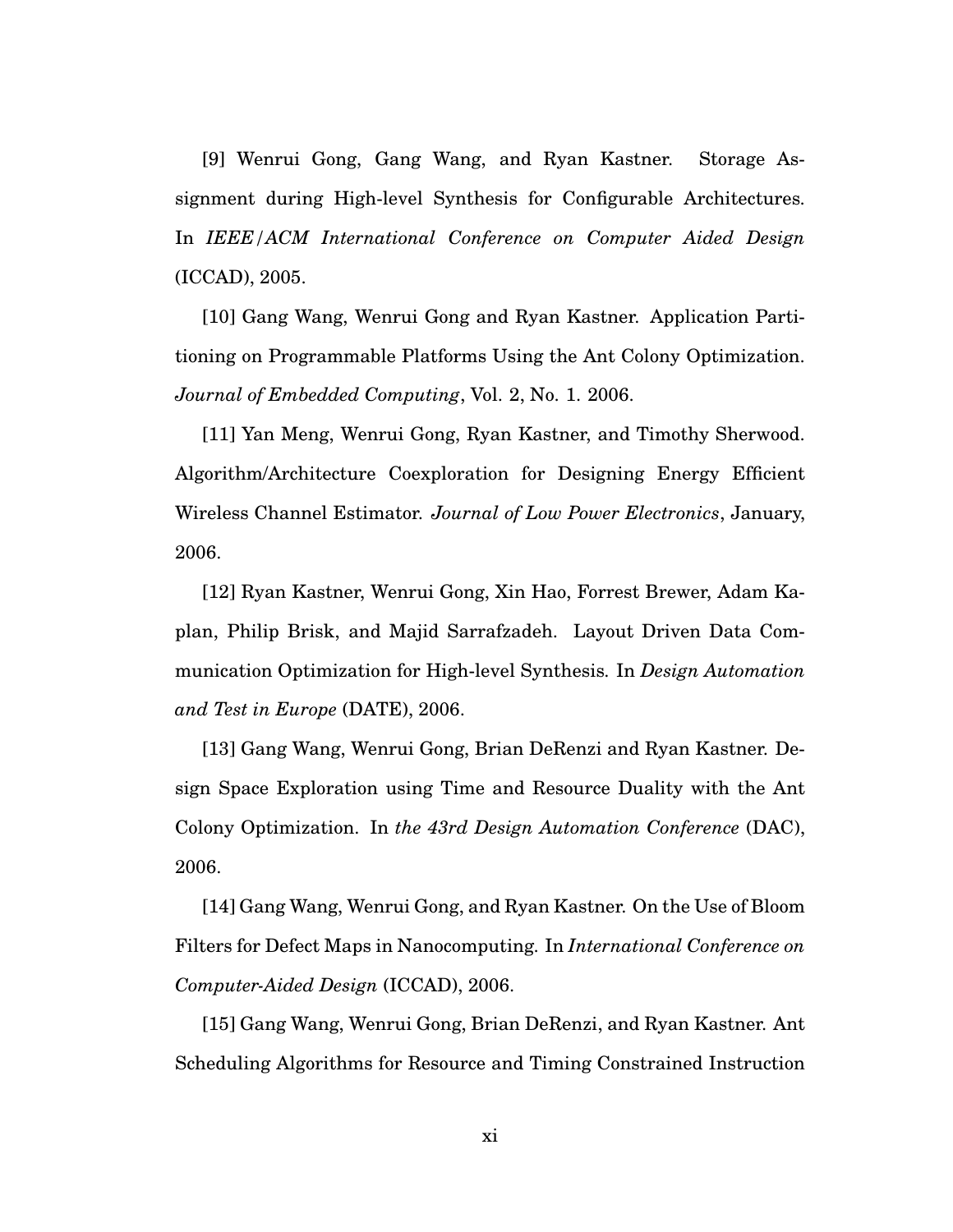Scheduling. *IEEE Transactions of Computer-Aided Design of Integrated Circuits and Systems* (TCAD). 2007.

[16] Gang Wang, Wenrui Gong, Brian DeRenzi, and Ryan Kastner. Exploring Time/Resource Tradeoffs by Solving Dual Scheduling Problems with the Ant Colony Optimization. *ACM Transactions on Design Automation of Electronic Systems* (TODAES). 2007.

[17] Gang Wang, Wenrui Gong, and Ryan Kastner. Operation Scheduling: Algorithms and Design Space Exploration. To appear in *High Level Synthesis Handbook: The State of Arts*. Springer. New York, NY. 2008.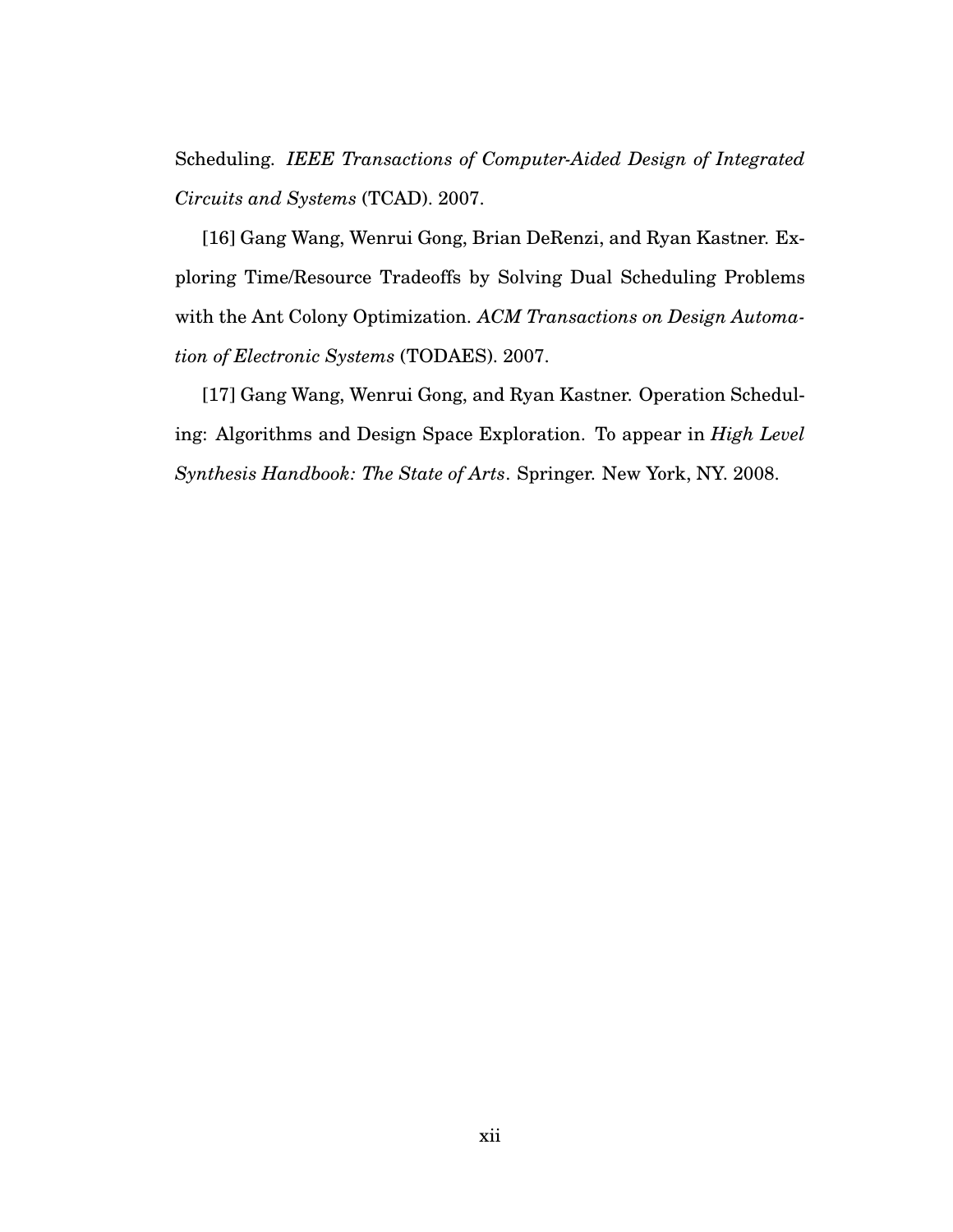# **Contents**

|              | Abstract         |                        |                                                              | $\mathbf{v}$      |
|--------------|------------------|------------------------|--------------------------------------------------------------|-------------------|
|              |                  |                        | <b>Acknowledgments</b>                                       | vii               |
|              |                  | Curriculum Vitæ        |                                                              | ix                |
|              |                  | <b>List of Figures</b> |                                                              | xvii              |
|              |                  | <b>List of Tables</b>  |                                                              | xix               |
| $\mathbf{1}$ | 1.1              | Introduction           |                                                              | $\mathbf{1}$<br>3 |
|              | $1.2\,$          |                        |                                                              | $\overline{4}$    |
|              | 1.3              |                        |                                                              | 8                 |
| $\bf{2}$     |                  |                        | <b>Reconfigurable Computing</b>                              | 9                 |
|              | $2.1\,$          |                        |                                                              | 9                 |
|              |                  | 2.1.1                  |                                                              | 10                |
|              |                  | 2.1.2                  | Microprocessor evolution                                     | 11                |
|              | $2.2\phantom{0}$ |                        |                                                              | 13                |
|              |                  | 2.2.1                  | Fine-grained reconfigurable architectures                    | 15                |
|              |                  | 2.2.2                  | Coarse-grained reconfigurable architectures                  | 18                |
|              |                  | 2.2.3                  | Characteristics of reconfigurable architectures              | 22                |
|              | $2.3\,$          |                        |                                                              | 24                |
|              |                  | 2.3.1                  |                                                              | 25                |
|              |                  | 2.3.2                  | Compilation, transformation, and optimization                | 27                |
|              |                  | 2.3.3                  |                                                              | 28                |
|              |                  | 2.3.4                  |                                                              | 29                |
|              |                  | 2.3.5                  |                                                              | 29                |
|              |                  | 2.3.6                  |                                                              | 30                |
|              |                  | 2.3.7                  | Performance analysis and verification $\ldots \ldots \ldots$ | 31                |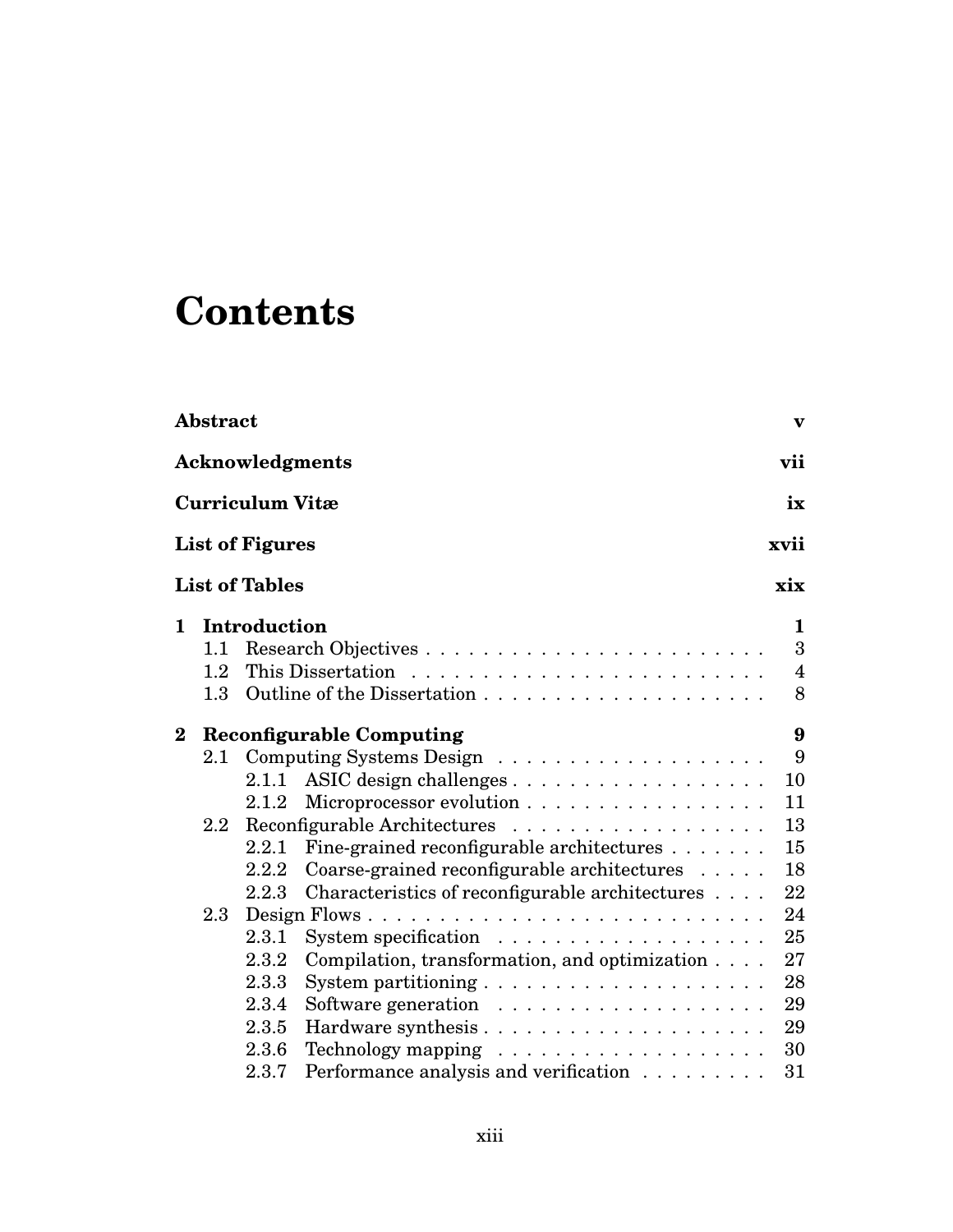|          | $2.4\phantom{0}$ |       | Challenges in Synthesizing Applications to Reconfigurable  |    |
|----------|------------------|-------|------------------------------------------------------------|----|
|          |                  |       |                                                            | 32 |
| $\bf{3}$ |                  |       | <b>Program Representations</b>                             | 34 |
|          | 3.1              |       | Common Program Representations                             | 35 |
|          |                  | 3.1.1 |                                                            | 36 |
|          |                  | 3.1.2 |                                                            | 36 |
|          |                  | 3.1.3 | Static single-assignment form                              | 37 |
|          |                  | 3.1.4 | The Predicated Static Single-Assignment Form               | 38 |
|          |                  | 3.1.5 |                                                            | 38 |
|          |                  | 3.1.6 | Summary of common program representations                  | 39 |
|          | $3.2\,$          |       |                                                            | 41 |
|          |                  | 3.2.1 | Program dependence graphs                                  | 41 |
|          |                  | 3.2.2 | Other dependence graphs                                    | 42 |
|          |                  | 3.2.3 | Present research activities                                | 44 |
|          |                  | 3.2.4 |                                                            | 45 |
|          | 3.3              |       | Generating PDG+SSA from Sequential Programs                | 49 |
|          |                  | 3.3.1 |                                                            | 49 |
|          |                  | 3.3.2 | Incorporating the SSA form                                 | 51 |
|          |                  | 3.3.3 | Loop-independent and loop-carried $\phi$ -nodes            | 54 |
|          |                  | 3.3.4 |                                                            | 55 |
|          | 3.4              |       | Synthesizing Hardware from PDG+SSA                         | 55 |
|          |                  | 3.4.1 | Region-by-region synthesis $\ldots \ldots \ldots \ldots$   | 56 |
|          |                  | 3.4.2 |                                                            | 56 |
|          | 3.5              |       |                                                            | 64 |
| 4        |                  |       | Data Partitioning and Storage Assignment                   | 65 |
|          | 4.1              |       |                                                            | 66 |
|          | 4.2              |       | Motivating example: correlation                            | 69 |
|          | 4.3              |       |                                                            | 73 |
|          | 4.4              |       | The data partitioning and storage assignment algorithm     | 78 |
|          |                  |       |                                                            | 78 |
|          |                  | 4.4.2 | Overview of the proposed approach $\dots \dots \dots$      | 80 |
|          |                  | 4.4.3 | Algorithm formulation $\ldots \ldots \ldots \ldots \ldots$ | 81 |
|          |                  | 4.4.4 | Performance estimation and optimizations                   | 88 |
|          | 4.5              |       |                                                            | 91 |
|          |                  | 4.5.1 |                                                            | 91 |
|          |                  | 4.5.2 |                                                            | 94 |
|          | 4.6              |       |                                                            | 97 |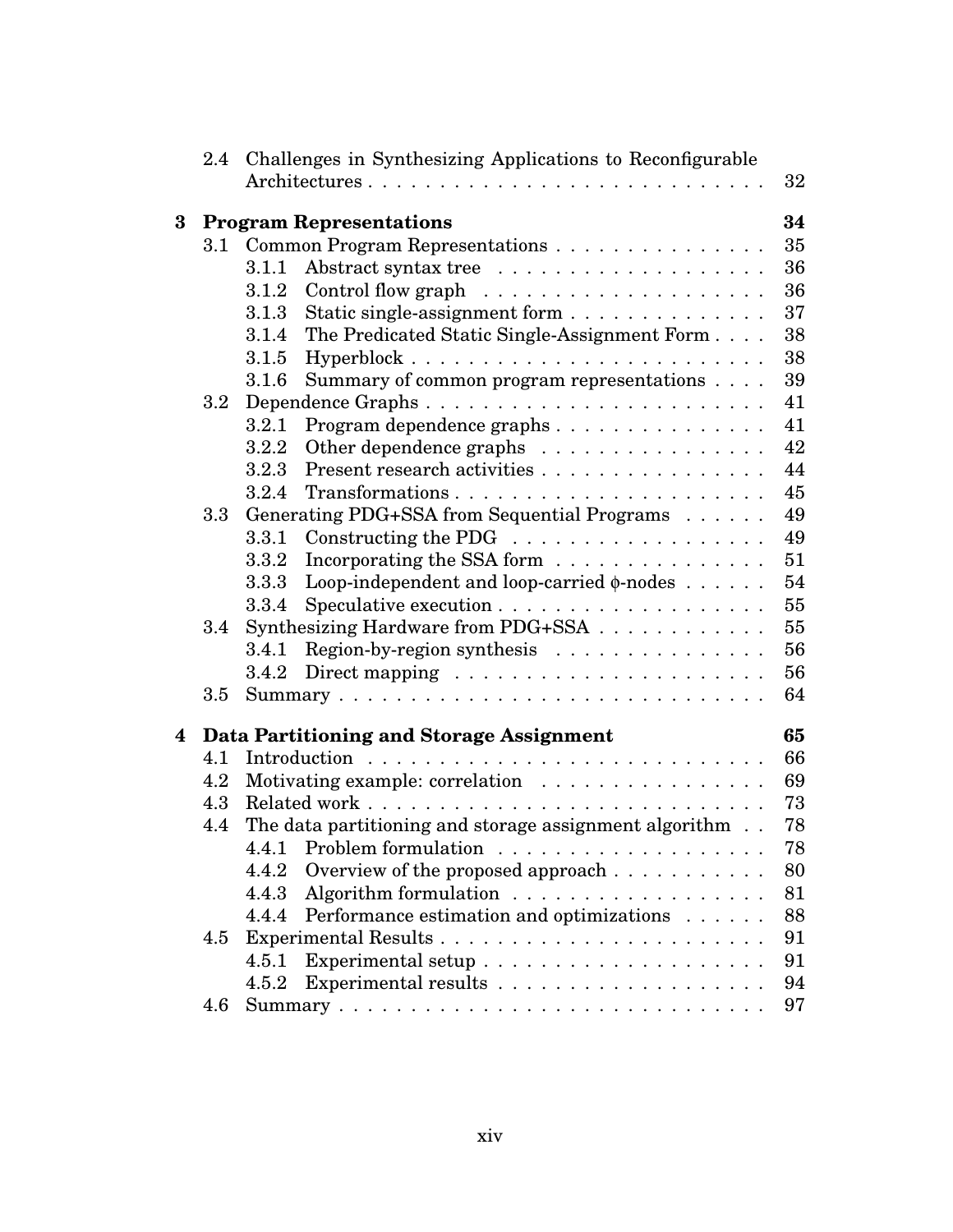| 5 |     | <b>Operation Scheduling</b> |                                                                            | 98  |
|---|-----|-----------------------------|----------------------------------------------------------------------------|-----|
|   | 5.1 |                             |                                                                            | 99  |
|   |     |                             |                                                                            | 99  |
|   |     | 5.1.2                       |                                                                            | 101 |
|   |     | 5.1.3                       |                                                                            | 102 |
|   | 5.2 |                             |                                                                            | 103 |
|   |     | 5.2.1                       | ASAP/ALAP scheduling                                                       | 104 |
|   |     |                             |                                                                            | 106 |
|   |     | 5.2.3                       | Force-directed scheduling                                                  | 108 |
|   |     | 5.2.4                       | Integer linear programming                                                 | 111 |
|   | 5.3 |                             | The ant colony optimization $\ldots \ldots \ldots \ldots \ldots \ldots$    | 115 |
|   |     | 5.3.1                       | The ACO algorithm $\ldots \ldots \ldots \ldots \ldots \ldots$              | 115 |
|   |     | 5.3.2                       | The max-min ant system (MMAS) optimization                                 | 119 |
|   | 5.4 |                             | Resource constraint scheduling                                             | 120 |
|   |     | 5.4.1                       |                                                                            | 120 |
|   |     | 5.4.2                       |                                                                            | 123 |
|   |     | 5.4.3                       | Experimental results $\dots \dots \dots \dots \dots \dots \dots$           | 124 |
|   | 5.5 |                             |                                                                            | 133 |
|   |     | 5.5.1                       |                                                                            | 133 |
|   |     | 5.5.2                       |                                                                            | 138 |
|   |     | 5.5.3                       |                                                                            | 139 |
|   | 5.6 |                             |                                                                            | 145 |
| 6 |     |                             | <b>Concurrent Resource Allocation and Scheduling</b>                       | 146 |
|   | 6.1 |                             | Motivating Example: a Pipelined FIR Filter                                 | 148 |
|   | 6.2 |                             |                                                                            | 153 |
|   |     | 6.2.1                       |                                                                            | 153 |
|   |     | 6.2.2                       |                                                                            | 157 |
|   |     | 6.2.3                       |                                                                            | 159 |
|   | 6.3 |                             | Complicated Scheduling Factors                                             | 160 |
|   |     |                             |                                                                            | 160 |
|   |     | 6.3.2                       | Multiple possible bindings                                                 | 161 |
|   |     | 6.3.3                       | Mutually exclusive sharing                                                 | 162 |
|   |     | 6.3.4                       |                                                                            | 163 |
|   | 6.4 |                             | Constraint graph $\ldots \ldots \ldots \ldots \ldots \ldots \ldots \ldots$ | 165 |
|   | 6.5 |                             | A General Model of the Resource Allocation and Scheduling                  |     |
|   |     |                             |                                                                            | 172 |
|   | 6.6 |                             | Concurrent Scheduling and Resource Allocation                              | 175 |
|   |     | 6.6.1                       | Generating initial schedules                                               | 176 |
|   |     | 6.6.2                       | The MMAS CRAAS algorithm                                                   | 181 |
|   | 6.7 |                             | Experimental Setup and Results                                             | 188 |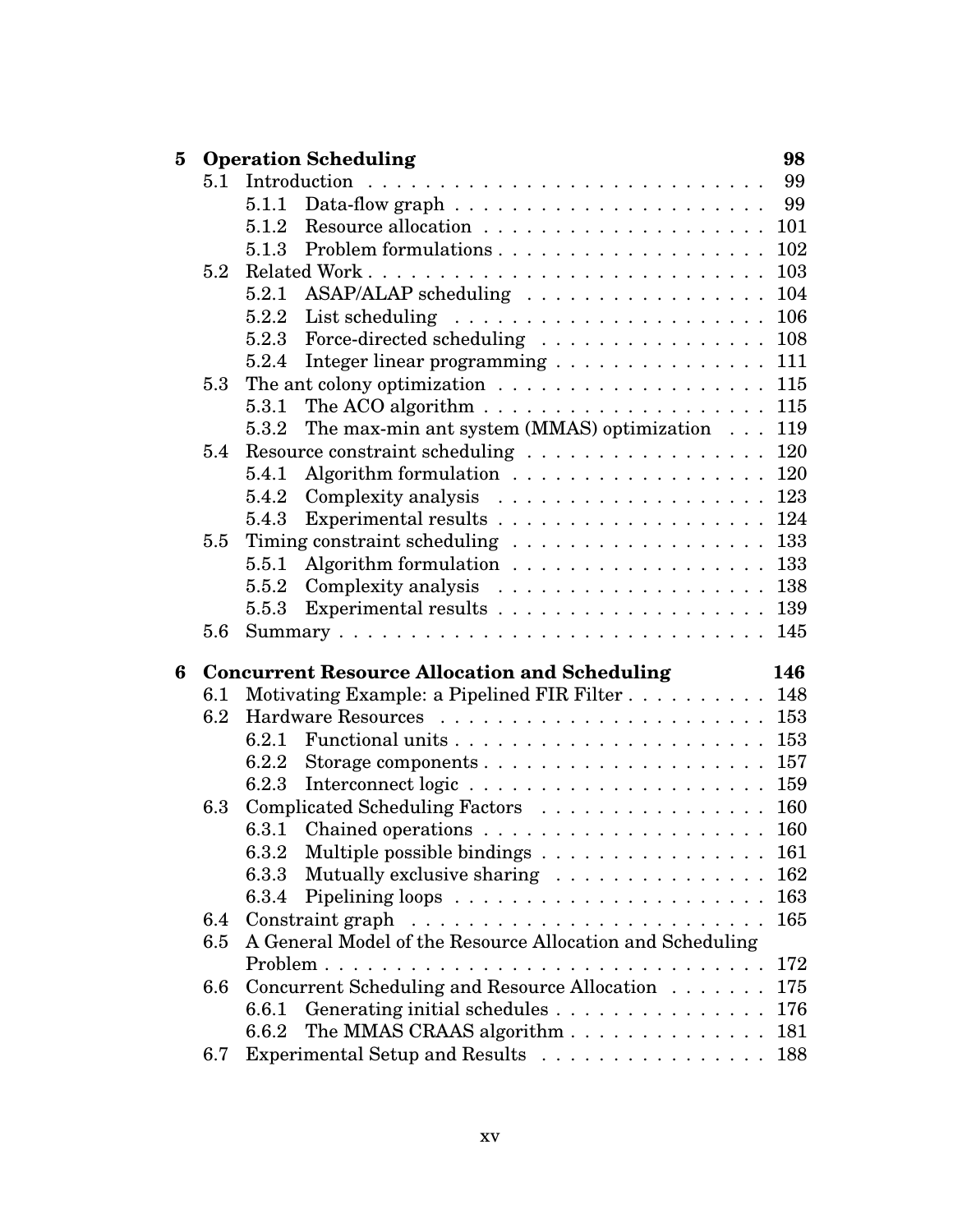|   | 6.7.2 Case-by-case comparisons $\dots \dots \dots \dots \dots \dots \dots \dots$ |  |  |  |  |  |  |  |  |  |     |
|---|----------------------------------------------------------------------------------|--|--|--|--|--|--|--|--|--|-----|
|   | 6.7.3 Experimental results of ASIC designs 197                                   |  |  |  |  |  |  |  |  |  |     |
|   |                                                                                  |  |  |  |  |  |  |  |  |  |     |
|   |                                                                                  |  |  |  |  |  |  |  |  |  |     |
| 7 | <b>Conclusions and Future Work</b>                                               |  |  |  |  |  |  |  |  |  | 200 |
|   |                                                                                  |  |  |  |  |  |  |  |  |  |     |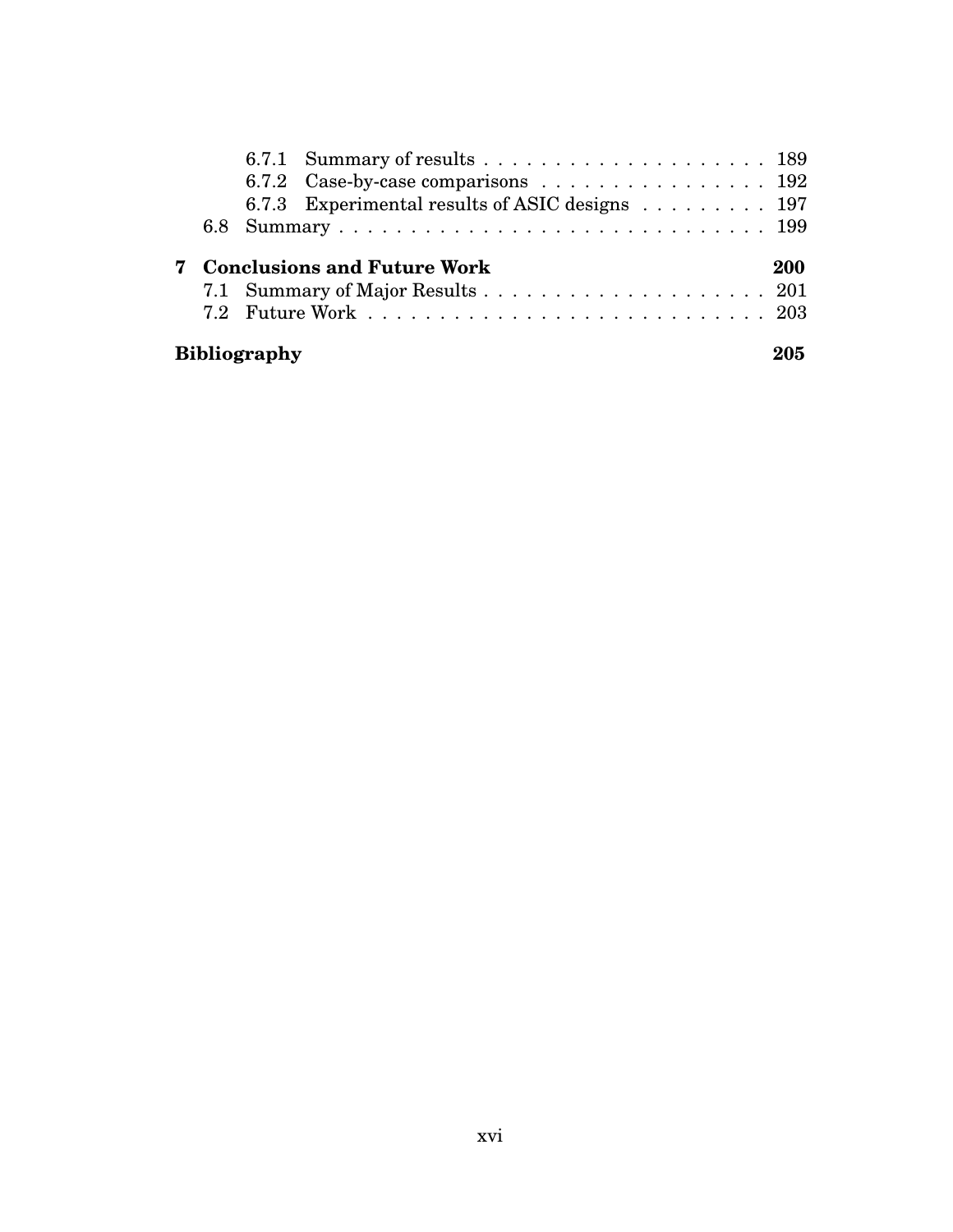# **List of Figures**

| 1.1 | Organization of this dissertation                                     | $\overline{4}$ |
|-----|-----------------------------------------------------------------------|----------------|
| 2.1 | Reconfigurable computing bridges the gap between micro-               |                |
|     |                                                                       | 13             |
| 2.2 |                                                                       | 15             |
| 2.3 | A KressArray processor                                                | 19             |
| 2.4 |                                                                       | 19             |
| 2.5 |                                                                       | 21             |
| 2.6 | A design flow of synthesizing reconfigurable computing sys-           |                |
|     |                                                                       | 25             |
| 3.1 | The above graphs show that there are multiple ways to form            |                |
|     | hyperblocks using the PDG $\ldots \ldots \ldots \ldots \ldots \ldots$ | 47             |
| 3.2 | The control flow graph of a portion of the ADPCM encoder              |                |
|     | application.                                                          | 50             |
| 3.3 | The post-dominator tree and the control dependence sub-               |                |
|     | graph of its PDG for the ADPCM encoder example. $\dots$               | 51             |
| 3.4 | The ADPCM example before and after SSA conversion                     | 52             |
| 3.5 | Extending the PDG with the $\phi$ -nodes                              | 53             |
| 3.6 | A dependence graph, which is converted to benefit specu-              |                |
|     | lative execution, shows both control and data dependence.             |                |
|     | Dashed edges show data-dependence, and solid ones show                |                |
|     |                                                                       | 54             |
| 3.7 |                                                                       | 57             |
| 3.8 |                                                                       | 58             |
| 3.9 | FPGA circuitry synthesized from the above PDG (See Figure             |                |
|     | 3.6)                                                                  | 59             |
|     | 3.10 Estimated execution time of PDGs and CFGs                        | 61             |
|     | 3.11 Estimated execution time using aggressive speculative exe-       |                |
|     |                                                                       | 62             |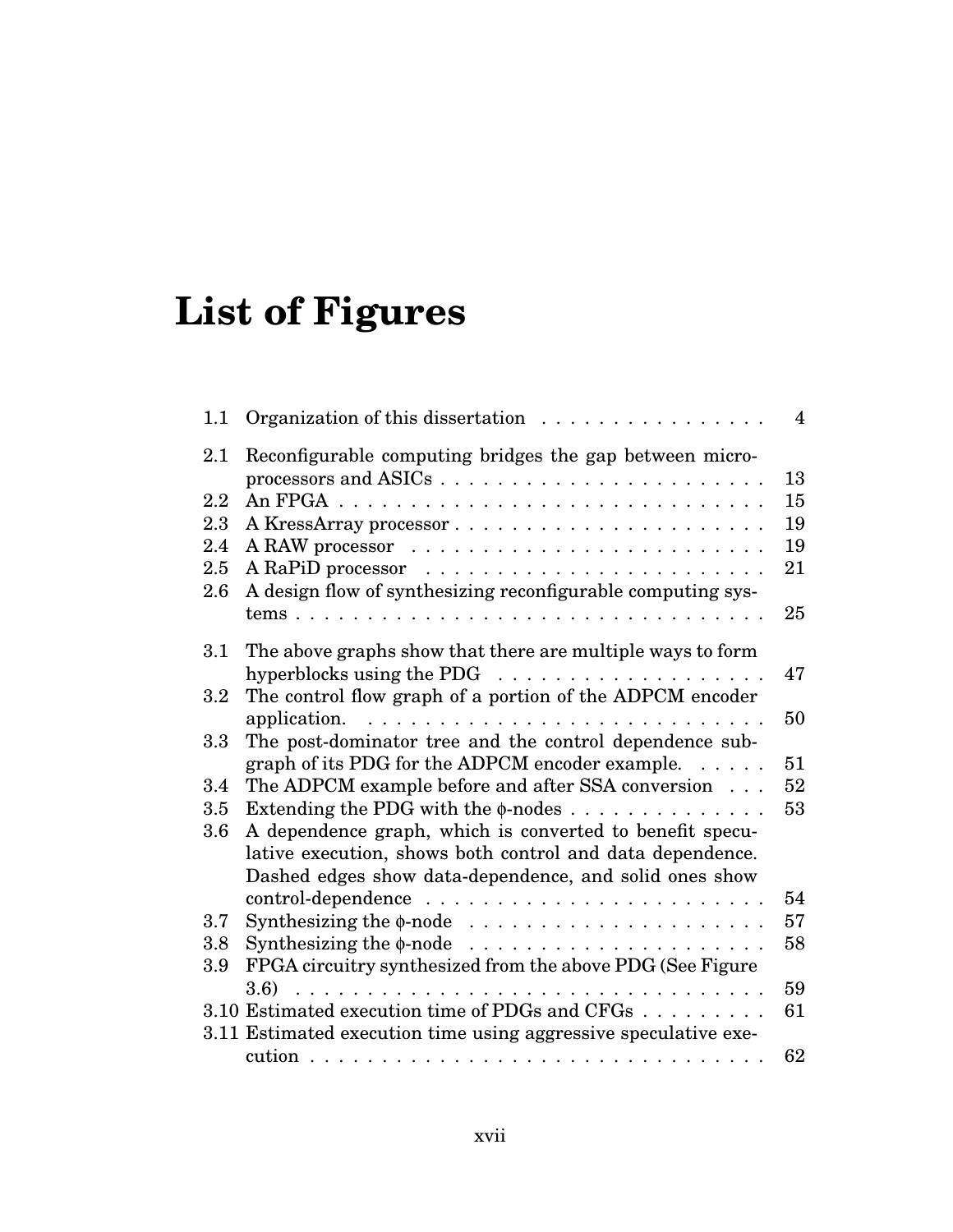| 3.12 Estimated area of the PDG and CFG representations                                                                                          | 63         |
|-------------------------------------------------------------------------------------------------------------------------------------------------|------------|
| FPGA with distributed Block RAM modules<br>4.1                                                                                                  | 66         |
| 4.2                                                                                                                                             | 67         |
| Candidates for communication-free data partitioning<br>4.3                                                                                      | 70         |
| Implementations and area/timing trade-offs<br>4.4                                                                                               | 71         |
| Implementation and results of the row-wise partitioning<br>4.5                                                                                  | 72         |
| 4.6                                                                                                                                             | 83         |
| 4.7<br>Iteration space and data spaces of the 1-dimensional mean                                                                                |            |
|                                                                                                                                                 | 83         |
| Data spaces are correspondingly partitioned when the iter-<br>4.8                                                                               |            |
|                                                                                                                                                 | 84         |
| Partitioning of overlapped data access footprints<br>4.9                                                                                        | 85         |
| 4.10 Scalar replacement of array elements                                                                                                       | 89         |
| 4.11 Data prefetching and buffer insertion                                                                                                      | 91         |
|                                                                                                                                                 | 94         |
| 4.13 Maximum achievable frequencies                                                                                                             | 94         |
| 5.1                                                                                                                                             | 100        |
| Pheromone Heuristic Distribution for ARF<br>5.2                                                                                                 | 132        |
| 5.3                                                                                                                                             | 137        |
| Run-time comparisons of the TCS algorithms $\dots \dots \dots$<br>5.4                                                                           | 143        |
|                                                                                                                                                 |            |
| The design goal of resource allocation and scheduling $\dots$<br>6.1                                                                            | 147        |
| 6.2                                                                                                                                             | 148        |
| 6.3<br>The control/data flow graph $\ldots \ldots \ldots \ldots \ldots \ldots$                                                                  | 149        |
| 6.4<br>Three feasible schedules of a balanced adder tree                                                                                        | 151        |
| 6.5<br>The area and latency trade-offs of synthesized FIR filter                                                                                | 152        |
| Multiplications scheduled on pipelined multipliers<br>6.6                                                                                       | 156        |
| 6.7                                                                                                                                             | 160        |
| Three add operations chained in two clock cycles<br>6.8                                                                                         | 161<br>162 |
| 6.9                                                                                                                                             | 164        |
|                                                                                                                                                 | 168        |
|                                                                                                                                                 | 169        |
| 6.12 A constraint graph showing a pipelined loop $\dots \dots$<br>6.13 A constraint graph showing a branch structure $\ldots \ldots \ldots$ 170 |            |
| 6.14 Two feasible schedule of the above branch structure                                                                                        | 171        |
|                                                                                                                                                 |            |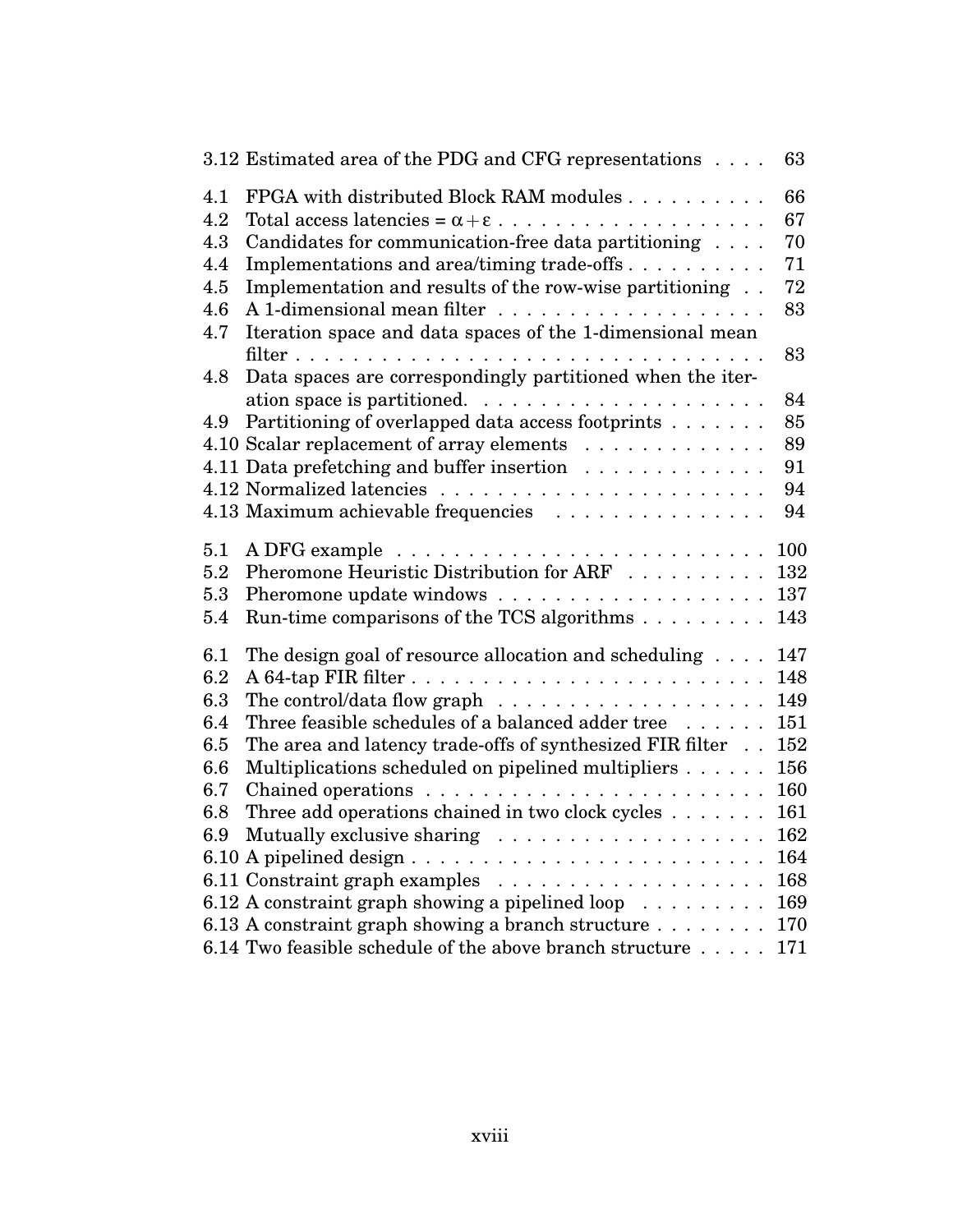# **List of Tables**

| $3.1\,$        | Statistical information of CFGs and PDGs                                  | 60       |
|----------------|---------------------------------------------------------------------------|----------|
| 4.1<br>4.2     | Comparison between the same granularity $\ldots \ldots \ldots$            | 72<br>93 |
| 5.1            | Benchmark node and edge count with the instruction depth                  | 125      |
| $5.2\,$        | Result summary for the homogeneous resource constrained                   | 127      |
| $5.3\,$        | Result summary of the heterogeneous resource constraint                   | 130      |
| $5.4\,$        | Detailed results of the timing constrained scheduling of                  | 141      |
| 5.5            | Result summary for the TCS algorithms                                     | 142      |
| 6.1<br>$6.2\,$ | Summary of the quality-of-results of non-pipelined FPGA                   | 149      |
|                | designs designs $\ldots \ldots \ldots \ldots \ldots \ldots \ldots \ldots$ | 191      |
| 6.3            | Summary of the quality-of-results of FPGA pipelined designs               | 191      |
| 6.4            | Details of mid-low throughput designs (Winning test part 1)               | 193      |
| 6.5            | Details of mid-low throughput designs (Winning test part 2)               | 194      |
| 6.6            | Details of mid-low throughput designs (Losing test cases).                | 195      |
| 6.7            | Summary of the quality of results of non-pipelined designs.               | 197      |
| 6.8            | Summary of the quality of results of ASIC pipelined designs               | 198      |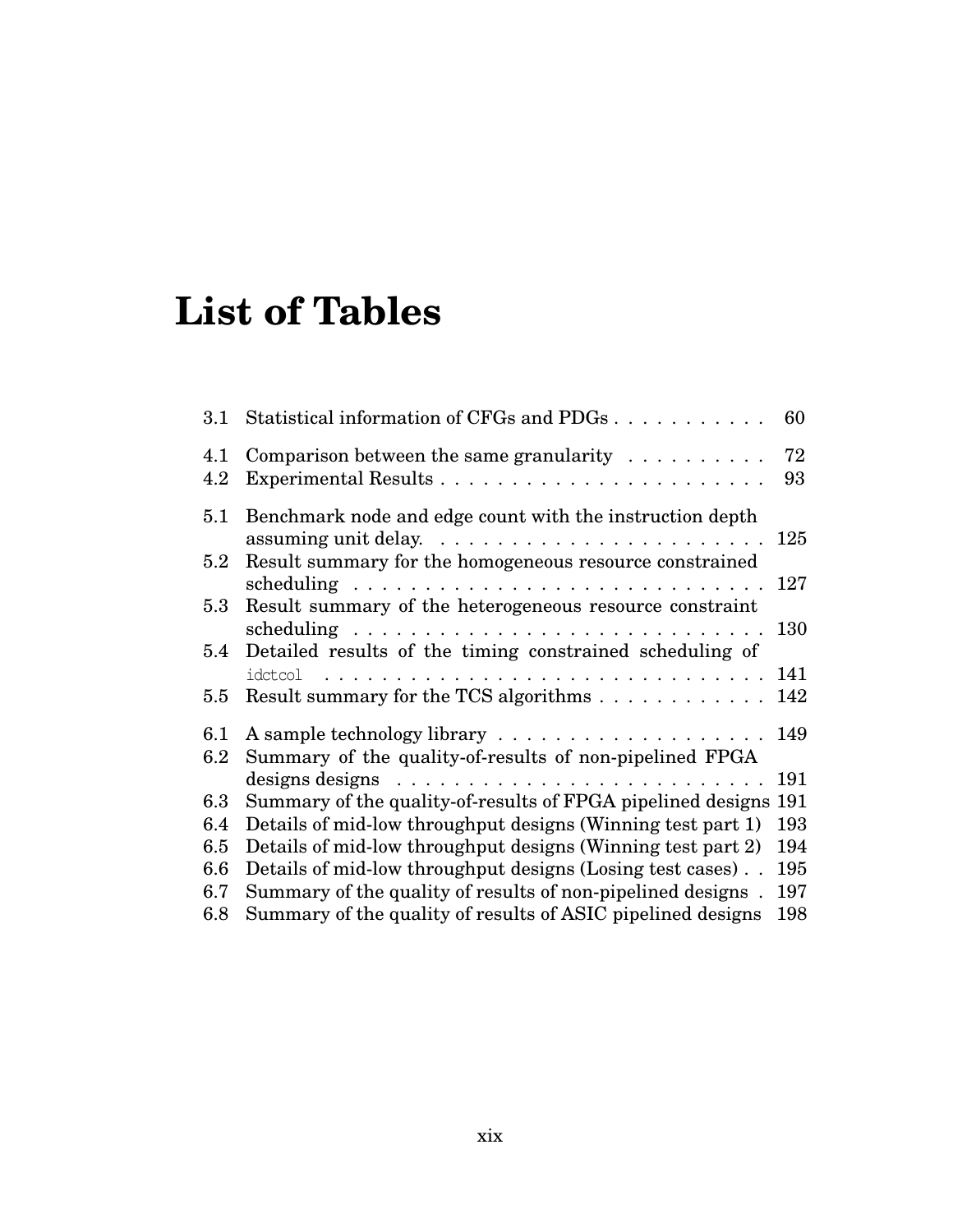## **Chapter 1**

## **Introduction**

Over the past five decades, semiconductor technology experienced an unprecedented rapid improvement. The capabilities and performance of integrated circuits grew exponentially [87]. Many physical side effects emerged with the continuing device scaling. Some examples include resistance-capacitance coupling, signal integrity, in-die variation, transistor leakage, and soft error rate.

Today's typical application-specific integrated circuit (ASIC) designs contain millions of gates. They are so complicated that it may take weeks to complete full back-end iteration. In addition, the cost of fabricating an ASIC mask set is more than one million dollars. Fewer companies can bring their designs to fruition, and provide flexible solutions adapting to different design requirements.

On the other hand, most computation tasks can fit in a generalpurpose processor. General-purpose processors feature sequential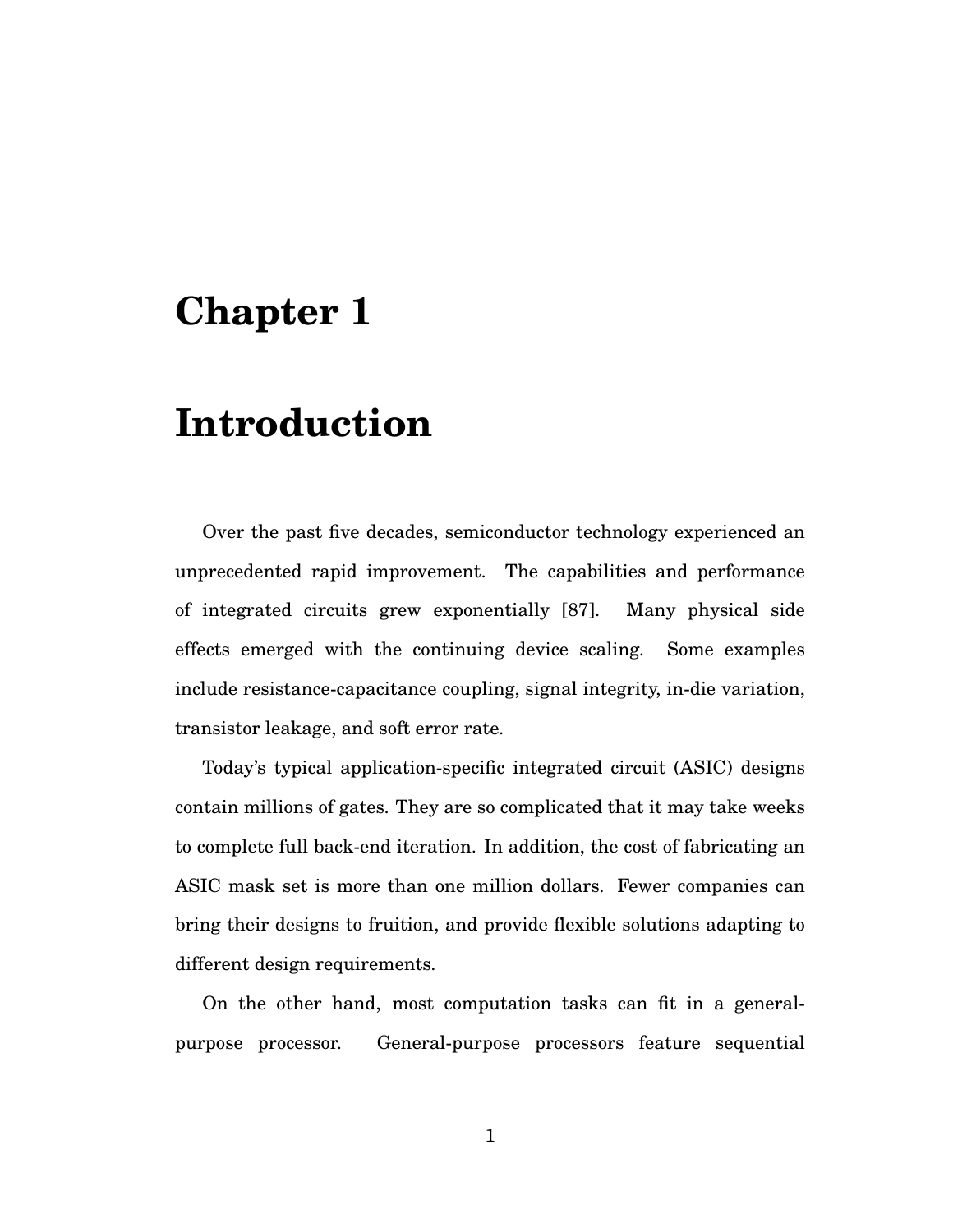instruction fetching and decoding, fixed control, and limited memory accesses. The performance is limited by these fundamental attributes, and cannot satisfy increasing computation demands. In addition, when designers implement their general-purpose processor designs to silicon, they encounter the same challenges as those in ASIC designs.

When design application-specific systems become more difficult, and general-purposed processors cannot provide sufficient performance, alternative computing architectures are demanded to fulfill computation tasks.

Reconfigurable computing is a novel computing paradigm. A reconfigurable computer consists of an array of processing elements [39], and allows post-manufacturing customization.. These processing elements can be processor cores, configurable logic blocks, or dedicated hardware. Reprogrammable interconnects connect these processing elements and steer data transmission. Optional general-purpose processors execute infrequent operations and handle exceptions. In addition, dedicated hardware is integrated to support complex computation tasks.

Compared with general-purpose processors, reconfigurable computer systems provide high performance since processing elements work in parallel, and dedicated hardware is optimized for complex tasks. Compared with the ASICs, reconfigurable systems provide superior flexibility and great reliability.

Reconfigurable computing combines the flexibility of software with the high performance of hardware, bridges the gap between general-purpose processors and application-specific systems, and enables higher produc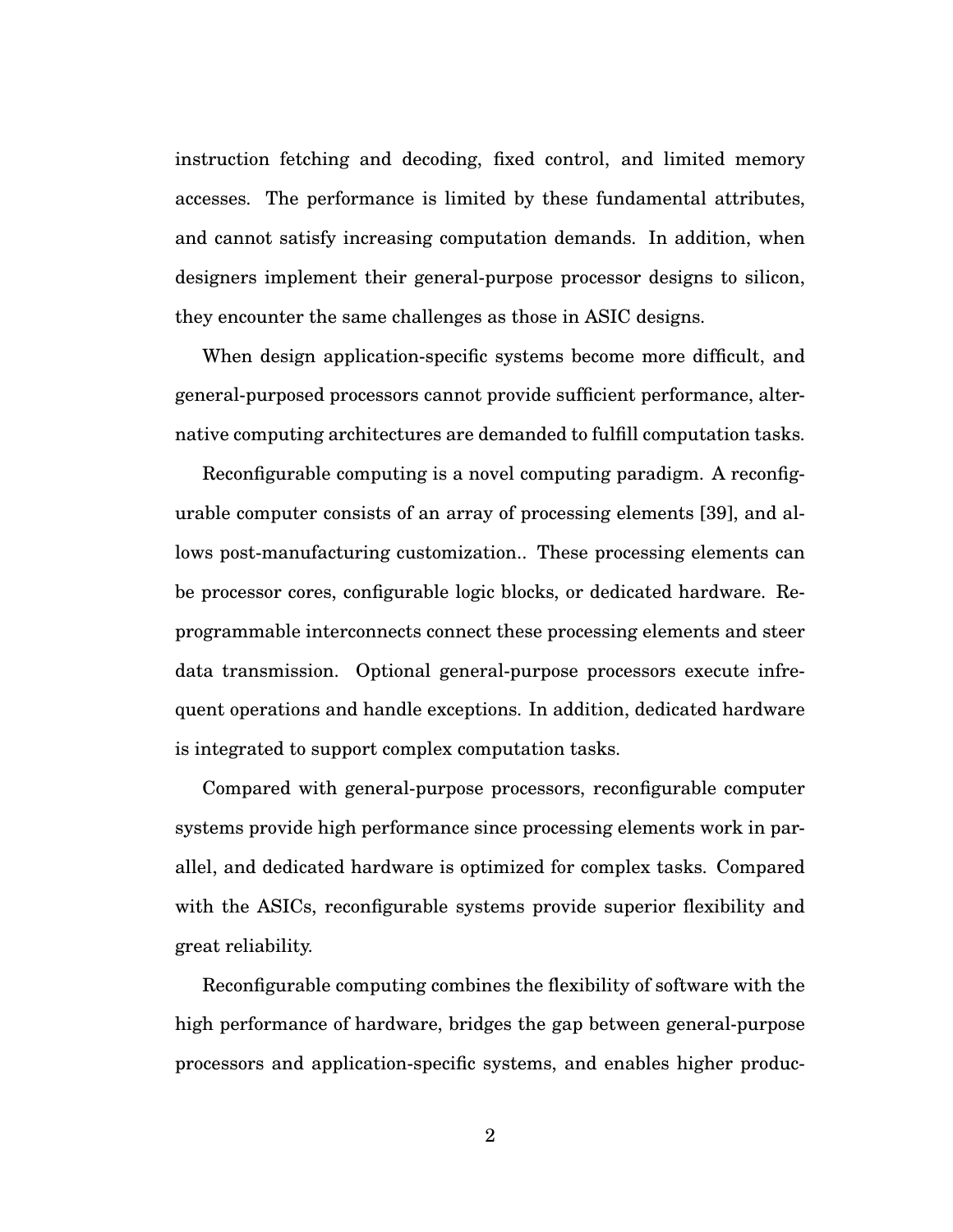tivity and shorter time to market.

Over the past twenty years, many reconfigurable processors have been proposed. Some prototypes among them have been implemented. Examples include PADDI [25], PADDI-2 [134], KressArray [73], RaPiD [35], Garp [57], RAW [124], PipeRench [47], Chameleon [117], CRAY XD1, SGI RASC, and so forth. However, few of them have been widely adapted.

The problem is not with the design of reconfigurable architectures, but with the design tools to implement applications to reconfigurable systems. Good design tools effectively synthesize applications from system specifications into configuration files, and perform architecture-specific optimizations to efficiently utilize available resources and exploit the best performance. The lack of automatic design tools limits design activities and disheartens the adaptation of reconfigurable architectures. Moreover, successful design tools evaluate target reconfigurable processors, identify architectural inefficiencies, and direct future architecture designs.

## **1.1 Research Objectives**

The objective of this dissertation is to *provide designers an automatic design methodology to implement reconfigurable computing systems and achieve design goals*, such as high performance, small area, and short time to market.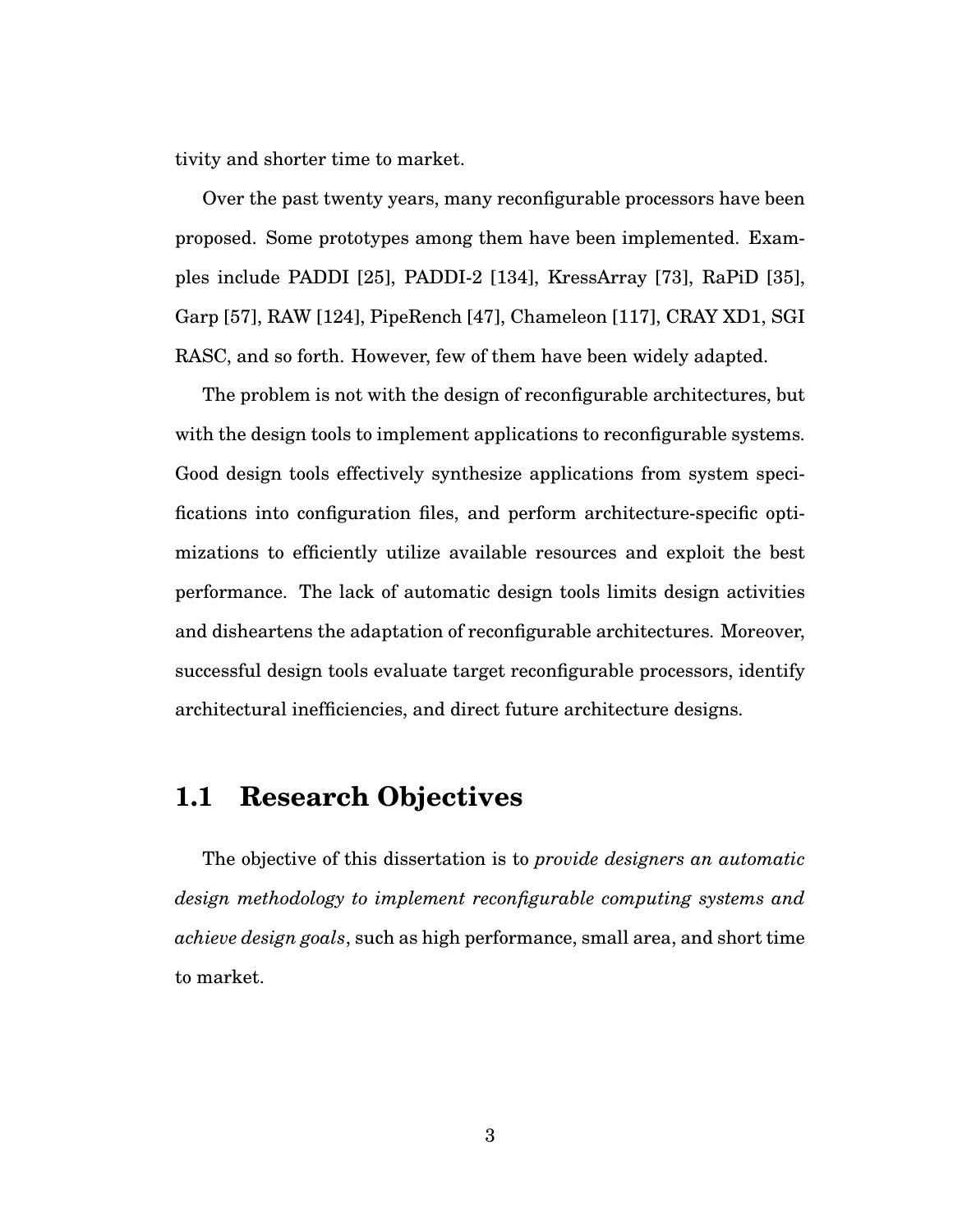## **1.2 This Dissertation**



Figure 1.1: Organization of this dissertation

This dissertation begins with a high-level characterization to reconfigurable computing architectures. An introduction to typical design flows follows this characterization. This part helps us understand the characteristics of reconfigurable systems, and identify key challenges in synthesizing applications onto reconfigurable computing systems.

Design tools usually parse functional specifications in high-level language programs. Many sequential languages are available. Popular choices are C and Matlab. This dissertation uses the C programs as the input language because the C programming language is the one with most support and most existing designs.

A design flow for reconfigurable computing systems conducts parallelizing compilation and reconfigurable hardware synthesis in an integrated framework.

The front-end of this framework creates coarse-grained parallelism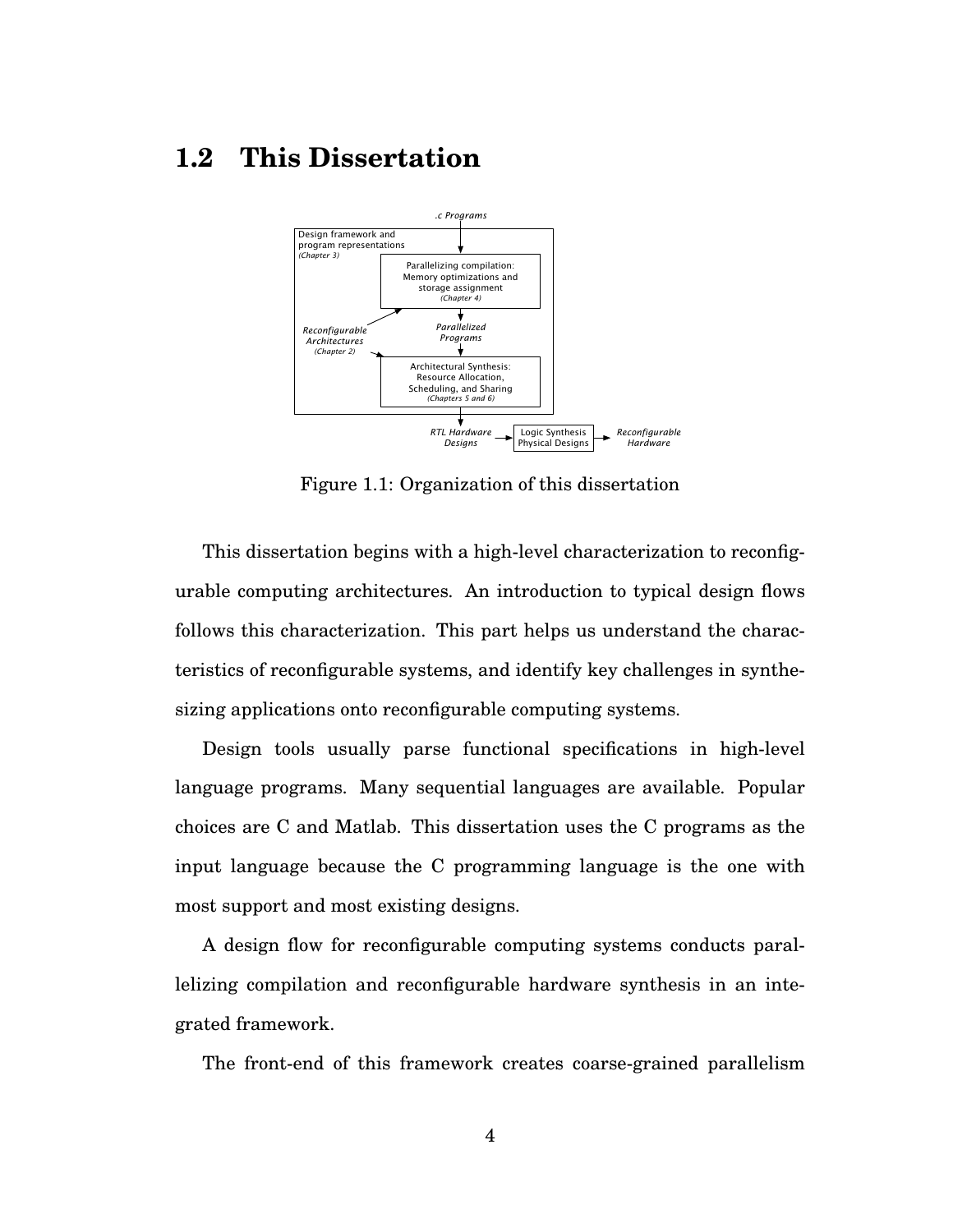and exploits fine-grained parallelism in order to utilize limited hardware resources in an effective and efficient manner. The ability to accomplish these tasks is heavily relied upon the program representations used in the framework. This dissertation investigates various program representations in the literature, and compares their performance in exploring parallelism and synthesizing hardware.

Within the proposed synthesis framework, there are many issues on creating coarse-grained parallelism. In particular, solutions to the memory optimization and storage assignment problem are very valuable in order to utilize precious storage components in modern hybrid architectures. This dissertation characterizes communication-free partitions and other partitioning schemes, explores novel approaches, and provides empirical relations between memory optimizations and system performance.

Synthesizing programs into reconfigurable hardware has many similarities with traditional hardware synthesis. The design tool conducts architectural synthesis, technical mapping, placement, and routing to generate configuration files for reconfigurable hardware. Resource allocation and scheduling, one of the most important problems in hardware synthesis, determines the start time of operations and minimizes the silicon area or latencies subject to timing or resource constraints. The quality of scheduling results greatly affects the quality of completed designs.

With the increasing complexity, it is harder to obtain the optimal solutions using exact solutions and greedy algorithms. Novel algorithms are required to tackle these problems. Evolutionary algorithms are great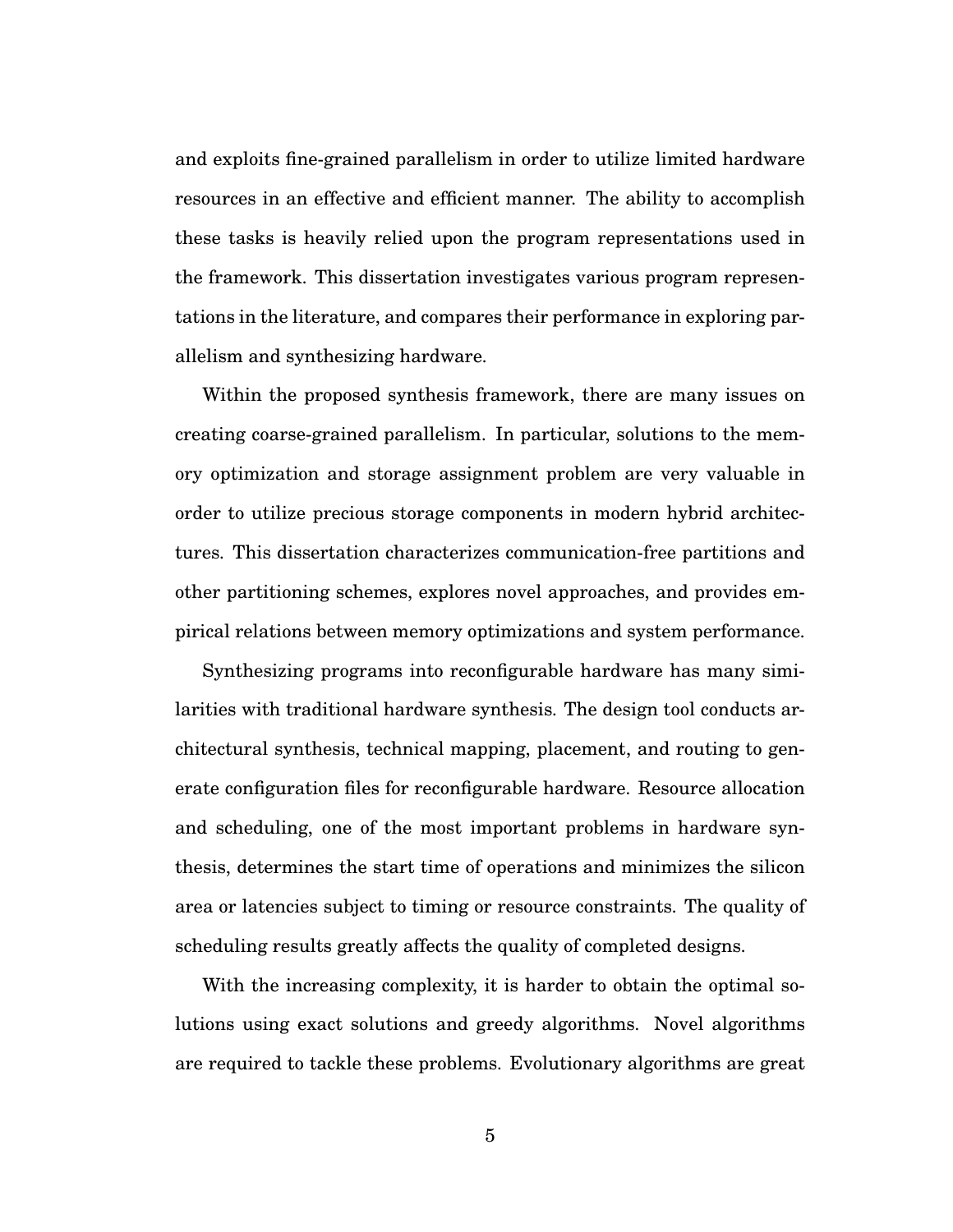candidates to solve these design problems. This dissertation provides algorithm formulations and implementations of evolutionary algorithms to solve these design problems.

Many assumptions and limitations of scheduling algorithms confine their usages in actual hardware designs. This dissertation presents a general model of the concurrent resource allocation and scheduling problem, extends the evolutionary algorithm, and exploits the design space of actual hardware designs.

The main contributions of this dissertation are as follows:

1. The PDG+SSA form is proposed as the intermediate program representation in the front-end of the design framework. This form extends the program dependence graph with the static single-assignment. Based on this form, the design tool is able to explore both coarse-grained and fine-grained parallelism, support loop transformations and optimizations, take advantage of speculative execution, and enable direct mapping to fine-grained reconfigurable hardware. Experimental results show that areas of generated hardware by direct mapping from this form are smaller than from the control/data-flow graph or the predicated static single-assignment form.

2. A novel approach is proposed to partition iteration spaces of nested loops and determine storage assignment of partitioned data arrays. This approach exploits the design space using approaches based on both code analysis and architectural synthesis. Experimental results shows synthesized reconfigurable hardware effectively utilizes precious available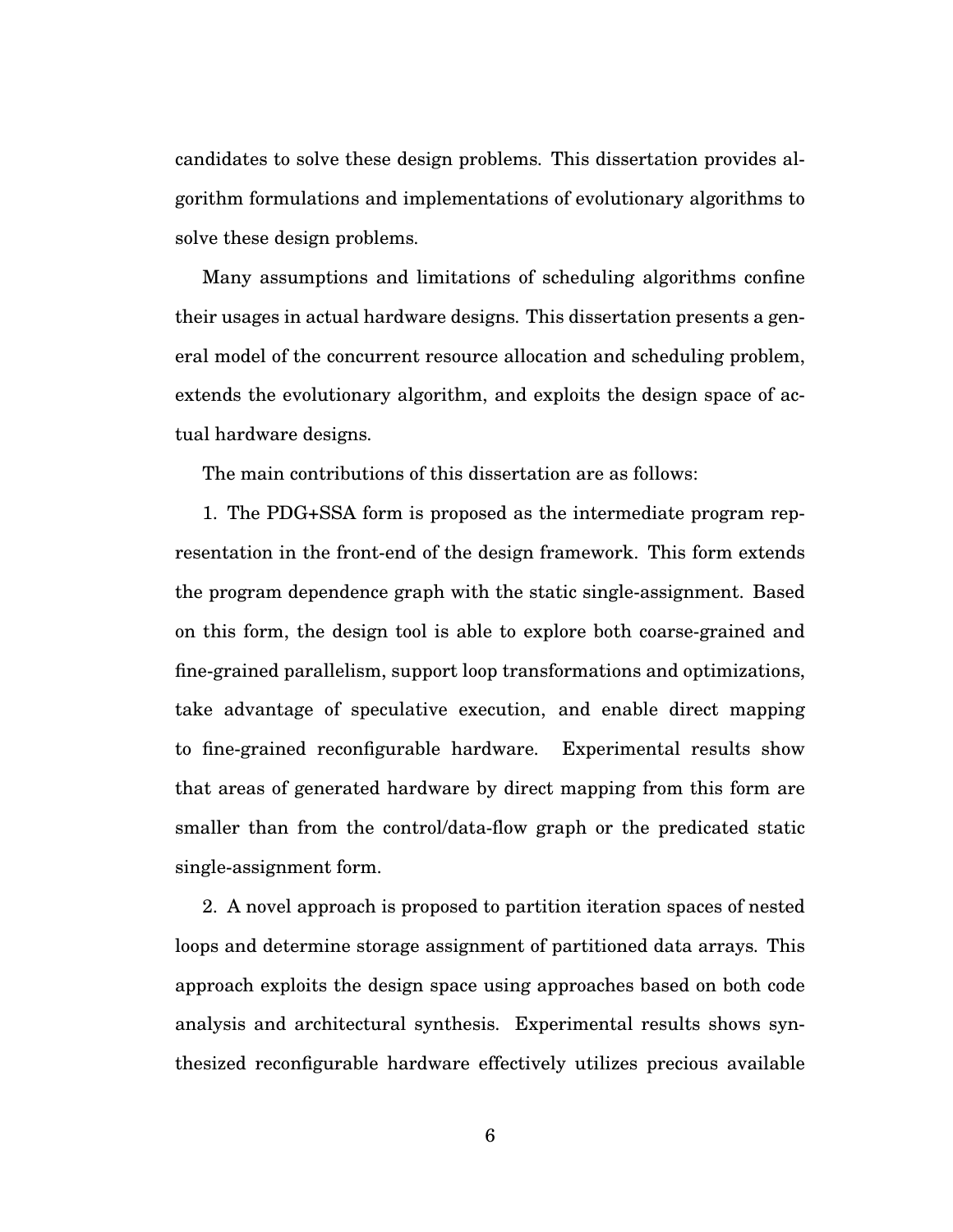storage components. Proposed optimization techniques, such as hardware pre-fetching, and scalar replacement, further improve system performance.

3. Max-min ant system (MMAS) scheduling algorithms are designed to solve the timing constraint scheduling (TCS) and the resource constraint scheduling (RCS) subject to allocated hardware resources. The MMAS is a multiple-agent meta-heuristics, which is able to solve many combinational optimization problems. Compared to the force-directed scheduler, the MMAS scheduler stably generates area-efficient schedules in TCS. Compared to the list scheduler, the MMAS scheduler generates faster schedulers in RCS. Compared to known optima of some test cases, the MMAS achieves the optima, or generates quantitatively closer results.

4. The MMAS concurrent resource allocation and scheduling (CRAAS) algorithm extends the MMAS scheduling algorithm to explore the design space of actual hardware designs. With few assumptions and limitations, this MMAS CRAAS algorithm supports operation chaining, multiple binding, multiple resource types, pipelined resources, design pipelining, speculative execution, and mutually exclusive sharing. Compared with algorithms in the literature, experimental results show 5 to 20 percent smaller area depending on different design types and optimization goals.

This dissertation does not address other issues in design flows of synthesizing reconfigurable computing systems. Examples include system partitioning, software generation, technology mapping, placement, and routing. The MMAS optimization can resolve some of these problems,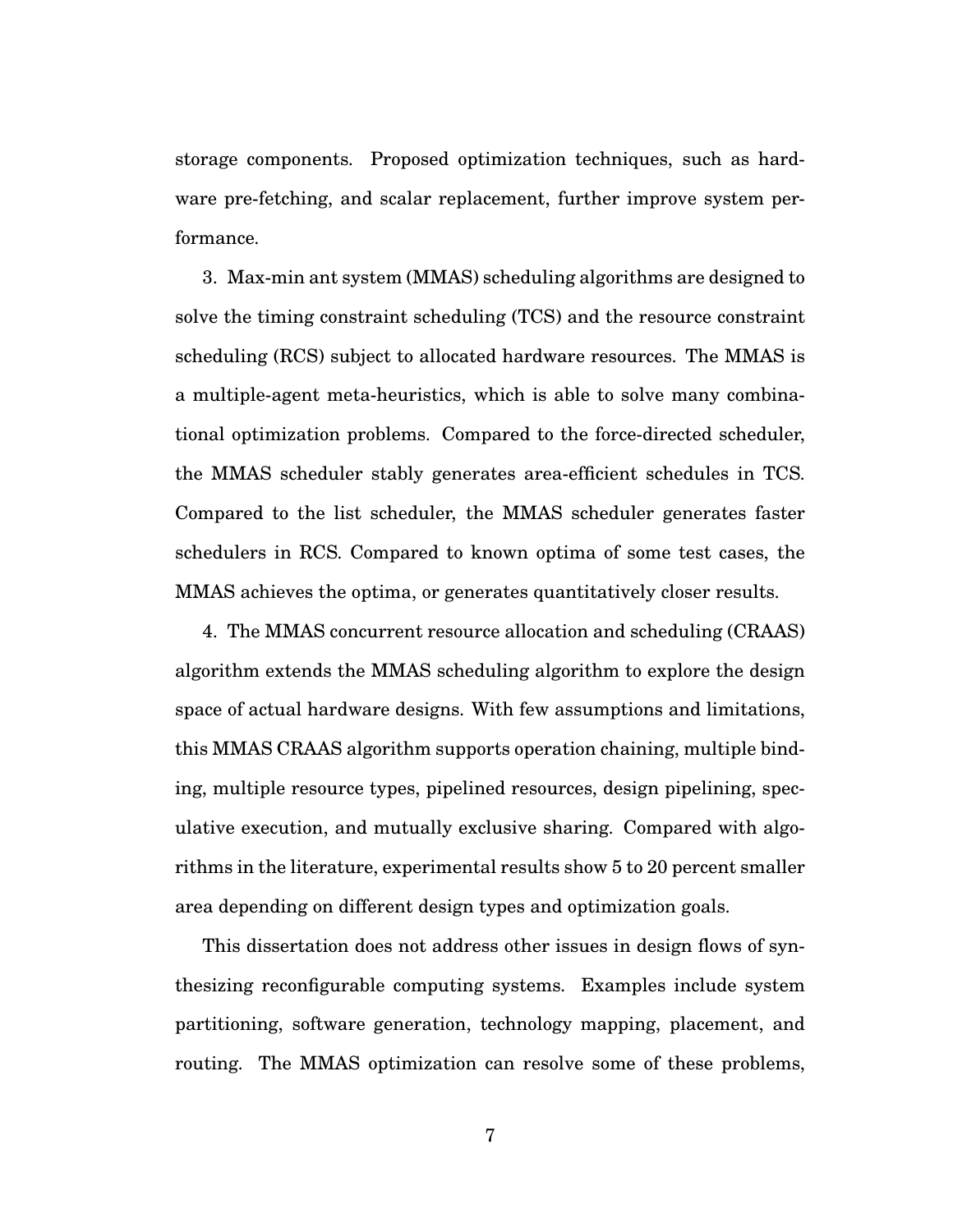such as software/hardware partitioning [125], multiple-way system partitioning [126], and design space exploration [127]. The others, such as software generation, technology mapping, placement, and routing, are highly architecture-specific, and require knowledge of specific reconfigurable architectures. Because this dissertation focuses on design problems common to most reconfigurable architectures, these problems are out of the range of this dissertation.

## **1.3 Outline of the Dissertation**

The introductory part of this dissertation continues with Chapter 2, which characterizes reconfigurable architectures in the literature and presents designs flows of synthesizing reconfigurable systems. Chapter 3 presents our synthesis framework based on the PDG+SSA form.

The main algorithmic contributions of this research are presented in the next three chapters. Chapter 4 presents the approach partitioning iteration and data spaces and determining storage assignment of data arrays. Chapter 5 presents the MMAS scheduling algorithms using allocated hardware resources. The MMAS CRAAS algorithm, which resolves the actual hardware design problems, is presented in Chapter 6. Finally, Chapter 7 concludes this research and proposes avenues of further research.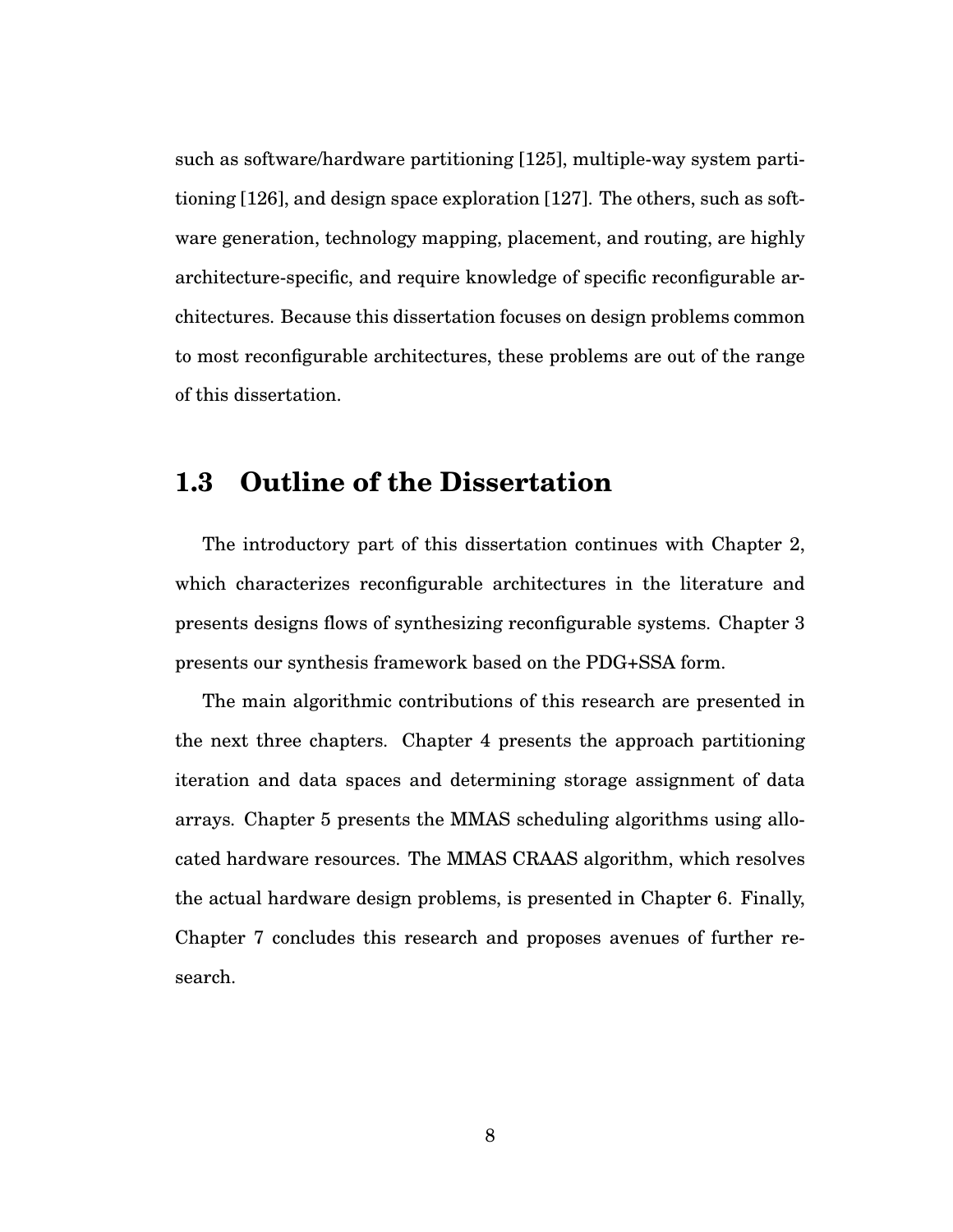## **Chapter 2**

# **Reconfigurable Computing**

In this chapter, we begin with a high-level review of current electronic system designs and describe the gap between the flexibility of ASICs and the performance of general-purpose processors. Based on the granularity of processing elements, reconfigurable architectures are categorized into coarse-grained architectures and fine-grained architectures. We introduce both categories and various typical reconfigurable systems. We present design flows of synthesizing system specifications into reconfigurable computing systems. Much of the discussion takes fine-grained architecture as a basis. Finally, we identify challenges in synthesizing applications into reconfigurable computing systems.

## **2.1 Computing Systems Design**

Researchers and developers are constantly enlarging the application space and improving the performance of computing machinery. Some ex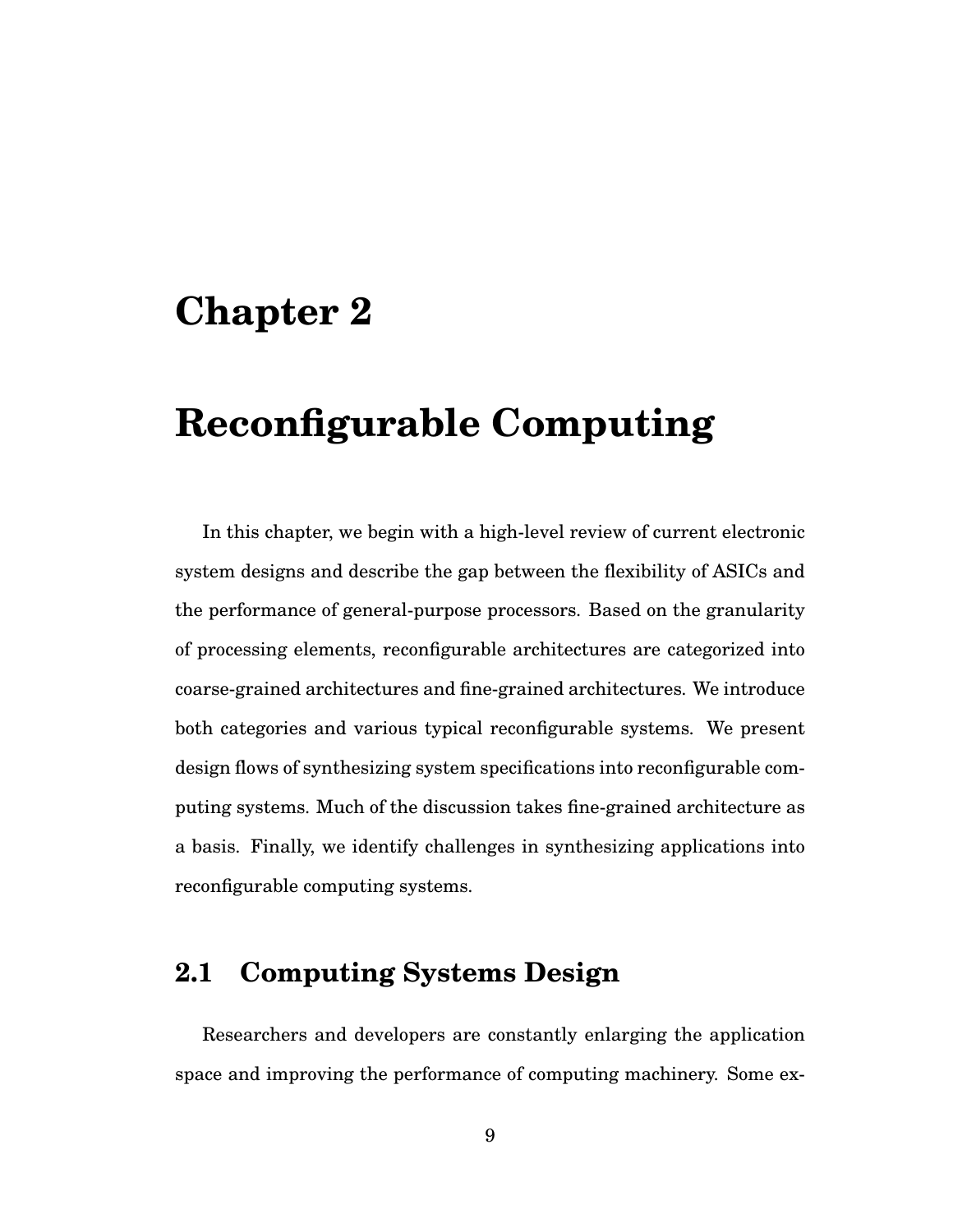amples are weather prediction and nuclear explosion simulation in scientific computations, DNA sequence matching in bioinformatics, high-speed media applications over mobile networks, high-speed switching and routing, and so forth.

There are two ways to fulfill the increased demand of computation tasks. One is to utilize a general-purpose computing platform. Though most computations can fit in a general-purpose processor (GPP), the performance is not satisfactory. The other way is to construct an applicationspecific integrated circuit (ASIC) to perform such computation tasks. Because all functions are committed during fabrication, the flexibility is tightly constrained.

With rapid advances in semiconductor technology, device geometries are exponentially shrinking. Both ASIC design and microprocessor evolution encounter great challenges.

#### **2.1.1 ASIC design challenges**

Over the past five decades, semiconductor technology experienced an unprecedented rapid improvement. The capabilities and performance of integrated circuits grew exponentially [87]. The international technology roadmap for semiconductors (ITRS) [109] estimates that, in ten years (the year 2018), the minimum feature sizes of ASICs are going to be 18nm and the on-chip clock frequency will reach 32 GHz.

However, continued device scaling cannot grow as straightforward as it has been in the past, and there are more challenges that researchers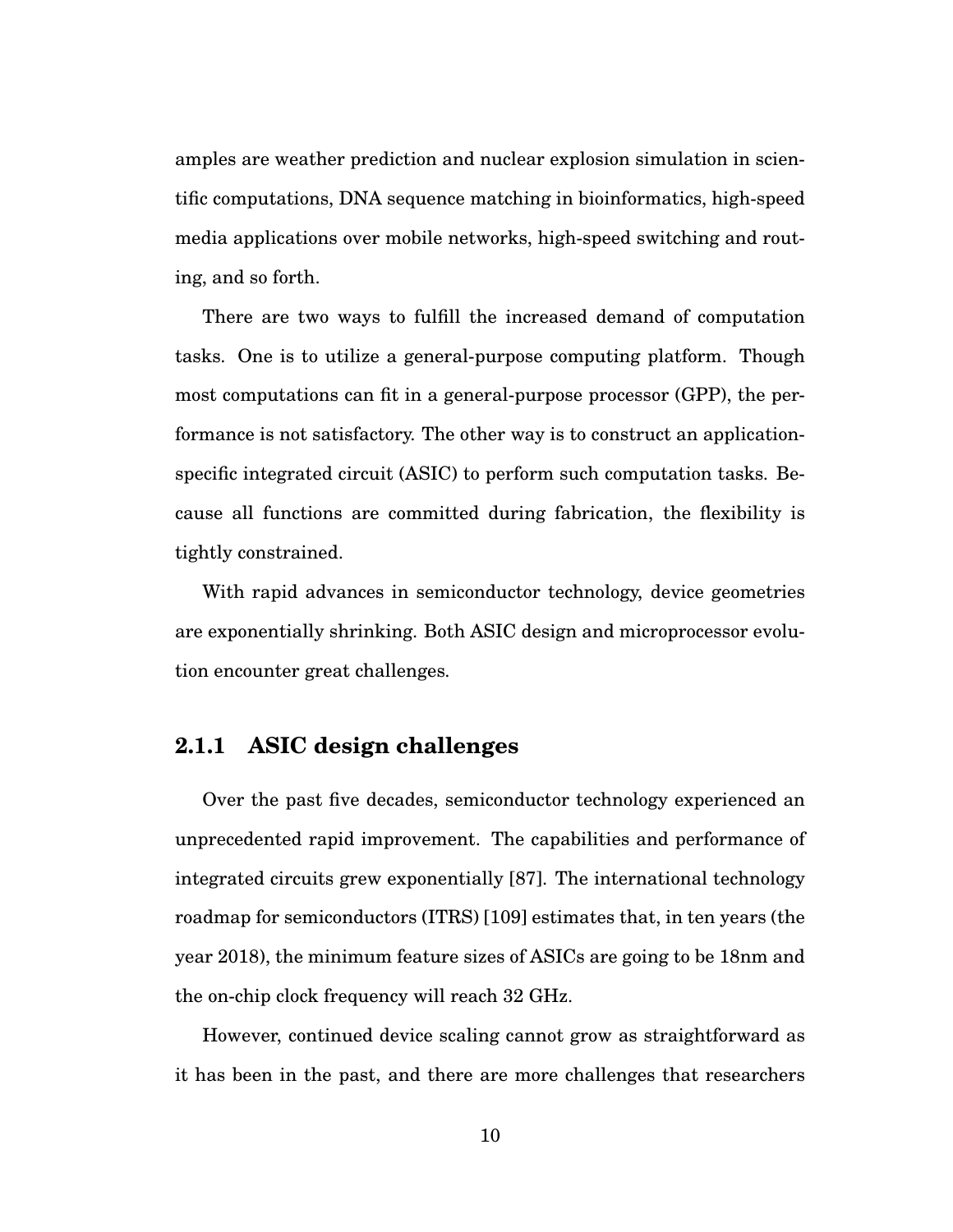cannot get around in the design process. First, *system complexity* is constantly increasing when more and more silicon resources are available for designers. It is impossible to handle such complicated designs without clear abstraction and specification, automatic design space exploration, efficient behavioral synthesis, and early performance estimation.

Static and fixed ASIC designs limit the flexibility of the computing devices. It is necessary to synthesize all possible cases, but rarely executed function units occupy considerable resources. In addition, the technology process of ASICs determined that there is no way to exploit adaptability and reconfigurability.

### **2.1.2 Microprocessor evolution**

With the rapid development of semiconductor technology, faster and more plentiful transistors are integrated on one chip. The first microprocessor, the Intel 4004, which arrived in 1971, operates at a frequency of 108 KHz and contains 2,300 transistors. To date, the Intel Xeon processors 7000 sequence operates at a frequency of up to 3.5GHz, and contains up to four processor cores and hundreds of millions of transistors. Intel expects the growth to continue at least through the end of this decade. In order to utilize these transistors, computer architects applied a number of techniques to improve the performance of microprocessors [61, 95]. To increase the processing throughput, *pipelining* overlaps micro-operations of executing different instructions.

Existing research work applies a number of techniques to exploit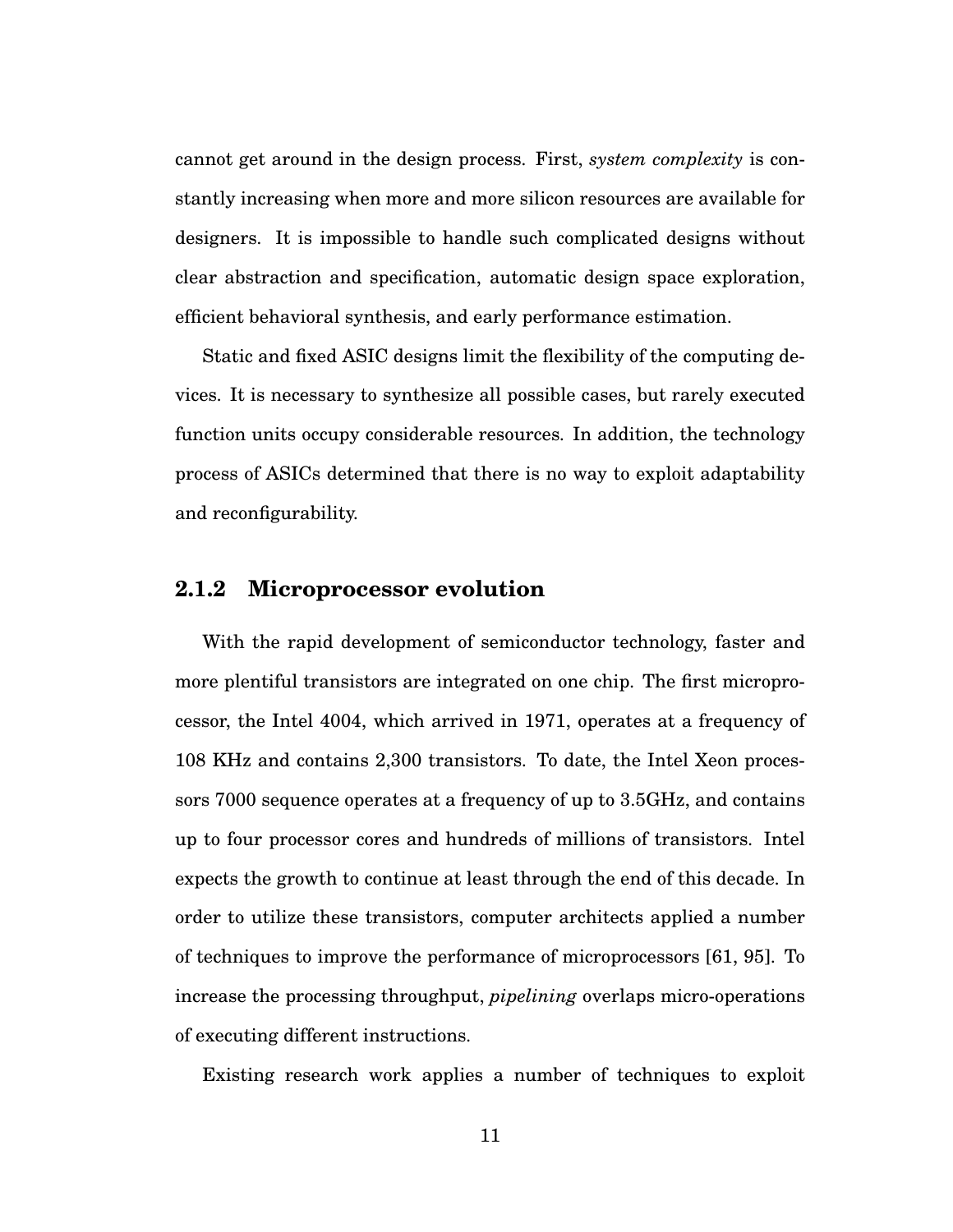instruction-level parallelism (ILP). With multiple functional units, *super-scalar processors* may issue more than one instructions per cycle when such execution does not violate program dependencies. *Dynamic scheduling* with *register renaming* solves data hazards and stalls from anti-dependencies and output dependencies, which enables out-of-order completion. To increase overlapping between blocks of instructions, *speculative execution* allows executing some instructions in branches prior to determining the selected paths given that such execution can be harmlessly reverted. If the prediction is incorrect, the system discards those speculatively executed results.

Computer scientists also exploited program behavior, and developed new techniques. Fundamental observations directed the design of microarchitecture, such as the *principle of locality*. To match the speed of logic and memory, cache memory is integrated on chip, and multilevel caches are applied in the present micro-architectures. For instance, the Intel Xeon processor integrates three-level cache architecture. L1 cache uses trace cache to store a trace of executed decoded instructions, which benefits instruction fetch performance. The Intel Xeon processor also integrates 512 KB L2 cache and up to 2 MB L3 cache.

In the past thirty years, the industry continued to release more powerful microprocessors to improve their performance in general-purpose computation. However, the evolution of microprocessors is limited by current semiconductor technology [102]. Skyrocketing *cost* of CMOS fabrication, continually increasing *power* consumption, and intractable *complexity* of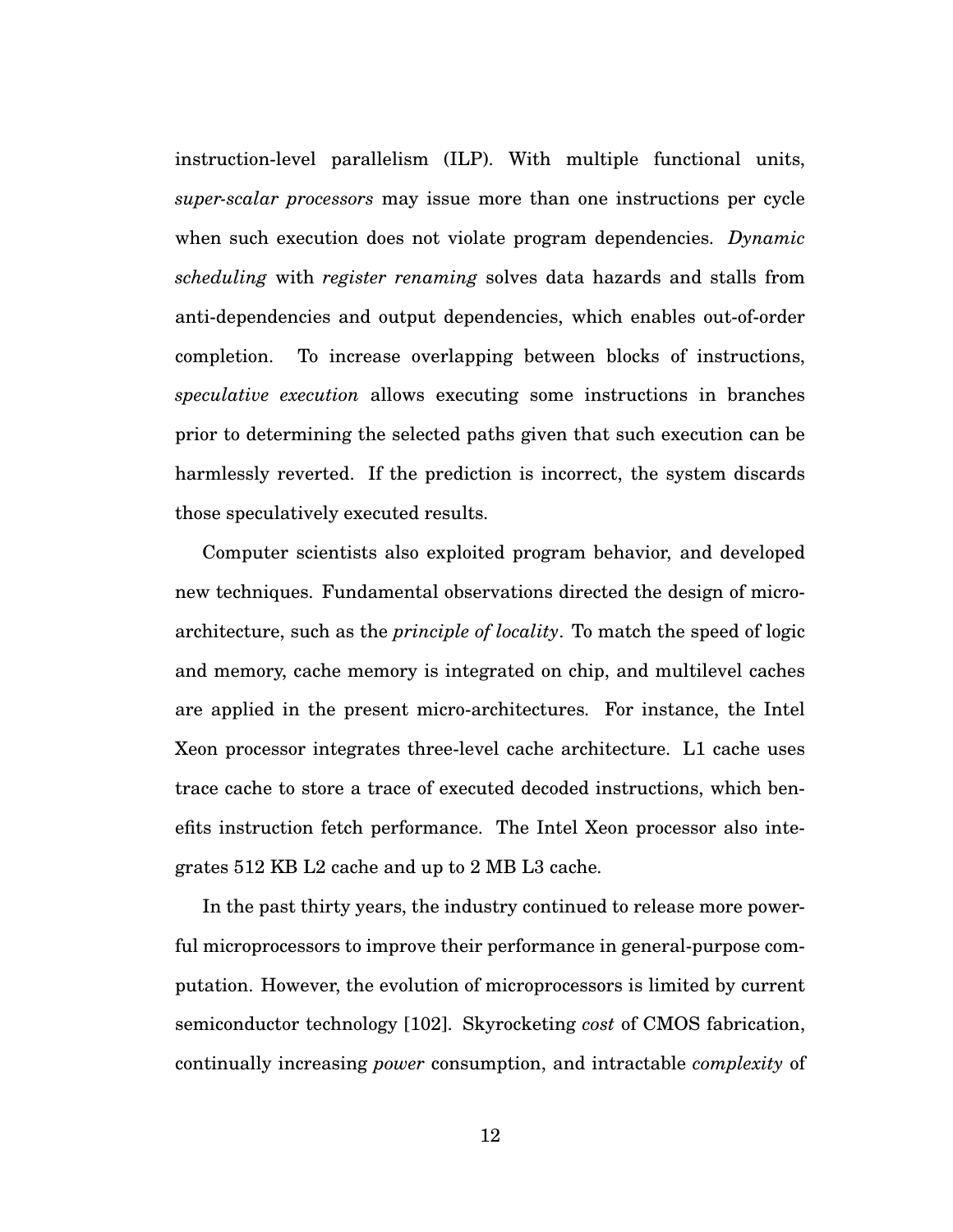billions of transistors hinder microprocessors following Moore's law.

The most importantly fundamental attributes in the current microarchitecture, such as sequential instruction fetching and decoding, fixed control, and limited memory accesses, limited the performance of microprocessors.

## **2.2 Reconfigurable Architectures**

Reconfigurable computing is a novel computing paradigm, which combines the flexibility of software with the high performance of hardware, bridges the gap between general-purpose processors and application-specific systems, and enables higher productivity and shorter time to market [14].



Figure 2.1: Reconfigurable computing bridges the gap between microprocessors and ASICs

A reconfigurable computing system is made of an array of *reconfigurable* processing elements (PEs) and an optional general-purpose processor [39]. The standard processor would control the behavior of these processor elements, i.e. load correct configurations to processor elements at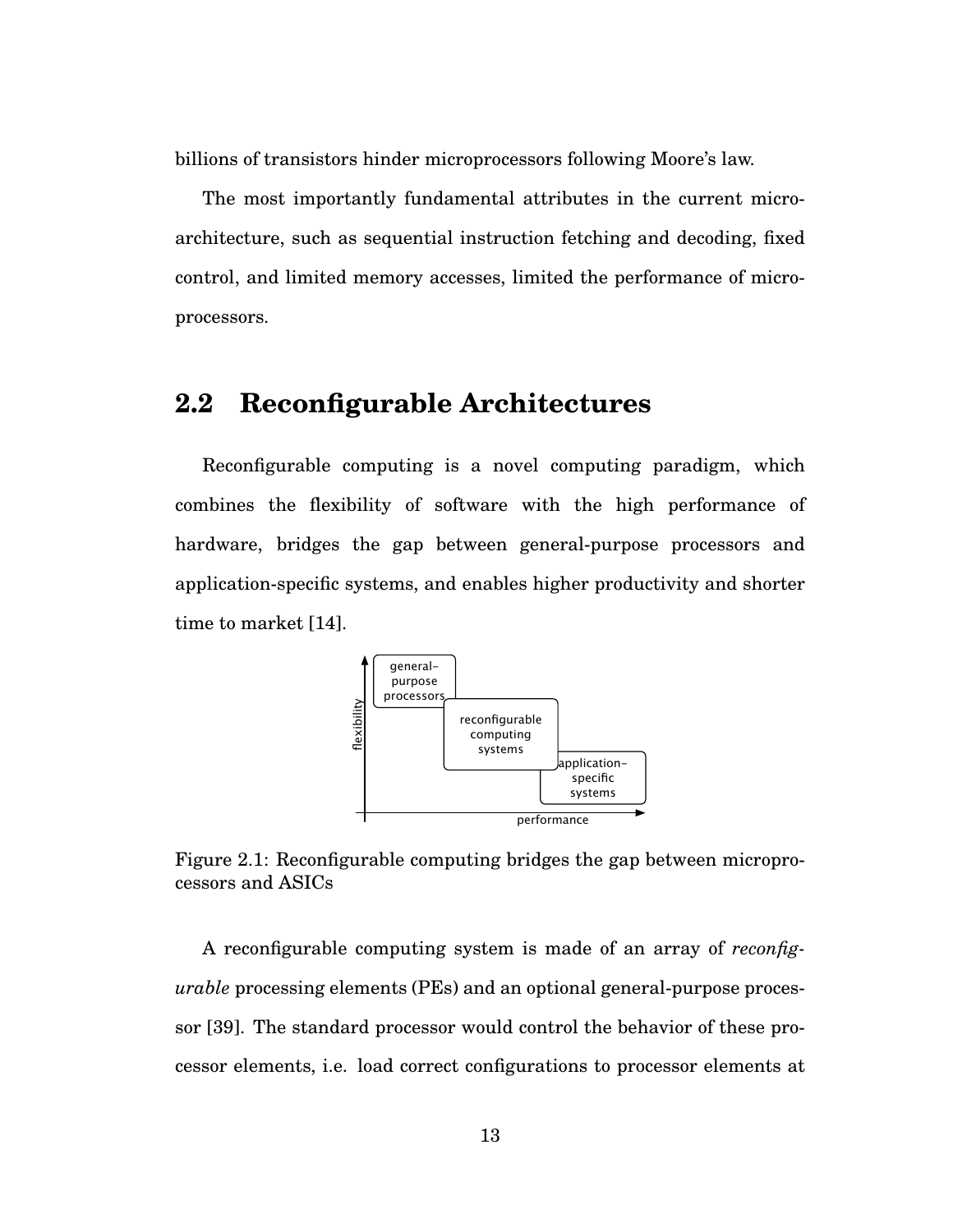the correct time to conduct the desired tasks. Processor elements perform all sorts of computation.

The flexibility of reconfigurable computing systems comes from not only their configurable processor elements but also their programmable interconnects. Programmable interconnects connect these processor elements together and steer inputs, outputs, and intermediate results to the correct places. A reconfigurable architecture with adequate interconnects would greatly improve flexibility and increase resource utilizations, and therefore provide superior performance.

The granularity of the reconfigurable architecture is defined as the width of the smallest PE. Based on the granularity, reconfigurable architectures can be categorized as coarse-grained reconfigurable architectures, and fine grained reconfigurable architectures. These two kinds of reconfigurable architectures are further discussed in Sections 2.2.2 and 2.2.1

A reconfigurable system may be configured at deployment time, between execution phases, or during execution [14]. During the configuration process, the system loads configuration files, addresses each PE and programmable interconnects, and writes the new configuration. Partial reconfiguration allows part of the system to be configured, which may reduce the configuration time and keep other portions of the system working. The rate of configuration is proportional to the amount of devices to be programmed. Therefore, it may take less time to configure a coarsegrained reconfigurable system than a fine-grained reconfigurable system.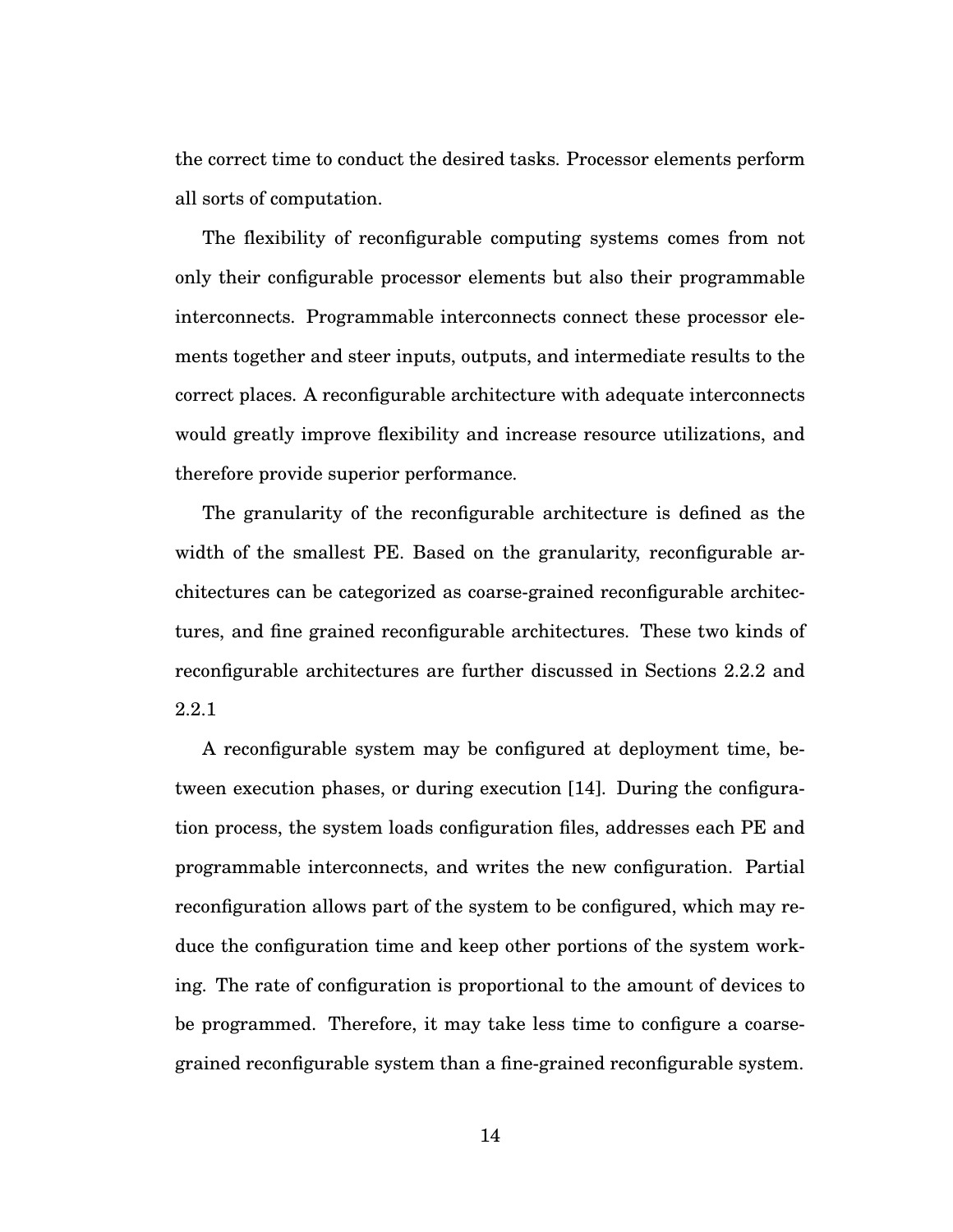#### **2.2.1 Fine-grained reconfigurable architectures**

Fine-grained reconfigurable computing systems have evolved from field-programmable gate arrays (FPGAs) [14, 103]. FPGAs and other kinds of programmable logic devices (PLDs) provide the initial programmable computation abilities. These devices are mainly used during prototyping or other low-volume scenarios in design and manufacture of ASICs [16]. However, with the fast advances of semiconductor technology, the capabilities and performance of FPGAs have improved dramatically. With SRAM-based FPGAs' infinite reconfiguration ability, it is possible to build dynamic reconfigurable computing systems.

#### **Field-programmable gate arrays**



Figure 2.2: An FPGA

An FPGA, as shown in Figure 2.2, consists of an array of lookup tables (LUTs), flip-flops, and programmable interconnect cells. A LUT is a 1-bitwide memory array. The memory address lines are the LUT input, and the 1-bit memory output is the LUT output. A  $2^n \times 1$ -bit LUT is programmed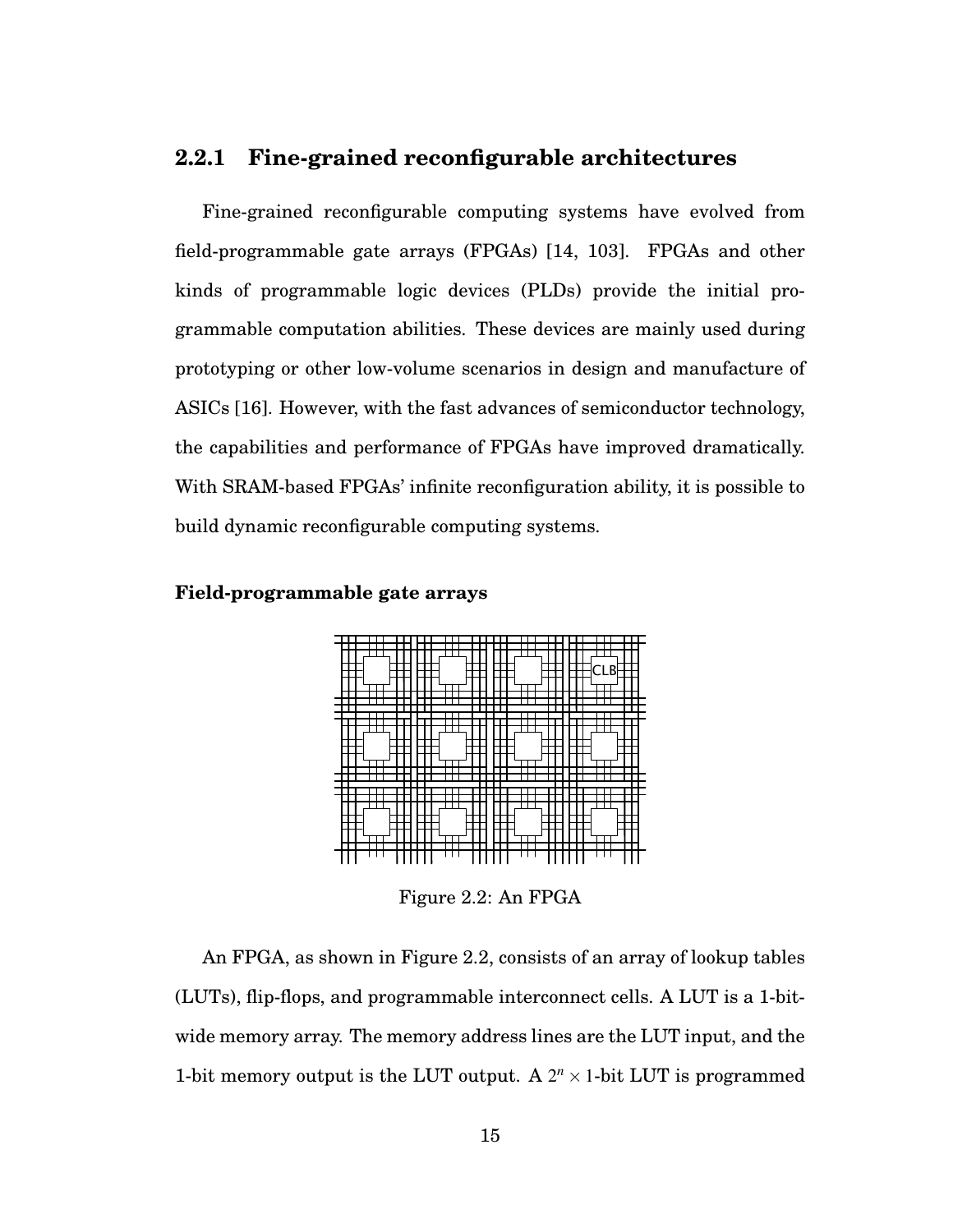to act as an arbitrary *n*-input logic function. A fixed number of LUTs and flip-flops are grouped and interconnected with a fixed pattern to form a logic blocks. Programmable interconnects connect these logic blocks to provide the required functionality. When synthesizing arbitrary netlists into FPGAs, the FPGA tools map netlists into LUTs and flip-flops, and bind them with logic blocks. In the physical design phase, proper tools are used to place and route interconnects, and generate configuration files.

However, a performance gap still exists between FPGAs and ASICs. Designs implemented purely using the LUT-based logic elements in an FPGA are approximately 35 times larger and between 3.4 to 4.6 times slower on average than an ASIC implementation [76].

In order to narrow this gap, vendors integrate more components on advanced FPGAs, such as general-purpose processor cores, digital signal processors, dedicated ASICs, and block RAM modules. For example, the Xilinx Virtex-II Pro Platform FPGA [132] provides from 3K to 125K logic cells, coupling with up to four PowerPC processor cores. It also embeds up to 24 multi-gigabit transceivers and hundreds of  $18 \times 18$  multipliers. Embedded processors may have the capability to do run-time tailoring of applications, and other embedded components can provide better performance, such as dedicated transceivers and multipliers for digital signal processing.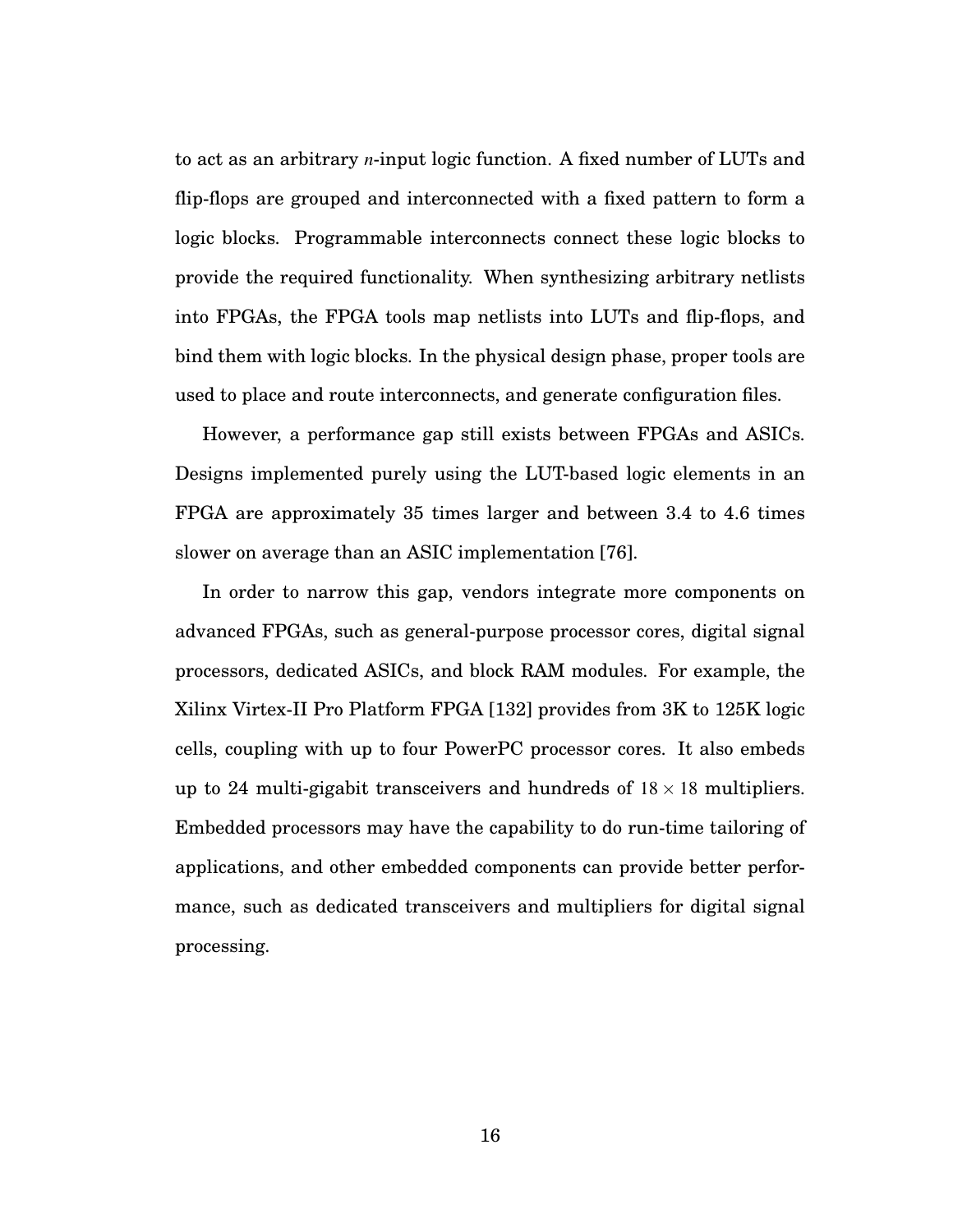#### **FPGA-based architectures**

A number of FPGA-based reconfigurable architectures have been implemented in recent years. Some examples include the Cray XD1, the SRC IMPLICIT+EXPLICIT architecture, and the SGI reconfigurable application specific computing (RASC) platform. In these systems, FPGAs are typically used as accelerator platforms, and couple with other main processors. Main processors control the configuration and execution of FPGAs and handle some rare situations.

**The CRAY XD1 system** is based on the direct connected processor architectures. Each chassis integrates 12 AMD Opteron processors and 6 Xilinx Virtex-4 FPGAs. RapidArray, a fast-embedded switching fabric, interconnects these FPGAs and processors. Besides the amazing performance of up to 106GFLOPS per chassis, the FPGAs are used as acceleration co-processors to provide massive parallel execution of critical algorithm components, and promise orders of magnitude improvement for target applications.

**The SGI RASC platform** provides a cost-effective low-power alternative to computer clusters based on general-purpose processors. A SGI RC100 RASC system integrates two Xilinx Virtex-4 FPGAs and interconnects them using a fast system switch fabric. The configuration can be further extended up to 256 FPGAs. SGI claims an average of 18 times speed-up compared with traditional pure software solutions.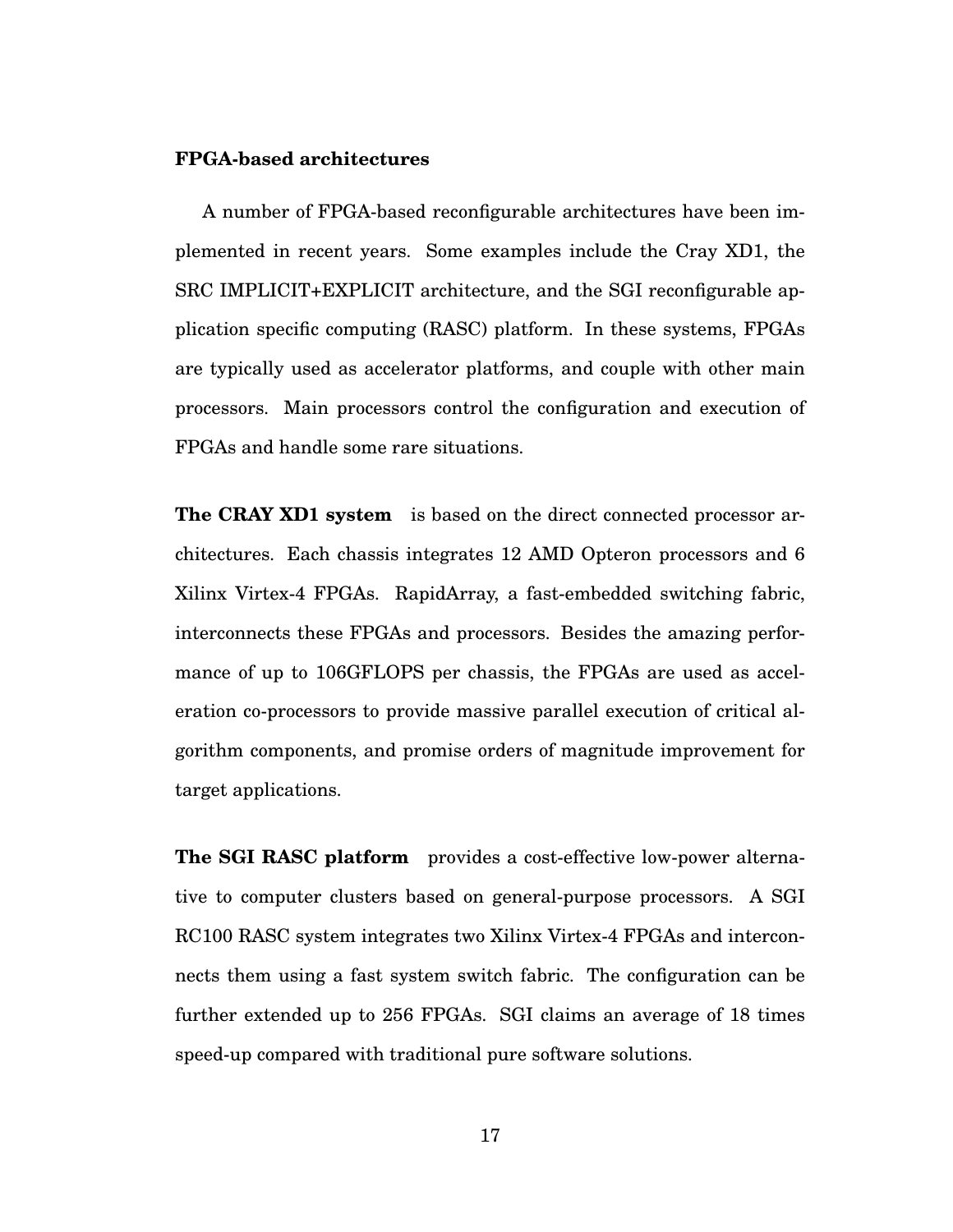#### **2.2.2 Coarse-grained reconfigurable architectures**

In contrast to LUTs in FPGA-based architectures, coarse-grained architectures typically consist of reconfigurable PEs with datapaths wider than 4 bits. Based on the arrangement and interconnects among those PEs, coarse-grained reconfigurable architectures are categorized as mesh-based architectures, linear architectures, and crossbar-based architectures. The remainder of this section introduces these architectures and some typical designs.

#### **Mesh-based architectures**

In mesh-based architectures, PEs are arranged in a rectangular 2-D array. Adjacent PEs are connected by horizontal and vertical programmable interconnects. In order to avoid using precious PEs to relay data, segmented buses are used to support communications over longer distances.

**The KressArray family** [73, 56] covers a wide but generic variety of interconnect resources and functional units in coarse-grained reconfigurable architectures. As shown in Figure 2.3, a KressArray chip consists of a mesh of PEs, a.k.a. rDPUs (reconfigurable datapath units), which are connected to their four nearest neighbors by bidirectional links. Beside the nearest neighbor connects, a background communication architecture with a global bus provides additional communication resources.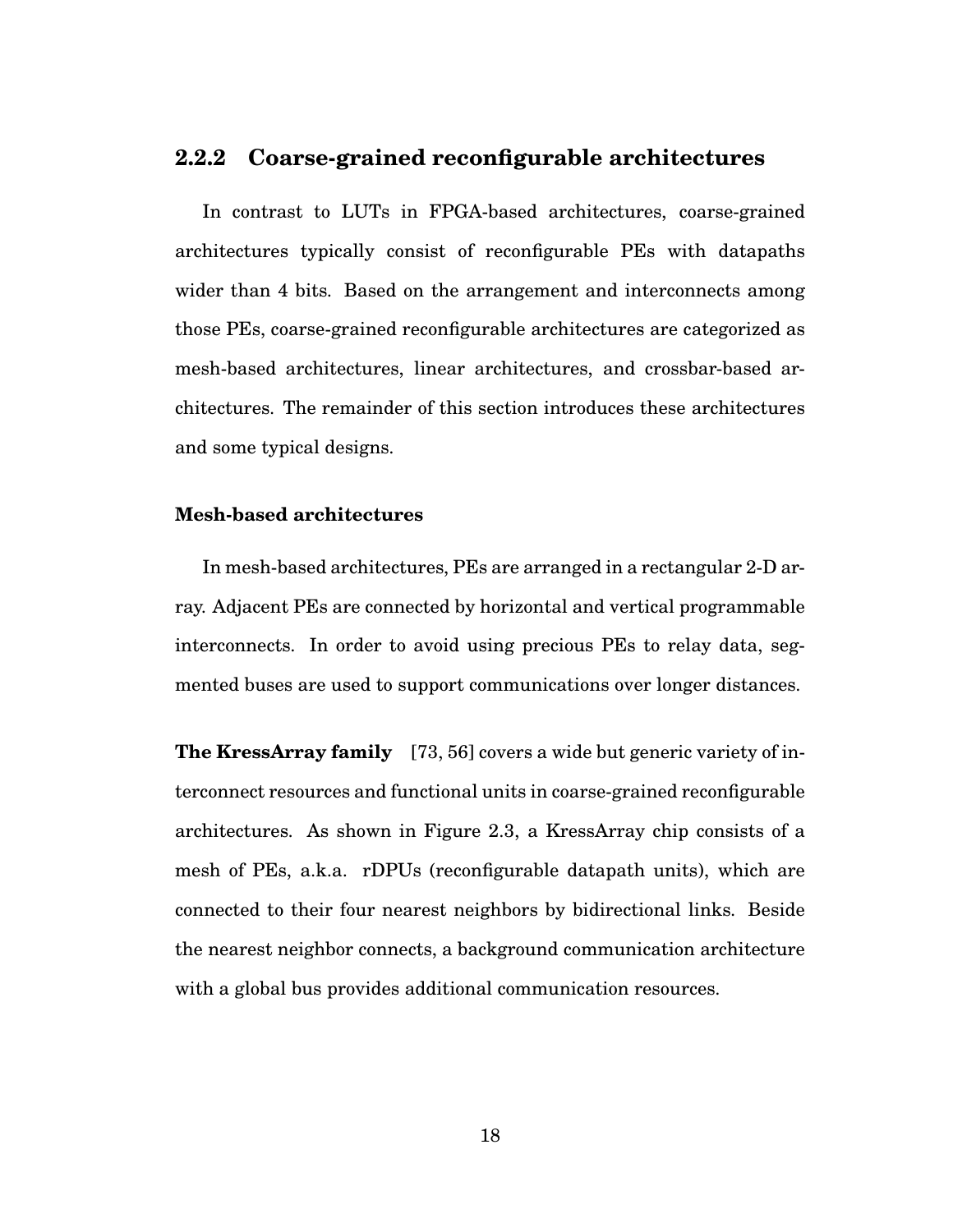

Figure 2.3: A KressArray processor

**RAW** (Reconfigurable architecture workstation) [118, 124] uses a scalable instruction set architecture (ISA) to provide a parallel software interface to the computing resources of a chip. A RAW chip, as shown in Figure 2.4, contains multiple identical PEs. Each PE consists of an inorder single-issue MIPS processor, a pipelined floating-point unit, data cache, and instruction cache. To connect other tiles and off-chip resources, each tile also contains one static router and two dynamic routers.



Figure 2.4: A RAW processor

**The Garp architecture** [57, 21] combines a single-issue MIPS processor core with reconfigurable hardware as a coprocessor. The Garp co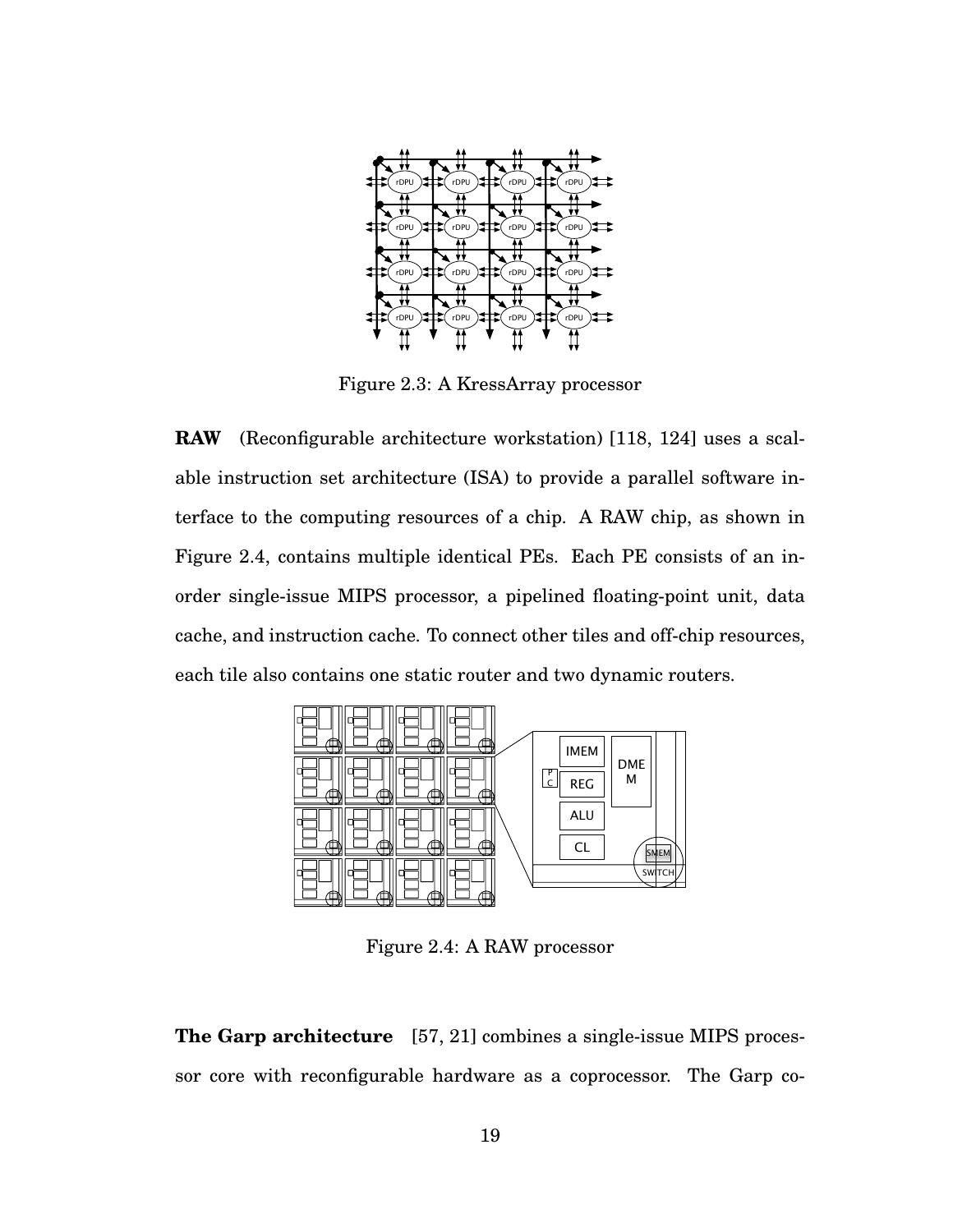processor is a two-dimensional reconfigurable array of configurable logic blocks (CLBs). This array is connected with MIPS processor, data cache, and cache using a crossbar.

**Chameleon** is a coarse-grained reconfigurable system [117]. Chameleon targets to telecommunications and data communications, coupling with a 32-bit RISC processor core. The reconfigurable fabric connects with 84 32-bit ALUs, 24 multipliers, and a distributed memory hierarchy. They can be configured to implemented algorithms with specific word-widths. These systems have rather good performances for specific applications and support faster configuration, but their flexibilities are restricted by the abilities of processor cores and the limited interconnect.

#### **Linear architectures**

Linear architectures aim typically at the speed-up of highly regular and computation-intensive tasks by deep pipelining these tasks on its linear array of PEs. In linear architectures, PEs are arranged in a 1-D array. Adjacent PEs are connected by programmable interconnects and segmented buses support communications over longer distances.

**RaPiD** (Reconfigurable pipelined datapath)[35] is a linear array of PEs, which is configured to form a linear computational pipeline, as shown in Figure 2.5. Each PE comprises an integer multiplier, three integer ALUs,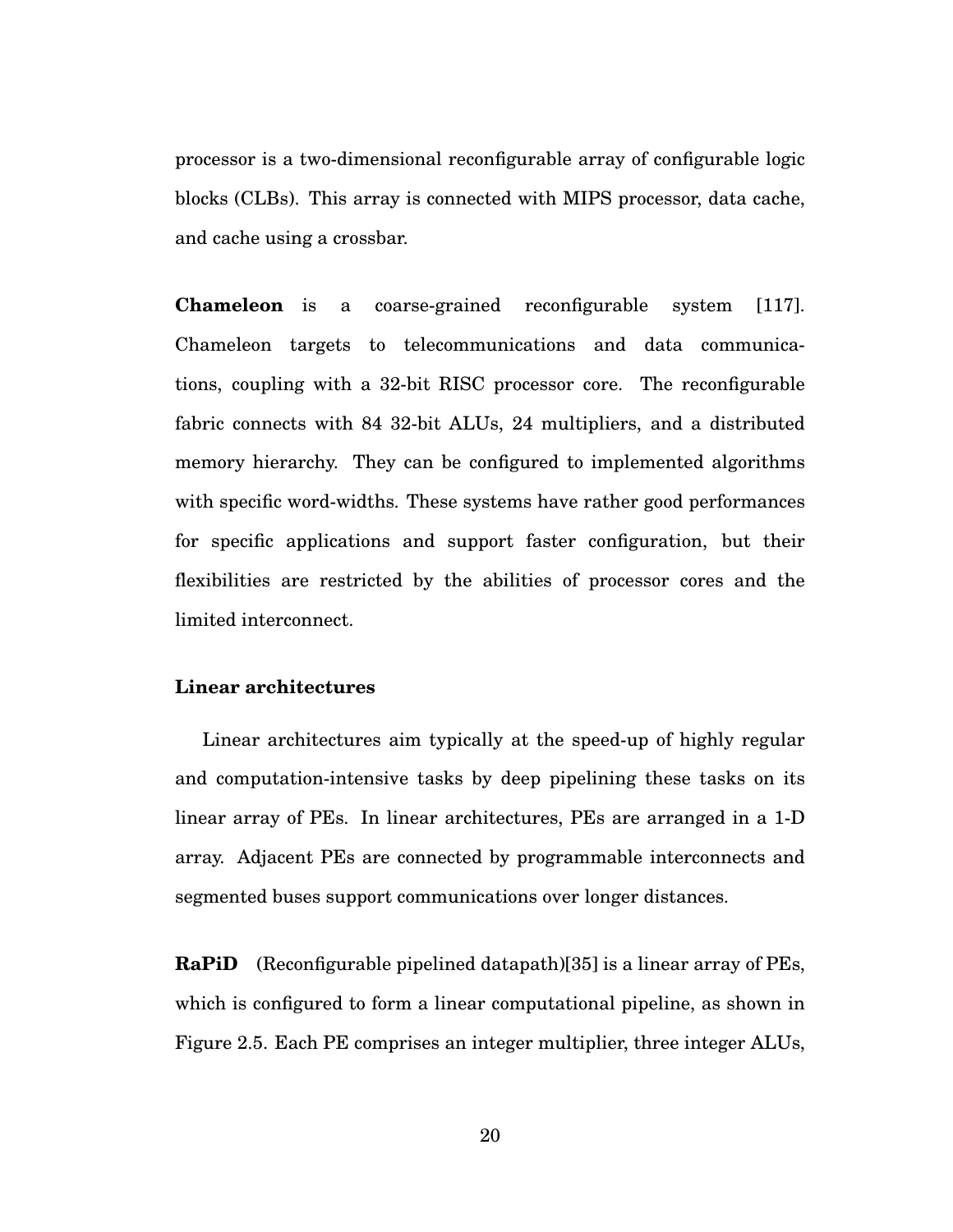some general-purpose data registers, and three small RAMs. A typical RaPiD contains up to 32 such PEs. These PEs are interconnected using a set of segmented buses that run the length of the linear array. The buses are segmented into different lengths and placed in different tracks.



Figure 2.5: A RaPiD processor

**PipeRench** is an attached reconfigurable co-processor for pipelined applications. PipeRench contains a set of physical pipeline stages called stripes. Each stripe has an interconnection network and a set of PEs. Each PE contains an arithmetic logic unit and a pass register file. Each ALU contains lookup tables (LUTs) and extra circuitry for carry chains, zero detection, and so on. Through the interconnection network, PEs can access operands from registered outputs of the previous stripe, as well as registered or unregistered outputs of the other PEs in the same stripe. Moreover, the PEs access global I/O buses.

#### **Crossbar-based architectures**

Some reconfigurable architectures use full crossbar switches to connect PEs. Crossbar switches provide the most powerful communication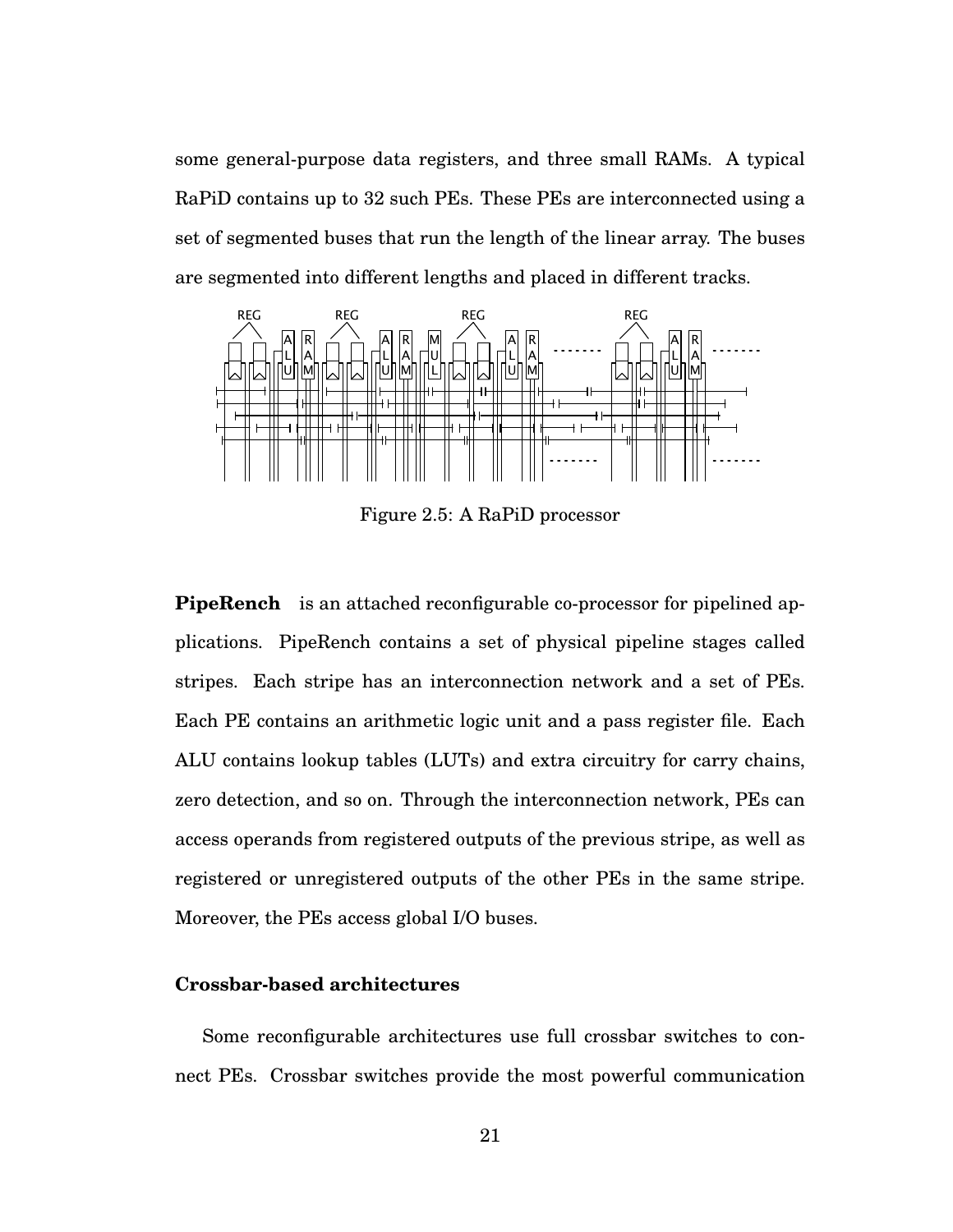network.

**PADDI** (Programmable arithmetic device for DSP) [25] consists of eight arithmetic execution units (EXUs). Each EXU is 16-bits wide, with a small SRAM, and connected to a central crossbar switch box. A crossbar network interconnects the EXUs to ensure flexible and high-bandwidth data routing. PADDI-2 [115, 134] integrates 48 EXUs. These EXUs are grouped into 12 clusters, and each cluster has four EXUs. A restricted two-level interconnect connect provide intra-cluster and inter-cluster data routing.

To summarize, coarse-grained reconfigurable architectures provide word-level datapaths and area-efficient routing switches. Some of them support multi-granular by grouping several PEs to support wider arithmetic operations. However, most coarse-grained architectures aim at the speed-up of highly regular and computation-intensive applications. Compared with FPGA-based architectures, it is very hard to map arbitrary applications on these architectures.

#### **2.2.3 Characteristics of reconfigurable architectures**

These reconfigurable architectures distinguish themselves from traditional computing systems by their parallel computation, distributed control, superior performance, flexibility, and improved reliability.

Reconfigurable architectures consist of an array of processor cores or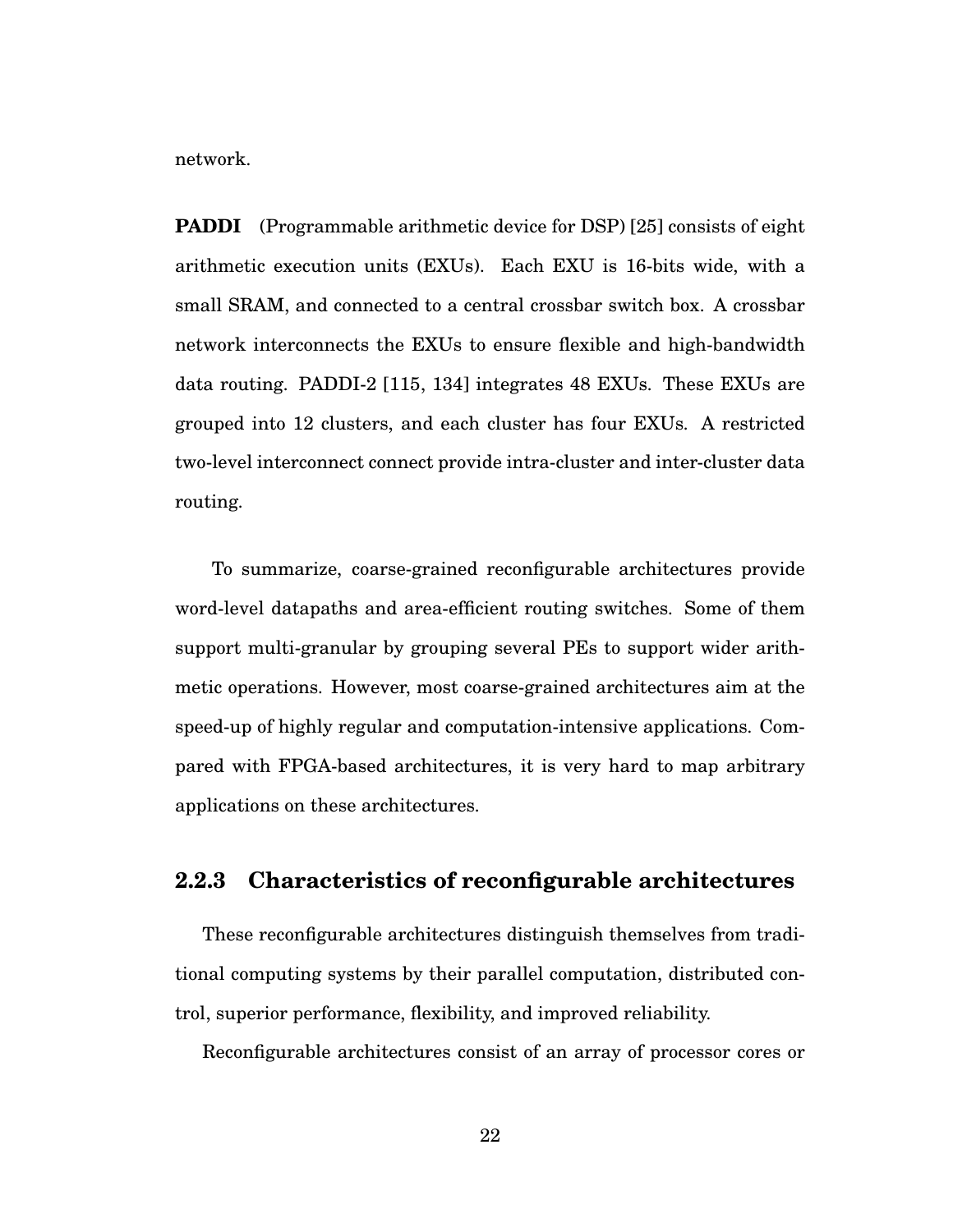an array of configurable logic blocks. Compared with software solutions, an operation can be executed whenever its operands are ready since these processing blocks are configured to arbitrary functions. Operations do not need to be serialized in the instruction queue during execution. All functional units work in parallel. Because of same reason, reconfigurable computer systems are not based on the instruction set architecture. There is no control to issue instructions and write back results. All functional units are controlled by local configuration. In addition, intermediate results are spatially distributed over the systems.

DeHon [32] showed that FPGA-based systems achieve much greater performance per unit of silicon area compared to processors. Filters implemented on Xilinx or Altera components outperform digital signal processing by one or two orders of magnitude. FPGA-based systems execute DNA sequence matching two orders of magnitude faster than supercomputers and three orders of magnitude faster than workstations.

Compared with the application-specific systems, reconfigurable systems have superior flexibility due to their reconfigurability. At the same time, these systems provide great reliability because these processing blocks are redundant. If some failed, applications can still be mapped using available processing blocks and avoiding failed units.

Reconfigurable systems have very important usages in critical systems where it is hard to replace or repair them due to the natures of tasks and the tremendous cost. For example, Xilinx FPGAs are utilized to provide the Australian FedSat satellite and NASA's Mars Exploration Rover pow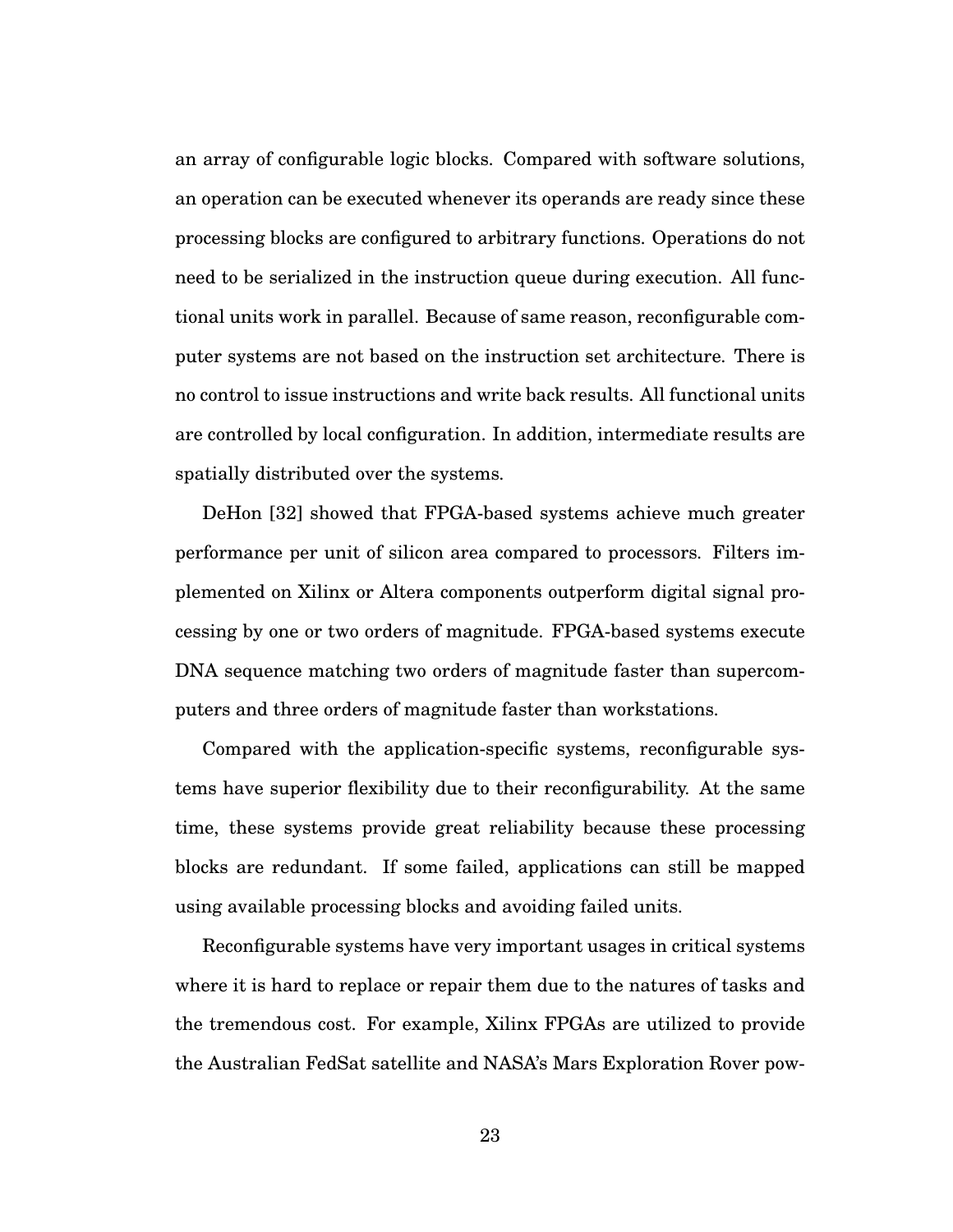erful reconfigurable computing capabilities [11, 133]. Reconfigurable systems in satellites can be reconfigured by either remote commands or its own internal operations, and may be used in disaster detection systems, satellite autonomous navigation systems, and so forth. It is well known that the entire satellite may be lost through tiny failures in computing systems. Because of its reconfigurability, the satellite system may be reconfigured remotely to avoid catastrophic failures, and it can be reconfigured for new purposes.

To summarize, reconfigurable architectures combine the flexibility of software with the high performance of hardware, which enable them as practical solutions bridging the gap between general-purpose processors and application-specific systems.

## **2.3 Design Flows**

This section presents design flows from system specifications to synthesized reconfigurable computing systems. As shown in Figure 2.6, a typical design flow consists of specification, parallelizing compilation, partitioning, hardware synthesis, technology mapping, software generation, verification, and other related components.

This design flow is an iterative process, which performs transformations and optimizations for the specified target architectures, conducts system partitioning, generates hardware description and software codes, and verifies the synthesized designs, until meeting the required design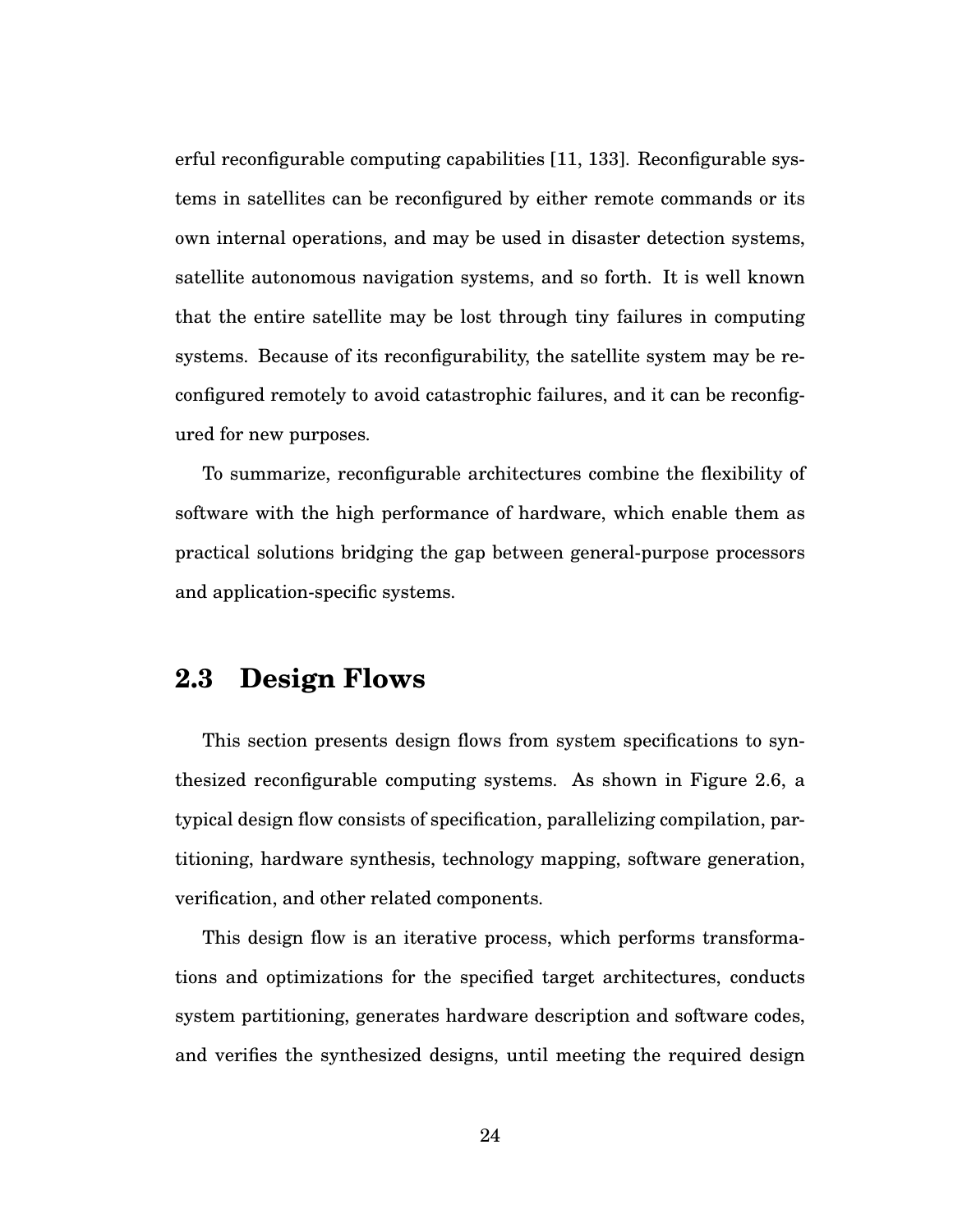

Figure 2.6: A design flow of synthesizing reconfigurable computing systems

goals.

#### **2.3.1 System specification**

System specifications are representations that capture all aspects of a reconfigurable computing system, which include *architectural specifications*, *functional specifications*, and *performance*. The architectural specification is the target technology used to implement the system. Architectural specifications normally include what processing abilities those processor cores/configurable logic blocks have, how many cores/blocks are available in the system, how these cores/blocks are interconnected, what kind of control the attached general proposed processors can provide, and how the memory hierarchies are organized.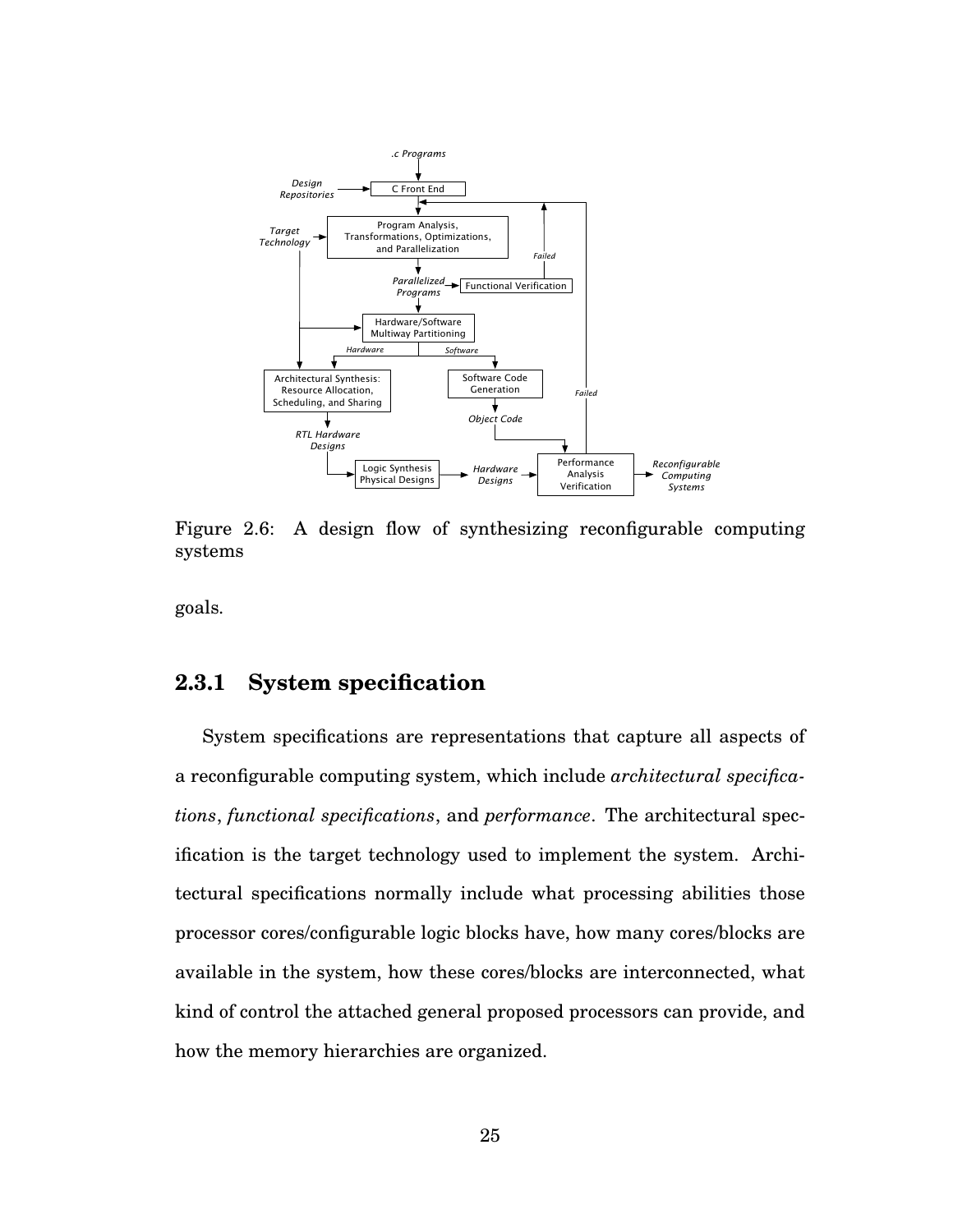Functional specifications define the computation tasks conducted on inputs to generate the expected outputs. In current system designs, hierarchical functional specifications are usually adopted. At the higher level, non-executable models are used to decompose the system into subsystems, and represents communications between different components in this system.

While at the lower level, executable models are used to capture more details of the functionality that the system implements. Executable models benefit system designs since these kinds of models enable simulations and early verifications. Most executable models are specified in high-level programming languages or specific languages used in popular industrial tools. For example, the Garp compiler accepts standard ANSI C programs as inputs. Other projects are the RAWCC, the C compiler for RAW processors, and CASH [18], a compiler framework to compile and synthesize C programs into reconfigurable fabrics. Some designs tools start from extended C programming languages with explicit parallelism marks. They are Handel-C, RaPiD-C, and several others. Matlab is another popular language used in functional specifications. Synplicity Synplify DSP starts from Matlab programs. In this work, we mainly focused on the sequential languages, such as the C programming language.

Performance specifications define the expected quality of the synthesized design, which include one or more of the latency, the throughput, and the expected clock frequencies.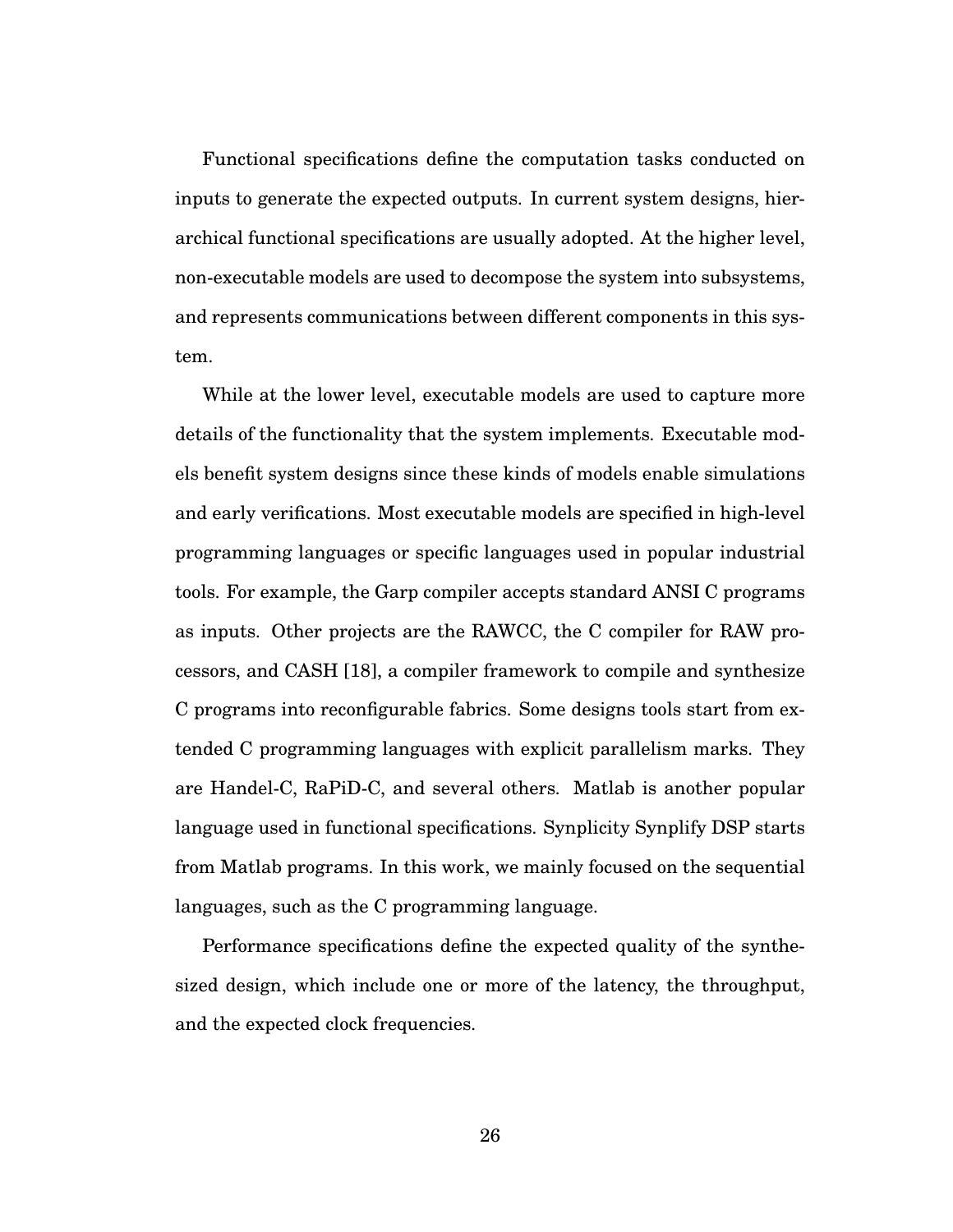#### **2.3.2 Compilation, transformation, and optimization**

In this stage, the synthesizer parses and analyzes the input programs, performs common transformations and optimizations, and exploits parallelism at different levels.

Those programming languages specifying functionalities are sequential, but most reconfigurable architectures are parallel computing architectures. Before scheduling and assigning each operation to a functional unit, parallelization compilers are used to exploit as much parallelism as possible. A parallelization compiler accepts intermediate program representations produced in the front end, and generates parallelized program representations. In the literature of parallelizing compilation, a number of tests and transformations [5] are designed to enhance finegrained parallelism and create coarse-grained parallelism. The parallelization compiler creates coarse-grained parallelism, where the original program is partitioned to a number of threads and these threads can be parallelized and executed on different processing blocks. On the other side, fine-grained parallelism, including instruction-level parallelism, is also explored in order to execute more than one operation in the same program portion on different functional units at the same time. Normally the larger a program portion, the more fine-grained parallelism exists.

In order to accomplish these tasks, a compiler framework is required. The SUIF and Machine SUIF is a very popular choice in academia. The SUIF compiler is a compiler framework dedicated to research in paral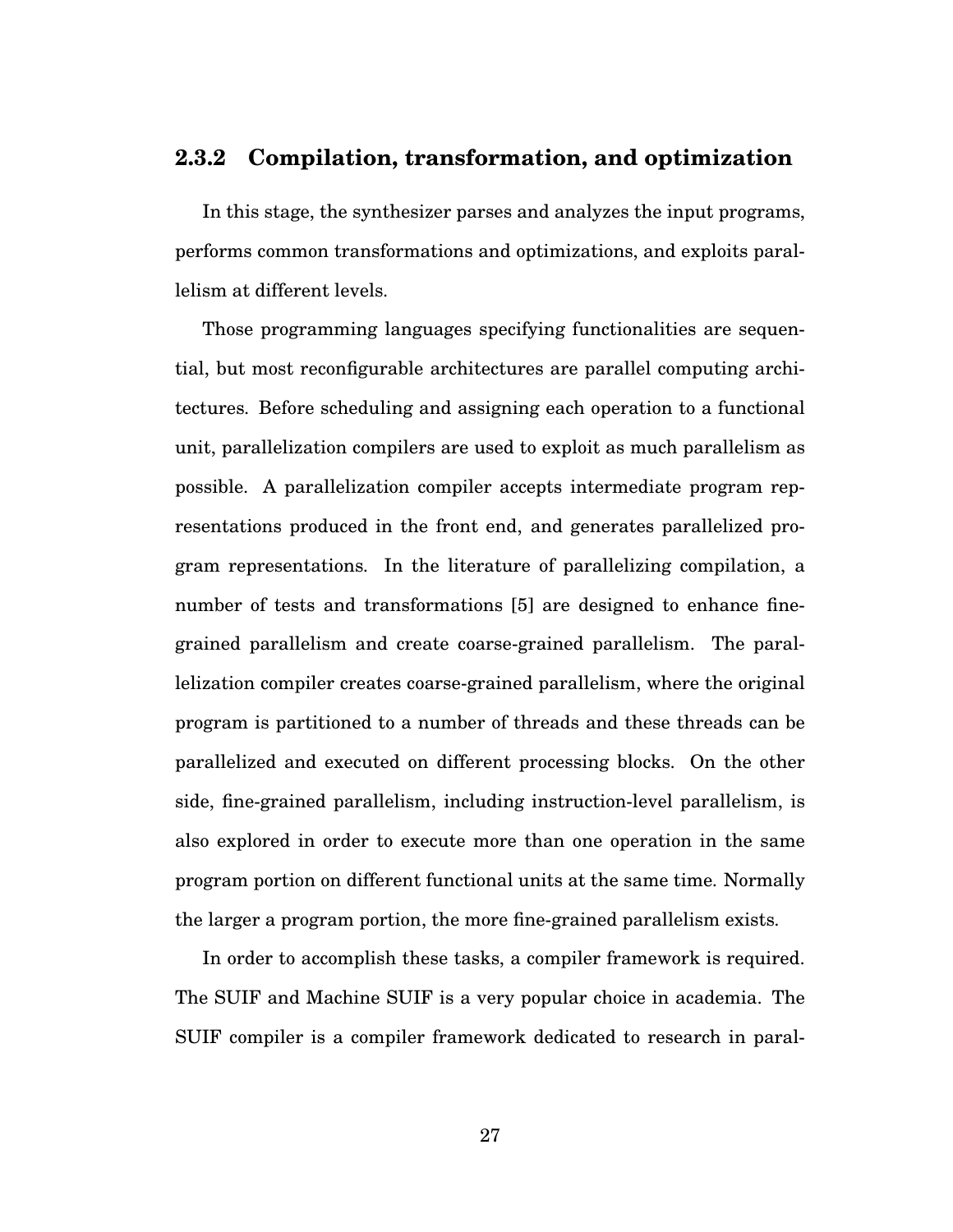lelizing compiler. It converts C programs into *abstract syntax trees* (ASTs), and perform transformations to exploit parallelism [54]. Supported analysis and optimizations include array analysis, scalar optimizations, interprocedural analysis, and so forth. Machine SUIF, developed at Harvard [112], conducts further optimizations on results obtained from SUIF compilation. Machine SUIF is a flexible, extensible framework for constructing compile back-ends. This framework performs optimizations orienting particular computer architectures. In most research projects in high-level synthesis, it is used to convert the SUIF syntax trees into *control flow graphs* (CFGs) or the *static single-assignment* (SSA) form [65, 62], and generate object code for embedded microprocessors. Machine SUIF also supports control flow analysis and bit-vector data-flow analysis [64, 63].

#### **2.3.3 System partitioning**

The transformed and optimized programs should be partitioned by the synthesizer. More specifically, parallelized programs obtained from the parallelizing compilation are partitioned into small portions, and each piece is scheduled to execute on programmable logic or one of the embedded processors in a specified period. The synthesis tool also constructs a proper memory hierarchy. Those portions assigned to programmable logic are be further synthesized to netlist, and those portions assigned to processors are converted to object code.

This partitioning process can be conducted manually by designers. For example, Celoxica's design tool starts from Handel-C programs, and de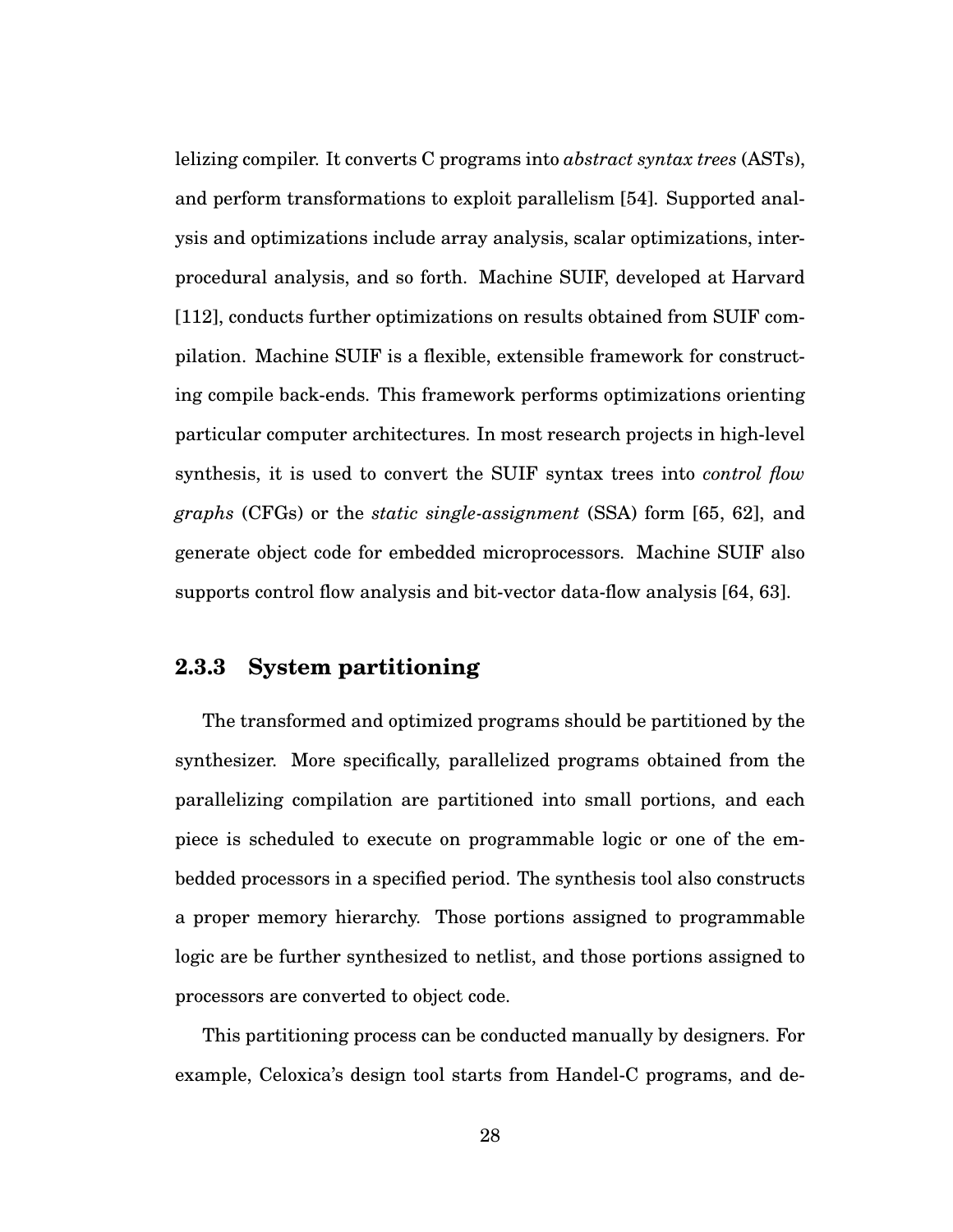signers need to specify partitioning and parallelism in their programs.

This partitioning process can be driven automatically by performance, such as latencies, or areas of the synthesized designs. Depending on the target architecture, this partitioning process can be categorized as bi-partitioning or multi-way partitioning. A single program can be partitioned and mapped onto one or more processor cores, a number of processor elements, and sometimes dedicated data processing hardware.

#### **2.3.4 Software generation**

If some portions of the system are assigned to processors, software object code should be generated. Software generation is usually performed by utilizing a compiler back-end for the specified processor architectures, such as PowerPC or ARM. The size of the generated object code is constrained by available size of instruction memory.

#### **2.3.5 Hardware synthesis**

Hardware synthesis refers to constructing the *macroscopic* structure of a digital circuit [31]. This phase is specifically required by fine-grained architectures in order to implement arbitrary functionalities. Processor elements in coarse-grained architectures can only implement supported operations.

The result of hardware synthesis is usually a control unit, and a structural view of data-paths, including functional units, interconnects, and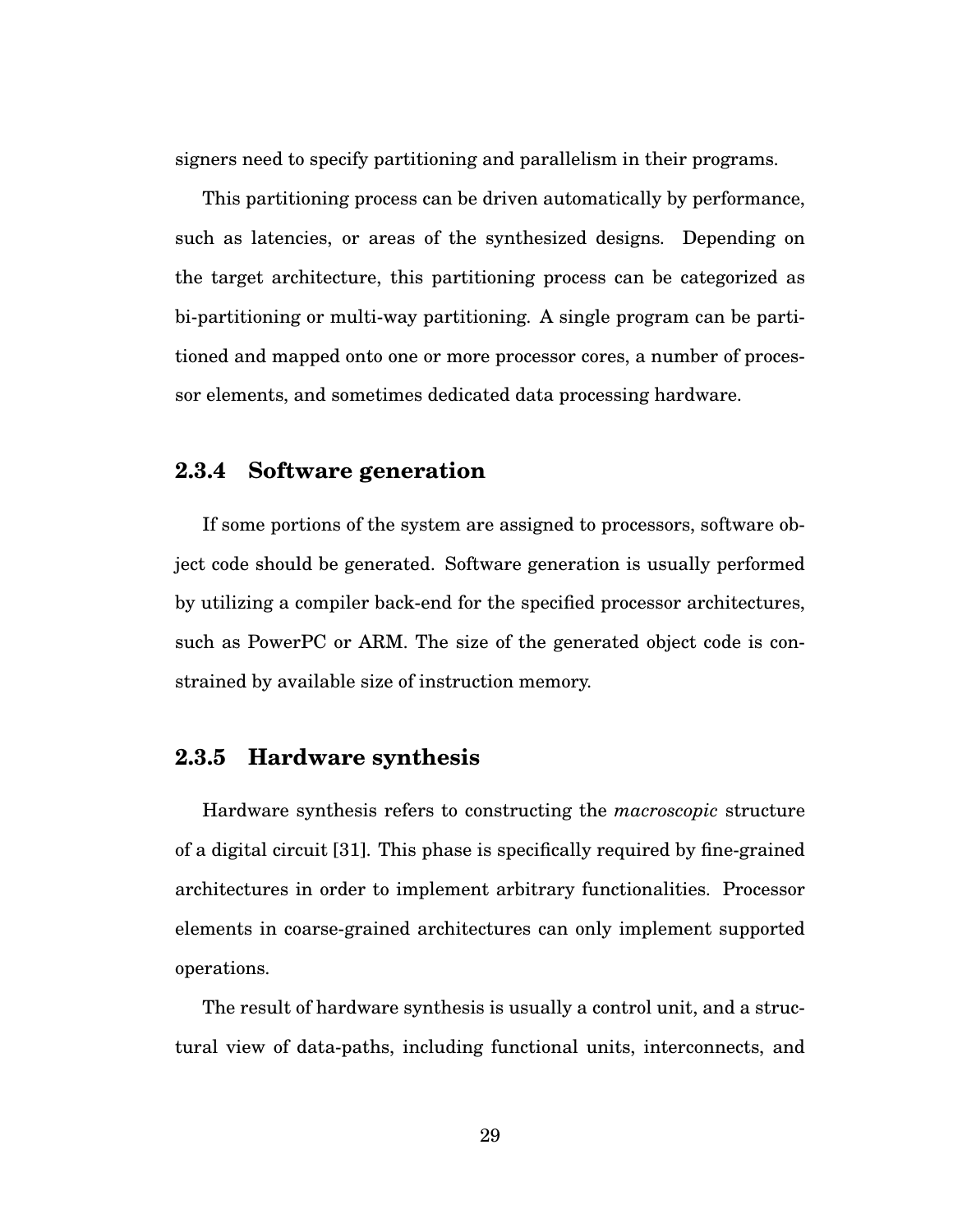storage components. Hardware synthesis starts from tasks discussed in traditional high-level synthesis, including resource allocation, scheduling, sharing, and so forth. Synthesized results are usually specified in registertransfer level (RTL) hardware descriptions.

### **2.3.6 Technology mapping**

In fine-grained architectures, technology mappers generate *netlist* from RTL descriptions, conduct placement and routing, and then generate *configuration data*. Logic synthesis is applied to map the netlists to configurable logic blocks. Placement tries to minimize the number of wires in each channel and the length of wires. Routing connects configurable logic blocks using limited channel resources. These tasks are similar to corresponding tasks in traditional FPGA designs except target architectures may be arrays of reconfigurable processor elements.

Technology mapping is mostly simpler for coarse-grained architectures than for FPGAs. Direct mapping approaches map operators straightforward onto processor elements, with one PE for one operator. Sometimes technology libraries are required for functions not directly implementable by a single PE. Placement and routing for coarse-grained architectures are normally done at the same time. Depending on the structures of processor elements, placement and routing sometimes are integrated to the technology mapping phase.

Technology mapping is highly dependent on structure and granularity of reconfigurable architectures. However, most of them are based on com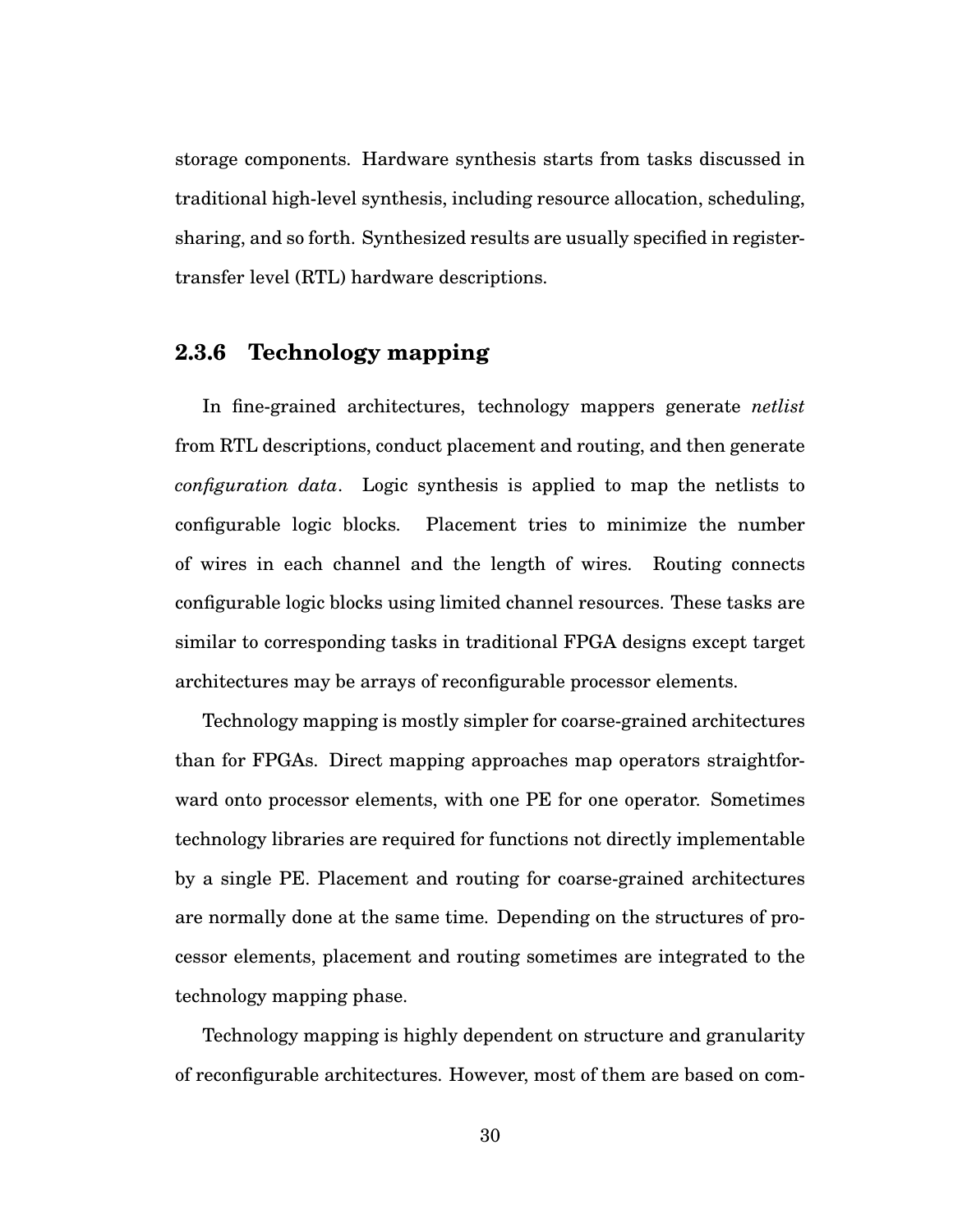mon optimization techniques, such as simulated annealing and genetic algorithms.

Compared to traditional VLSI designs, hardware synthesis and technology mapping in reconfigurable designs also exploit reconfigurability, such as minimizing the differences between different configuration files, and constrain configuration files in given blocks.

#### **2.3.7 Performance analysis and verification**

The feasibility and performance of reconfigurable computing systems are determined by its physical attributes, such as area and power consumption. When these issues are considered in the higher level, there is a larger optimization space, and it is more probable to obtain better designs. Hence, these issues should be addressed from the architectural synthesis stage.

In order to guarantee that the synthesized designs perform similarly as the system specifications and achieve design goals, the synthesized designs should be verified, which could be implemented by applying formal methods to prove the synthesized designs' functionally equal to the specified programs. The synthesized designs could also be verified by simulation. Execution results of the synthesized designs are compared with results from the system specifications and intermediate results.

To summarize, design flows for reconfigurable computing systems involve a number of different research topics, and provide a huge research room. However, our work focuses on parallelizing compilation and archi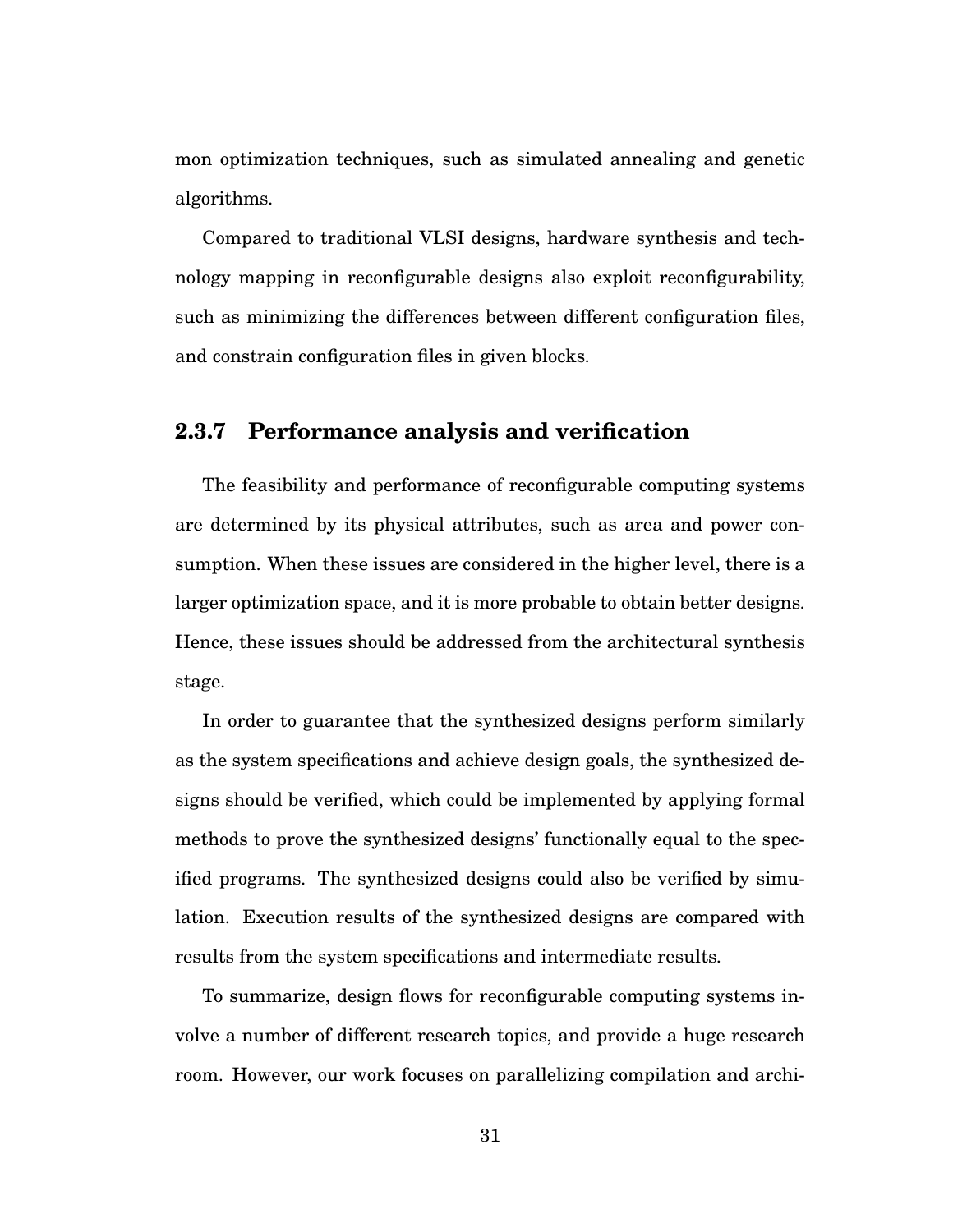tectural synthesis.

# **2.4 Challenges in Synthesizing Applications to Reconfigurable Architectures**

Reconfigurable computing systems provide flexibility of generalpurpose processors and accelerate executions of application-specific systems. Advancement in parallelization compilers and electronic design automation make it possible to design complex reconfigurable computing systems. However, designers still face a number of challenges when mapping applications to reconfigurable architectures. In general, these challenges are mainly on improving the system performance and resource utilization, reducing interferences from designers, and automatically synthesizing complicated designs.

As discussed before, reconfigurable architectures have an array of processor cores or configurable logic blocks. In order to effectively and efficiently utilize these resources, more coarse-grained parallelism should be created, and better fine-grained parallelism, including the instructionlevel parallelism, should be explored; then data storage needs to be carefully arranged. Issues in parallelization compilers, especially those transformations and optimizations towards the specific reconfigurable architectures, should be addressed.

According to Moore's law, the number of components per integrated function increases exponentially. Sizes of applications increase dramati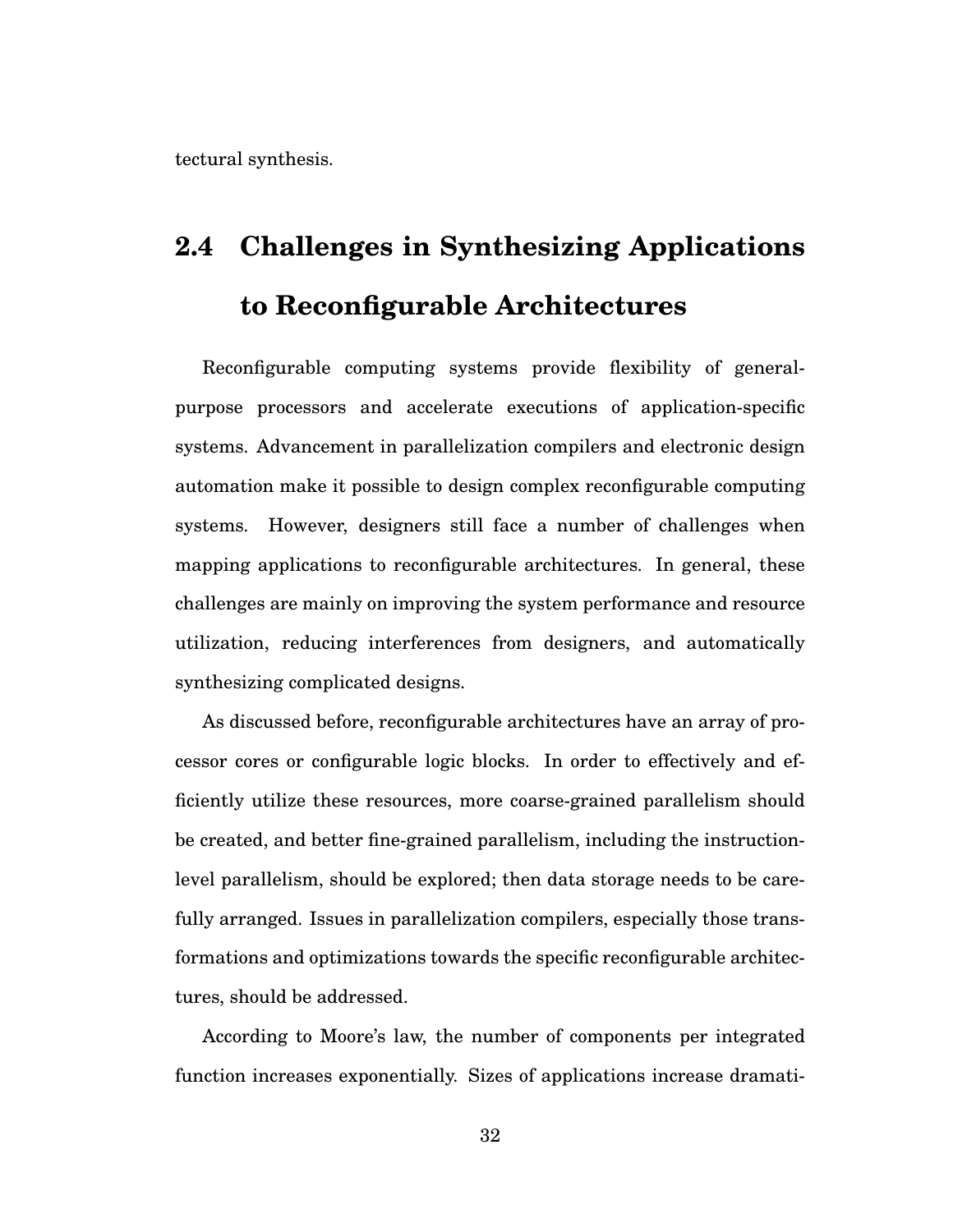cally as well. Complexity of computing systems becomes unmanageable. At the same time, design tools become more and more complex. Compilation and synthesis tools take a long time in the order of hours to days. It is harder and harder to generate the optimal designs. Therefore, how to design *heuristic algorithms* for traditional design problems, which consistently generate good results, is another great challenge.

Moreover, one of the most important issues is to reduce the interferences from designers during the process of synthesizing system specifications into reconfigurable computing systems. Because of the huge design space and the complicated design flow, a designer often fails to generate globally better results. If the synthesizer can carefully evaluate candidate solutions, and consider heuristics extracted from existing experiences, a better design is normally generated. Therefore, an automatic synthesizer is very important to the successful adoption of the reconfigurable computing systems.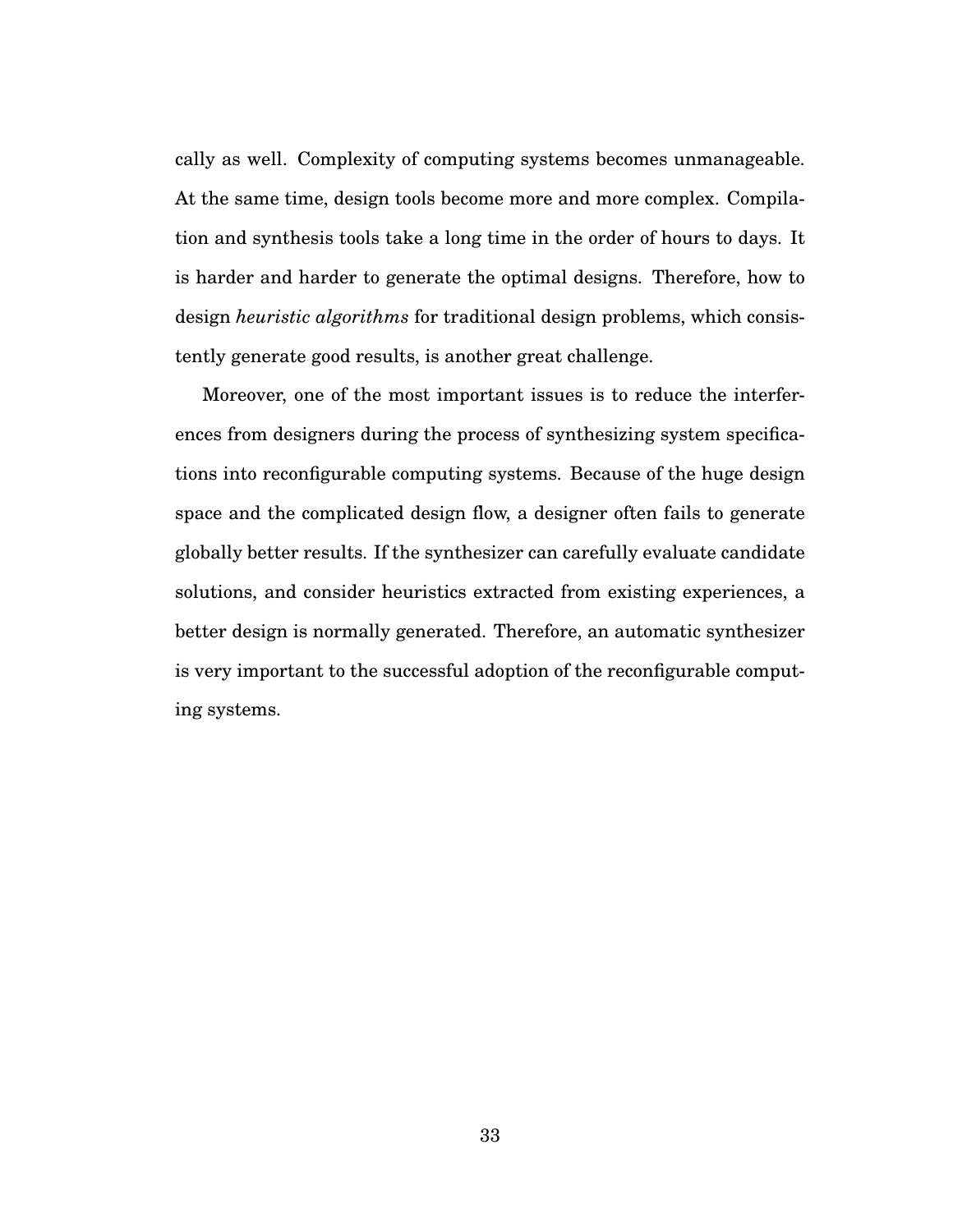## **Chapter 3**

## **Program Representations**

A design flow for reconfigurable computing systems conducts parallelizing compilation and reconfigurable hardware synthesis in an integrated framework. The front-end of this framework creates coarse-grained parallelism and exploits fine-grained parallelism in order to utilize limited hardware resources in an effective and efficient manner. The ability to accomplish these tasks are heavily relied upon by the program representations used in the framework.

It is believed that a common application representation is needed to tame the complexity of mapping an application to state-of-the-art reconfigurable systems. This representation must be able to generate code for any microprocessors in the reconfigurable systems. Additionally, it must easily translate into a bitstream to program the configurable logic array. Furthermore, it must allow a variety of transformations and optimizations in order to exploit the performance of the underlying reconfigurable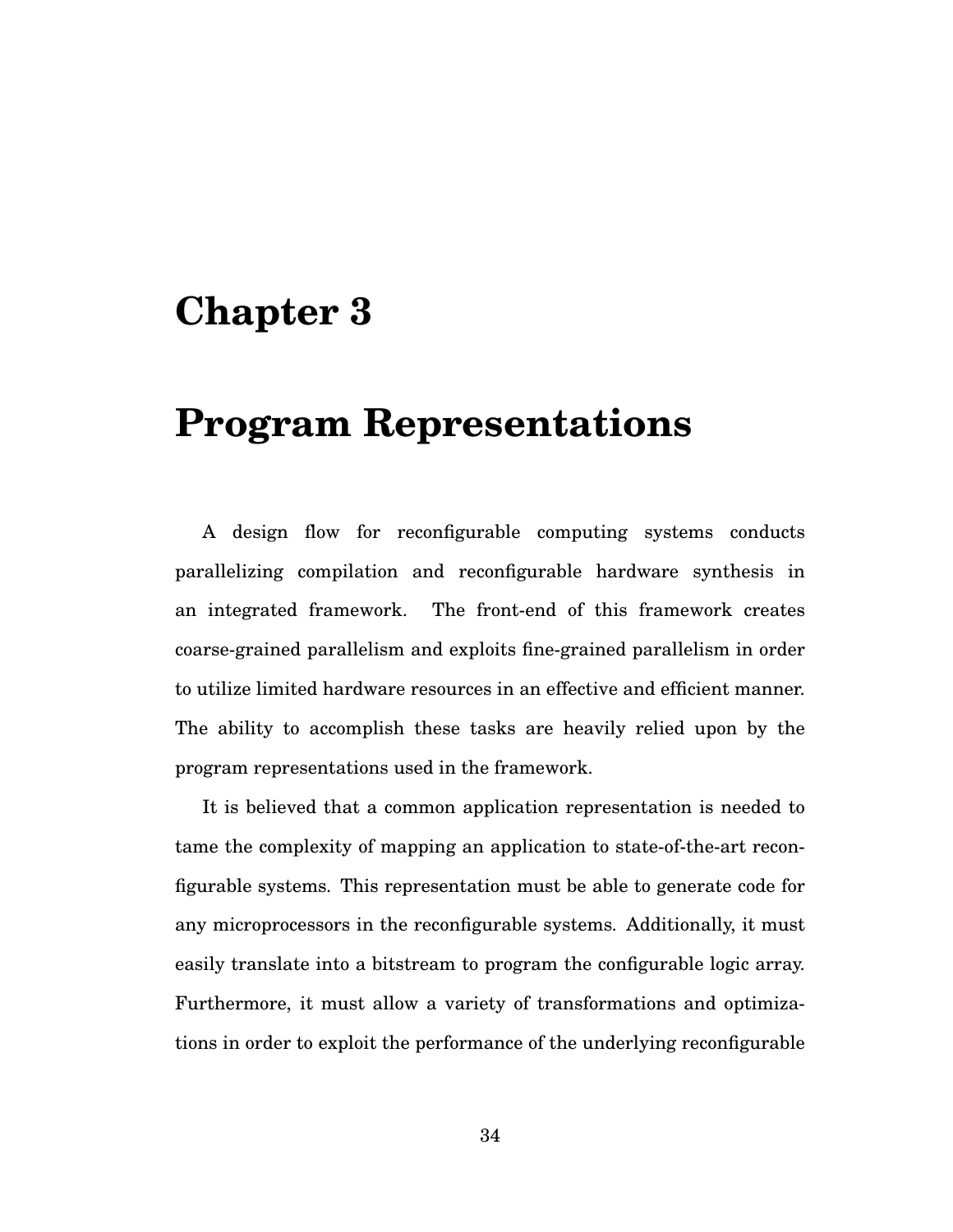architecture.

In this chapter, we use the program dependence graph (PDG) with the static single-assignment (SSA) extension as a representation for the synthesis framework. The PDG+SSA representation can be synthesized to software object code or reconfigurable hardware. We begin with an introduction to program representations in the literature. In Section 3.2, we present the basic idea of the PDG, and show how the PDG is extended to a program representation good for hardware synthesis in Section 3.3. In Sections 3.4 and 3.4.2, we describes the synthesis of the PDG+SSA representation to a configurable logic array, and experimental results. Finally, we summarize our work in the program representation and hardware synthesis.

## **3.1 Common Program Representations**

Wide varieties of program representations have been presented in the past two decades. The rest of this section discusses several program representations used in different design environments, including the abstract syntax tree (AST) [2, 88], the control-flow graph (CFG) [2, 59], and the Predicated Static Single-Assignment (PSSA) form [23]. Section 3.3.1 particularly describes the Program Dependence Graph (PDG) [41]. This program representation and its variants promise to better exploit both coarse- and fine-grained parallelism, and optimize memory and communications for complex reconfigurable systems.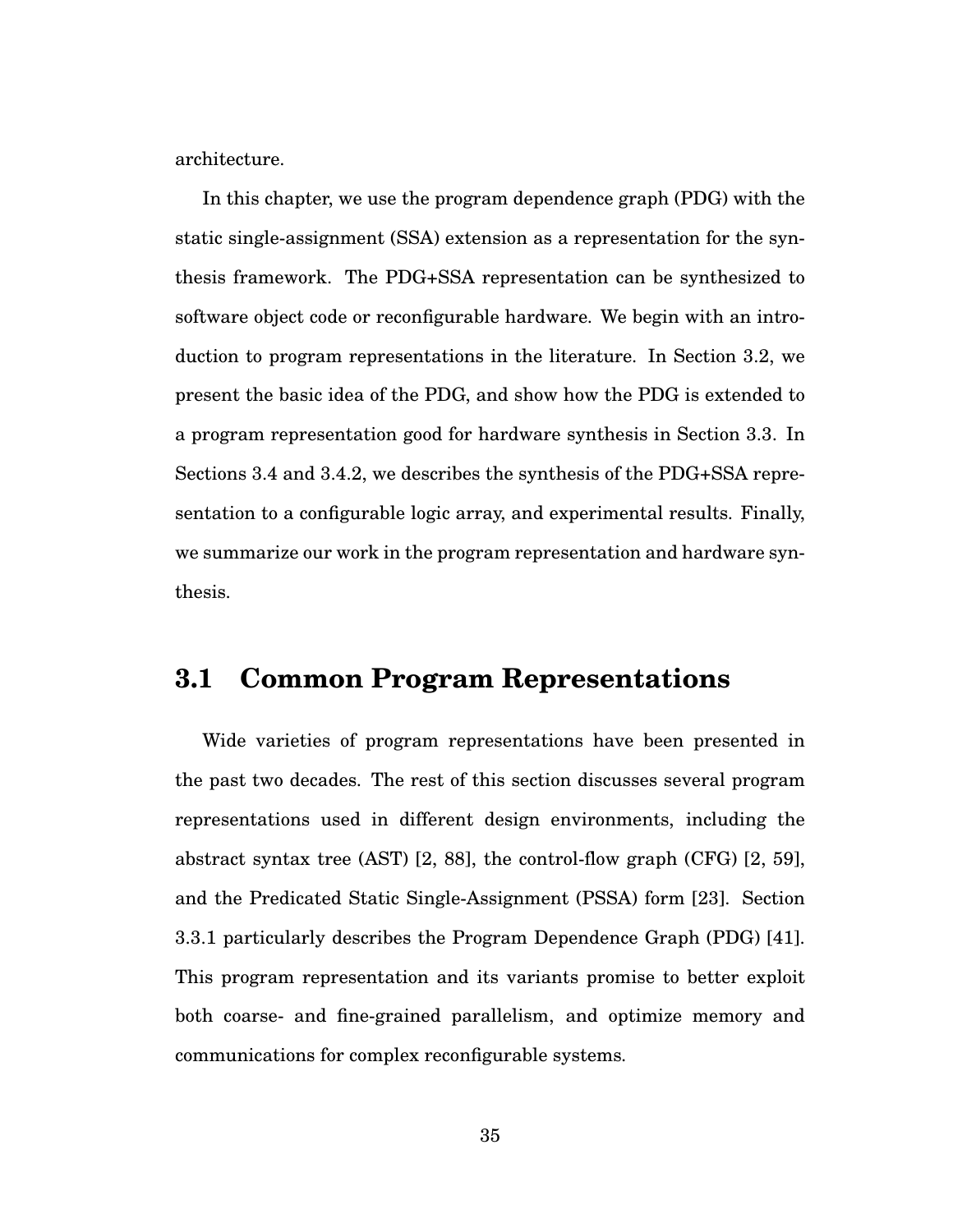#### **3.1.1 Abstract syntax tree**

The AST is a high-level IR which is produced by the compiler front end and retained in the original structure. Each AST node represents an operation, and its children represent the operands [2]. Most non-terminal symbols are removed when constructing an AST from the parse tree. AST, along with a symbol table, stores all necessary information for reconstruction, such as variable declarations; types of operations; and controls, like loops and branches. Because AST are sensitive to source code and easy to build, it is widely used in parallelizing compilers.

#### **3.1.2 Control flow graph**

The CFG is the traditional program representation used in high-level synthesis. Many research projects perform transformations on CFGs, and generate VHDL programs. As mentioned before, Machine SUIF can generate CFGs from SUIF IR [65].

A CFG is a directed graph that expresses the control flow in a given procedure. Each node in a CFG is a *basic block*. A basic block is a sequential list of instructions. There is only one control-transfer instruction in the instruction list of a basic block. Other instructions are arithmetic/ logic instructions. If control can potentially transfer from block *i* to block *j*, there is an edge (*i*, *j*) from block *i* to block *j*. In a structured program, each CFG contains only one *entry* node, and possibly more than one *exit* node.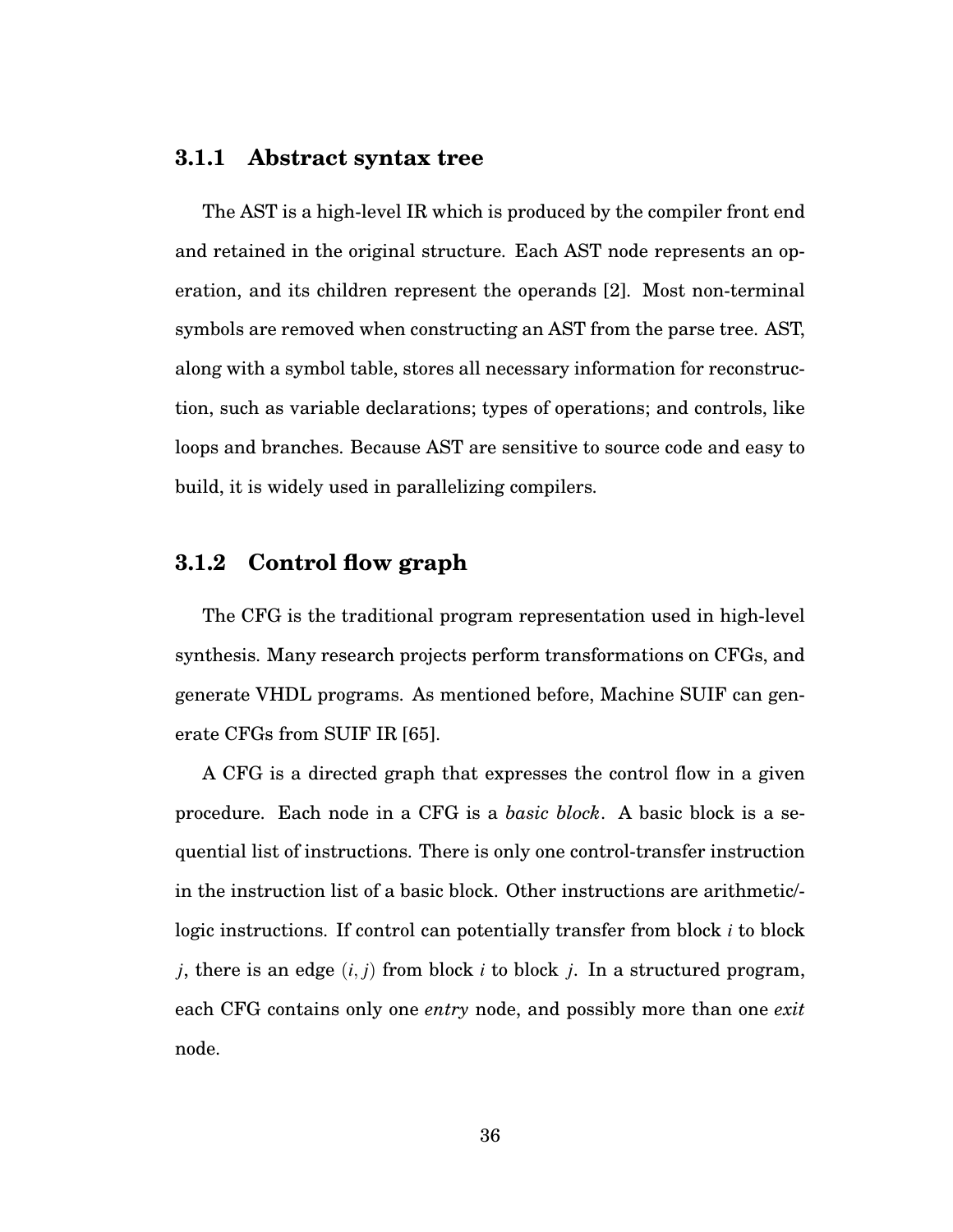The CFG enables some transformations and optimizations, such as *unreachable code elimination*. Any nodes in a CFG that cannot be reached from the *entry* node can be removed from the graph. However, without further flow-analysis and dependence analysis, it is difficult to detect coarse-grained parallelism. Moreover, the basic-block is too small to exploit instruction-level parallelism. Other main drawbacks of the CFG include that the CFG is not a hierarchical structure: when the design grows, it is difficult to handle complexity. It is also difficult to do flow-sensitive interprocedural analysis.

#### **3.1.3 Static single-assignment form**

The SSA form [6, 104] is an intermediate representation in the context of data-flow analysis. In the SSA form of a procedure, each variable can have only one assignment, and whenever this variable is used, it is referenced using the same name. Hence, the *def-use* chains are explicitly expressed. At joint points of a CFG, special  $\phi$  nodes need to be inserted.

Using an SSA form, some optimizations can be easily performed, and the compiler can detect more ILP since the SSA form successfully removes the false data dependence in a CFG. Cytron *et al* [28] presented an efficient algorithm to build the SSA form, and Briggs *et al* further improved the construction algorithm [15]. Machine SUIF can translate CFGs into or out of the SSA form [62] based on algorithms by Briggs *et al*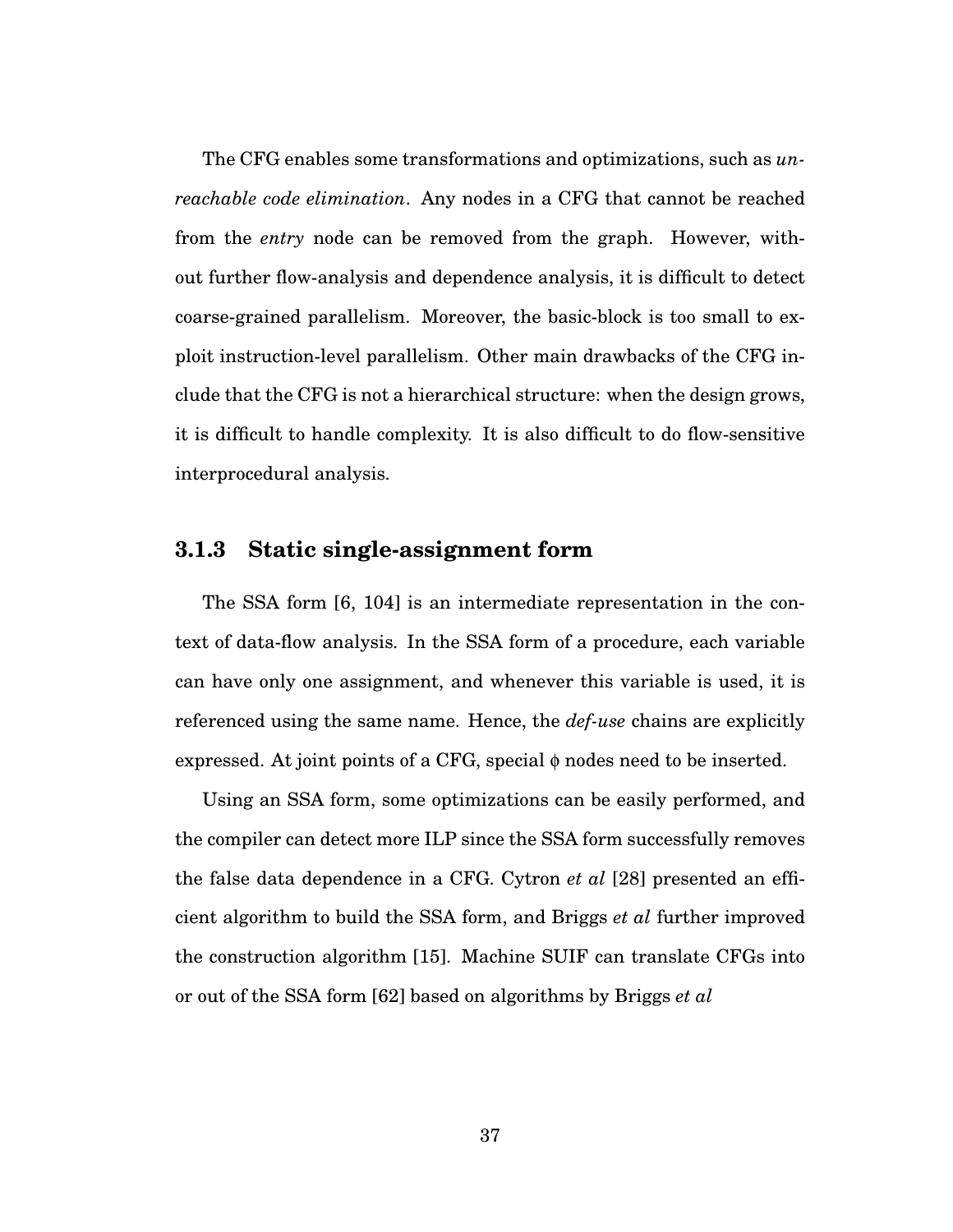#### **3.1.4 The Predicated Static Single-Assignment Form**

The Predicated Static Single-Assignment (PSSA) form, introduced by Carter *et al* [23], is based on the static single-assignment (SSA) form. The PSSA form is a predicate-sensitive implementation of SSA. This program representation is also based on the notion of *hyperblock* [82], in which there are no cyclic control- and data-flow dependencies. In addition to assigning each target of assignment a unique name, PSSA summarizes predicate conditions at points where multiple control paths join together to indicate which value should be committed at these joint points.

After transforming to PSSA form, all basic blocks in a hyperblock are labeled with full-path predicates, which enable aggressive predicated speculation, and reduce control height.

#### **3.1.5 Hyperblock**

As Lam and Wilson [77] suggested, executing multiple flows of control and speculative execution are helpful to relaxing limits of control flow on parallelism. To leverage multiple data-paths and functional units in superscalar and VLIW processors, Mahlke *et al* [82] presented their compilation techniques on support predicated execution using the *hyperblock*.

A hyperblock, by definition, is a set of predicated basic blocks in which control can only enter from the top, but may exit from one or more locations. One hyperblock usually contains multiple paths of control, which are formed using *if-conversion* [5] based on their execution frequencies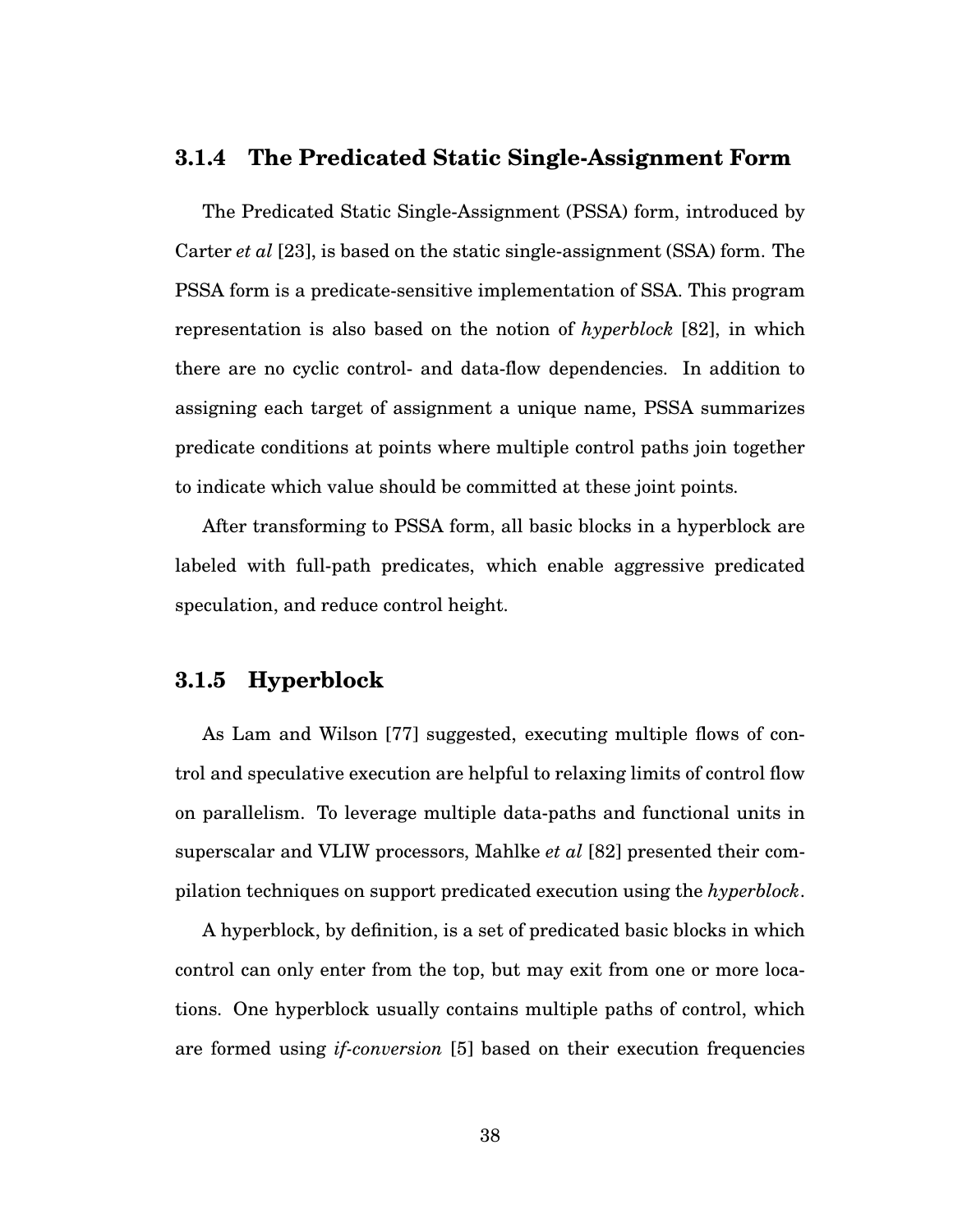and sizes. The maximum possible size of a hyperblock usually is the size of the innermost loop body, and outer loops span multiple hyperblocks.

Hyperblock effectively enlarges the optimization unit from basic blocks to hyperblocks, and are suitable for speculative execution. With the support of superscalar and VLIW architectures, it gains speed-up on branch execution. However, this technique may be very slow when taking rare execution paths. In addition, the gain of predicated execution may greatly depend on which basic blocks are selected to form hyperblocks.

In reconfigurable system designs, those design environments using hyperblock techniques are mainly focused on revealing ILP, such as the compiler for the Garp architecture [22].

Early research on reconfigurable systems focused mainly on reconfigurable architectures and did not put too mach efforts in synthesis work, such as RaPiD. Some other projects target particular applications, such as the Cameron project for image processing [55]; those compilers use their own programming languages, and exploit parallelism and reconfigurability.

#### **3.1.6 Summary of common program representations**

To summarize, this section described parallelizing compilation techniques, especially those program representations used in different design environments for reconfigurable computing systems. Commonly used program representations are SUIF, CFG, PSSA, PDG, and variants of PDG. Experiences from previous research results taught us that different pro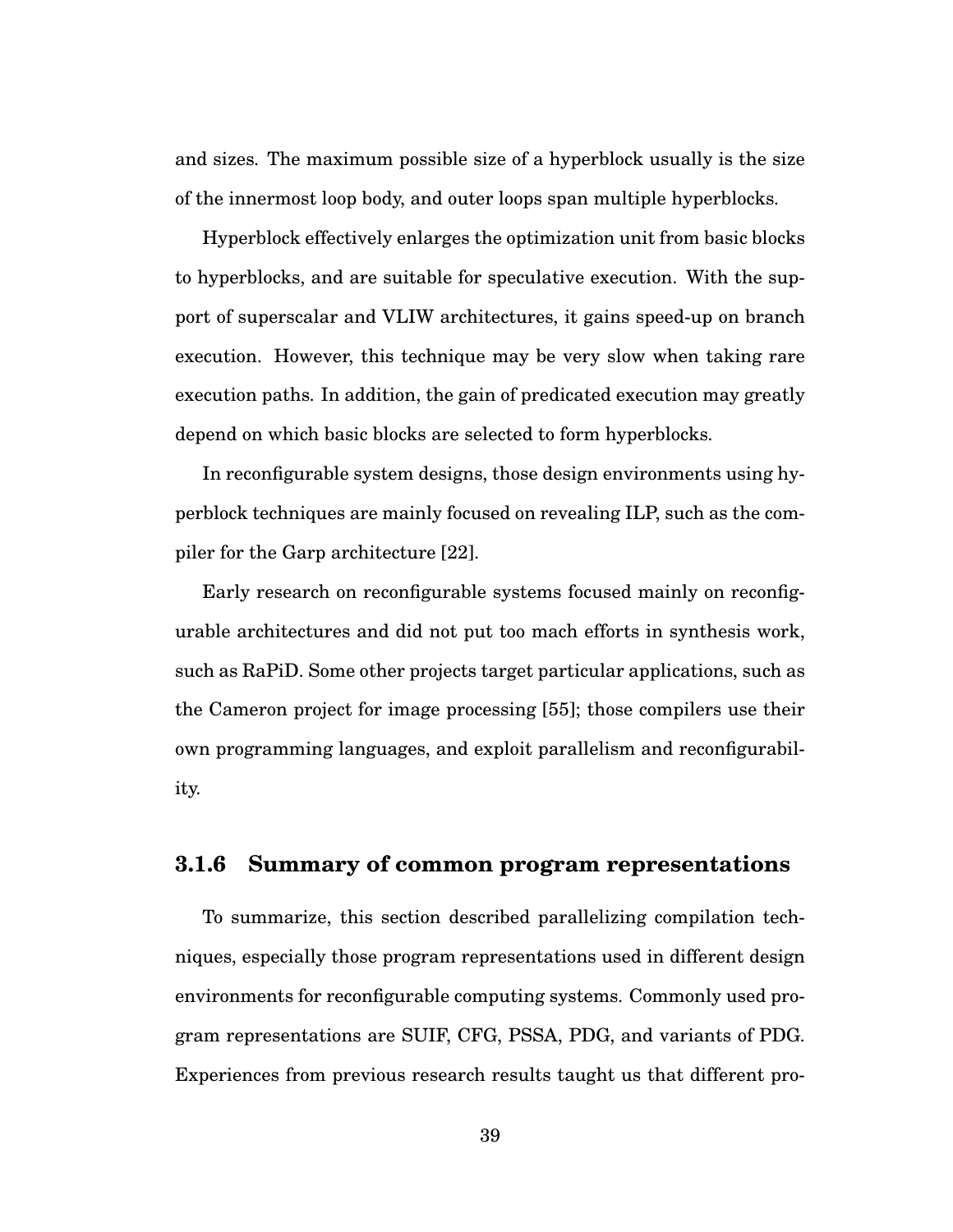gram representations support different transformations in parallelizing compilers, and it is necessary to utilize the right IR in different stages.

- The AST retains program semantics and supports high-level transformations to enhancing fine-grained parallelism. It does not have knowledge on target architecture, and hence cannot support lowlevel transformations.
- The CFG presents the AST in a directed graph, and expresses control flow between basic blocks. Combined with the SSA form, a number of synthesizing compilers start optimizations from this point. However, the CFG cannot support low-level transformations either.
- Predicted execution is an important technique to exploit ILP in modern architectures. The PSSA form and hyperblocks are medium-level IR for exploiting non-loop parallelism.
- The PDG uniformly expresses both control- and data-dependencies, which enable it for both high-level transformations and low-level transformations. Hence, the PDG can create both fine- and coarsegrained parallelism. The most important point is that architecture constraints can be integrated in the PDG as dependencies, which greatly benefitsf architecture exploration and reconfigurability detection.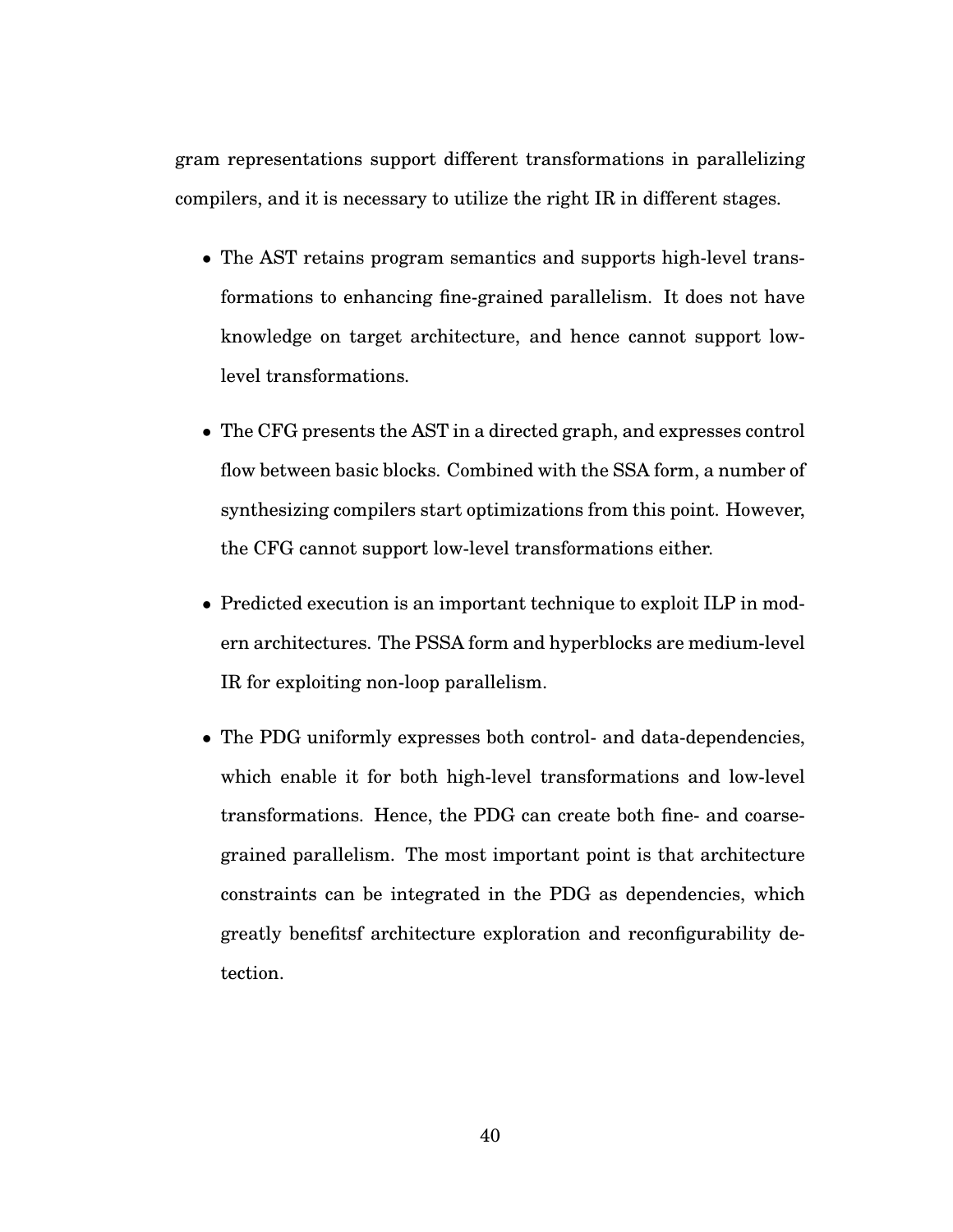## **3.2 Dependence Graphs**

When synthesizing a high-level programming language to reconfigurable devices, dependence analysis and dependence graphs are essential for compilers to exploit both fine- and coarse-grained parallelism. With proper dependence graph representations, more parallelism and optimizations can be achieved.

This section describes a program representation called the Program Dependence Graph (PDG) [41]. Several other similar program representations will also be discussed.

#### **3.2.1 Program dependence graphs**

The PDG, developed by Ferrante *et al.*, explicitly expresses both control and data dependencies, and consists of a control dependence subgraph (CDG) and a data-dependence subgraph. The CDG was a novel contribution.

In a PDG, there are four kinds of nodes. They are ENTRY, REGION, PREDICTE, and STATEMENTS. The STATEMENTS and PREDICATE nodes contain arbitrary sequential computations. PREDICATE nodes also contain predicate expressions. A REGION node summarizes the set of control conditions for a node, and groups all nodes with the same set of control conditions together. An ENTRY node is the root node of a PDG. A PDG contains a *unique* ENTRY node. This ENTRY node can be treated as a special REGION node.

Edges in the PDG represent the dependencies. Outgoing edges from a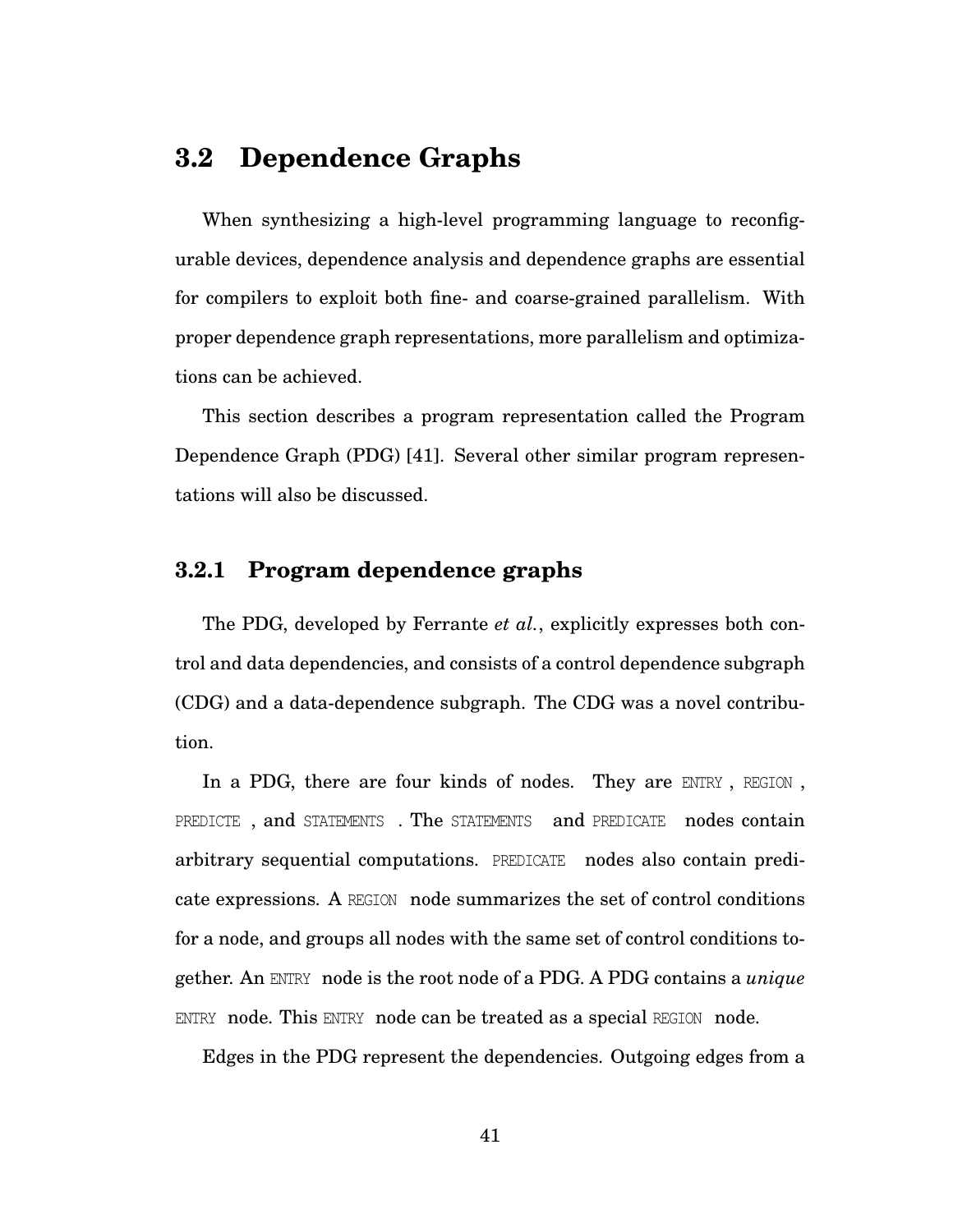REGION node group all PREDICATE and STATEMENTS nodes with the same set of control conditions together. An outgoing edge from a PREDICATE node indicates that the STATEMENTS node or the REGION node is control dependent upon the PREDICATE node. The data dependencies are not well defined by Ferrante *et al* [41]. Any data dependence can be put into the PDG.

Ferrante *et al* [41] suggested two possible methods to transform a CFG to a PDG. One is a precise method, and the other is an approximate method based on the notion of hammock. The PDG is built based on control-flow analysis. Using a post-dominator tree, the control dependencies between basic blocks are revealed. Then the compiler inserts REGION nodes to finalize the PDG.

#### **3.2.2 Other dependence graphs**

After the PDG was presented, a variety of research was done on it. Horwitz *et al* [66] first showed that the PDG is an adequate structure for representing a program's execution behavior. Wide varieties of different dependence graphs are presented to enhance the PDG, and to incorporate other advanced techniques, like the SSA form.

Horwitz *et al* [67] introduced the system dependence graph (SDG) for interprocedural analysis. The SDG extended the PDG by using edges to express procedure calls and parameter passing. Compared with aggressive in-lining using CFG, the SDG enables more transformations and optimizations since there are not many differences between the SDG and the PDG.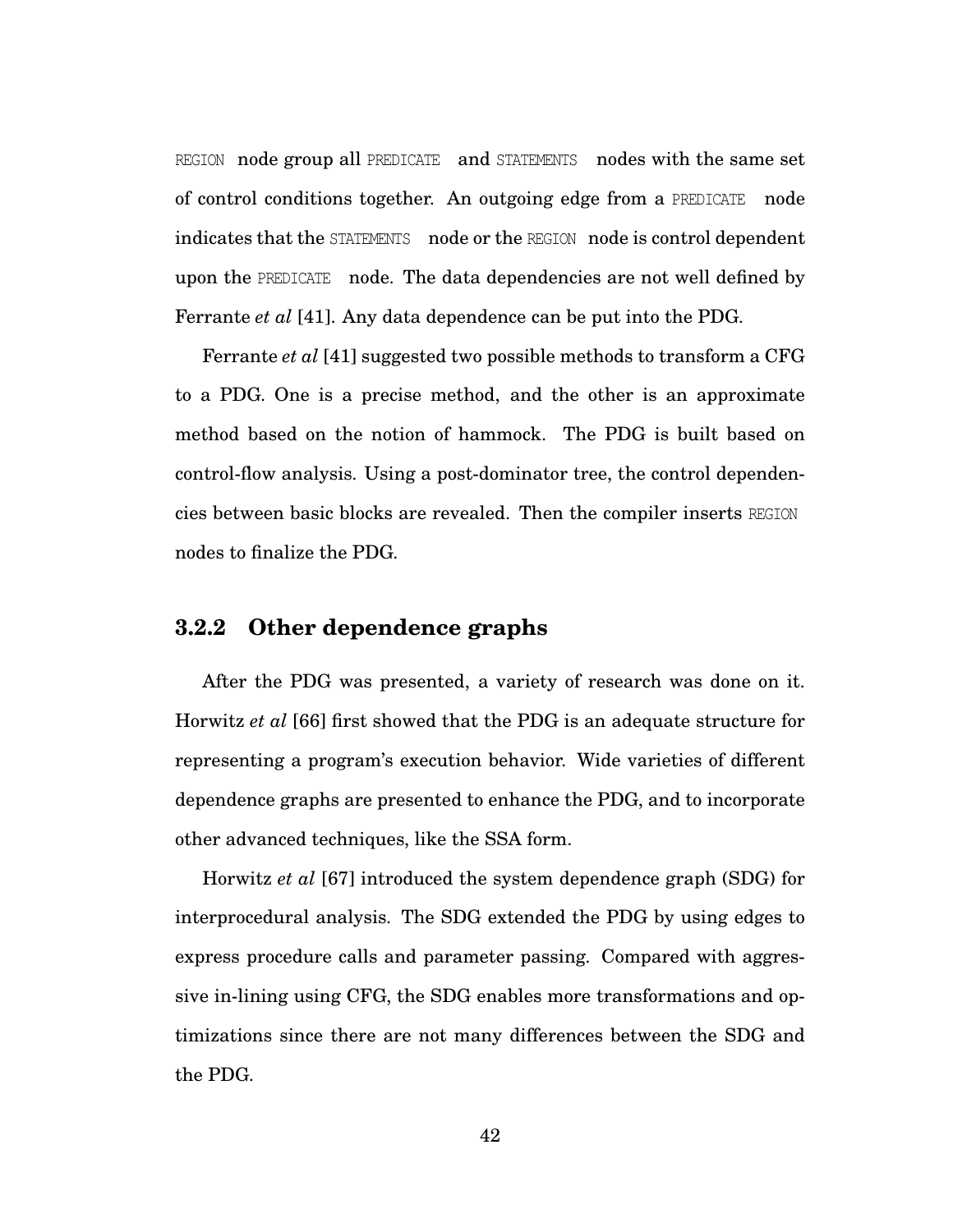The program dependence web (PDW) [89] is an extension of the PDG and the SSA form. When constructing a PDW, the compiler needs to convert an SSA-form PDG into the gated single assignment (GSA) form, and then convert it into the PDW. The PDW consists of control-, dataflow-, and demand-interpretable program graphs (IPGs). The dataflow IGP was used to generate code for dataflow architectures.

The dependence flow graph [70] extended the SSA form using switch nodes. Single-entry single-exit regions are located in CFG, and then switch nodes and merge nodes are inserted to construct the dependence flow graph. The dependence flow graph is more based on the CFG than it is based on control dependence. Hence, it is difficult to reveal as much parallelism as using the PDG.

The value dependence graph (VDG) [128] is originally a program representation for functional programs. The VDG is very similar to the GSA form, a PDG coupled with the SSA form. The VDG presents value flows. In the code generation stage, this representation is converted to the demand PDG form, which replaces control dependence in the PDG by demand dependence.

There are other variants of the PDG. Most of these variants are natural progressions from the PDG. Compared with the CFG, the PDG replaces control-flow dependence by control dependence. These variants eliminate more control dependence from those nodes whose execution can be determined by data-dependence.

To summarize, benefits gained from the PDG and its variants include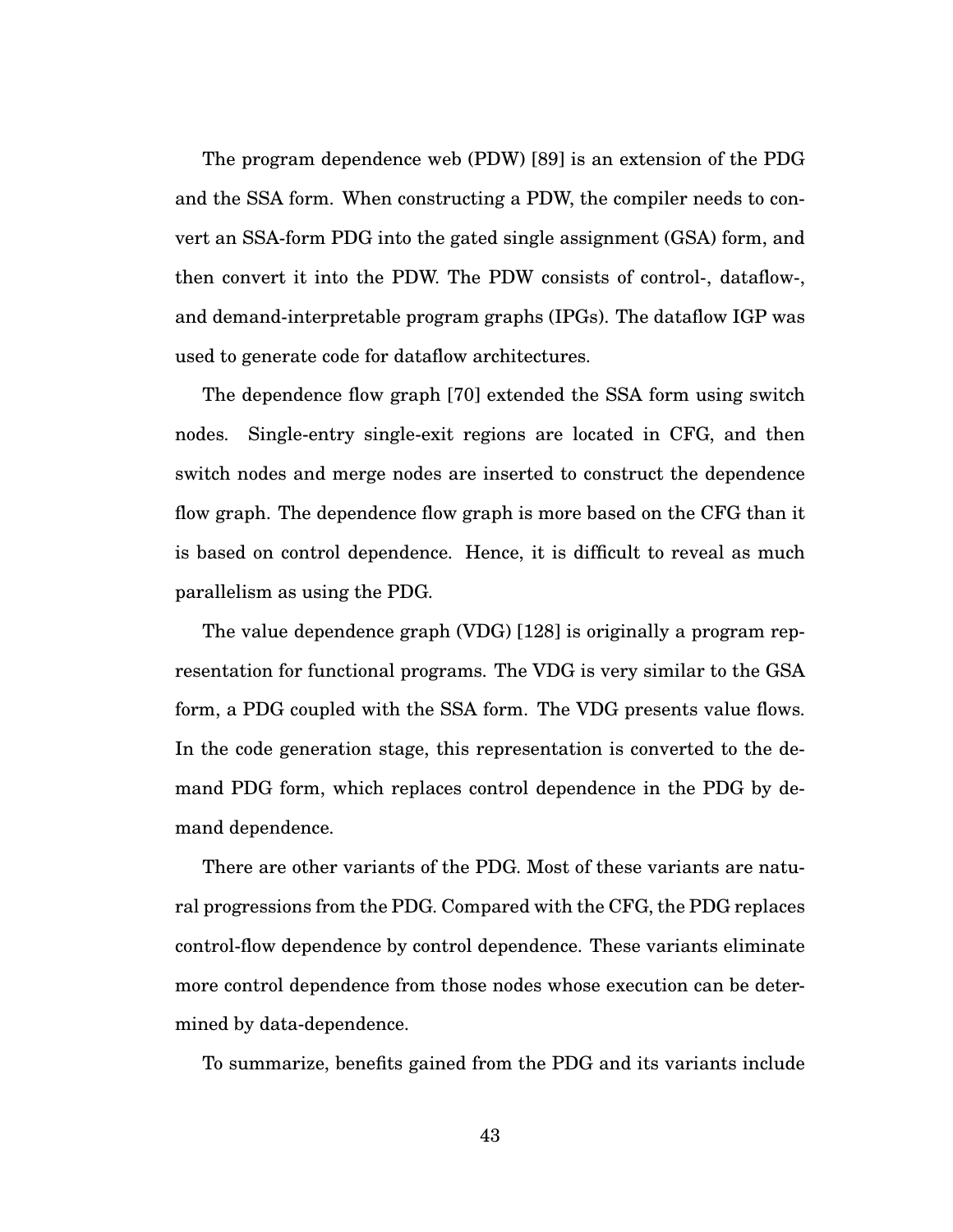exposition of parallelism, support to reorder the nodes, and simplicity of transformations and optimizations.

#### **3.2.3 Present research activities**

Dependence graphs are widely used in parallel compilations. Recently, dependence graphs have been adopted by several projects in high-level synthesis of embedded systems.

Edwards [36, 37] used the PDG as the program representation when compiling Esterel programs into hardware. The Esterel language is an imperative language including concurrency, preemption, and a synchronous model. When compiling an Esterel program into circuits, the compiler first converts a program into an equivalent concurrent control flow graph (CCFG) [79], and generates the CDG from the CCFG. Circuit generation from the CDG is trivial, but generated circuits are compact and better than those generated directly from the CFG [37]. Because this Esterel compiler is mainly focused on large control-dominated systems, it does not need to consider data dependence, and the original CDG can be properly utilized here.

Ramasubramanian, Subramanian, and Pande [101] used the PDG as the program representation to analyze loops in synthesis of reconfigurable systems.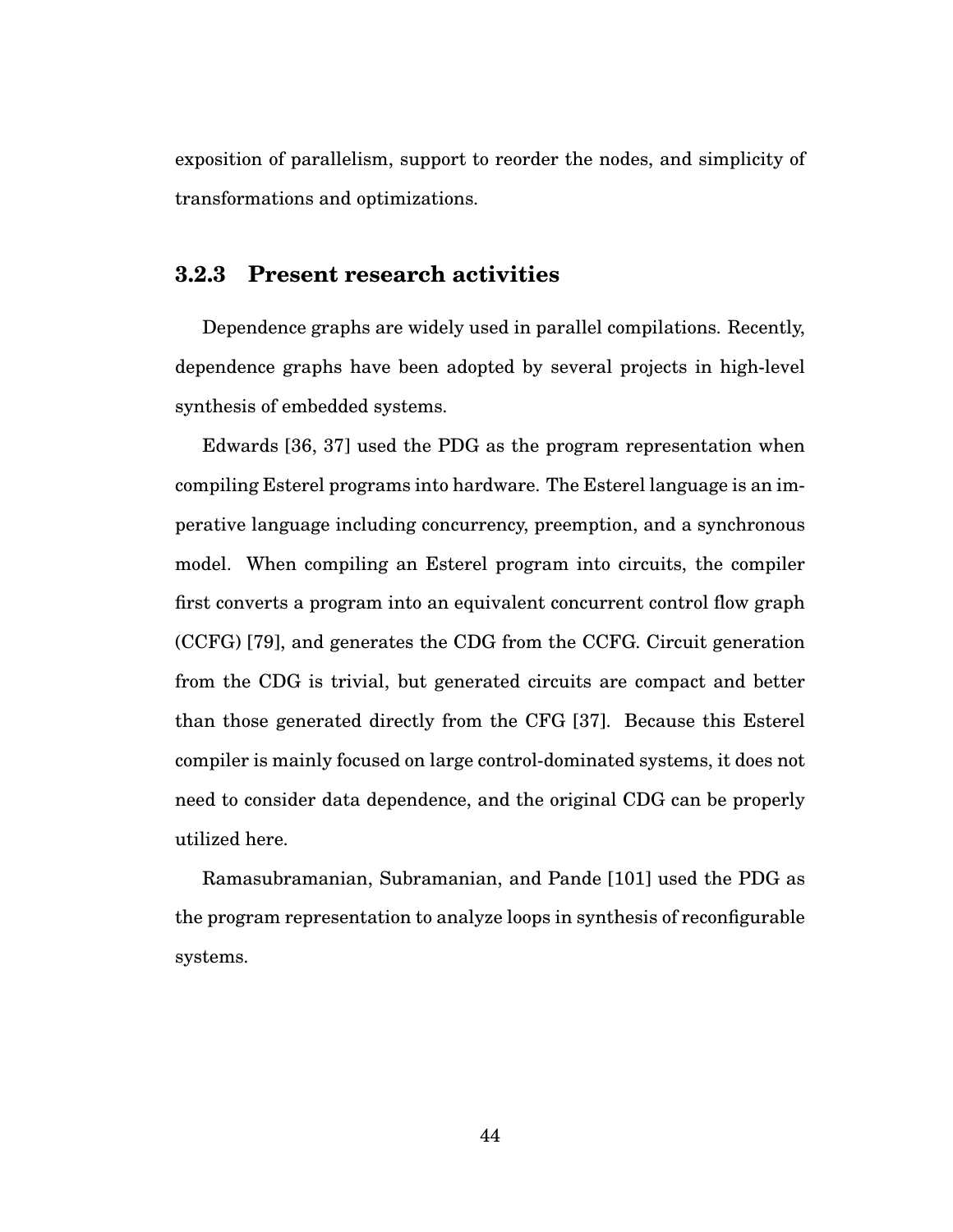#### **3.2.4 Transformations**

The PDG eliminates the artificial linear order in AST or CFG, and exposes only the order specified by control and data dependencies. This inherent advantage promises optimizing transformations and both fine- and coarse-grained parallelism, as well as low-level transformations, which cannot be done based on the AST.

- **Traditional optimization** Ferrante *et al* [41] showed that PDGs support traditional program transformations, such as *common subexpression elimination* and *constant expression folding*. Because PDGs only express data and control dependences, there are more freedom to perform forward/backward code motion.
- **Fine-grained parallelism** Like the AST, the PDG also supports highlevel transformations, such as scalar expansion and array renaming, to exploit fine-grained parallelism. [41, 74]. The PDG also enables *node-splitting*, which duplicates the PDG nodes and divides its edges between two copies to break dependence cycles. When looking for opportunities for *loop-interchange* and *vectorization*, the AST requires performing *if-conversion* first, while the PDG can directly perform vectorization *without* doing if-conversion first since the PDG edges express data- and control-dependences uniformly.
- **Coarse-grained parallelism** When creating coarse-grained parallelism, many trade-offs should be managed upon the target parallel architecture, such as the number of threads/communication and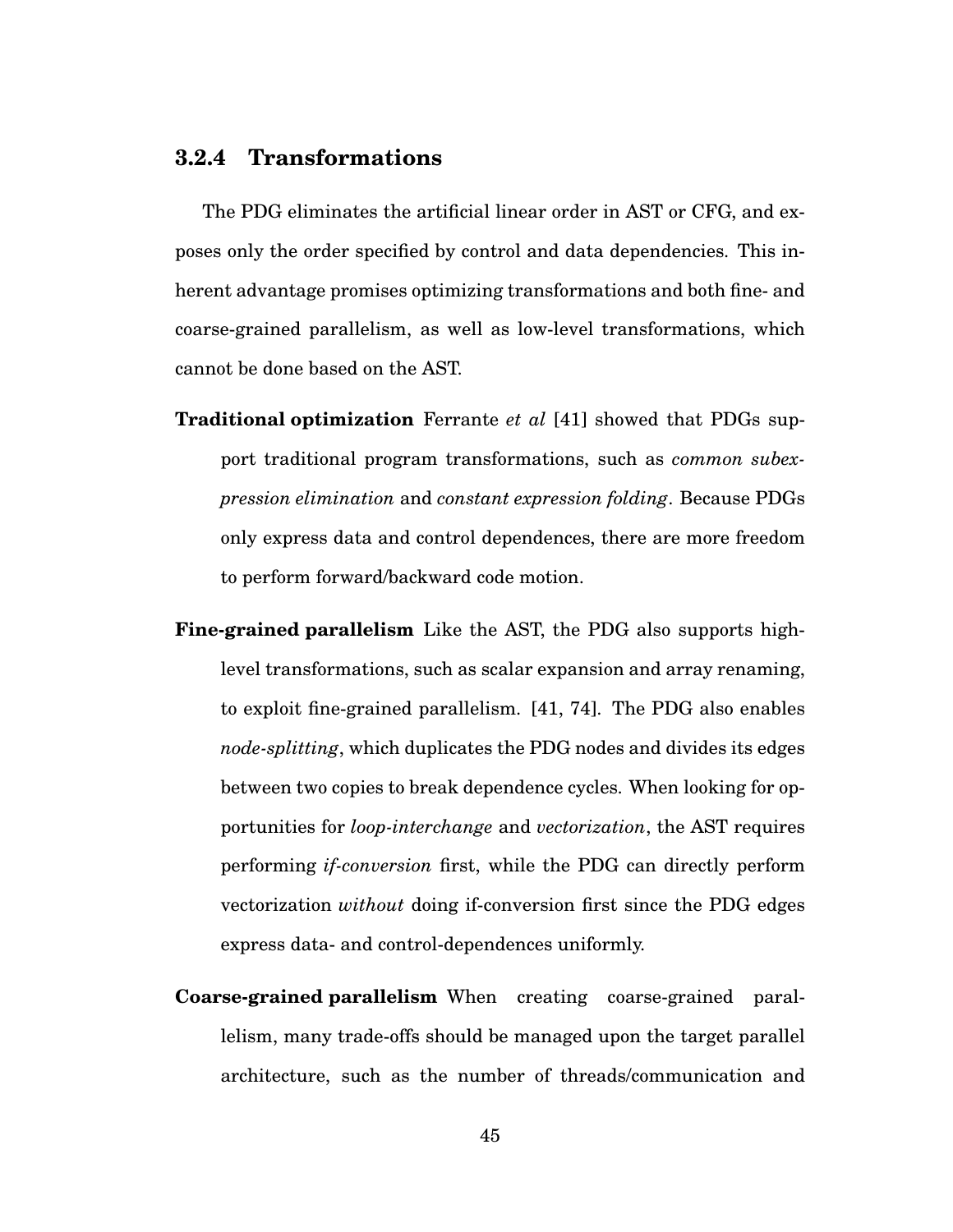synchronization overheads [5]. Sarkar [105] presented an automatic partitioning on the PDG, which creates coarse-grained parallelism while eliminating overheads induced by over loop-distribution, and showed that it is particularly important to perform loop transformations in loop nests when the target architecture contains a large number of processors. Gupta and Soffa [50] presented a scheduling technique to redistribute parallelism into the PDG nodes, and obtained better results than trace scheduling used in the CFG.

**Low-level transformations** The PDG distinguishes from the AST and the CFG by its supports to low-level transformations. Low-level transforms are tightly bound with the target architectures, such as computing resources and memory requirements. The PDG REGION node can summarize resource usage information as well as control dependence [13]. Though counting machine details induces costly overhead, this attribute is particularly useful when performing architectural exploration and detecting reconfigurability in reconfigurable computing systems.

The dependence graphs are powerful program representations for parallelizing compilers. However, it cannot be utilized solely since the PDG is constructed using dependence analysis based on either AST or CFG. It is necessary to add more low-level dependences to exploit the reconfigurable computing architecture.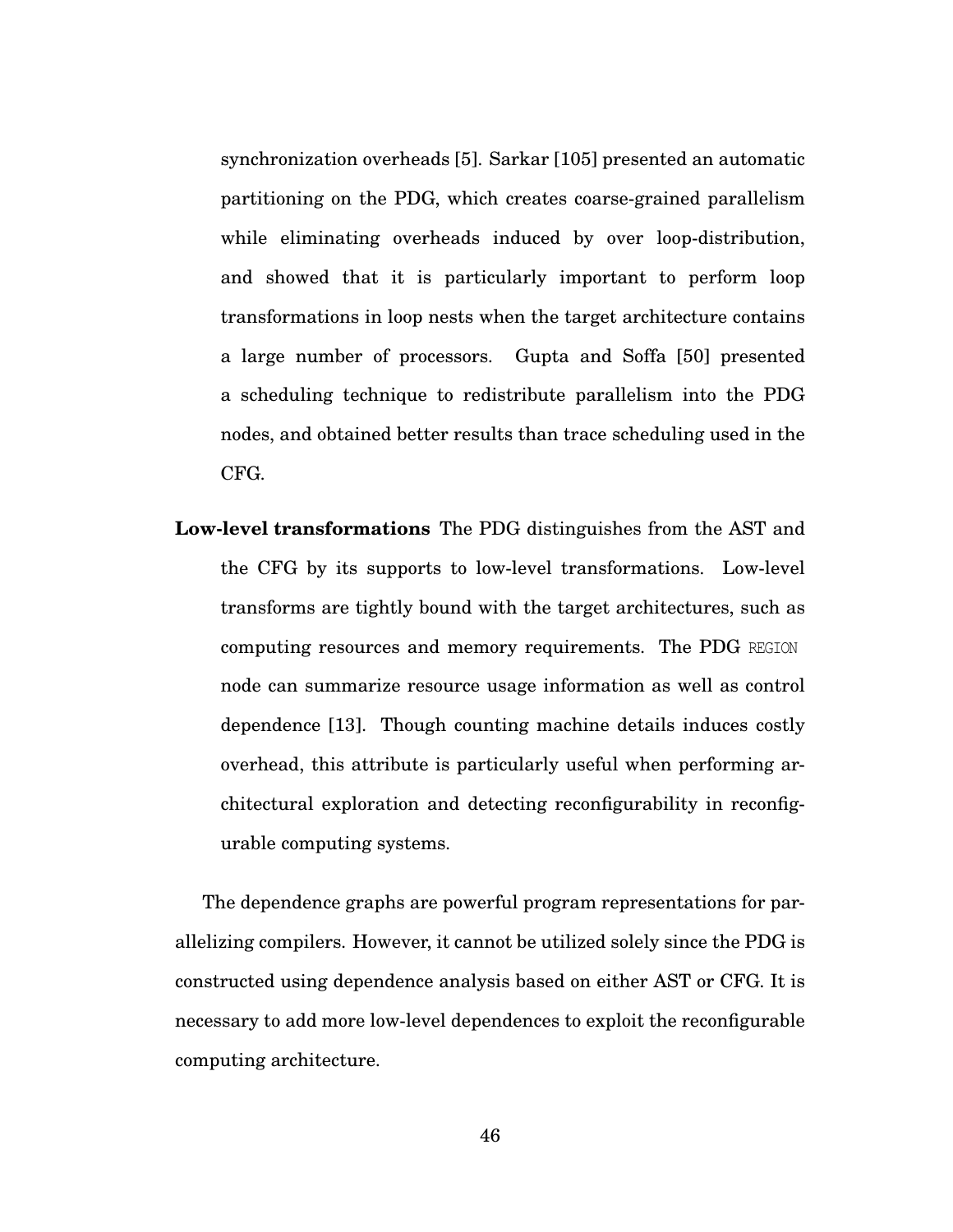#### **Using the PDG for Hyperblocks**



(a) A hyperblock containing the inner loop body



(b) A smaller hyperblock

Figure 3.1: The above graphs show that there are multiple ways to form hyperblocks using the PDG

As discussed earlier, the hyperblock is an effective compilation technique to exploit fine-grained parallelism. In the PDG, hyperblocks can be easily represented and manipulated. Figure 3.1 shows that the PDG is flexible enough to represent different hyperblocks.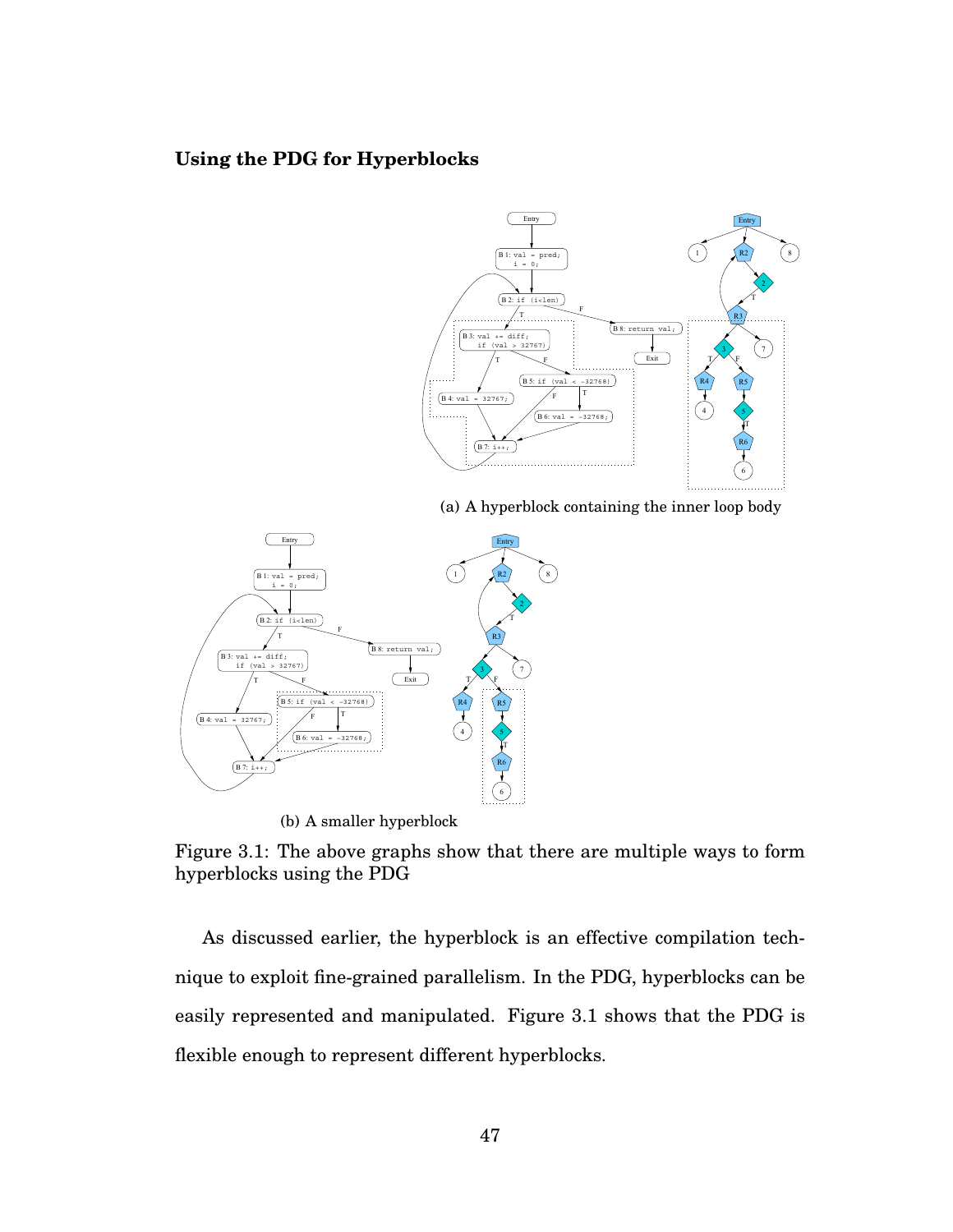**Theorem:** *Given a hyperblock H formed of Blocks*  $\{E, N_1, \ldots, N_n\}$ *, where Block E is the entry point. In the PDG, all blocks are successors of Node R, which is the immediate* REGION *predecessor of Block E.*

**Proof:** Following the definition of the hyperblocks, only the entry block has incoming control flows from the outside blocks to the hyperblock. Hence, if the control dependence set of the entry node is *CD*, then the control dependence set of the other nodes in *H* is the same as *CD* or a subset of *CD*.

Each REGION node in the PDG summarizes control dependence for a PREDICATE/COMPUTE node, and groups together all nodes with the same control conditions. Therefore, the corresponding REGION nodes for Blocks  $\{N_1, \ldots, N_n\}$  are either the same one as Node *R*, the immediate REGION predecessor of Block *E*, or successors of Node *R*. Hence, all blocks in *H* are  $\operatorname{successors}$  of  $\operatorname{Node} R$   $\Box$ 

It is also easy to perform optimization of the hyperblock using the PDG. Since the PDG is suitable for both high-level and low-level transformations, it is easier to perform those conventional compiler techniques that the hyperblock supports. Section 3.3.2 also shows that the PDG can perform the speculative execution, hence instruction promotion.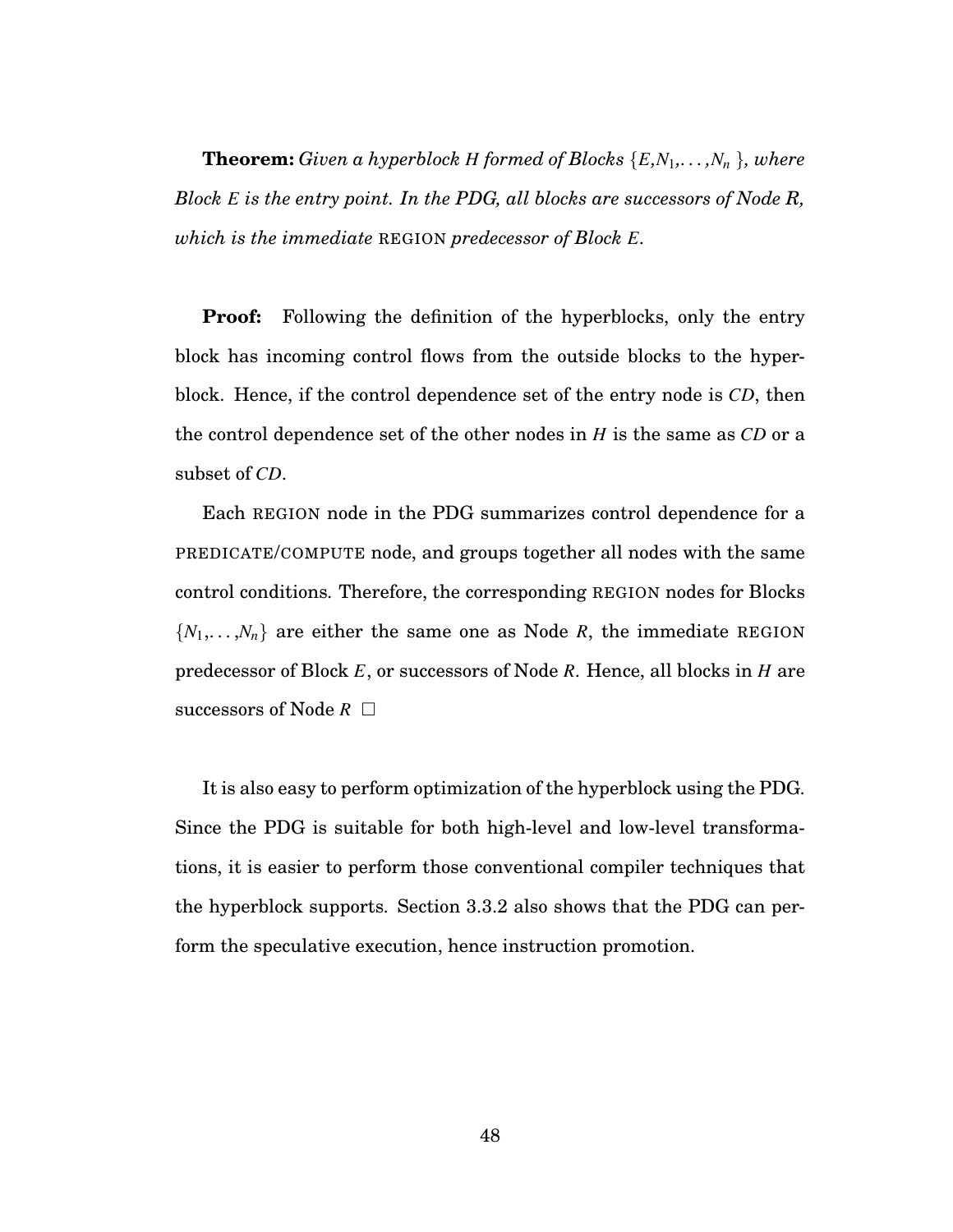# **3.3 Generating PDG+SSA from Sequential Programs**

This section presents how the PDG is constructed from the CFG, how the PDG is extended with the SSA form, and how the PDG+SSA form is synthesized to reconfigurable hardware.

#### **3.3.1 Constructing the PDG**

We use the PDG to represent control dependencies. The PDG uses four kinds of nodes: ENTRY, REGION, PREDICATE, and STATEMENTS. An EN-TRY node is the root node of a PDG. A REGION node summarizes a set of control conditions. It is used to group all operations with the same set of control conditions together. The STATEMENTS and PREDICATE nodes contain arbitrary sets of expressions. PREDICATE nodes also contain predicate expressions. Edges in the PDG represent dependencies. An outgoing edge from Node *A* to Node *B* indicates that Node *B* is control dependent on Node *A*.

The PDG can be constructed from the CFG following Ferrante's algorithm [41]. Each node in the PDG has a corresponding node in the CFG. If a node in the CFG produces a predicated value, there is a PREDICATED node in the PDG; otherwise, there is a STATEMENTS node in the PDG.

A post-dominator tree is constructed to determine the control dependencies. Node *A postdominates* node *B* when every execution path from *B* to the *exit* includes node *A* [88]. For example, in Figure 3.2, every execu-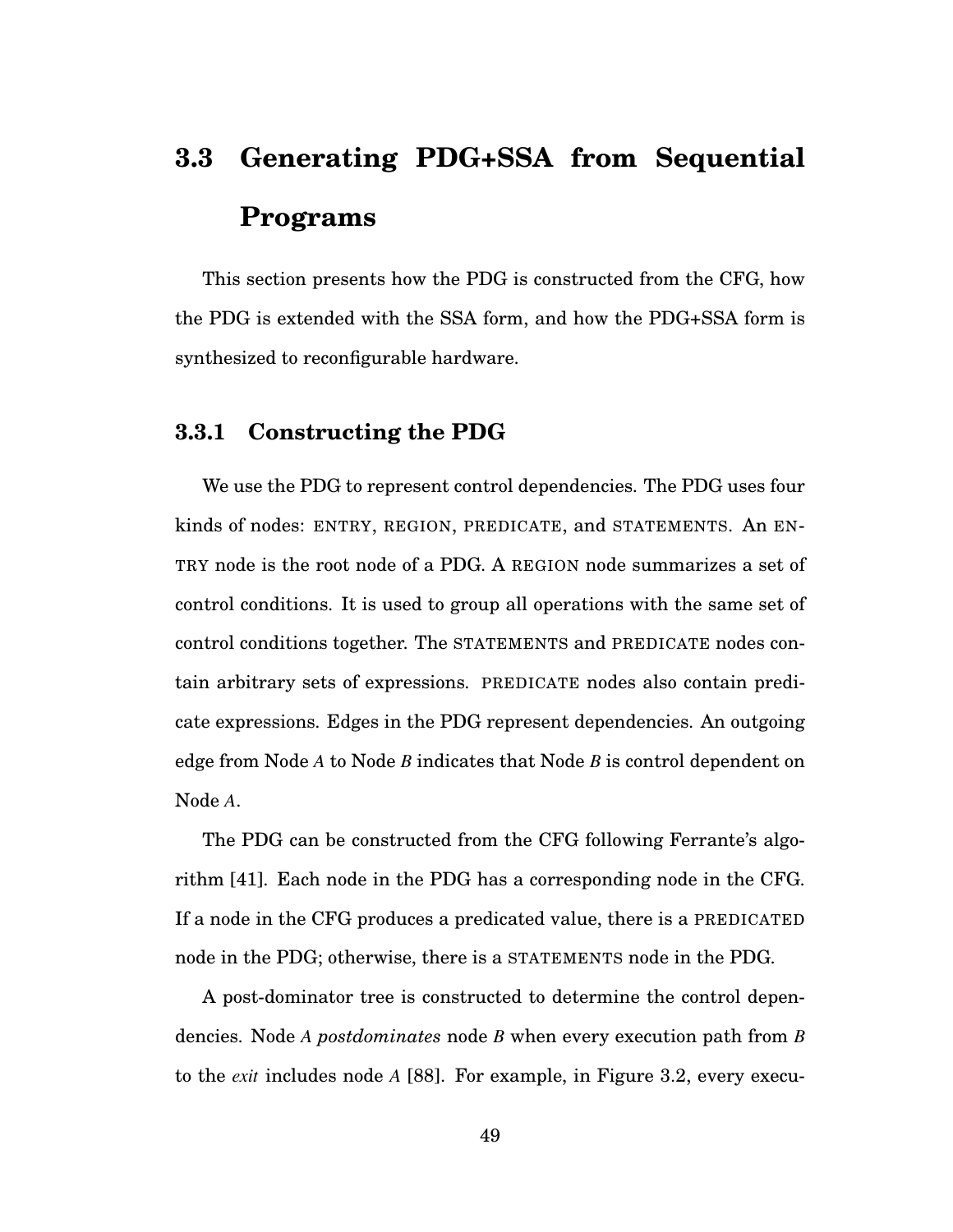

Figure 3.2: The control flow graph of a portion of the ADPCM encoder application.

tion path from *B*2 to the *exit* includes *B*8; therefore, *B*8 post-dominates *B*2, and there is an edge from node 8 to node 2 in the post-dominator tree (see Figure 3.3).

Control dependencies are determined in the following manner: If there is an edge from node *S* to node *T* in the CFG, but *T* does not postdominate *S*, then the least common ancestor of *S* and *T* in the post-dominator tree (node *L*) is used. *L* is either *S* or *S*'s parent. The nodes on the path from *L* to *T* are control-dependent on *S*. For example, there is an edge from node 3 to node 4 in the CFG and node 4 does not postdominate node 3. Thus, node 4 is control-dependent on node 3. Using the same intuition, it can be determined that both nodes 7 and 3 are control-dependent on node 2.

After determining the control dependencies, REGION nodes are inserted into the PDG to group nodes with the same control conditions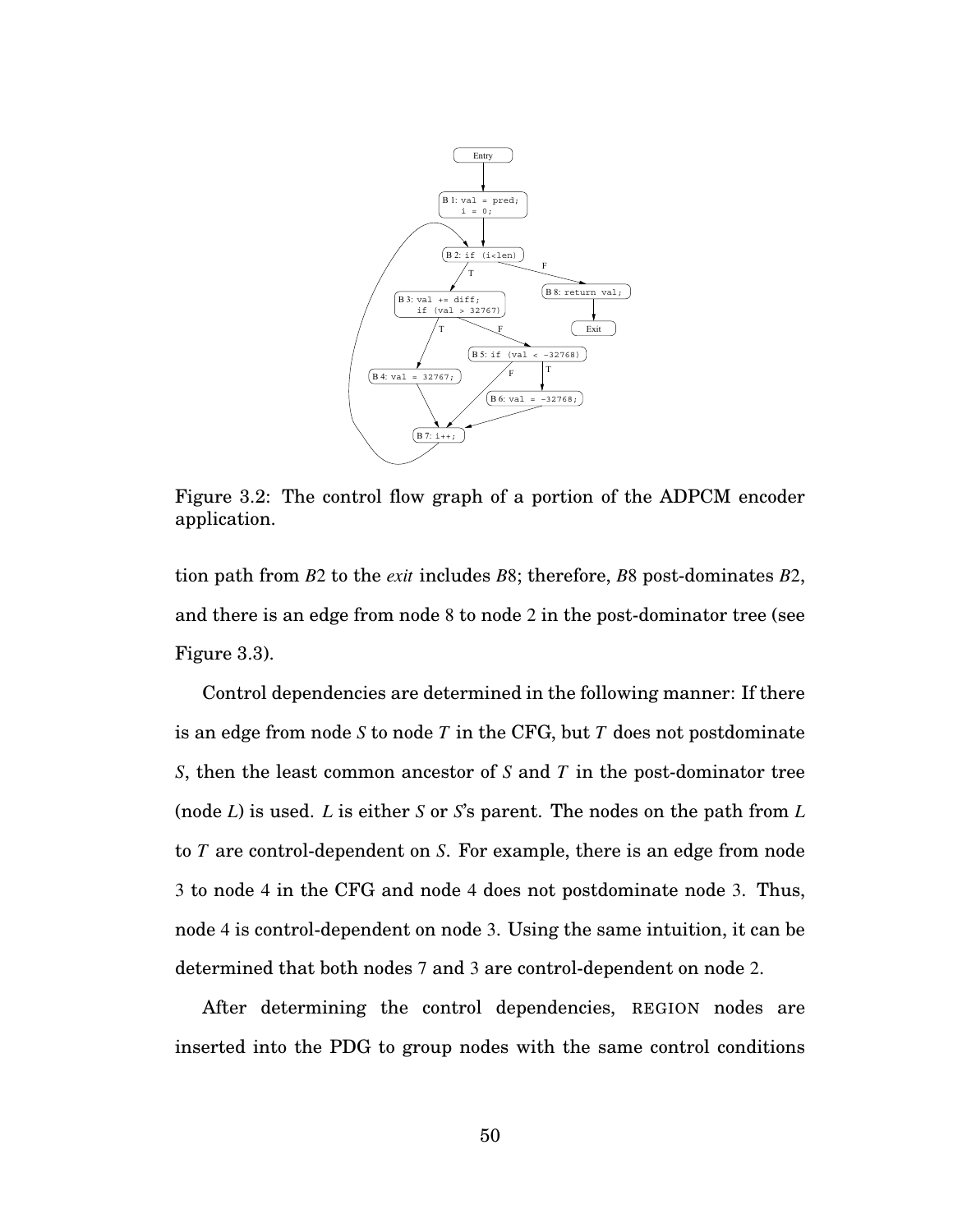

Figure 3.3: The post-dominator tree and the control dependence subgraph of its PDG for the ADPCM encoder example.

together. For example, nodes 3 and 7 are executed under the same control condition  $\{2T\}$ . Thus, a node R3 is inserted to represent  $\{2T\}$ , and both nodes 3 and 7 are children of *R*3. This completes the construction of the *control dependence subgraph* of the PDG (See Figure 3.3).

### **3.3.2 Incorporating the SSA form**

In order to analyze the program and perform optimizations, it is also necessary to determine data dependencies and model them in the repre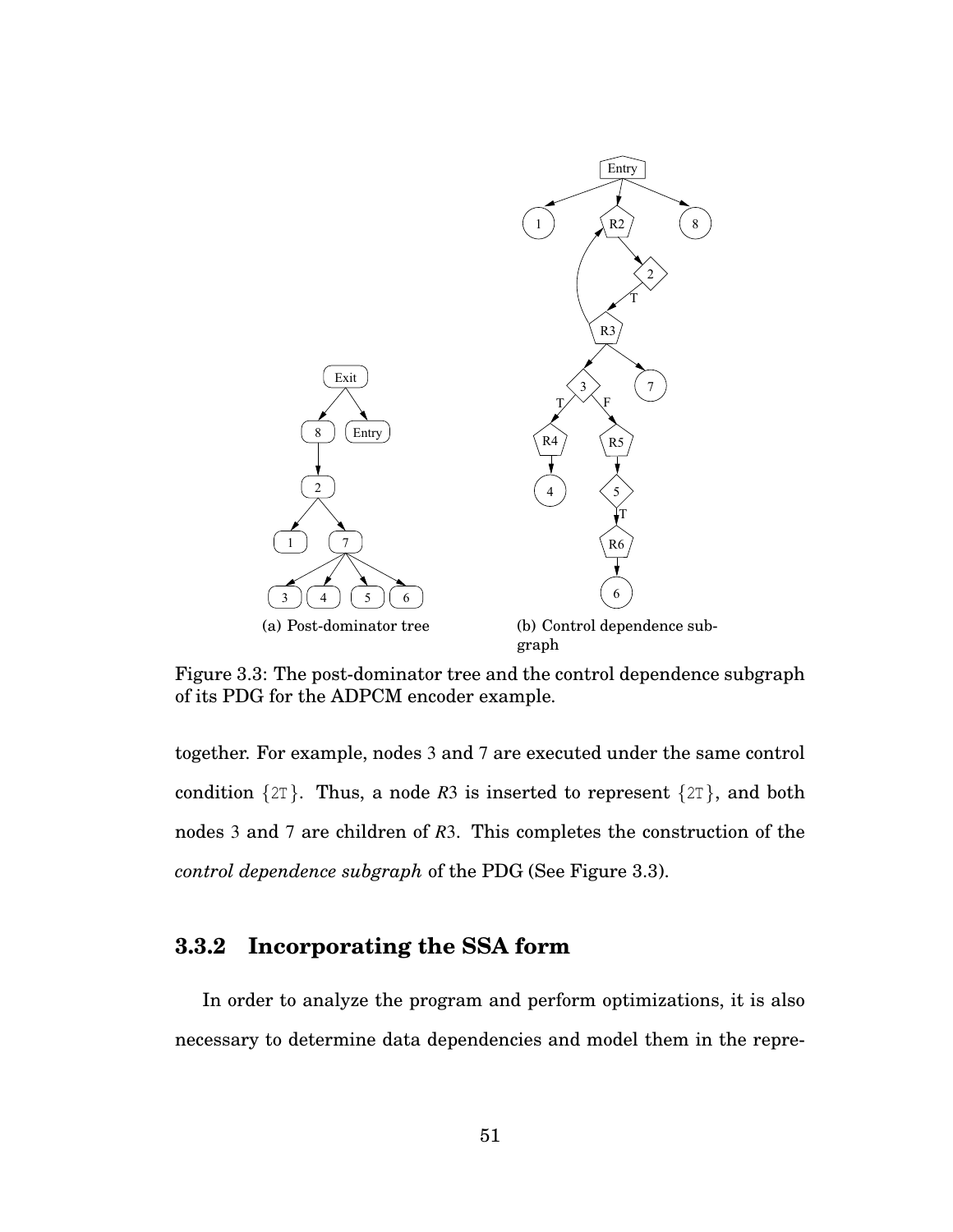sentation. We incorporate the SSA form into the PDG to represent the data dependencies. We model data dependencies using edges between STATEMENTS and PREDICATE nodes.

```
1 val += diff;
 if (val > 32767)
3 val = 32767;
 else if (val \langle -32768 \rangle5 val = -32768;
                                1 val 2 = val 1 + diff;if (val2 > 32767)
                                3 val-3 = 32767;
                                else if (val2 < -32768)
                               5 \text{ val}_4 = -32768;val_5 = phi
                                7 (val_2, val_3, val_4);
```
(a) Before SSA conversion

```
Figure 3.4: The ADPCM example before and after SSA conversion
```
(b) After SSA conversion

In the SSA form, each variable has exactly one assignment, and it is referenced always using the same name. Thus, it effectively separates the values from the locations where they are stored. At joint points of a CFG, special  $\phi$  nodes are inserted. Figure 3.4 shows an example of the SSA form.

The SSA form is enhanced by summarizing predicate conditions at joint points, and labeling the predicated values for each control edge. This is similar to the PSSA form. In the PSSA form, all operations in a hyperblock are labeled with full-path predicates. This transformation indicates which value should be committed at these join points, enables predicated execution, and reduces control height. For example, in Figure 3.5(a), *val* 2 is committed only if the predicate conditions are  $\{3F, 5F\}$ .

In order to incorporate the PDG with the SSA form, a  $\phi$ -node is inserted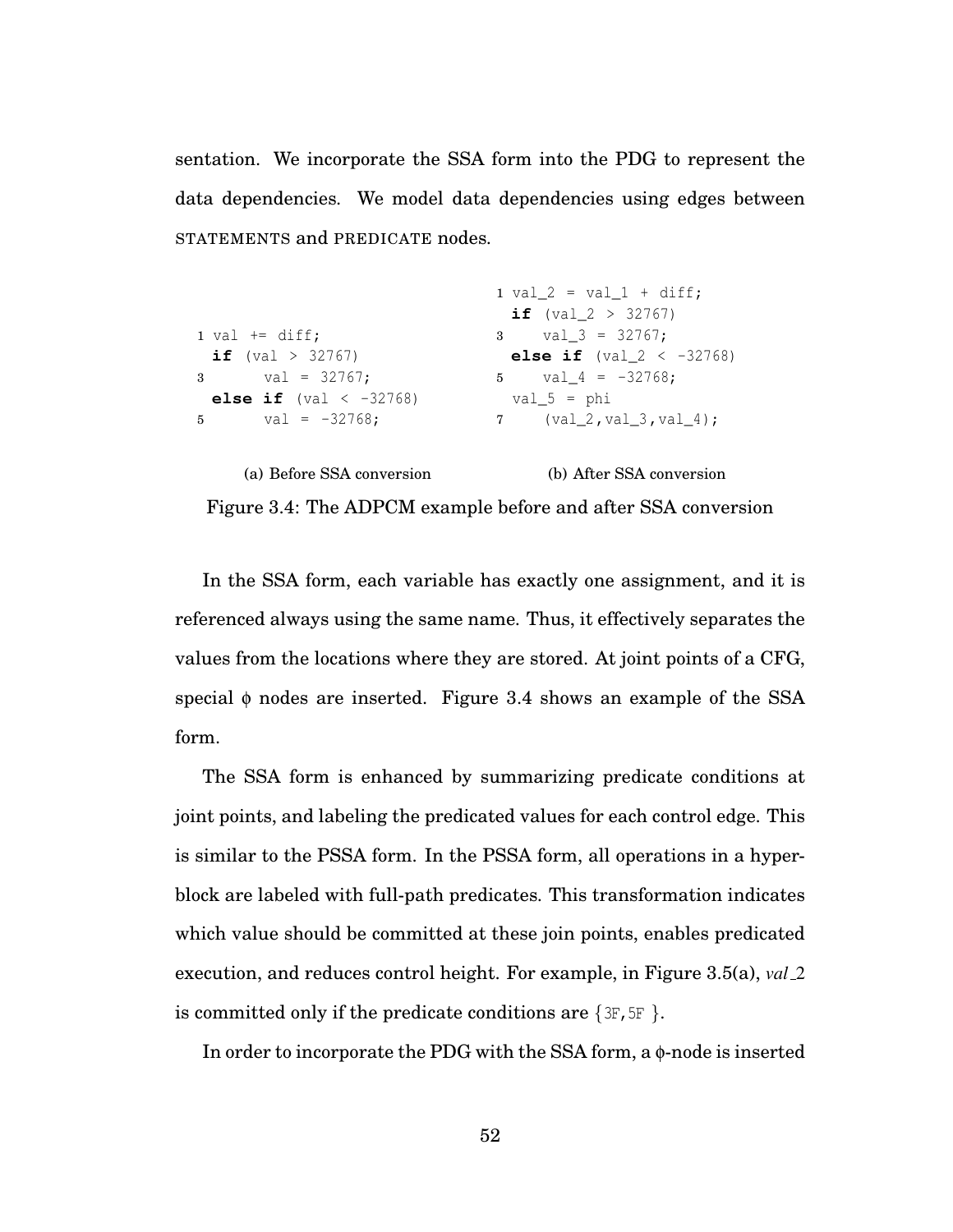

Figure 3.5: Extending the PDG with the  $\phi$ -nodes

for each PREDICATE node *P* in the PDG. Figure 3.5(c) shows that the control dependence subgraph is extended by inserting  $\phi$ -nodes. This  $\phi$ -node has the same control conditions as the PREDICATE node, i.e. this φ-node is enabled whenever the PREDICATE node is executed. φ-nodes inserted here are not the same as those originally presented in [29]. A  $\phi$ -node contains not only the φ-functions to express the possible value, but also the predicated value generated by the PREDICATE node. This determines the definitions that will reach this node. This form is similar to the gated SSA form. However, unlike the gated SSA form, this form does not constrain the number of arguments of the φ-nodes. Therefore, we can easily combine two or more such φ-nodes together during transformations and optimizations.

After inserting φ-nodes, data dependencies are expressed explicitly between STATEMENTS and PREDICATE nodes. Figure 3.6 shows such a graph. Within each node, there is a data-flow graph. Definitions of variables are also connected to φ-nodes, if necessary.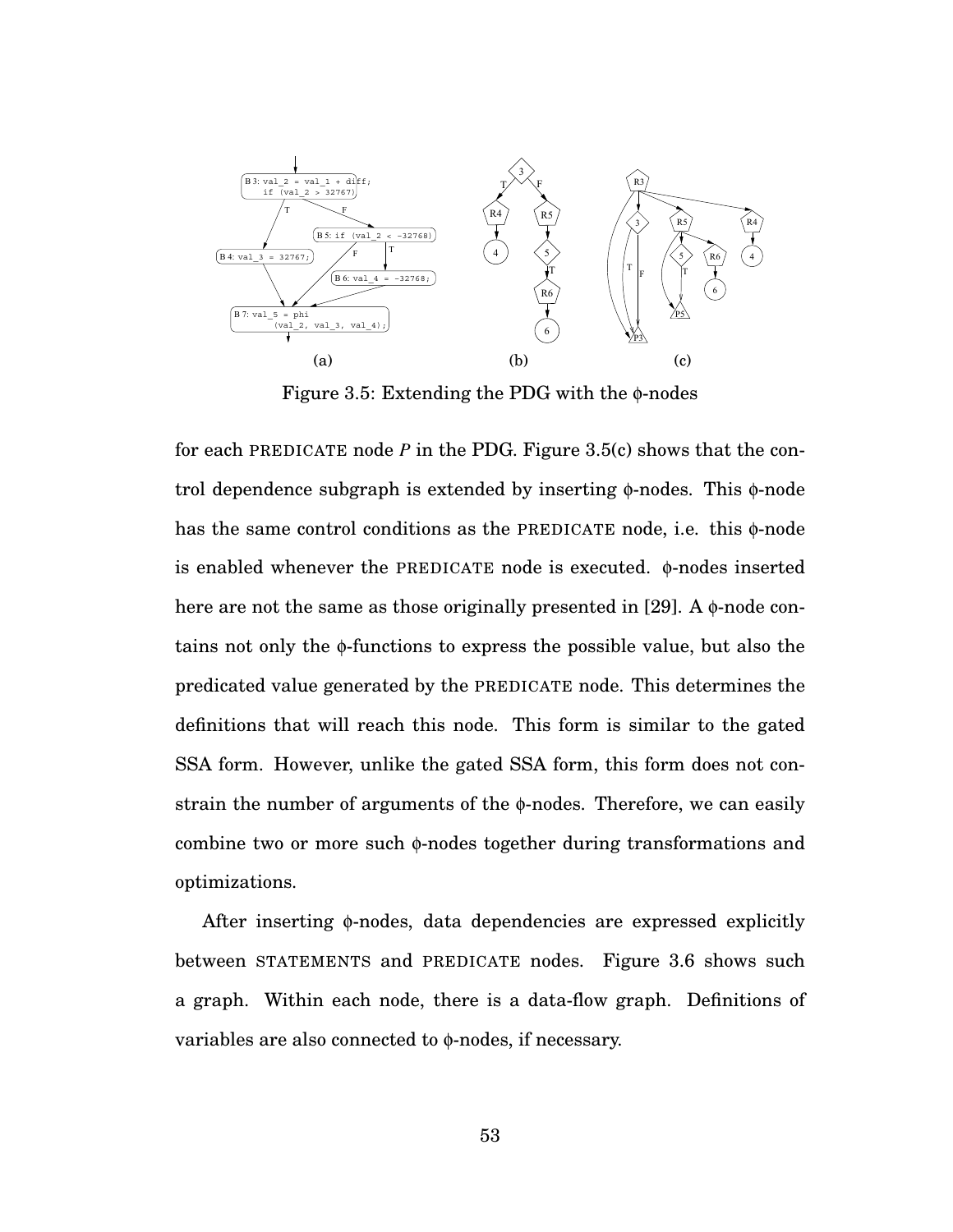

Figure 3.6: A dependence graph, which is converted to benefit speculative execution, shows both control and data dependence. Dashed edges show data-dependence, and solid ones show control-dependence

#### **3.3.3 Loop-independent and loop-carried** φ**-nodes**

There are two kinds of φ-nodes: *loop-independent* φ-nodes, and *loopcarried* φ-nodes. A loop-independent φ-node takes two or more input values and a predicate value, and, depending on this predicate, commits one of the inputs. These φ-nodes remove the predicates from the critical path in some cases, enable speculative execution, and therefore increase parallelism.

A loop-carried φ-node takes the initial value and the loop-carried value, and a predicate value. It has two outputs, one to the iteration body, and another to the loop-exit. At the first iteration, it directs the initial values to the iteration body if the predicate value is true. At the following itera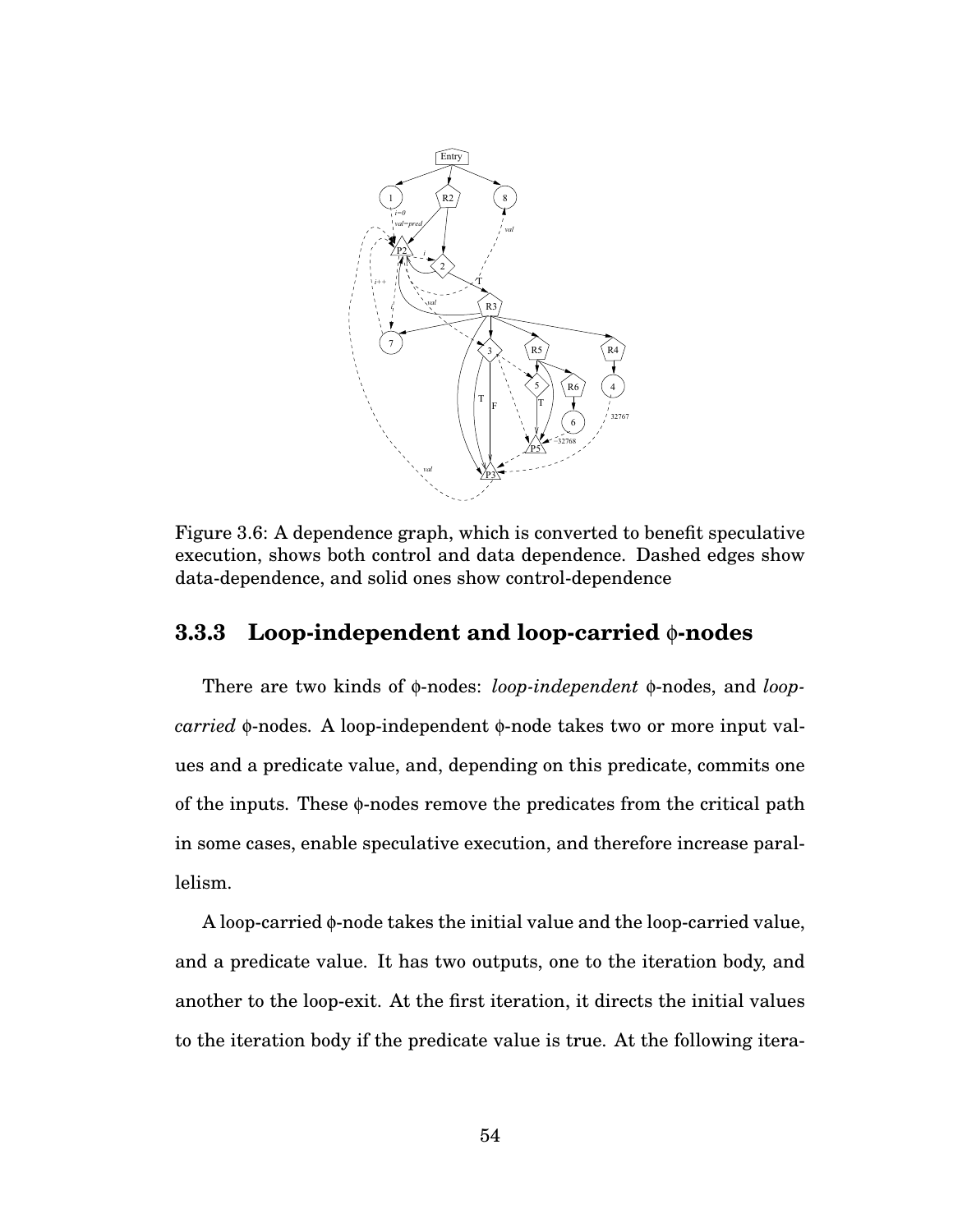tions, depending on the predicate, it directs the input values to one of the two outputs. For example, in Figure 3.6, Node *P*2 is a loop-carried φ-node. It directs *val* to either *n*8 or *n*3 depending on the predicate value from *n*2. This loop-carried φ-node is necessary for implementing loops.

# **3.3.4 Speculative execution**

High-performance representations must support speculative execution. Speculative execution performs operations before the predication is known to execute those operations. In the PDG+SSA representation, this equates to removing control conditions from PREDICATE nodes. Consider the control dependence from Node 3 to R5, i.e. the control path if *val* is less than 32767. This control dependence is substituted by one from Node R3 to R5, which means Node R5 and its successors are executed before the comparison result in Node 3 becomes available.

# **3.4 Synthesizing Hardware from PDG+SSA**

There are two approaches of synthesizing reconfigurable hardware from the PDG+SSA form. One is to conduct a region-by-region synthesis using architectural synthesis, technology mapping, and placement and routing techniques. The other is to conduct directed mapping to synthesis reconfigurable hardware.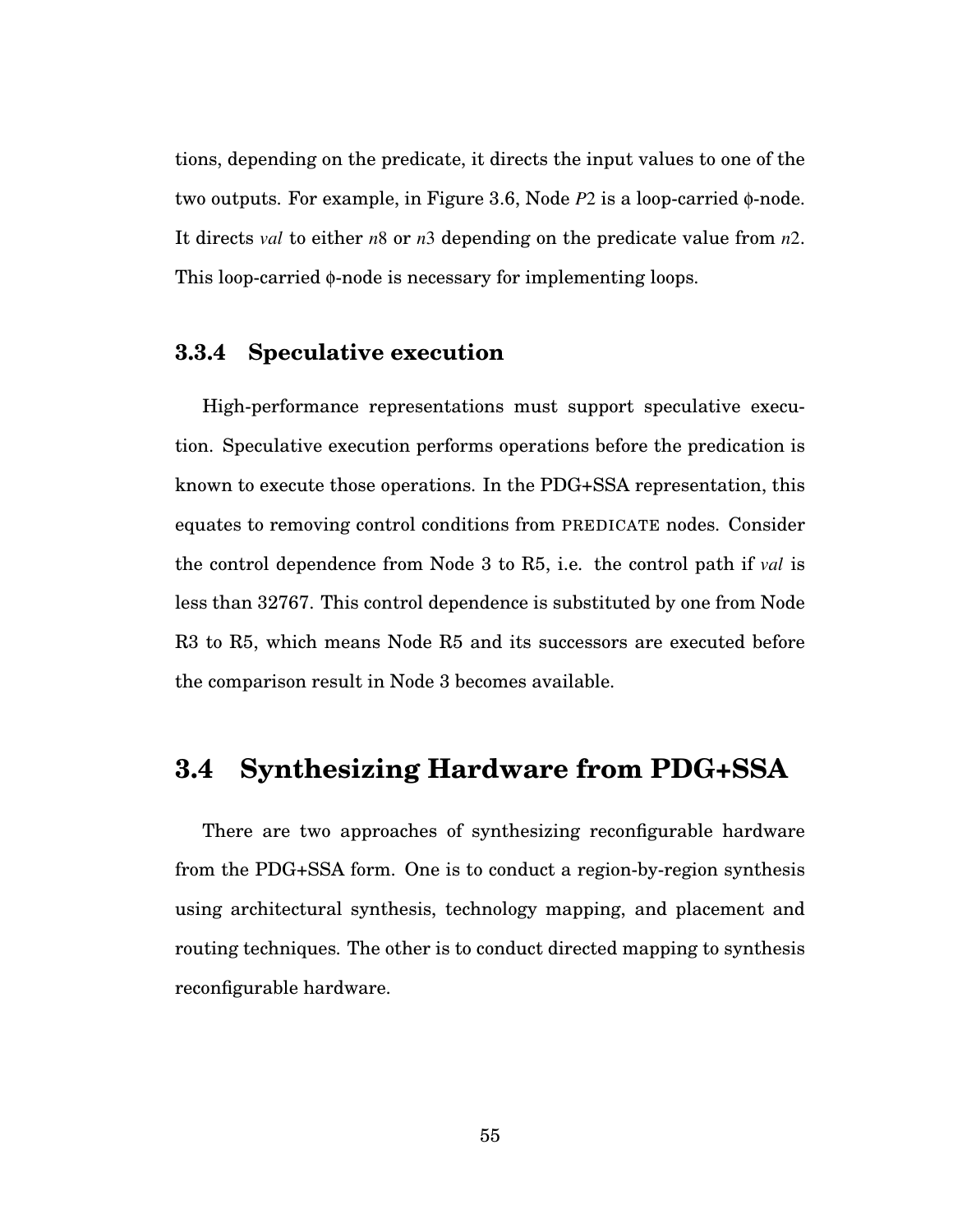## **3.4.1 Region-by-region synthesis**

Region-by-region synthesis is good for any application in the PDG+SSA form. Each region is a data flow graph. With the SSA extension, explicit data dependencies are carried by the edges. More timing constraints are added among nodes to represent interface requirements or performance requirements. Architectural synthesis tools conduct resource allocation, scheduling, resource sharing, and register sharing on the graph, and output structural register-transfer level (RTL) hardware descriptions.

As discussed before, each region is a group of operations with the same control conditions. Therefore, it is easy to generate a finite-state machine (FSM) from the hierarchical region structure to control the execution of the application.

The structural hardware description and the FSM can be further synthesized into configuration files using technology-specific synthesis tools.

Resource allocation and scheduling is one of the most important issues in hardware synthesis. Our approaches based on the max-min ant system optimization are presented in Chapters 5 and 6.

#### **3.4.2 Direct mapping**

The PDG+SSA form has naturally direct mapping into structural RTL hardware description, given the target architecture is the FPGA-based fine-grained reconfigurable architectures, and the application is not so complicated that it requires much resource sharing. The RTL hardware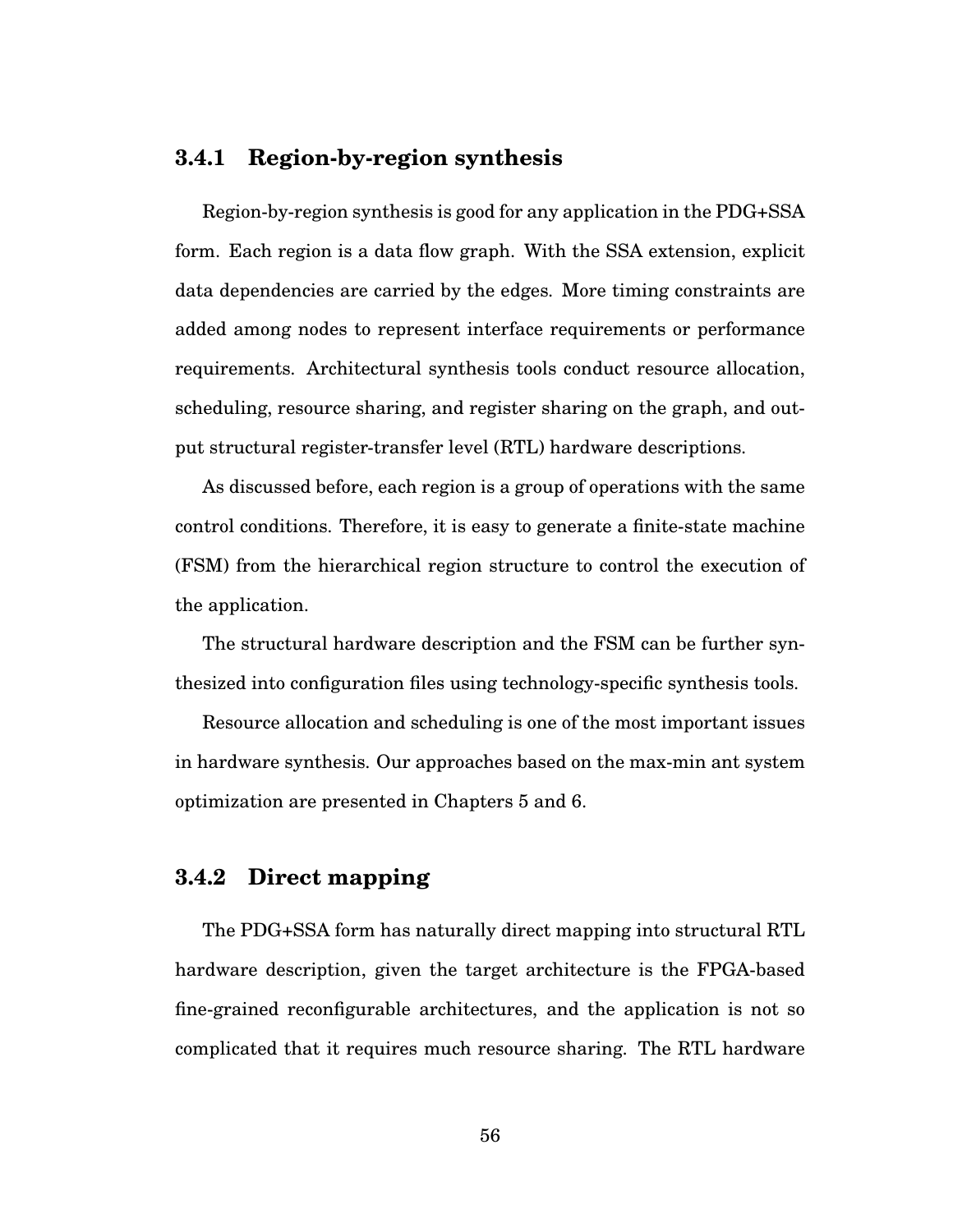description can be synthesized using commercial tools to a bitstream to program the reconfigurable hardware.

#### **Mapping the PDG+SSA to reconfigurable hardware**

The PREDICATE and STATEMENTS nodes represent arbitrary sets of expressions or data-flow graphs (DFGs). In order to synthesize such DFGs into a bitstream, a variety of methods can be utilized. We currently use a one-to-one mapping. It is possible to use a number of different scheduling and binding algorithms and perform hardware sharing to generate smaller circuits; this is out of the scope of this paper, however, we plan on addressing this in future work.



Figure 3.7: Synthesizing the φ-node

Figure 3.7 shows the synthesis of data-path elements in node 3 of the previous example (see Figure 3.6). Each operation has an operator and a number of operands. Operands are synthesized directly to wires in the circuit since each variable in the SSA form has only one definition point. Every PREDICATE node contains operations that generate predicate values. These predicate values are synthesized to Boolean logic signals to control next-stage transitions and direct multiplexers to commit the correct value.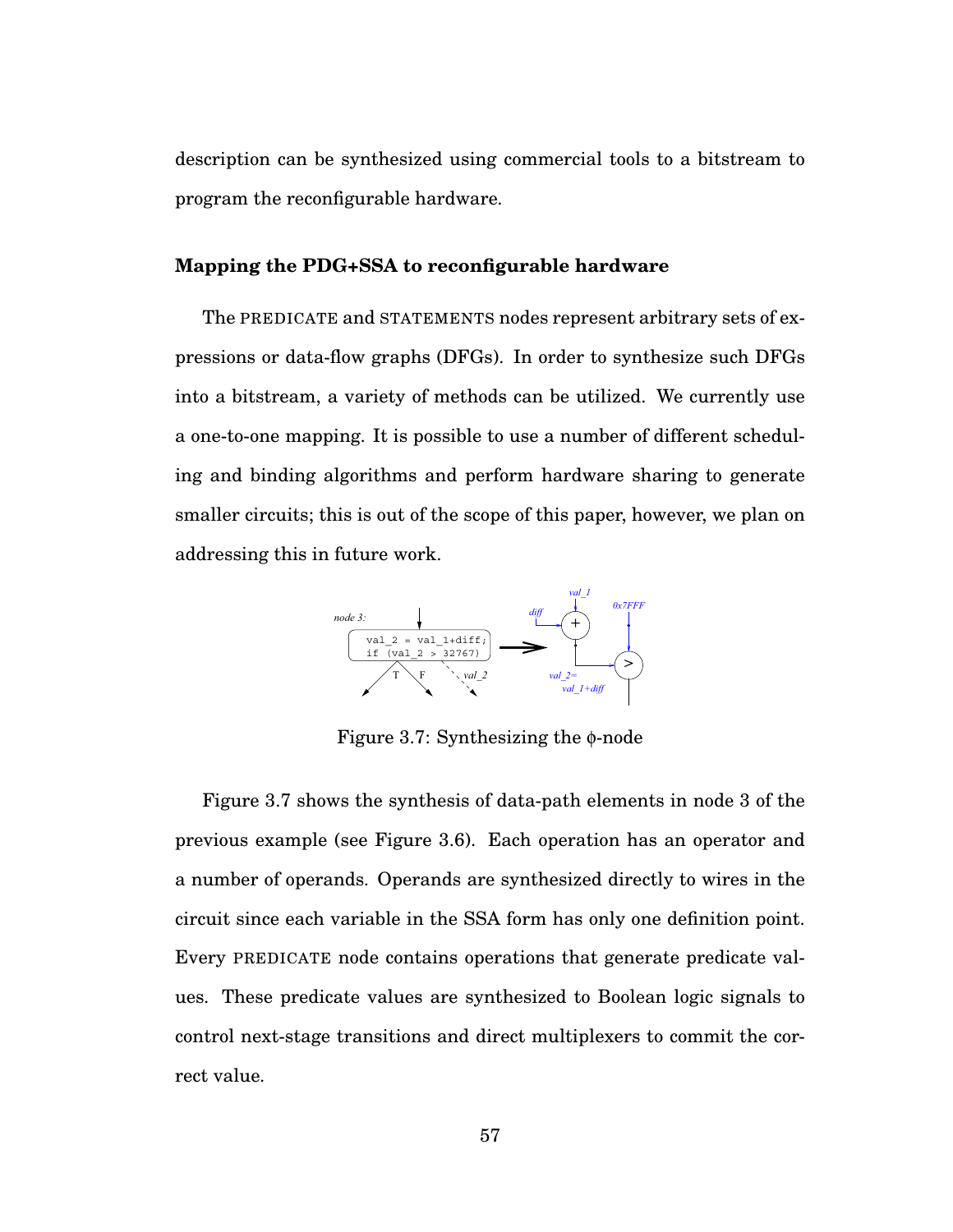A loop-independent φ-node is synthesized to a multiplexer. The multiplexer selects input values depending on the predicate values. For example, as shown in Figure 3.8, *P*5 is translated to a two-input multiplexer MUX P<sub>5</sub>, which uses the predicated value from 5 to determine which result should be committed.



Figure 3.8: Synthesizing the φ-node

More work is required to synthesize a loop-carried node since it must select the initial value and the loop-carried value, and direct these values to the iteration exit. Using a two-input multiplexer, the initial value and the loop-carried value can be selected depending on the predicate values. A switch is generated to direct the loop-exiting values.

Before synthesizing the PDG to hardware, some optimizations and simplification should be done. For example, unnecessary control dependencies can be removed. Node R4 and R6 in Figure 3.6 are unnecessary and can be removed. Cascaded φ-nodes, such as nodes P3 and P5, can be combined into a bigger φ-node with all predicated values. This allows the downstream synthesis tools to choose a proper (possibly cascaded) multiplexor implementation. These φ-nodes can also be synthesized directly if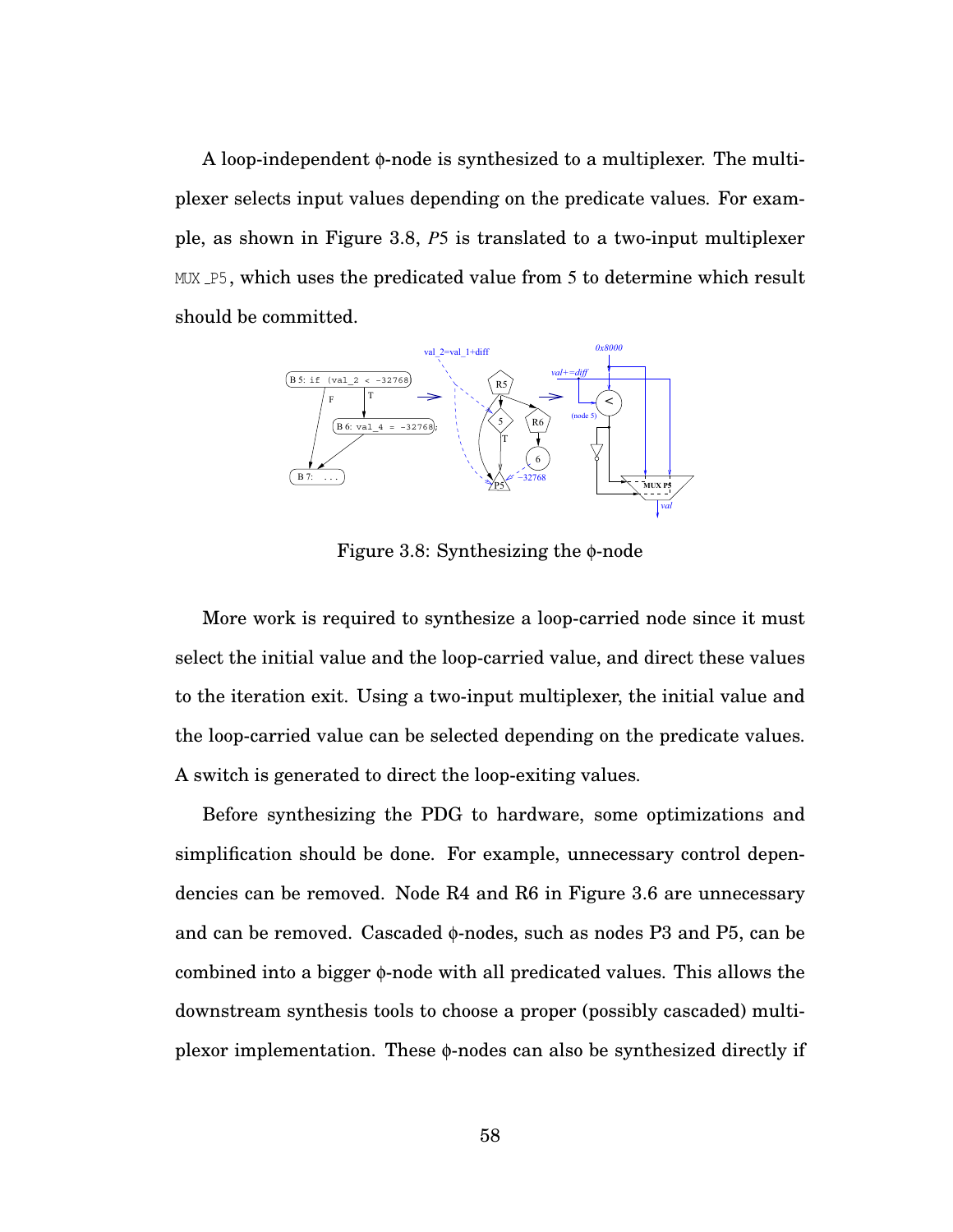

Figure 3.9: FPGA circuitry synthesized from the above PDG (See Figure 3.6)

necessary, i.e. the downstream synthesis tools do not perform multiplexor optimizations.

Synthesizing the PDG removes artificial control dependencies. Only those necessary control signals are transmitted. After synthesis, scheduling should be performed to insert flip-flops to guarantee that correct values are available no matter which execution path is taken.

#### **Experimental results**

We conducted experiments on direct mapping the PDG+SSA form to FPGA-based reconfigurable hardware, and collected results. This section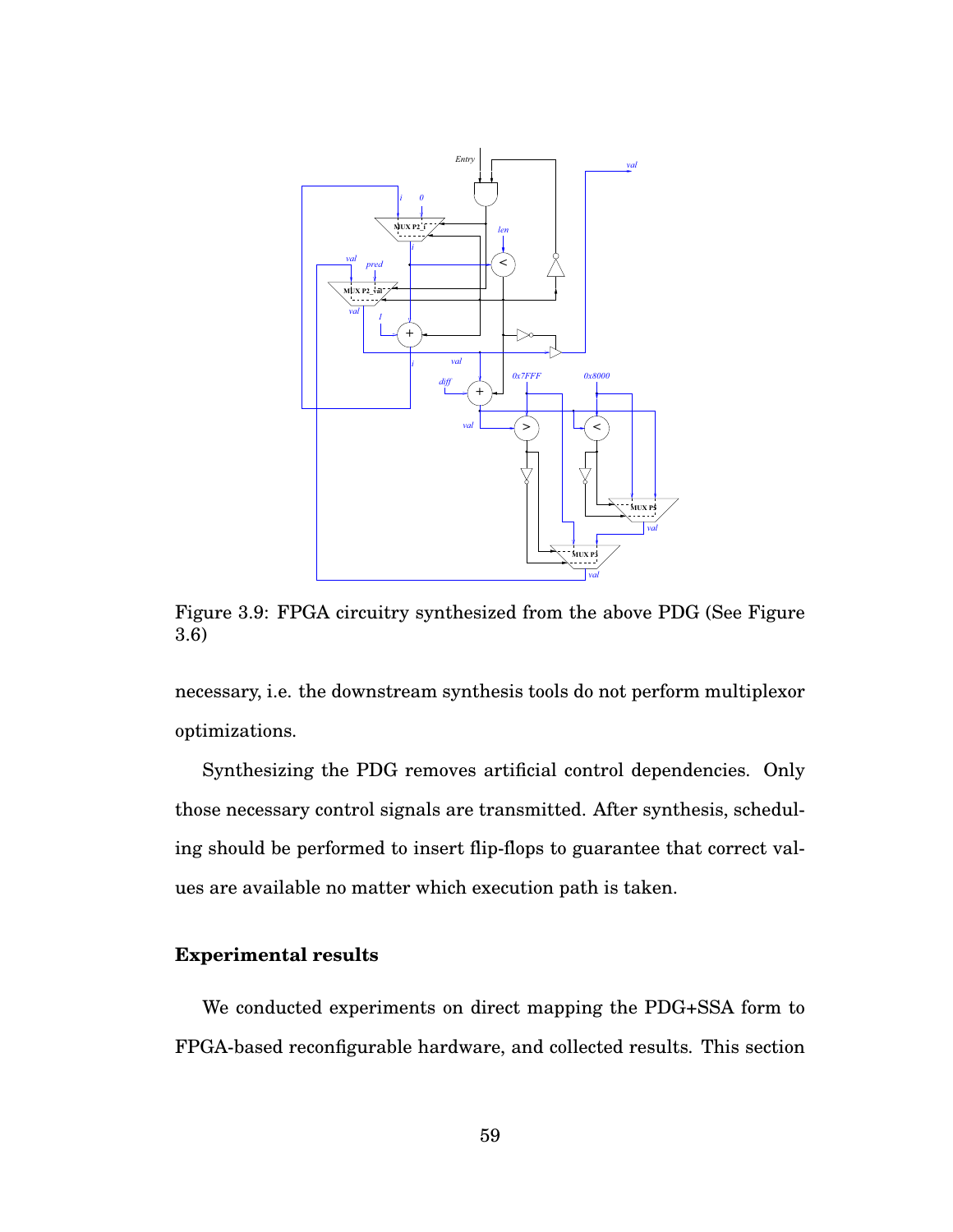presents the experimental setup and results.

We use MediaBench [78] as our benchmark suite. More than 100 functions in six multimedia applications are tested. Among them, results of 16 functions are reported here. The other non-reported functions exhibited similar behaviors. Table 3.1 shows some statistical information for the reported functions, including the number of operations, the number of logic and arithmetic operations, memory access, and control transfer instructions; the number of CFG nodes and average instructions per CFG node; and the number of REGION nodes, PREDICATE nodes, and STATEMENTS nodes in PDGs.

|                      | Operations |     |          |                |    | CFG         |    | <b>PDG</b>     |                |  |
|----------------------|------------|-----|----------|----------------|----|-------------|----|----------------|----------------|--|
|                      | #Instr     | ALM | Mem      | <b>CTI</b>     | #N | #Instr $/N$ | R  | P              | $\mathcal{C}$  |  |
| func_1               | 233        | 148 | 10       | 18             | 31 | 7.52        | 32 | 13             | 18             |  |
| func_2               | 188        | 128 | 9        | 14             | 24 | 7.83        | 25 | 10             | 14             |  |
| $func_3$             | 73         | 52  | 3        | $\overline{2}$ | 5  | 14.60       | 5  | $\overline{2}$ | 3              |  |
| func_4               | 79         | 51  | 1        | 7              | 13 | 6.08        | 15 | 5              | 8              |  |
| func <sub>-5</sub>   | 22         | 15  | 1        | 1              | 3  | 7.33        | 3  | 1              | $\overline{2}$ |  |
| func_6               | 68         | 51  | $\Omega$ | 6              | 10 | 6.80        | 10 | 5              | 5              |  |
| func <sub>-7</sub>   | 81         | 55  | 3        | 8              | 13 | 6.23        | 13 | 6              | 7              |  |
| func <sub>-8</sub>   | 326        | 250 | 25       | $\mathbf{1}$   | 3  | 108.67      | 3  | 1              | $\overline{2}$ |  |
| func <sub>-</sub> 9  | 391        | 306 | 34       | 1              | 3  | 130.33      | 3  | 1              | $\overline{2}$ |  |
| func_10              | 52         | 36  | 1        | 6              | 10 | 5.20        | 12 | 3              | 7              |  |
| $func_11$            | 140        | 104 | 5        | 12             | 18 | 7.78        | 19 | 7              | 11             |  |
| $func_12$            | 104        | 72  | 3        | 11             | 17 | 6.12        | 18 | $\overline{7}$ | 10             |  |
| func 13              | 118        | 85  | 7        | 9              | 14 | 8.43        | 17 | 5              | 9              |  |
| func $14$            | 142        | 104 | 6        | 6              | 11 | 12.91       | 11 | 4              | 7              |  |
| func <sub>-15</sub>  | 95         | 54  | 4        | 5              | 9  | $10.56\,$   | 11 | 3              | 6              |  |
| func <sub>-</sub> 16 | 491        | 336 | 16       | 49             | 67 | 7.33        | 77 | 27             | 40             |  |

Table 3.1: Statistical information of CFGs and PDGs

The experiments are performed using the SUIF and Machine SUIF infrastructure [3, 112]. SUIF provides a front-end for the C programming language, and Machine SUIF constructs the CFG from the SUIF IR. Us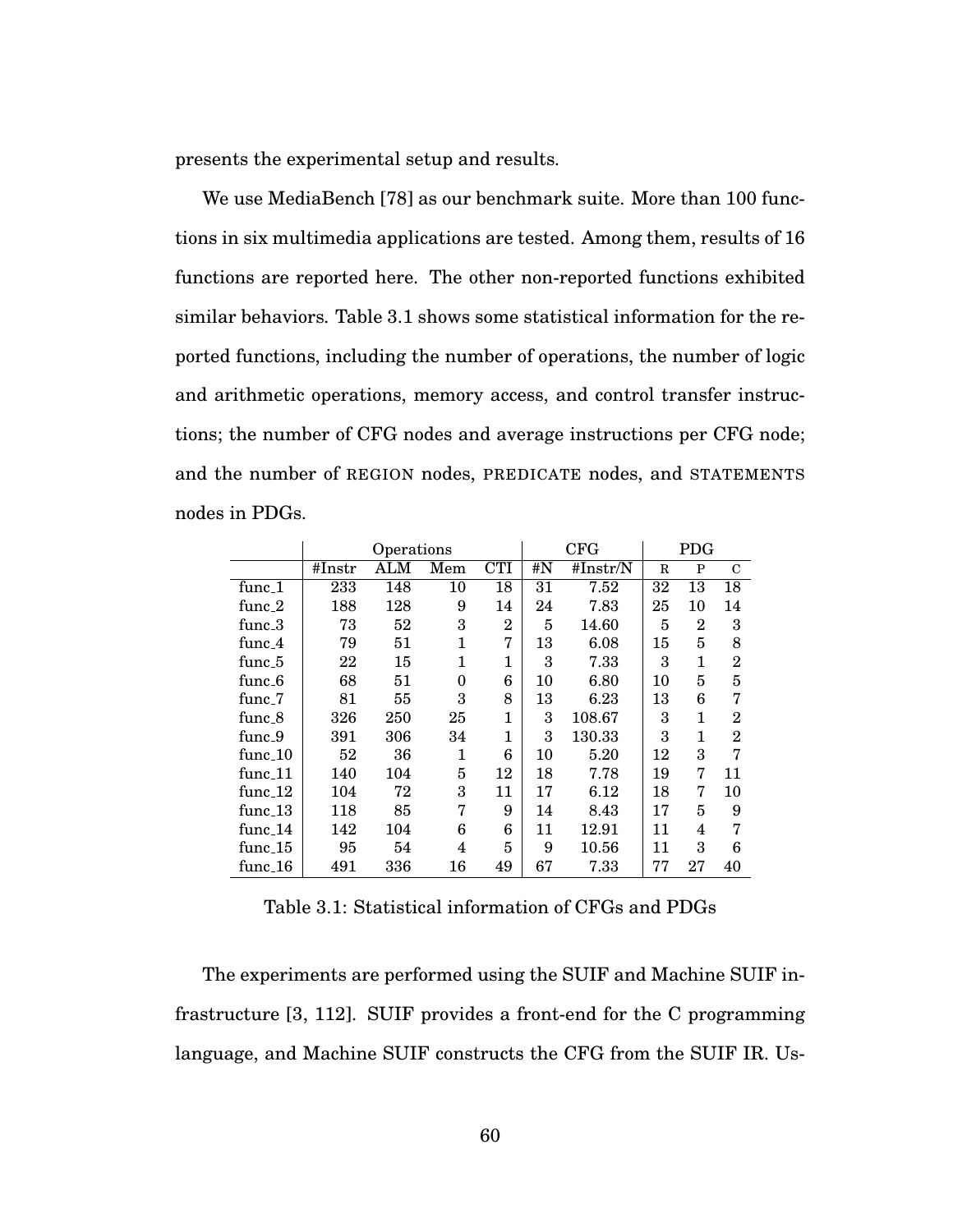ing the HALT profiling tool included with Machine SUIF, we import profiling results of the MediaBench applications from the representative input data included with the benchmark suite. We created a PDG pass, which currently performs limited analysis and optimizations.

After constructing the PDG, we estimate the execution time and synthesized area on a configurable logic array. The target architecture is the Xilinx Virtex II Platform FPGA [131]. Based on the specification data of the Virtex II FPGA, we get the typical performance characteristics for every operation, which is used estimate the performance of the PDG.

At the same time, we use the similar direct mapping to synthesize the CFGs and the PSSAs to reconfigurable hardware, and collect performance and area data.



Figure 3.10: Estimated execution time of PDGs and CFGs

Figure 3.10 shows the estimated execution time using the PDG representation compared to the CFG representation and sequential execution.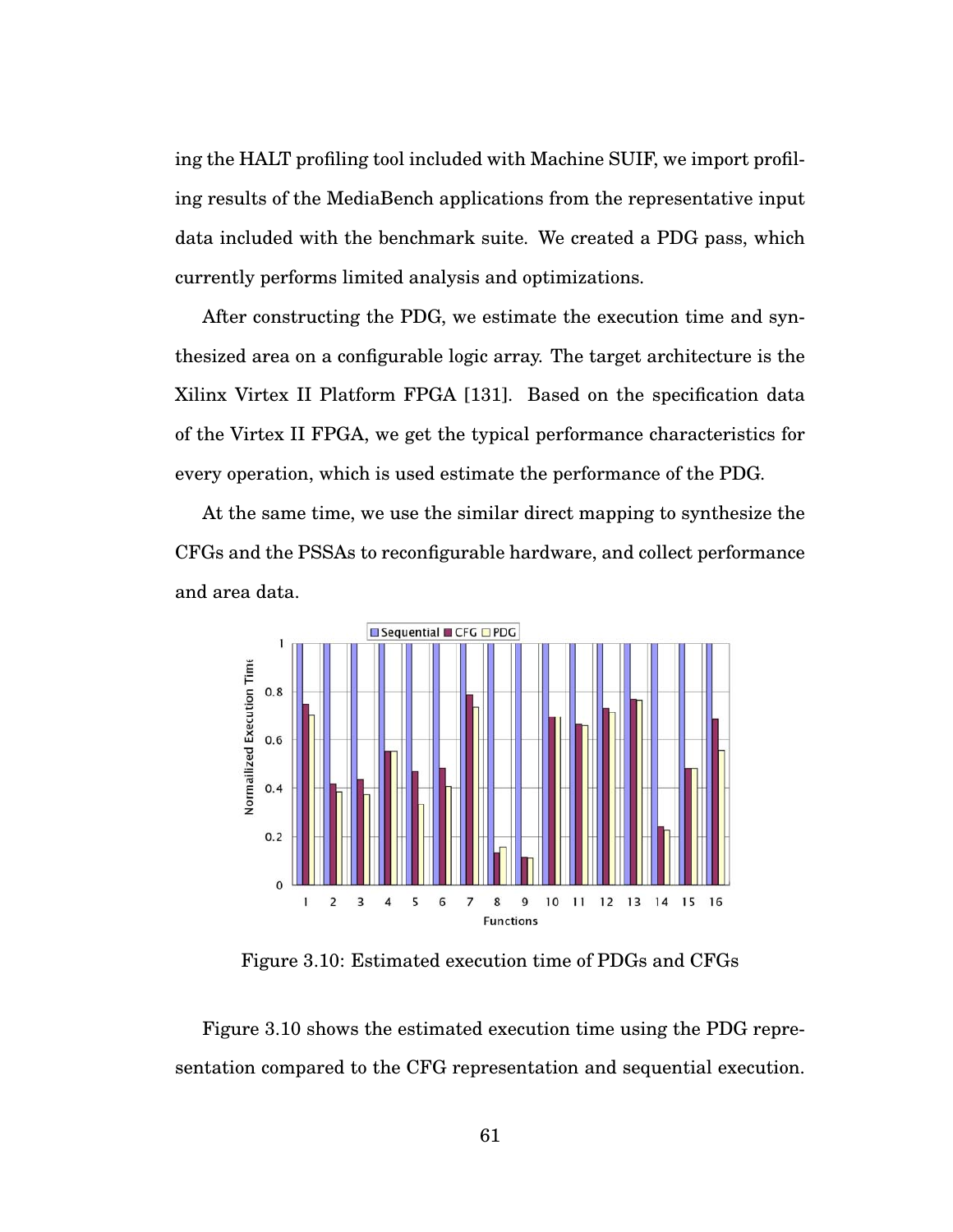

Figure 3.11: Estimated execution time using aggressive speculative execution

The PDG and the CFG are 2 to 3 times faster than sequential execution; the PDG is about 7% faster than the CFG. These results use a simple scheduling scheme for estimation. In the CFG, a basic block can be executed when all its predecessors complete their executions. In the PDG, a node is executed once its control and data dependencies are satisfied.

Figure 3.11 shows the estimated execution time of the PDG+SSA form. Here an aggressive speculative execution is performed. All possible execution paths are taken and the results are committed when the predicated values are available. The results of the PDG+SSA form are on average 8% better when compared to the results of the aggressive speculative execution results of the PSSA form.

It is necessary to note that our experimental results do not use all of the optimizations presented in the original PSSA paper [23]. The projects using the PSSA representation [18, 121] perform other optimizations, in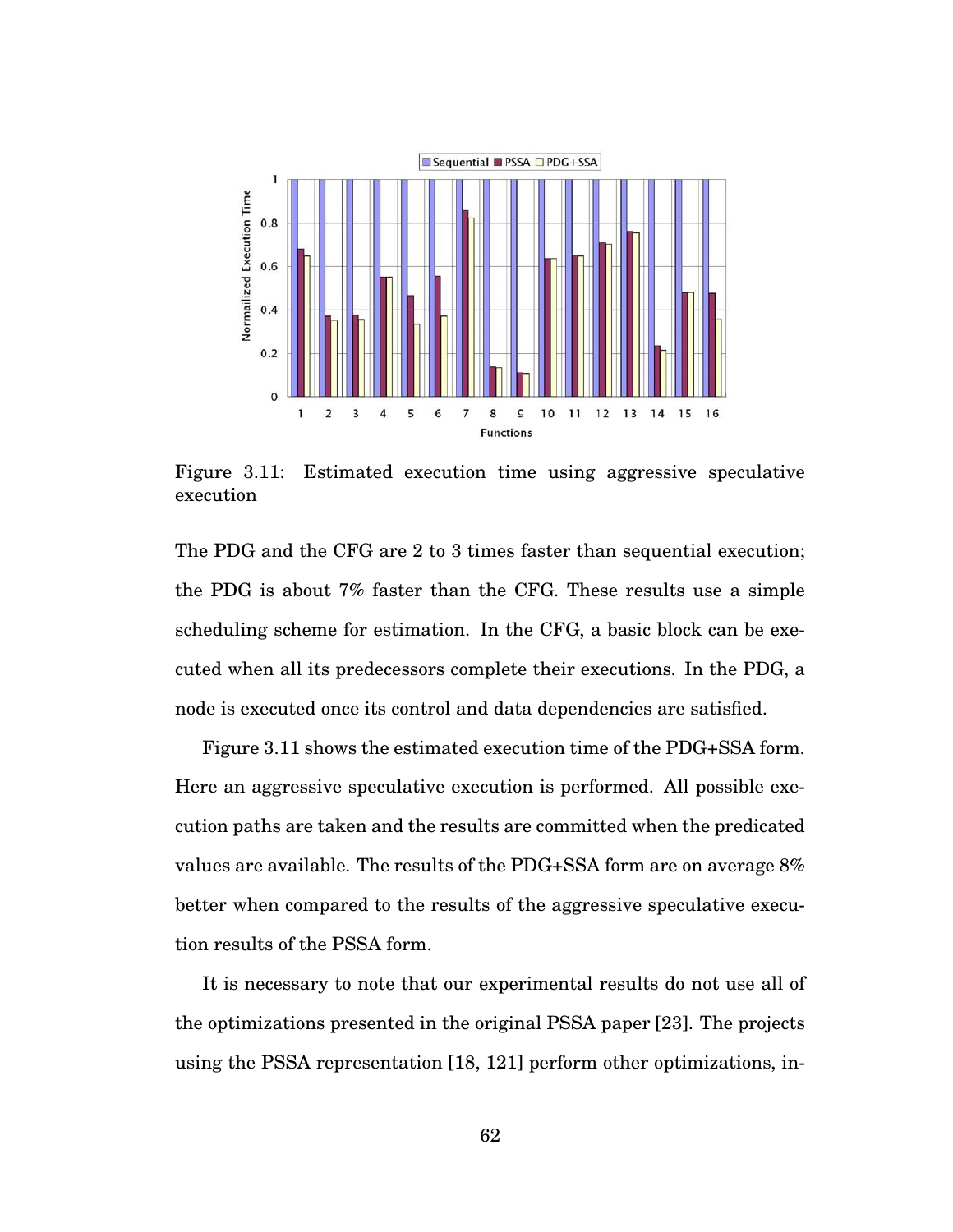cluding operation simplification, constant folding, dead-code removal, and SSA form minimization. Though the PDG+SSA form is capable of performing these optimizations, we did not perform these optimizations in our experiments. It is unclear how these optimizations affect the performance and area results. We intend to look into these optimizations in our future work. Our results simply indicate that when using aggressive speculative execution, the PDG+SSA form executes faster than the PSSA form.



Figure 3.12: Estimated area of the PDG and CFG representations

Figure 3.12 shows the estimated number of FPGA slices. The results are estimated based on the direct mapping. Thus, each operation takes a fixed amount of computational resources. The results of the PDG are better than those of the CFG, but the difference is small. We do not consider resource sharing. These results are similar to those reported by Edwards [37]. His results show that that the PDG generates smaller circuits than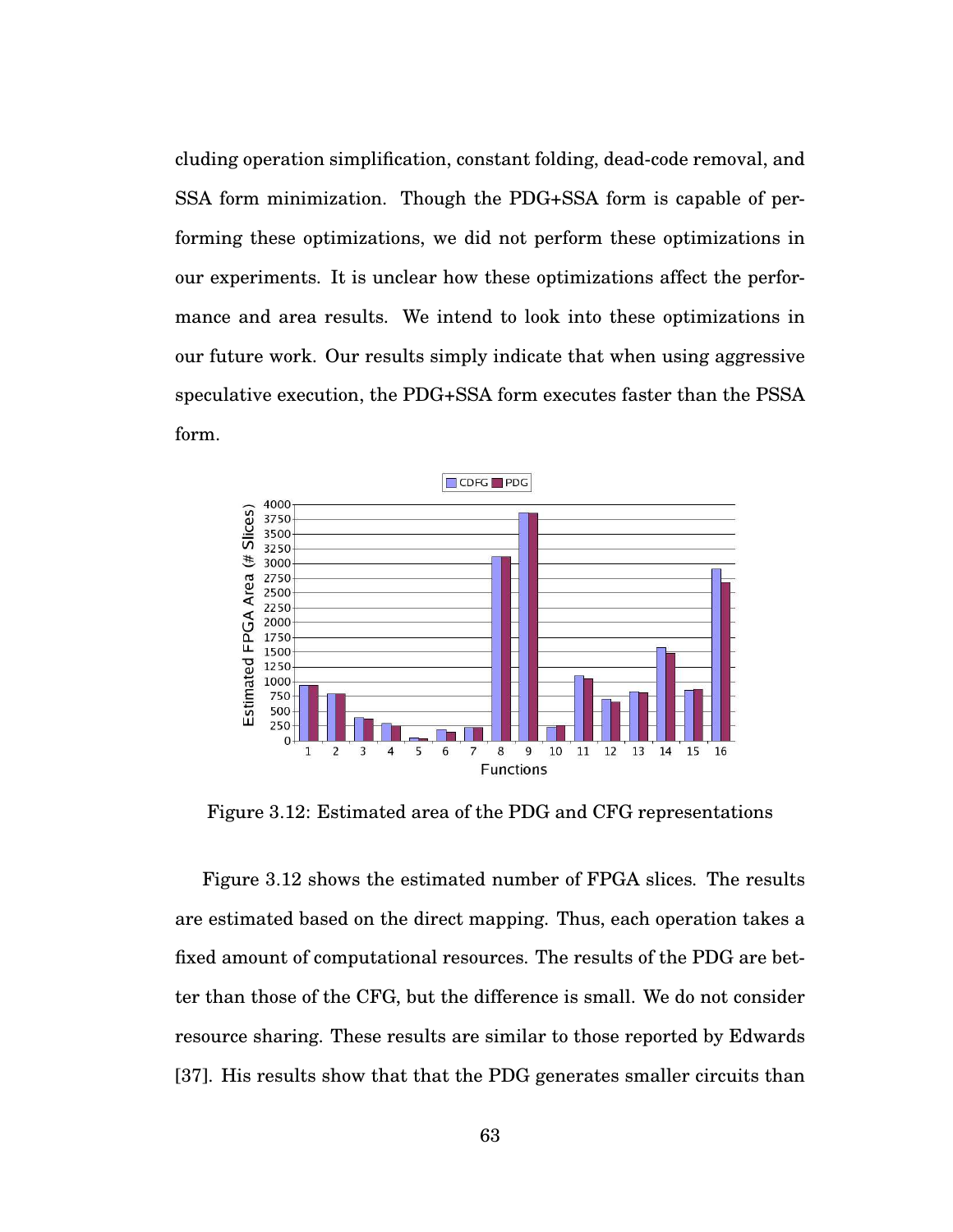the CFG for control intensive applications, e.g. applications described using the Esterel language.

# **3.5 Summary**

The above work and experimental results show that the PDG is a suitable program representation for synthesizing sequential programs to reconfigurable computing systems. If we apply more parallelizing compilation techniques on the PDG, it is possible to reveal much more parallelism. In addition, it is possible to represent target architectural constraints on the PDG as other kinds of dependence since synthesis from the PDG to circuits is trivial.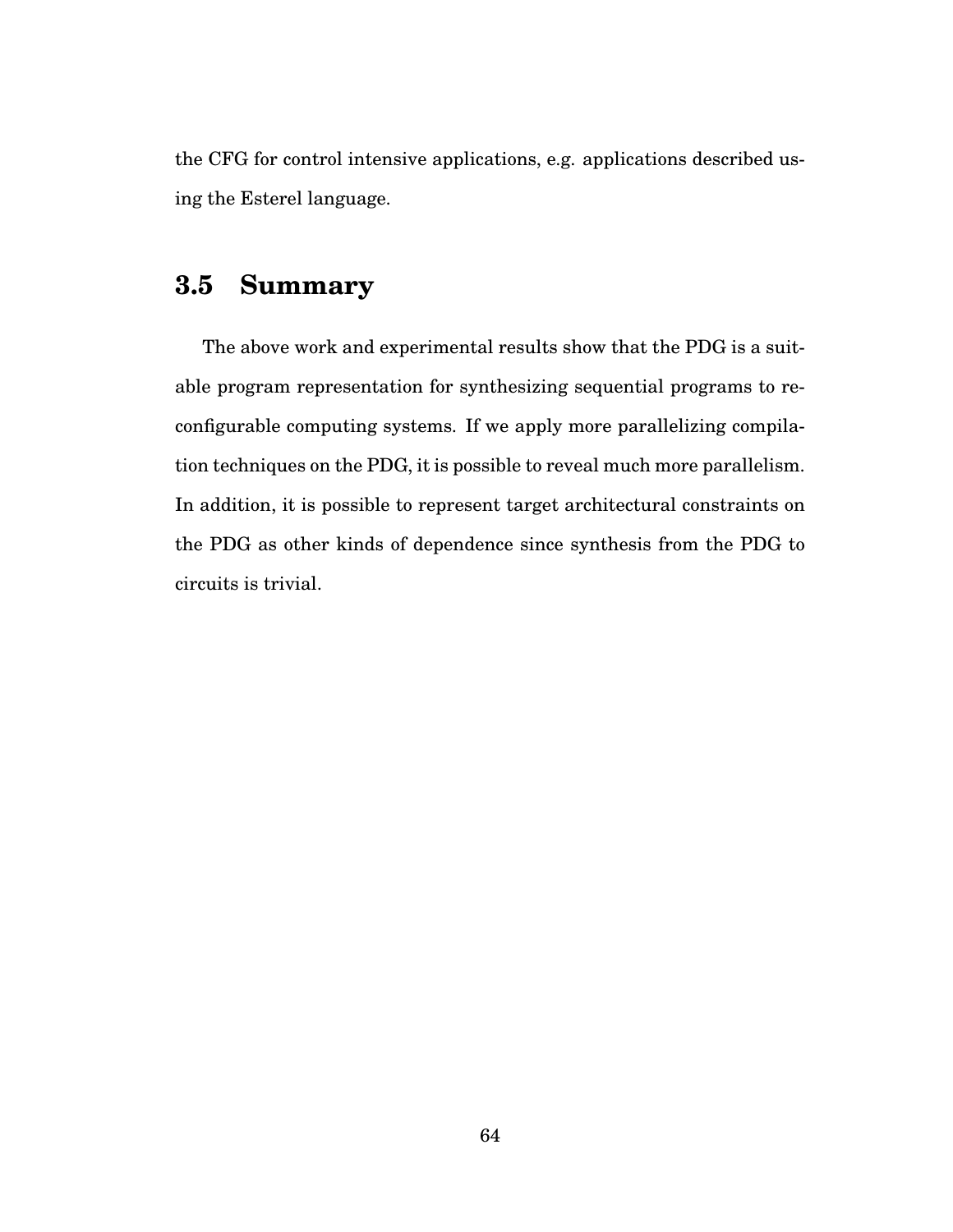# **Chapter 4**

# **Data Partitioning and Storage Assignment**

Typical configurable computing systems are integrated with ample distributed block RAM modules, and exhibit superior computing abilities, storage capacities, and flexibilities over traditional FPGAs. However, designers lack the necessary design tools to effectively and efficiently synthesize applications onto these complex architectures. In particular, there is a pressing need for memory optimization techniques in the early stages of the design flow as modern configurable architectures have a complex memory hierarchy, and earlier architectural-level decisions greatly affect the final design qualities.

This section focuses on seeking a partitioning-based solution to the storage assignment problem at the earliest stages of the design flow, and shows how other memory optimizations can help achieve design goals,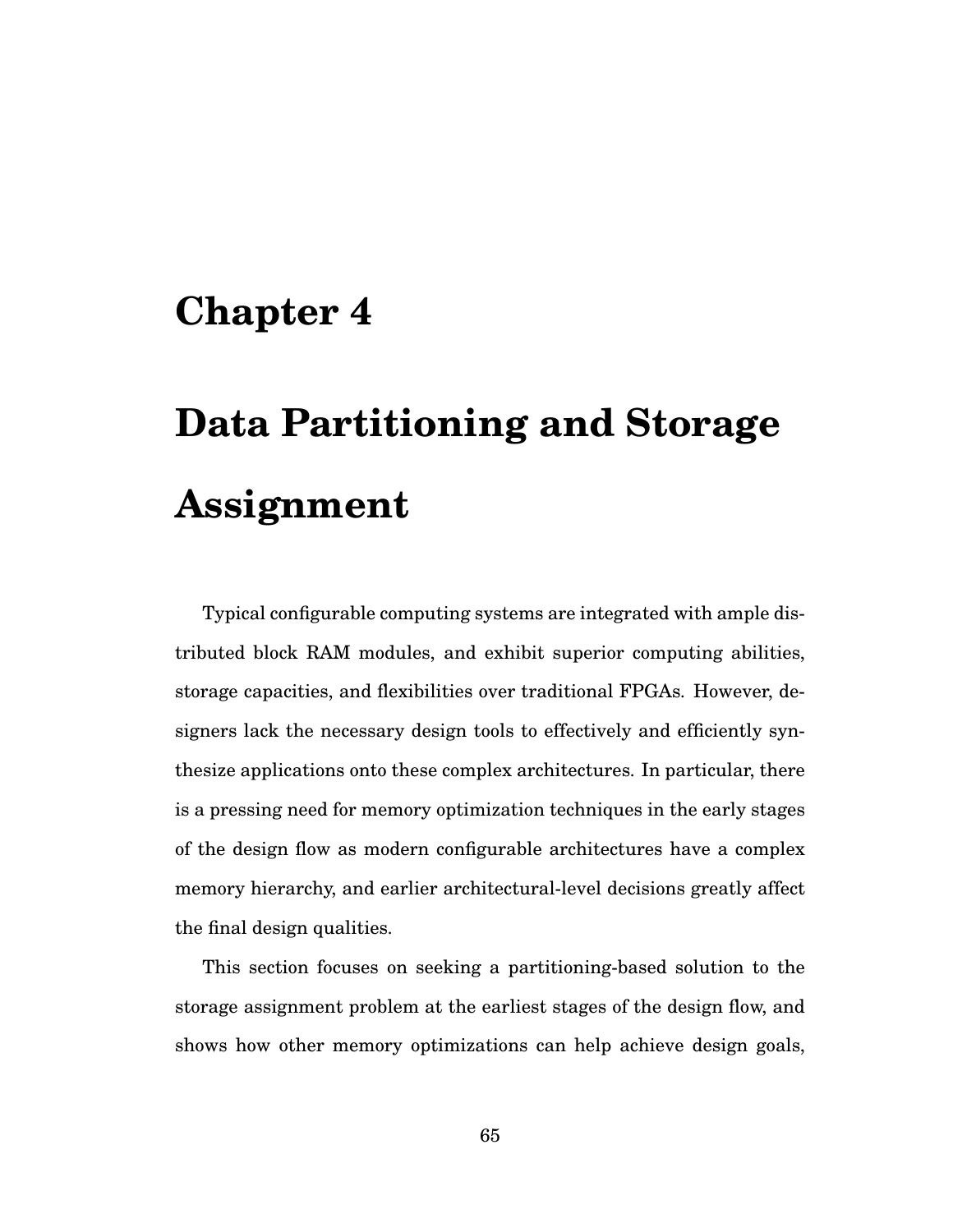such as reduce latencies and increase throughput.

In this chapter, we begin with an introduction to the target architecture and an example of a bank of filters, and discuss related work in Section 4.3. In Section 4.4, we formally define the data partitioning and storage assignment problem, provide our approach and other memory optimization techniques, and present experimental results. Finally, we summarize in Section 4.6.

# **4.1 Introduction**

Modern reconfigurable architectures incorporate a distributed memory modules, among their configurable logic blocks (CLBs). These architectures can be divided into homogeneous and heterogeneous architectures, according to the capacities and distribution of the RAM blocks.



Figure 4.1: FPGA with distributed Block RAM modules

Figure 4.1 represents an example of a *homogeneous* architecture. This roughly corresponds to Xilinx Virtex II FPGA [132]. The block RAM modules are evenly distributed on the chip and connected with CLBs using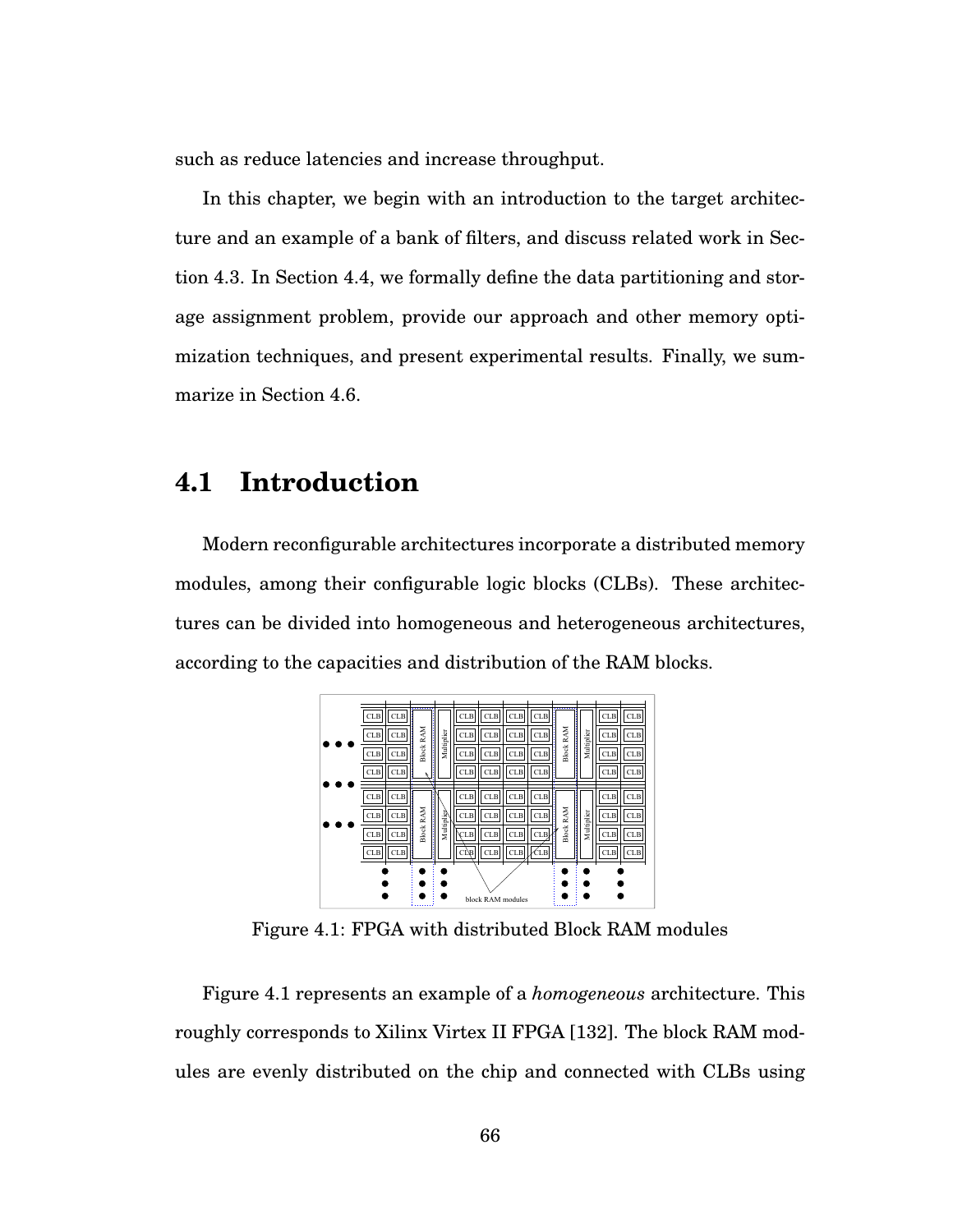reprogrammable interconnects. Every block RAM has the same capacity. Additionally, there is an embedded multiplier located beside each block RAM. A large Virtex II chip contains 168 blocks of 18 Kbits block RAM modules, providing 3,024 Kbits of on-chip memory.

The *heterogeneous* architecture contains a variety of block RAM modules with different capacities. For example, the TriMatrix memory on an Altera Stratix II FPGA chip [7] consists of three types of on-chip block RAM modules: M512, M4K, and M-RAM. Their capacities are 576 bits, 4 Kbits, and 512 Kbits, respectively. A Stratix II chip may contain a large number of M512 and M4K modules, but generally only a few M-RAM modules. Currently our work only considers homogeneous architectures.



Figure 4.2: Total access latencies =  $\alpha + \varepsilon$ 

The access latency of the on-chip block RAM is equal to the propagation delay to the memory port after the positive edge of the clock signal. This delay is usually a fixed number  $\alpha$  for a specific FPGA architecture. For example,  $\alpha$  is 3.7 ns for Xilinx XC2V3000 FPGA. Additionally it takes an extra  $\epsilon$  ns to transfer data from the memory port to the accessing CLB. Hence, a design running at 200MHz could take one clock cycle to retrieve data close to the accessing CLB, but two or even more clock cycles to access data far away from the CLB. On the other hand, it is often difficult to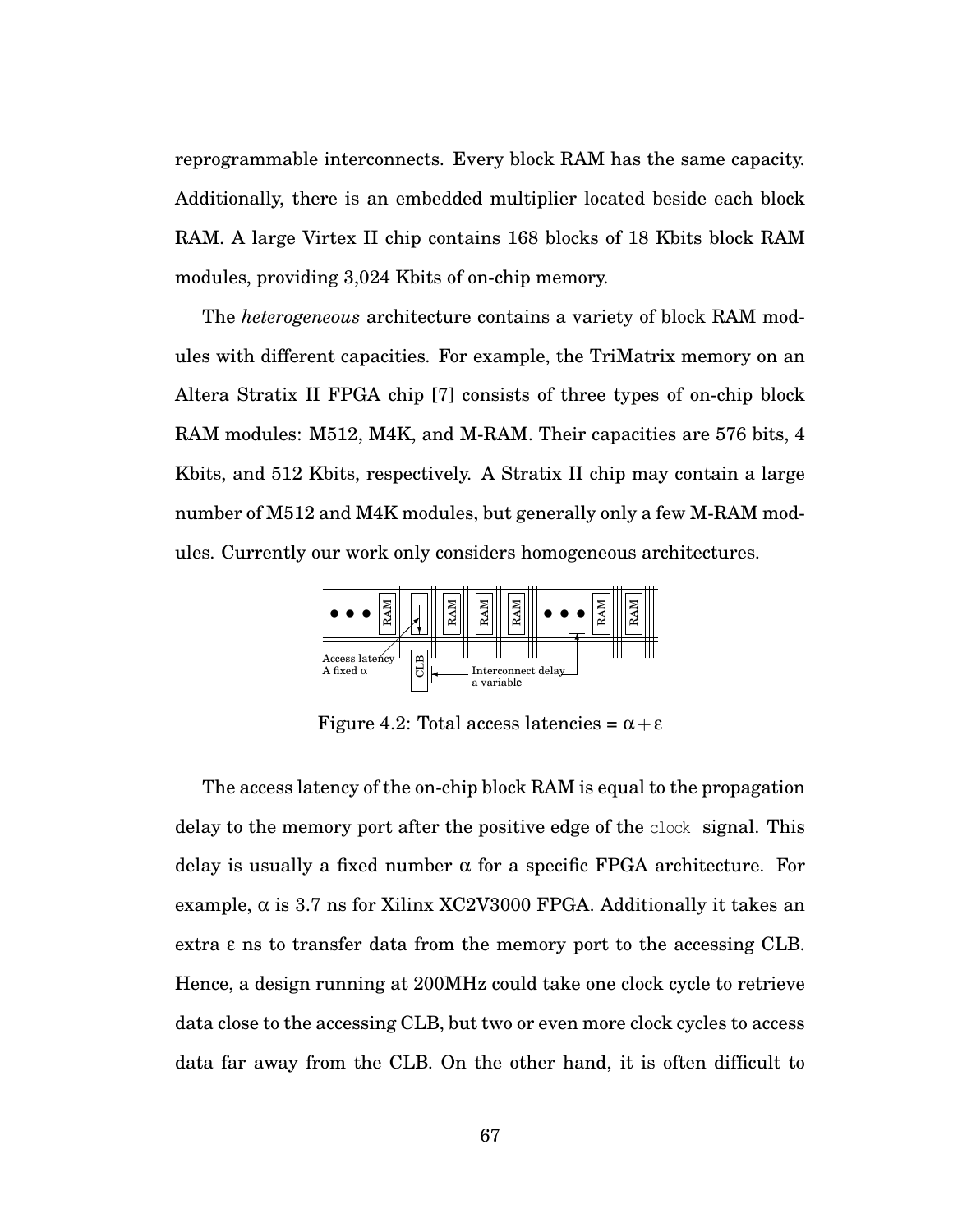distinguish whether the data accessed is near or far.

In addition to block RAM modules, CLBs can be configured as local memory, which is convenient for storing intermediate results. When CLBs are configured as distributed memory, the access latency, i.e. the logic access time, is quite small. However, if a data array is assigned to CLBs, an access involves extra delay for MUX selecting the addressed element. For example, the delay for a 512-bit CLB memory is around 3.5 ns for Xilinx XC2V3000 FPGA; the delay for a 16 Kbit CLB memory increases to 6.2 ns.

The FPGA can be complimented by an external, global memory for storing large amounts of data. Access latencies to the external memory depend on the bus protocol and type of memory. The access latencies usually are an order of magnitude slower than those of on-chip block RAM.

This section presents a methodology for partitioning data to distributed block RAM modules. When compared to off-chip global memory, and using CLBs as distributed RAM, this approach is an effective and efficient solution for most applications.

The main contribution of this section is a novel integrated approach of deriving appropriate data partitioning, and synthesizing the program behavior to configurable devices. Through intensive research on the interplay between the data partitions and architectural synthesis decisions, such as scheduling and binding, it is shown that designs that minimize the number of global memory accesses and exhibit local computation can meet the design goals, and minimize the execution time (or maximize the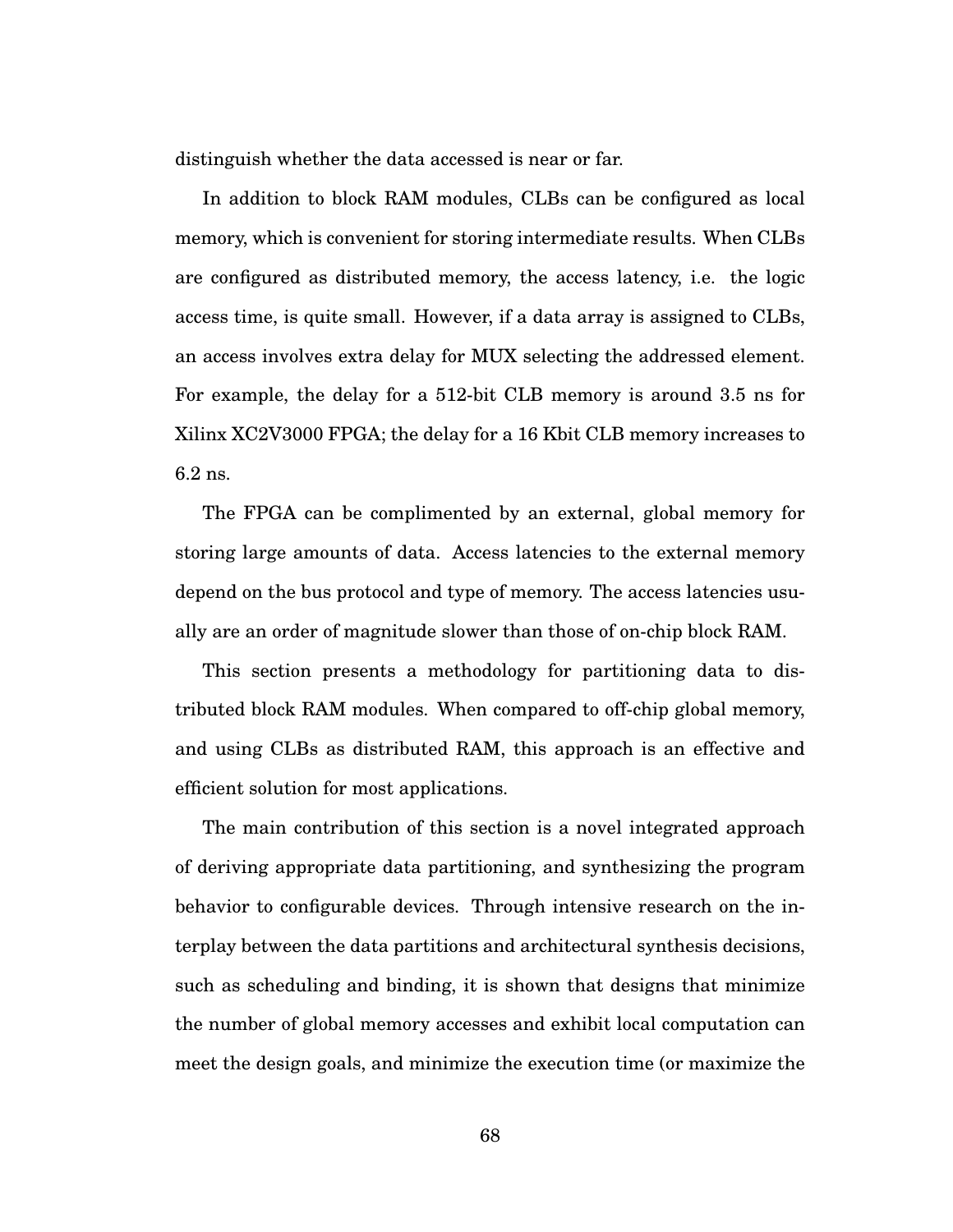system throughput) under resource constraints. Other optimization techniques, including scalar replacement, data prefetching, and buffer insertion, are applied to improve the overall performance. In particular, these optimizations further reduce latencies, and improve the achievable clock frequencies.

# **4.2 Motivating example: correlation**

In order to give the reader an understanding of the problem, a motivation example is presented here. Designers synthesize a bank of correlators to an FPGA-based configurable architecture with embedded multipliers and block RAM modules. Such a bank of correlators is a commonly occurring operation in DSP applications, e.g. Kalman filters, matching pursuit (MP), recursive least squares (RLS), and minimum mean-square error estimation (MMSE) [58].

The bank of correlators multiplies each sample of a received vector r with the corresponding sample of a column in a matrix  $\mathbf{S},$  i.e.  $C_i = \sum_{j=1}^{l} r_j \times \mathbf{S}$ *S*<sub>*j*,*i*</sub>, where *r* is a vector of *l* complex numbers, and *S* is a  $m \times l$  real numbers. *l* and *m* may vary based on the application. For instance, if we wish to perform radiolocation in the ISM band (i.e. 802.11x) using the matching pursuit algorithm, both *l* and *m* are equal to 88 [84].

It was assumed that a large enough memory module could be embedded on the chip, and is possible to assign the *S* matrix on this memory module. The advanced commercial high-level synthesis tool either gener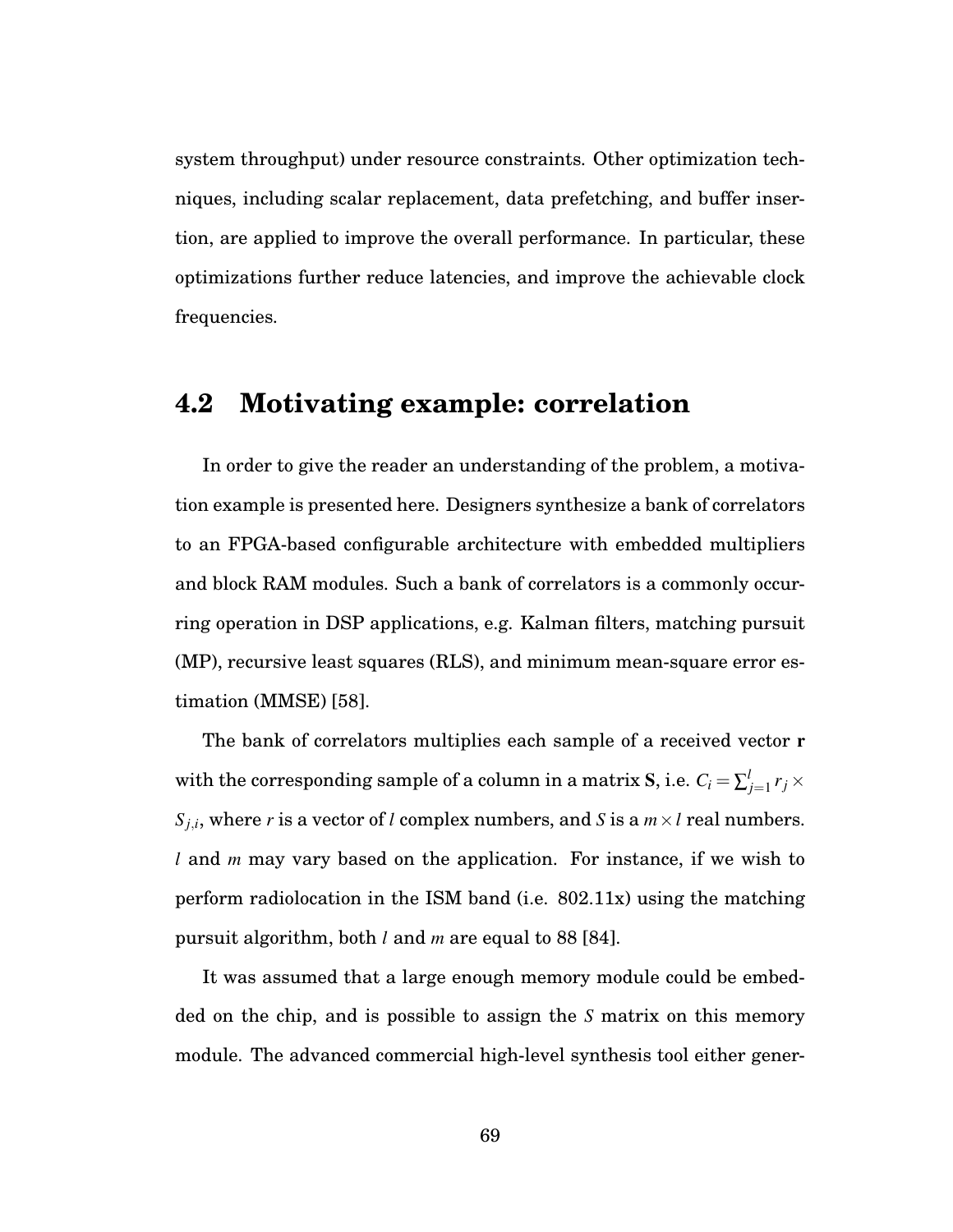ates a design with an extremely slow execution time of about 77,440 ns, or fails to synthesize this design due to the huge *S* matrix. On the other hand, distributing the data accesses to block RAM modules results in designs up to 80 times faster. Obviously the partitioning of the *S* matrix to the block RAM modules greatly affects the overall system performance.

The data space is intuitively partitioned by columns or by rows. By simple analysis, column-wise partition results in a communication-free partitioning. Figure 4.3 suggests several candidates for column-wise partitioning solutions. Figure 4.3(a), 4.3(b), and 4.3(c) assign one block RAM module to one column, four columns, and eight columns, respectively.



Figure 4.3: Candidates for communication-free data partitioning

Figure 4.4(a) presents the control and computations of the column-wise data partitioning. Computations of each correlator are conducted using the embedded multipliers beside the block RAM in a multiplication and accumulation (MAC) manner. For each correlator, the control logic and computational resources are local to the block RAM module.

Figure 4.4(b) presents area and timing trends of different granular-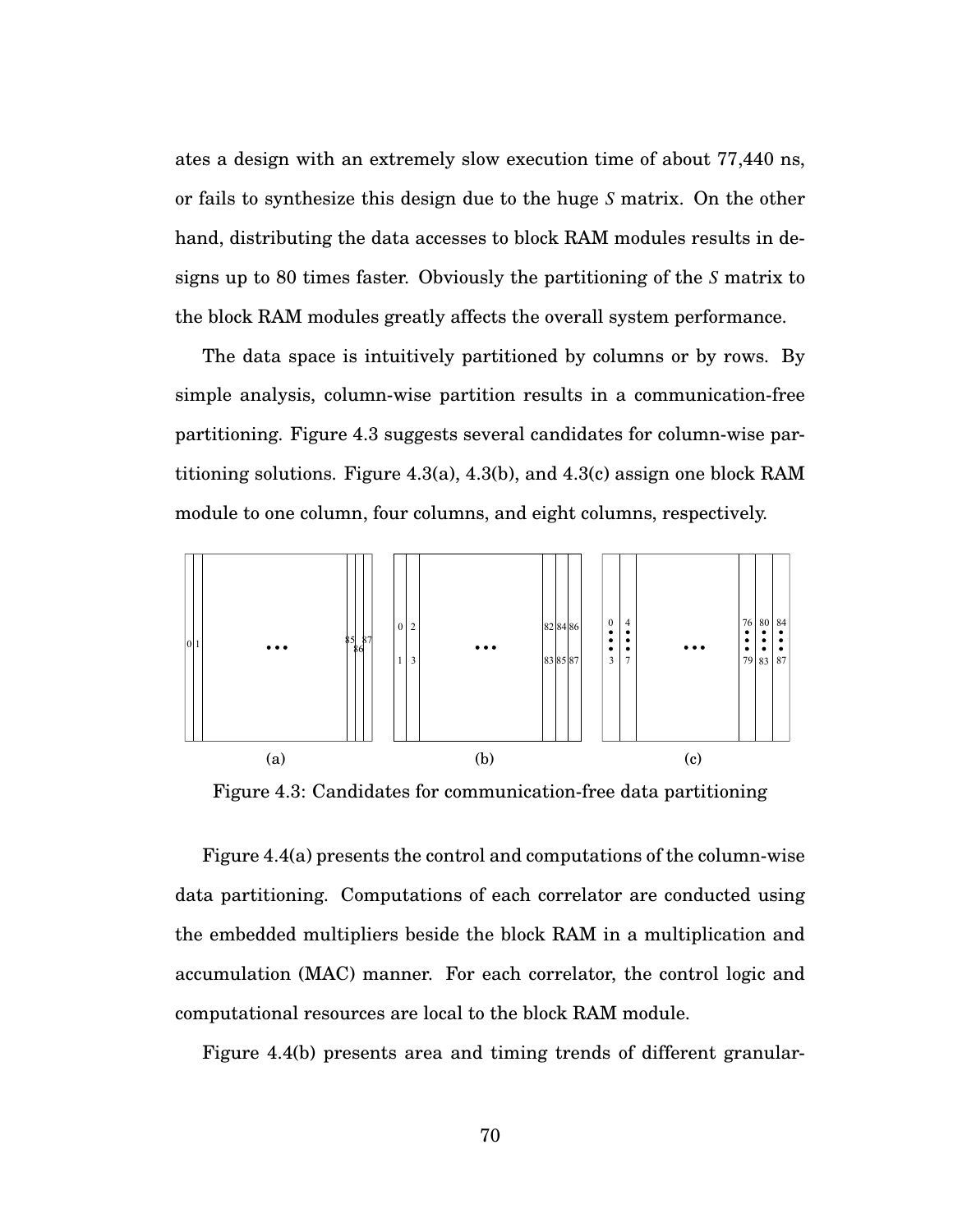ity for the column-wise scheme. When assigning one block RAM to one column, the design takes approximately 1000 ns, but occupies about 90% of available block RAM modules and embedded multipliers, and approximately 25% of available LUTs. When more columns are packed into one block RAM, the hardware requirements decrease. However, the execution time increases linearly to the granularity of partitions. When assigning one block RAM to two columns, the execution time doubled. When assigning one block RAM to eight columns, the executions are approximately 8 times longer than that of one column per block RAM.



Figure 4.4: Implementations and area/timing trade-offs

To evaluate different partitioning schemes, we also obtained performance results for row-wise partitions.

Figure 4.5(a) illustrates the parallel computation scheme, or the *byrow* scheme, where one block RAM is assigned to one or multiple rows. Data at the same column is read and multiplied using the local fixed multiplier. A pipelined adder-tree is used for the summation of the products.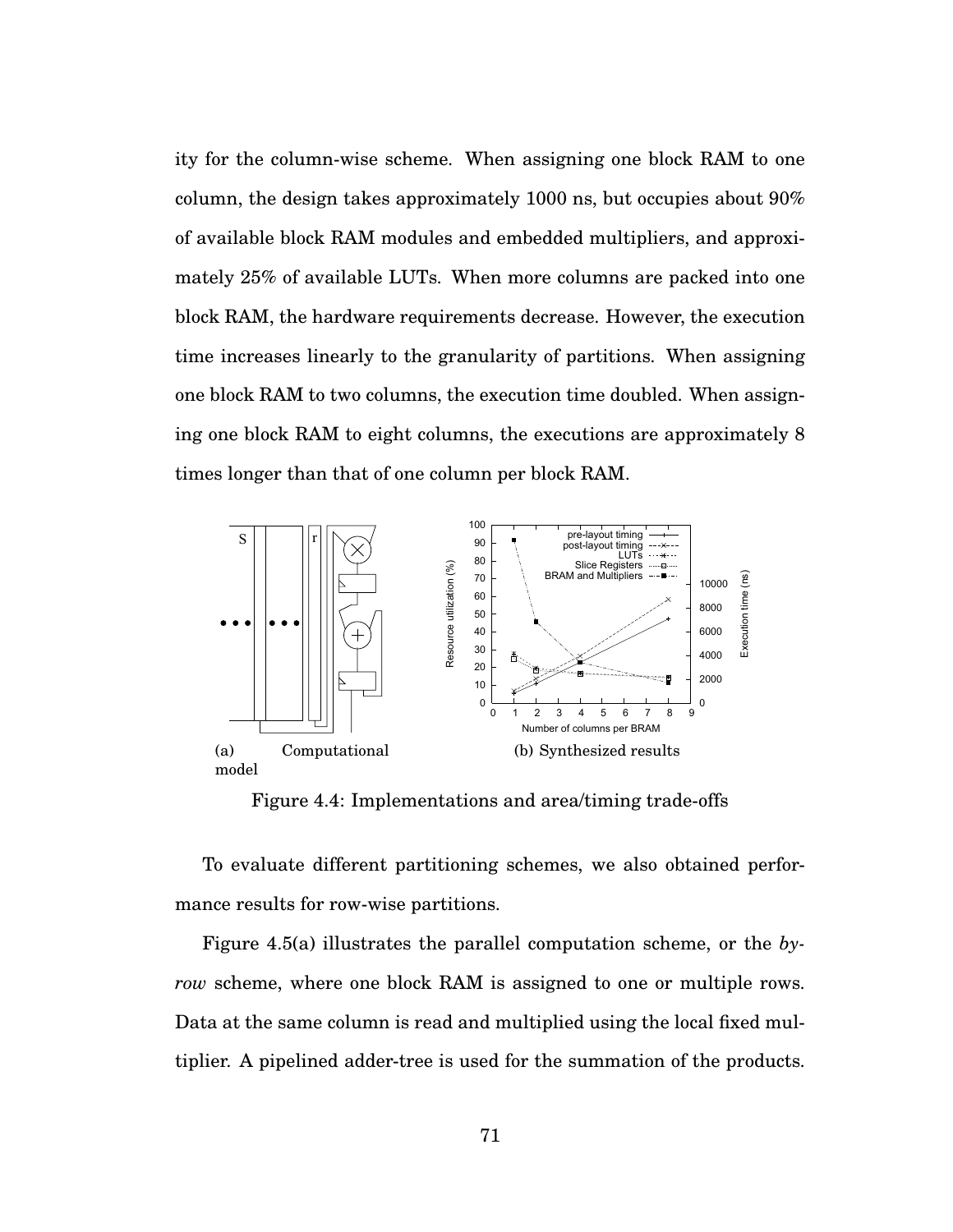

Figure 4.5: Implementation and results of the row-wise partitioning

The adder tree requires global accesses to each of the block RAM modules, hence this is not a communication-free partitioning. This scheme parallelizes each correlator, and therefore requires a global control on the multipliers and the pipelined adder-tree. Figure 4.5(b) presents area and timing trends of different granularity for both schemes, respectively.

| Data                   | # of   |        | Pre-layout Timing | Post-layout Timing |       |  |
|------------------------|--------|--------|-------------------|--------------------|-------|--|
| per BRAM               | cycles | F(MHz) | L(ns)             | F(MHz)             | L(ns) |  |
| 1 column               | 178    | 214.7  | 829               | 171.6              | 1037  |  |
| 1 row                  | 184    | 140.5  | 1309              | 133.5              | 1378  |  |
| $\overline{4}$ columns | 706    | 205.0  | 3436              | 178.2              | 3961  |  |
| 4 rows                 | 710    | 157.0  | 4520              | 129.4              | 5486  |  |
| 8 columns              | 1410   | 198.6  | 7099              | 161                | 8752  |  |
| 8 rows                 | 1413   | 147.1  | 9602              | 138.7              | 10183 |  |

Table 4.1: Comparison between the same granularity

Table 4.1 compares the row-wise and column-wise schemes with the same granularity (i.e. same number of rows/columns). In the term of numbers of clock cycles, the difference is minimal. However, if we check the maximal achieved frequencies, designs of the column-wise partitioning scheme are 30-50% faster than those of the row-wise partitioning scheme.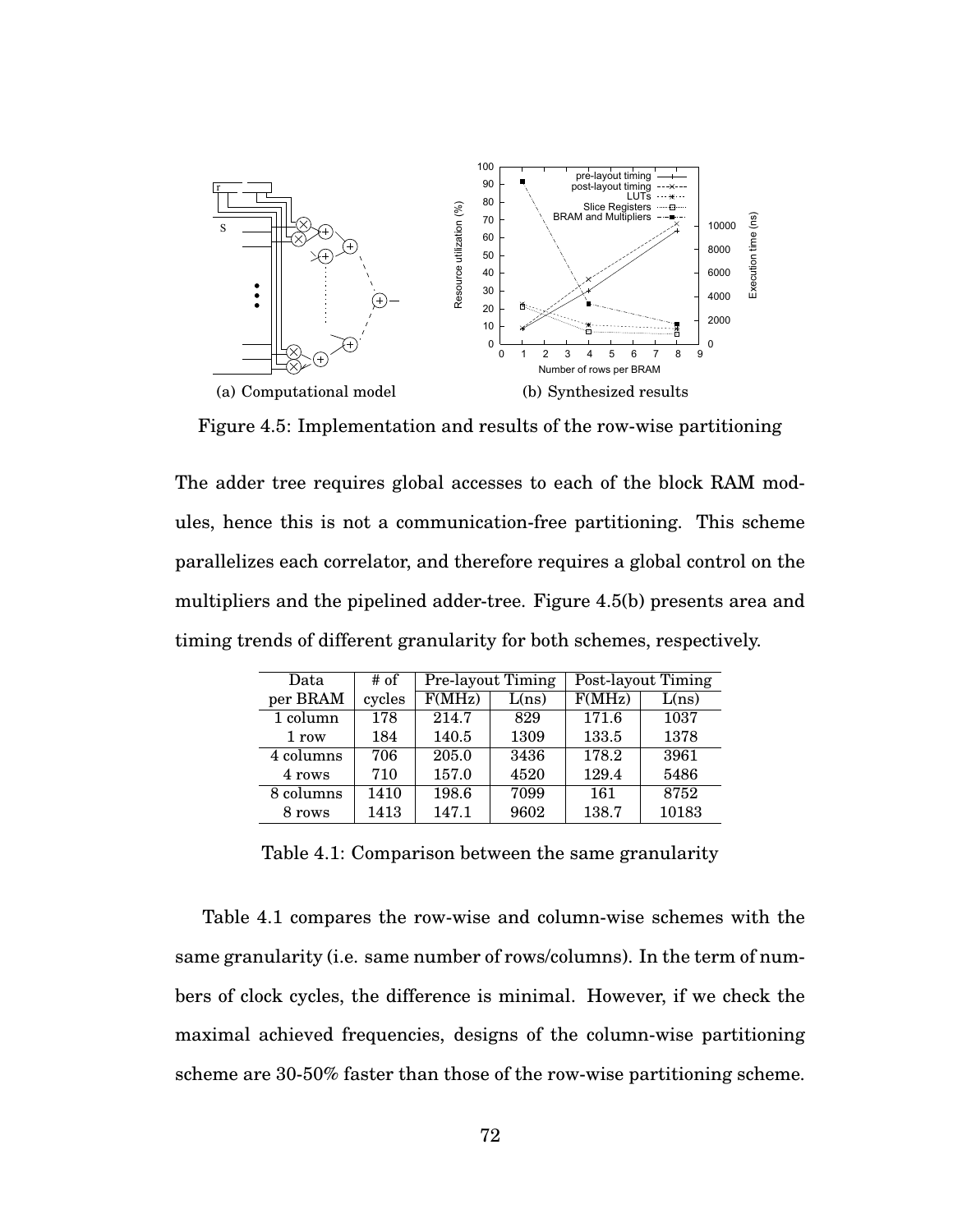Performance gaps are mainly due to the increased amount of global communications needed for the control logic and global memory accesses to block RAM modules. Pre-layout timing results are always better than those of post-layout results, which shows that, in both schemes, the RTL tools under-estimate the interconnect delays.

To summarize, different partitions of the array *S* deliver a wide variety of candidate solutions. Synthesized designs showed that data partitioning and storage assignment not only affect the number of clock cycles, but also affect the achieved clock frequencies. The design with fewer global communications achieves better performance.

# **4.3 Related work**

In traditional design flow of configurable devices, synthesis of block RAM modules is generally handled as a physical problem. They are directly inferred from arrays, or instantiated using vendor macros. They are packed in a single component in placement, and only partitioned when it is difficult to fit into the device. In most situations, the memory bandwidth and storage capacities are not well utilized, and hence the generated designs are not efficient in terms of latencies, throughput, and achieved frequencies.

High-level synthesis can dramatically reduce the design time, and deliver high performance designs, with less clock cycles, higher clock frequencies, less area, and even less power [31, 43]. Most early efforts on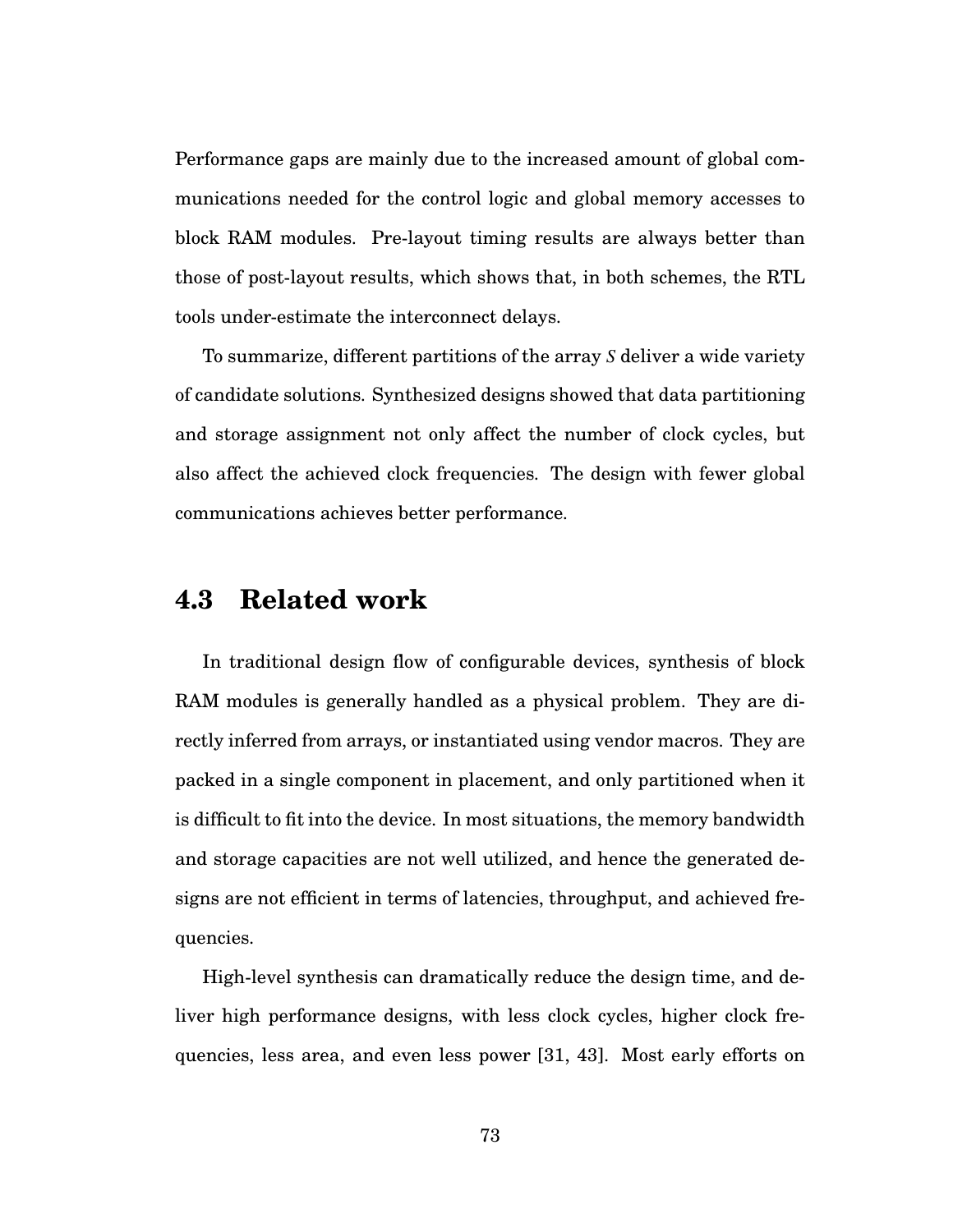the high-level synthesis were focused on resource allocation, scheduling, and binding. Different approaches were proposed to synthesize memory modules. Early efforts usually mapped data arrays into a single memory module [26, 30]. Thomas,*et al* [119] assigned each data array a memory module. Comprehensive storage exploration and memory optimizations technologies are presented in IMEC's DTSE work [24]. In most of their work, they assumed that the memory module is large enough for those data arrays and did not consider memory capacity constraints.

Panda,*et al* [90] investigated architectural-level exploration techniques for embedded processors with complex hierarchical memory systems. Based on the PICO method [107], Kurdur,*et al* [75] presented an ILP formulation to solve the storage arrangement problem. They assumed every data array can fit into one of the local memories, and they used an extra move operation to access remote data. These works are more like a processor-based data exploration and memory optimization works.

Early efforts on utilizing multiple memory modules on FPGA [46] allocated an entire array to a single memory module rather than partitioning data arrays. Furthermore, they assumed that the latencies differences had little effect on system throughput. As to memory optimization in synthesis to configurable platforms, Budiu,*et al* [17], and Diniz,*et al* [9], respectively, presented some effective techniques to reduce memory accesses and benefit high-level synthesis.

Huang,*et al* [69] presented their work in high-level synthesis with inte-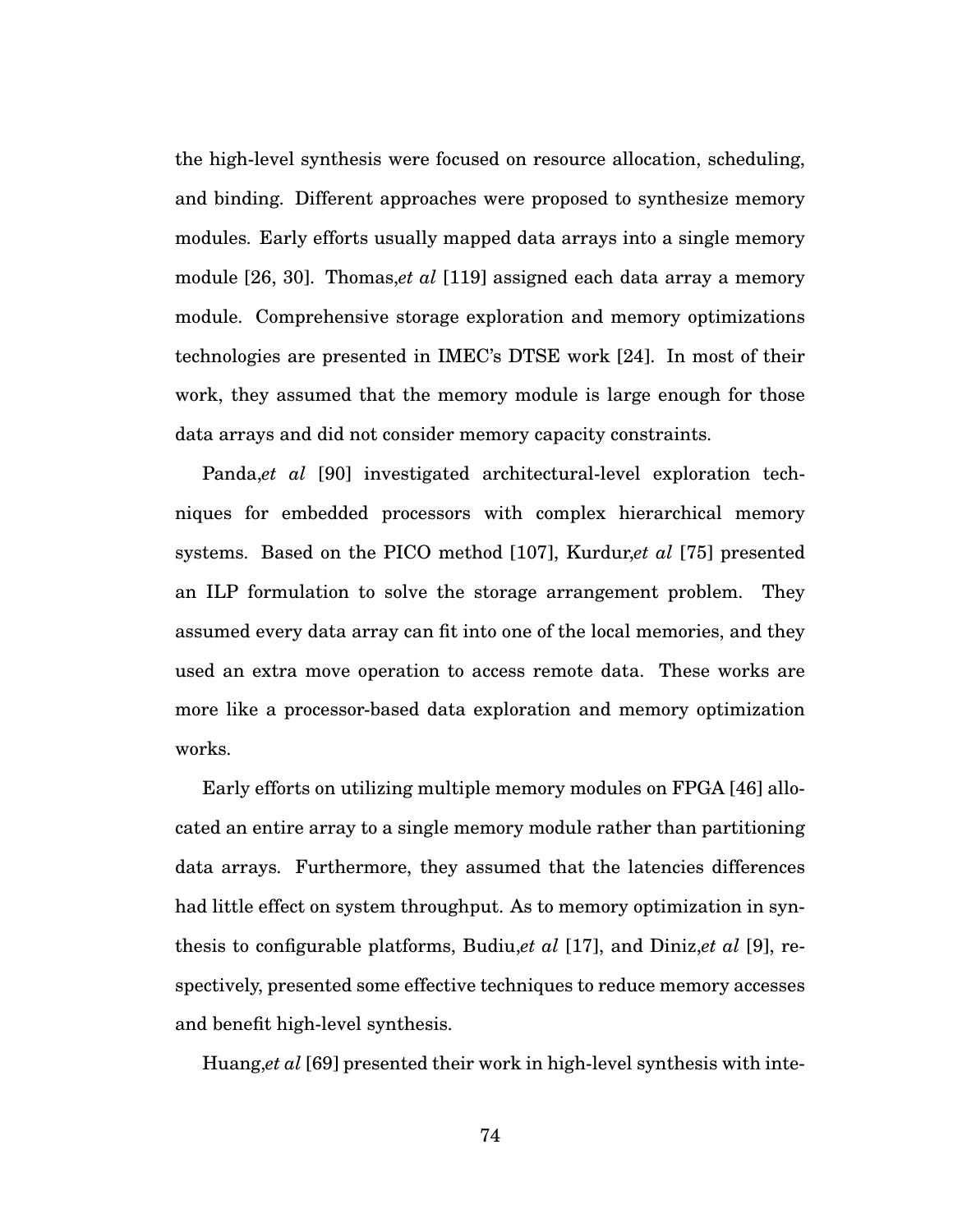grated data partitioning for ASIC design flow. Their work is quite similar to our work as they adopted code analysis techniques from the traditional parallelizing compilation field. However, their work is more like an ASIC flow and is not limited by the capacities of available memory modules. They started from a fixed number of partitions. Our proposed work starts from the program cores and the resource constraints, and uses granularity adjustment to find out how many partitions are reasonable for the design.

The data partitioning and storage assignment problem is well studied in the field of parallelizing compilation [5, 92, 130]. Early efforts developed effective analysis techniques and program transformations to reduce global communications and improve system performance. Shih and Sheu [111] and Ramanujam and Sadayappan [100] addressed the methodology to achieve communication-free iteration space and data partitioning problem. Pande [91] presented a communication-efficient data partitioning solution when it is impossible to get communication-free partitioning.

The following differences make it impossible to directly adopt these approaches into a system compiler for configurable architectures with distributed block RAM modules:

- The target architectures are different. Multiprocessor systems have a fixed number of microprocessors. Each microprocessor has its own local memory, and is connected with a different remote memory module that exhibits non-uniform memory access (NUMA) attributes.
- Configurable architectures execute programs using CLBs rather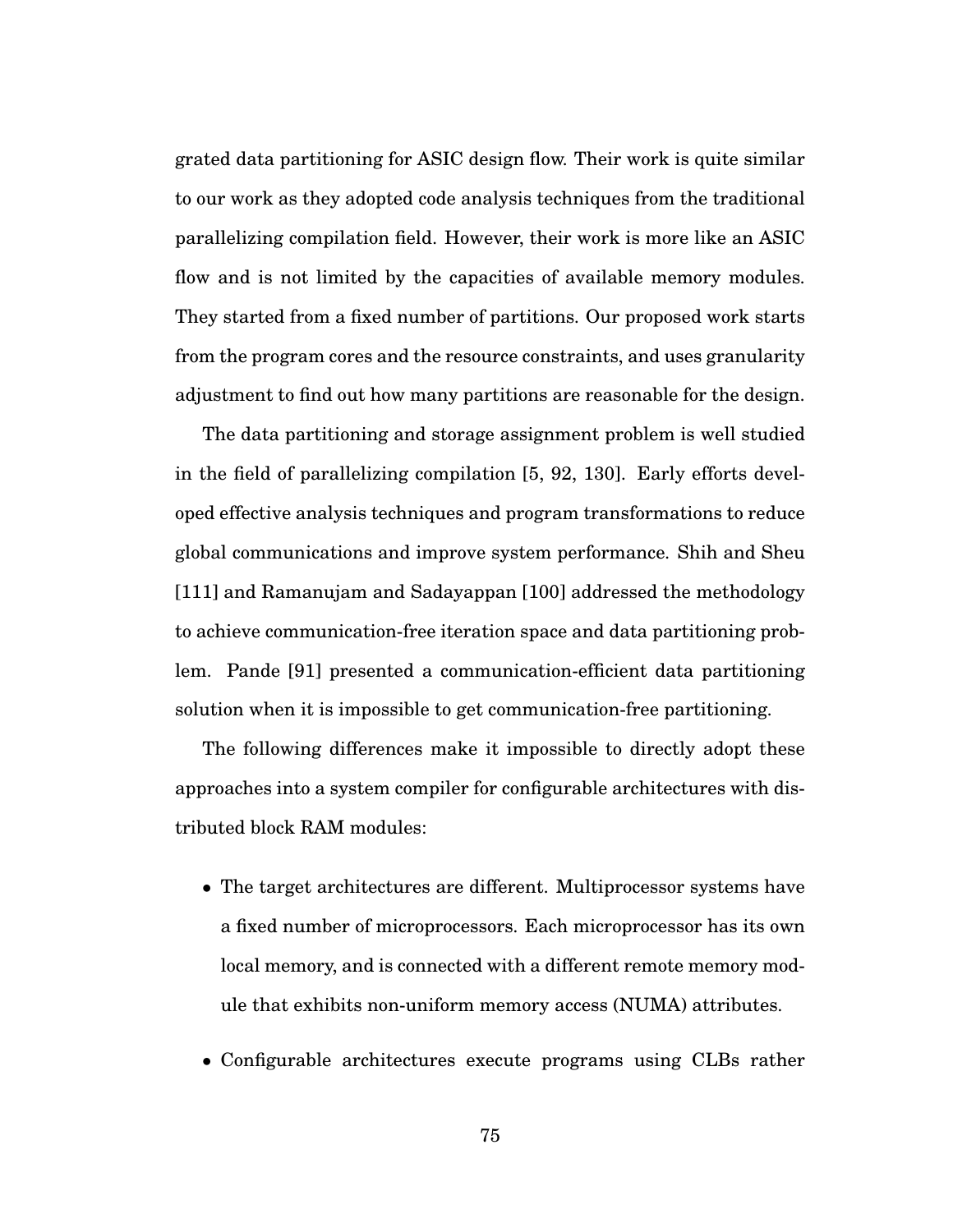than microprocessors. The number of block RAM modules is fixed. There is not a fixed number of CLBs associated with a particular block RAM. Hence, the boundaries between local and remote memory are indistinct.

• Programs are executed sequentially or with limited instruction level parallelism (ILP) on each microprocessor, while the parallelizing compiler exploits coarse-grained parallelism. Computing tasks run in a fully parallelized and concurrent manner on configurable architectures.

Our problem is distinguished from the previous studies as follows. First, these differences violate a fundamental assumption held in the previous research. Most of the previous efforts assumed that global communications or latencies to remote memory are an order of magnitude slower than access latencies to local memory. This makes it reasonable to simplify the objective function to simply reduce the amount of global communications.

This assumption is not true in the context of data partitioning for configurable architectures. As previously described, the boundaries between local and remote memory are indistinct. Access latencies to block RAM modules depend on the distance between the accessing CLBs and the memory ports. There is no way to determine the exact delay before performing placement and routing.

Second, data partition and storage assignment have more compound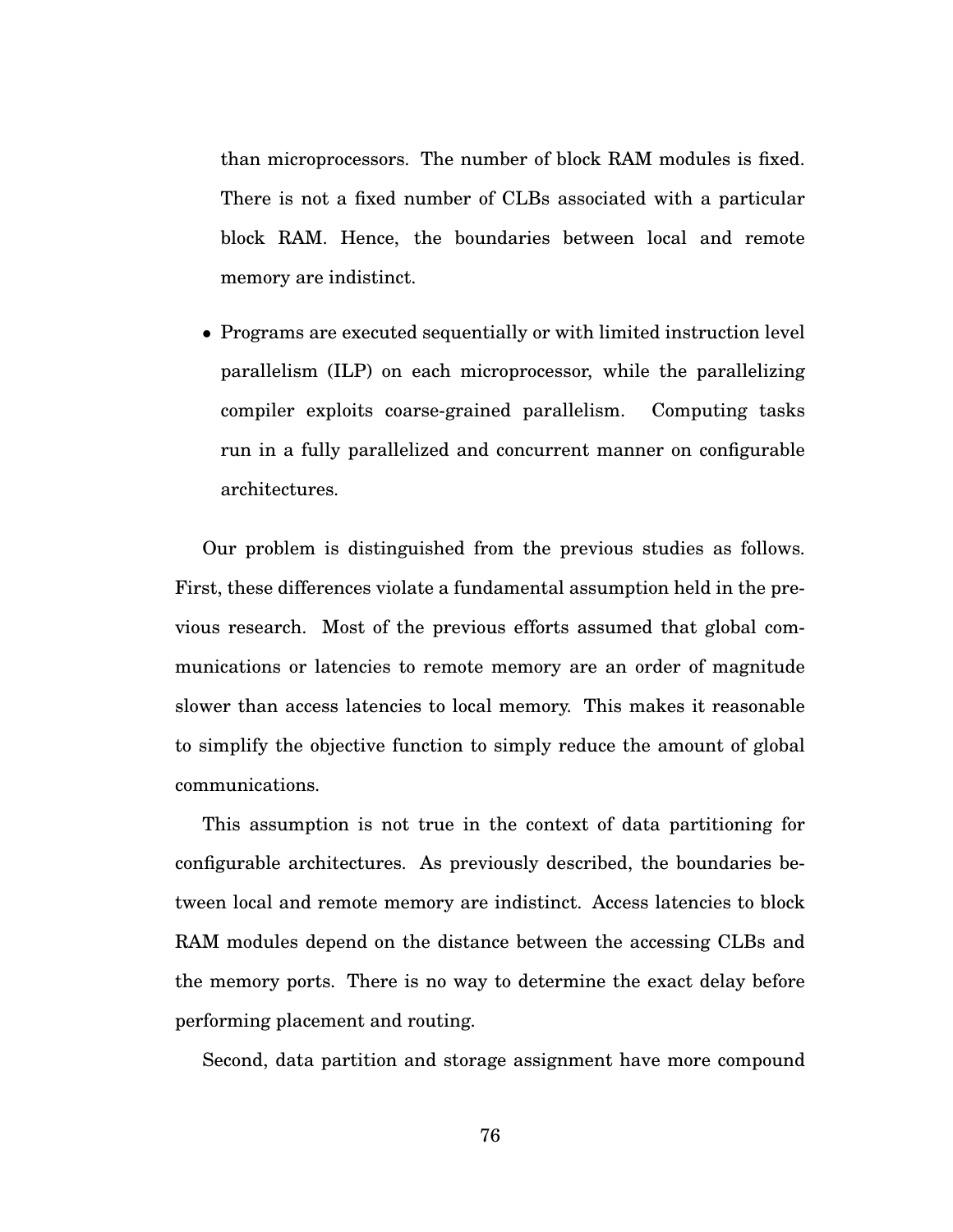effects on system performance. In parallelizing compilation for multiprocessor architectures, once computations and data are partitioned, it is relatively easy to estimate the execution time since the clock period is fixed, and the number of clock cycles consists of the communication overheads and computation latencies for each instruction. However, it is extremely difficult to determine the execution time in configurable systems before physical synthesis. Our results in Section 4.5 show that even though the number of clock cycles is almost the same, there can be 30-50% deviations in execution time due to variation in frequency. Therefore, the control logic and computation times are effected, and not just the memory access delays.

Moreover, the flexibility to configure block RAM modules makes this problem even more difficult. Block RAM modules could be configured with a variety of *width*×*depth* schemes, and as described before, even CLBs could be used to store small data arrays.

To summarize, configurable architectures are drastically different from traditional NUMA machines, making it difficult to estimate candidate solutions during the early stages of synthesis. Flexibilities in configuring block RAM modules greatly enlarge the solution space, making the problem even more challenging.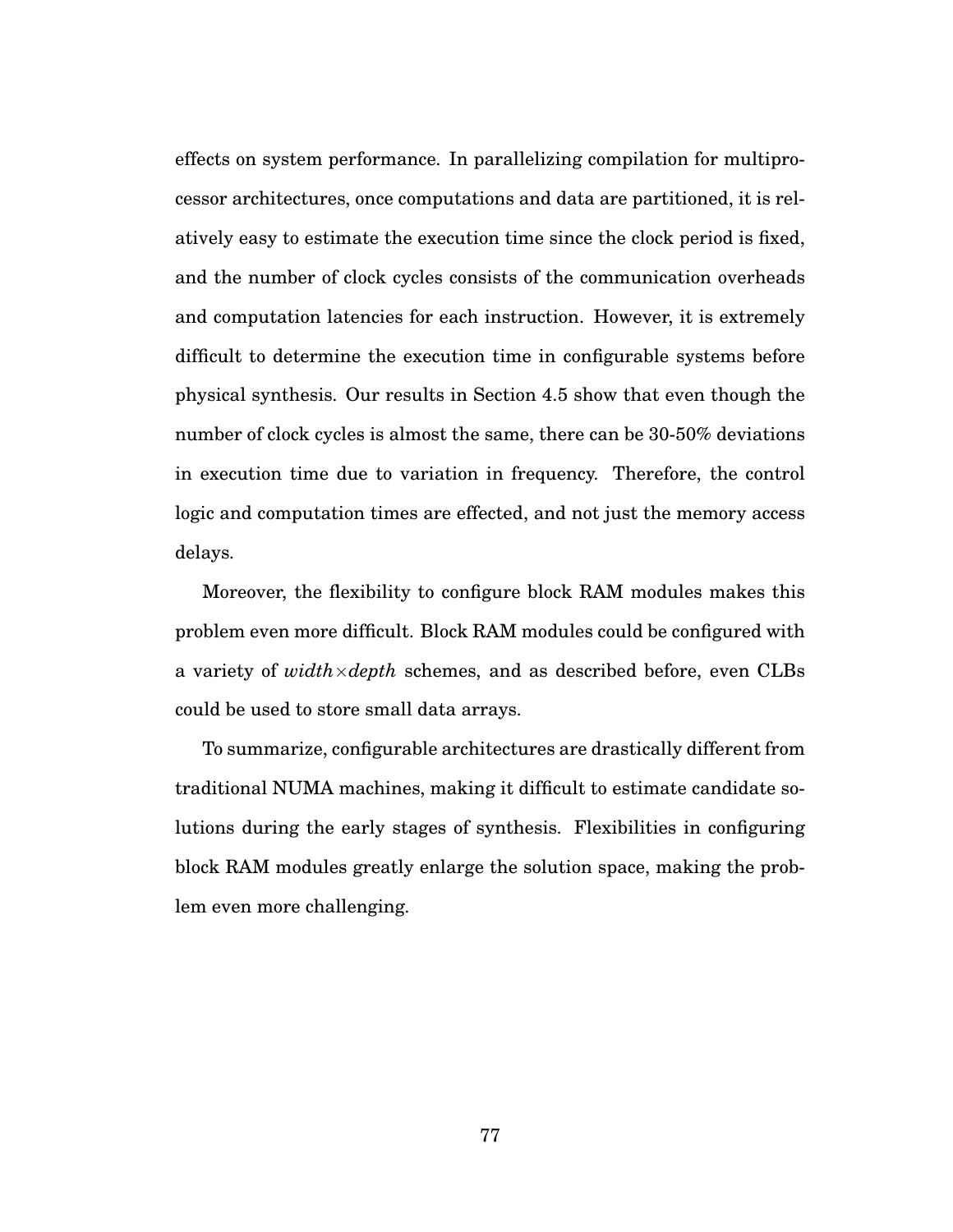# **4.4 The data partitioning and storage assignment algorithm**

This section formally describes the data partitioning and storage assignment problem, and proposes an approach to computing the number of memory accesses for a given partition. Then, we discuss some of the techniques that we use to reduce memory accesses and improve system performance for FPGA-based configurable architectures with distributed block RAM modules.

## **4.4.1 Problem formulation**

The proposed approach is focused on data-intensive applications in digital signal processing. These applications usually contain nested loops and multiple data arrays.

In order to simplify our problem, we assume that *a*) the input programs are perfectly nested loops; *b*) index expressions of array references are affine functions of loop indices; *c*) there is no indirect array references, or other similar pointer operations; *d*) all data arrays are assigned to block RAM modules; and *e*) each data element is assigned one and only one single block RAM modules, i.e. no duplicate data. Furthermore, we assume that all data types are fixed-point numbers due to the current capability of our system compiler.

The inputs to this data partitioning and storage assignment problem are as follows: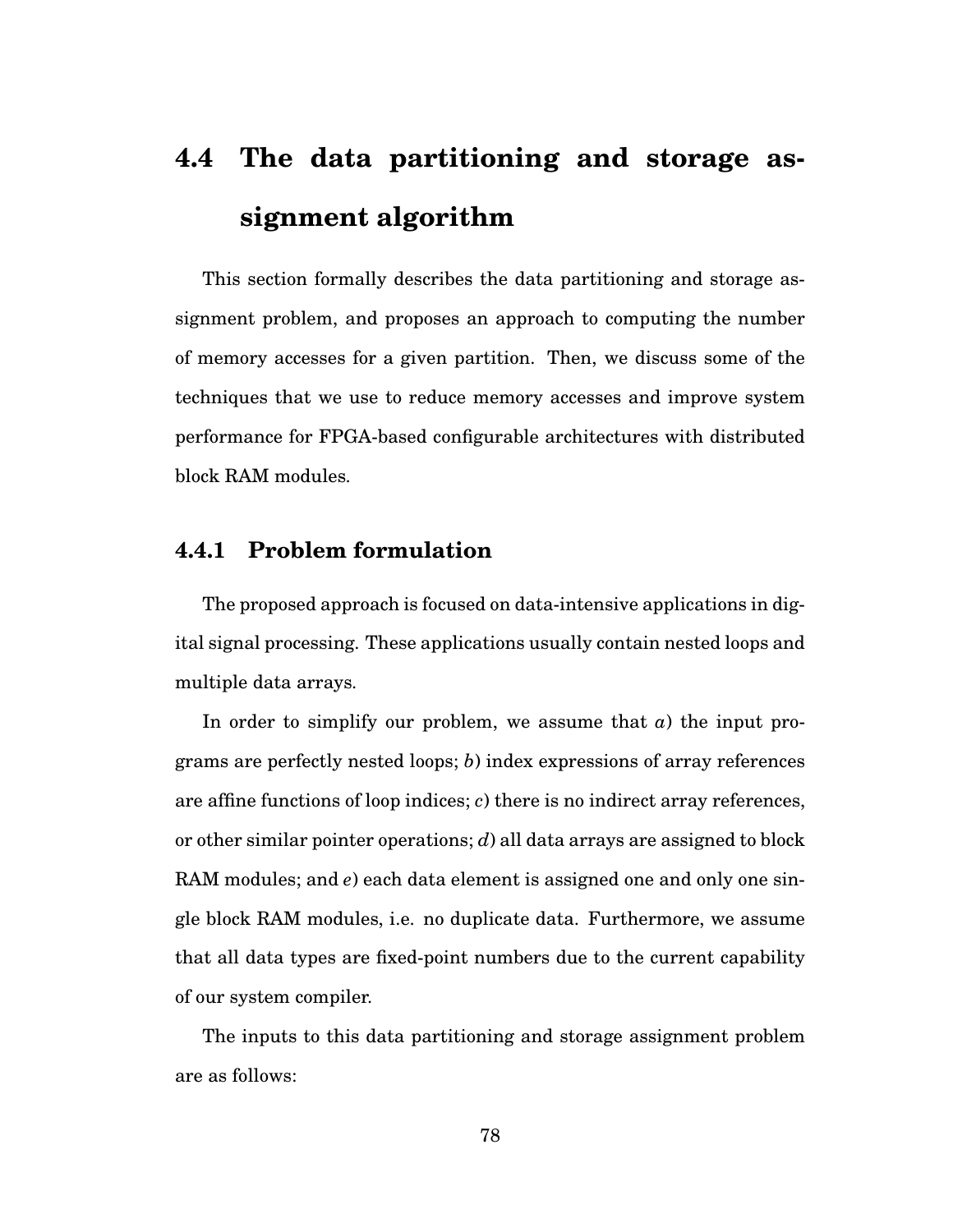- A program *d* contains an *l*-level perfectly nested loop L =  ${L_1, L_2, \ldots, L_l}.$
- The program *d* accesses a set of *n* data arrays  $N = \{N_1, N_2, \ldots, N_n\}.$
- A specific target architecture, i.e. an FPGA, contains a set of *m* block RAM modules  $M = \{M_1, M_2, \ldots, M_m\}$ . This FPGA also contains *A* CLBs.
- The desired clock frequency *F*, and the maximum execution time is *L*.

The problem of data partitioning and storage assignment is to partition **N** into a set of *p* data portions  $P = \{P_1, P_2, \ldots, P_p\}$ , where  $p \leq m$ , and seek an assignment  $\{P \rightarrow M\}$  subject to the following constraints:

- $\bigcup_{i=1}^{p} P_i = \mathbb{N}$ , and  $P_i \cap P_j = \emptyset$ , i.e. that all data arrays are assigned to block RAM and each data element is assigned to one and only one block RAM module.
- $\forall (P_i, M_j) \in {\bf P} \rightarrow {\bf M}$ , the memory requirement of  $P_i$  is less than the capacity of *Mj*

After obtaining data partitions and storage assignments, we reconstruct the input program *d*, and conduct behavioral-level synthesis. After RTL and physical synthesis, the synthesized design must satisfy the following constraint:

• The slices of CLBs occupied by synthesized design *d* is less than *A*.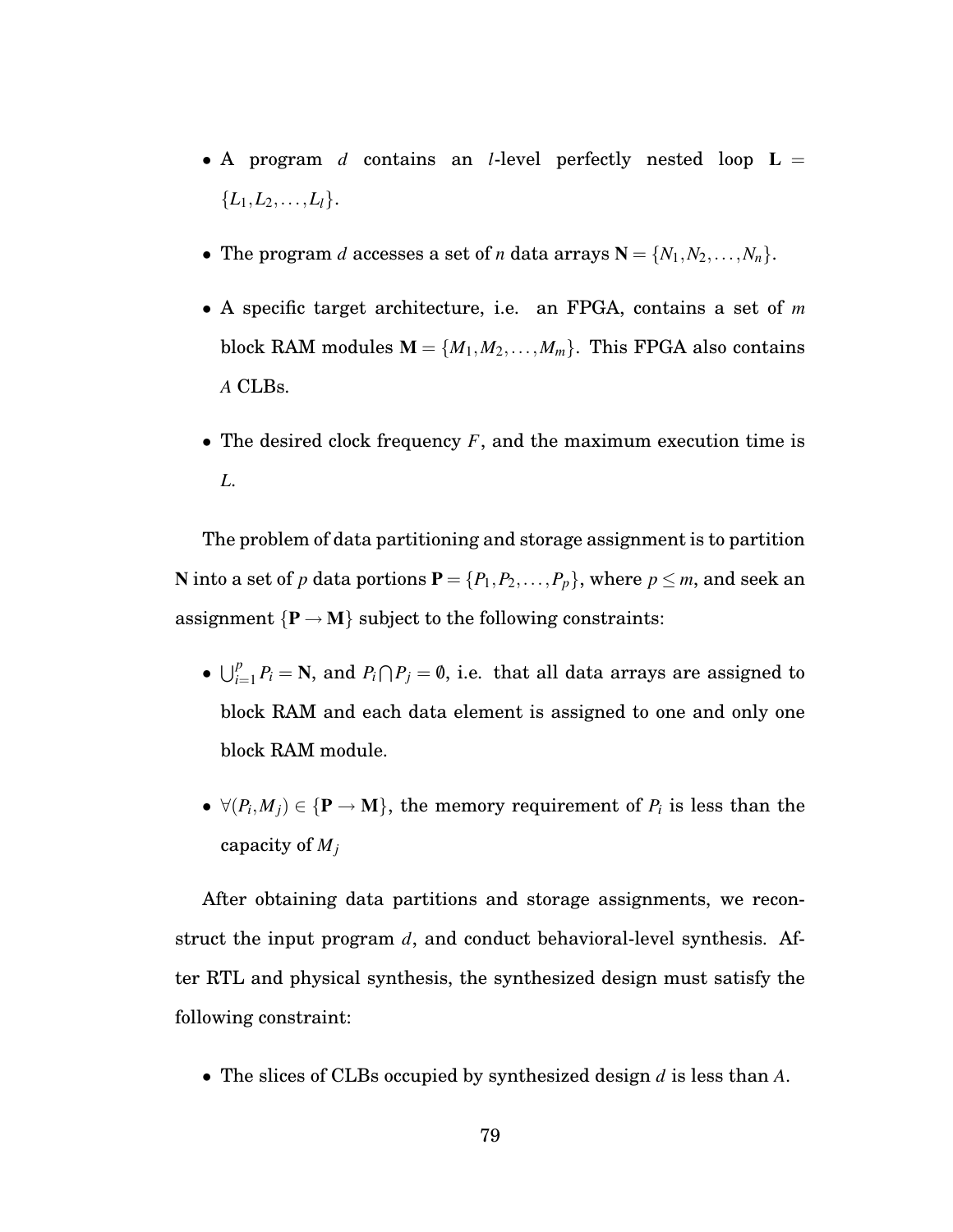The objective is to minimize the total execution time (or maximize the system throughput) under the resource constraints of specific configurable architectures. The desired frequency *F* and the maximum execution time *T* among inputs are used as target metrics during compilation and synthesis.

#### **4.4.2 Overview of the proposed approach**

The proposed approach is based on our current efforts of synthesizing C programs into RTL designs. A system compiler takes C programs, and performs necessary transformations and optimizations. By specifying target architecture, and desired performance (throughput), this compiler performs resource allocation, scheduling, and binding tasks, and generates RTL designs in hardware designs, which can then be synthesized or simulated by commercial tools.

As discussed before, in configurable architectures, the boundaries between local and remote accesses are indistinct. In our preliminary experiments, we found that, given the same datapath with memory accesses to block RAM modules with different locations, the lengths of critical paths achieved after placement and routing can have a 30-50% variation. A limited number of functional units could be placed near the block RAM modules, which they access.

Therefore, we could still assume that, once the data space is partitioned, we can obtain a corresponding partitioning of the iteration space, or a partitioning of the computations. Each portion of the data space can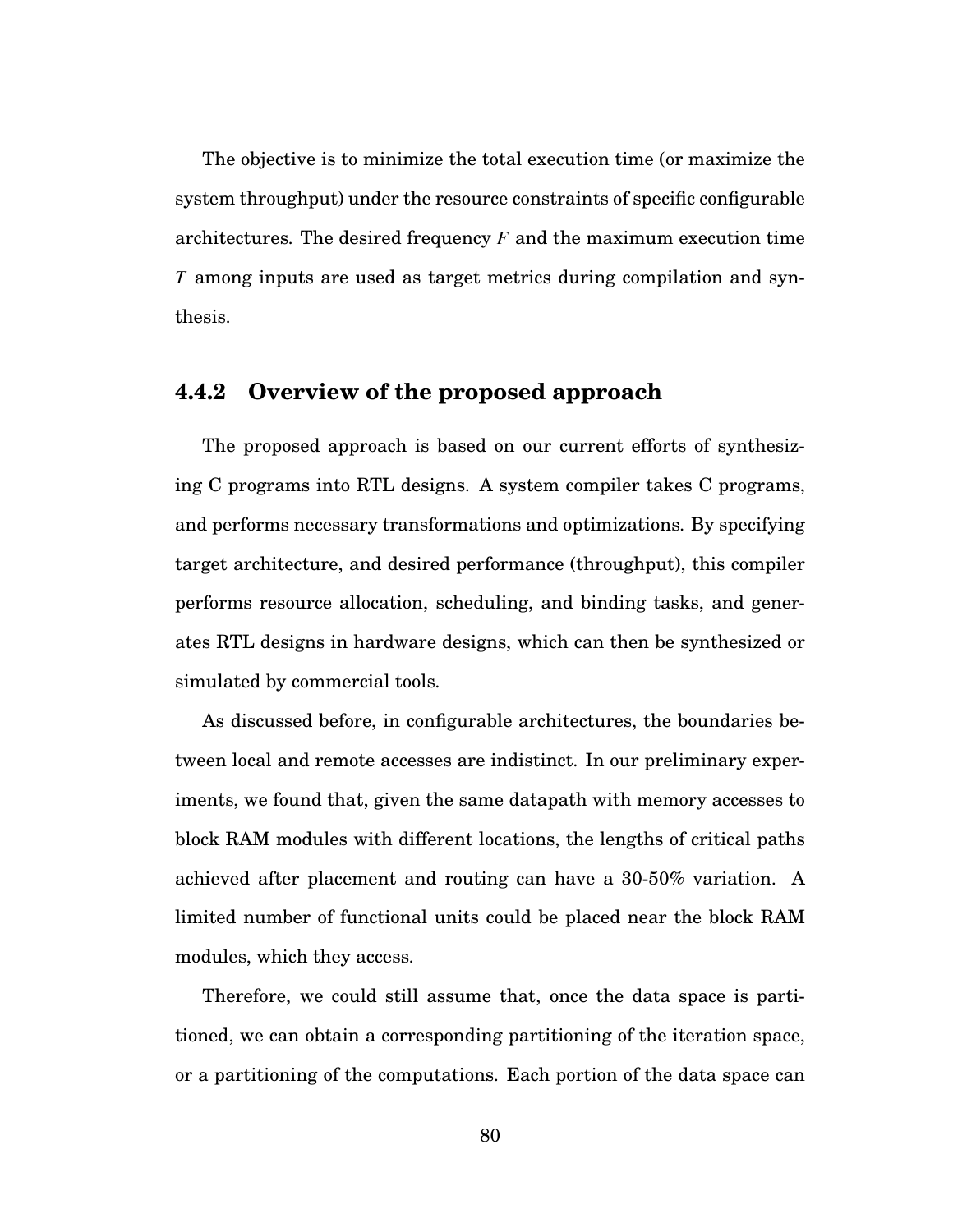be mapped to one portion of the iteration space. Then we divide all memory accesses into local accesses and remote ones. However, these local and remote memory accesses are different from those in parallel multiprocessor systems in that the access latencies are usually on the same order of magnitude.

Based on this further assumption, we adopt some concepts and analysis techniques in traditional parallelizing compilation. A *communicationfree* partitioning refers to a situation where each partition of the iteration space only accesses the associated partition of the data space. If we cannot find a communication-free partition, we look for a *communication-efficient* partition to minimize the execution time.

Our proposed approach integrates traditional program tests and transformation techniques in parallelizing compilation into our system compiler framework. In order to tackle the performance estimation during data space partitioning, we use our behavioral-level synthesis techniques, i.e. resource allocation, scheduling, and binding.

#### **4.4.3 Algorithm formulation**

This section discusses our data and iteration space partitioning algorithm in detail. Our approach is illustrated in Algorithm 1. Before line 6, we adopt existing analysis techniques in parallelizing compilation to determine a set of directions to partition. In line 6 and 7, we call our behavioral-synthesis algorithms to synthesize the innermost iteration body. After that, we evaluate every candidate partition, and return the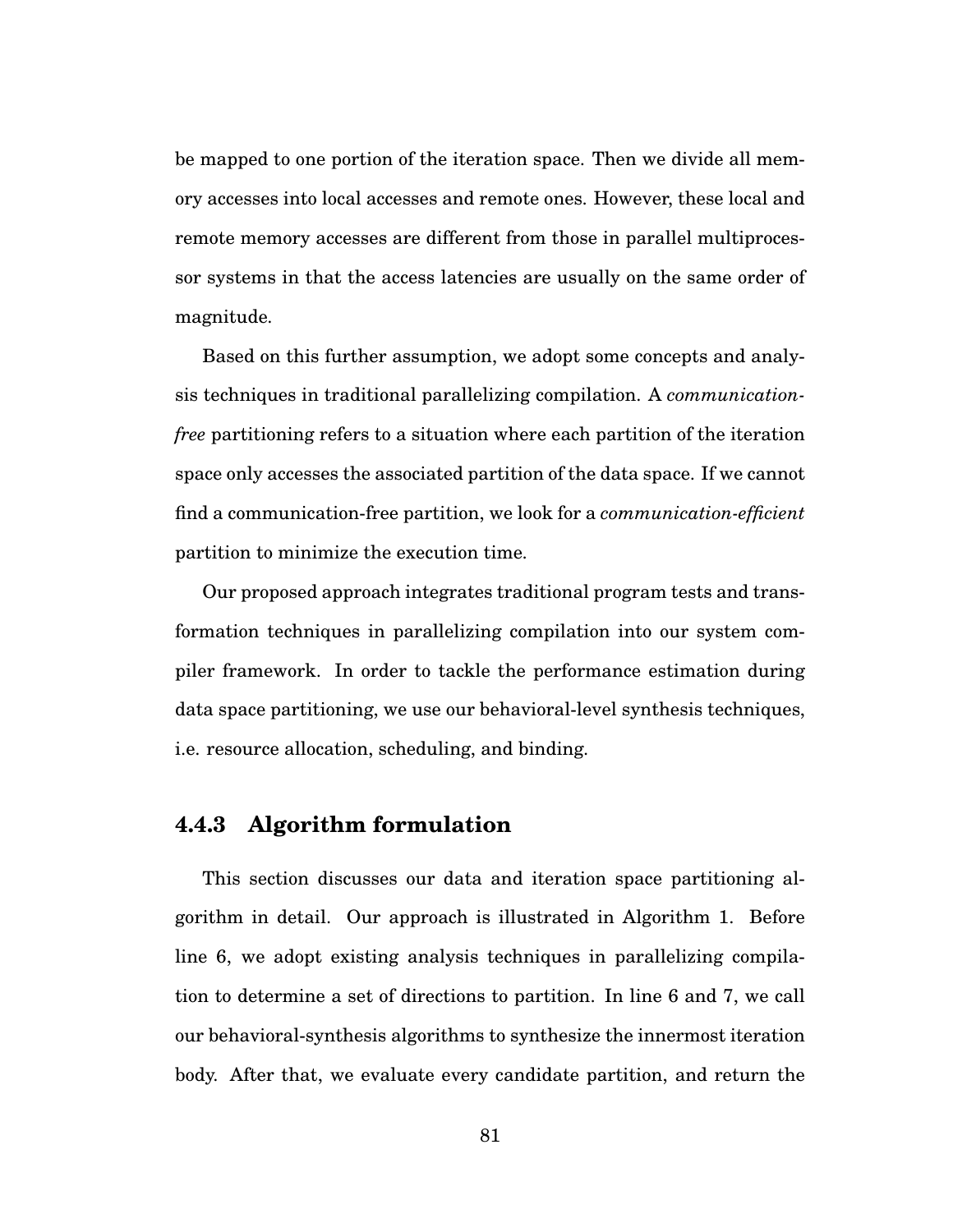one with the most likelihood of achieving the short execution time subject

to the resource constraints.

**Algorithm 1** Partitioning **Ensure:**  $\bigcup_{i=1}^{p} P_i = \mathbf{N}$ , and  $P_i \bigcap P_j = \emptyset$ **Ensure:**  $|P| < |M|$ 1: Calculate the iteration space *IS*(L) 2: **for** each  $N_i \in \mathbb{N}$  calculate the data space  $DS(N_i)$ 3:  $B =$ Innermost iteration body 4: Calculate the reference footprints, *F*, for *B* using reference functions 5: Analyze *IS*(L) and *F*, and obtain a set of partitioning direction D 6:  $a = A/|\mathbf{M}|$  {# of CLBs associated to each RAM} 7: Synthesis(*B*,1,1,*a*,*uram*,*umul*,*ua*,*T*,*II*) 8:  $g_{min} = size \text{ of } IS(L)/|M|$ {the finest partition} 9:  $g_{max} = \frac{\text{size of } \sum DS(N_i)}{\text{size of each block RAM}} \{\text{the coarse partition}\}\$ 10:  $d_{cur} = \overline{d_0}$ ,  $g_{cur} = g_{min}$ 11:  $C_{cur} = \infty$ 12: **for** each  $d_i \in \mathbf{D}$  **do**<br>13: **for**  $g_i = g_{min}, g_{max}$ **for**  $g_j = g_{min}, g_{max}$  **do** 14: Partition  $DS(N)$  following  $d_i$  and  $g_j$ 15: Estimate the number of memory accesses using reference functions 16:  $m_r = #$  of remote accesses 17:  $m_t = #$  of total accesses 18:  $\tau = 2^{\frac{m_r}{m_l}}$  {the choice of 2 depends on the chip size} 19:  $C = \tau \times (\max\{u_r, u_m, u_a\} \times I I \times g_j + (T))$ <br>20: **if**  $C < C_{cur}$  **then** if  $C < C_{cur}$  then 21:  $d_{cur} = d_i, g_{cur} = g_j$ 22:  $C_{cur} = C$ 23: **end if** 24: **end for** 25: **end for** 26: Output *dcur* and *gcur*

**Program analysis** Given an *l*-level nested loop, the iteration space is an *l*-dimensional integer space. The loop bounds of each nested level set the bounds of the iteration space. An integer point in this iteration space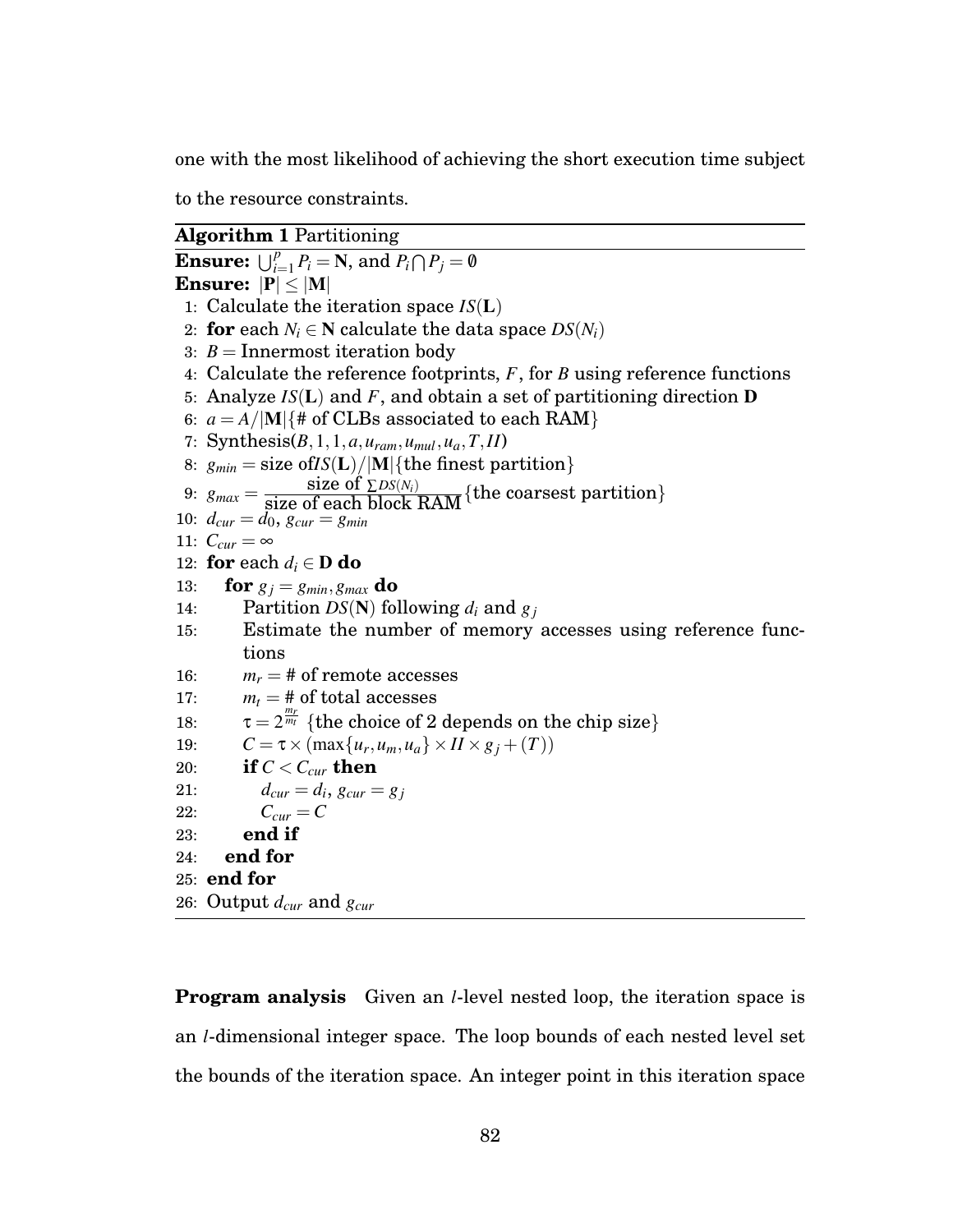solely refers to an iteration, which includes all statements in the innermost iteration body. Each *m*-dimension data array has a corresponding *m*-dimensional integer space. An integer point refers to a data element with that data index.

```
for (i=1; i < ROW-1; i++)2 for (j=1; j < COL-1; j++)d[i][j]=(s[i][j-1]+(s[i][j] <<1) + s[i][j+1]) > > 2;
```
Figure 4.6: A 1-dimensional mean filter



Figure 4.7: Iteration space and data spaces of the 1-dimensional mean filter

For example, Figure 4.6 shows the kernel of a 1-dimensional mean filter. This simplest mean filter blurs the image and removes speckles of high frequency noise in the row direction. The corresponding iteration space is shown in Figure 4.7(a).

During each iteration, data elements in the data space are accessed. Since we assume that index expressions of array references are affine functions of loop indices, a footprint of each iteration can be calculated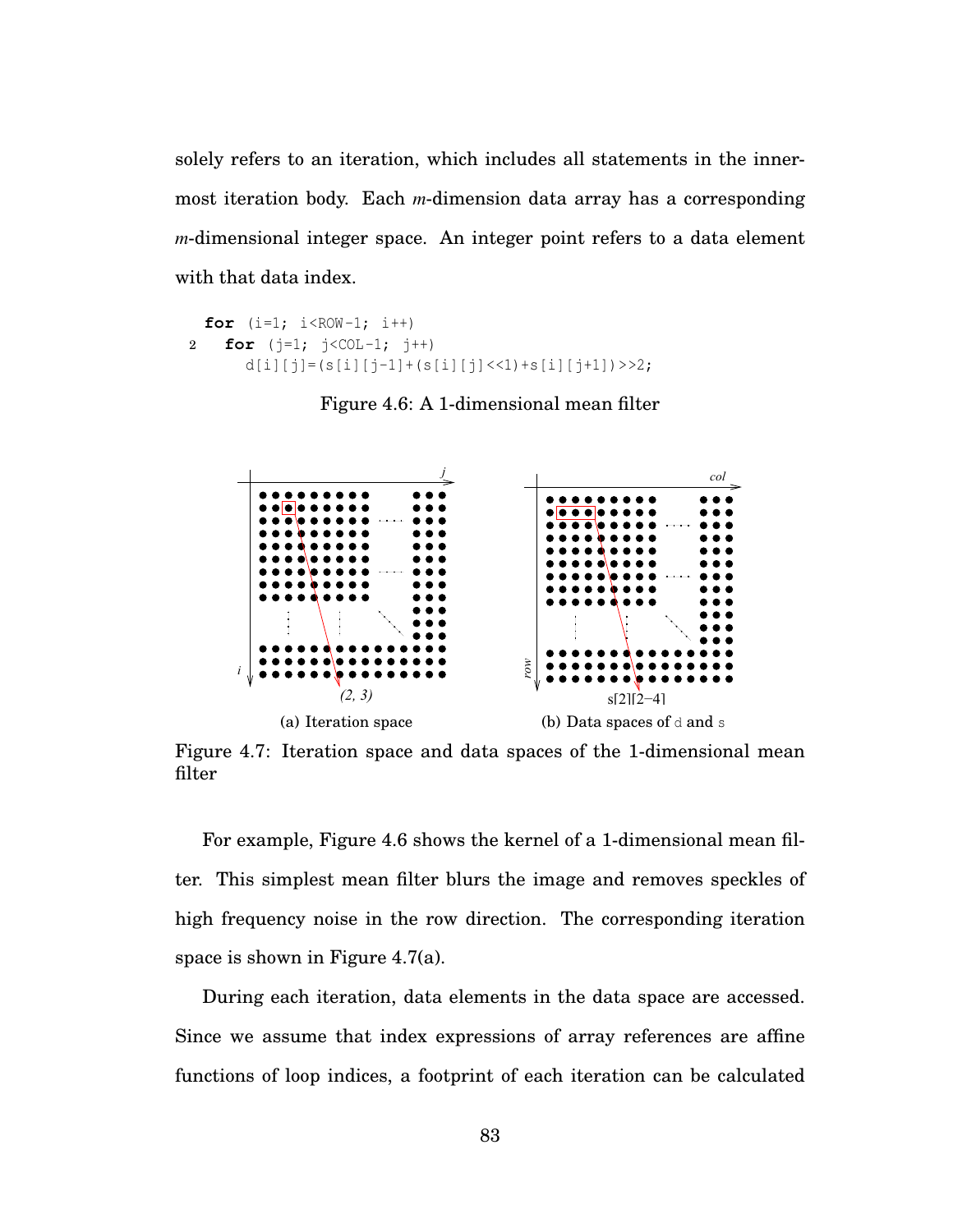using the affine functions, i.e. each iteration is mapped to a set of data points in the data space by means of a specified array reference. In the above mean filter example, given an iteration (2,3), we can easily obtain the access footprints in the  $DS((S))$  as  $\{(2,2),(2,3),(2,4)\}$  (as shown in the rectanglar box in Figure 4.7).

With the iteration space  $IS(L)$  and the reference footprints  $F$ , we can determine a set of directions to partition the iteration space. The direction can be represented by a multi-dimensional vector. For example, if we have a 2-level nested loop, we usually do row-wise or column-wise partitioning, or in the (col, row) vector form,  $(0,1)$  or  $(1,0)$ , respectively. Figure 4.8(a) shows a row-wise bi-partitioning of the iteration space of the above mean filter example, and the corresponding data space partitioning is shown in Figure 4.8(b).



(a) Iteration space (b) Data spaces of  $d$  and  $s$ Figure 4.8: Data spaces are correspondingly partitioned when the iteration space is partitioned.

In the row-wise partitioning of the mean filter example, the data access footprints of any iteration are in one of the data space portions. This could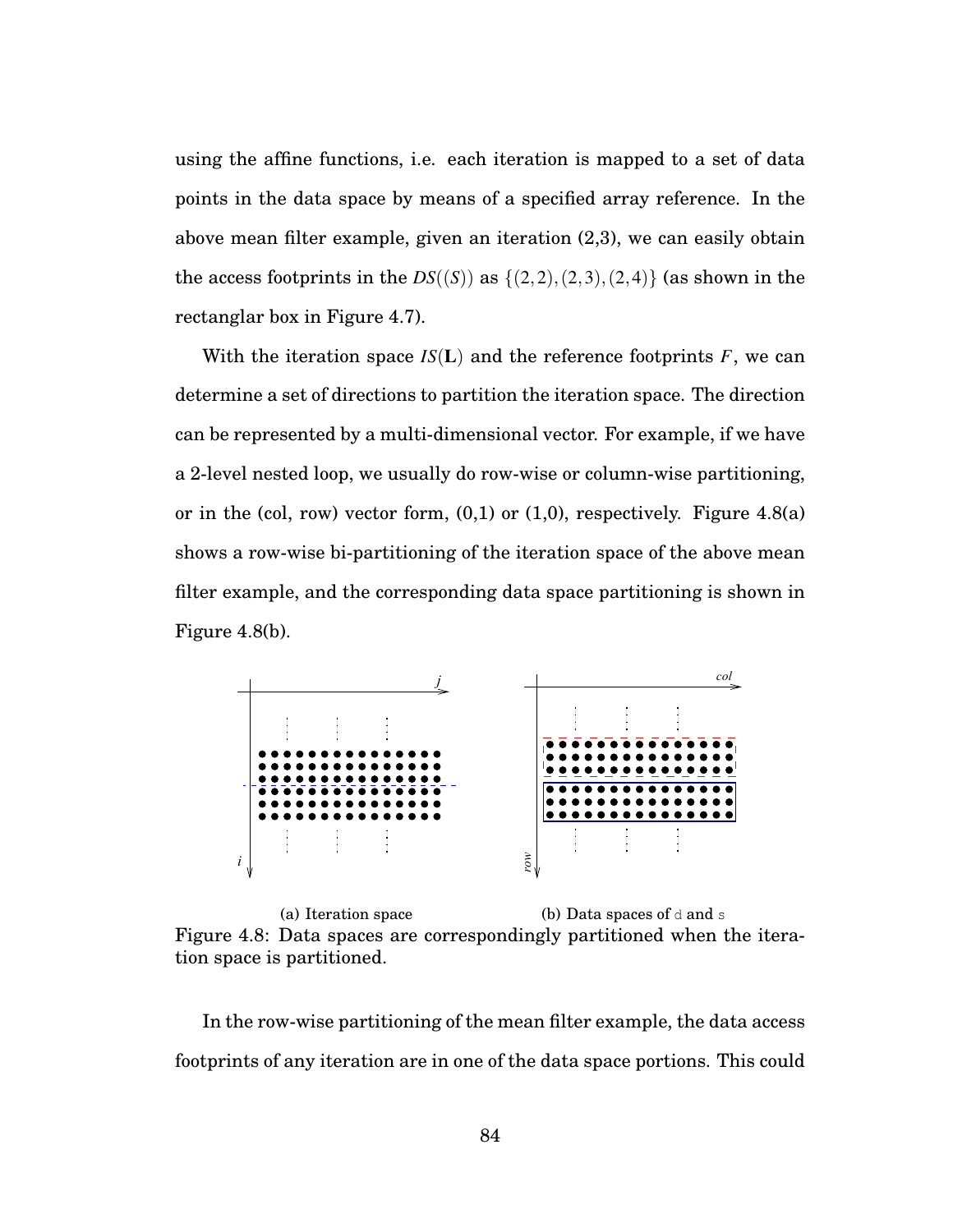

Figure 4.9: Partitioning of overlapped data access footprints

mean that, after synthesis and physical design, all data accesses can be local memory accesses. However, in some cases, data access footprints may be broken. Hence, some iterations may access data from more than one data space partitions. As shown in Figure 4.9(b) the data in the rectanglar boxes are overlapped with the dashed box, i.e. data are required by iterations in both iteration partitions. This is the reason why we have non-local or remote data accesses. Although we could not achieve communicationfree partitioning, we could evenly partition the overlapped data spaces. For instance, this array is partitioned like these boxes shown in Figure 4.9(c).

**Synthesis of iteration bodies** In order to evaluate our candidate solutions, their performance on target configurable architectures should be determined. Since most design problems in behavior synthesis are *NP*complete, and time-consuming, it is extremely inefficient to perform synthesis on each candidate solutions.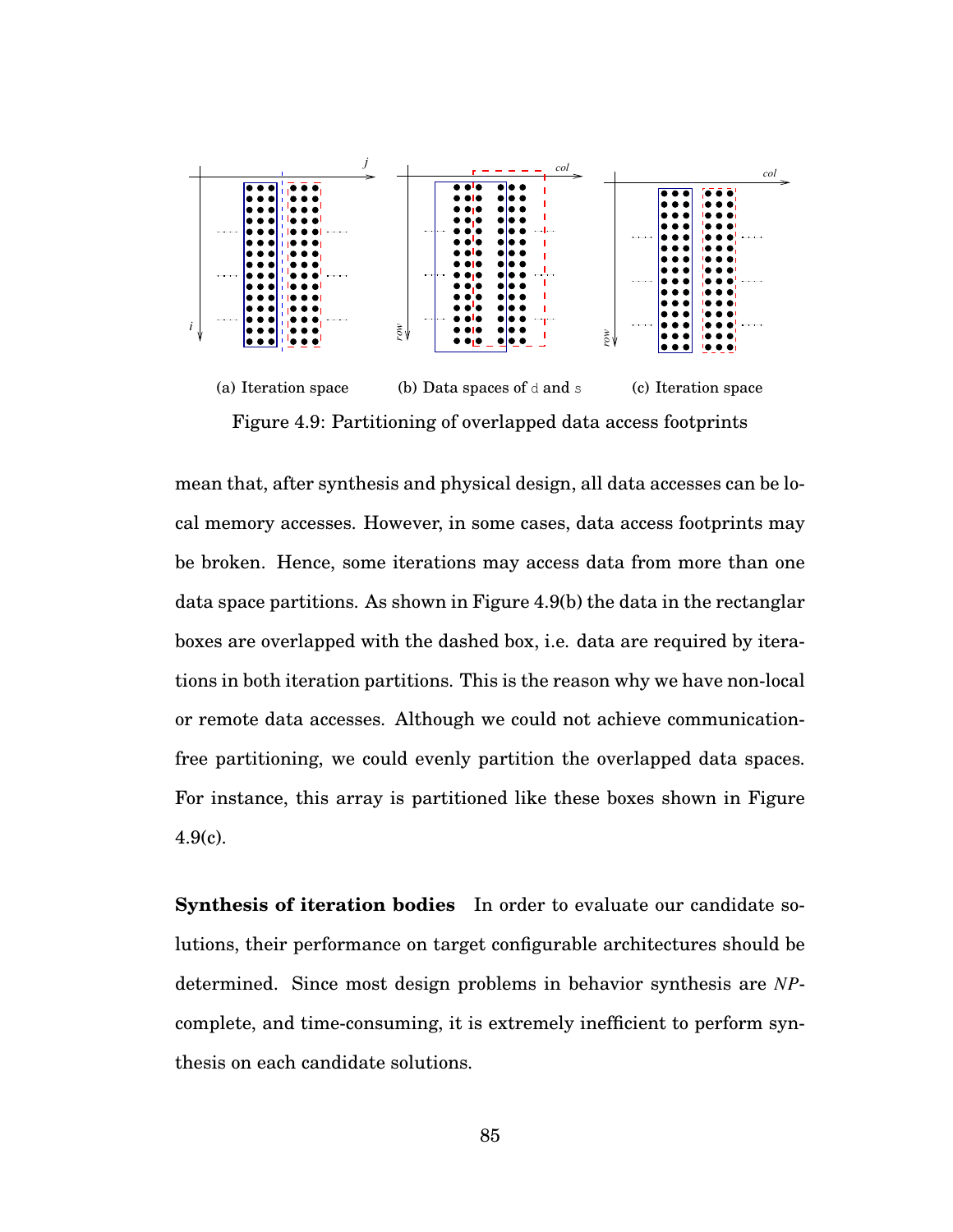#### **Algorithm 2** Synthesis

- 1: Generate DFG *g* from *B*
- 2: Schedule and pipeline *g* to minimize the initial interval, subject to allocated resources, including *r* block RAM, *m* multipliers, and *a* CLBs.
- 3: Output resource utilization *ur*, *um*, and *ua*.
- 4: Output execution time *T*, and the initial interval *II*

In our approach, we first synthesize the innermost iteration body with a proper resource constraint, obtain performance results for the single iteration, and then use them to evaluate our cost function in line 19 of Algorithm 1.

The innermost iteration body is scheduled and pipelined using allocated resources, including 1 block RAM modules, 1 embedded multiplier, and a portion of CLBs, which, by our assumption, are associated with a specific block RAM module. We pipeline our design because, for a large iteration space *IS*(L), the pipelined iteration body gives the shortest execution time, and the best resource utilization. After synthesis, we return the resource utilization for the block RAM, multiplier, and the CLBs, respectively. We also output the number of total clock cycles, and the initial interval (*II*), which determines the maximum system throughput.

**Granularity adjustment** For each partitioning direction, we evaluate every possible partition granularity. Given a specific nested loop and data arrays, and a specific architecture, we can determine the finest and coarsest grain for homogeneous partitioning. As shown in line 8 of Algorithm 1, the finest partition granularity partitions the iteration space (and the data space) into as many portions as possible. It therefore depends on the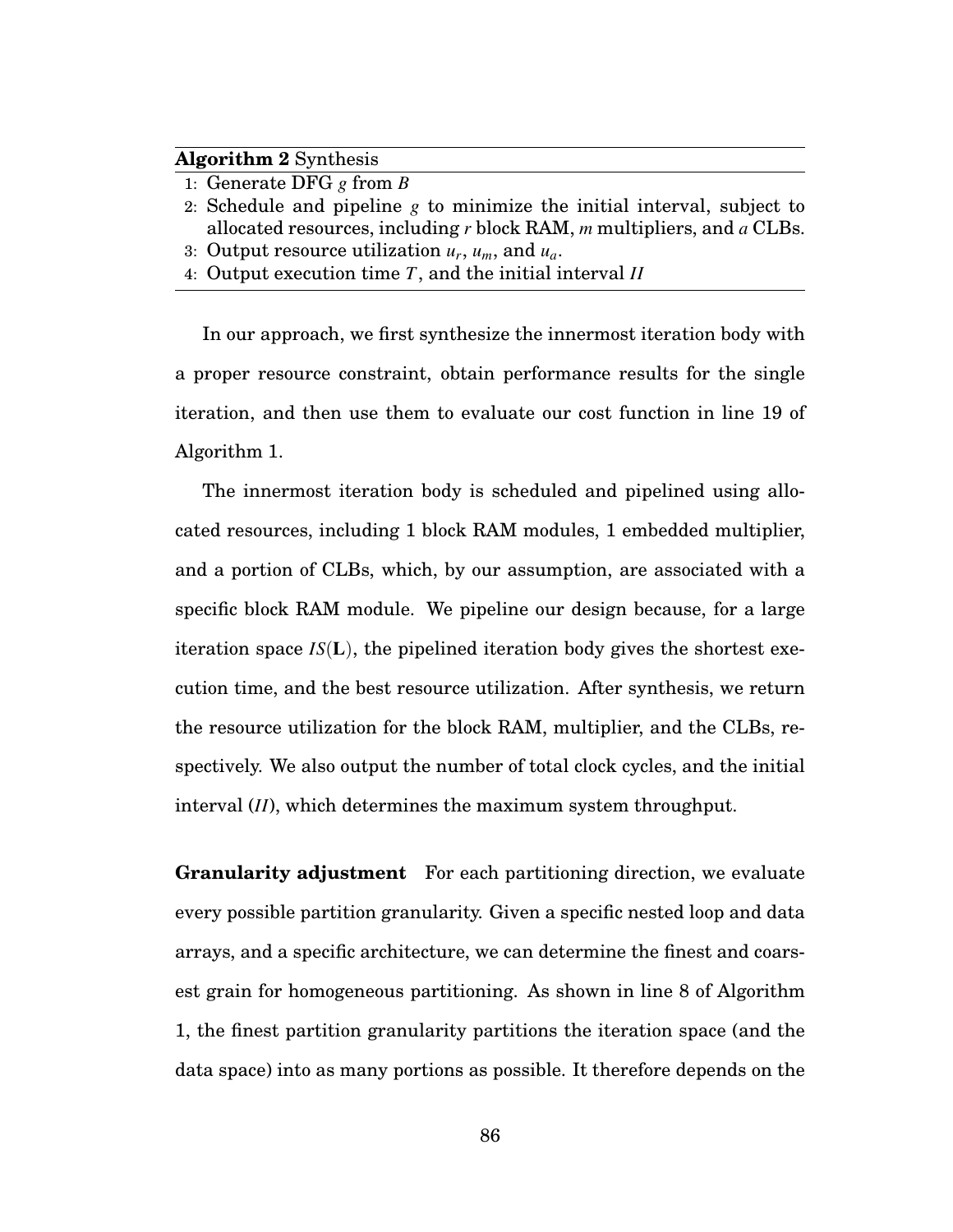number of block RAM modules. The coarsest-grained partition requires that each block RAM store as much data as possible. It depends on the capacity of a block RAM module.

Once we determined the partitioning direction and granularity, we can use reference functions to estimate the total number of memory accesses, and among them, the number of global memory accesses.

Our cost function, as shown in line 19, gives us a good idea of how long the execution time is. It consists of two parts. The first one is the  $\tau$ , a special factor greater than or equal to 1, as shown in line 15. This  $\tau$  includes effects of remote memory accesses. When there is no remote memory access,  $\tau = 1$ , and we can achieve communication-free partitioning; otherwise, we want to minimize it, which reduces the execution time. The second part is an experiential formula estimating the total clock cycles for a pipelined design under resource constraints. Since the iteration body is pipelined, the most utilized components determines the performance (or throughput) when more than one iteration is assigned to this block. For example, after pipelining,  $II = 1$ ,  $T = 10$ ,  $u_m = 1$ . If there are ten iterations in one partition, then the execution time will be  $1 \times I\ell \times 10 + (T - II) = 19$  clock cycles, without considering effects of remote memory accesses. Another example could be, after pipelining,  $II = 1$ ,  $T = 10$ ,  $u_m = 0.5$ ; if there are still ten iterations in one partition, then the execution time is  $0.5 \times I \times 10 + (T - II) = 14$  clock cycles, without considering effects of remote memory accesses. The reason why the second one is faster is that there half as many multipliers and other resources are free,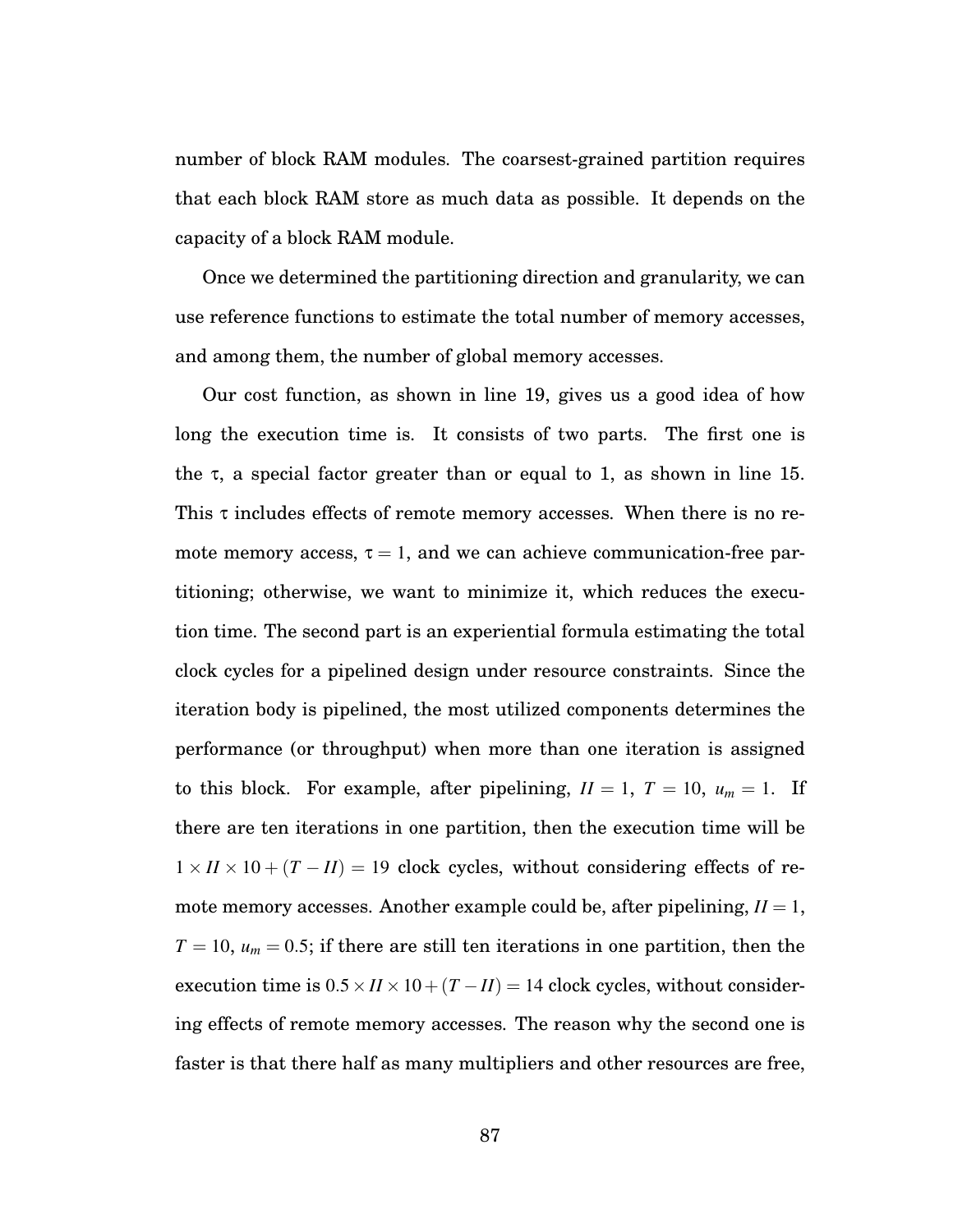which allow more operations to be scheduled at the same time.

## **4.4.4 Performance estimation and optimizations**

In order to evaluate our data partitioning and storage assignment solutions, we apply architectural-level synthesis techniques to each portion of the partitioned design using sophisticated scheduling and binding algorithms. In addition to the traditional architectural-level synthesis techniques, we apply other optimization techniques, in particular those that take advantage of FPGA-based configurable architectures, such as port vectorization, scalar replacement, and input prefetching. These optimization techniques can be utilized to increase memory bandwidth, reduce memory accesses, and improve overall performance.

#### **Scalar replacement of array elements**

Scalar replacement, or register pipelining, is an effective method to reduce the number of memory accesses. This method takes advantage of sequential multiple accesses to array elements by making them available in registers [19]. When executing a program, especially those with nested loops, one array element may be accessed in different iterations. In order to reduce the amount of memory accesses, the array element can be stored in registers after the first memory access, and the following references are replaced by scalar temporaries. This is especially beneficial for configurable systems as registers are essentially free in FPGAs compared to an ASIC implementation.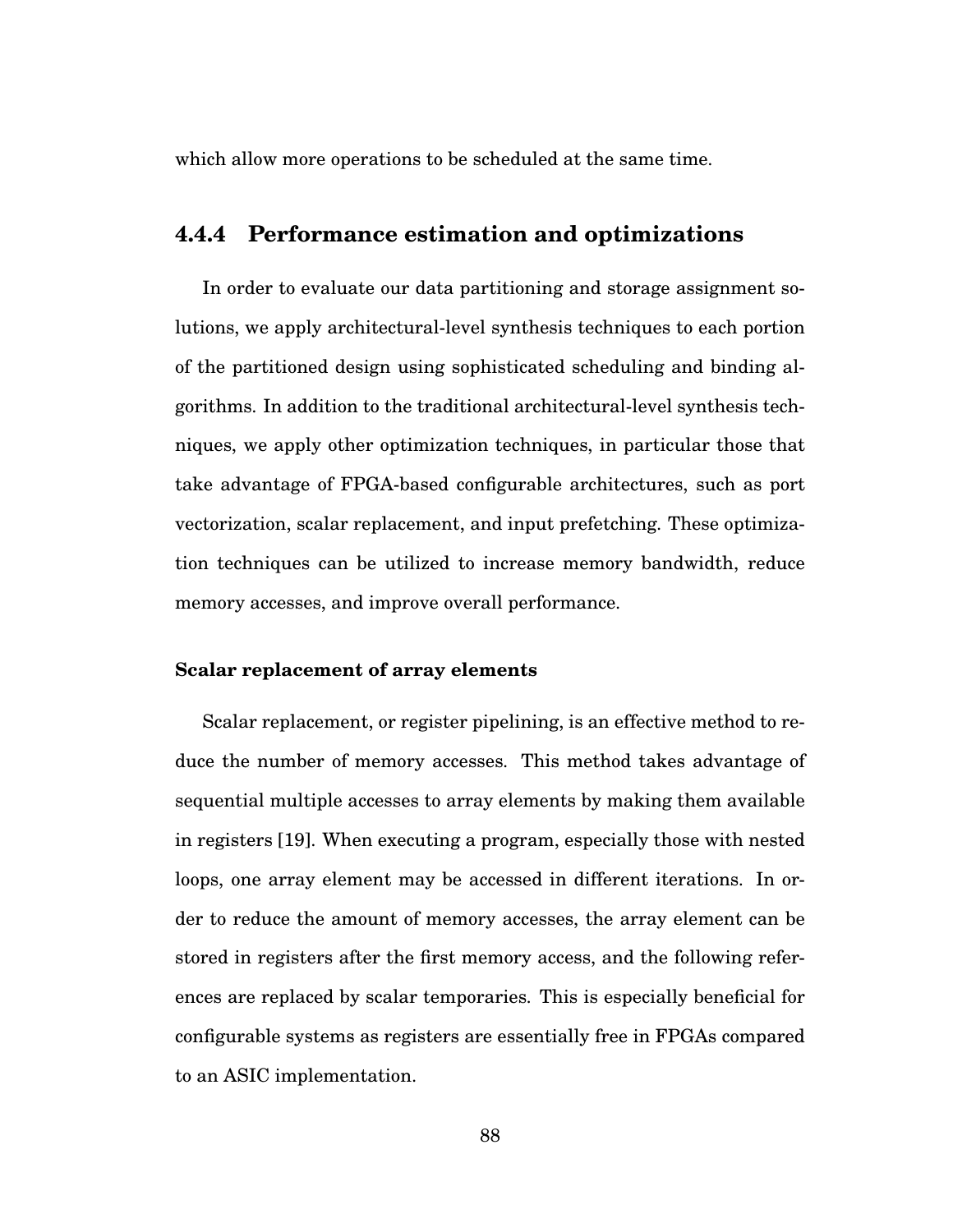```
1 for (i=1; i<N-1; i++)
   for (j=1; j<M-1; j++){
3 // ...
     i00=in[i-1][j-1]; i01=in[i-1][j]; i02=in[i-1][j+1];
5 i10=in[i ][j-1]; ; i12=in[i
 ][j+1];
     i20=in[i+1][j-1]; i21=in[i+1][j]; i22=in[i+1][j+1];
7 // ...
   }
```
(a) Before scalar replacement

```
// ... initial two iterations
2 for (i=3; i<N-1; i++)
   for (j=1; j<M-1; j++) {
4 // ...
     i00=i10; i01=i11; i02=i12;
 // scalar replacement
6 i10=i20; i11=i21; i12=i22;
 // scalar replacement
      i20=in[i+1][j-1]; i21=in[i+1][j]; i22=in[i+1][j+1];
8 // ...
   }
              (b) After scalar replacement
```
Figure 4.10: Scalar replacement of array elements

Consider the SOBEL edge detection code given in Figure 4.10. Part of the references to array in[] could be replaced by scalar temporaries obtained in the previous iterations. This reduces the number of memory accesses by approximately 62%. If the implementation is pipelined, the design has a better throughput, using the same memory ports configuration.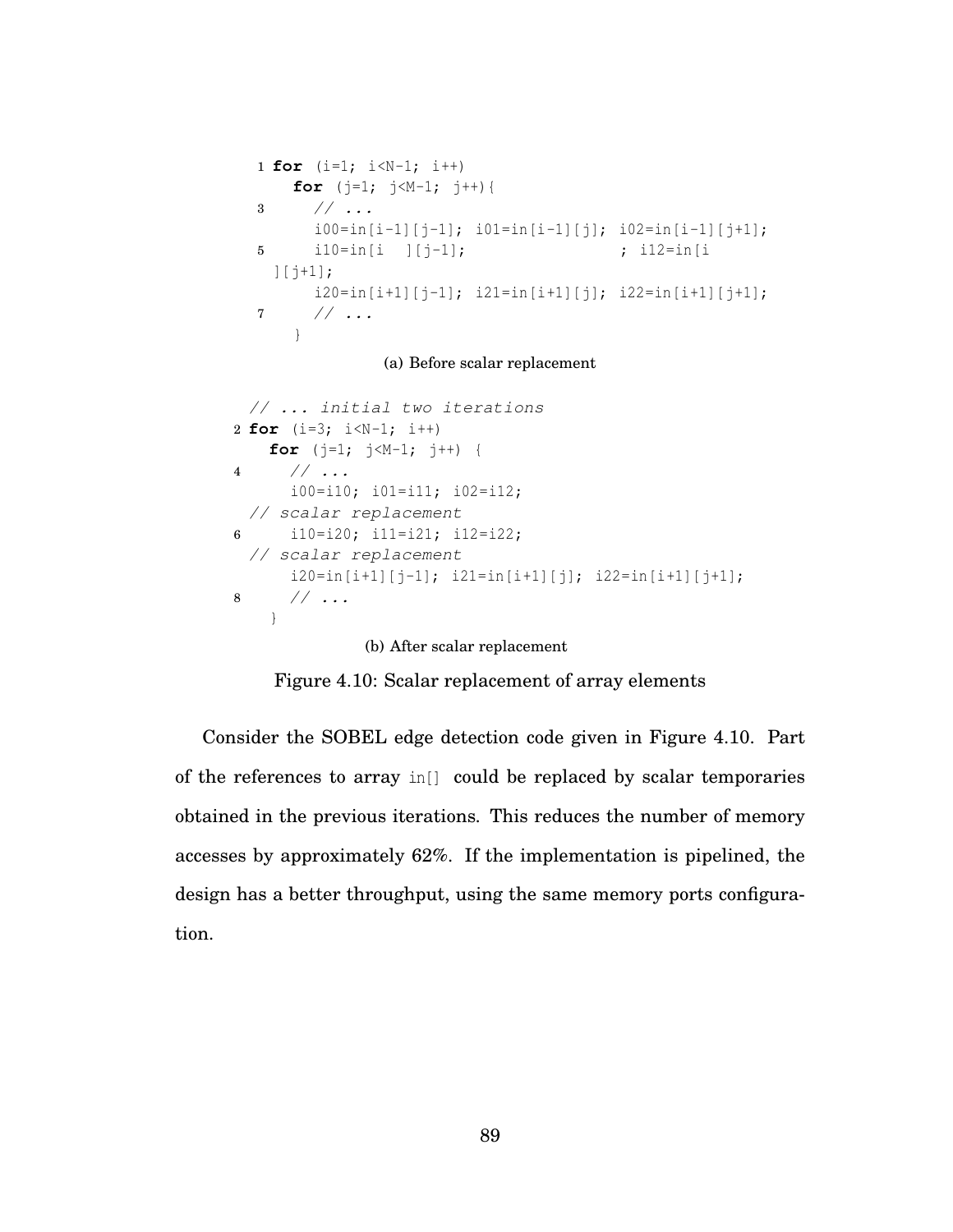#### **Data prefetching and buffer insertion**

Data prefetching was originally introduced to reduce cache miss latencies [20]. The microprocessor issues a prefetching instruction to load a data block that is accessed in the near future. Prefetching avoids stalling by having the data readily accessible when it is needed. While it is loading data in the main memory, the microprocessor executes other computations that are independent of the data being fetched. Prefetching is most useful in programs that access large arrays sequentially. There are no caches in FPGA-based configurable architectures with block RAM modules. However, we can apply similar prefetching techniques to reduce the delay of the critical path, and improve system performance.

Before placement and routing, it is difficult to accurately estimate clock frequency, and to determine the number of clock cycles that it takes to access a particular block RAM module. An access to a block RAM module far away from the CLB may reduce the system's maximal frequency due to the interconnect delay, especially in high-speed designs. For example, in Figure 4.11(a), it is faster for CLB (*c*) to access block RAM (*a*) than to access block RAM (*b*).

In order to reduce the memory access time, we schedule the memory access one clock cycle earlier, and insert a register on the data path. Thus, the critical path is reduced and the data is available on time. Figure 4.11(b) shows a design in which the data in block RAM (*b*) is fetched one clock cycle earlier. This is similar to software prefetching. However, our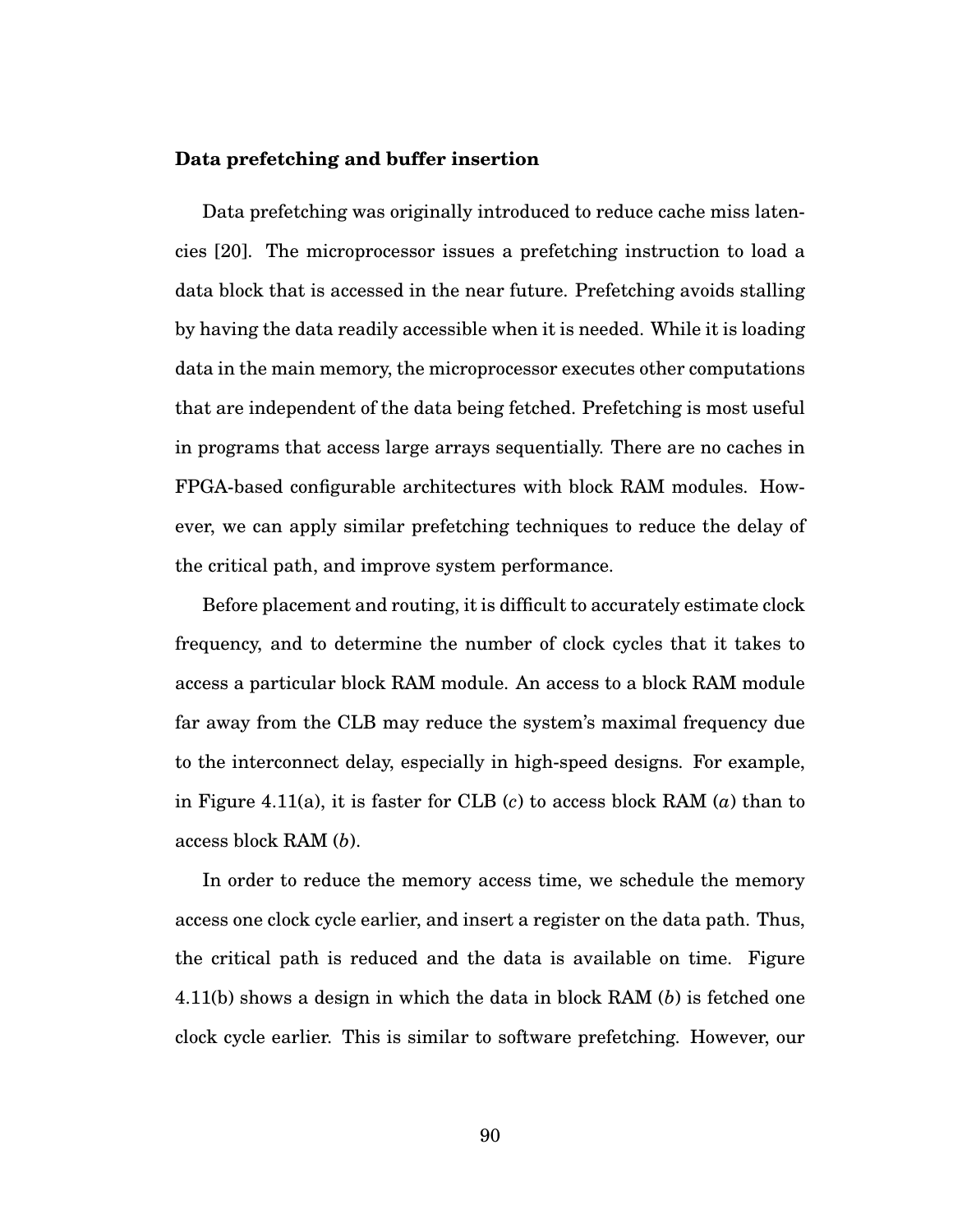| (d)                      | (a)          |            | <b>CLB</b> | <b>CLB</b> | <b>CLB</b> | <b>CLB</b> | (b)   |            |
|--------------------------|--------------|------------|------------|------------|------------|------------|-------|------------|
| <b>CLB</b><br><b>CLB</b> | RAM          |            | <b>CLB</b> | <b>CLB</b> | <b>CLB</b> | <b>CLB</b> | RAM   |            |
| <b>CLB</b><br><b>CLB</b> | <b>Block</b> | Multiplier | <b>CLB</b> | <b>CLB</b> | <b>CLB</b> | <b>CLB</b> | Block | Multiplier |
| <b>CLB</b><br><b>CLB</b> |              |            | <b>CLB</b> | <b>CLB</b> | <b>CLB</b> | <b>CLB</b> |       |            |

|            | <b>CLB</b> | (a)          |            | ſd,<br><b>Tregister</b> | <b>CLB</b> | <b>CLB</b> | <b>CLB</b> | (b)          |            |
|------------|------------|--------------|------------|-------------------------|------------|------------|------------|--------------|------------|
| <b>CLB</b> | CLB        | RAM          |            | <b>CLB</b>              | <b>CLB</b> | <b>CLB</b> | <b>CLB</b> | RAM          | Multiplier |
| <b>CLB</b> | CLB        | <b>Block</b> | Multiplier | <b>CLB</b>              | <b>CLB</b> | <b>CLB</b> | <b>CLB</b> | <b>Block</b> |            |
| <b>CLB</b> | <b>CLB</b> |              |            | <b>CLB</b>              | <b>CLB</b> | <b>CLB</b> | <b>CLB</b> |              |            |

(a) Before transformation

(b) After transformation

Figure 4.11: Data prefetching and buffer insertion

goal is to reduce the critical path, or maximize the clock frequency.

# **4.5 Experimental Results**

This section presents our experimental setup and results.

## **4.5.1 Experimental setup**

Our benchmark suite consists of several DSP and image processing applications: SOBEL edge detection applies horizontal and vertical detection masks to an input image; Bilinear filtering is a suitable way to eliminate blocky textures in a 3-D image engine; 2D Gauss applies low-pass filtering to 2D arrays a.k.a. blurring 2D images; and 1D Gauss is more general low-pass filter. A number of DSP and image applications have the similar control structure and memory access patterns, such as texture smoothing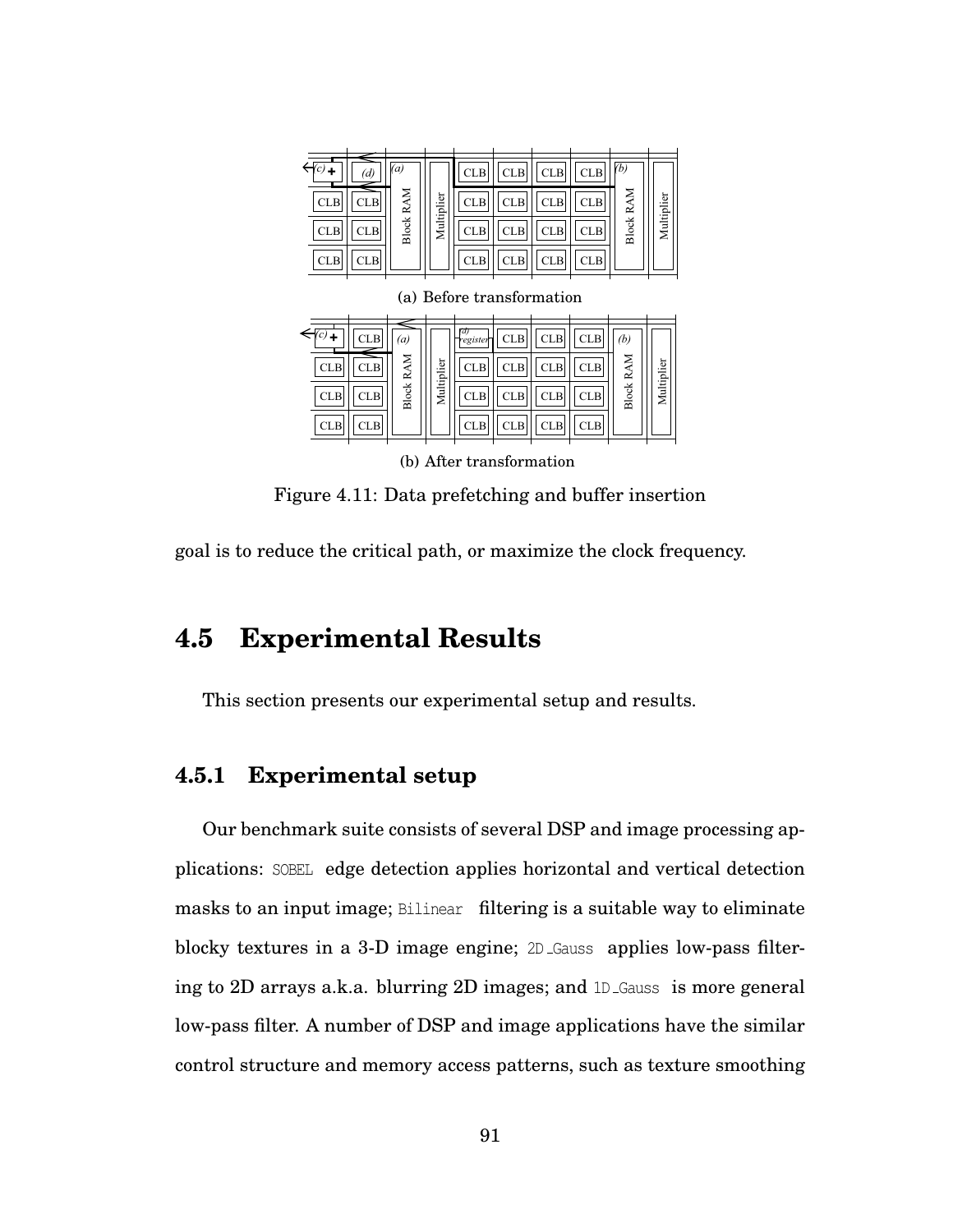and convolution [48]. Except the SOBEL ones, all other four algorithm cores have the same input size and resource constraints.

The target architecture is the Xilinx Virtex II FPGA series, which contains evenly distributed block RAM modules. The target frequency was set to 150 MHz for our benchmark suite. This frequency represents a typical clock frequency of *high-speed designs* for the specific target Virtex II FPGA. There is no other special reason for us to select this particular clock frequency.

We partitioned the arrays using the algorithm proposed in Algorithm 1, performed program transformations, then used commercial tools to obtain area and timing results. Experiment results are collected after RTL synthesis and placement and routing.

Table 4.2 presents detailed results of these benchmarks. For each benchmark, there is an *original* design, where the iteration space and data spaces are not partitioned; a *partitioned* design, of which the iteration space and data spaces are partitioned under the resource constraints; and an *optimized* design, on which more memory optimizations, scalar replacements and buffer insertions, are applied. There are timing and area results for both pre-layout and post-layout designs. For each design, the number of clock cycles is reported. With the estimated clock frequencies, we estimate the execution time before actual physical synthesis. The areas are estimated as well. After placement and routing, the achieved clock frequencies and the areas are collected, and the execution times are calculated.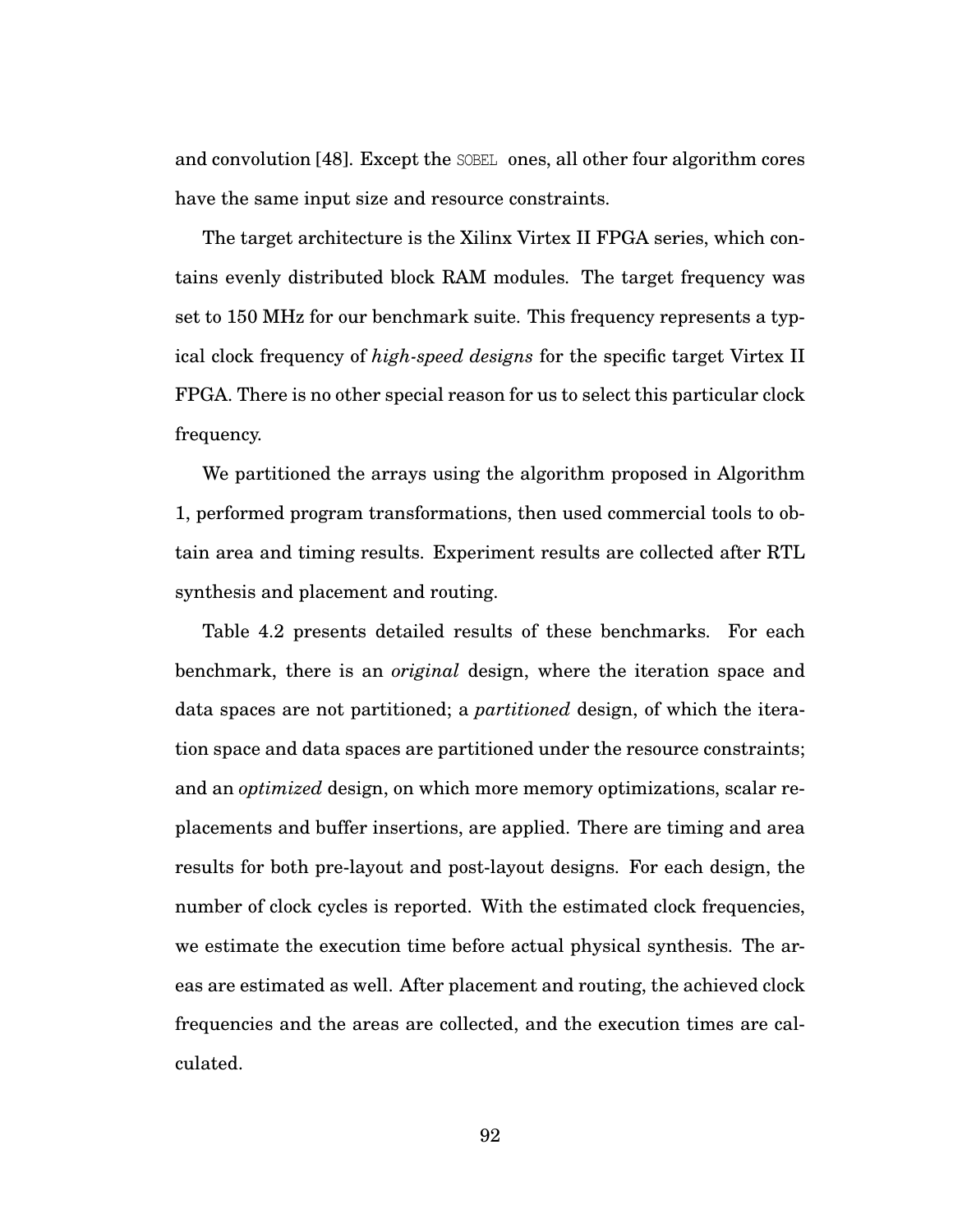#### (a) SOBEL (small)

| <b>SOBEL</b> | # of   | Pre-layout Timing/Area |       |         | Post-layout Timing/Area |       |         |
|--------------|--------|------------------------|-------|---------|-------------------------|-------|---------|
| (small)      | cycles | F(MHz)                 | L(ms) | $A(\%)$ | F(MHz)                  | L(ms) | $A(\%)$ |
| original     | 12,196 | 159.52                 | 76.5  | 2.68    | 152.21                  | 80.1  | 3.30    |
| partitioned  | 2,032  | 150.60                 | 13.5  | 11.70   | 140.85                  | 14.4  | 12.77   |
| optimized    | 263    | 185.19                 | 1.4   | 9.45    | 150.83                  | 17    | 13.95   |

| (b) SOBEL (large) |        |        |                        |                  |        |                         |         |
|-------------------|--------|--------|------------------------|------------------|--------|-------------------------|---------|
| <b>SOBEL</b>      | # of   |        | Pre-layout Timing/Area |                  |        | Post-layout Timing/Area |         |
| (large)           | cycles | F(MHz) | L(ms)                  | $A\mathcal{O}_0$ | F(MHz) | L(ms)                   | $A(\%)$ |
| original          | 29,718 | 160.9  | 184.7                  | 3.32             | 151.19 | 196.6                   | 4.10    |
| partitioned       | 2,032  | 145.92 | 13.9                   | 41.97            | 105.37 | 19.2                    | 52.60   |
| optimized         | 263    | 185.19 | 1.4                    | 44.32            | 125.94 | 2.1                     | 53.91   |

## (c) SUSAN principle

| <b>SUSAN</b> | # of   | Pre-layout Timing/Area |       |                  | Post-layout Timing/Area |       |                  |
|--------------|--------|------------------------|-------|------------------|-------------------------|-------|------------------|
|              | cycles | F(MHz)                 | L(ms) | $A\mathcal{O}_0$ | F(MHz)                  | L(ms) | $A\mathcal{O}_0$ |
| original     | 41.769 | 145.56                 | 286.9 | 5.96             | 137.95                  | 302.8 | 6.56             |
| partitioned  | 17,409 | 173.28                 | 100,5 | 22.01            | 143.25                  | 121.5 | 24.12            |
| optimized    | 9,293  | 127.50                 | 72.9  | 21.35            | 133.60                  | 69.6  | 26.17            |

#### (d) Bilinear filtering Bilinear # of Pre-layout Timing/Area Post-layout Timing/Area

| Filtering   | cycles | F(MHz) | L(ms) | $A(\%)$ | F(MHz) | L(ms) | $A(\%)$ |
|-------------|--------|--------|-------|---------|--------|-------|---------|
| original    | 32,771 | 188.68 | 173.9 | 2.97    | 158.68 | 206.5 | -3.38   |
| partitioned | 10.243 | 204.04 | 50.2  | 6.17    | 146.54 | 69.9  | 6.99    |
| optimized   | 4.608  | 180.96 | 25.5  | 4.94    | 172.62 | 26.7  | 6.48    |

#### (e) Gauss blurring

| 1-D Gauss   | # of   | Pre-layout Timing/Area |       |                  | Post-layout Timing/Area |       |         |
|-------------|--------|------------------------|-------|------------------|-------------------------|-------|---------|
| Blurring    | cycles | F(MHz)                 | L(ms) | $A\mathcal{O}_0$ | F(MHz)                  | L(ms) | $A(\%)$ |
| original    | 32,776 | 150.47                 | 217.8 | 3.13             | 146.16                  | 224.3 | 3.83    |
| partitioned | 12,296 | 177.53                 | 69.3  | 10.35            | 125.58                  | 97.9  | 11.95   |
| optimized   | 8,896  | 150.74                 | 59.0  | 10.84            | 129.40                  | 68.7  | 13.14   |

#### (f) 2D Gauss blurring

| 2-D Gauss   | # of                | Pre-layout Timing/Area |        |                  | Post-layout Timing/Area |       |         |
|-------------|---------------------|------------------------|--------|------------------|-------------------------|-------|---------|
| Blurring    | cycles              | F(MHz)                 | L(ms)  | $A\mathcal{O}_0$ | F(MHz)                  | L(ms) | $A(\%)$ |
| original    | 40,963              | 155.33                 | 263.7  | 3.13             | 155.33                  | 263.7 | 3.61    |
| partitioned | $10,\overline{243}$ | 237.81                 | 43.072 | 6.29             | 140.04                  | 73.1  | 7.01    |
| optimized   | 6,400               | 255.95                 | 25.0   | 5.84             | 150.78                  | 44.2  | 7.13    |

Table 4.2: Experimental Results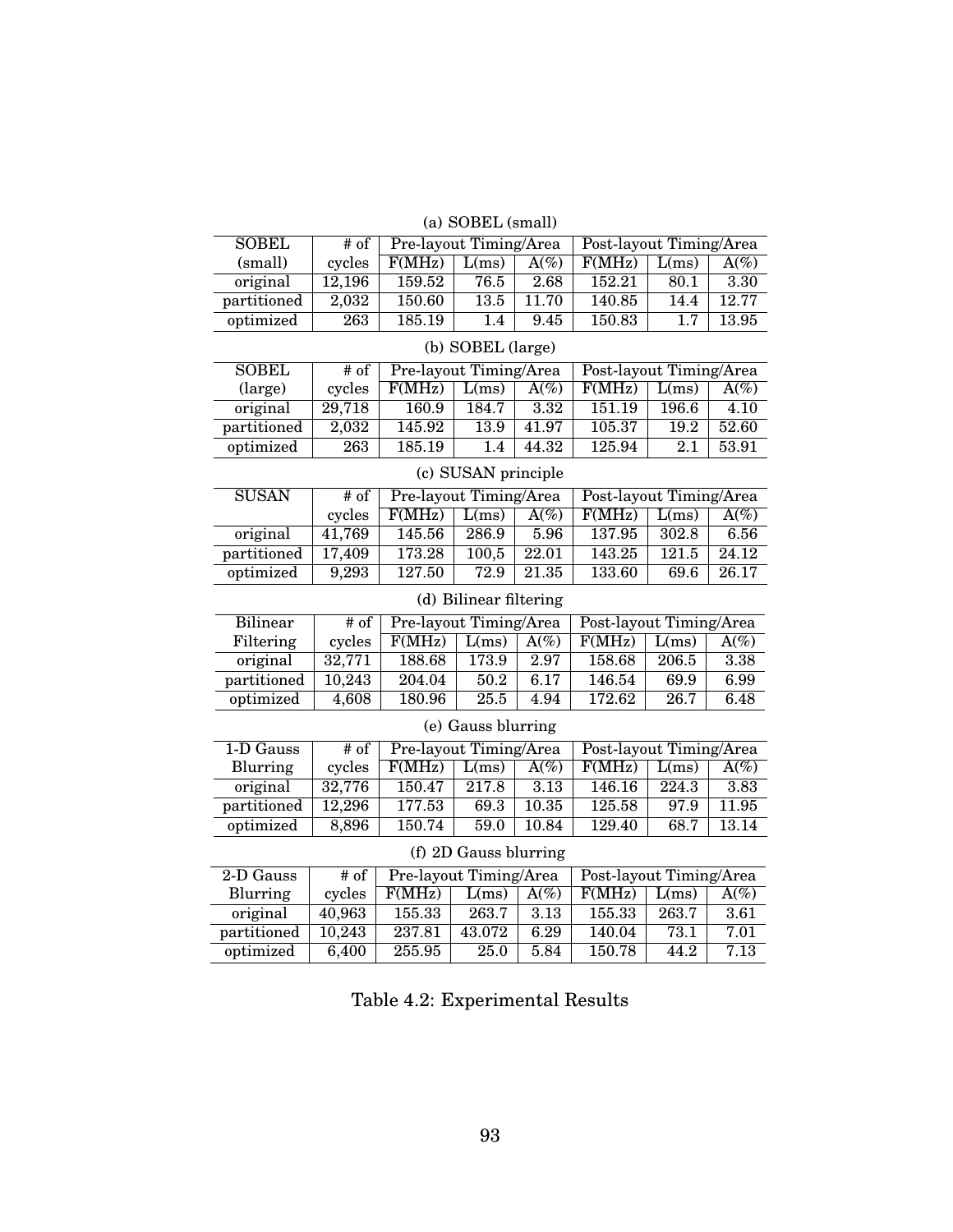# **4.5.2 Experimental results**



Figure 4.12: Normalized latencies

Figure 4.12 shows latencies of all designs normalized to the original un-partitioned designs. We found that the execution time of the partitioned designs is significantly smaller than that of the original one. (Since the SOBEL applications have different input sizes and resource constraints, their results are discussed in the later sections.)



Figure 4.13: Maximum achievable frequencies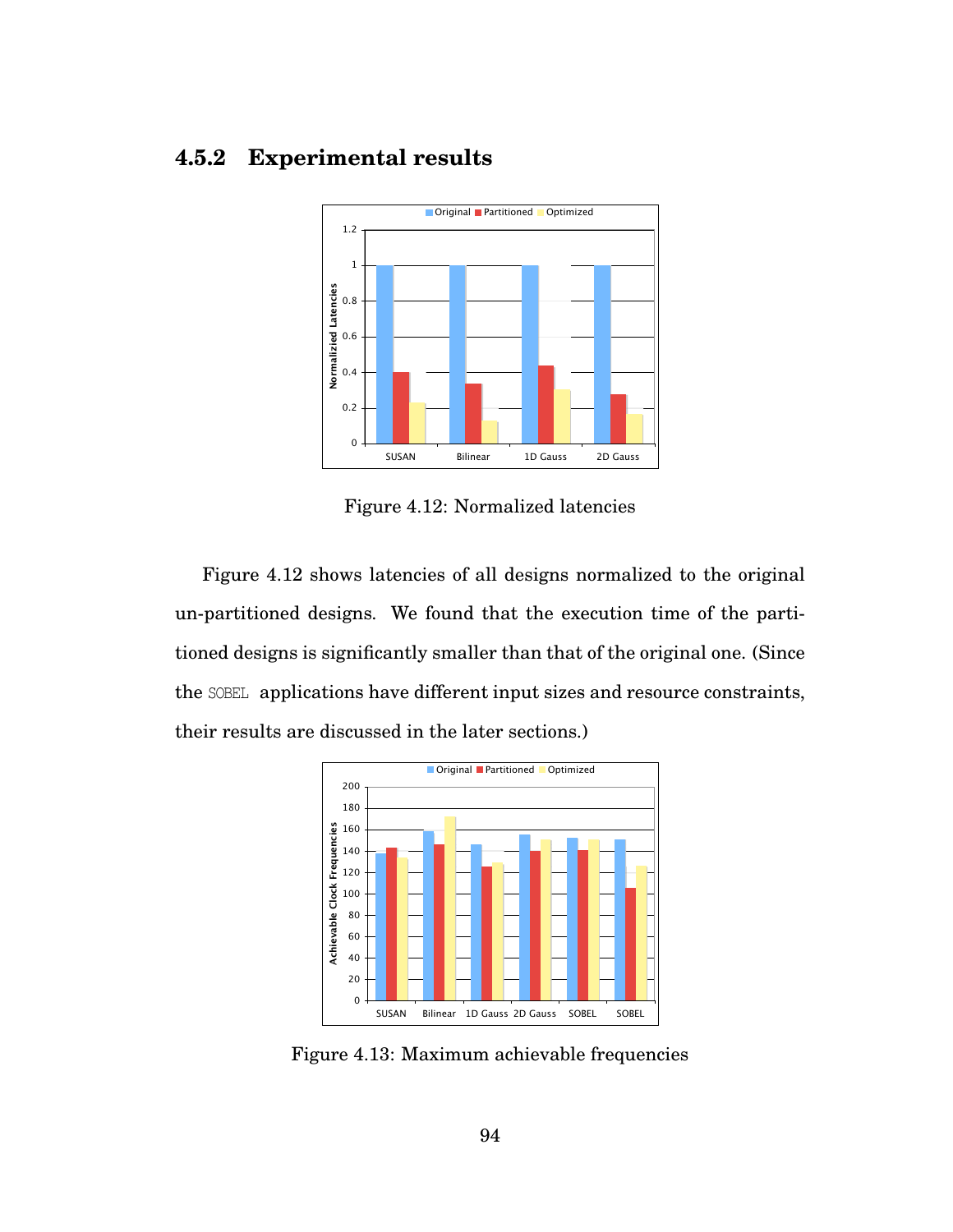Figure 4.13 presents the maximum achievable clock frequencies. In most cases, the partitioned designs are about 10 percent slower than the original ones. However, after applying those optimization techniques, the achievable frequencies are about 7 percent faster than those of partitioned ones. Considering the area of partitioned designs and optimized designs are much larger than the original ones and with more complicated control, these results are quite good.

If we only partition the data arrays, the number of clock cycles is reduced, and the maximal frequencies after placement and routing are slower than our desired frequencies. In order to reduce memory accesses, optimization techniques such as scalar replacement for array elements and buffer insertion for data prefetching are utilized.

After partitioning, the average speed-up over the original is 2.75 times faster, and after further optimizations, the average speed-up is 4.80 times faster. Among half of those designs, the optimized designs could finally achieve the 150 MHz design goal.

#### **Performance effects of partitioning decisions**

Tables 4.1(a) and 4.1(b) show timing results for SOBEL edge detection with two different input image sizes. In the smaller design, we achieve the 150 MHz design goal, with a 46x speed-up compared to the original design. However, we could not achieve the design goal in the larger SOBEL design. The constraints on the block RAM modules result in the original design being partitioned into up to 16 portions, which is hard for later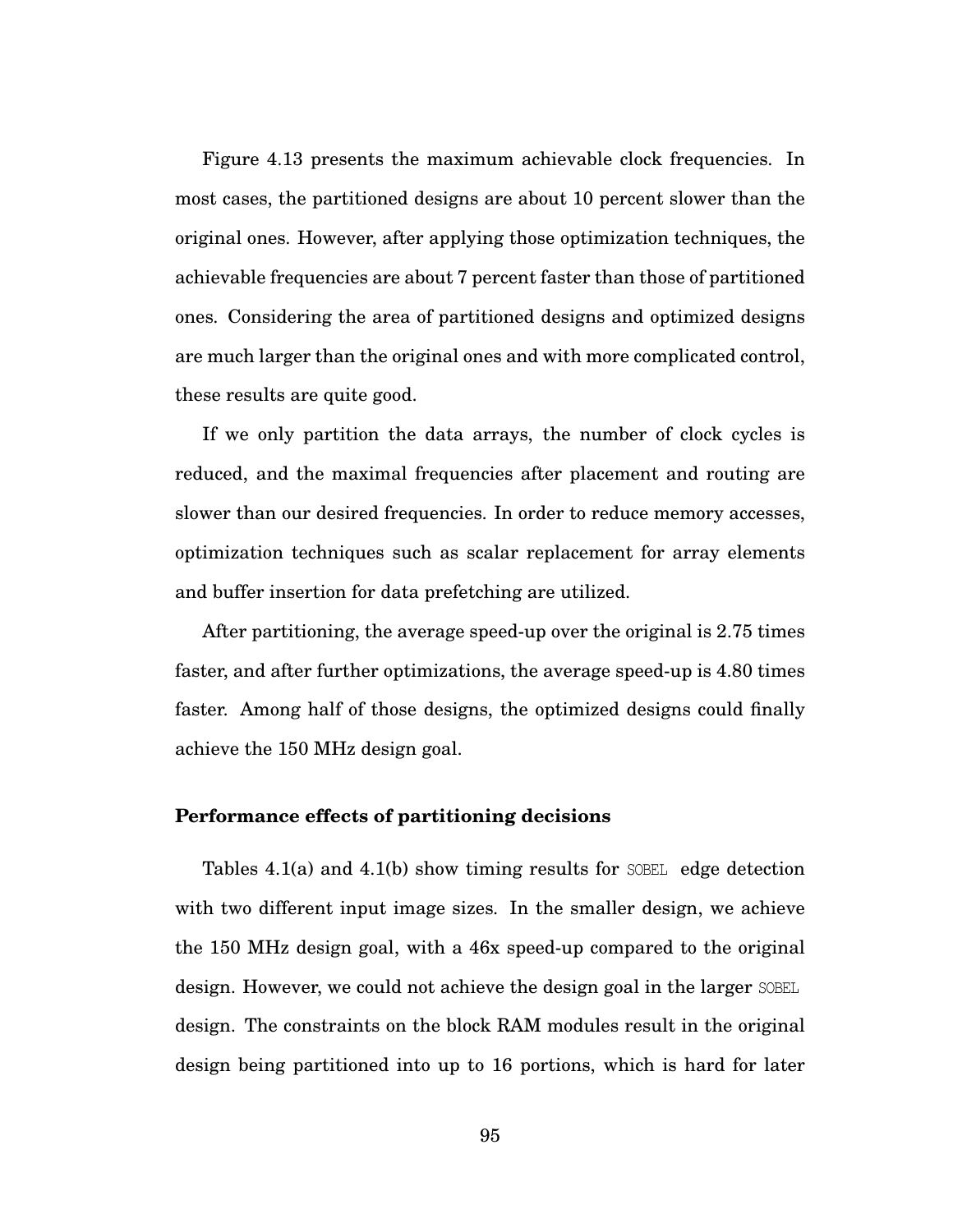stages of placement and routing.

It is interesting to note that after applying prefetching, both designs achieved a 185.0 MHz maximal frequency after RTL synthesis. After placement and routing, the frequency was drastically reduced to 125.9 MHz. This shows that as the number of partitions increases, the effects of physical designs on performance also increases. This result is also consistent with our motivation examples. Therefore, it is extremely important to consider physical attributes of the problem at the early stage of the design flow since these kinds of effects greatly influence the performance of the entire system.

#### **Summary of experimental results**

Architectural-level decisions on data partition and storage assignment in the early stage could affect the final result greatly. In general, a partitioned design decreases execution time, but occupies more memory and hardware resources. Different optimization techniques can be utilized to reduce memory access, and improve the overall performance. When the size of designs increase, it becomes more difficult to achieve design goals since it lacks the support from down-stream tools, especially physical design tools.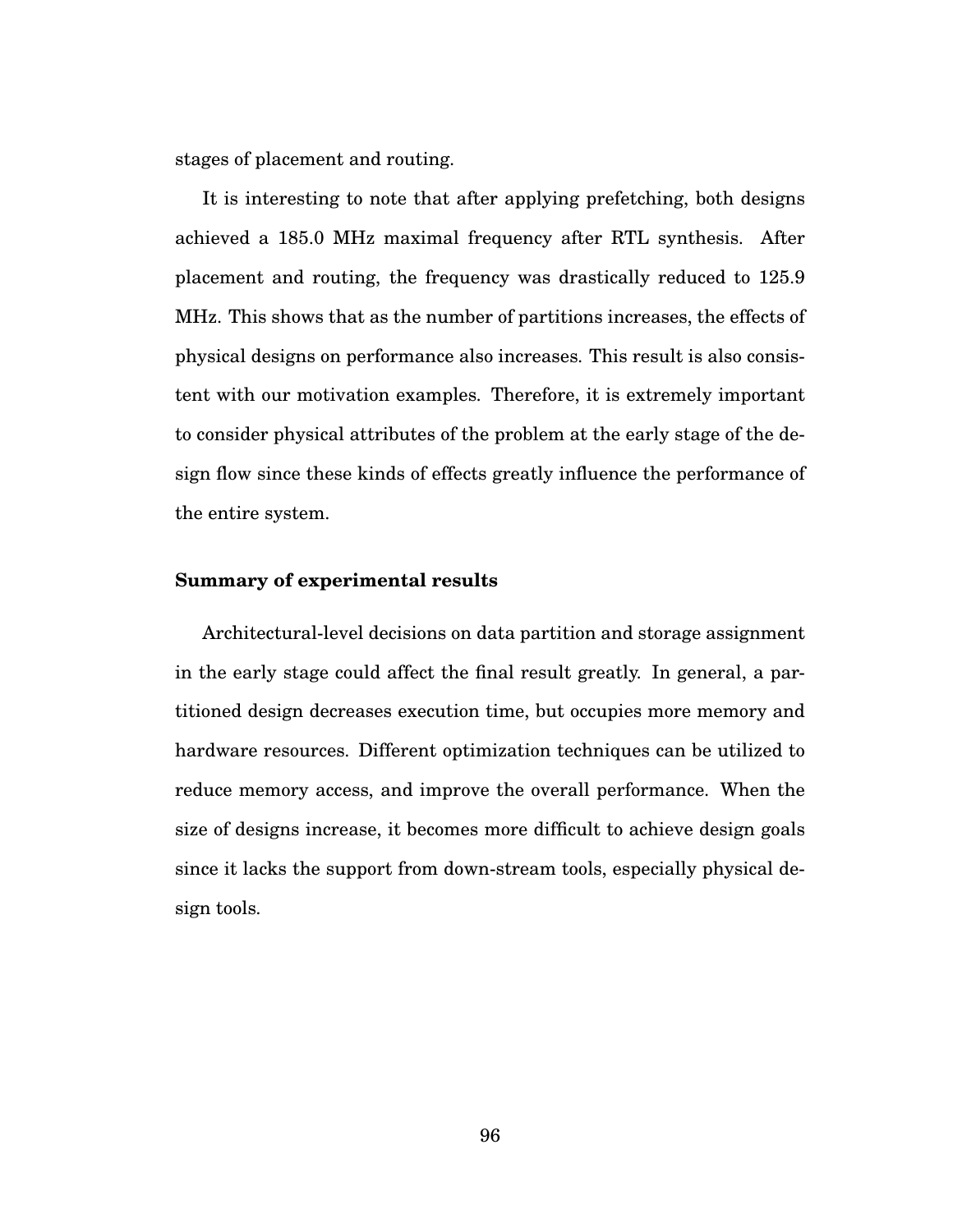# **4.6 Summary**

Modern configurable computing systems offer enormous computing capacities, and continue to integrate on-chip computation and storage components. Advanced synthesis tools are required to map large applications to these increasingly complicated chips. More importantly, these tools must be powerful and smart enough to conduct memory optimizations to effectively utilize on-chip distributed block RAM modules.

The proposed data and iteration space partitioning approach can be integrated with existing architectural-level synthesis techniques, parallelized input designs, and dramatically improved system performance. Experimental results indicated that partitioned designs achieve much better performance.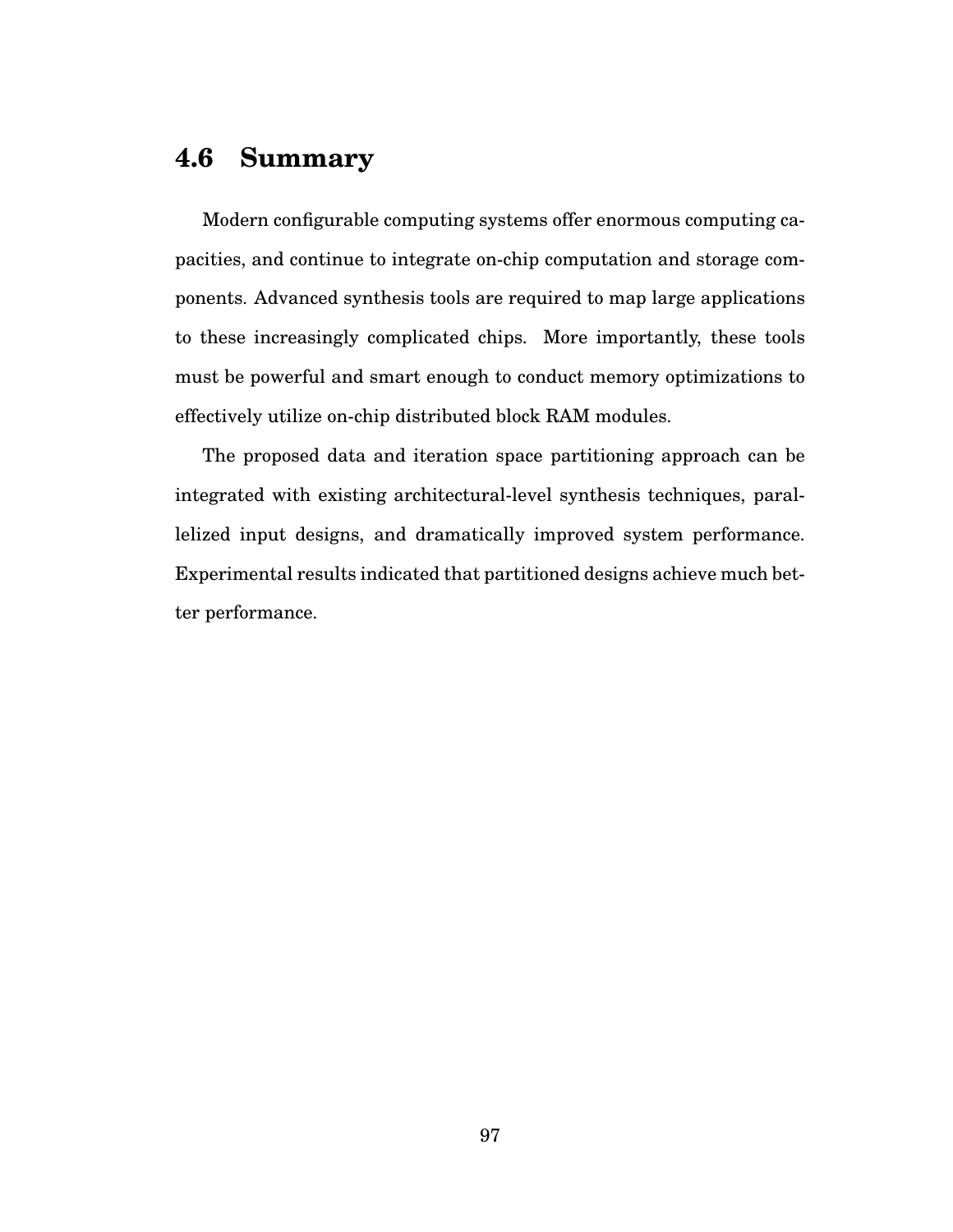# **Chapter 5**

# **Operation Scheduling**

With the parallelized programs, the next step is to synthesize reconfigurable hardware from these graph-based representations. Resource allocation and scheduling, one of the most important problems in hardware synthesis, determines the start time of operations and minimizes the silicon area or latencies subject to timing or resource constraints. The quality of scheduling results greatly affects the quality of completed designs.

In this chapter, we present our work using the ant colony optimization (ACO) to solve the scheduling problem. We begin with an introduction to the timing-constraint scheduling and resource-constraint scheduling problems, and review representative scheduling algorithms in the literature. We then introduce the fundamental principles of the ACO algorithms, and the max-min ant system (MMAS) extensions. In Section 5.4, we present our work on resource-constraint scheduling using the MMAS optimization, and present experimental results. In Section 5.5, we present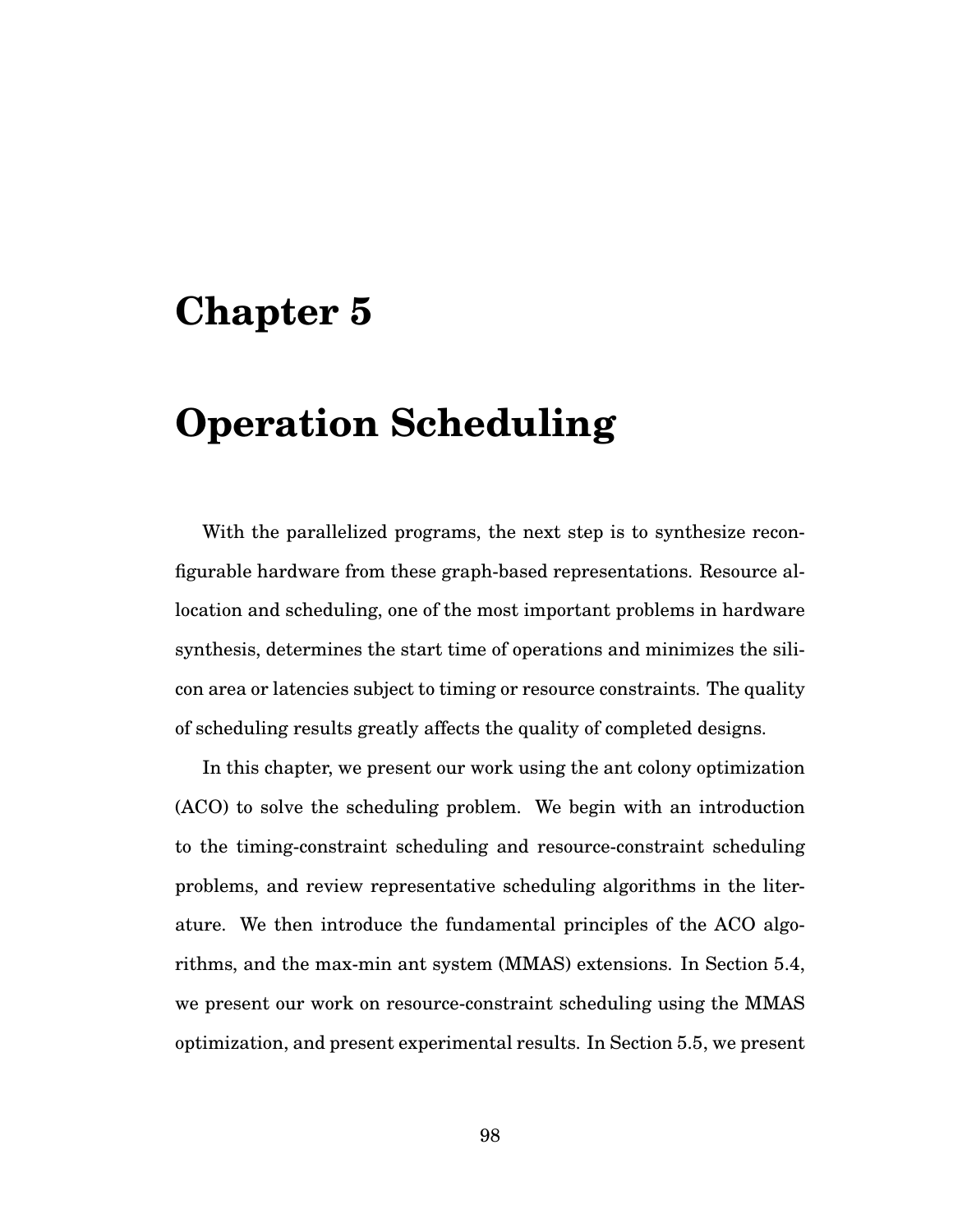the MMAS algorithm for the timing-constraint scheduling problem and experimental results. Finally, we summarize our work and lessons and observations for future algorithms design in Section 5.6.

# **5.1 Introduction**

This section introduces the data-flow graph, the graph-model used in scheduling, and the problem formulation of the timing-constraint scheduling and resource-constraint scheduling problems.

## **5.1.1 Data-flow graph**

Most research work in the literature uses the data-flow graph (DFG). A DFG is derived from a basic block, which is a sequence of operations  $O =$  $\{o_1, \ldots, o_N\}$ . A basic block usually contains no control structures, especially loops and backwards jumps. After conducting data-flow analysis on such a basic block, a DFG is constructed.

A DFG, denoted as *G*(V,E), is a directed acyclic graph. The vertices  $V = \{v_1, \ldots, v_N\}$  represent those operations O.

The edges E describe timing constraints of the hardware behavior. Each edge  $e(v_i, v_j)$  shows a *chained dependency* from operation  $o_i$  to operation  $o_j$ , denoted as  $v_i \preccurlyeq v_j$ . Such a chained dependency is defined as

$$
f_i \leq s_i, \tag{5.1}
$$

i.e. operation  $o_i$  can only start after the completion of operation  $o_i$ . In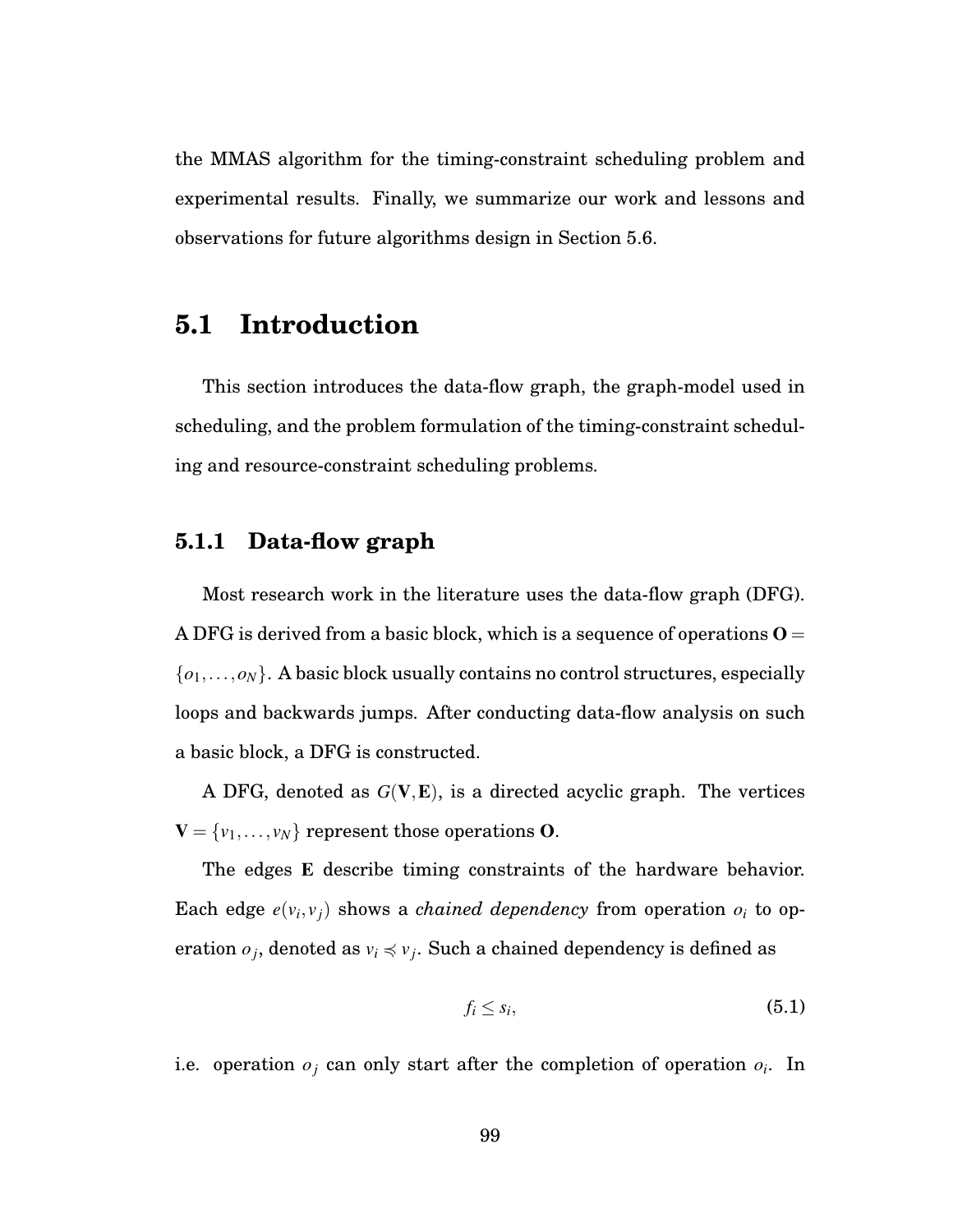other words, an operation can only start when all its predecessors have finished. This work assumes that edges do not carry any delays.

In order to clarify this model, two *virtual* vertices,  $v_S$  and  $v_K$ , are added to the DFG. These two vertices are associated with null operations. Hence, the delays of these two virtual vertices are *zero*. It is further assumed that, for any vertex  $v_i \in V$ ,  $v_S \preccurlyeq v_i$  and  $v_i \preccurlyeq v_K$  are defined, i.e.  $v_S$  is the only source vertex in the DFG, and  $v_K$  is the only sink vertex.  $v_S$  starts before the start of any other vertex  $v_i \in V$  and  $v_K$  finishes after the completion of any other vertex *vi*.

For example, a simple piece of C program and the corresponding DFG is shown in Figure 5.1, where the program reads four integer numbers and writes to the direct output the sum of the product of a and  $b$  and the product of  $\circ$  and  $\circ$ , and two virtual nodes  $v_s$  and  $v_k$  are added.



Figure 5.1: A DFG example

The main limit of the DFG is that the DFG is an acyclic graph. Some complicated timing constraints cannot be represented in the DFG without breaking this rule. For example, it is impossible to show feedback constraints for pipelined hardware designs. In addition, it is hard to show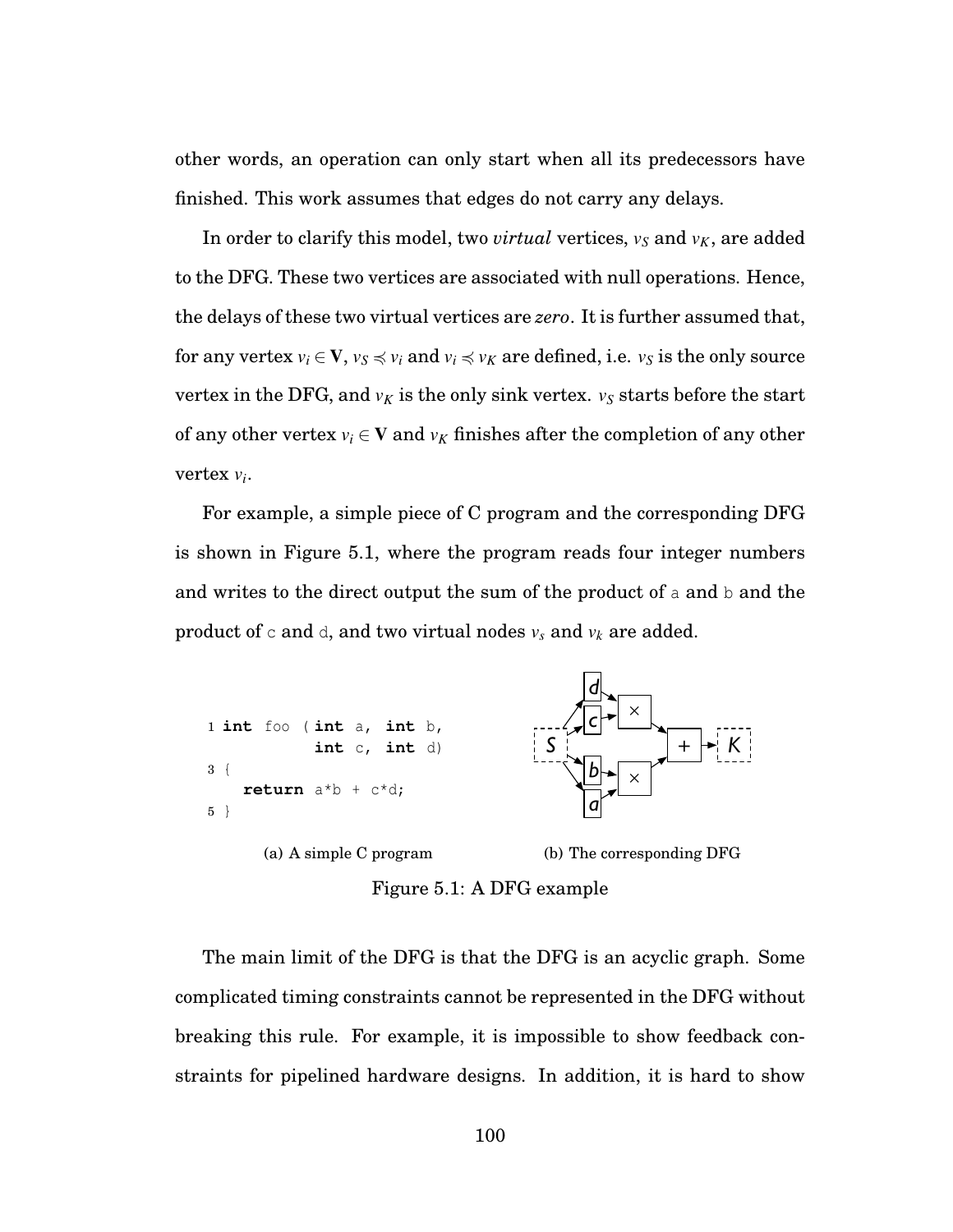some specific schedule arrangement, for example two operations are required to schedule at the same clock cycle.

#### **5.1.2 Resource allocation**

Traditionally, scheduling is a separate phase after resource allocation. Resource allocation determines how many of a particular type of hardware resources are available.

A technology library consists of various hardware resource types, denoted by  $\mathbf{Q} = \{q_0, \ldots, q_M\}$ . Each component  $q_i(A_i, T_i, M_i, \mathbf{O}_{q_i})$  has its area  $A_i$ and timing information  $T_i$ , and a set of operations  $O_{q_i}$  supported by this  $\mathbf{component}, \text{ where } \mathbf{O}_{q_i} \subset \mathbf{O} \text{ and } \bigcup_i \mathbf{O}_{q_i} = \mathbf{O}.$ 

When each of the operations,  $O_i$ , is uniquely associated with one resource type *qj*, this is called *homogenous* scheduling. If an operation can be performed by more than one resource type, this is called *heterogeneous* scheduling [120].

Most of resource constraints are introduced from the target architectures and technology libraries. For example, if an integer array is mapped to a single-port memory block RAM, the number of available memory ports is 1, and only one memory access operation to this array is scheduled in the same clock cycle. If the same array is mapped to a dual-port memory, then two memory accesses are allowed in one clock cycle.

In order to achieve particular design goals, designers specify resource constraints. For example, integrated multipliers or DSP blocks are considered precious in FPGA architectures. It is normal to limit the number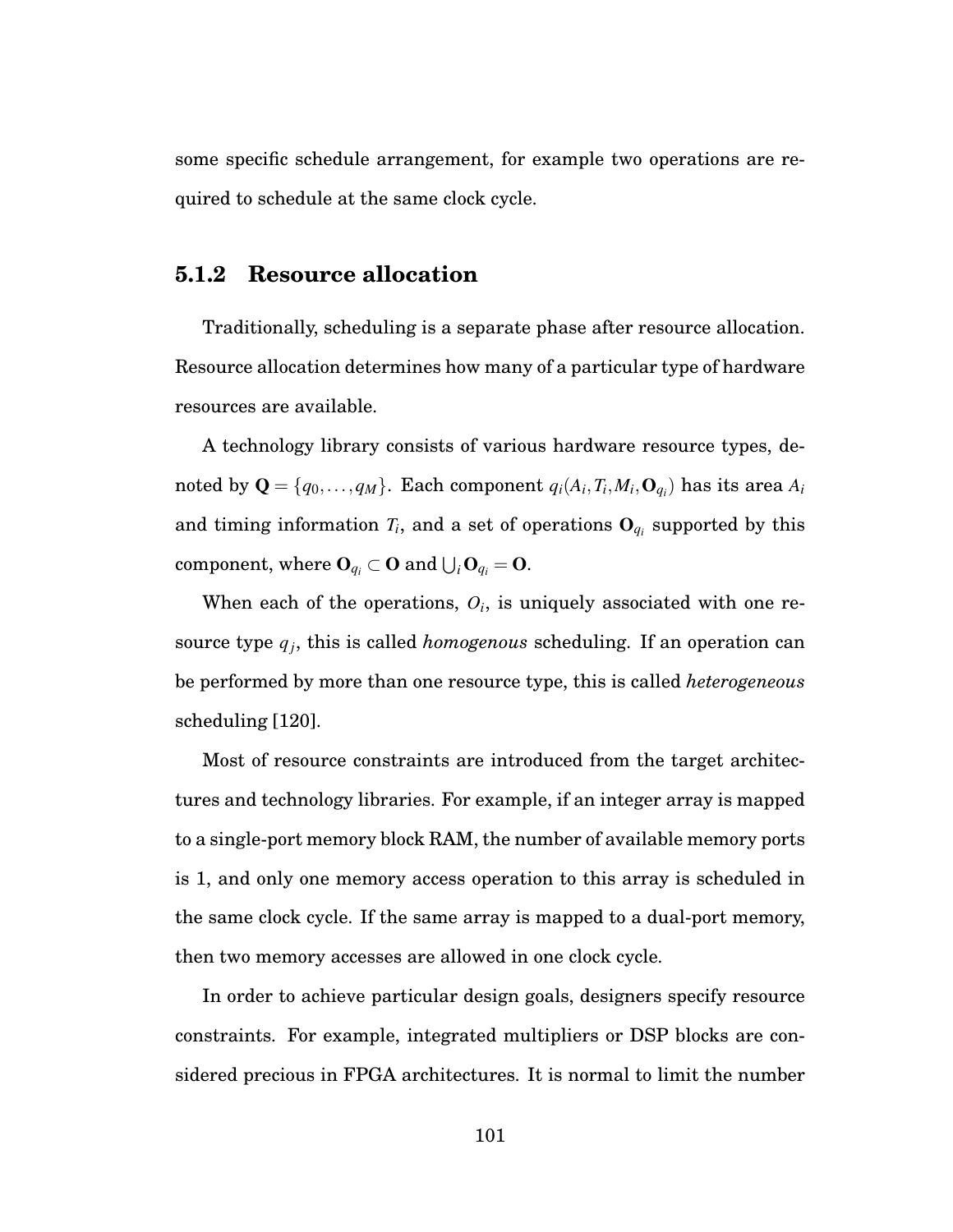of available multipliers less than a specific number.

It is not recommended for designers to specify other resource constraints if the synthesis tool is powerful enough to generate designs using as few hardware resources as possible.

### **5.1.3 Problem formulations**

The scheduling problem is to determine the start time of each operation in the DFG. Much of the research work in the literature uses one clock cycle as the minimum time unit in scheduling. It takes one or multiple cycles for a hardware component to complete an operation. Therefore, the start time of an operation  $o_i$ , denoted as  $s_i$ , states that this operation should start in the beginning of the clock cycle *si*. If this operation is assigned to a resource type  $q_j(A_j, D_j, M_j, O_{q_j}),$  the finish time of this operation, denoted as  $f_i$ , is the end of clock cycle  $s_i + D_j - 1$ .

The objective of this problem is to minimize the total number of required hardware resources,  $\sum_{i} a_i$ *where* $q_i \in \mathbf{Q}$ , subject to the specified maximum control-steps. This is called timing constraint scheduling (TCS).

In some designs where the latency is a more important design goal, the objective is to minimize the number of control-steps given the resource allocation results, i.e. the available number of each resource type is specified. This is called resource constraint scheduling (RCS), which is a dual problem of the TCS problem. The TCS differs from the RCS on the objective to generate a schedule as short as possible.

Depending on different priority of hardware designs, there are other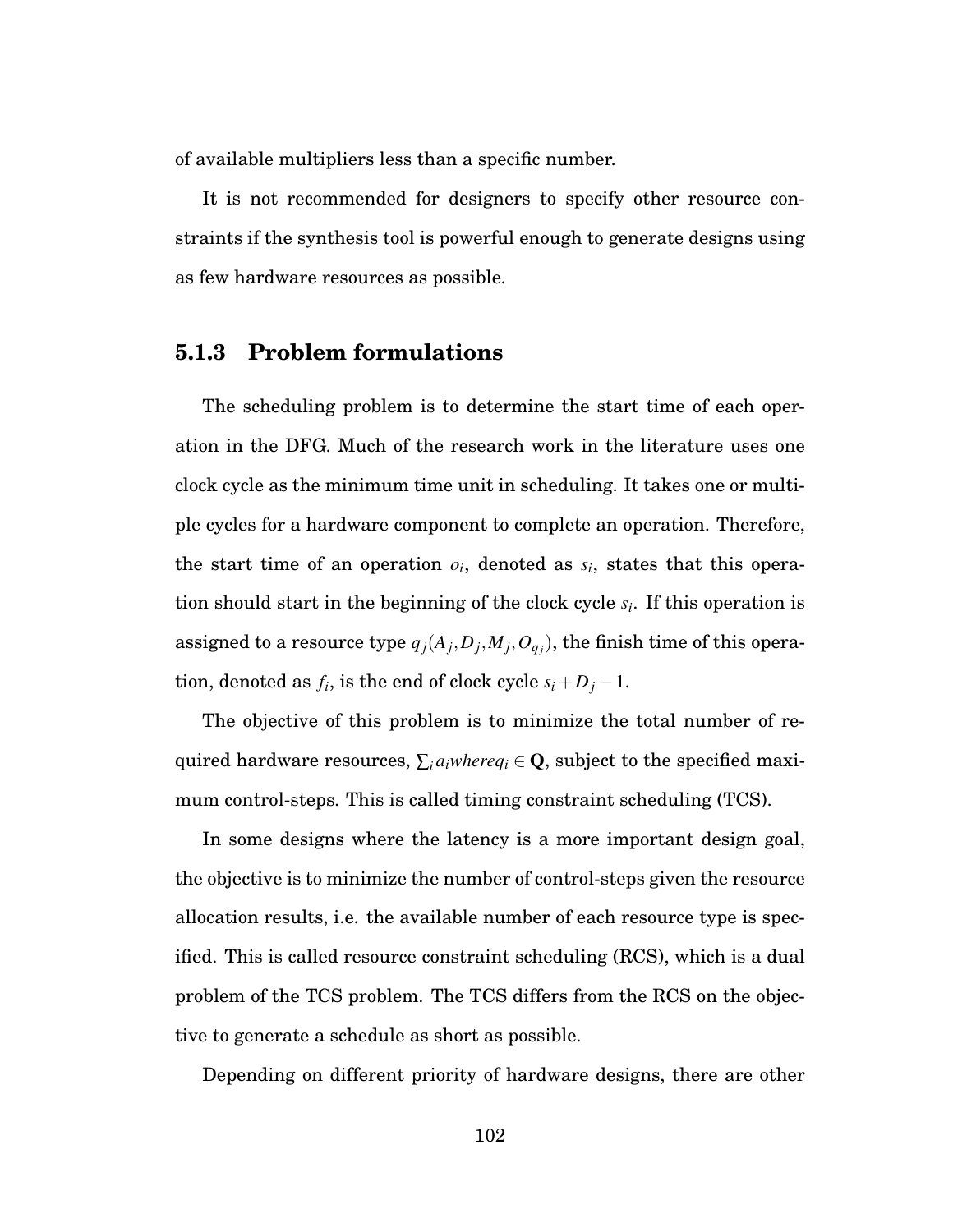objectives in the resource allocation and scheduling problem, and this could be further formulated as a multiple objective optimization problem. However, our research work is focused on the fundamental RCS/TCS problems.

# **5.2 Related Work**

The scheduling problems are *NP*-hard [12]. Exact solutions with feasible complexities are available only for a very limited subset of this problem, such as Hu's algorithm [68]. Although it is possible to formulate and solve the problem using Integer Linear Programming (ILP)[80, 129], the feasible solution space quickly becomes intractable for larger problem instances.

In order to address these problems, researchers proposed varieties of heuristic methods with polynomial complexity. A number of algorithms for the RCS problem exist, including list scheduling [120, 1], forced-directed scheduling [96], genetic algorithm [49], tabu search [10], and simulated annealing [116]. Among these methods, list scheduling is the most common due to its simplicity of implementation and capability of generating reasonably good results for small-sized problems.

Many TCS algorithms used in high-level synthesis are derived from the force-directed scheduling (FDS) algorithm presented by Paulin and Knight [96, 97]. Verhaegh,*et al* [122, 123] and enhanced and extended this algorithm. Park and Kyung [93] addressed the issue of the FDS lacking a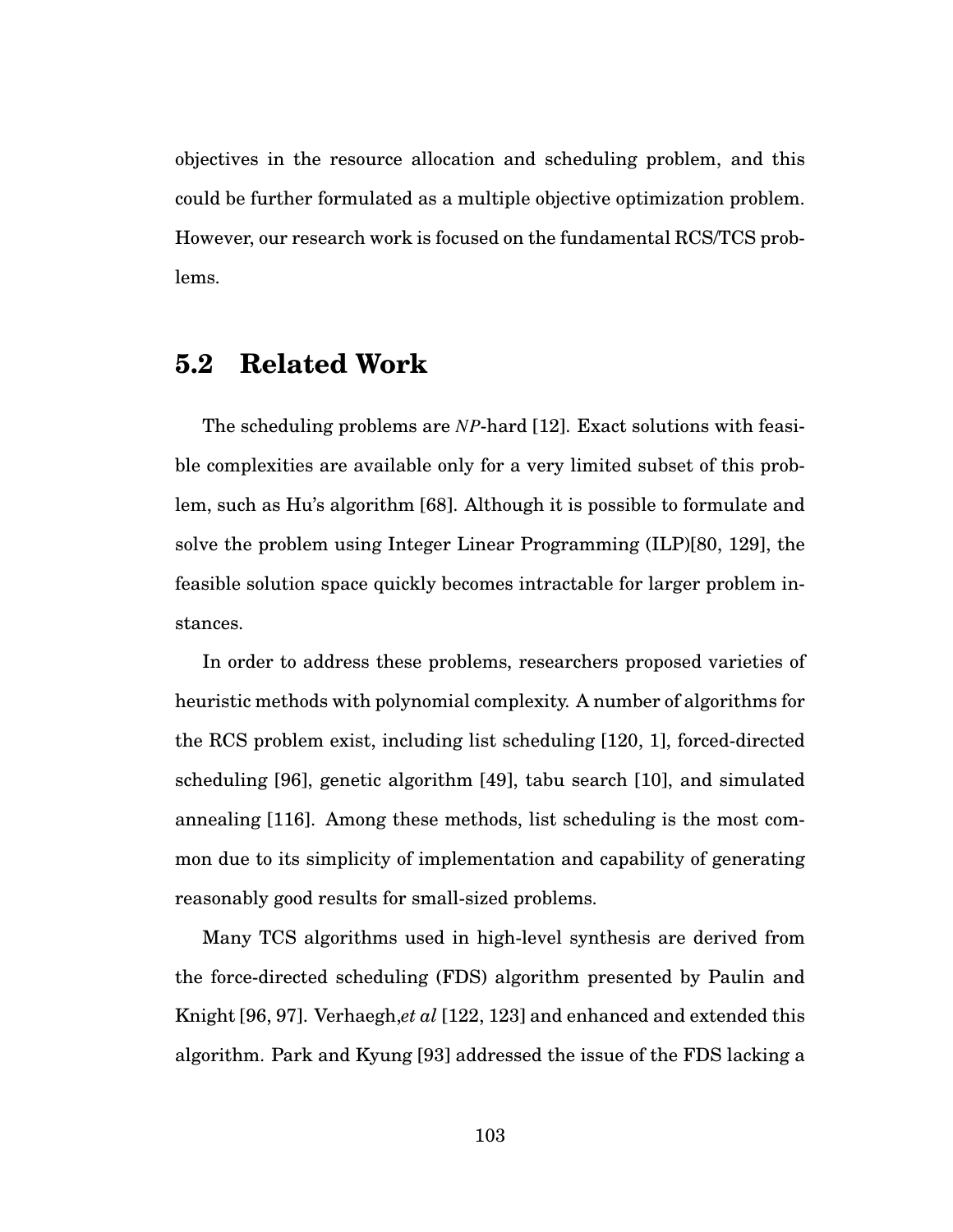look-ahead scheme by applying iterative approaches based on Kernighan and Lin's heuristic [71], solving the graph-bisection problem. More recently, Heijligers,*et al* [60] and InSyn [110] use evolutionary techniques like genetic algorithms and simulated evolution.

This section presents the most fundamental work, as soon as possible (ASAP) scheduling, as late as possible (ALAP) scheduling, and discusses the concept of *mobility* in Section 5.2.1. Section 5.2.2 presents the list scheduler. Section 5.2.3 presents the force-directed scheduling (FDS) algorithm. Solutions for optimal solutions based on ILP and other approaches are presented in Section 5.2.4.

## **5.2.1 ASAP/ALAP scheduling**

The simplest scheduling problem is the *unconstraint* scheduling problem. The unconstraint scheduling problem is to exploit a schedule of a number of data operations with unlimited hardware resources without any timing constraints. The as soon as possible (ASAP) scheduling is a simple and fast solution to this problem. As presented in Algorithm 3, each operation is scheduled on the fastest functional units in the earliest possible clock cycle. Because of its earliest possible schedule, it is closely related with finding the longest path from the virtual source vertex  $v_s$  to an operation.

Correspondingly, there is the so-called as late as possible (ALAP) scheduling, where each operation is scheduled to the latest opportunity. As shown in Algorithm 4, this can be done by calculating the longest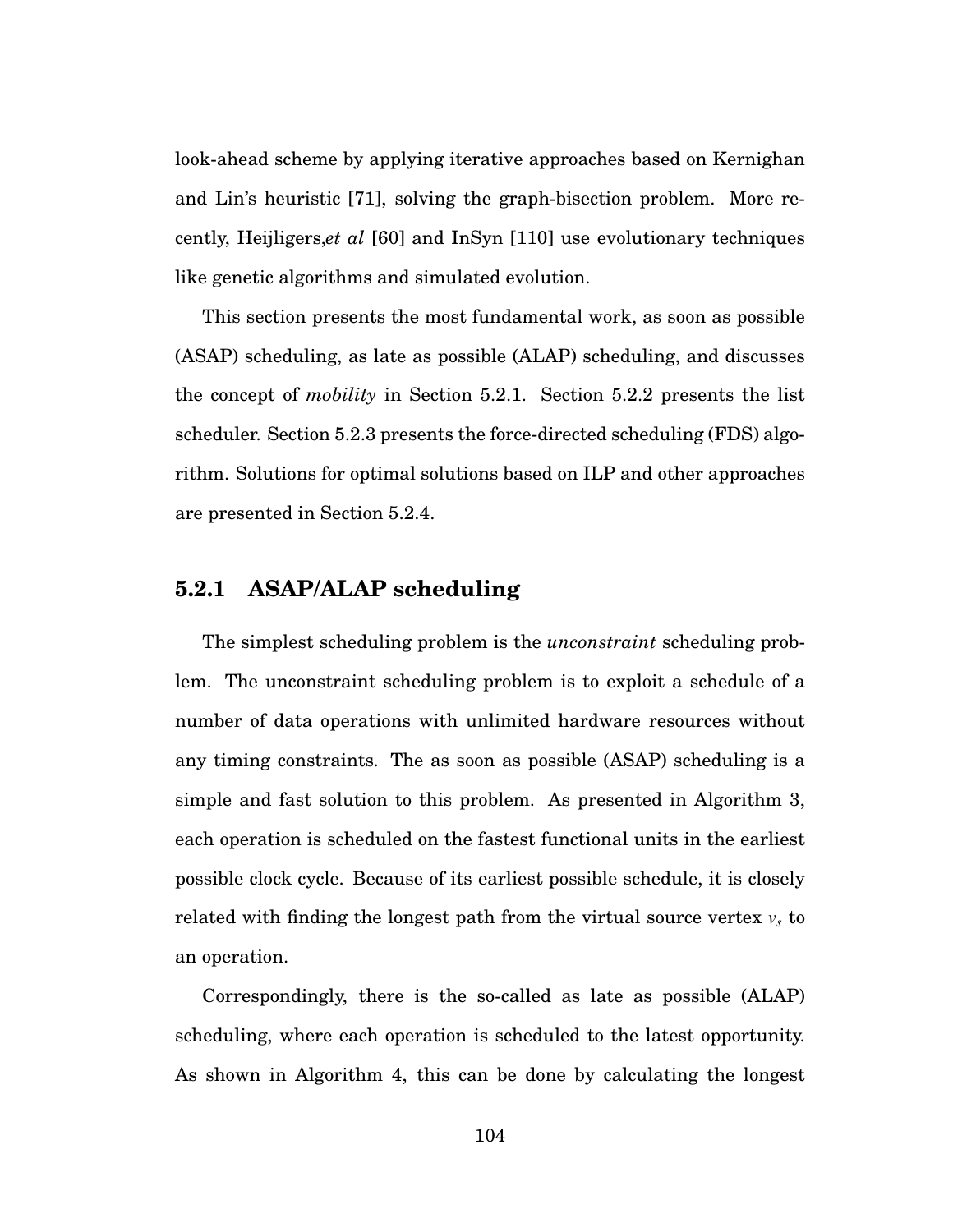**Algorithm 3** ASAP scheduling

**Require:** vertices V is sorted by the partial order  $(\le)$  relationship

1:  $s_s = 0$ ;  $f_s = 0$ ; 2: **for all**  $v_i \in V$  **do**<br>3:  $s_i = 0$ :  $s_i = 0;$ 4: **for all**  $v_i$ , where  $v_i \preccurlyeq v_i$  **do** 5:  $s_i = max(f_i, s_i);$ 6: **end for** 7: update *fi*; 8: **end for** 9: return  $f_k$ ;

path from an operation to the virtual sink vertex  $v_k$ . The ALAP schedule provides the upper bound for the starting time of each operation in order to finish the computation task before the returned shortest latency  $f_k$ .

**Algorithm 4** ALAP scheduling

```
Require: vertices V is sorted by the reversed partial order (\geq) relation-
    ship
 1: s_k = 0; f_k = 0;
 2: for all v_i \in V do<br>3: s_i = 0;
       s_i = 0;4: for all v_j, where v_j \ge v_i do
 5: f_i = min(s_i, f_i);6: end for
 7: update si
 8: end for
9: for all v_i \in V do<br>10: s_i = s_s;
       s_i - = s_s;11: end for
12: return f_k;
```
Because the ASAP and ALAP scheduling are conducted as unconstraint scheduling, they are not used to generate the scheduling results but to act as critical parts of advanced scheduling algorithms to exploit the characteristics of the program behavior.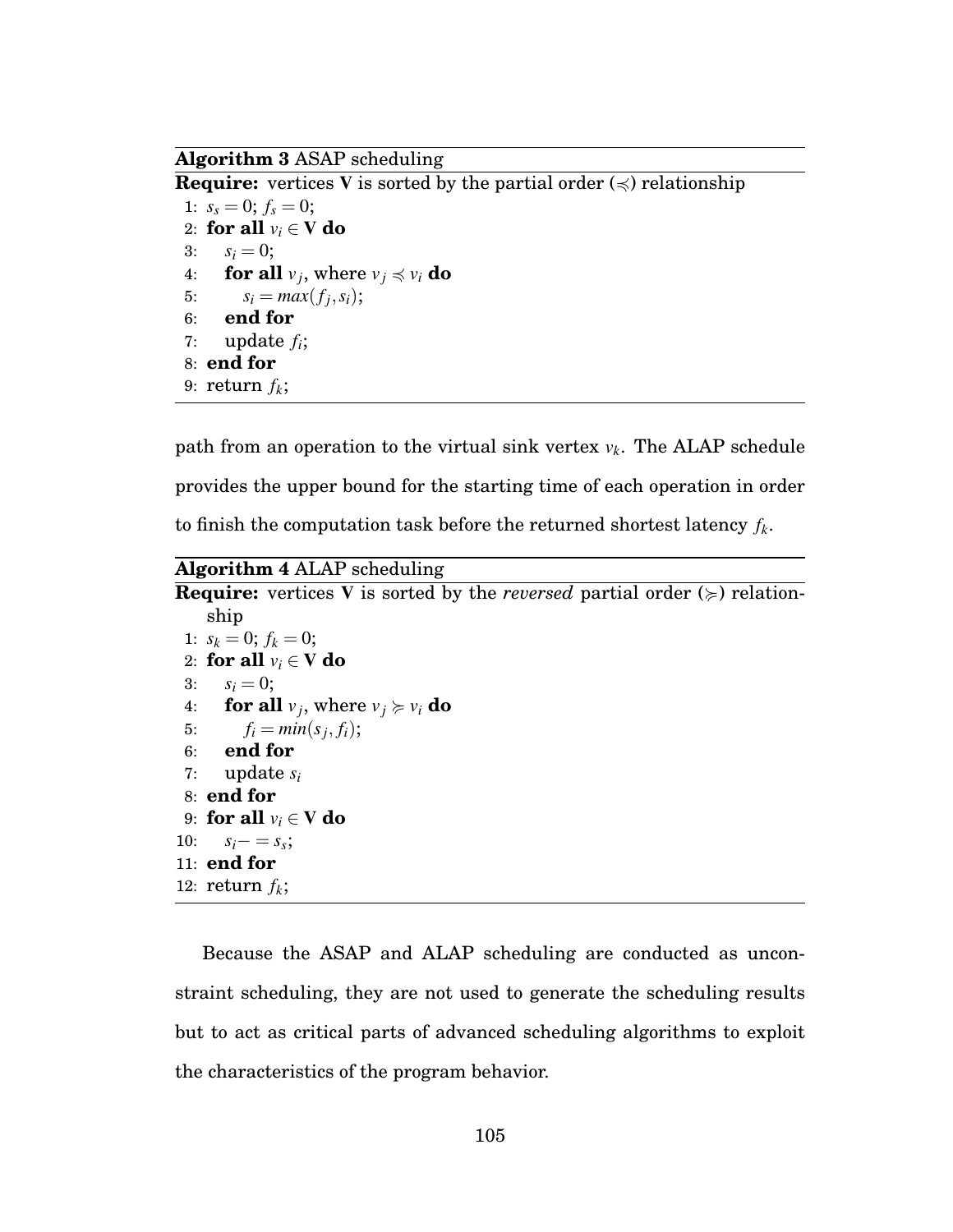The *mobility*  $m_i$  of an operation  $o_i$  is one of the most important attributes of an operation, which describes the range of moving an operation subject to the latency constraint. Therefore, mobility is defined by  $\text{the ASAP and ALAP scheduling result} \ [s_i^S, s_i^L].$ 

The ASAP schedule provides the lower bound for the starting time of each operation, together with the lower bound of the overall application latency. This lower bound of the application latency can be derived from the ALAP scheduling results as well.

The upper bound of the application latency (under a given technology mapping) can be obtained by serializing the DFG; that is, to perform the operations sequentially based on a topologically sorted sequence of the operations. This is equivalent to having only one unit for each type of operation.

## **5.2.2 List scheduling**

List scheduling is a commonly used heuristic for solving a variety of RCS problems [108, 99]. It is a generalization of the ASAP algorithm with the inclusion of resource constraints [72].

The list scheduling algorithm iteratively constructs a schedule using a *prioritized ready list*, as shown in Algorithm 5. Initially, the prioritized ready list *L* is empty and the virtual source vertex is scheduled at time 0. During each iteration, the list scheduler updates the priority ready list. If an operation whose preceding operations are all scheduled, then this operation is ready and it is inserted into the list by its priority. The pri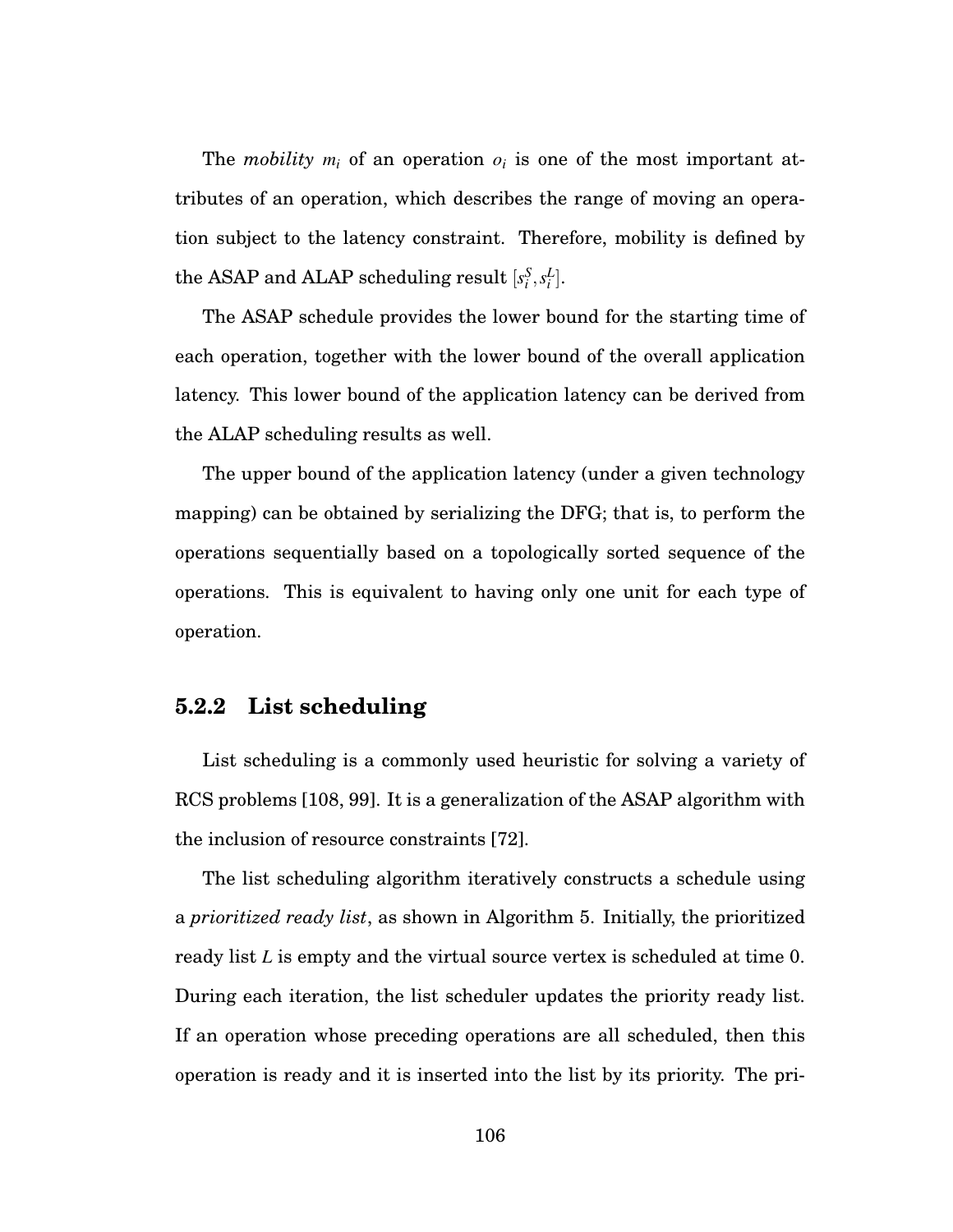ority can be the mobility, the number of succeeding operations, the depth from the virtual source vertex in the DFG, and so forth. If more than one ready operations share the same priority, ties are broken randomly. After that, the list scheduler checks whether it is possible for a ready operation to assign an available hardware resource in this control step. If all operations in the priority list are checked, this iteration is done. Scheduling an operator to a control step makes its successor operations ready, which is added to the ready list in the next iteration. This process is carried out until all of the operations have been scheduled.

|     | 1: initialize the empty priority ready list $L$ ;          |
|-----|------------------------------------------------------------|
|     | 2: $cycle = 0$ ; $s_s = 0$ ; $f_s = 0$ ;                   |
|     | $3:$ repeat                                                |
| 4:  | <b>for all</b> $v_i \in V$ and $v_i \notin L$ <b>do</b>    |
| 5:  | <b>if</b> $v_i$ is not scheduled and ready now <b>then</b> |
| 6:  | insert $v_i$ to the right position of L;                   |
| 7:  | end if                                                     |
| 8:  | end for                                                    |
| 9:  | for each $v_i \in L$ do                                    |
| 10: | <b>if</b> an idle component q exists <b>then</b>           |
| 11: | schedule $v_i$ on q at time cycle;                         |
| 12: | end if                                                     |
|     | $13:$ end for                                              |
| 14: | $cycle = cycle + 1;$                                       |
|     | 15: <b>until</b> the virtual sink vertex is scheduled      |
|     | 16: return $f_k$                                           |
|     |                                                            |

The success of the list scheduler is highly dependent on the priority function and the structure of the input application (DFG) [72, 116, 86]. One of the commonly used priority functions is the priority inversely proportional to the mobility, which ensures that operations with large mo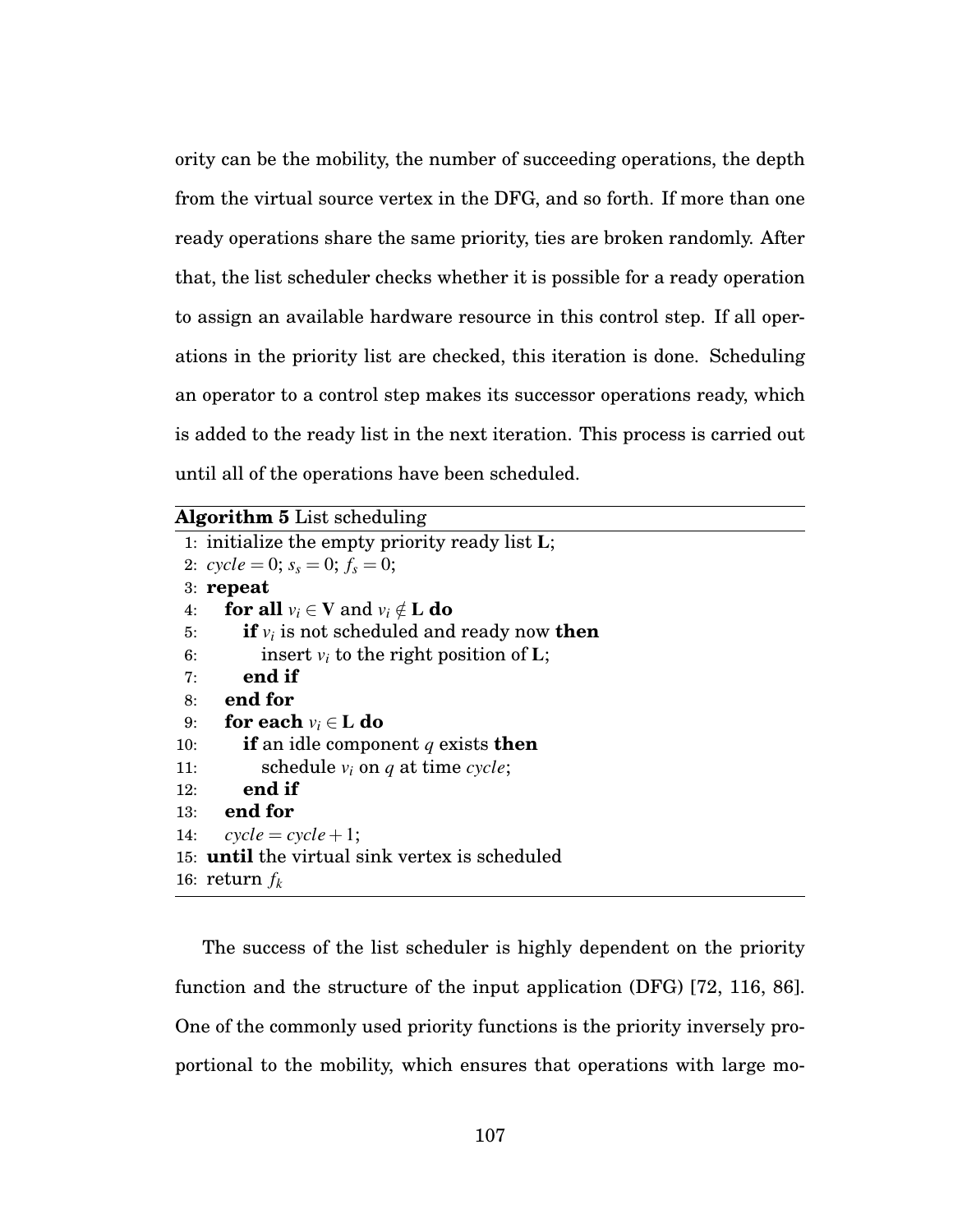bility are scheduled later because they have more flexibility as to when they can be scheduled. Many other priority functions have been proposed [1, 8, 49, 72]. However, it is commonly agreed that there is no single good heuristic for prioritizing the DFG nodes across a range of applications using list scheduling. Our results in Section 5.4 confirm this.

Given that the DFG is a directed acyclic graph, it is easy to prove that the list scheduler always generates feasible schedules. However, the list scheduler often fails at generating pipelined designs because of the lack of look-ahead abilities.

## **5.2.3 Force-directed scheduling**

The force-directed scheduling (FDS) algorithm [96] selects candidate operations and schedules them in proper control steps by calculating *force*, which attract operations into a specific control step on proper resource types or repel them from those control steps. The objective is to distribute operations uniformly onto available resource units subject to timing constraints. This distribution ensures that hardware resources that are allocated to perform operations in one control step are used efficiently in other control steps, which leads to a high utilization rate.

As discussed in Section 5.2.1, the ASAP and ALAP scheduling results define the mobility  $[s_i^S, s_i^L]$  of an operation  $o_i$ . Therefore, given a specific resource type, the *operation probability*, which is the probability of that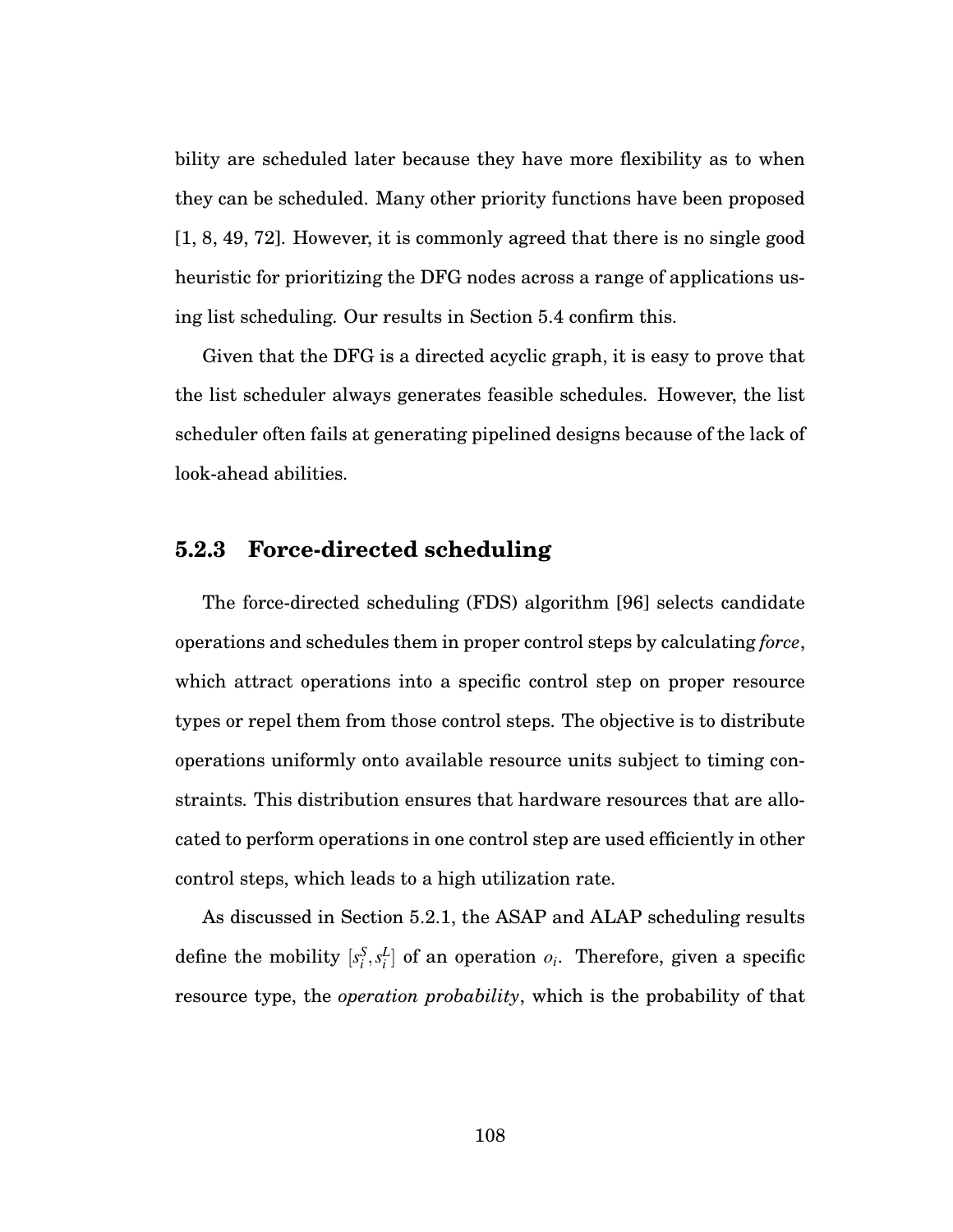operation  $o_i$  is active at time step  $j$ , can be calculated as follows.

$$
p(i,j) = \begin{cases} \sum_{l=0}^{D_i} H_i(j-l)/(s_i^L - s_i^S + 1) & \text{if } s_i^S \leqslant j \leqslant s_i^L + D_i, \\ 0 & \text{otherwise.} \end{cases}
$$
(5.2)

where  $H(.)$  is a unit window function defined on  $[s_i^S, s_i^L + D_i]$ , and  $D_i$  is the delay in time steps to perform operation *oi*.

One specific resource type may be suitable for more than one data operations. The *type distribution* for type *k* resource is the summation of probabilities of all these operations for each time step *j*.

$$
q(k,j) = \sum_{i} p(i,j),\tag{5.3}
$$

where the type *k* resource type is able to implement operation  $o_i$ . It is obvious that  $q(k, j)$  is an estimation on the number of type  $k$  resources that are required at time step *l*.

The FDS algorithm tries to minimize the overall concurrency under a fixed latency by scheduling operations one by one. The larger the concurrency, the larger the forces evenly distribute operations among time steps. Forces are comprised of two portions, *self-force* and *predecessor/successor forces*. The self-force of scheduling operation  $o_i$  on time step *j*, denoted as  $sf(i, j)$ , represents the direct effect of this scheduling on the overall concurrency of type *k* resource.

$$
sf(i,j) = \sum_{l=s_i^S}^{s_i^L+D_i} q(k,l) \cdot (H_i(l) - p(i,j))
$$
\n(5.4)

where  $s_i^S \leqslant j \leqslant s_i^L + D_i$ , *k* is the resource type of operation  $o_i$  scheduled on, and  $H_i(\cdot)$  is the unit window function defined on  $[j, j+D_i]$ .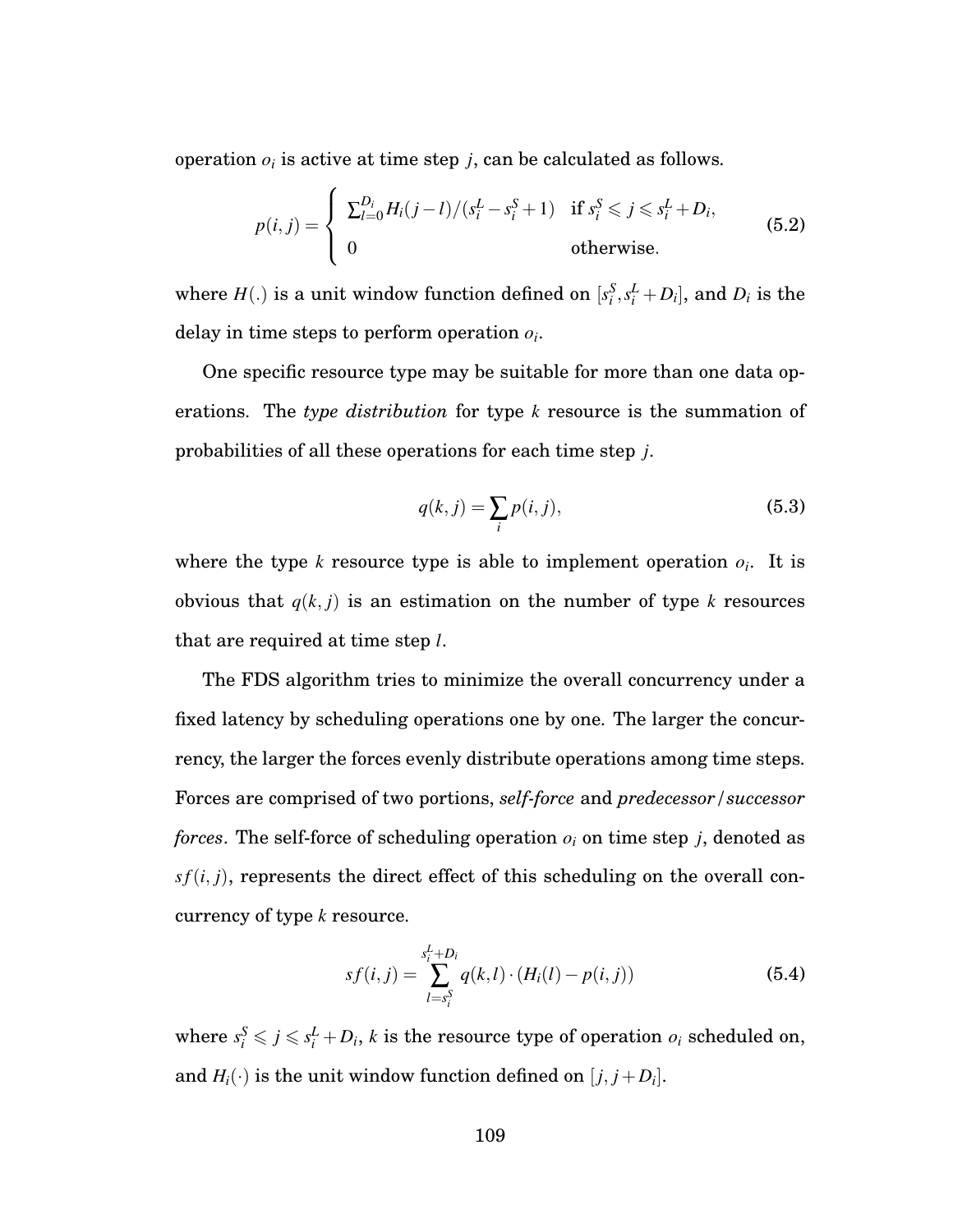The predecessor/successor forces derived from the effects of scheduling an operation to a time step affecting the mobility of preceding and succeeding operations. When assigning operation  $o_i$  to time step *j*, the mobility of a predecessor or successor operation  $o_l$  may change from  $[s_l^S, s_l^L]$  to  $[\widetilde{s}_l^S, \widetilde{s}_l^S]$ .

$$
psf(i, j, l) = \sum_{m=\tilde{s}_{i}^{S}}^{\tilde{s}_{i}^{L}+D_{l}} q(k, m) \cdot \tilde{p}(l, m) - \sum_{m=s_{i}^{S}}^{s_{i}^{L}+D_{l}} q(k, m) \cdot p(m, l)
$$
(5.5)

where  $\tilde{p}(l,m)$  is computed in the same way as the operation probability above, except the updated mobility information  $[\widetilde{s}_l^S, \widetilde{s}_l^S]$  is used.

Therefore, the *total force* of the candidate schedule for operation *oi* on time step *j* is the self-force and the summation of all the predecessor/successor forces.

$$
f(i, j) = sf(i, j) + \sum_{l} psf(i, j, l)
$$
\n(5.6)

where  $o_l$  is a predecessor or successor of  $o p_i$ .

The FDS algorithm starts from the virtual source vertex. The total forces are calculated for each unscheduled operations at every possible time step. The operation and time step with the best force reduction is chosen and the partial scheduling result is incremented until all the operations have been scheduled. The algorithm is shown in Algorithm 6.

The FDS method is *constructive* because the solution is computed without any backtracking. Every decision is made in a greedy manner. If there are two possible assignments sharing the same cost, the above algorithm cannot accurately estimate the best choice. Moreover, FDS does not take into account future assignments of operators to the same control step. Consequently, it is likely that the resulting solutions are not optimal, due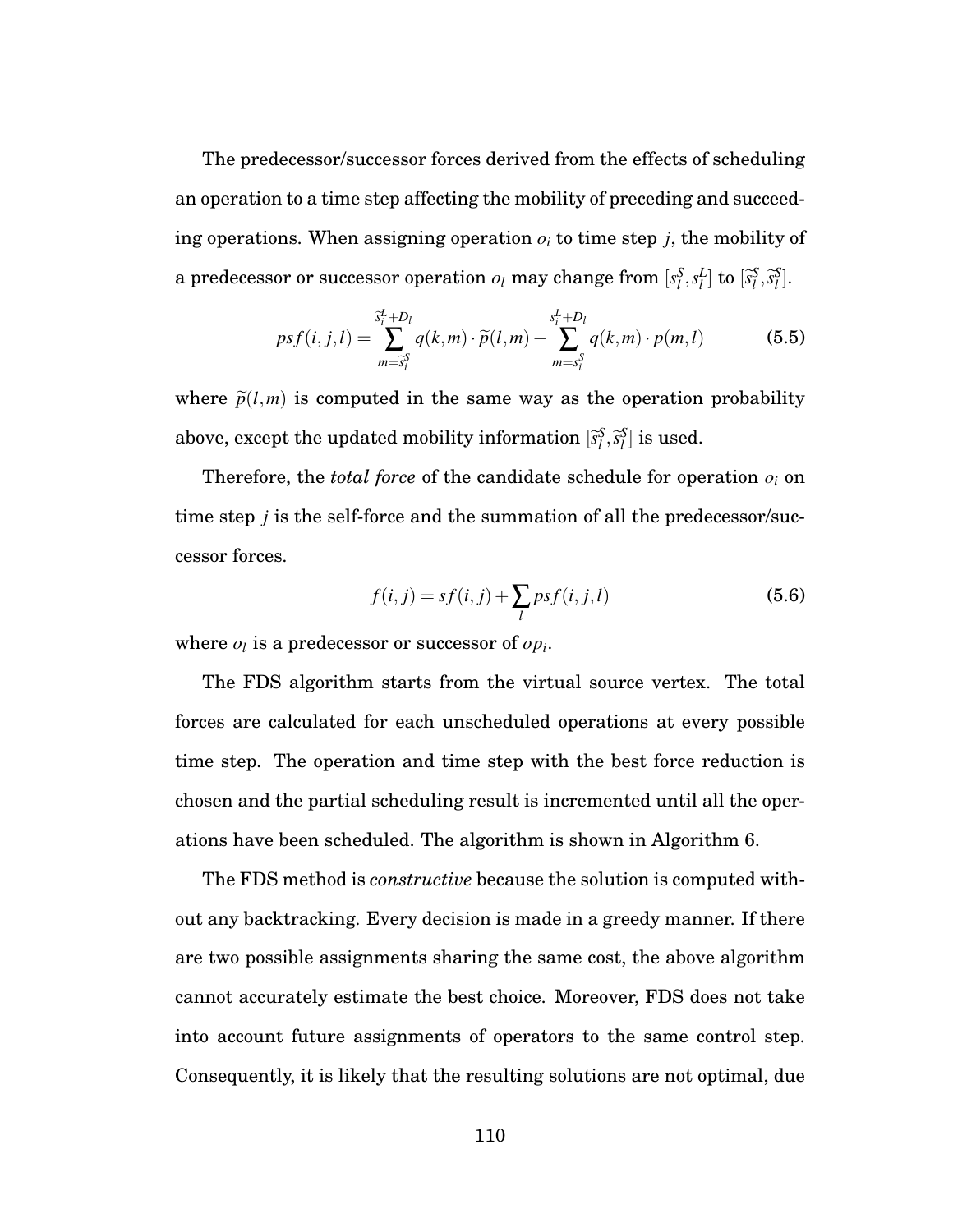|     | <b>Algorithm 6</b> Force-directed scheduling                                |
|-----|-----------------------------------------------------------------------------|
|     | 1: conduct the ASAP and ALAP scheduling;                                    |
|     | 2: initialize mobility range $[s^S, s^L]$ ;                                 |
|     | 3: calculate operation/type probabilities;                                  |
|     | 4: while exists unscheduled instruction <b>do</b>                           |
| 5:  | <b>for each</b> unscheduled instruction $o_i$ <b>do</b>                     |
| 6:  | <b>for each</b> <i>j</i> that $s_i^S \leqslant j \leqslant s_i^L$ <b>do</b> |
| 7:  | calculate $sf(i, j); f(i, j) = sf(i, j);$                                   |
| 8:  | <b>for each</b> predecessor/sucessor $o_i$ of $o_i$ <b>do</b>               |
| 9:  | calculate $psf(i, j, l);$                                                   |
| 10: | $f(i, j)$ + = ps $f(i, j, l)$ ;                                             |
| 11: | end for                                                                     |
| 12: | update the smallest force $f$ ;                                             |
| 13: | update the candidate operation $o$ and time step $t$ ;                      |
| 14: | end for                                                                     |
| 15: | end for                                                                     |
| 16: | update the mobility of predecessors and successors of operation $\alpha$ ;  |
| 17: | Update the operation/type probabilities                                     |
|     | 18: end while                                                               |

to the lack of a look-ahead scheme and the lack of compromises between early and late decisions.

## **5.2.4 Integer linear programming**

Both time and resource constrained problems can be formulated as integer linear programming (ILP) problems. The ILP solvers try to find an optimal solution using a branch-and-bound search algorithm.

An ILP model is provided for the heterogeneous RCS problem. Though this is focused on RCS, it is possible to utilize the similar model to solve other scheduling problems. The need for formulating this is supported by the lack of references for the same problem in existing research literatures. Most of the ILP formulations for scheduling problems that can be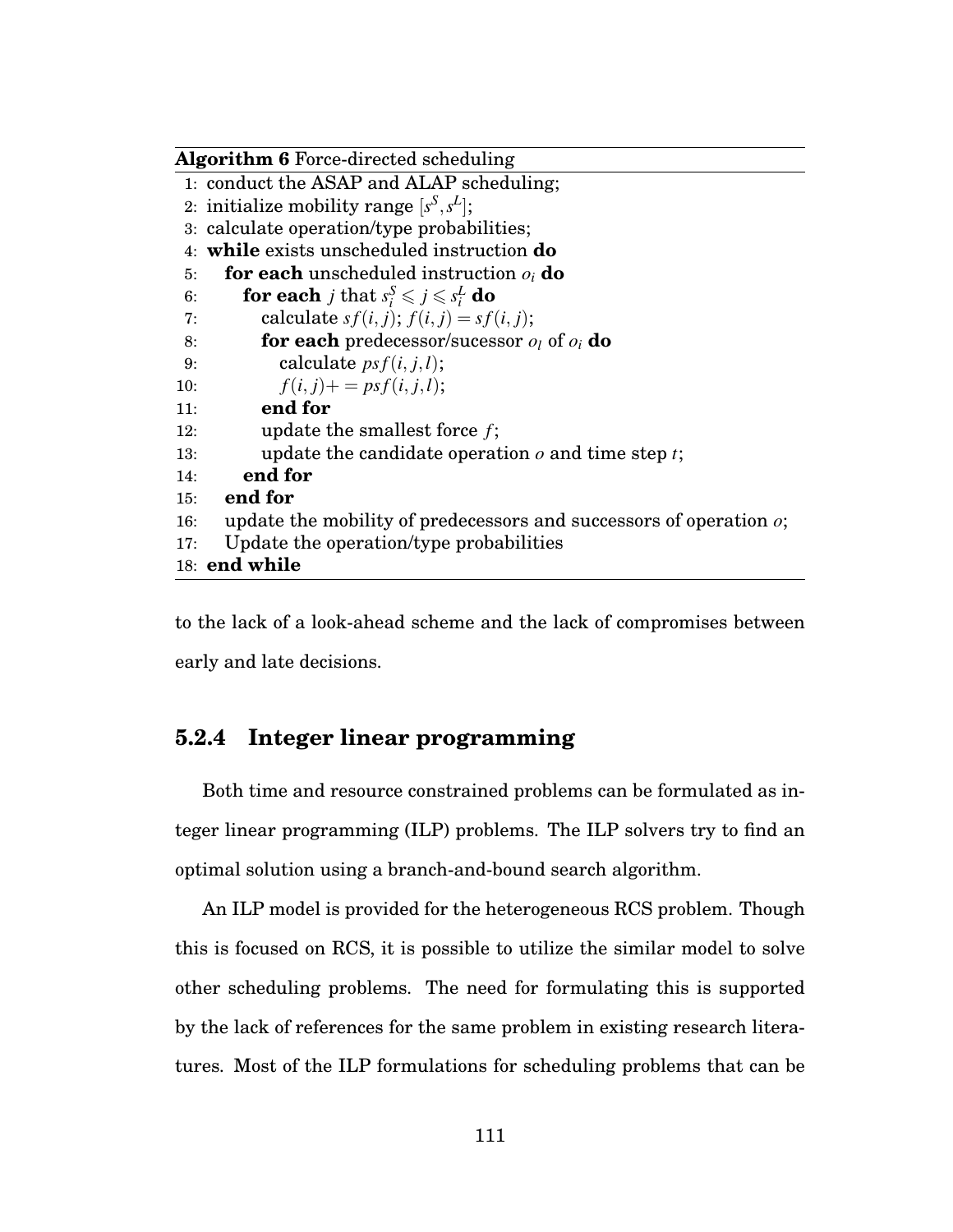found are done for homogenous resources, i.e. the execution time for a certain type of operation is a constant. The scheduling program is formally described by the following integer linear program.

The inputs of this ILP problem are as follows.

- A set of vertices  $V = v_1, v_2, \dots$ , representing the operations in the program.
- Associated with each vertex  $v_i \in V$ , are non-negative integers  $D_{i,j}$ , where  $j = 1, 2, ..., |q_i|$ , representing the delays of different implementations.
- A directed acyclic graph (DAG)  $G(V, E)$ . E is a set of edges  $e(i, j)$ , where  $v_i, v_j \in \mathbf{V}$ . An edge  $e(i, j) \in \mathbf{E}$  implies that  $o_i \preccurlyeq o_j$ . The virtual source and sink nodes in the graph *G* are identified as  $v_S$  and  $v_K$ respectively.
- One non-negative integer valued parameter *D* is specified. *D* is the deadline constraint, i.e. the time between the start time of the source  $v_S$  and the finish time of the sink  $v_K$  should be at most *D*. D could be easily obtained by serializing the graph *G*.

Some variables are defined as follows.

• For each  $v_i \in V$ , define a set of binary variables  $m_{ij}$  such that  $m_{ij} = 1$ if and only if operation *i* is mapped to implementation  $q_j$ ; otherwise,  $m_{ij} = 0$ . In general, there are at most *I* implementations per operation.  $(N \times I$  variables)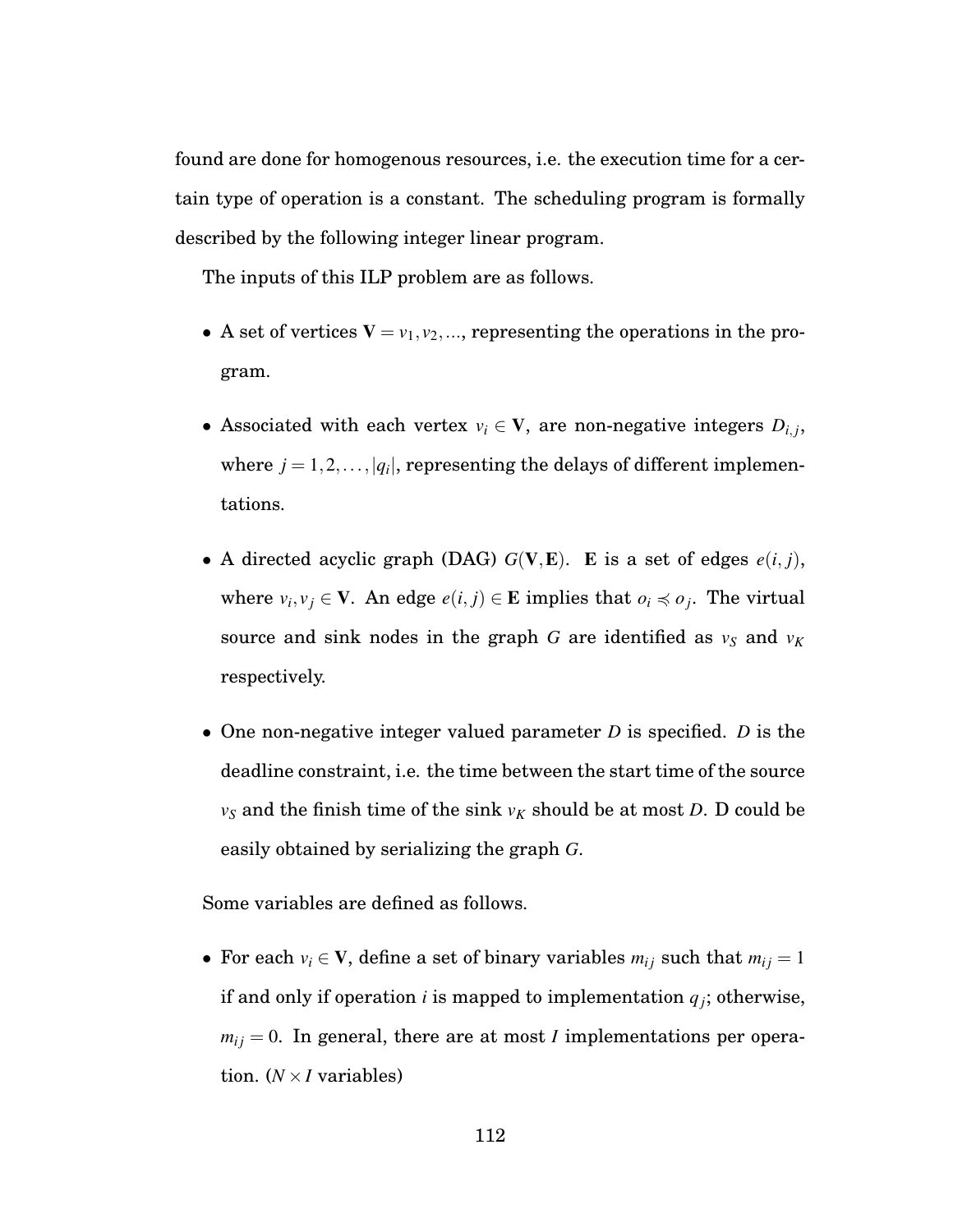- For each  $v_i \in V$ , define a non-negative integer  $s_i$ , the starting time of operation  $o_i$ . (N variables)
- For each  $v_i, v_j \in V$ , define a binary variable  $p_{ij}$  such that  $p_{ij} = 1$  if  $s_i \leq s_j$ ; otherwise,  $p_{ij} = 0$ . ( $N \times (N - 1)$  variables)

The objective function is to minimize the execution time

$$
min(s_K). \tag{5.7}
$$

This process is subject to the following constraints.

• Implementation constraints ensure that only one implementation is selected for every operation. (*N* constraints)

$$
\sum_{j\in I_i} m_{ij} = 1 \tag{5.8}
$$

• Precedence constraints ensure the dependencies defined in *G* are satisfied.  $(2E + N \times (N-1))$  constraints)

$$
s_i + \sum_{k \in I_i} D_{ik} m_{ik} \le s_j, \text{ where } (i, j) \in \mathbf{E}
$$
 (5.9)

$$
p_{ij} = 1, \text{ where } (i, j) \in \mathbf{E} \tag{5.10}
$$

and

$$
p_{ij} + p_{ji} = 1
$$
, where  $i \neq j$ , and  $i, j = 1,...,N$ . (5.11)

• Functional units overlapping constraints ensure that no two operations can be scheduled simultaneously on the same functional units. (much less than  $I\times (N\times (N-1))$  constraints)

$$
s_i + L_{ip} - s_j \le D(3 - p_{ij} - m_{ip} - m_{jp}),
$$
\n(5.12)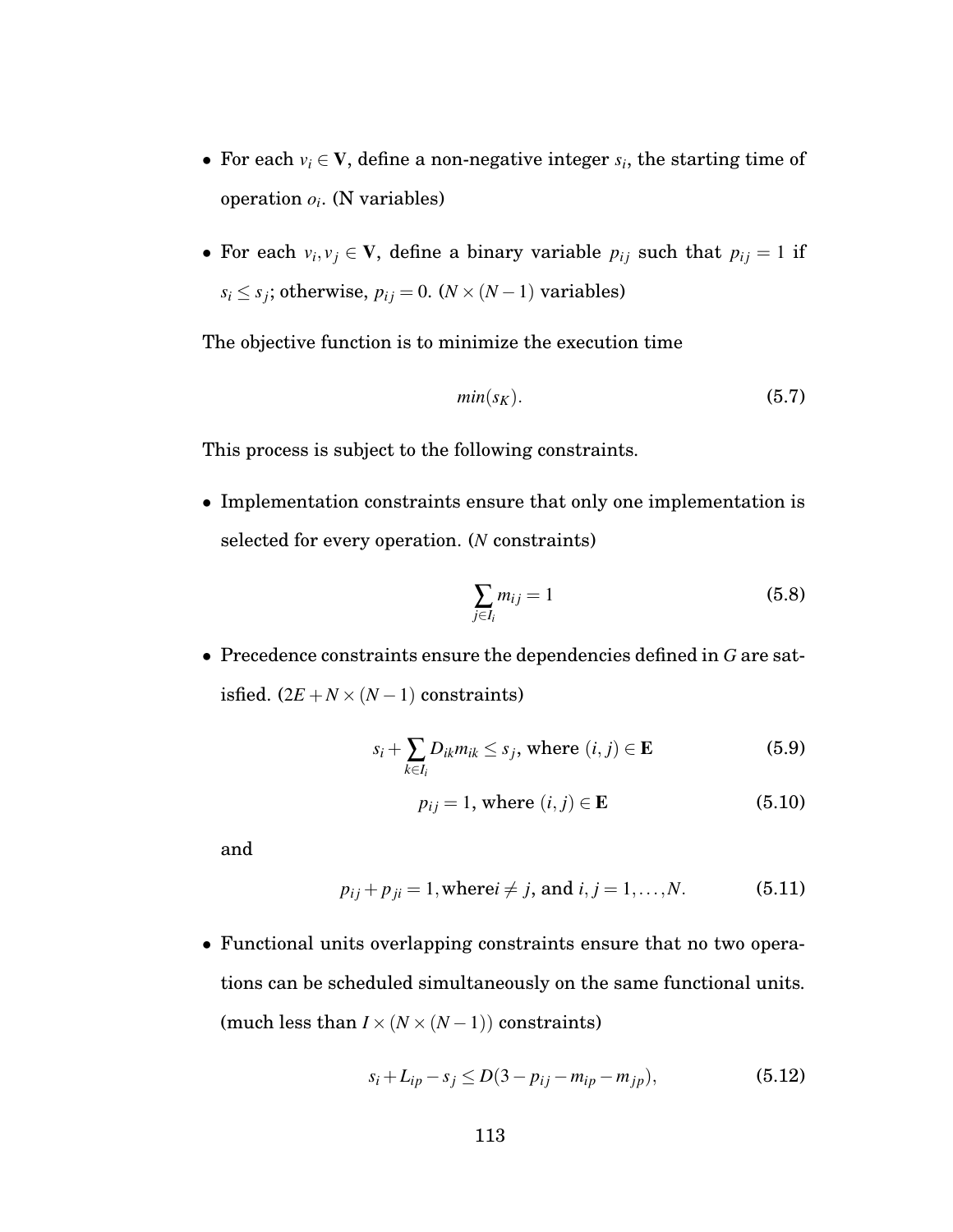where  $i \neq j$ , and  $i, j = 1, \ldots, N$ . The above inequality is restrictive only when both  $m_{ip} = 1$  and  $m_{jp} = 1$ , and  $p_{ij} = 1$ , i.e. both operations *i* and *j* can be implemented on functional units *p*, and operation *i* are scheduled first. In this case, it guarantees that the finish time of operation *i* should be less than the start time of operation *j*.

• Bounds limit all variables in a small range. (*N* constraints)

$$
s_S = 0 \tag{5.13}
$$

$$
0 \le s_i \le D, \text{ where } i = 1, \dots, N \tag{5.14}
$$

A solution to the scheduling problem is specified completely by  $m_{ij}$ (mapping) and  $s_i$  (schedule). The formulation has at most  $N^2 + I \times N$  variables and at most  $N^2 + N + 2E + I(N^2 - N)$  constraints, in addition to the integrality constraints on the variables.

Other scheduling problems, such the TCS problem and the pipelining problem, can be formulated in a similar way.

It is obvious that the ILP formulation increases rapidly with the number of operations, dependencies, control steps, and feasible choices of hardware resources. Therefore the time of execution of the algorithm also increases rapidly. In practice, the ILP approach is applicable only to rather small designs.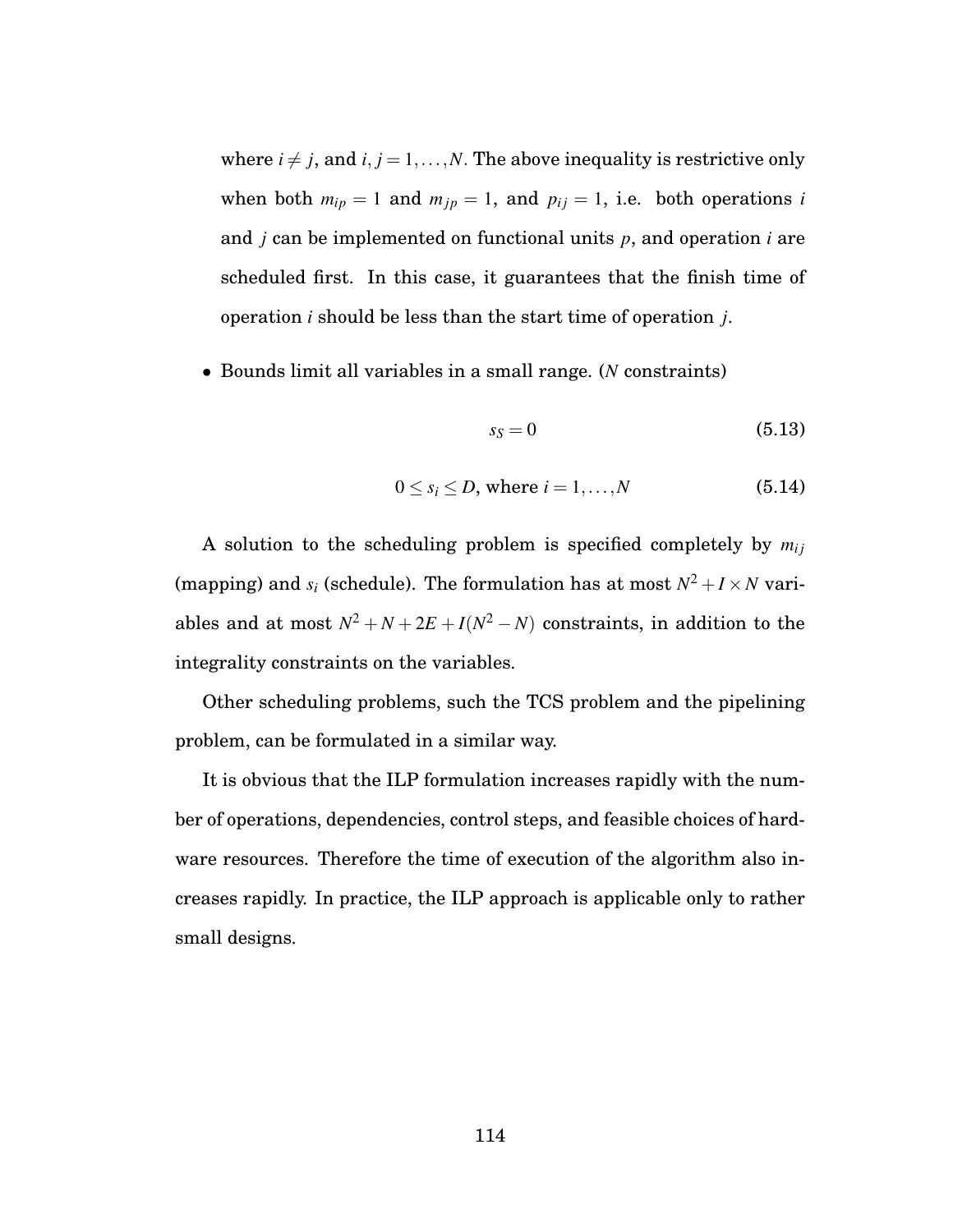# **5.3 The ant colony optimization**

The section briefly introduces the ant colony optimization (ACO) metaheuristic and the max-min ant system (MMAS) optimization.

#### **5.3.1 The ACO algorithm**

The ACO algorithm, originally introduced by Dorigo *et al* [34], is a cooperative heuristic searching algorithm inspired by ethological studies on the behavior of ants.

It was observed [33] that ants – who lack sophisticated vision – manage to establish the optimal path between their colony and a food source within a very short period. This is done via indirect communication known as *stigmergy* via the chemical substance, or *pheromone*, left by the ants on the paths. Each individual ant makes a decision on its direction biased on the *strength* of the pheromone trails that lie before it, where a higher amount of pheromone hints a better path. As an ant traverses a path, it reinforces that path with its own pheromone. A collective autocatalytic behavior emerges as more ants choose the shortest trails, which in turn creates an even larger amount of pheromones on those short trails, making those short trails more likely to be chosen by future ants.

The ACO algorithm is inspired by this observation. It is a populationbased approach where a collection of ants cooperates to explore the search space. They communicate via mechanisms that imitate the pheromone trails.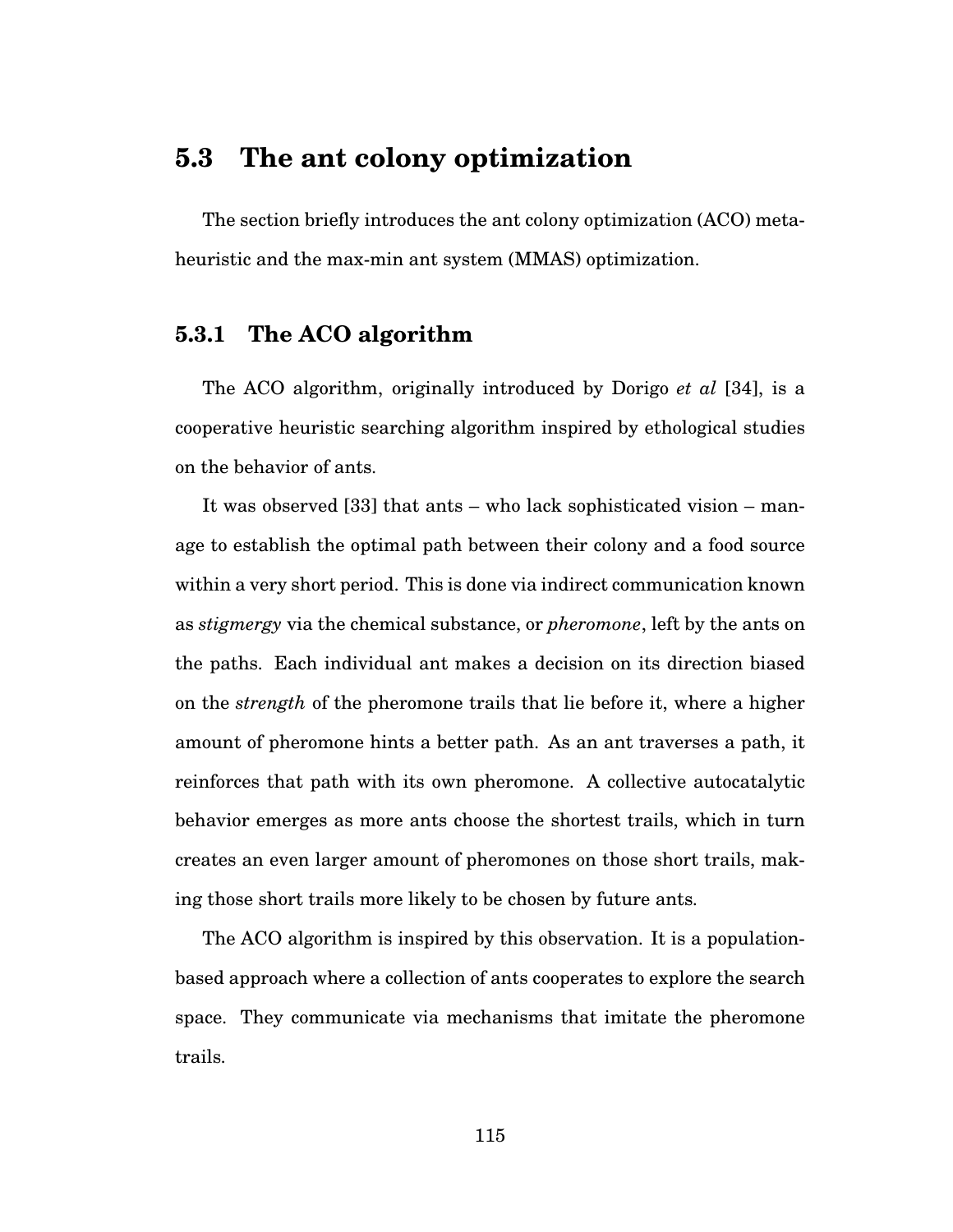One of the first problems to which ACO was successfully applied was the Traveling Salesman Problem (TSP) [34], for which it gave competitive results compared to traditional methods. The TSP can be modeled as a complete weighted directed graph  $G(V, E, d)$ , where  $V = \{v_1, \ldots, v_N\}$  is a set of vertices or cities, E is a set of edges, and *d* is a function that associates a numeric weight  $d(i, j)$  for each edge  $e(v_i, v_j) \in \mathbf{E}$ . This weight is naturally determined as the distance between vertices  $v_i$  and  $v_j$  in the TSP. The objective is to find the shortest Hamiltonian path of the graph *G*.

In order to solve the TSP, the ACO algorithm associates a pheromone trail  $\tau(i, j)$  for each edge  $e(v_i, v_j) \in \mathbf{E}$ . The pheromone indicates the attractiveness of the edge and serves as a global distributed heuristic. Initially,  $\tau(i, j, 0)$  is set with some fixed value  $T_0$ . During each iteration, M agents (ants) are released randomly on the cities, and each starts to construct a tour. Every agent has memory about the cities it has visited so far in order to guarantee the constructed tour is a Hamiltonian path. If at step *t* the agent is at city *i*, the agent chooses the next city *j* probabilistically using the following:

$$
p(i,j) = \begin{cases} \frac{\tau^{\alpha}(i,j,t) \cdot \eta^{\beta}(i,j)}{\sum_{k} (\tau^{\alpha}(i,k,t) \cdot \eta^{\beta}(i,k))} & \text{if is } j \text{ not visited} \\ 0 & \text{otherwise} \end{cases}
$$
(5.15)

where edges  $e(v_i, v_k)$  are all the allowed moves from  $v_i$ ,  $\eta(i,k)$  is a local heuristic which is defined as the inverse of *d*(*i*, *j*), α and β are parameters to control the relative influence of the distributed global heuristic  $\tau(i, k, t)$ and local heuristic  $\eta(i,k,t)$ .

Intuitively, the ant favors a decision on an edge that possesses a higher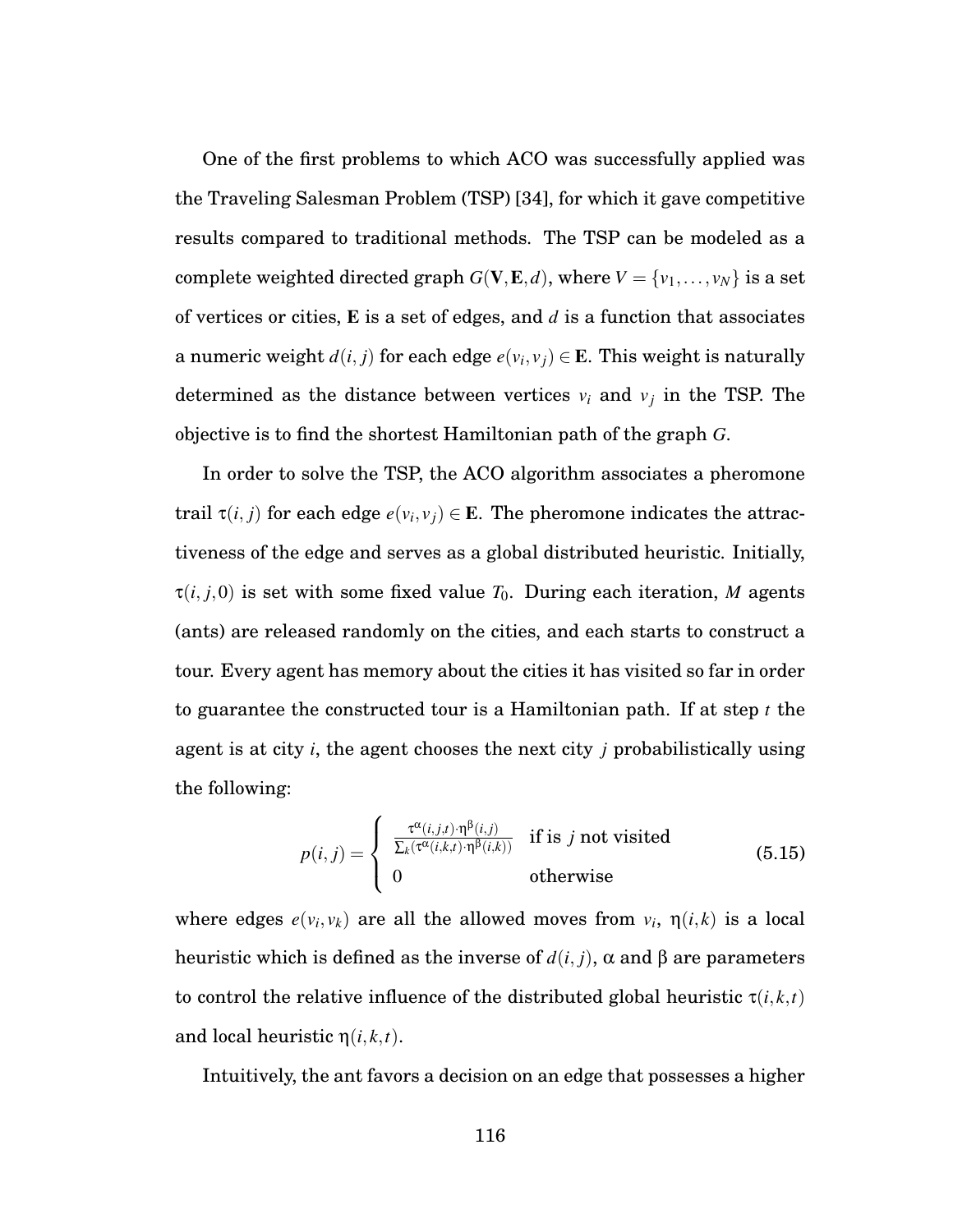volume of pheromones and a better local distance. At the completion of each iteration, amounts of the pheromones are updated to favor the edges from the solutions found by the ants in the current iteration.

At the end of every iteration, certain amounts of new pheromones are released on tours those agents constructed.

$$
\Delta \tau_a(i,j) = \begin{cases} Q/l_a & \text{if edge } e(v_i, v_j) \text{ in the tour and } a \text{ constructed} \\ 0 & \text{otherwise} \end{cases}
$$
 (5.16)

where *Q* is a fixed constant to control the delivery rate of the pheromone, and *la* is the tour length for ant *a*.

In the meantime, a certain amount of pheromone evaporates from every edge. More specifically, it is  $\rho \cdot \tau(i, j, t - 1)$ , where  $\rho$  is the evaporation ratio and  $0 < \rho < 1$ .

Therefore, the updated pheromone trail on edge  $e(v_i, v_j)$  at iteration *t* is defined as

$$
\tau(i,j,t) = \rho \cdot \tau(i,j,t-1) + \sum_{a=1}^{M} \Delta \tau_a(i,j)
$$
\n(5.17)

Two important operations are taken in this pheromone trail updating process. The evaporation operation is necessary for the ACO to be effective in exploring different parts of the search space, while the reinforcement operation ensures that frequently used edges and edges contained in the better tours receive a higher volume of pheromones and have a better chance to be selected in the future iterations of the algorithm. The above process is repeated multiple times until a certain ending condition is reached. The best result found by the algorithm is reported.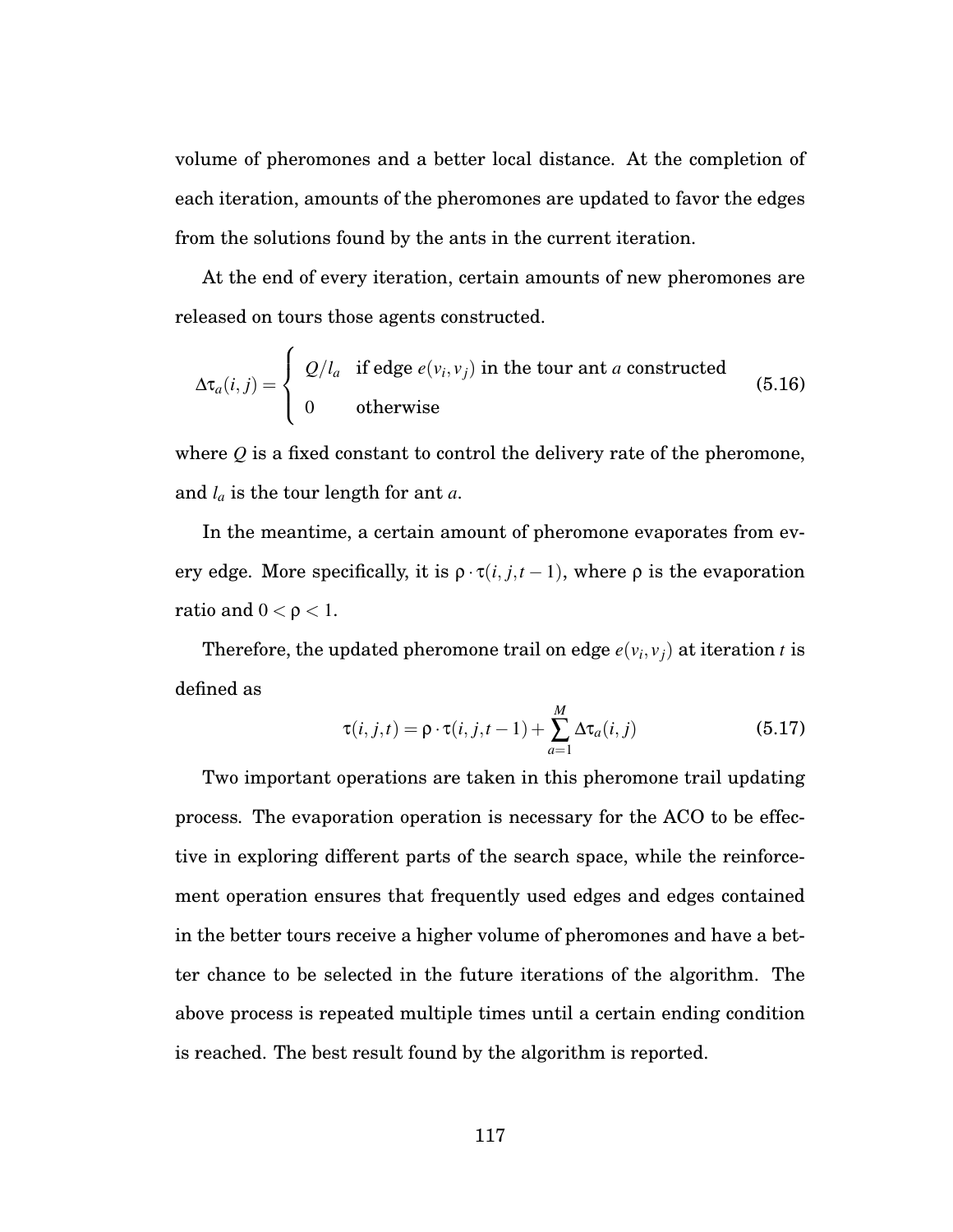Researchers have since formulated ACO methods for a variety of traditional  $\mathcal{N}P$ -hard problems. These problems include the maximum clique problem [40], the quadratic assignment problem [45], the graph coloring problem [27], the shortest common super-sequence problem [81, 85], and the multiple knapsack problem [42]. ACO also has been applied to practical problems such as the vehicle routing problem [44], data mining [94], the network routing problem [106], and the system level task partitioning problem [125, 126].

The convergence of the ACO was investigated by Gutjahr [52]. It was shown that ACO with a time-dependent evaporation factor or a timedependent lower pheromone bound converges to an optimal solution with probability of exactly one. The result enhanced the work presented by Gutjahr [53, 51, 113] for the ACO algorithm. It turns out that a convergence guarantee can be obtained by a suitable speed of cooling (i.e., reduction of the influence of randomness). This is similar to the optimality proof for the simulated annealing meta-heuristic. A geometric decrease in pheromones on non-reinforced arcs is too fast and may lead to premature convergence to suboptimal solutions. On the other hand, introducing a fixed lower pheromone bound stops the cooling at some point and leads to random-search-like behavior without convergence. In between lies a compromise of allowing pheromone trails to move towards zero, but at a slower than geometric rate. This can be achieved either by decreasing the evaporation factors, or by decreasing the lower pheromone bounds.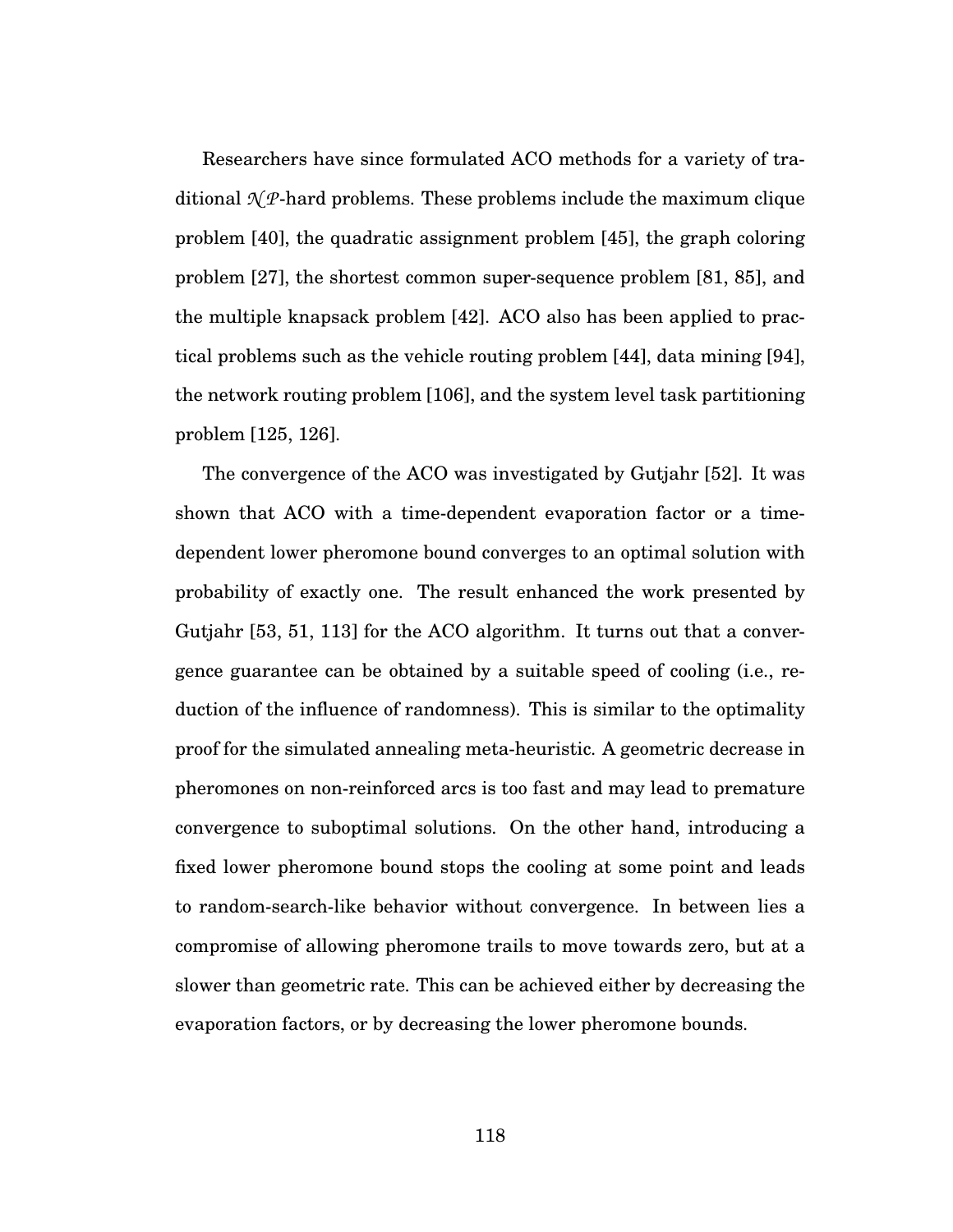#### **5.3.2 The max-min ant system (MMAS) optimization**

Premature convergence to local minima is a critical algorithmic issue that can be experienced by all evolutionary algorithms. Balancing exploration and exploitation is not trivial in these algorithms, especially for algorithms that use positive feedback such as ACO [34]. The max-min ant system (MMAS) is specifically designed to address this problem.

The MMAS [114] is built upon the original ant system algorithm. It improves the original algorithm by providing dynamically evolving bounds on the pheromone trails such that the heuristic is always within a limit compared with that of the best path. As a result, all possible paths have a non-trivial probability of being selected and thus it encourages broader exploration of the search space.

The MMAS forces the pheromone trails to be limited within evolving bounds, that is for iteration *t*,  $\tau_{min}(t) \leq \tau(i, j, t) \leq \tau_{max}(t)$ . If we use *f* to denote the cost function of a specific solution *S*, the upper bound τ*max* [114] is defined as follows.

$$
\tau_{max}(t) = \frac{1}{1 - \rho} \frac{1}{f(s(t-1))}
$$
\n(5.18)

where  $s(\cdot)$  is the global best solution found so far. The lower bound is defined as follows.

$$
\tau_{min}(t) = \frac{\tau_{max}(t)(1 - \sqrt[n]{p_{best}})}{(avg - 1)\sqrt[n]{p_{best}}}
$$
\n(5.19)

where  $p_{best} \in (0,1]$  is a controlling parameter to dynamically adjust the bounds of the pheromone trails. The physical meaning of *pbest* is that it indicates the conditional probability of the current global best solution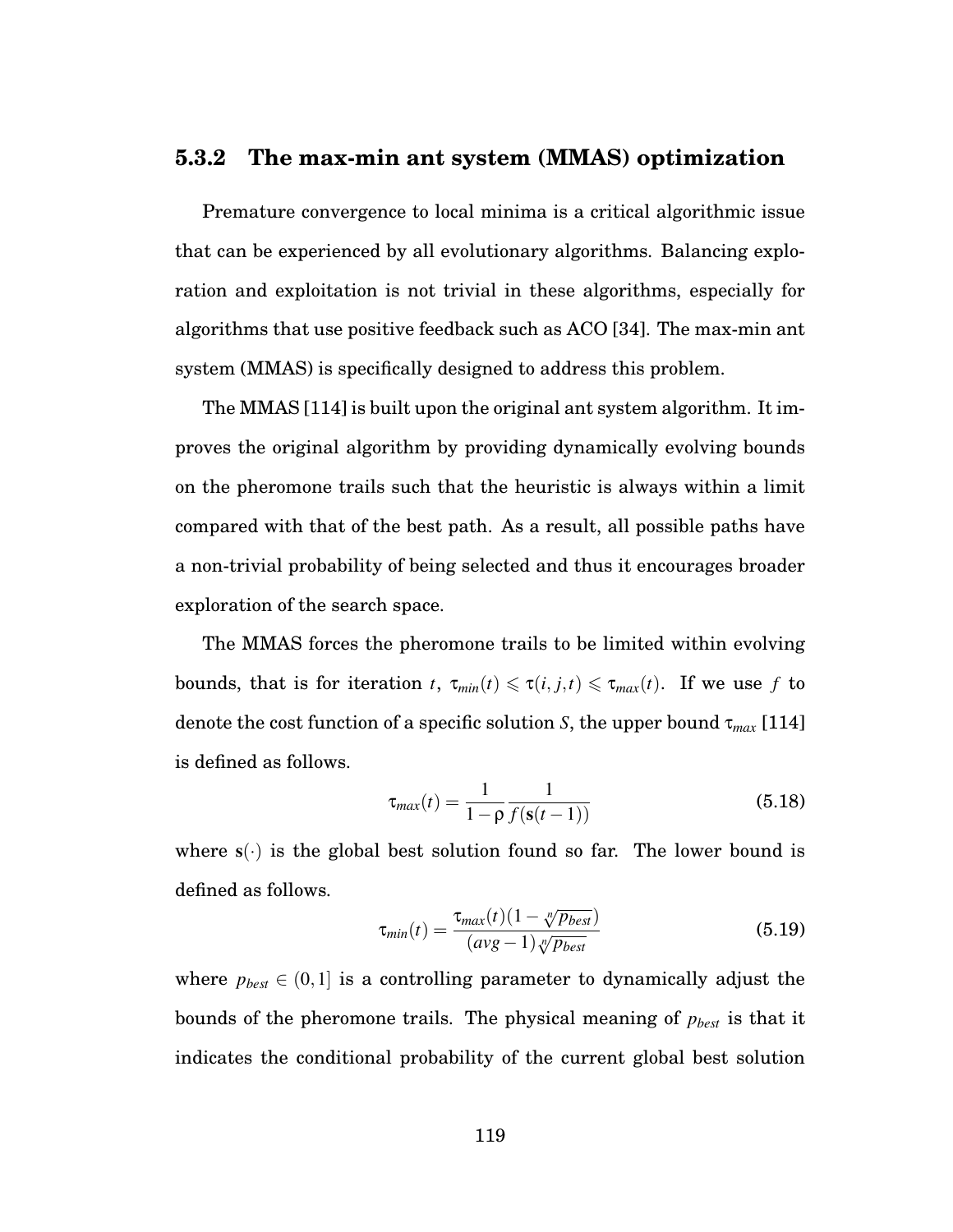s(*t*) being selected, given that all edges not belonging to the global best solution have a pheromone level of  $\tau_{min}(t)$  and all edges in the global best solution have  $\tau_{max}(t)$ . Here *avg* is the average size of the decision choices over all the iterations. For a TSP problem of *n* cities,  $avg = N/2$ . It is noticed from (5.19) that lowering *pbest* results in a tighter range for the pheromone heuristic. As  $p_{best} \rightarrow 0$ ,  $\tau_{min}(t) \rightarrow \tau_{max}(t)$ , which means more emphasis is given to search space exploration.

Theoretical treatments of using the pheromone bounds and other modifications on the original ant system algorithm are proposed in [114]. These include a pheromone updating policy that only utilizes the best performing ant, initializing pheromone with  $\tau_{max}$ , and combining local search with the algorithm. It was reported by the authors that MMAS was the best performing AS approach and provided very high quality solutions.

# **5.4 Resource constraint scheduling**

In this section, we present our algorithm of applying the ant system, or more specifically, the max-min ant system (MMAS) [114] optimization, to solve the resource constraint scheduling (RCS) problem.

### **5.4.1 Algorithm formulation**

The MMAS resource-constrained scheduling algorithm, as shown in Algorithm 7, combines the MMAS approach with the traditional list scheduling algorithm, and formulates the problem as an iterative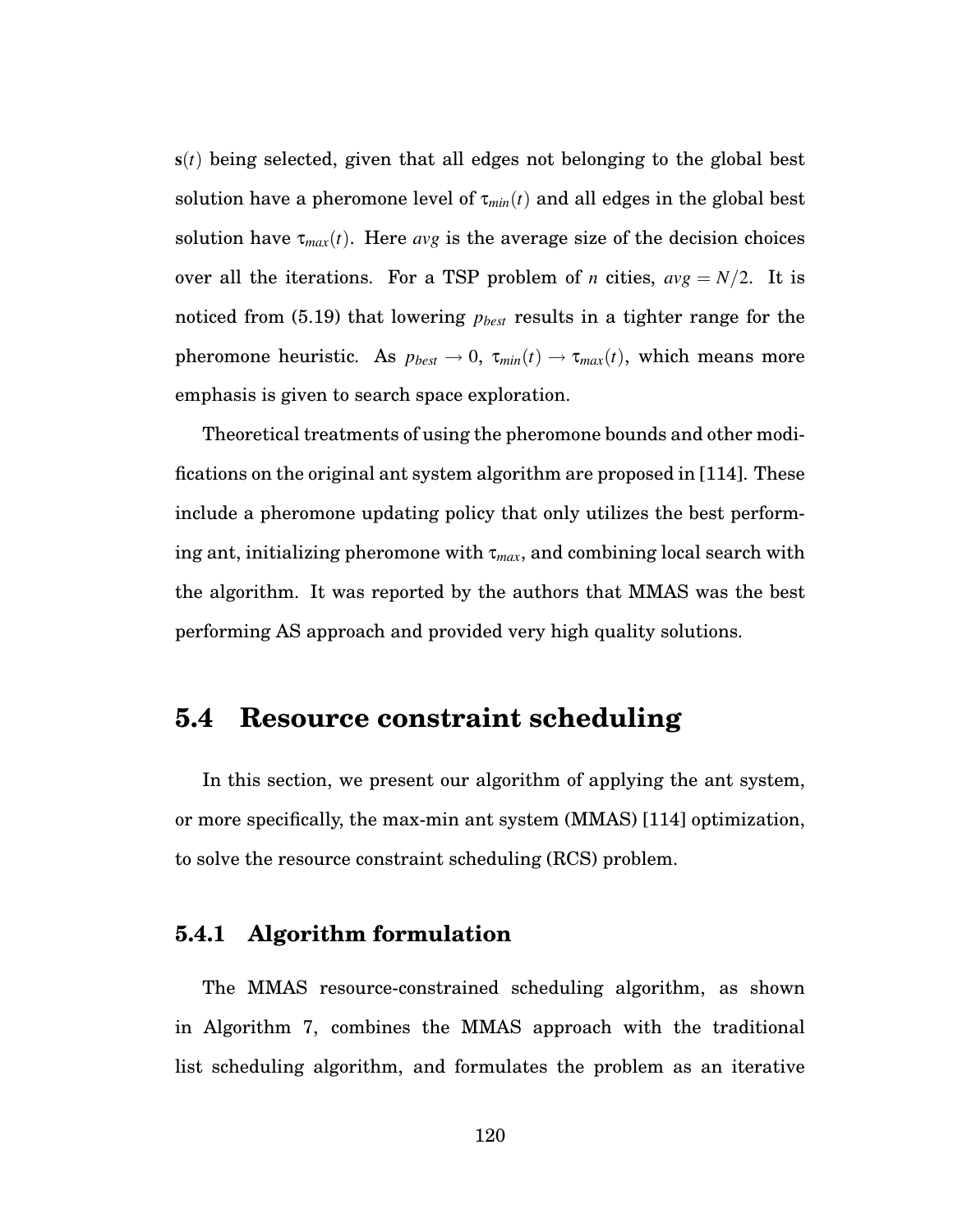searching process over the design space.

|     | <b>Algorithm 7 MMAS</b> resource-constraint scheduling                               |
|-----|--------------------------------------------------------------------------------------|
|     | 1: initialize parameter $\rho, \tau_{ij}, p_{best}, \tau_{max}, \tau_{min};$         |
|     | 2: construct $M$ ants;                                                               |
|     | 3: Best Solution $= \emptyset$                                                       |
|     | 4: while ending condition is not met do                                              |
| 5:  | <b>for</b> each <i>m</i> that $1 \le m \le M$ do                                     |
| 6:  | ant <i>m</i> constructs a list $L_m$ of vertices using global heuristic $\tau$ ; and |
|     | local heuristic $\eta$                                                               |
| 7:  | conduct list scheduling on $G(V, E)$ using the list $L_m$ ;                          |
| 8:  | update BestSolution                                                                  |
| 9:  | end for                                                                              |
| 10: | update heuristic boundaries $\tau_{max}$ and $\tau_{min}$ ;                          |
| 11: | update local heuristics $\eta$ if needed;                                            |
| 12: | update $\tau(i, j, t)$ based on (5.21);                                              |
|     | 13: end while                                                                        |
|     | 14: return BestSolution;                                                             |
|     |                                                                                      |

Each iteration consists of two stages. First, a collection of ants traverse the DFG to construct individual operation lists using global and local heuristics associated with the DFG vertices. Then, these results are evaluated in a list scheduler. Based on the evaluation, the heuristics are updated to favor better solutions. The hope is that further iterations benefit from the updates and come up with better priority list.

Similar to the algorithm presented in Section 5.3, each DFG vertex *vi* is associated with a set of pheromone trails  $\tau(i, j)$ . Each trail indicates the global favorableness of assigning the *i*-th vertex to the *j*-th position in the priority list, where  $j = 1, \ldots, N$ . Since it is valid for an operation to be assigned to any position in the priority list, every possible pheromone trail is valid. Initially,  $\tau(i, j)$  is set with some fixed value  $T_0$ .

During each iteration, *M* ants are released and each starts to construct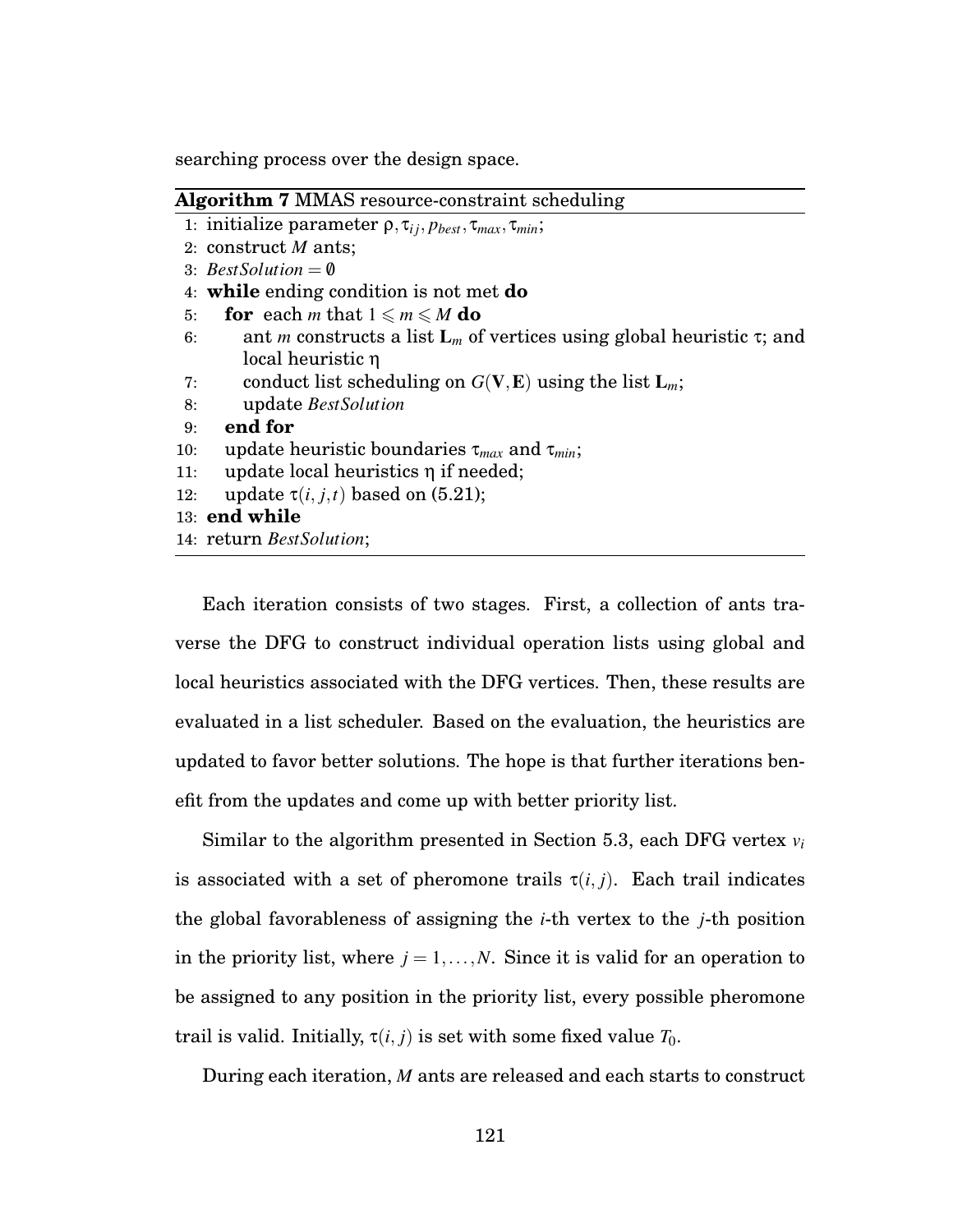an individual priority list by filling the list with an operation every step. Every ant has memory of those operations it already selected. Upon starting step *j*, the ant already selected *j* −1 operations of the DFG. To fill the *j*-th position of the list, the ant chooses the next operation  $o_i$  probabilistically according to the probability as follows.

$$
p(i,j) = \begin{cases} \frac{\tau^{\alpha}(i,j,t) \cdot \eta^{\beta}(i,j)}{\sum_{k} (\tau^{\alpha}(i,k,t) \cdot \eta^{\beta}(i,k))} & \text{if operation } o_j \text{ is not scheduled yet} \\ 0 & \text{otherwise} \end{cases}
$$
(5.20)

where  $\eta(i,k)$  is a local heuristic of selection operation  $v_k$ , and  $\alpha$  and  $\beta$ are parameters to control the relative influence of the distributed global heuristic  $\tau(i,k,t)$  and local heuristic  $\eta(i,k,t)$ .

The local heuristic η gives the local favorableness of scheduling the *i*th operation at the *j*-th position of the priority list. Different well-known heuristics [86] are tested here.

- 1. **Instruction mobility** (IM): The mobility of an operation is determined by the difference between the ALAP and ASAP schedules. The smaller the mobility, the more urgent the operation is. When the mobility is zero, the operation is on the critical path.
- 2. **Instruction depth** (ID): Instruction depth is the length of the longest path in the DFG from the operation to the sink. It is an obvious measure of the priority for an operation as it gives the number of operations that must be scheduled after.
- 3. **Latency-weighted instruction depth** (LWID): This is computed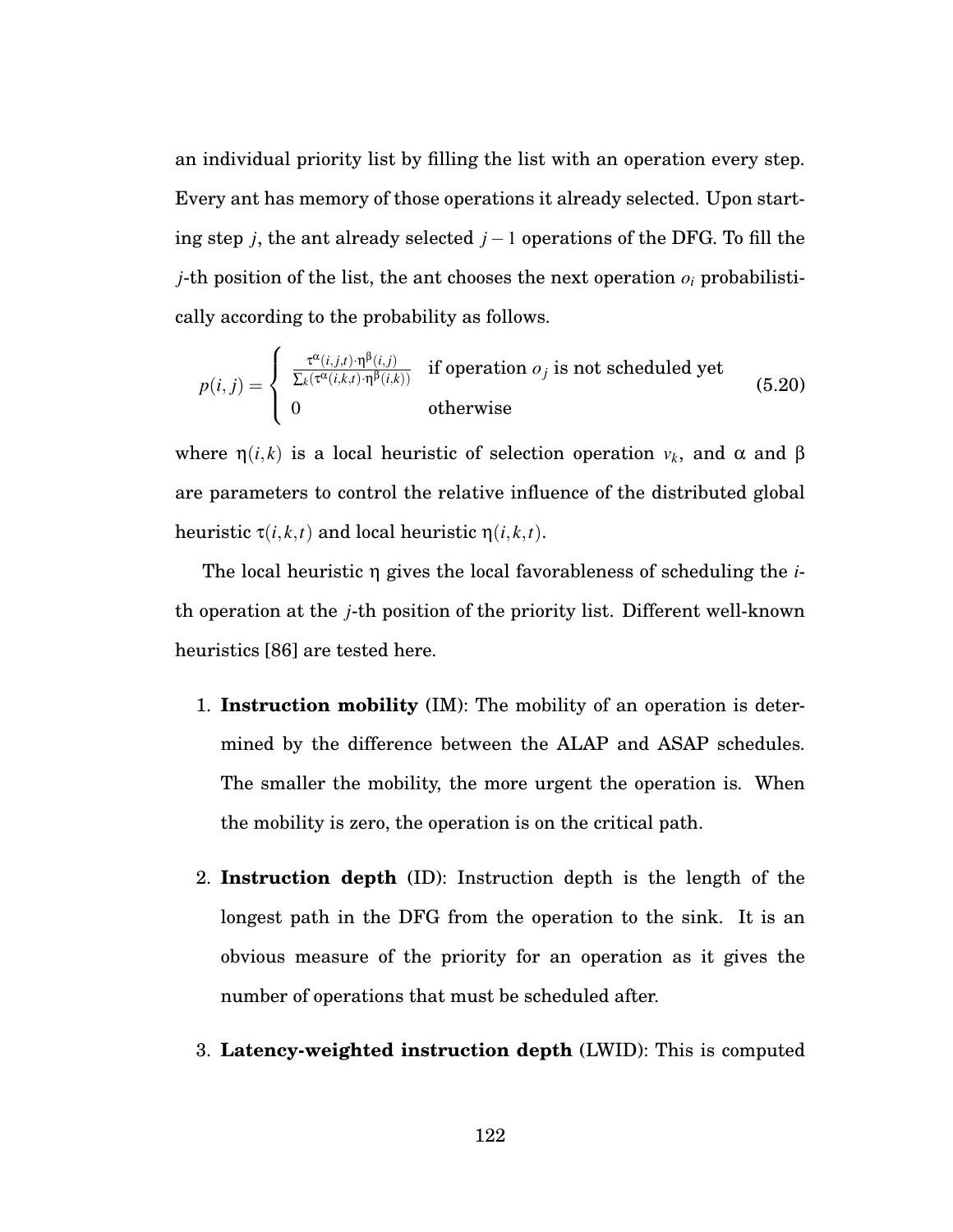in a similar manner as ID, except vertices along the path to the virtual sink vertex are weighted using the latency of the operation.

4. **Successor number** (SN): This is to benefit vertices with many successors, which is more likely to make other vertices be scheduled earlier.

The second stage is the result quality assessment and pheromone trail updating step.

$$
\tau(i,j,t) = \rho \cdot \tau(i,j,t-1) + \sum_{h=1}^{M} \Delta \tau_h(i,j)
$$
\n(5.21)

$$
\Delta \tau_h(i,j) = \begin{cases} Q/l_h & \text{if } op_i \text{ is scheduled at } j \text{ by ant } h \\ 0 & \text{otherwise} \end{cases}
$$
 (5.22)

where  $l_h$  is the total latency of the scheduling result generated by ant  $h$ , and  $\rho$  is the evaporation ratio and  $0 \leq \rho \leq 1$ .

## **5.4.2 Complexity analysis**

List scheduling is a two-step process. In the first step, a priority list is built. The second step takes *n* steps to solve the scheduling problem since it is a constructive method without backtracking. For different heuristics, the complexity of the first step is different. When operation mobility, operation depth, and latency weight operation depth are used, it takes  $O(n^2)$  steps to build the priority list since depth-first or breadth-first graph transverses are involved. When the successor vertex number is adopted as the list construction heuristic, it only takes *n* steps to do so. Therefore, the complexities for these methods are either  $O(n^2)$  or  $O(n)$  accordingly.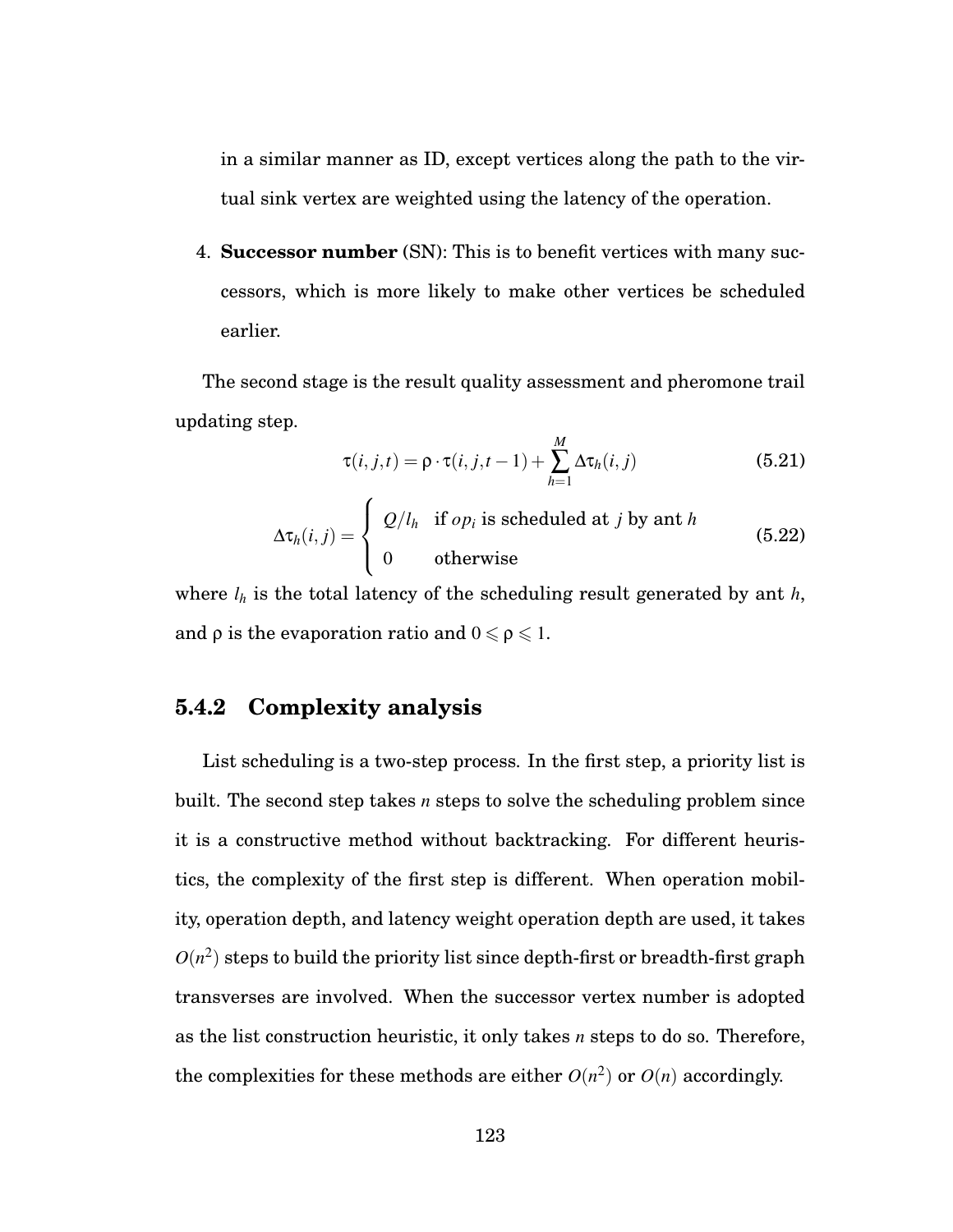The force-directed resource constrained operation scheduling method is different. Though it is also a constructive method without backtracking, we need to compute the force of each operation at every step since the total latency is dynamically increased, based on whether there are enough resources to handle the ready operations. Thus the FDS method has  $O(n^3)$ complexity.

The complexity of the proposed MMAS solution is determined mainly by the number of ants *m* and the total iteration *N* in every run. It also depends on the list scheduler that is utilized. If *mN* is proportional to *n*, we have one order higher complexity than the corresponding list scheduling approach. However, based on our experience, it is possible to fix such factor for a large set of practical cases such that the complexity of the MMAS solution is the same as the list scheduling approach.

### **5.4.3 Experimental results**

#### **Benchmarks**

In order to test and evaluate our algorithms, we have constructed a comprehensive set of benchmarks. These benchmarks are taken from one of two sources. One source is from popular benchmarks used in previous literature. The benefit of having classic samples is that they provide a direct comparison between results generated by our algorithm and results from previously published methods. This is especially helpful when some of the benchmarks have known optimal solutions. In our final testing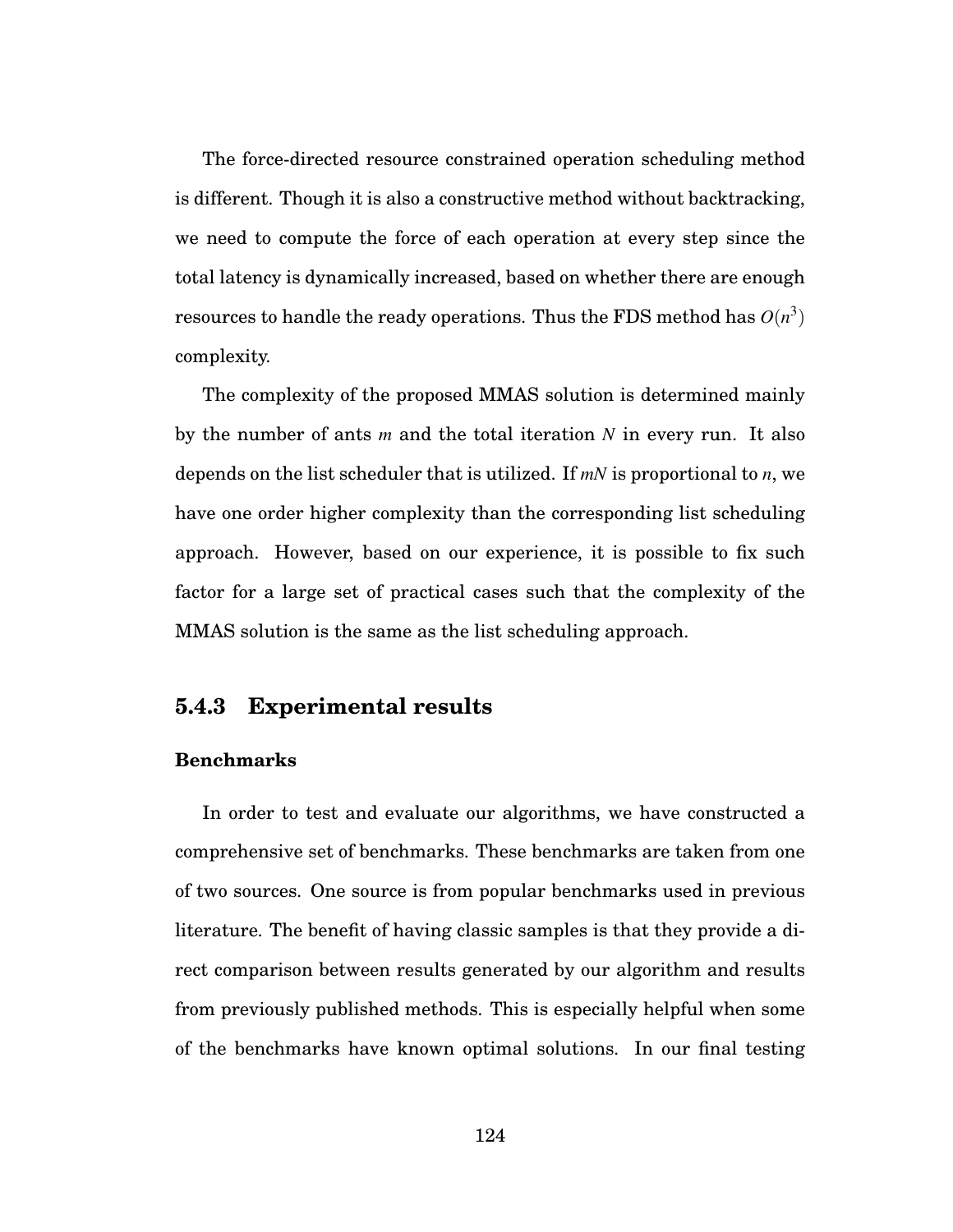benchmark set, seven samples widely used in operation scheduling studies are included. These samples focus mainly on frequently used numeric calculations performed by different applications.

In addition to these classic benchmarks, test cases from real-life applications in the MediaBench suite [78] are selected. The MediaBench suite contains a wide range of complete applications for image processing, communications, and DSP applications. These applications are analyzed using the SUIF [4] and Machine SUIF [112] tools. Thirteen DFGs are selected from core algorithms of these MediaBench applications.

| <b>Benchmark Name</b>   | # Nodes | # Edges | Depth |
|-------------------------|---------|---------|-------|
| HAL                     | 11      | 8       | 4     |
| horner_bezier           | 18      | 16      | 8     |
| AWR                     | 28      | 30      | 8     |
| motion_vectors          | 32      | 29      | 6     |
| <b>EWF</b>              | 34      | 47      | 14    |
| FIR <sub>2</sub>        | 40      | 39      | 11    |
| $_{\rm{FIR1}}$          | 44      | 43      | 11    |
| h2v2_smooth_downsample  | 51      | 52      | 16    |
| feedback_points         | 53      | 50      | 7     |
| collapse_pyr            | 56      | 73      | 7     |
| COSINE1                 | 66      | 76      | 8     |
| COSINE <sub>2</sub>     | 82      | 91      | 8     |
| write_bmp_header        | 106     | 88      | 7     |
| interpolate_aux         | 108     | 104     | 8     |
| matmul                  | 109     | 116     | 9     |
| idctcol                 | 114     | 164     | 16    |
| jpeg_idct_ifast         | 122     | 162     | 14    |
| jpeg_fdct_islow         | 134     | 169     | 13    |
| smooth_color_z_triangle | 197     | 196     | 11    |
| invert_matrix_general   | 333     | 354     | 11    |

|  | Table 5.1: Benchmark node and edge count with the instruction depth |  |  |  |  |
|--|---------------------------------------------------------------------|--|--|--|--|
|  | assuming unit delay.                                                |  |  |  |  |

Table 5.1 lists all twenty benchmarks that were included in the benchmark set. Together with the names of the various functions where the basic blocks originated are the number of vertices, number of edges, and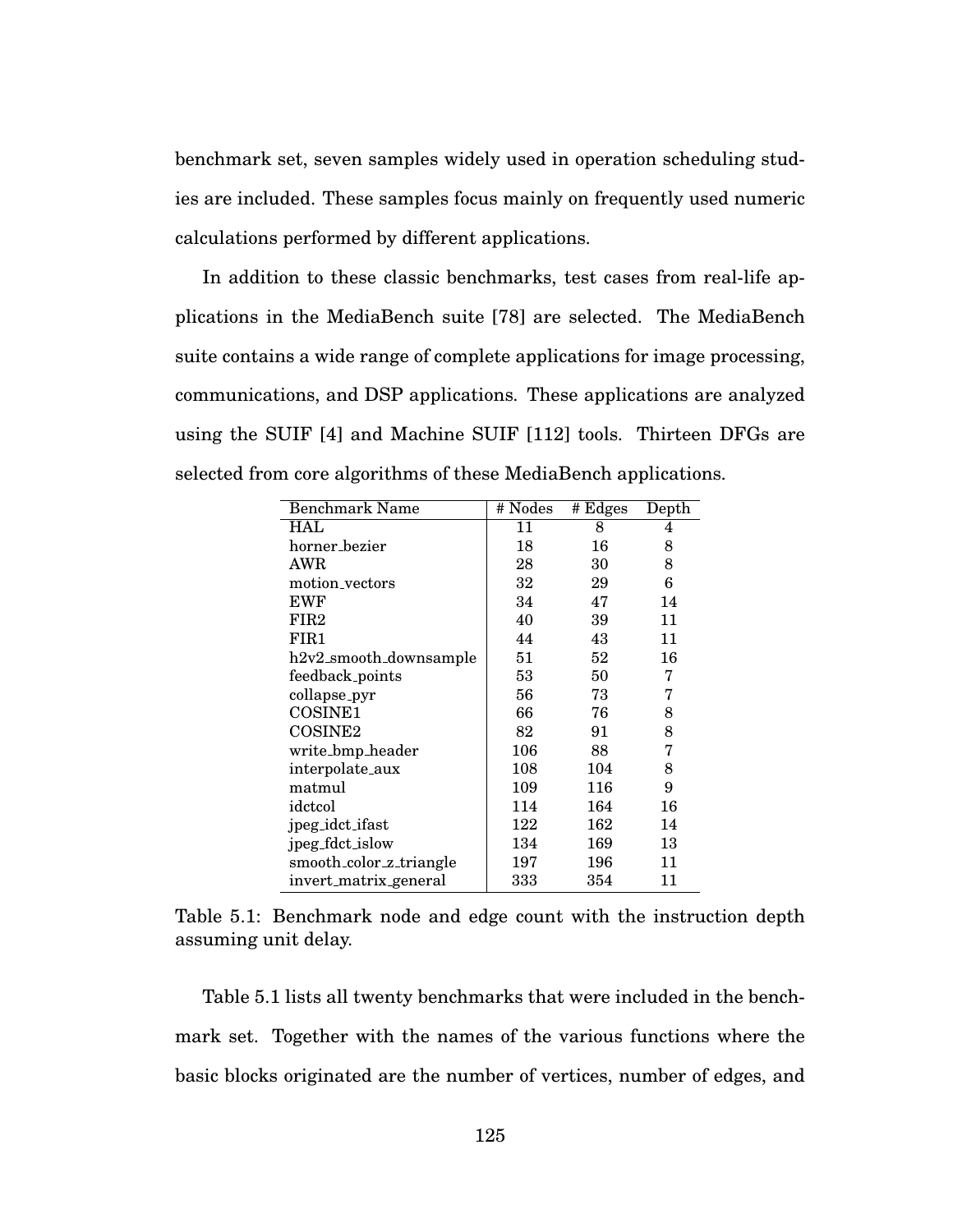operation depth (assuming unit delay for every operation) of the DFG.

#### **Experimental results**

The proposed MMAS scheduling algorithm was implemented and the quality of results is compared with the popularly used list scheduling and the known optimal solutions.

There are a set of different local heuristics available. For each local heuristic, five runs are conducted to obtain enough statistics for evaluating the stability of the algorithm. The number of ants per iteration, *M*, is set to 10. In each run, the scheduling algorithm stops after 100 iterations. The shortest latency is reported at the end of each run. The average value is reported here as the quality-of-results for the corresponding setting.

Experiments are conducted to solve two kinds of the RCS problems. They are the *homogenous* scheduling and the *heterogeneous* scheduling. The homogenous RCS problem allows only a single choice for each data operation type, and resource allocation is conducted prior to the scheduling. In this experiment, two types of functional units are allowed. They are multipliers and ALU, respectively. The ALU can implement most data operations other than multiplication. The number of each resource type is determined in the resource allocation stage and are less than the concurrency showing in the ASAP/ALAP scheduling, which guarantees that the test cases are not simplified to ASAP/ALAP scheduling.

Table 5.2 shows the testing results for the homogenous case. The best results for each case are shown in bold. Compared with a variety of list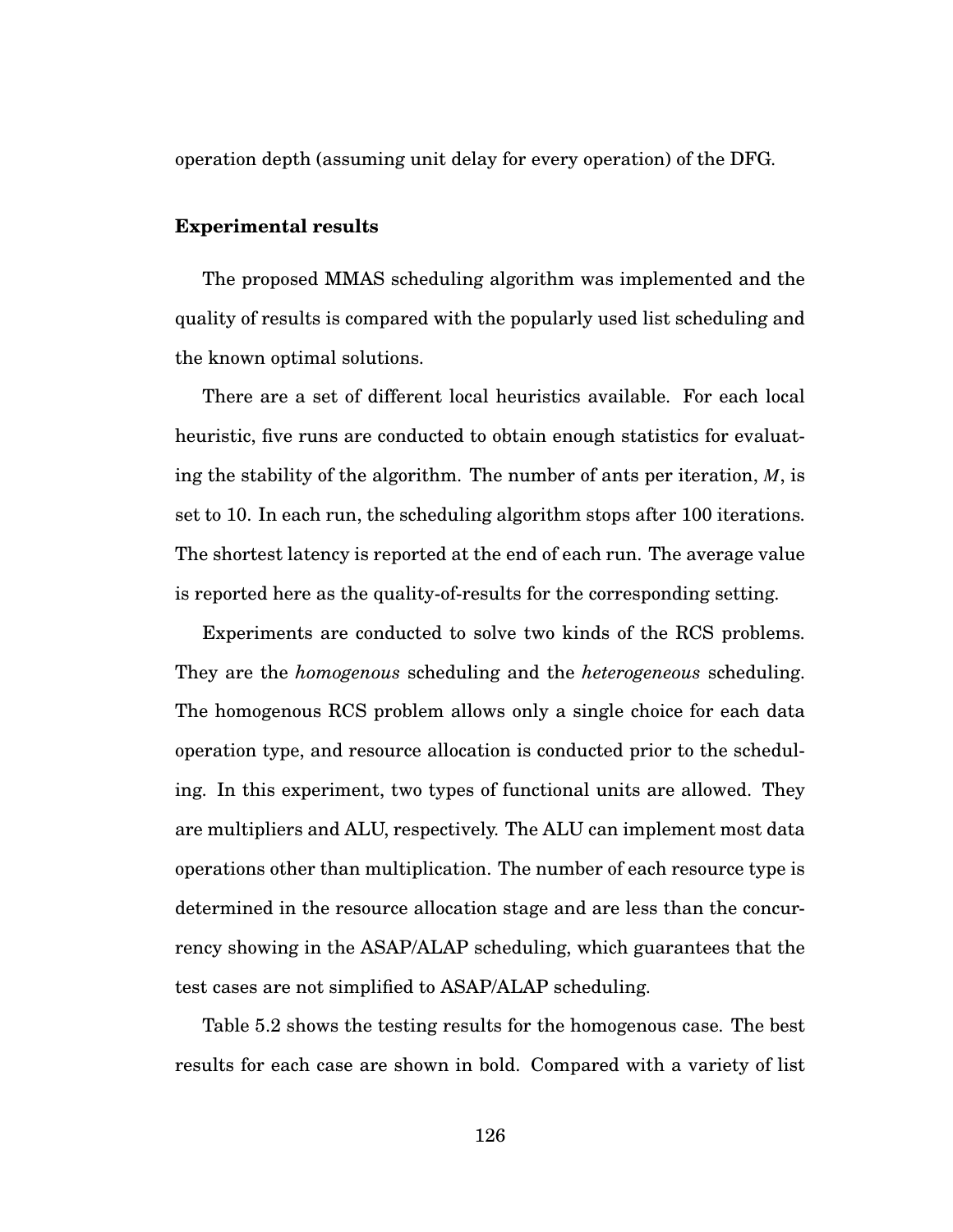| $5 \mathrm{~runs}$<br><b>MMAS</b> (average over | $_{\rm NS}$                  |                |  |                 |                |                                                                                                                                                                                                                                                                 |                |                |             |                |               |         |                |               |                        |         |         |
|-------------------------------------------------|------------------------------|----------------|--|-----------------|----------------|-----------------------------------------------------------------------------------------------------------------------------------------------------------------------------------------------------------------------------------------------------------------|----------------|----------------|-------------|----------------|---------------|---------|----------------|---------------|------------------------|---------|---------|
|                                                 | $\mathop{\rm LWHL}\nolimits$ |                |  |                 |                | o 0 0 0 0 0 0 0 % % 9 0 .9 % 9 0 % 9 % 9 % 9 %<br>∞ 2 1 2 2 3 4 4 4 5 2 5 4 5 6 7 8 9 5 7 8 9                                                                                                                                                                   |                |                |             |                |               |         |                |               |                        |         |         |
|                                                 | $\exists$                    |                |  |                 |                |                                                                                                                                                                                                                                                                 |                |                |             |                |               |         |                |               |                        |         |         |
|                                                 | $\Xi$                        |                |  |                 |                |                                                                                                                                                                                                                                                                 |                |                |             |                |               |         |                |               |                        |         | 24.0    |
|                                                 | $\overline{\rm s}$           | ∞              |  | $\overline{14}$ |                |                                                                                                                                                                                                                                                                 |                | 2 <sup>2</sup> |             |                |               | 1193297 |                |               |                        |         |         |
| ist Scheduling                                  | IIWT                         |                |  |                 |                |                                                                                                                                                                                                                                                                 |                |                |             |                |               |         |                | 3315529452838 |                        |         |         |
|                                                 |                              |                |  |                 |                |                                                                                                                                                                                                                                                                 | 22             |                |             |                |               |         | <u>ង ឌ ដ ន</u> |               | 25                     |         |         |
|                                                 |                              |                |  |                 | $\mathbb{S}^1$ | $\Xi$                                                                                                                                                                                                                                                           | $^{28}_{28}$   |                | $\approx$   |                |               | 2.88E   | $\Xi$          |               |                        |         |         |
|                                                 | <b>FDS</b>                   | ∞              |  |                 |                |                                                                                                                                                                                                                                                                 |                |                | 19891942955 |                |               |         |                |               |                        |         |         |
| Resources                                       |                              |                |  |                 |                |                                                                                                                                                                                                                                                                 |                |                |             |                | rc.           |         |                | <u>ခ</u>      |                        |         | $\Xi$   |
|                                                 | NUL/ALU                      | $\overline{6}$ |  |                 |                |                                                                                                                                                                                                                                                                 | $\overline{S}$ |                | ಲ           | $\mathfrak{S}$ | $\widehat{4}$ |         |                | $\Xi$         | $\widehat{\mathbf{e}}$ |         |         |
|                                                 | Size                         |                |  |                 |                | $(811)$ (8/18)<br>$(16/18)$<br>$(16/18)$<br>$(30/28)$<br>$(47/34)$<br>$(39/4)$<br>$(49/4)$<br>$(50/5)$<br>$(50/5)$<br>$(60/6)$<br>$(60/6)$<br>$(60/10)$<br>$(60/10)$<br>$(60/10)$<br>$(60/10)$<br>$(60/10)$<br>$(60/10)$<br>$(60/10)$<br>$(60/10)$<br>$(60/10)$ |                |                |             |                |               |         |                |               | (169/134)              | 196/197 | 354/333 |

| $\mathsf{I}$                               | y. Kasult summary tor the homographs required constrained scheduling<br>'YOʻE SY'TI DARIN DATILININ SHITIDI INI TURIY I IDI INI TURIY I IDI ISLAMIN ISLAMIN ISLAMIN ISLAMIN I |
|--------------------------------------------|-------------------------------------------------------------------------------------------------------------------------------------------------------------------------------|
|                                            |                                                                                                                                                                               |
|                                            |                                                                                                                                                                               |
|                                            |                                                                                                                                                                               |
|                                            |                                                                                                                                                                               |
|                                            |                                                                                                                                                                               |
| $\begin{array}{c} 1 \\ 1 \\ 1 \end{array}$ | i                                                                                                                                                                             |
|                                            |                                                                                                                                                                               |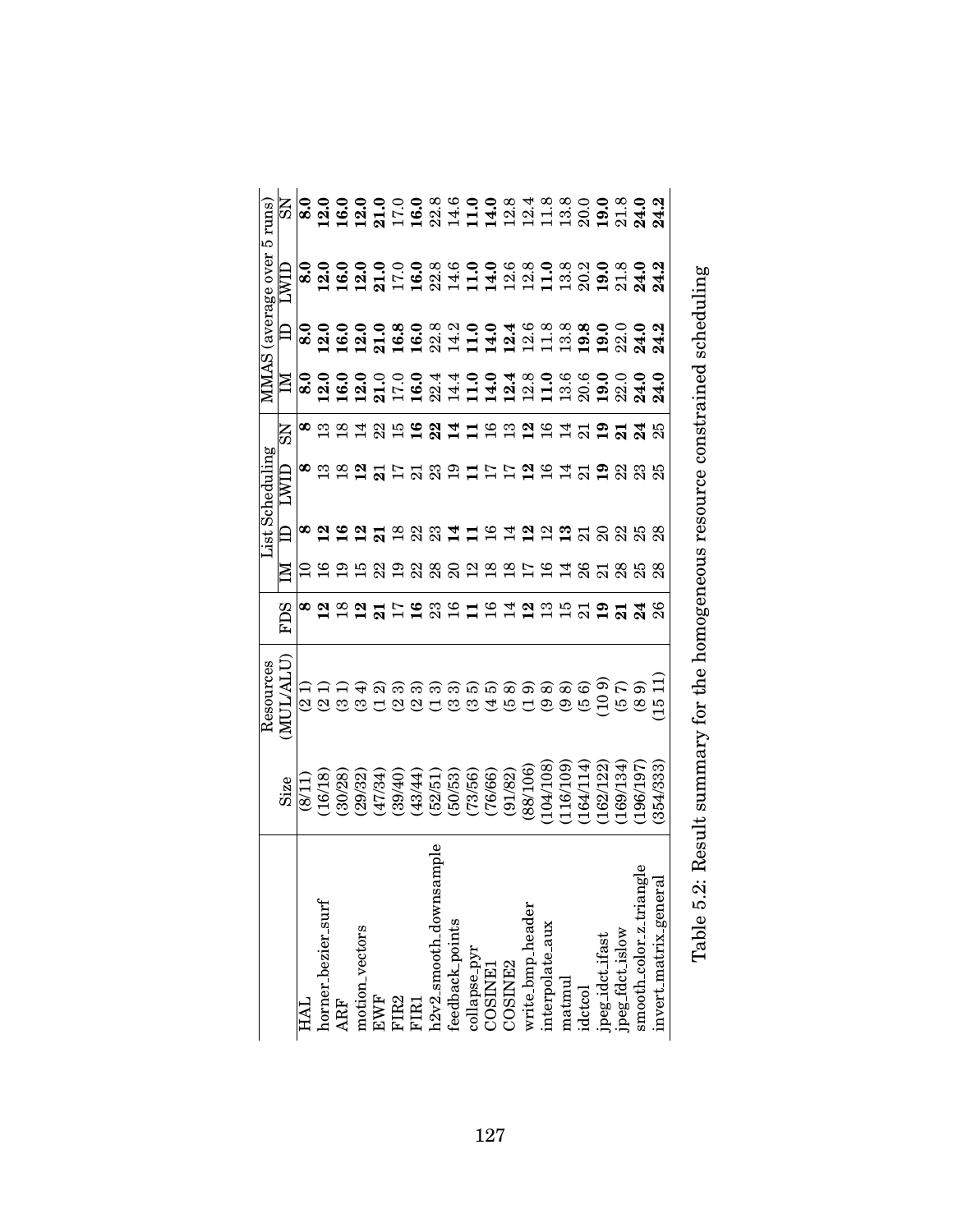scheduling approaches and the force-directed scheduling method, the proposed algorithm generates better results consistently over all test cases. This can be demonstrated by the number of times that it provides the best results for the tested cases. Compared with the list scheduling, the FDS generates more hits (10 times) for the best results, which is less than the worst case of the MMAS. For some of the test cases, our method provides significant improvement on the schedule latency. The greatest savings achieved is 22%. This is obtained for the COSINE2 when the instruction mobility is used as the local heuristic and as the heuristic for constructing the priority list for the traditional list scheduler. For test cases where this heuristic does not provide the best solution, the quality of results is much closer to the best than other methods.

It is important that a scheduling algorithm generate consistently good results over different input applications, besides the shortest absolute latency. As indicated in Section 5.2.2, the performance of traditional list scheduling heavily depends on the input. This is shown by the results of the list scheduling in Table 5.2. However, it is obvious that the proposed MMAS algorithm is much less sensitive to the choice of different local heuristics and input applications. This is evidenced by the fact that the standard deviation of the results achieved by the new algorithm is much smaller than that of the traditional list scheduler. Based on the data shown in Table 5.2, the average standard deviation for the list scheduler over all the benchmarks and different heuristic choices is 1.2, while that for the MMAS algorithm is only 0.19. In other words, we can expect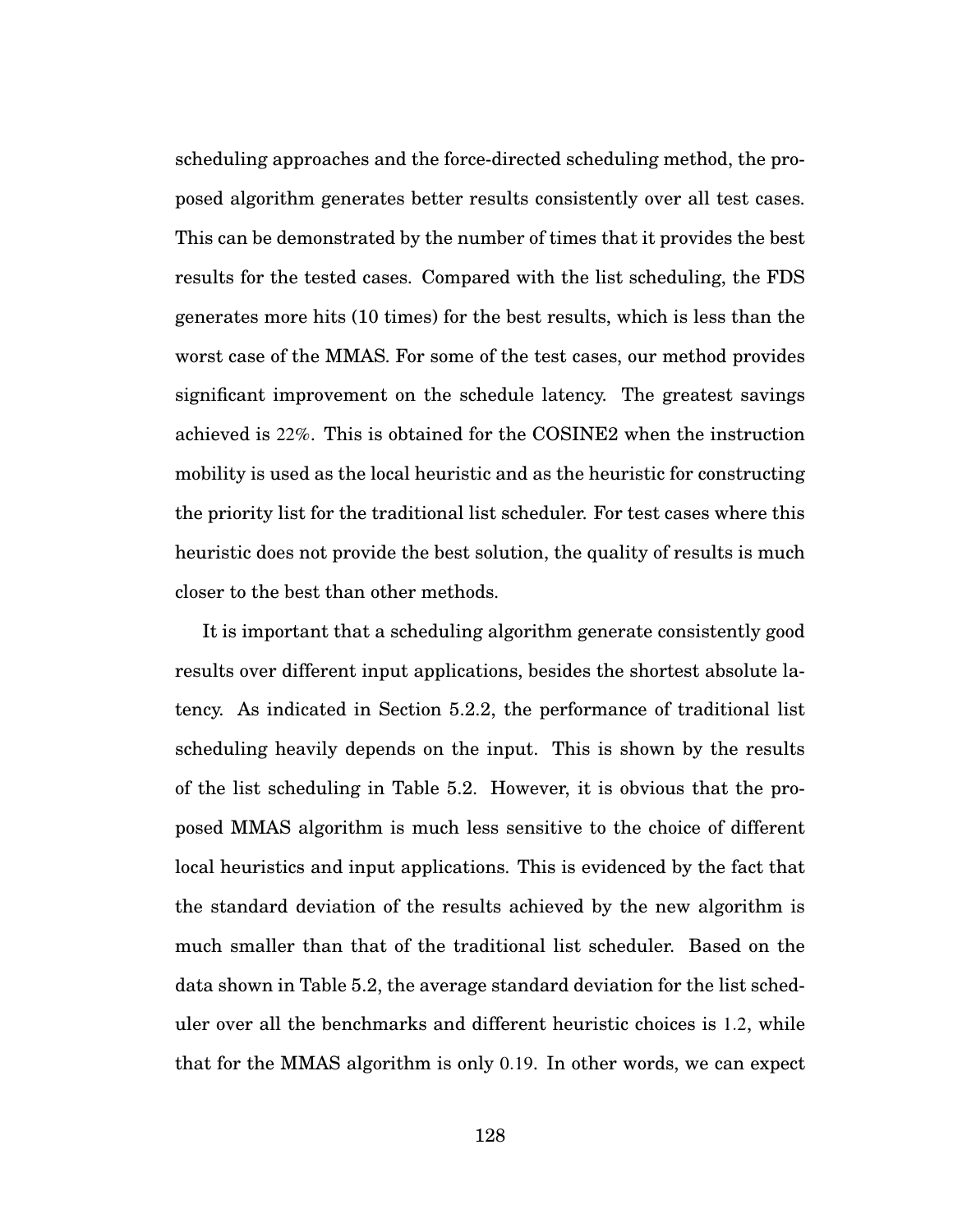to achieve much more stable scheduling results on different application DFGs regardless of the choice of local heuristic. This is a great attribute desired in practice.

The second experiment, the heterogeneous RCS, allows more than one resource type qualified for a data operation type. For example, a multiplication can be implemented using a faster multiplier or a regular one.

The heterogeneous RCS experiments are conducted with the same configuration as that for the homogenous RCS ones. In order to better assess the quality of results, the same heterogeneous RCS tasks are formulated as an ILP problem, as described in Section 5.2.4, and exploiting the optima using CPLEX, a commercial ILP solver. Because solving the ILP problem is a time consuming process, the heterogeneous RCS experiments are only conducted on those several classic scheduling benchmarks.

Table 5.3 summarizes the heterogeneous RCS experiment results. Compared to a variety of list scheduling approaches and the forcedirected scheduling method, the proposed algorithm generates better results consistently over all test cases. The greatest savings achieved is 23%. This is obtained for the FIR2 benchmark when the LWID is used as the local heuristic. Similar to the homogenous scheduling, the proposed algorithm outperforms other methods regarding consistently generating high-quality results. The average standard deviation for the list scheduler over all the benchmarks and different heuristic choices is 0.8128, while that for the MMAS algorithm is only 0.1673.

Though the results of the force-directed list scheduler are generally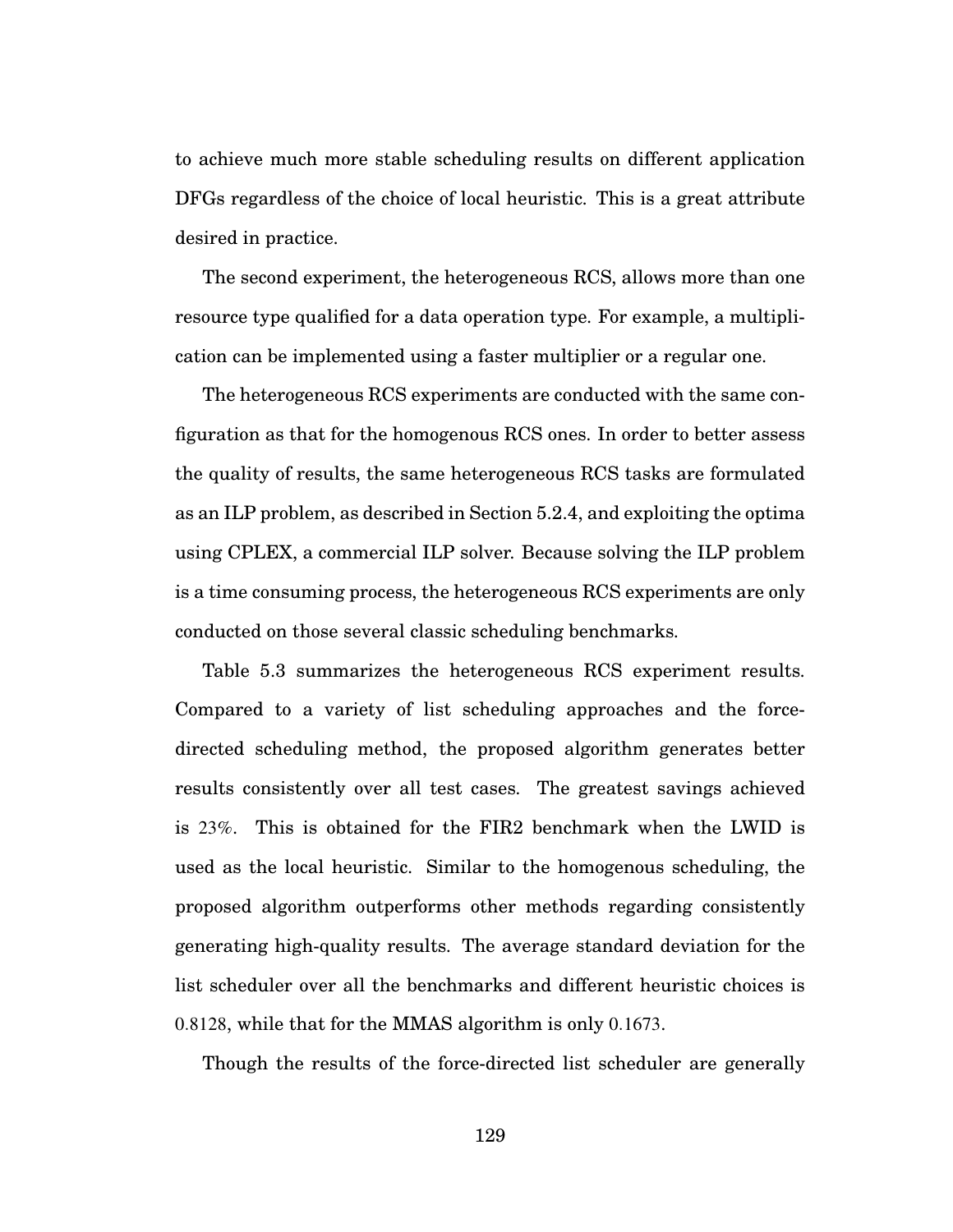|                                   | $\overline{\text{MS}}$      | $\infty$ |           |           | $\frac{11}{27.3}$<br>$\frac{27.8}{17.6}$<br>$\frac{17.6}{17.8}$                                                                                                                                                   |          |          |                                                                                                                                                                                                                                                                                                                                                                                                                                                                                                                            |  |
|-----------------------------------|-----------------------------|----------|-----------|-----------|-------------------------------------------------------------------------------------------------------------------------------------------------------------------------------------------------------------------|----------|----------|----------------------------------------------------------------------------------------------------------------------------------------------------------------------------------------------------------------------------------------------------------------------------------------------------------------------------------------------------------------------------------------------------------------------------------------------------------------------------------------------------------------------------|--|
| <b>MMAS</b> (average over 5 runs) | $\rm{LWD}$                  |          |           |           | $\frac{17}{11}$                                                                                                                                                                                                   | 16.2     | 17.6     | 21.2                                                                                                                                                                                                                                                                                                                                                                                                                                                                                                                       |  |
|                                   | $\left  \mathbf{D} \right $ |          |           |           | 27.2<br>17.3<br>16.2                                                                                                                                                                                              |          |          | 21.2                                                                                                                                                                                                                                                                                                                                                                                                                                                                                                                       |  |
|                                   | $\mathbb M$                 |          |           |           | $27.294$<br>$27.294$<br>$27.4$                                                                                                                                                                                    |          |          | 21.2                                                                                                                                                                                                                                                                                                                                                                                                                                                                                                                       |  |
| List Scheduling                   | $\rm \Xi$                   | $\infty$ | ≌         | 28        | $\frac{8}{18}$                                                                                                                                                                                                    | $\Xi$    |          | 23                                                                                                                                                                                                                                                                                                                                                                                                                                                                                                                         |  |
|                                   |                             |          |           |           | $\overline{0}$                                                                                                                                                                                                    | ដ        |          | ಔ                                                                                                                                                                                                                                                                                                                                                                                                                                                                                                                          |  |
|                                   |                             |          |           | 31        | 29                                                                                                                                                                                                                | ಷ        | $\Omega$ | 23                                                                                                                                                                                                                                                                                                                                                                                                                                                                                                                         |  |
|                                   |                             |          |           | $^{8}$    | $\Xi$                                                                                                                                                                                                             |          |          | ಔ                                                                                                                                                                                                                                                                                                                                                                                                                                                                                                                          |  |
|                                   | FDS                         |          |           | ఇ         |                                                                                                                                                                                                                   |          |          |                                                                                                                                                                                                                                                                                                                                                                                                                                                                                                                            |  |
| CPLEX                             | lat/min.                    | 8/32     | 11/22     | 27/24000  | 13/232                                                                                                                                                                                                            | 4/11560  |          |                                                                                                                                                                                                                                                                                                                                                                                                                                                                                                                            |  |
| Resources                         | <b>VEMMAT/O</b>             | 1/1/3/3  | 2/1/2/0/0 | 1/1/1/0/0 | 2/0/2/3/3                                                                                                                                                                                                         | /1/1/3/3 | 2/1/23/3 | 2/1/2/3/3                                                                                                                                                                                                                                                                                                                                                                                                                                                                                                                  |  |
|                                   |                             |          |           |           | $\begin{array}{c} {\rm Size} \\ ({\overline{21/25}}) \\ ({\overline{28/30}}) \\ ({\overline{34/47}}) \\ ({\overline{40/39}}) \\ ({\overline{44/43}}) \\ ({\overline{44/43}}) \\ ({\overline{46/76}}) \end{array}$ |          |          | (82/91)                                                                                                                                                                                                                                                                                                                                                                                                                                                                                                                    |  |
|                                   |                             |          |           |           |                                                                                                                                                                                                                   |          |          | $\begin{array}{l} \mathrm{HAL} \\ \mathrm{ARF} \\ \mathrm{EWF} \\ \mathrm{FIR1} \\ \mathrm{FIR2} \\ \mathrm{COSINE1} \\ \mathrm{COSINE2} \\ \mathrm{2} \\ \mathrm{2} \\ \mathrm{2} \\ \mathrm{2} \\ \mathrm{2} \\ \mathrm{2} \\ \mathrm{2} \\ \mathrm{2} \\ \mathrm{2} \\ \mathrm{2} \\ \mathrm{2} \\ \mathrm{2} \\ \mathrm{2} \\ \mathrm{2} \\ \mathrm{2} \\ \mathrm{2} \\ \mathrm{2} \\ \mathrm{2} \\ \mathrm{2} \\ \mathrm{2} \\ \mathrm{2} \\ \mathrm{2} \\ \mathrm{2} \\ \mathrm{2} \\ \mathrm{2} \\ \mathrm{2} \\ \$ |  |

Table 5.3: Result summary of the heterogeneous resource constraint scheduling Table 5.3: Result summary of the heterogeneous resource constraint scheduling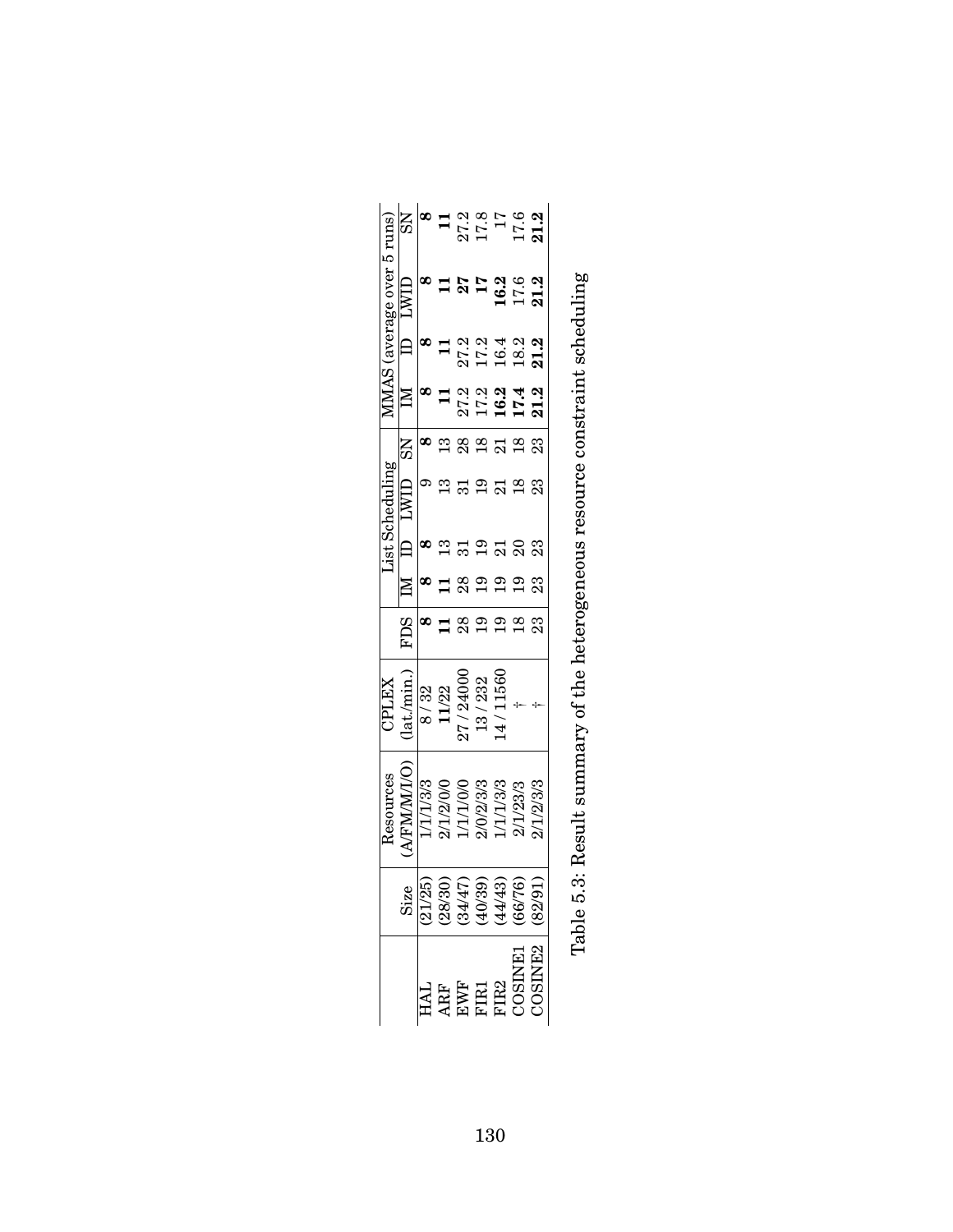superior to that of the list scheduler, our algorithm achieves even better results. On average, compared to the force-directed approach, our algorithm provides a 6.2% performance enhancement for the test cases, while performance improvement for individual test samples can be as much as 14.7%.

Finally, compared to the optimal scheduling results computed by the ILP model, the results generated by the proposed algorithm are much closer to the optimal than those from the list scheduling and the forcedirected approach. For all the benchmarks with known optima, our algorithm improves the average schedule latency by 44% compared to the list scheduling heuristics. For the larger size DFGs such as COSINE1 and COSINE2, CPLEX fails to generate optimal results after more than 10 hours of execution on a SPARC workstation with a 440MHz CPU and 384MByte memory. In fact, CPLEX crashes for these two cases because of running out of memory. For COSINE1, CPLEX does provide an intermediate sub-optimal solution of 18 cycles before it crashes. This result is worse than the best result found by our proposed algorithm.

The evolutionary effect on the global heuristics  $\tau_{ij}$  is illustrated in Figure 5.2. It plots the pheromone values for the ARF test case after 100 iterations of the proposed algorithm. The *x*-axis is the index of the vertex in the DFG, and the *y*-axis is the order index in the priority list passed to the list scheduler. There are a total of 30 vertices with vertex 1 and vertex 30 as the virtual source and sink vertices of the DFG, respectively. Each dot in the diagram indicates the strength of the pheromone trails for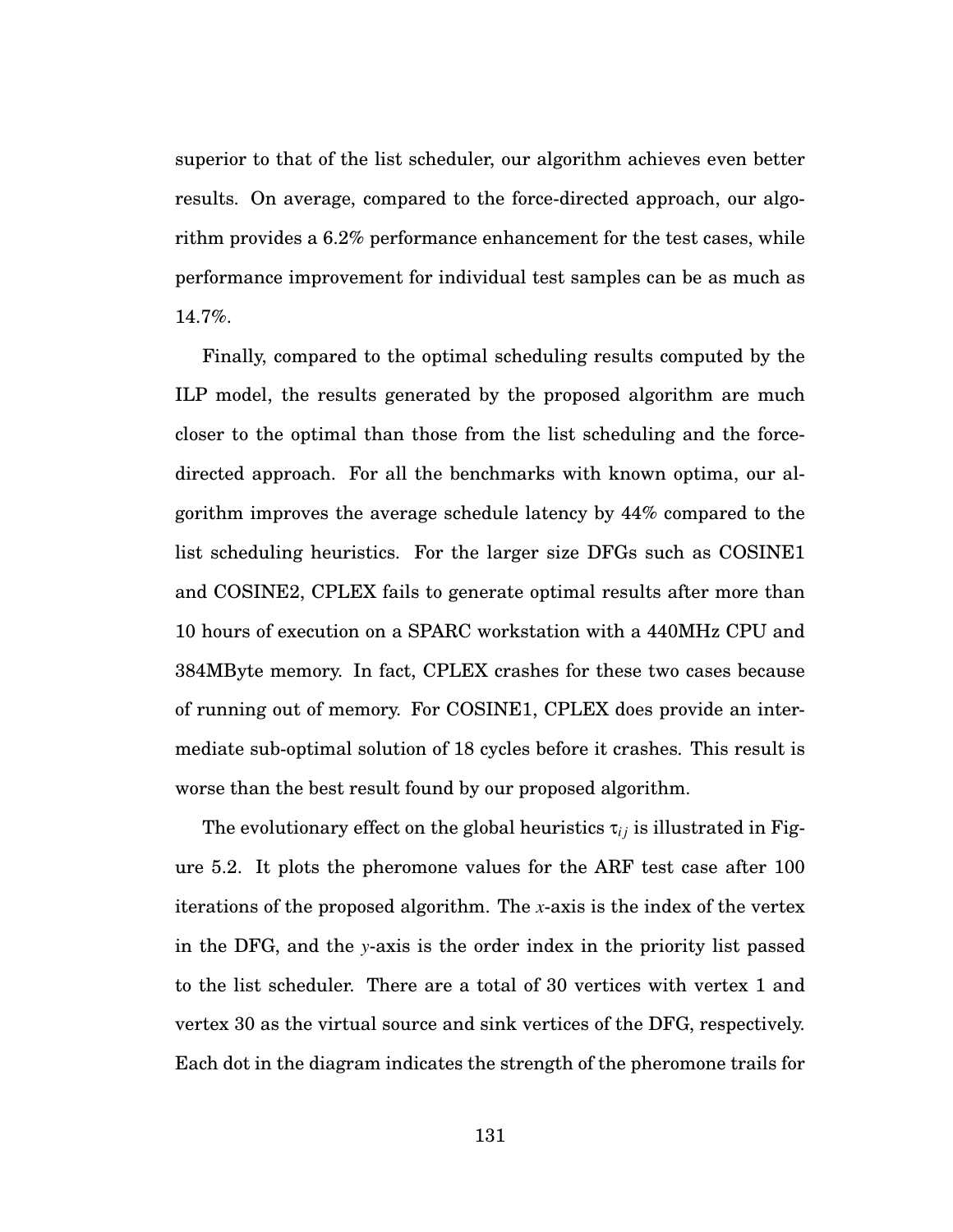

Figure 5.2: Pheromone Heuristic Distribution for ARF

assigning corresponding order to a certain operation – the larger the size of the dot, the stronger the value of the pheromone.

It is clearly seen from Figure 5.2 that there are a few strong pheromone trails while the rest are rather weak. It is interesting that, although a good amount of operations have a limited few alternative *good* positions, such as operation 6 and 26, the pheromone heuristics of most operations are strong enough to lock their positions. For example, according to its pheromone distribution, operation 10 shall be placed as the 28-th item in the list and there is no other competitive position for its placement. More important, this ordering preference cannot be trivially obtained by constructing priority lists with any of the popularly used heuristics discussed above. This shows that the proposed algorithm has the ability to discover a better priority ready list, which is hard to achieve intuitively.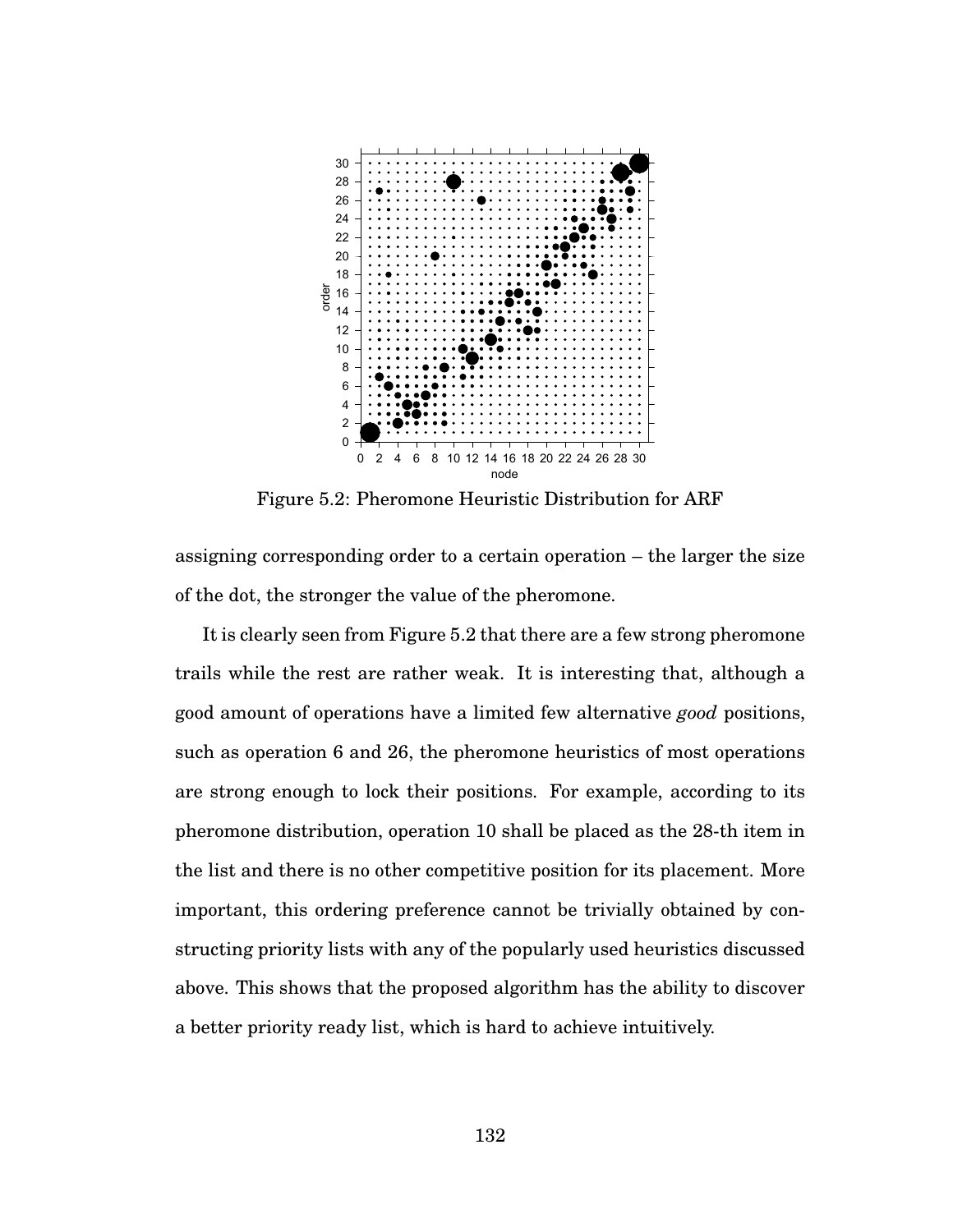# **5.5 Timing constraint scheduling**

In this section, the proposed algorithm applying the ant system, or more specifically the max-min ant system (MMAS) [114] optimization, to solve the timing constraint scheduling (TCS) problem, is presented..

# **5.5.1 Algorithm formulation**

The TCS problem is addressed here in an evolutionary manner. The proposed algorithm is built upon the MMAS optimization and is formulated as an iterative searching process, as shown in Algorithm 8. Each iteration consists of two stages. First, a collection of agents (ants) traverses the DFG to construct individual operation schedules subject to the specified deadline using global and local heuristics. Second, these results are evaluated concerning the resource cost. The heuristics are updated based on the characteristics of the best candidate solutions found in the current iteration. The hope is that future iterations benefit from these updates and result in better schedules.

In order to solve the TCS scheduling problem, each operation  $o_i$  is associated with *L* pheromone trails  $\tau(i, j)$ , where  $j \in 1, \ldots, L$  and *L* is the specified deadline. These pheromone trails indicate the global favorableness of assigning the *i*-th operation at the *j*-th control step in order to minimize the resource cost subject to the latency constraint.

Initially, based on the ASAP/ALAP scheduling results, or more specifically the mobility range  $[s^S, s^L]$ ,  $\tau(i, j)$  is set with a fixed initial value  $T_0$  if  $j$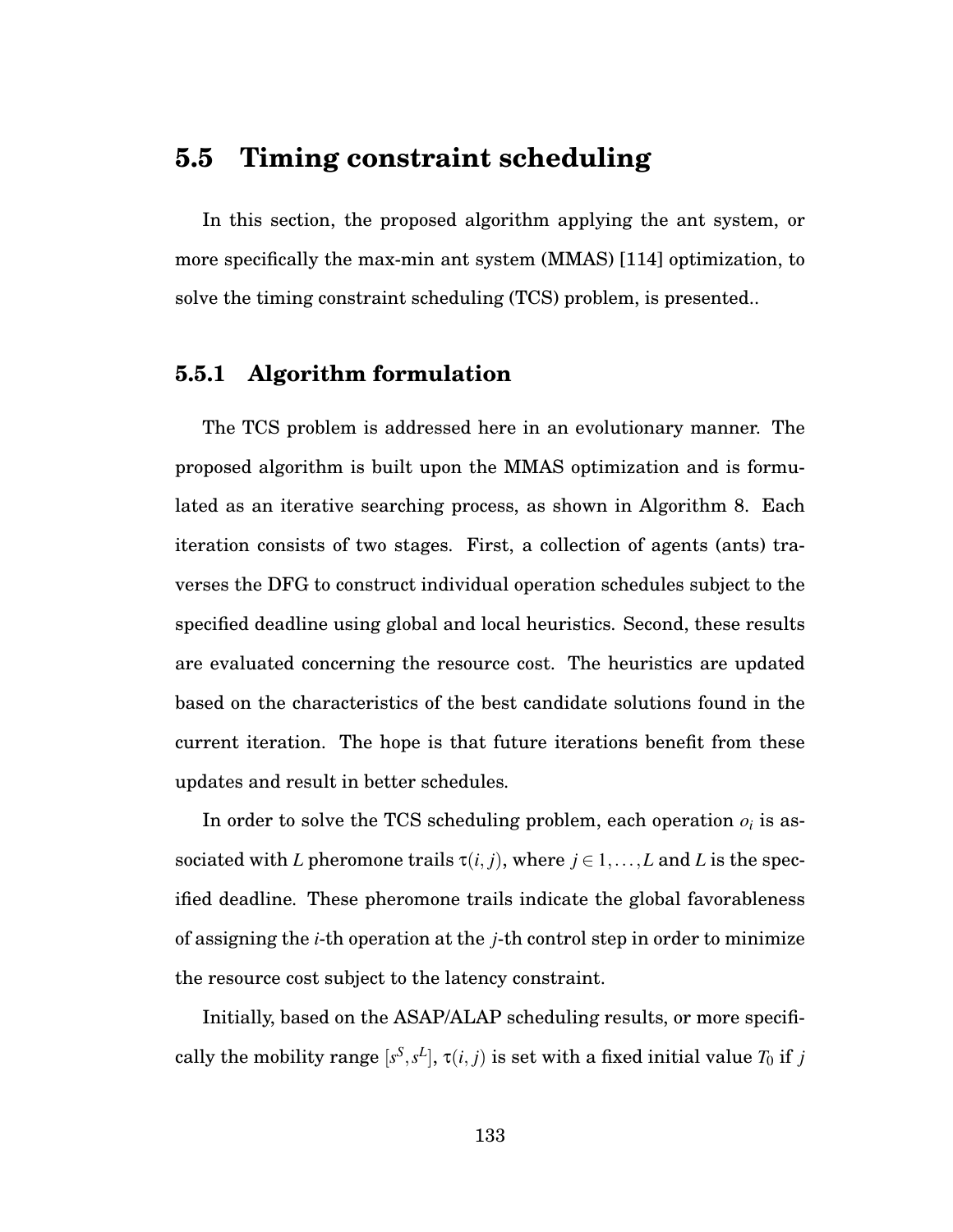#### **Algorithm 8** MMAS timing constraint scheduling

- 1: initialize parameter ρ, τ*i j*, *pbest*, τ*max*, τ*min*
- 2: construct *M* ants
- 3: *BestSolution* =  $\emptyset$
- 4: **while** ending condition is not met **do**
- 5: **for** each *m* that  $1 \le m \le M$  do
- 6: ant (*m*) constructs a feasible schedule *Scurrent* subject to the timing constraints using Algorithm 9;
- 7: update *BestSolution*;
- 8: **end for**
- 9: update heuristic boundaries τ*max* and τ*min*;
- 10: update local heuristics η if needed;
- 11: update  $\tau(i, j, t)$  based on (5.24);
- 12: **end while**
- 13: return *BestSolution*

is a valid control step for  $op_i$ ; otherwise, it is set to be 0.

During each iteration, *m* ants are released and each ant individually starts to construct a schedule by picking an unscheduled operation and determining its desired control step, as shown in Algorithm 9.

However, unlike the greedy approach used in the FDS method, each ant probabilistically picks up the next operation to be scheduled. The simplest way is to select an operation uniformly among all unscheduled operations. Once an operation  $o_i$  is selected, the ant needs to make decision onto which control step it should be assigned. This decision is also made probabilistically as illustrated in Equation (5.23).

$$
p(i,j) = \begin{cases} \frac{\tau^{\alpha}(i,j,t) \cdot \eta \beta(i,j)}{\sum_l \tau^{\alpha}(i,l,t) \cdot \eta(i,l)} & \text{if } o_i \text{ can be scheduled at } j \text{ and } l \\ 0 & \text{otherwise} \end{cases}
$$
(5.23)

where *j* is a candidate time step, which is between  $o_i$ 's mobility range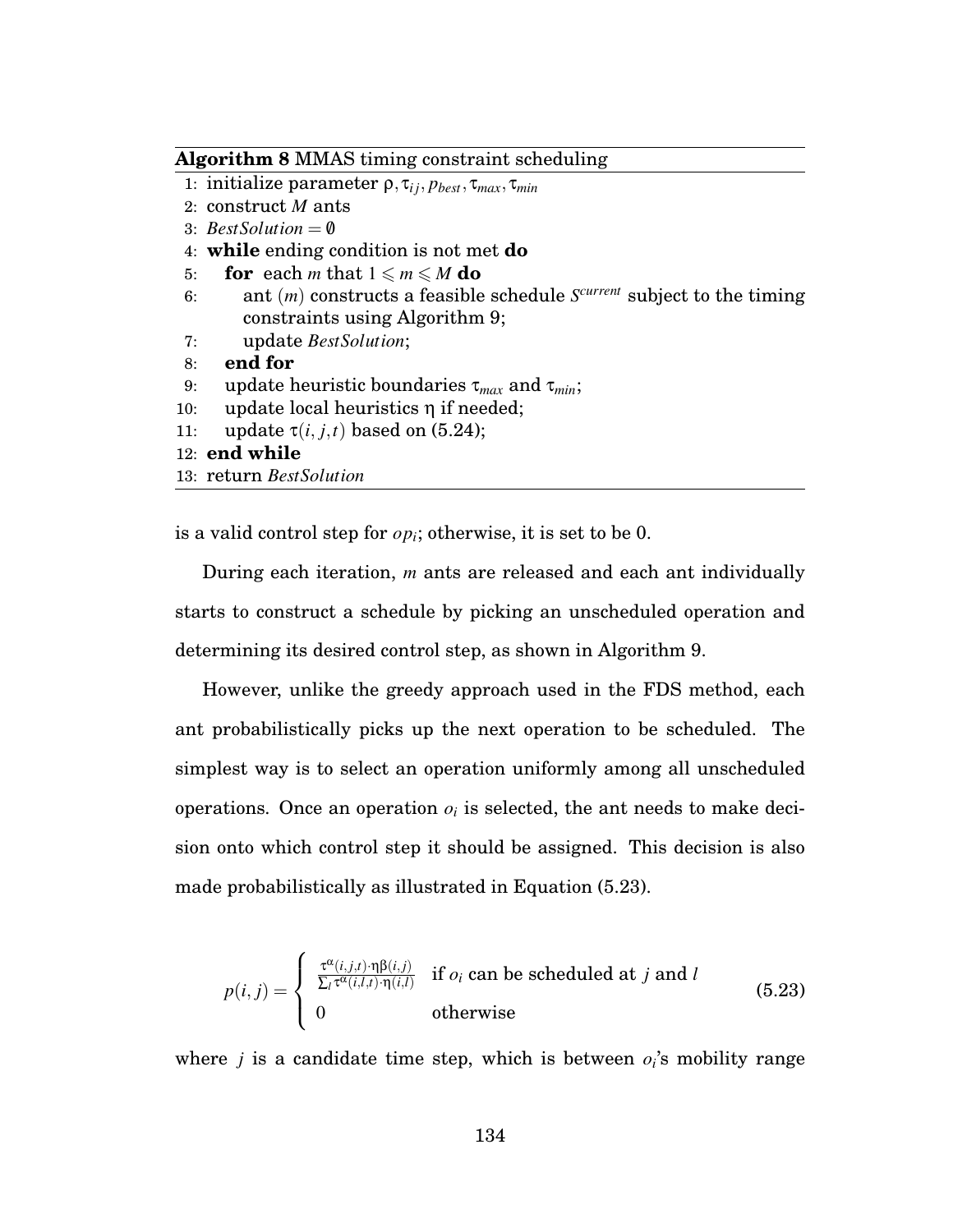**Algorithm 9** MMAS constructing individual timing constraint schedule

```
1: S_{current} = \emptyset;
 2: conduct the ASAP and ALAP scheduling;
 3: while exists unscheduled operation do
 4: for each unscheduled operation oi do
 5: update the mobility range [s_i^S, s_i^L];
 6: update the operation probability r(i, j);
 7: end for
 8: for each resource type k do
 9: update the type distribution q(k);
10: end for
11: probabilistically select candidate operation oi;
12: for s_i^S \leqslant j \leqslant s_i^L do
13: local heuristic \eta(i, j) = 1/q(k, j) where o_i is of type k;
14: end for
15: select time step j using the p(i, j) as in Equation (5.23).
16: s_i^{current} = j;17: end while
```
 $[s_i^S, s_i^L]$ . The item  $\eta(i, j)$  is the local heuristic for scheduling operation  $o_i$  at control step *j*, and α and β are parameters to control the relative influence of the distributed global heuristic  $\tau(i, j)$  and local heuristic  $\eta(i, j)$ . In this proposed algorithm, it is assumed that, if operation  $o_i$  is of type  $k$ , then local heuristic  $η(i, j)$  is the inverse of  $q(k, j)$ , the type distribution defined in Equation 5.3; that is the distribution graph value of resource type *k* at control step *j* (calculated exactly that same as in FDS). Recalling that  $q_k$  is an indication of the number of type *k* functional units required at control step *j*. The ant intuitively favors a decision that possesses a higher volume of pheromones and a better local heuristic, i.e. a lower *qk*. In other words, an ant is more likely to make a decision that is globally *good* and uses the fewest number of resources under the current partially scheduled result.

The second stage of the algorithm evaluates generated results and up-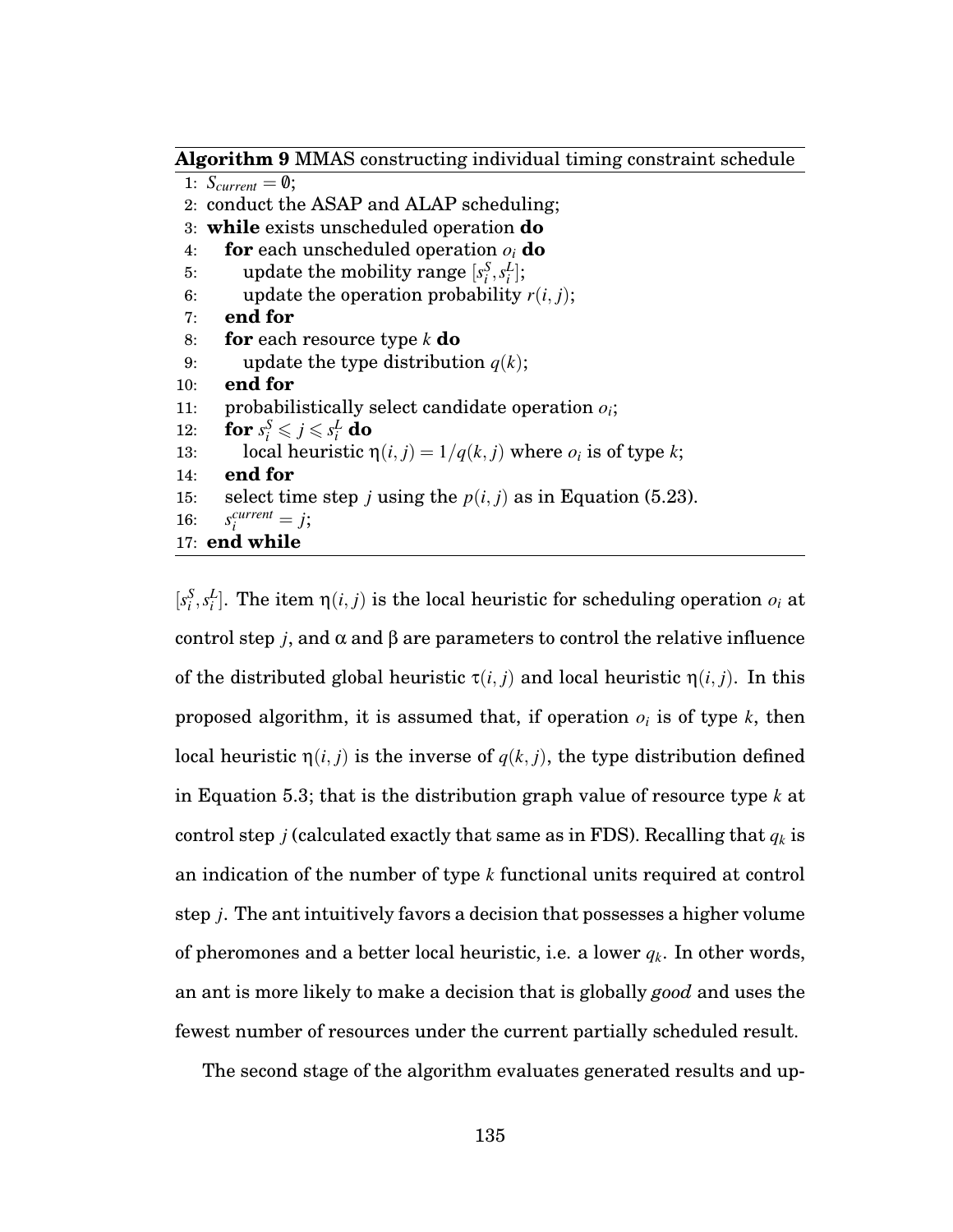dates the pheromone trial. The quality of results from ant *m* is judged by the total number of resources, i.e.  $a_m = \sum_k r_k$ . At the end of the iteration, the pheromone trail is updated according to the quality of individual schedules. Additionally, a certain amount of pheromones evaporate.

$$
\tau(i,j,t) = \rho \cdot \tau(i,j,t-1) + \sum_{m=1}^{M} \Delta \tau_m(i,j,t)
$$
\n(5.24)

$$
\Delta \tau_m(i,j) = \begin{cases} Q/a_m & \text{if } o_i \text{ is scheduled at } j \text{ by ant } m \\ 0 & \text{otherwise} \end{cases}
$$
 (5.25)

where  $\rho$  is the evaporation ratio and  $0 < \rho < 1$ , and *Q* is a fixed constant to control the delivery rate of the pheromone. Two important actions are performed in the pheromone trail updating process. Evaporation is necessary for the MMAS optimization to effectively exploit the search space to avoid sub-optimal solutions, while reinforcement ensures that the favorable operation orderings receive a higher amount of pheromones and have a better chance of being selected in the future iterations.

The above process is repeated multiple times until an ending condition is reached. The best result found by the algorithm is reported.

### **Updating neighboring pheromones**

In many test cases, a better solution can often be achieved based on a good known schedule by simply adjusting a few operations' schedule within their mobility range. Based on this observation, the pheromone update policy is refined to exploit neighbor positions. More specifically, in the pheromone reinforcement step indicated by Equation 5.24, the amount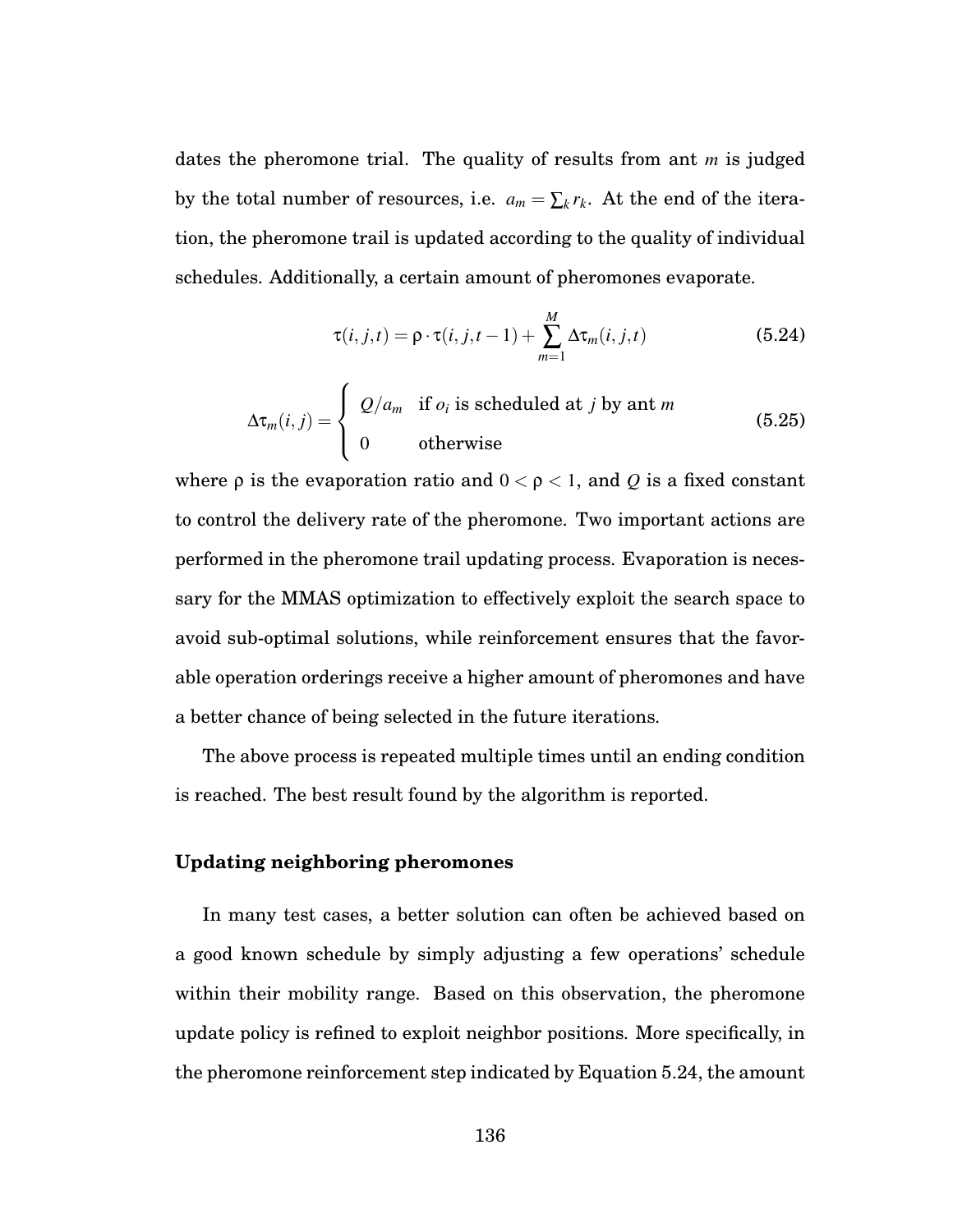

Figure 5.3: Pheromone update windows

of pheromone trials on the control steps adjacent position *j* subject to a weighted function window. Two such windowing functions are shown in Figure 5.3 and subject to the operation's mobility  $[s^S_i, s^L_i].$ 

### **Operation selection**

When an individual ant constructs a schedule for the given DFG, the next candidate operation is selected probabilistically. The simplest approach to select the next operation is to randomly pick one amongst all the unscheduled operations. Although it is simple and computationally effective, it does not appreciate the information accumulated from the pheromone trials, and it ignores the dynamic mobility range information. A possible refinement is to make the selected operation proportional to the pheromone and inversely proportional to the size of its mobility at that instance. More precisely, the probability of picking the next operation  $o_i$  is defined as follows.

$$
p(i) = \frac{\frac{\sum_{j} \tau(i,j)}{(s_i^L - s_i^S + 1)}}{\sum_{l} \frac{\sum_{k} \tau(i,k)}{(s_l^L - s_l^S + 1)}}
$$
(5.26)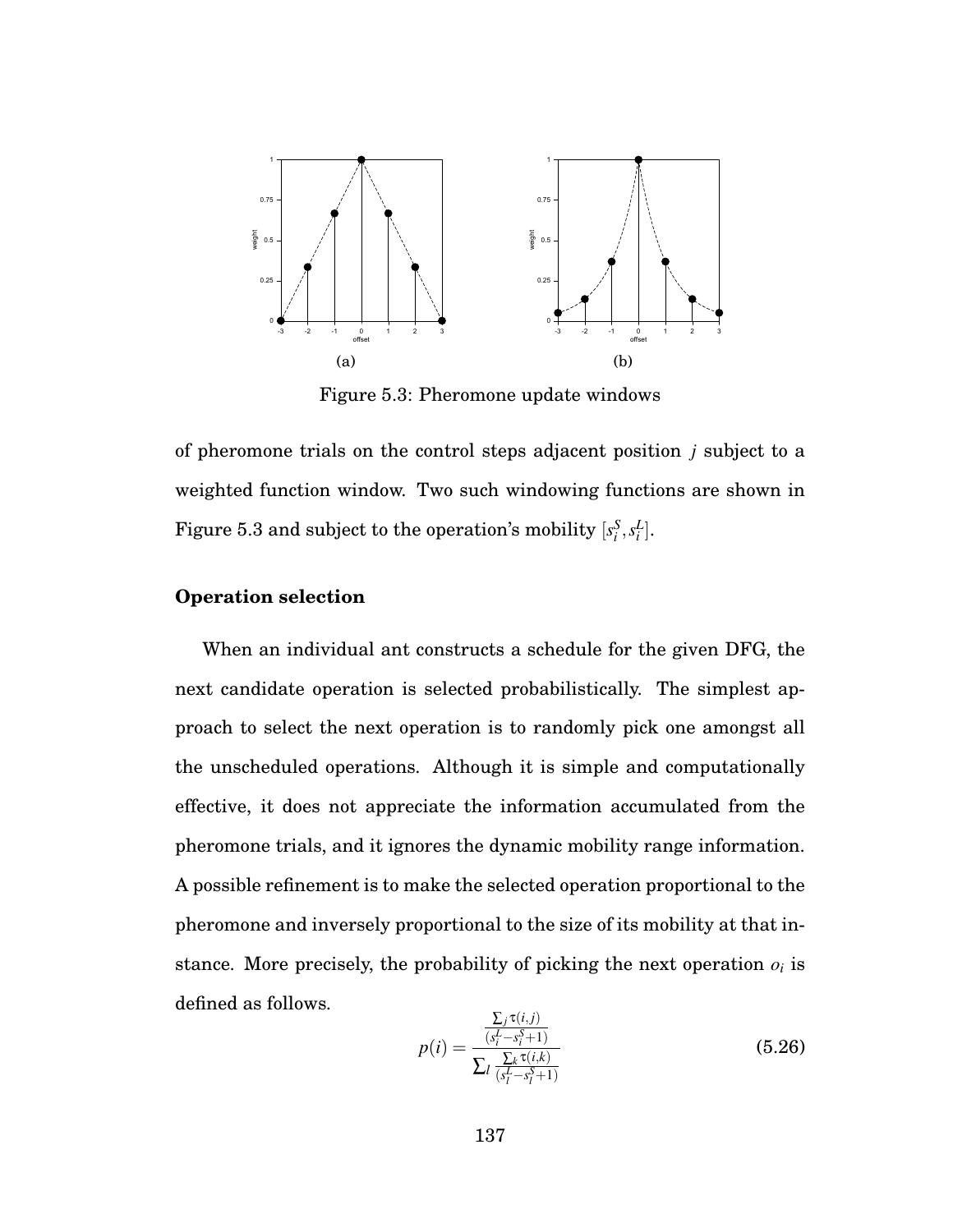where the numerator can be viewed as the average pheromone value over all possible positions in the current mobility for operation  $o_i$ . The denominator is a normalization factor to bring the result to be a valid probability value between 0 and 1. It is the addition of the average of pheromones for all the unscheduled operations *ol*. Notice that as the mobility of the operations change dynamically depending on the partial schedule, the average pheromone trail is not a constant during the schedule construction process. In other words, we only consider a pheromone  $\tau(i, j)$  when  $s_i^S \leqslant j \leqslant s_i^L$ .

Intuitively, this formulation favors an operation with stronger pheromones and fewer possible scheduling possibilities. In the extreme case,  $t_i^L = t_i^S$ , which means operation  $op_i$  is on the critical path, we have only one choice for  $op_i$ . If the pheromone for  $op_i$  at this position happens to be very strong, we will have a better chance to pick *opi* at the next step compared to other operations. Our experiments show that applying this operation selection policy makes the algorithm faster in identifying high quality results. We could reduce the runtime of the algorithm by about 23% while achieving almost the same quality in the testing results.

# **5.5.2 Complexity analysis**

The process of constructing an individual schedule by the ants, or the body of the inner loop in the proposed algorithm, is of the complexity  $O(N^2)$ , where *N* is the number of vertices in the DFG. Thus, the total complexity of the algorithm is determined by the number of ants *M* and the iteration number *I*. Theoretically, the production of *M* and *I* shall be pro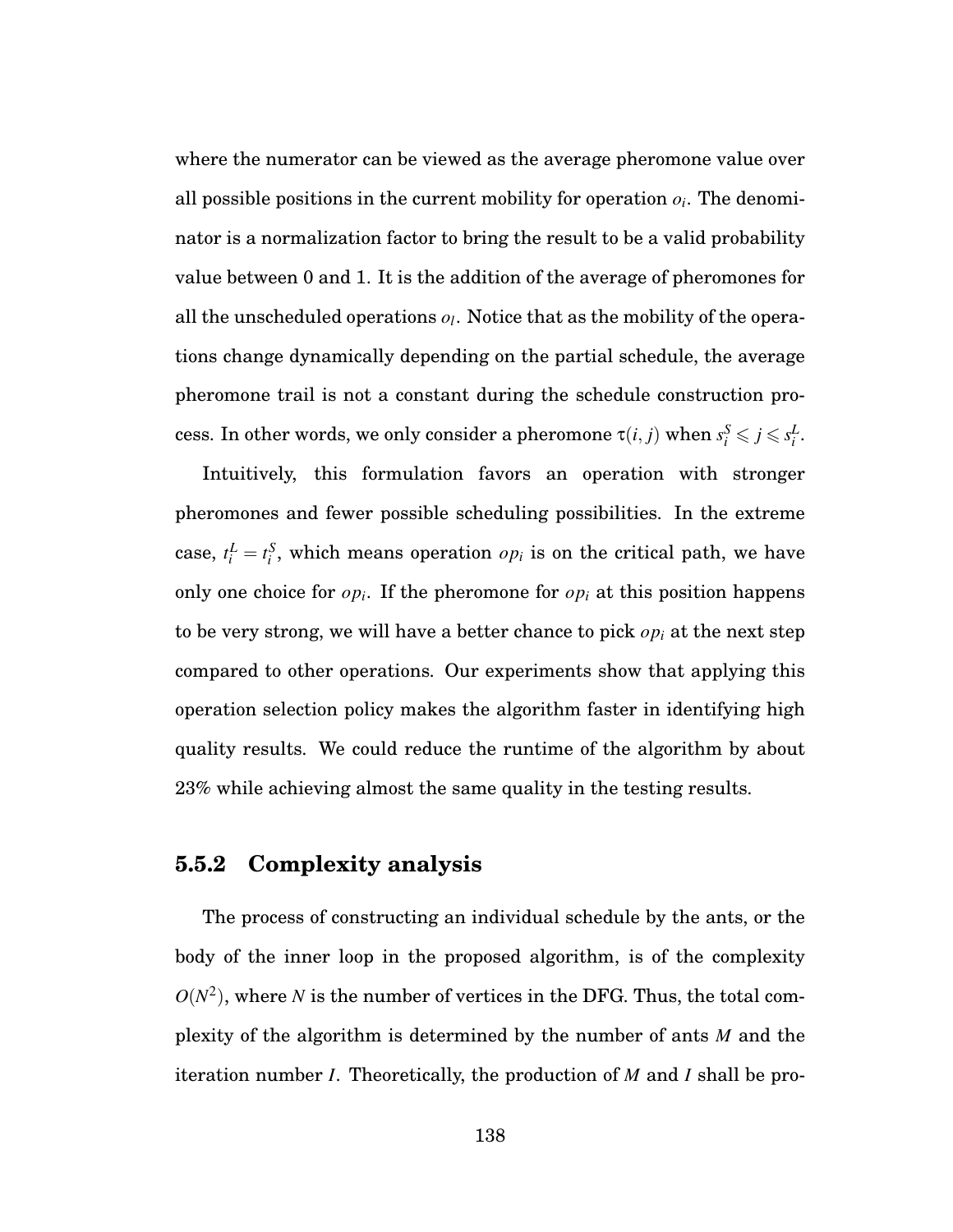portional to the production of *N* and the deadline *L*. In this case, we have a total complexity of  $O(L \cdot N^3)$  which is the same as the normal version of the FDS. However, in practice, it is possible to fix *M* and *I* for a large range of applications, which means that in practical use, the algorithm can be expected to work with  $O(N^2)$  complexity for most of the cases.

## **5.5.3 Experimental results**

In order to evaluate the quality of the proposed TCS algorithm, the experimental results are compared to those from the FDS. For all test cases, operations are allocated on two types of computing resources, namely MUL and ALU, where MUL is capable of handling multiplication, while ALU is used for other operations such as addition and subtraction. Furthermore, we define that each operation running on MUL takes two clock cycles and every other operation on ALU takes one. This definitely is a simplified case from reality. However, it is a close enough approximation and does not change the generality of the results. Other operations to resource mappings can easily be implemented within the framework.

The implementation of FDS is based on [98] and has all the applicable refinements proposed in the paper, including multi-cycle operation support, resource preference control, and look-ahead using second order of displacement in force computation.

With the assigned resource/operation mapping, ASAP is first performed to find the lengths of critical paths  $L_c$ . Then the predefined deadline range is set to be  $[L_c, 2L_c]$ , i.e. from the critical path delay to

139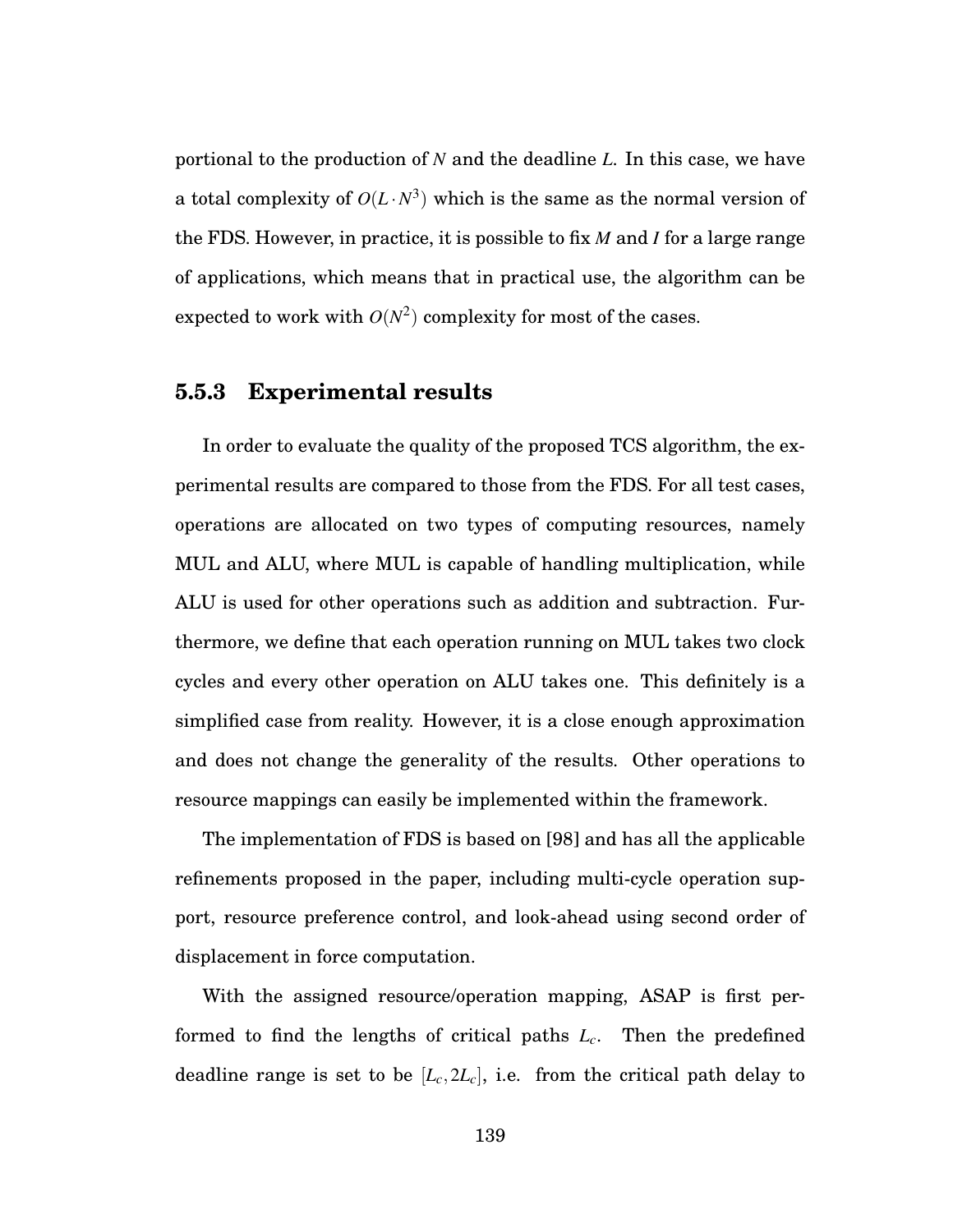2 times of this delay. This results collected are from 263 test cases in total. For each delay, we run FDS first to obtain its scheduling result. Following this, the proposed algorithm is executed 5 times to obtain enough data to evaluate the quality of results. The average results, the best, and standard deviation of the FDS are reported. The execution time information for both algorithms is also discussed.

The MMAS TCS algorithm with refinements is implemented in C. The evaporation rate  $\rho$  is configured to be 0.98. The scaling parameters for global and local heuristics are set to be  $\alpha = \beta = 1$  and the delivery rate  $Q =$ 1. These parameters are not changed over the tests. We also experimented with a different ant number *M* and the allowed iteration count *I*. For example, we set *M* to be proportional to the average branching factor of the DFG understudy and *I* to be proportional to the total operation number. However, it is found that a fixed value pair for *M* and *I* may work well across the wide range of test cases. In the final settings, we set *M* to be 10, and *I* to be 150 for all the TCS test cases.

Due to the large amount of data, it is hard to report test results for all 263 cases in detail. Table 5.4 compares the results for idctcol , one of the biggest samples. A side-by-side comparison between the FDS and the proposed method is presented here. The scheduling results are reported as a MUL/ALU number pair required by the obtained scheduling. For the latter one, we report both the average performance and the best performance in the 5 runs for each testing case, together with the savings percentage. The savings is measured by the reduction of computing resources. In or-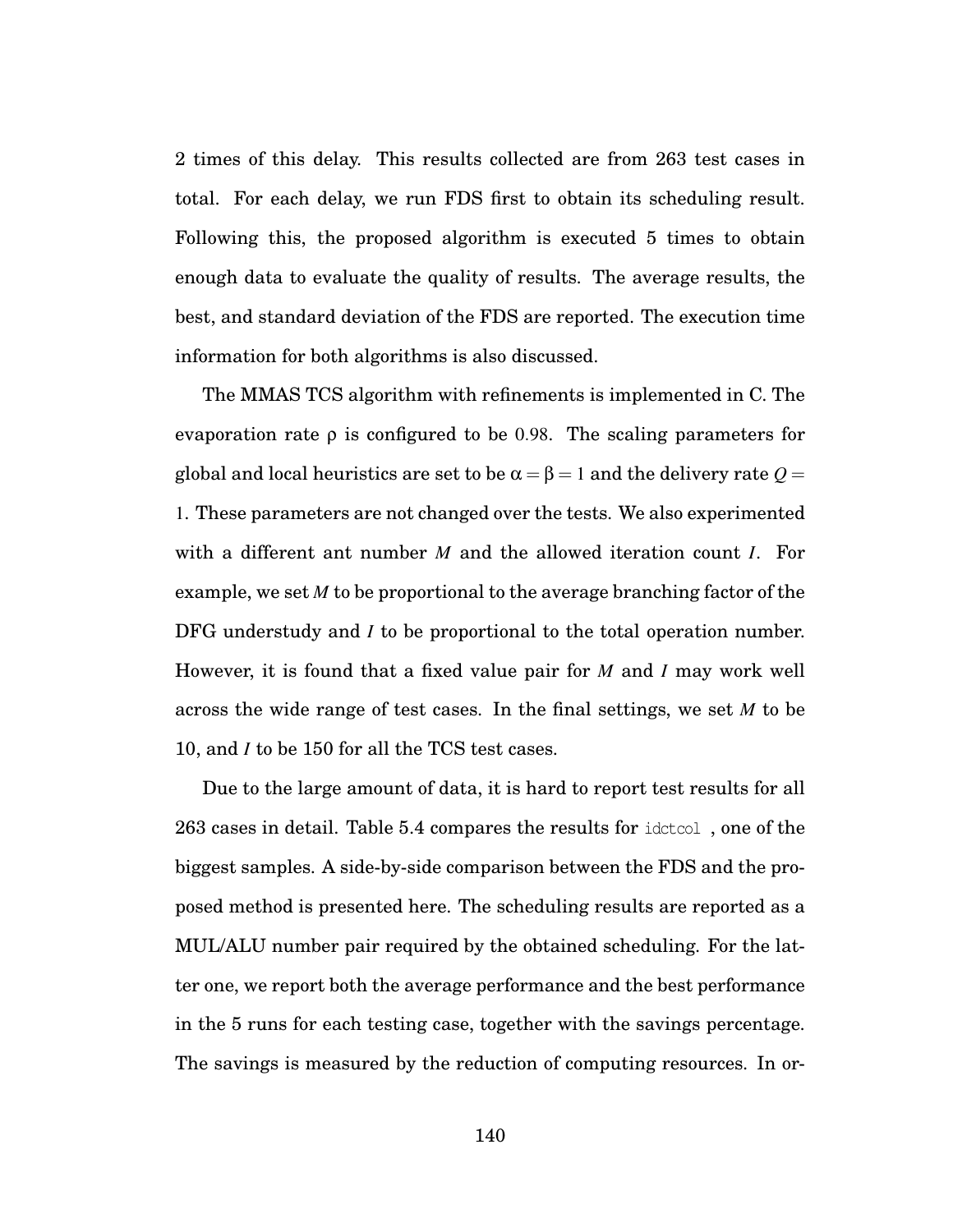| Deadline | FDS       | Average                 | Save       | Best                 | Save                   | σ     |
|----------|-----------|-------------------------|------------|----------------------|------------------------|-------|
| 19       | (68)      | (5.06.0)                | $-21.43\%$ | (56)                 | $-21.43%$              | 0.000 |
| 20       | (57)      | (4.46.0)                | $-13.33\%$ | (46)                 | $-16.67\%$             | 0.219 |
| 21       | 7)<br>(4) | (4.25.8)                | $-9.09%$   | (46)                 | $-9.09%$               | 0.000 |
| 22       | (47)      | $\overline{(4.25.4)}$   | $-12.73%$  | (45)                 | $-18.18%$              | 0.219 |
| 23       | (47)      | $\overline{(4.05.4)}$   | $-14.55\%$ | (45)                 | $-18.18%$              | 0.219 |
| 24       | (47)      | $\overline{(3.65.2)}$   | $-20.00\%$ | (35)                 | $-27.27%$              | 0.335 |
| 25       | (88)      | (3.85.0)                | $-45.00\%$ | (35)                 | $-50.00\%$             | 0.179 |
| 26       | (88)      | (3.45.0)                | -47.50%    | (35)                 | $-50.00%$              | 0.219 |
| 27       | (88)      | (3.05.0)                | $-50.00\%$ | (35)                 | $-50.00\%$             | 0.00  |
| 28       | (88)      | (3.04.6)                | $-52.50%$  | (34)                 | $-56.25%$              | 0.219 |
| 29       | (88)      | (3.04.4)                | $-53.75%$  | (34)                 | $-56.25\%$             | 0.219 |
| 30       | (88)      | (3.0 4.6)               | -52.50%    | (3<br>4)             | $-56.25\%$             | 0.219 |
| 31       | (46)      | (3.0, 4.6)              | $-24.00\%$ | (34)                 | $-30.00\%$             | 0.219 |
| 32       | (45)      | $\overline{(3.0, 4.0)}$ | $-22.22%$  | (34)                 | $-22.22%$              | 0.000 |
| 33       | (45)      | (2.8, 4.0)              | $-24.44\%$ | (24)                 | $-33.33%$              | 0.179 |
| 34       | (45)      | (3.0, 4.0)              | $-22.22%$  | (3<br>4)             | -22.22%                | 0.000 |
| 35       | (45)      | (3.04.0)                | $-22.22%$  | $\overline{3}$<br>4) | $-22.22%$              | 0.000 |
| 36       | (46)      | $\overline{(3.03.8)}$   | $-32.00\%$ | (33)                 | $-40.00\%$             | 0.179 |
| 37       | (46)      | $\overline{(2.63.8)}$   | $-36.00\%$ | (33)                 | -40.00 $\overline{\%}$ | 0.219 |
| 38       | (46)      | (2.83.4)                | -38.00%    | $(3\ 3)$             | $-40.00\%$             | 0.179 |

Table 5.4: Detailed results of the timing constrained scheduling of idctcol

der to keep things more general and simpler, the total count of resources is used as the quality metrics without considering their individual cost factors.

Besides the quality of results, one difference between the FDS and the proposed method is that the method is relatively more stable. When the deadline is relaxed, the FDS performance often gets worse, as indicated by the lines in bold. One possible reason is that as the deadline is extended, the mobility of each operation is also extended, which makes the force computation more likely to clash with similar values. Due to the lack of backtracking and good look-ahead capability, an early mistake would leads to inferior results. On the other hand, the proposed algorithm stably generates monotonically non-increasing results with fewer resource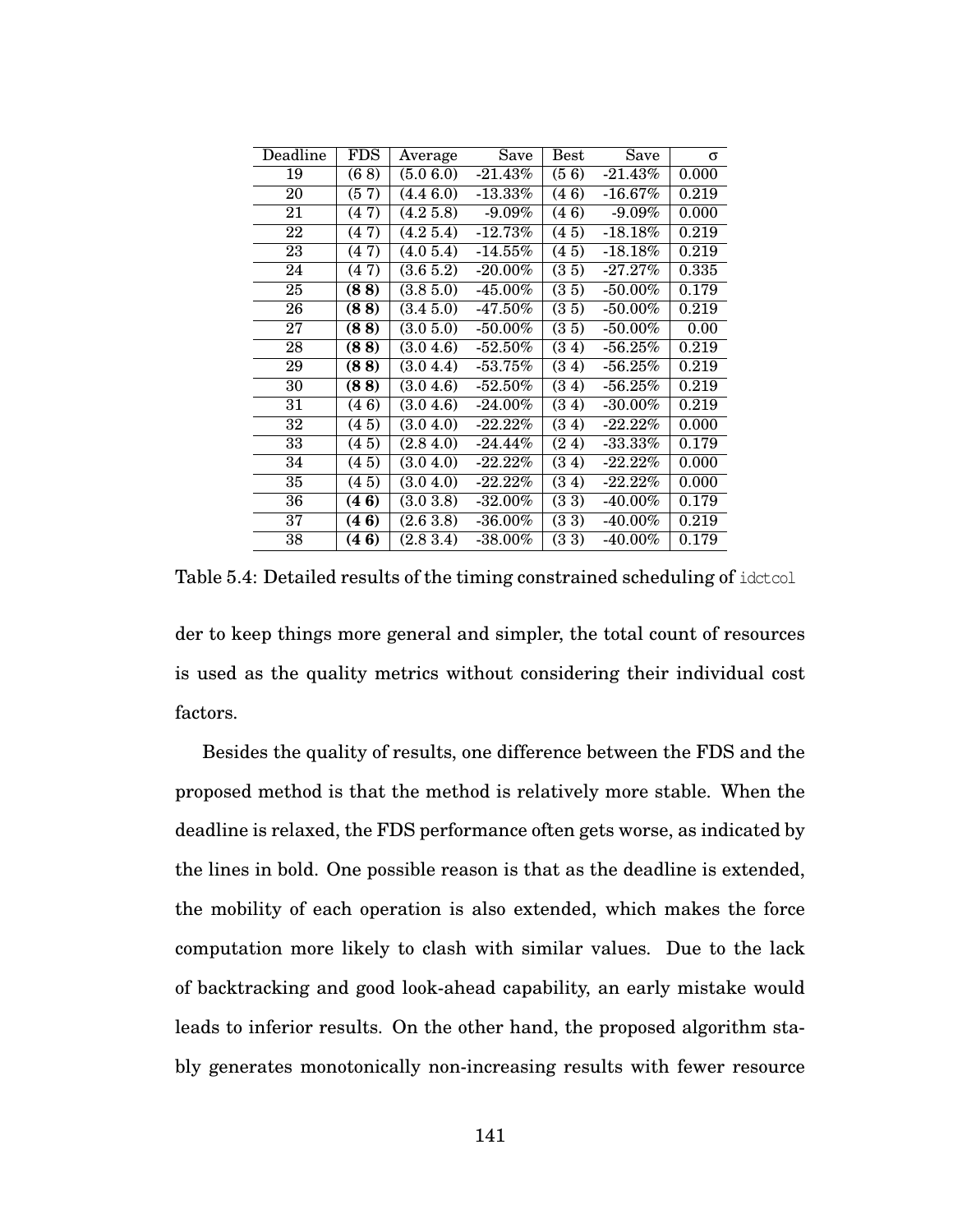| Name                    | Size    | Deadline    | Avg. Save | <b>Best Save</b> | Avg. $σ$ |
|-------------------------|---------|-------------|-----------|------------------|----------|
| <b>HAL</b>              | 11/8    | $(6-12)$    | $-7.1%$   | $-7.1\%$         | 0.000    |
| horner_bezier_surf      | 18/16   | $(11 - 22)$ | $-9.9%$   | $-13.2%$         | 0.015    |
| ARF                     | 28/30   | $(11 - 22)$ | $-12.4\%$ | $-16.9\%$        | 0.093    |
| motion_vectors          | 32/29   | $(7 - 14)$  | $-13.1%$  | $-16.0\%$        | 0.072    |
| <b>EWF</b>              | 34/47   | $(17 - 34)$ | $-11.5\%$ | $-18.1\%$        | 0.081    |
| FIR <sub>2</sub>        | 40/39   | $(12 - 24)$ | -16.8%    | $-22.8%$         | 0.106    |
| FIR1                    | 44/43   | $(12 - 24)$ | $-15.2\%$ | $-18.0\%$        | 0.047    |
| h2v2_smooth_downsample  | 51/52   | $(17 - 34)$ | -19.3%    | $-21.3\%$        | 0.042    |
| feedback_points         | 53/50   | $(11 - 22)$ | $-5.9\%$  | $-9.2\%$         | 0.103    |
| collapse_pyr            | 56/73   | $(8 - 16)$  | $-18.3\%$ | $-18.9%$         | 0.044    |
| COSINE <sub>1</sub>     | 66/76   | $(10 - 20)$ | $-21.5\%$ | $-25.9\%$        | 0.150    |
| COSINE2                 | 82/91   | $(10 - 20)$ | $-5.6\%$  | $-12.0\%$        | 0.232    |
| write_bmp_header        | 106/88  | $(8 - 16)$  | $-0.9\%$  | $-1.0\%$         | 0.064    |
| interpolate_aux         | 108/104 | $(10 - 20)$ | $-0.2\%$  | $-2.0\%$         | 0.109    |
| matmul                  | 109/116 | $(11 - 22)$ | $-3.7\%$  | $-5.1\%$         | 0.088    |
| idctcol                 | 114/164 | $(19 - 38)$ | $-30.7\%$ | $-34.0\%$        | 0.151    |
| jpeg_idct_ifast         | 122/162 | $(17 - 34)$ | $-50.3\%$ | $-52.1\%$        | 0.147    |
| jpeg_fdct_islow         | 134/169 | $(16 - 32)$ | $-31.4\%$ | $-34.2\%$        | 0.171    |
| smooth_color_z_triangle | 197/196 | $(15 - 30)$ | $-7.3\%$  | $-9.2\%$         | 0.136    |
| invert_matrix_general   | 333/354 | $(15 - 30)$ | $-11.2\%$ | $-13.2\%$        | 0.237    |
| Total Avg.              |         |             | $-16.4\%$ | $-19.5\%$        | 0.104    |

requirements as the deadline decreases.

Table 5.5: Result summary for the TCS algorithms

Table 5.5 summarizes the testing results for all of the benchmarks. We present the average and the best results for each testing benchmark, its tested deadline range, and the average standard deviations. The table is arranged in the increasing order of the complexity of the DFGs. The average result is that the quality of the algorithm is better than or equal to the FDS results in 258 out of 263 cases. Among them, for 192 test cases (or 73% of the cases) the MMAS based formulation outperforms the FDS method. There are only five cases where the approach has worse average quality results. They all happened on the *invert matrix general* benchmark. On average, as shown in Table 5.5, we are expecting a 16.4%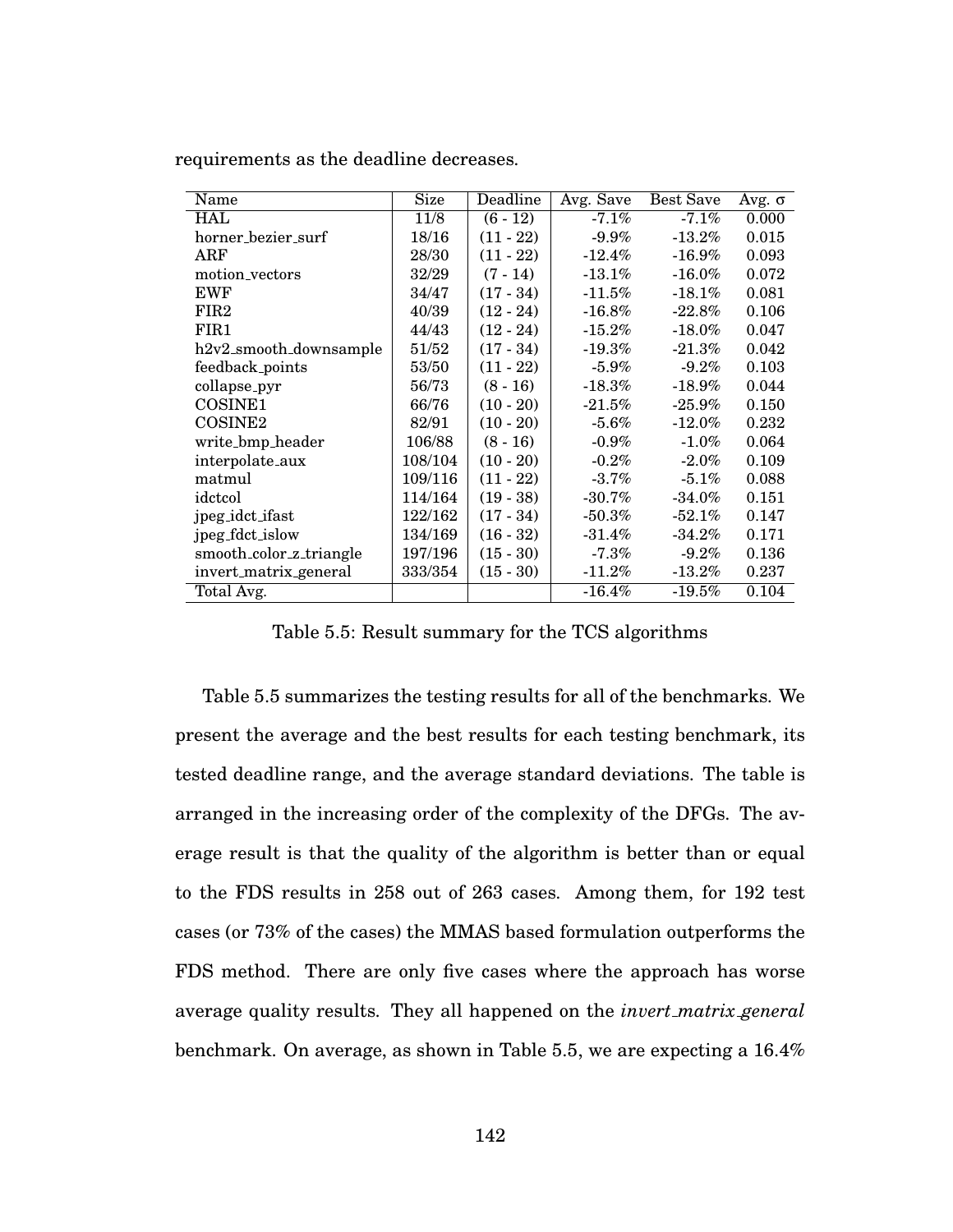performance improvement over FDS. If only considering the best results among the 5 runs for each testing case, we achieve a 19.5% resource reduction averaged over all tested samples. The most outstanding results provided by the proposed method achieve a 75% resource reduction compared with FDS. These results are obtained on a few deadlines for the *jpeg idct ifast* benchmark.

From Table 5.5, it is easy to see that for all the examples, MMASbased operation scheduling achieves better to much better results. Our approach seems to have much stronger capabilities in robustly finding better results for different test cases. Furthermore, it scales very well over different DFG sizes and complexities. Another aspect of scalability is the pre-defined deadline; based on the results presented in Table 5.4 and Table 5.5, the proposed algorithm demonstrates better scalability over this parameter.



Figure 5.4: Run-time comparisons of the TCS algorithms

All of the experiment results are obtained on a Linux box with a 2GHz CPU. Figure 5.4 diagrams the execution time comparison between the presented algorithm and FDS. Curve A and B shows the run time for FDS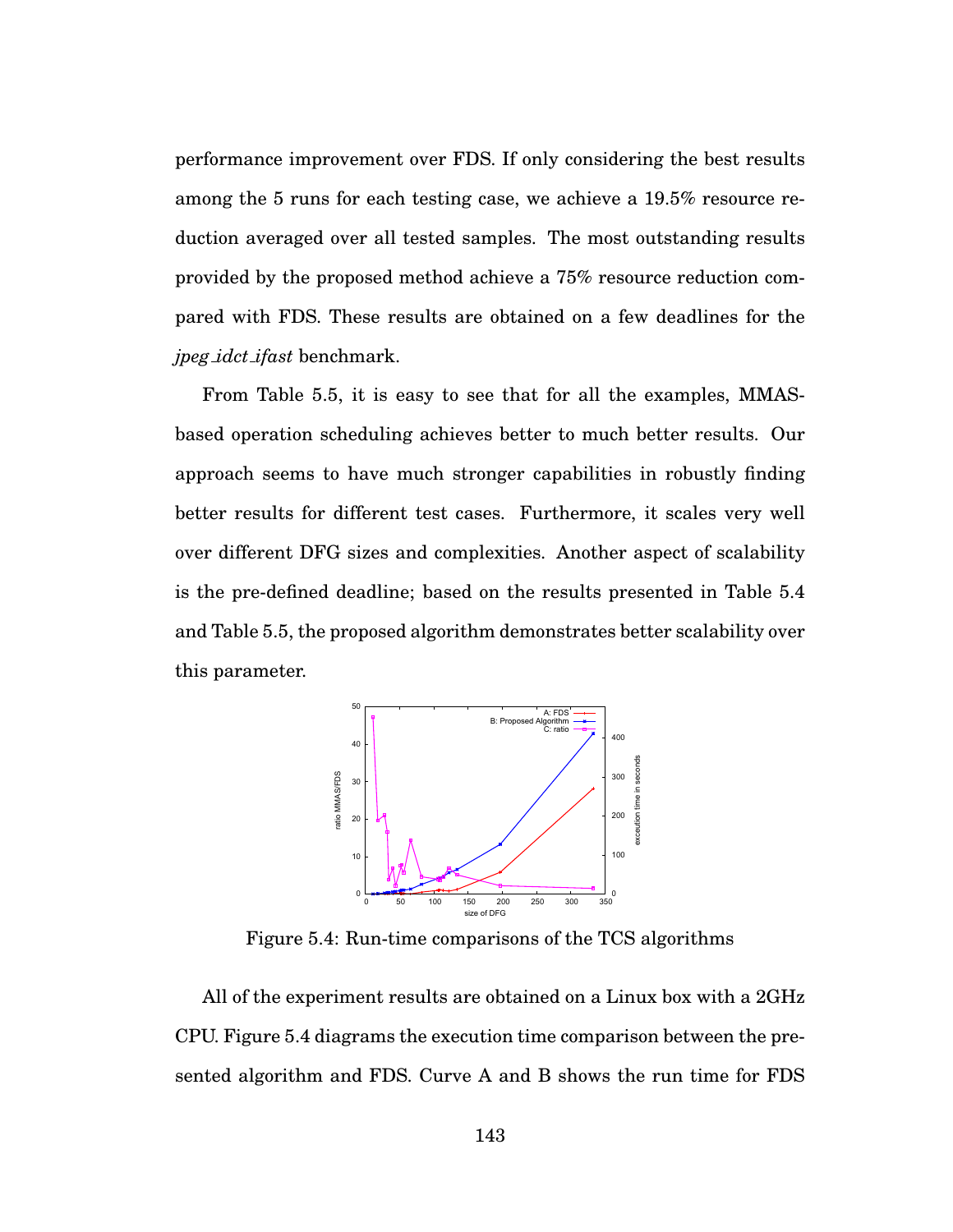and the proposed method (respectively), where we take the average runtime for the MMAS solution. As discussed earlier, when we use fixed ant number *m* and iteration limit *N* in the experiments, there exists a large gap between the execution times for the smaller-sized cases. For example, for the HAL example, which only has 11 operations, the execution time of FDS is 0.014 seconds while the method takes 0.66 seconds. This translates into a ratio of 47. However, as the size of the problem gets larger, this ratio drops quickly. For the biggest cases *invert matrix genera*, FDS takes 270.6 seconds while the method spends about 411.7 seconds, which makes the ratio 1.5. To summarize, for smaller cases, the algorithm does have a relatively larger execution times but the absolute run time is still very short. For the HAL example, it only takes a fraction of a second. For larger cases, the proposed method runs at the same scale as FDS. This makes the algorithm practical in reality.

In Figure 5.4, there are some spikes in the ratio curve, which may be caused by two main reasons. First, the recorded execution time is based on system time and it is relatively more unreliable when the execution time is short. Secondly, but perhaps more important, the timing performance of both algorithms is determined by not only the number of the DFG vertices but also the predefined deadline *L*. This may introduce variances when the curves are drawn against the vertex count.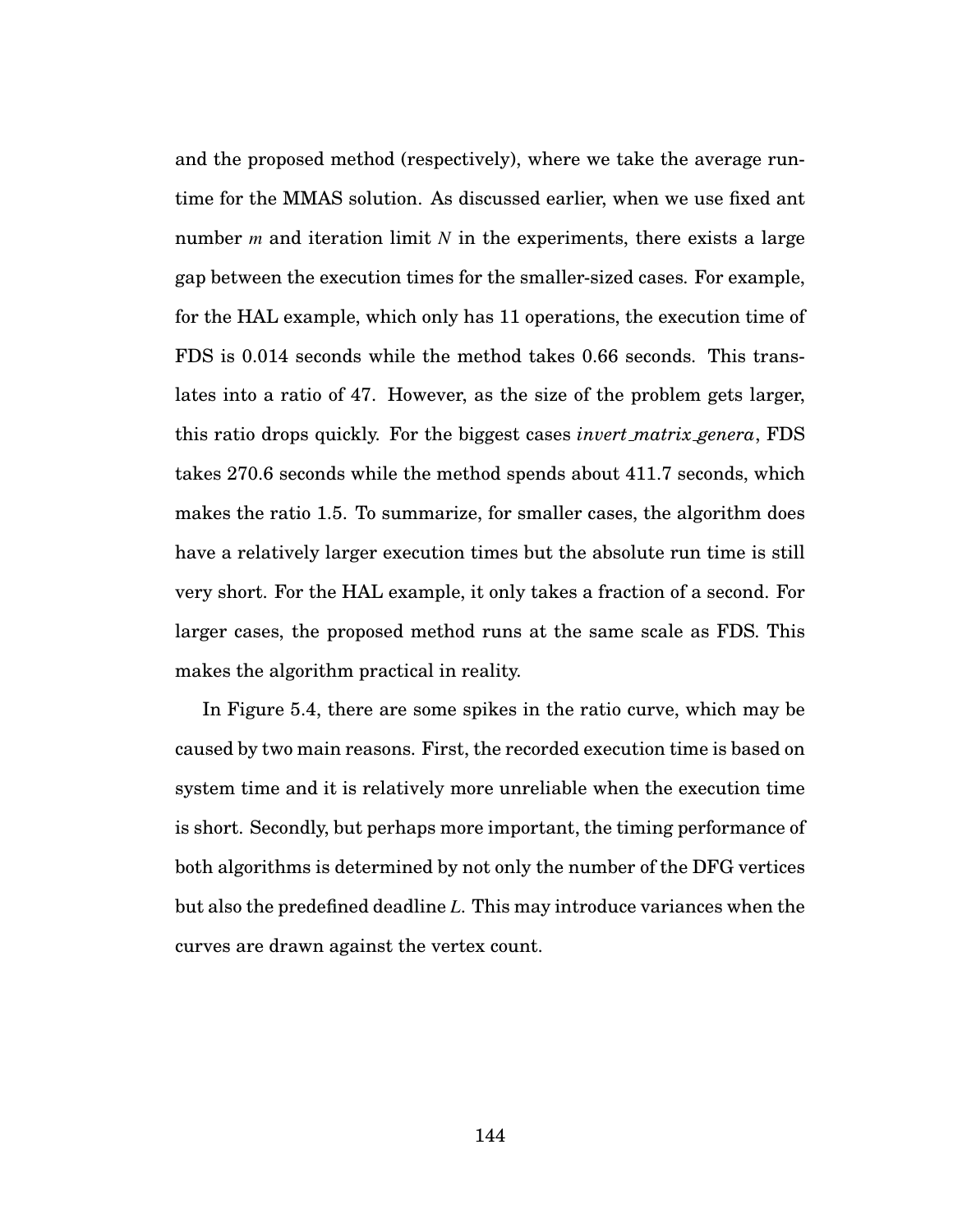# **5.6 Summary**

In this chapter, novel scheduling algorithms using the MMAS optimization for the TCS and RCS problems are presented. These algorithms use a unique hybrid approach by combining the ant system meta-heuristic with traditional scheduling heuristics. The proposed algorithms dynamically adjust a number of local and global heuristics in an iterative manner. Experiments are conducted using a comprehensive testing benchmark set from real-world applications in order to verify the effectiveness and efficiency of the proposed algorithms.

For the TCS problem, the proposed algorithm achieves equal or better results compared to the FDS for almost all the test cases, with a maximum 19.5% area reduction. For the RCS problem, the proposed algorithm outperforms a number of different list scheduling heuristics with better stability, and generates better results with up to 14.7% improvement (on average 6.2% better). Furthermore, by solving the test samples optimally using ILP formulation, it was shown that our algorithm consistently achieves a near optimal solution.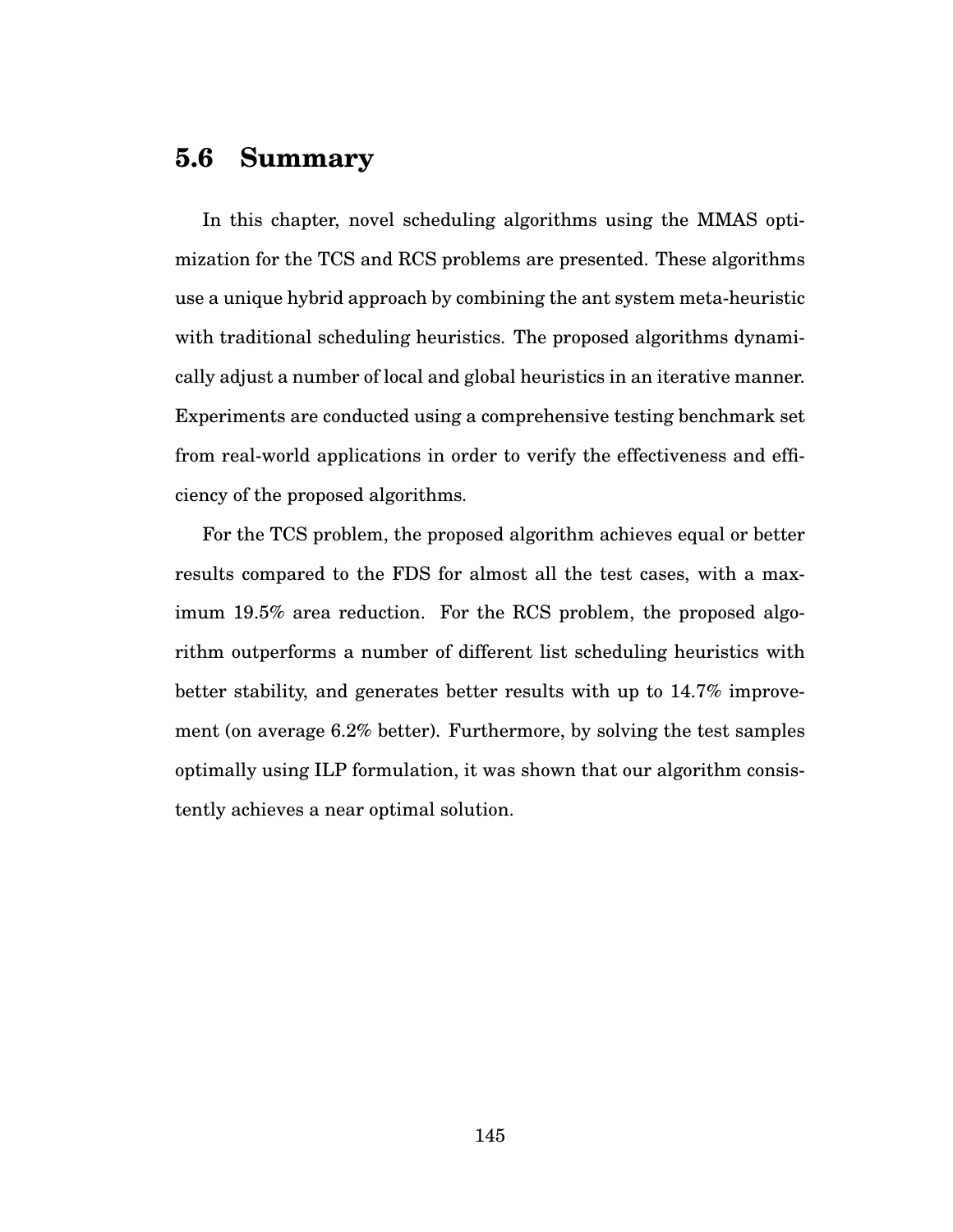# **Chapter 6**

# **Concurrent Resource Allocation and Scheduling**

The solution space of the resource allocation and scheduling problem is shown in Figure 6.1. The top curve shows solutions of minimum silicon area subject to the timing constraints. The bottom curve shows solutions minimizing functional units' area subject to the timing constraints. Much of the existing work in resource allocation and scheduling uses the functional units' area or even the total number of hardware components as cost functions. Therefore, these works are not able to generate real areaefficient solutions considering functional units and register/multiplexor/ logic costs.

In addition, our MMAS scheduling work presented in the previous chapter has too many assumptions and limitations. For example, the MMAS scheduling uses one clock cycle as the minimum time unit, and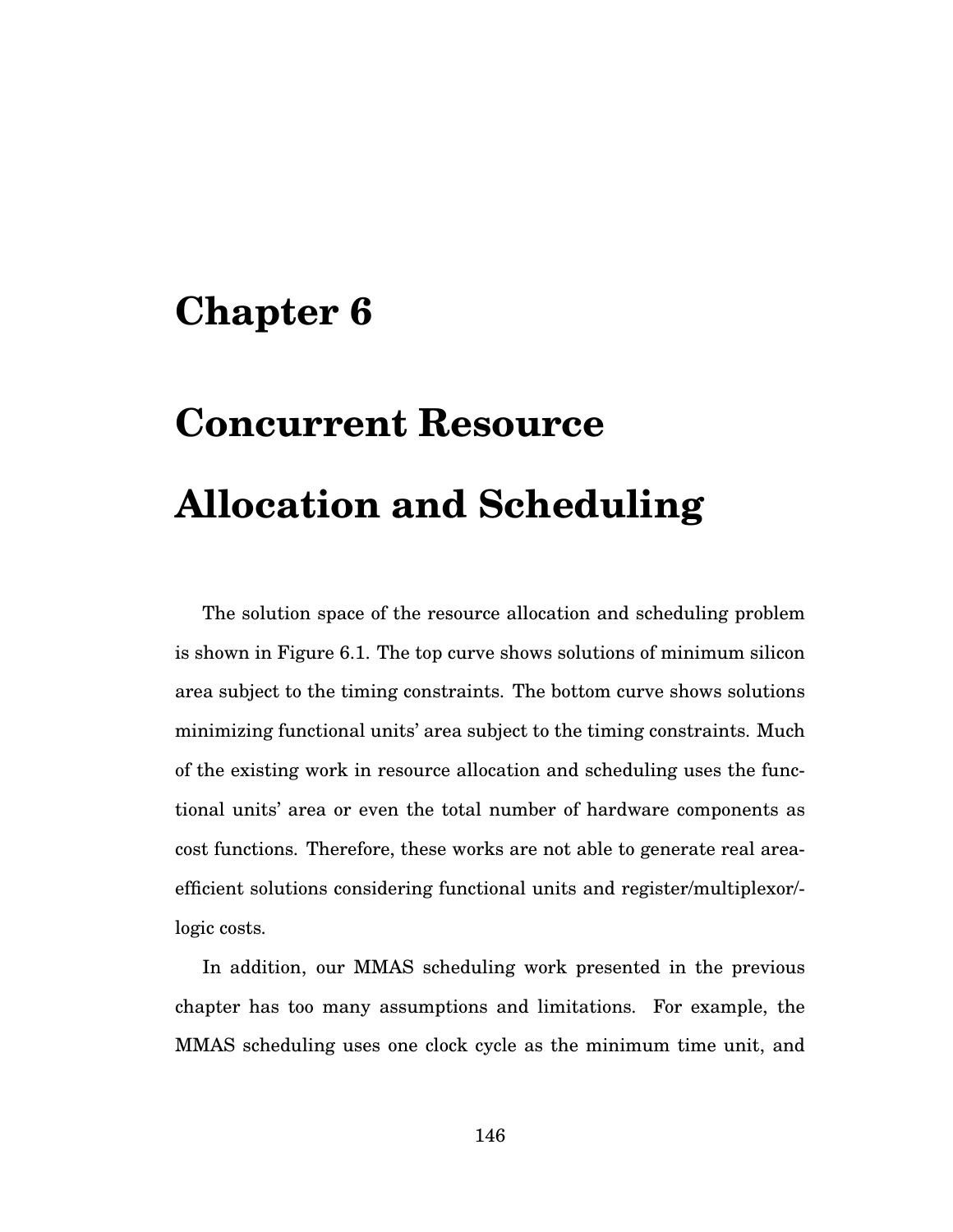

Figure 6.1: The design goal of resource allocation and scheduling

assumes homogeneous scheduling in the timing-constraint scheduling. In addition, the MMAS scheduling uses the DFG representing program behavior, which is a directed acyclic graph. Therefore, the MMAS scheduling algorithm cannot handle complicated timing constraints and loops.

This chapter presents our work on developing an MMAS-based concurrent resource allocation and scheduling (CRAAS) algorithm subject to timing/resource constraints for actual hardware designs. We begin with a simple example, a pipelined FIR filter. In Sections 6.2 and 6.3, we introduce the hardware resources used in scheduling and complicated factors in designing scheduling algorithms. In Section 6.4, we introduce the constraint graph, which is a hierarchical graph model capable of representing most timing constraints and support speculative execution. We describe a generalized model of the resource allocation and scheduling problem in Section 6.5. In Section 6.6, we present our MMAS CRAAS algorithm, and show experimental results in Section 6.7. Finally, we summarize in Section 6.8.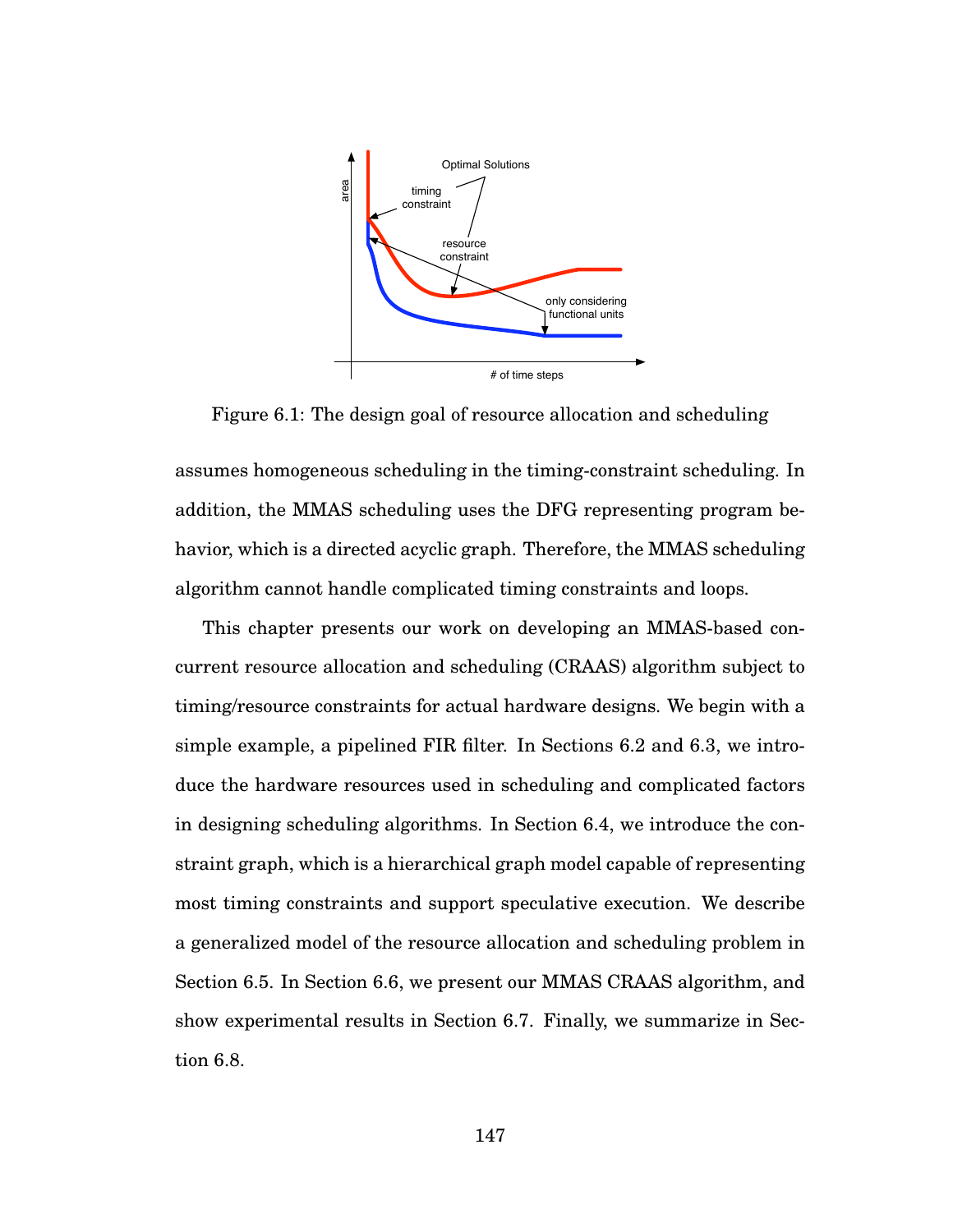# **6.1 Motivating Example: a Pipelined FIR Filter**

The functionality of a high throughput 64-tap FIR filter design is specified using the C programming language as shown in Figure 6.2. It is required to produces an output each clock cycle. The latency before the first output does not matter. This FIR filter will be synthesized using a 180 nm technology process. The target clock frequency is 300 MHz. The design goal is to generate a design as small as possible given that the throughput requirement is satisfied.

```
1 void fir_filter ( short *input,
                    short coef[64],
3 short *output) {
    static short regs<sup>[64]</sup>;
5 int temp = 0;
7 loop_shift: for (int i = 63; i>=0; i--)
    regs[i] = (i == 0) ? *input : regs[i-1];
9
  loop_mac: for (int i = 63; i>=0; i=-)
11 temp += regs[i]*coef[i];
13 * output = temp \gg 16;
  }
```
Figure 6.2: A 64-tap FIR filter

A high-level synthesis tool is selected to accomplish this synthesis task. First, in order to achieve the specified high throughput, both loop shift and loop mac are fully unrolled and pipelined with an initial interval of one clock cycle. After control and data dependence analysis, a control/-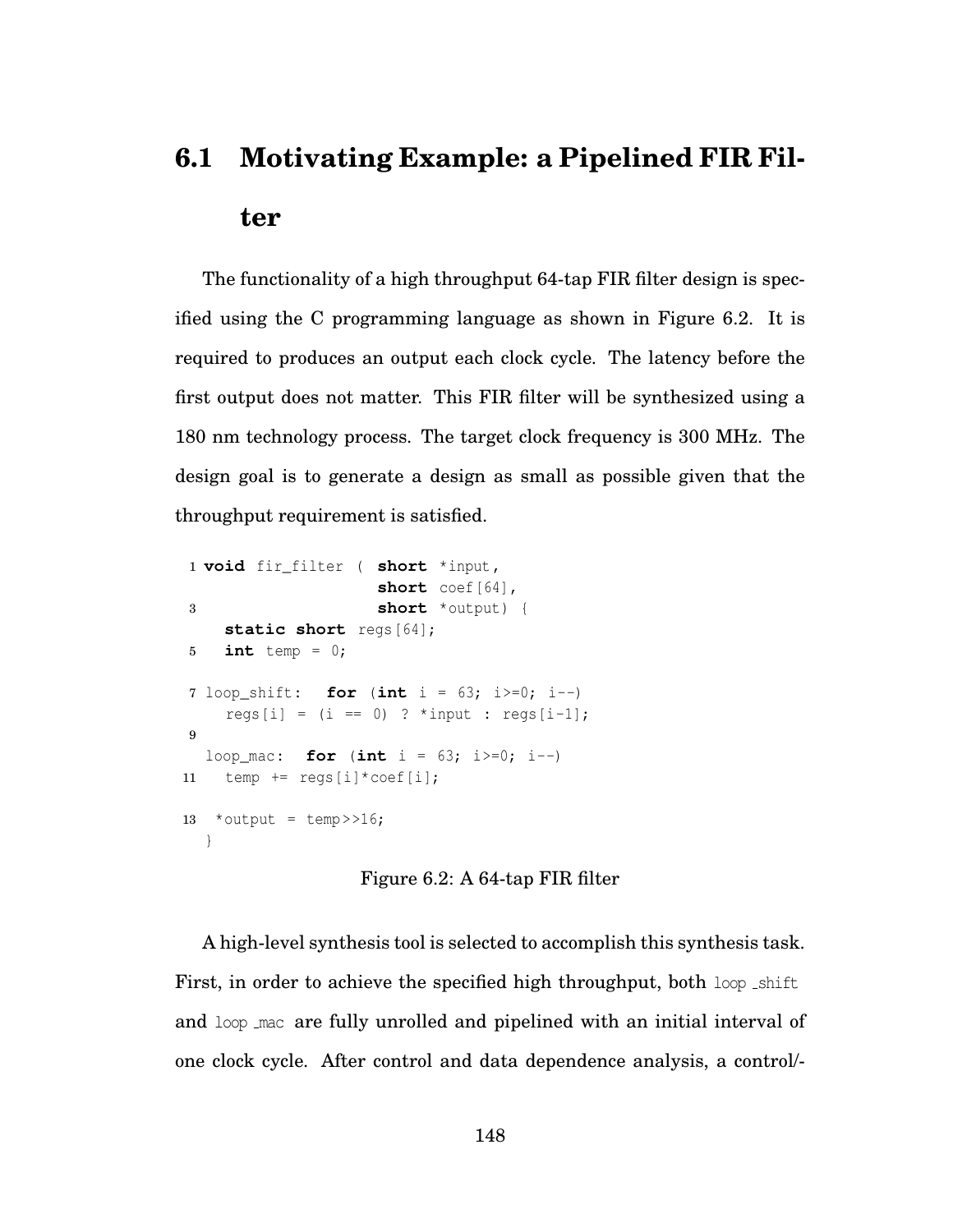data flow graph (CDFG) is constructed, as briefly shown in Figure 6.3. Then the synthesis tool conducts resource allocation and scheduling upon the CDFG. Each operation is assigned to a compatible component selected from the technology library, and the start time is determined. In the technology library, there are a number of adders with different widths and different speed grades. Some of them are very fast, and some of them are slower but smaller. There are a number of different multipliers as well. It is possible that more than one operations share the same component if they are scheduled in different clock cycles. Once the schedule is determined, control and interconnects are synthesized and a hardware design is output using a structural register-transfer level (RTL) hardware description language (HDL), and can be further synthesized with downstream design tools.



Figure 6.3: The control/data flow graph

|                    |                | Fast    |                | Normal  | Small |         |  |
|--------------------|----------------|---------|----------------|---------|-------|---------|--|
|                    | $D$ (ns)       | Area    | D(ns)          | Area    | D(ns) | Area    |  |
| Adder (32)         | 0.51           | 3974.61 | 1.17           | 1565.81 | 2.62  | 1219.85 |  |
| Multiplier (16x16) | 2.21           | 9039.54 | 2.64           | 6659.56 | 3.96  | 5802.89 |  |
| MUX(1,1,2)         | 0.08           | 40.45   | 0.20           | 31.48   | 0.39  | 23.23   |  |
| Register $(32)$    | $\overline{a}$ | 685.72  | $\blacksquare$ | 685.72  | -     | 685.72  |  |

Table 6.1: A sample technology library

It is worthy to notice that even such a simple technology library of the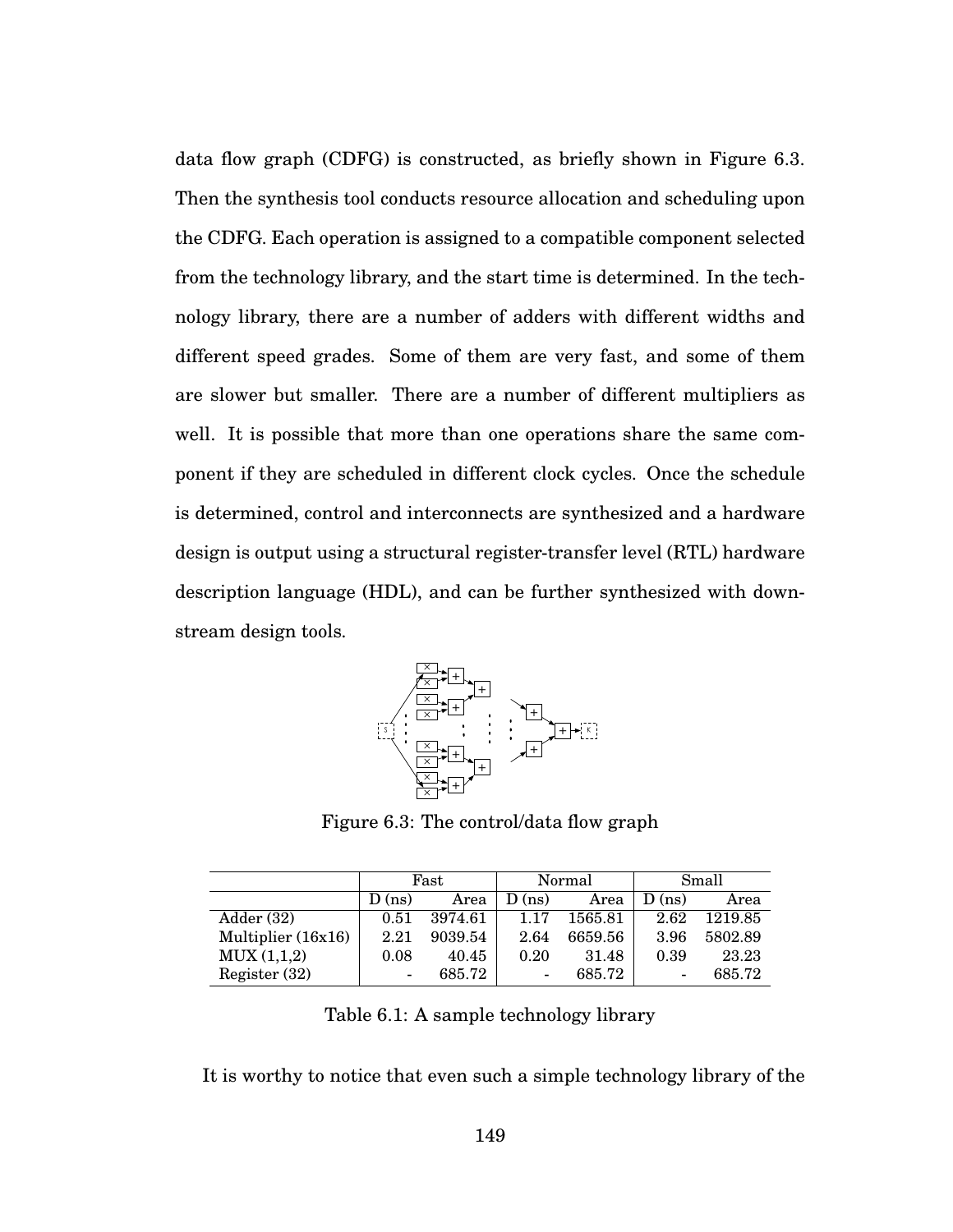actual hardware design is much more complicated than any technology libraries ever published in technical papers. In this technology library, an operation can be implemented by multiple components in the library. One component can implement more than one kind of operations. Whether a component should be shared among operations depends on the ratio of its area and the area of required multiplexors. For example, given the areas of different 1-bit 2-to-1 multiplexors, it costs more to share a slower 32-bit adder because this requires 64 1-bit 2-to-1 multiplexors, and the area ranges from 1400 to 2600 area units(au, 1*au* = 54*μm*2). It may save area to share a normal adder depending on which kind of multiplexors are selected. It is always good to share a multiplier or a fast adder.

Figure 6.4 shows three different resource allocation and scheduling results of a part of the CDFG of the FIR filter, which is a balanced adder tree accumulating eight numbers. As specified above, the design goal is to minimize the total area given that the throughput constraint is satisfied. A trivial method to satisfy the throughput constraint is to allocate the fastest components for all operations, and build a schedule. This is shown in 6.4(a), where seven fast adders are used. A schedule minimizing the functional units' area, as shown in 6.4(b), uses seven small adders. In addition, this schedule requires seven registers. However, this is not the most area-efficient solution yet. If the register cost and the functional units' area are considered during the resource allocation and scheduling, a better schedule, as shown in Figure 6.4(c), uses six normal adders and a small adder. This solution requires three registers. The total area is about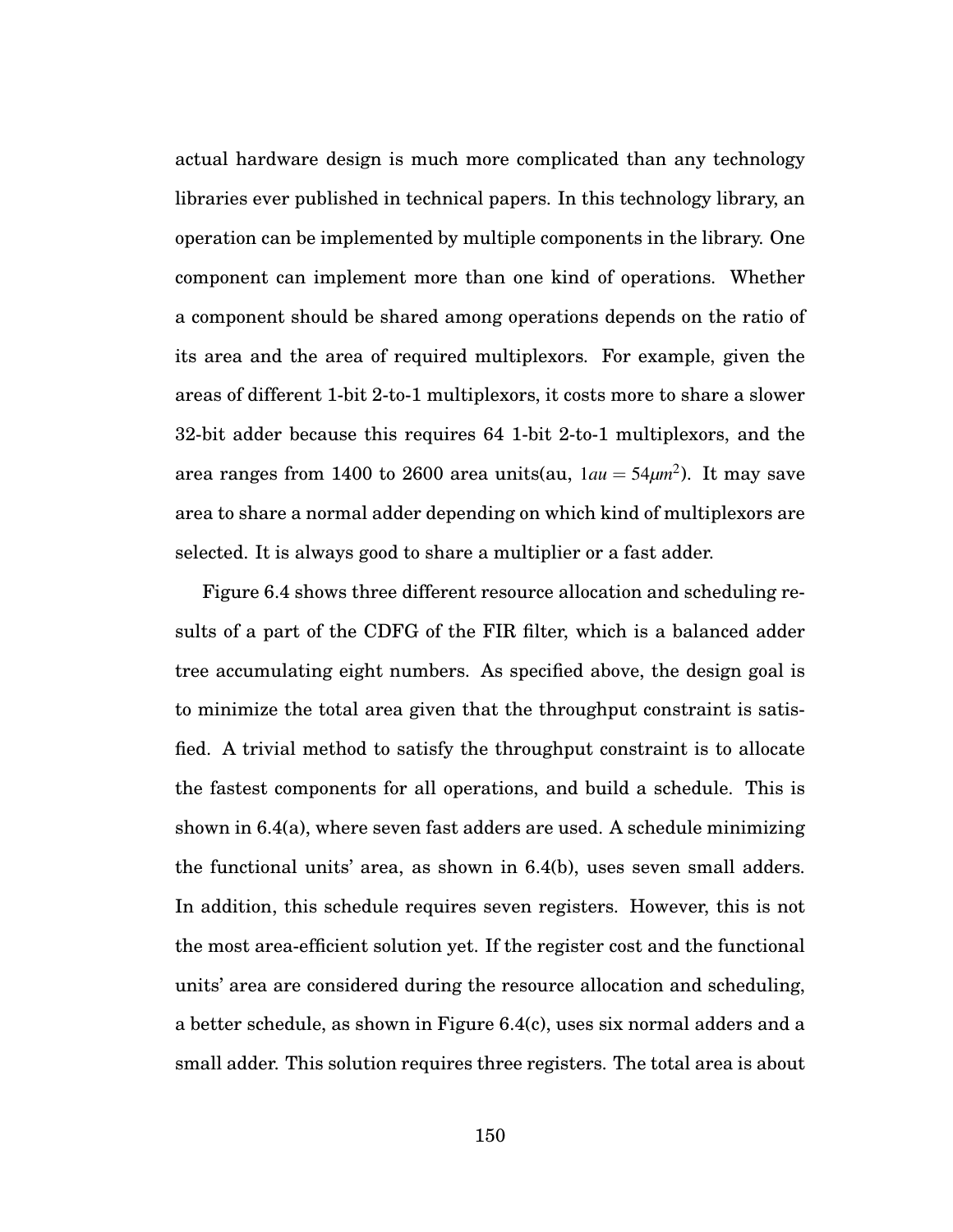6 percent smaller than that of the second schedule.







(a) The latency is 1 cycle and the area is 28508. 1 Registers are required.

(b) The latency is 3 cycles and the area is 13334. 7 Registers are required.

(c) The latency is 2 cycles and the area is 12612. 3 Registers are required.

Figure 6.4: Three feasible schedules of a balanced adder tree

In order to investigate the relationship between areas and latencies globally, a number of implementations of the pipelined FIR filter are synthesized with extra latency constraints. For each given latency, the smallest design is reported. All of these designs fulfill the throughput constraints. Their areas are shown in Figure 6.5(a). The total area consists of two parts. One part is the area of functional units, i.e. adders and multipliers in the FIR filter, shown in the bottom of each bar. The other is the area of registers and multiplexors, as shown in the top of each bar. If only considering the area of functional units, the smallest design is the design with a latency of 7 clock cycles. The total area score is 493671 and the area score of functional units is 389938. If considering the total area, the smallest design is the one with a latency of 6 clock cycles. This design has a slightly larger area of functional units, but the total score is 492812, which is smaller than that of the previous one.

This is true when synthesizing the pipelined FIR filters with slower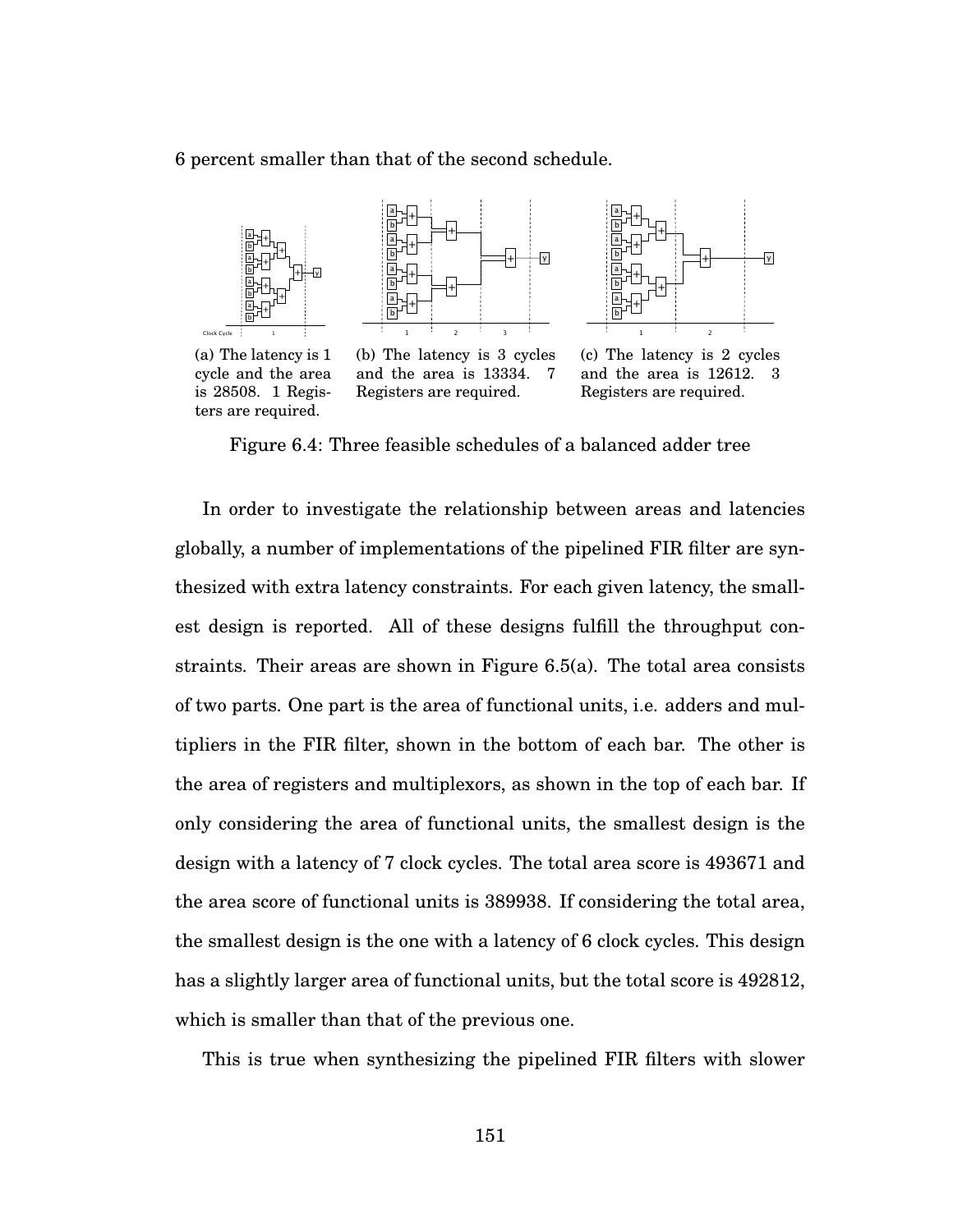





(b) Initial interval is 2 clock cycles



(d) Simplified FIR filter with all coefficients are 1

Figure 6.5: The area and latency trade-offs of synthesized FIR filter

Area

throughputs. Figure 6.5(b) shows the area/latency tradeoff of a design with an initial interval of two clock cycles. Figure 6.5(c) shows the area/latency tradeoff of a design with an initial interval of four clock cycles. Figure 6.5(d) is a simplified FIR filter where all coefficients are 1. In other words, this adder tree adds 64 inputs together.

To summarize, these four designs shows that, when the design goal is to minimize the total silicon area, it is necessary to consider the area of registers and multiplexors. The real area-efficient schedules are different from the solutions minimizing functional units' area.

Some lessons and observations learned in these simple examples are: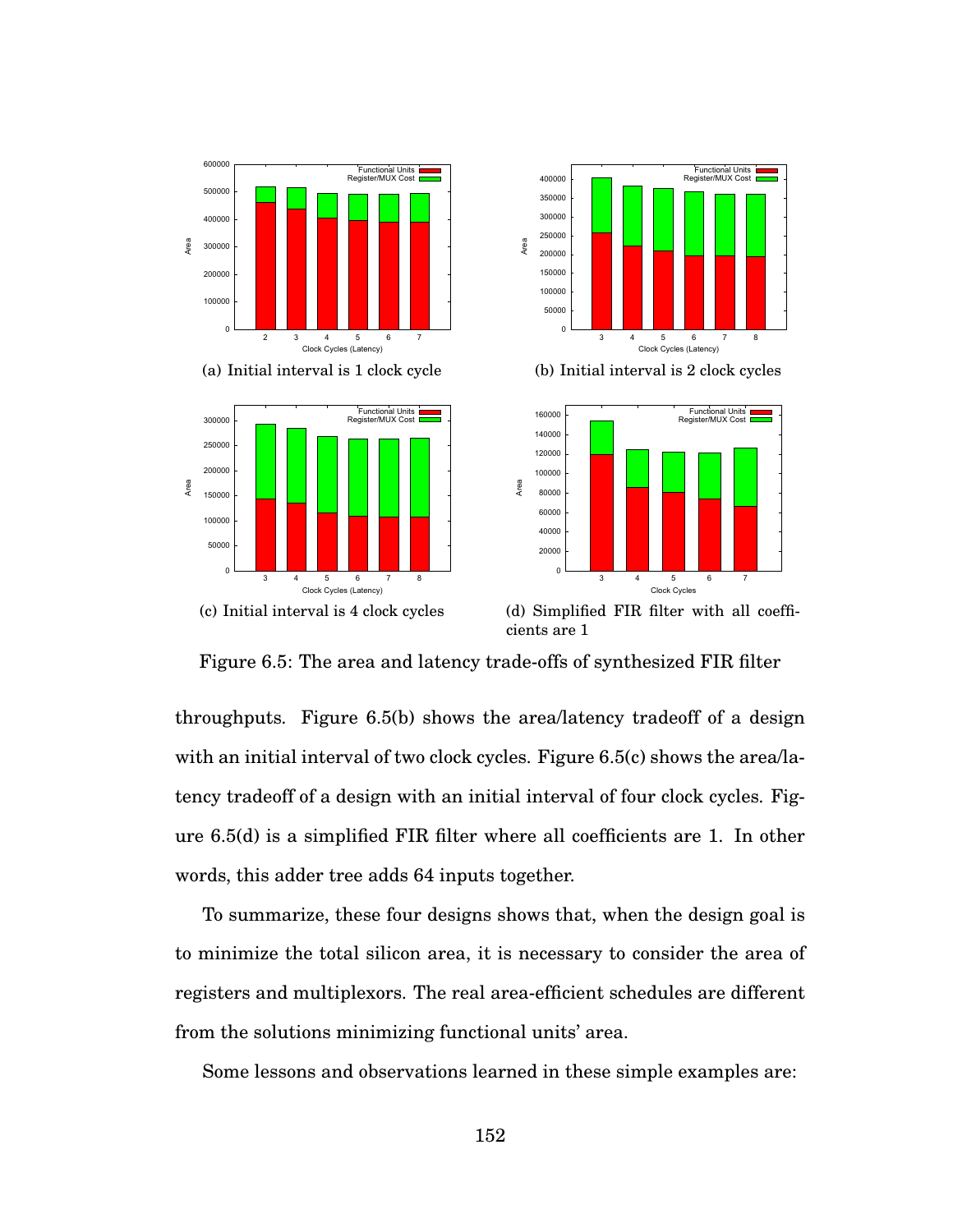1. There are many choices of resource types for an operation type. It is necessary for the scheduler to exploit a large solution space.

2. It is necessary to precisely estimate timing. Chaining more than one operations shows great benefits of saving register and multiplexors' cost.

3. It is hard to precisely estimate the total silicon area in resource allocation and scheduling. Different solutions of resource sharing and register sharing generate different results given the same schedule. In addition, placement and routing greatly affect the area of synthesized designs.

# **6.2 Hardware Resources**

The data-path in the synthesized hardware designs consist of three types of elements: functional units, storage components, and interconnect logic. Functional units implement arithmetic operations or compound operations. Storage components store temporary intermediate results or data specified in the program. Interconnect logic steers appropriate signals between functional units and storage components.

This section describes the timing and other important attributes required in resource allocation and scheduling.

# **6.2.1 Functional units**

Functional units implement actual data operations, such as accumulation, multiplication, comparison, and so forth. Based on whether these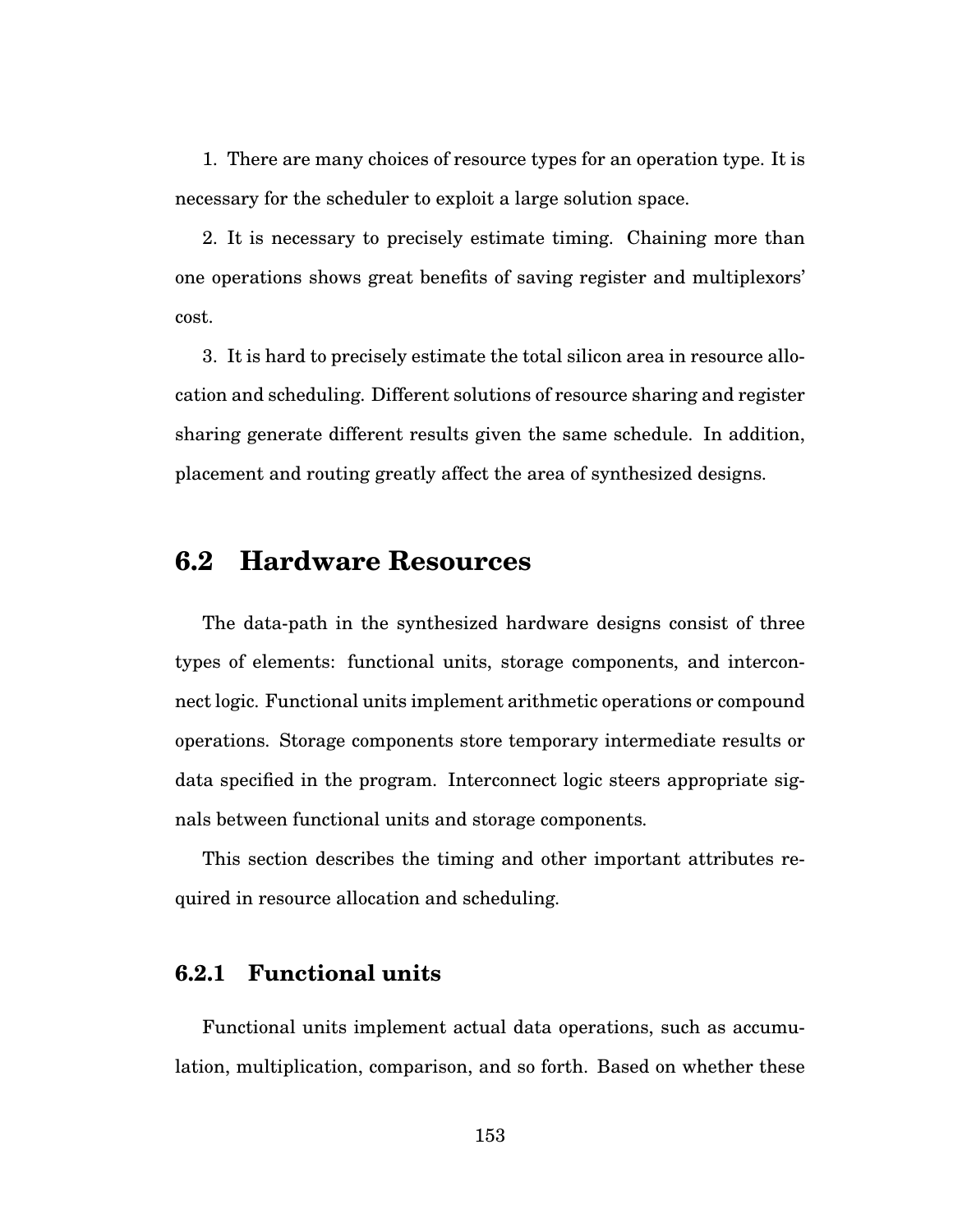hardware components contain states and storage inside, functional units could be categorized as combinational components and sequential components, and sequential components can be further categorized as nonpipelined sequential components and pipelined components.

#### **Combinational components**

A combinational component is a digital circuit performing a specific data operation, fully specified logically by a set of Boolean functions [83]. The value of its output is determined directly from and only from the present input combination. There are no memory elements in combinational components.

The timing attributes  $T_i(D_i)$  of a combinational component  $q_i$  contain only one element, which is the absolute time measuring the output delay *Di* from the input data available to the available output data.

Given a specific length of the clock cycle, some combinational components in a technology library are not fast enough to fit in a single clock cycle. Operations scheduled on these components are across two or more clock cycles. These components remain active during these clock cycles. At the same time, because combinational components do not have any memory elements, the input data should be kept stable before the output is registered by a storage component. This implicitly requires registers for the input data and multiplexors to maintain the lifetime of the input data.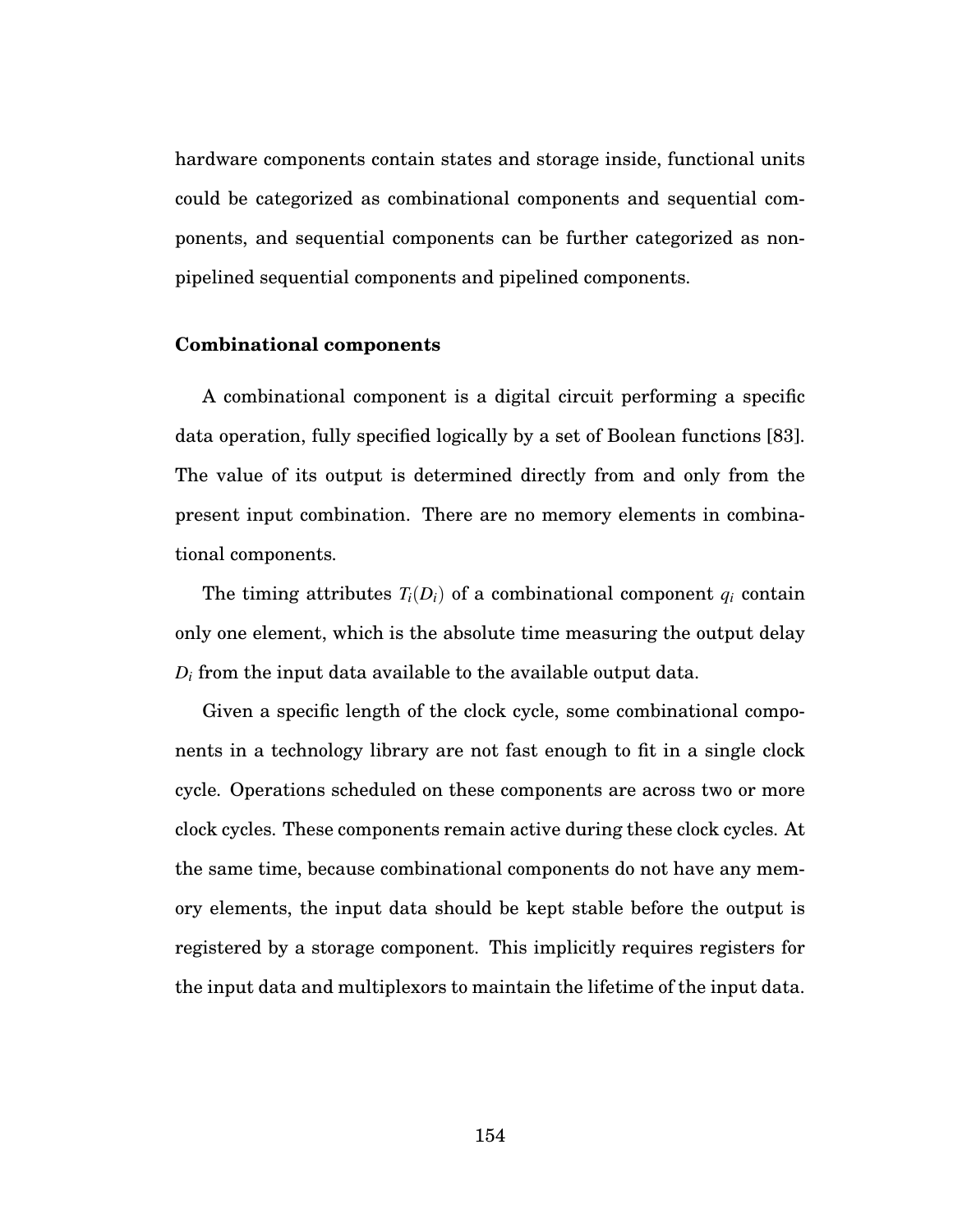#### **Non-pipelined sequential components**

A sequential component is a digital circuit that employs memory elements in addition to combinational logic gates. The value of its output is determined from not only the present input combination but also the content in the memory elements, or the current state.

If a sequential component cannot take another input data when it is processing the current input, this component is a *non-pipelined* sequential component; otherwise, it is a *pipelined* component, which is discussed below. It remains active until the output is available and registered by another component.

The timing attributes  $T_i(L_i, D_i, K_i)$  of a non-pipelined sequential component is characterized by its latency *Li*, output delay *Di*, and the minimum clock period *Ki*. The *latency* specifies how many clock cycles it takes to generate the output after the input is available. The *output delay* is the length of the critical path to the output. A critical path is defined as the longest logic path containing no other memory elements. The *minimum clock period* is the length of the critical path in this sequential component. It can be from the input to the output, from the input to a memory element, from a memory element to a memory element, or from a memory element to the output. The length of the target clock period is normally longer than the minimum clock period of this sequential component. Otherwise, the latency or the number of clock cycles should be re-calculated, and input registers and multiplexors may be required.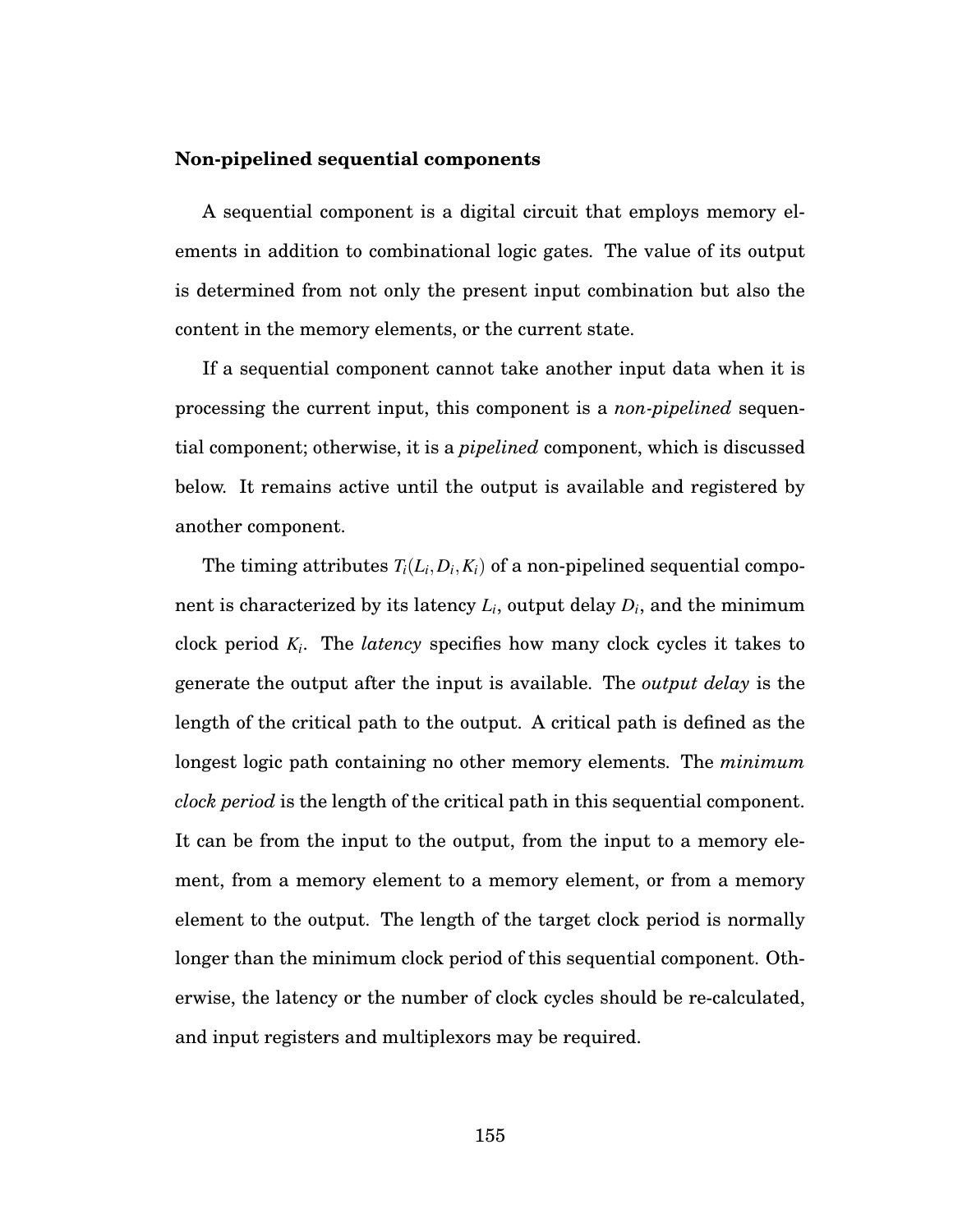#### **Pipelined components**

Some sequential components can start a new computation prior to the completion of the current computation. These components are called *pipelined* components. A pipelined component is normally designed by dividing a combinational component into a number of stages and inserting memory elements between stages.

The timing attributes  $T_i(I_i, L_i, D_i, K_i)$  of a pipelined component is characterized by its initial interval  $I_i$ , latency  $L_i$ , output delay  $D_i$ , and minimum clock period *Ki* [38]. The latency, the output delay, and the minimum clock period are defined similarly as those of a non-pipelined sequential component. The *initial interval* is the number of clock cycles required to start a new computation task after starting the prior one, or in other words, is the number of clock cycles on which the result becomes available after the prior result is available.



Figure 6.6: Multiplications scheduled on pipelined multipliers

For example, a design contains three multiplications. There are two options available. One is to use combinational multipliers, denoted as  $m_1(6706.72a.u., 9.28ns)$ , where  $1a.u. = 54 \mu m^2$ . The other is to use pipelined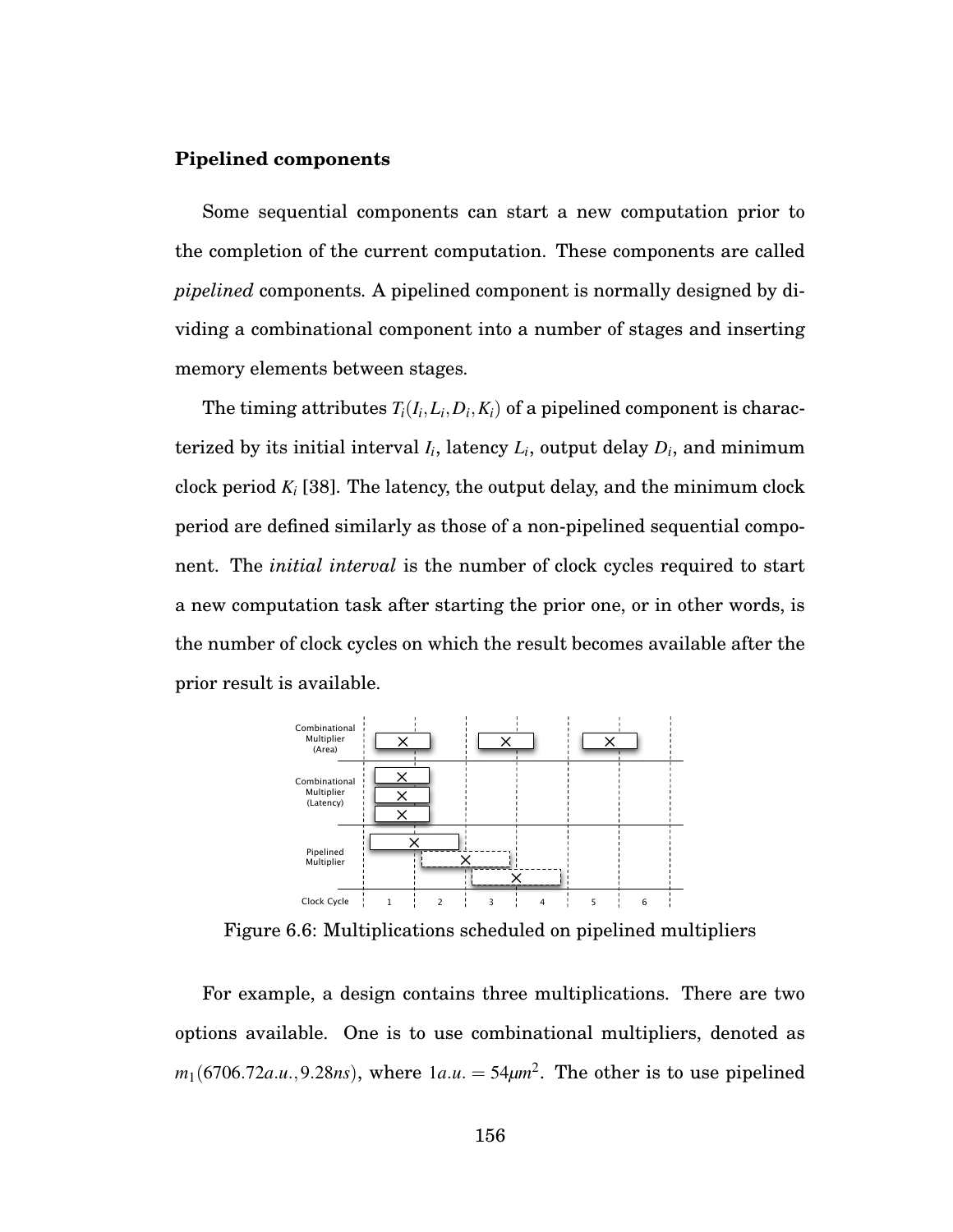multipliers with 2-cycle latency and 1-cycle initial interval, denoted as *m*2(6220.77*a*.*u*.,(1,2,5.73*ns*,6.84*ns*)). The target clock frequency is 125MHz, i.e. the length of clock period is 8ns. Figure 6.6 shows the scheduling results. The first design uses only one combinational multiplier *m*1. The second uses three  $m_1$ . The third uses one pipelined multiplier  $m_2$ . It is obvious that designs using pipelined components benefit throughput and area.

# **6.2.2 Storage components**

Storage components are found in digital designs to store inputs, outputs, and intermediate results. Two kinds of storage components are used in the resource allocation and scheduling process. They are registers and on-chip memory blocks. Registers are suitable for scalable variables, small-size data arrays and implicit intermediate results. Memory blocks are used for large size data arrays.

## **Registers**

If an operation is dependent on another operation, and those two operations are not chained in the same clock cycle, i.e. if the data dependence crosses one or more clock cycle boundaries after scheduling, the intermediate results carried by the data dependence need to be stored in a register.

The timing attributes of a register are determined by the setup time and the ready time. The *setup* time is the amount of time required for the data to arrive at the register prior to the rising edge of the clock signal.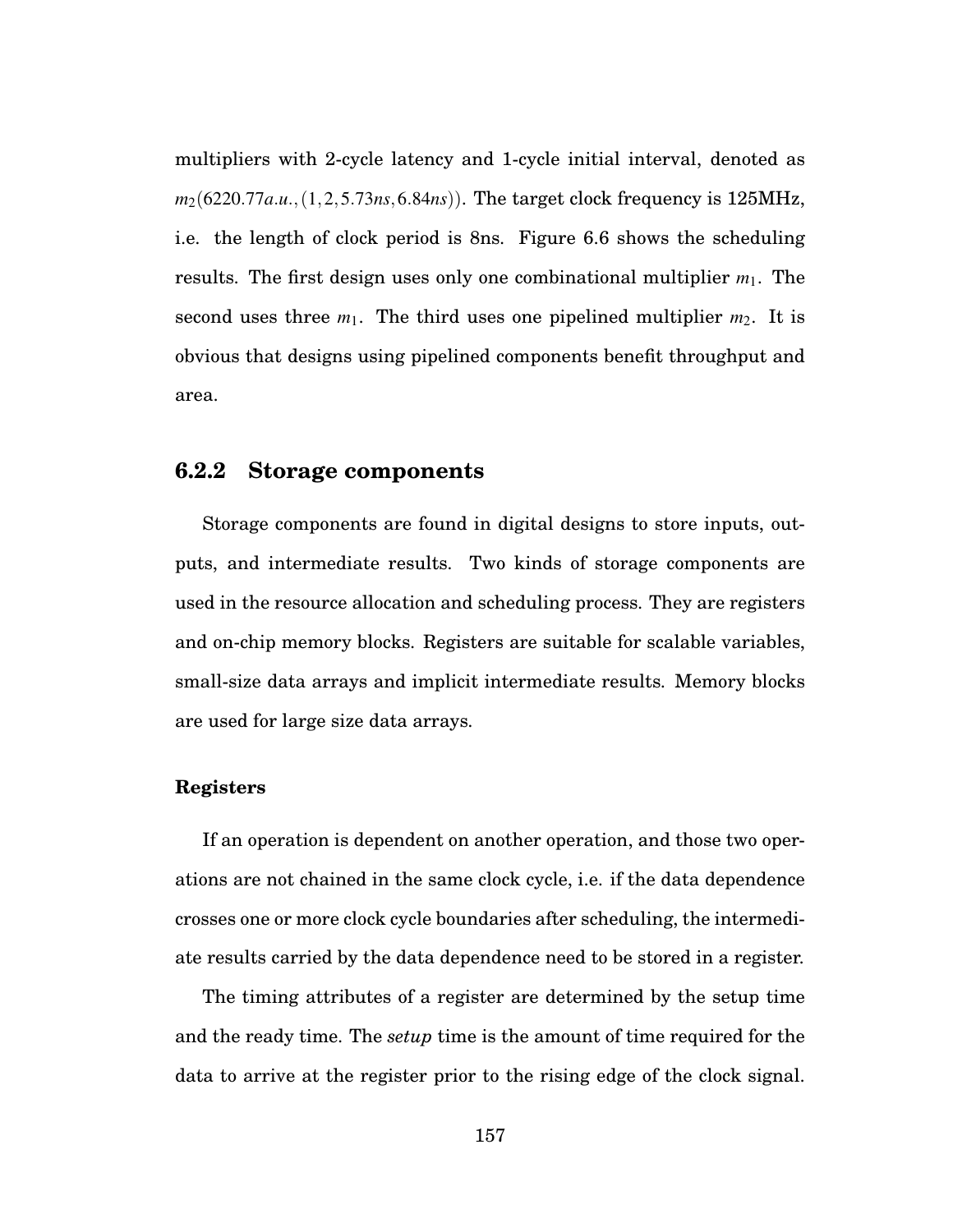The *ready* time is the amount of time required for the data to become stable at the output of a register after the rising edge of the clock signal.

Two or more intermediate results can share one register if their lifetimes are not overlapping. If two or more intermediate results share the same register, or the lifetime of a variable mapped to a register is longer than one clock cycle, a multiplexor is required. It is necessary to consider area and delay of such a multiplexor.

Normally, register allocation and sharing is not the task of the resource allocation and scheduling problem. However, it is necessary to estimate the number of registers as early as possible. After scheduling, the lifetime of an intermediate result is fixed by the scheduling results. There is not such a large space left for optimizations to reduce the number of registers. Design tools conduct lifetime analysis and allocate and share registers to significantly reduce the area of generated hardware designs.

#### **Memory blocks**

A sequential program may have large data arrays as input, output, or just intermediate results. These data arrays should be stored in embedded on-chip memory blocks. A large amount of scalar variables can also be assigned to these memory blocks to save the area of register files. An optimized storage assignment greatly affects the overall performance of synthesized hardware designs.

The timing attributes of memory accesses are characterized by the *setup* time and the *ready* time as well. It typically takes one clock cycle to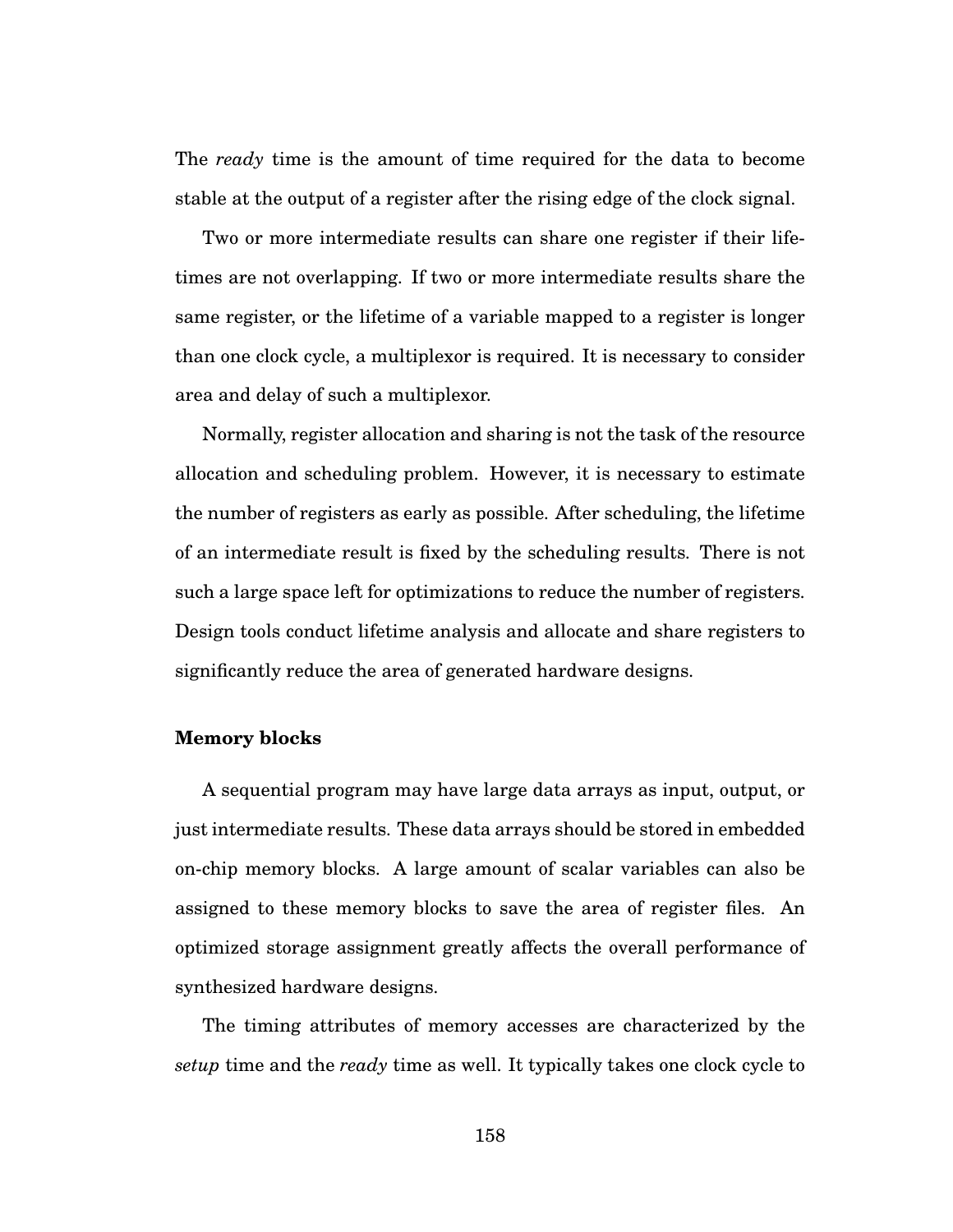perform a memory access. The setup time is required for the address to become stable prior to the rising edge of the clock signal, and so does the data input if this is a memory write operation. The data is available after the ready time, following the clock rising edge.

If two or more data arrays/scalar variables are assigned to the same memory blocks, then multiplexors are required on the address and datain ports to access the right data on the right clock cycle. It is necessary to count delays on multiplexors to get a close timing estimation.

More memory and storage related transformations and optimizations are discussed in Chapter 4, Data Partitioning and Storage Assignment.

# **6.2.3 Interconnect logic**

As discussed above, functional units can be shared by more than one data operation. Data-in and address ports for a storage component can be used in more than one places. Interconnect logic steers the data to the right place, which are mainly implemented using multiplexors.

Multiplexors can be modeled as simple combinational components. They have areas and their timing attributes  $T_i(D_i)$  are characterized by the output delay *Di*. Sometimes when the target clock frequency is too high, the delay is longer than the available clock period. Then input registers are required.

Sharing a functional unit or a register is determined by the ratio of multiplexors' area and how mach area of functional units or registers could be saved by sharing them. For some technology and target archi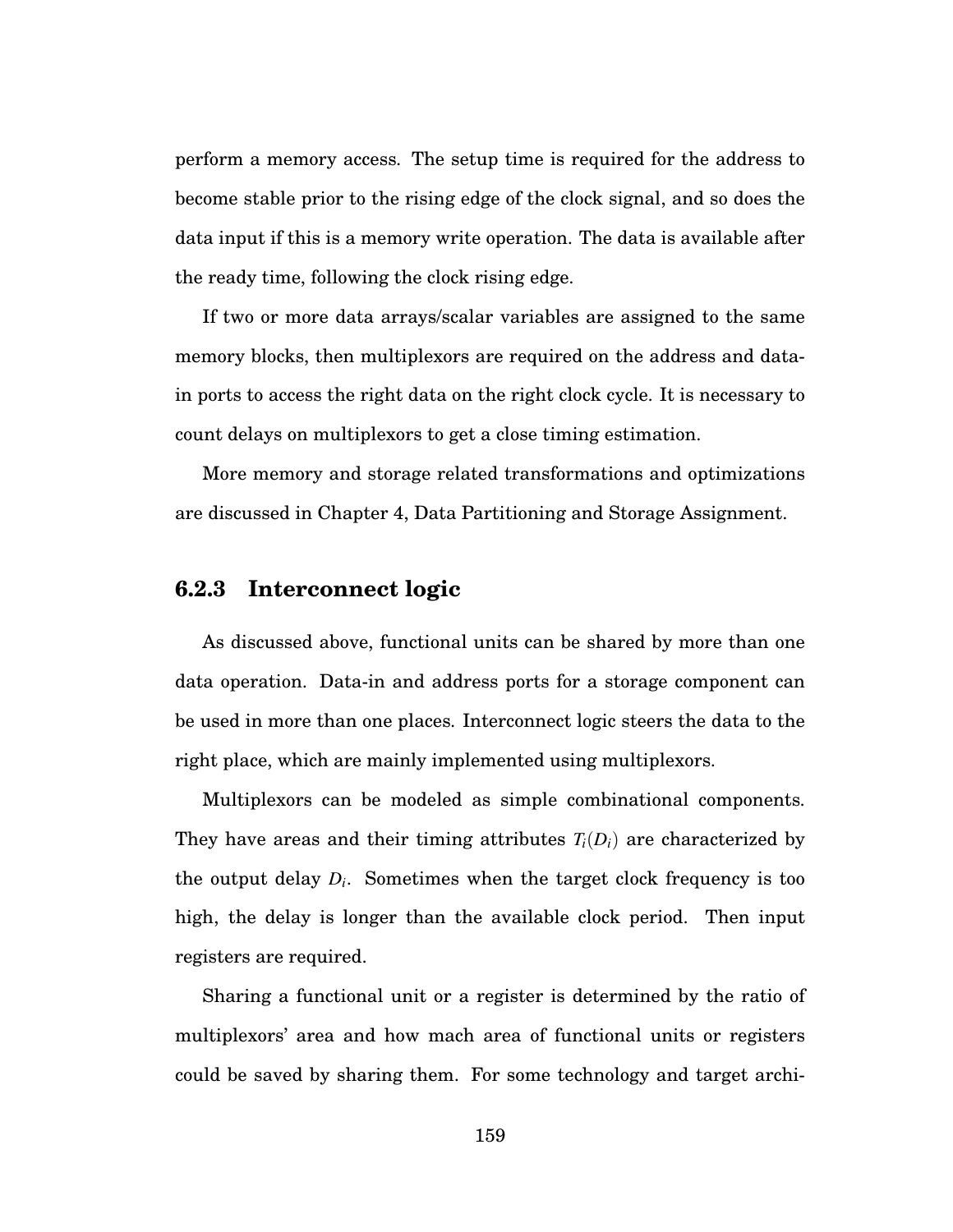tectures, it is not worth to share registers or simple functional units, such as adder, which is especially obvious for designs mapping to FPGAs.

It is necessary for the resource allocation and scheduling algorithm to evaluate different strategies to generate high-quality designs.

# **6.3 Complicated Scheduling Factors**

Scheduling and resource allocation algorithms addressing actual design problems are generally very complicated. Why these problems are so complicated is discussed in this section.

# **6.3.1 Chained operations**

When two or more data-dependent operations are scheduled in the same clock period, these operations are *chained*. It is very effective to reduce latency using operation chaining. However, this may come at the cost of the increased number of hardware resources and the area of faster but much larger functional units fitting into a single clock period.



Figure 6.7: Chained operations

For example, as shown in Figure 6.7, those two add operations could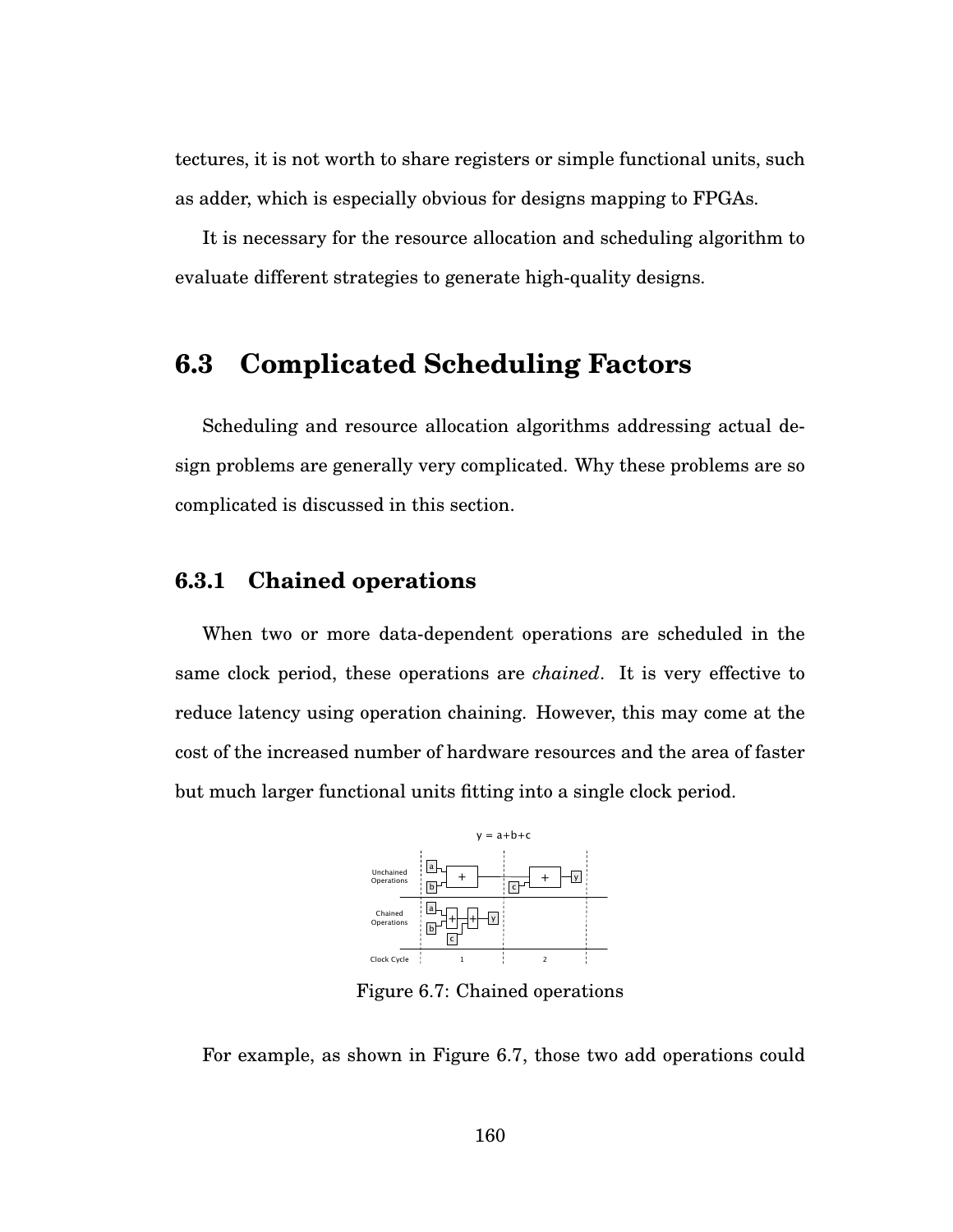be scheduled in two clock periods or be chained in one clock cycles. If these operations are chained, two adders are required since these two add operations are active concurrently. Compared with the first schedule, the chained operations may be required to be implemented on faster adders to fit with one clock cycles.



Figure 6.8: Three add operations chained in two clock cycles

It is assumed that chained operations must fit in one clock cycle. In Figure 6.8, the delays of adders are 6*ns*, and the length of the clock period is 10*ns*. Those three add operations could be scheduled in three clock cycles, or be chained in two clock cycles. However, this greatly increases the complexity of the presented scheduling algorithm and the complexity of the generated designs.

# **6.3.2 Multiple possible bindings**

A technology library typically defines multiple implementations for a particular operation. For example, an add operation can be implemented with a ripple adder or a carry-look-ahead adder. Some data operations can be implemented using wider bit-width functional units due to these operations' characteristics. For example, both an 18-bit multiplication and a 20-bit multiplication can be implemented with a 20-bit multiplier.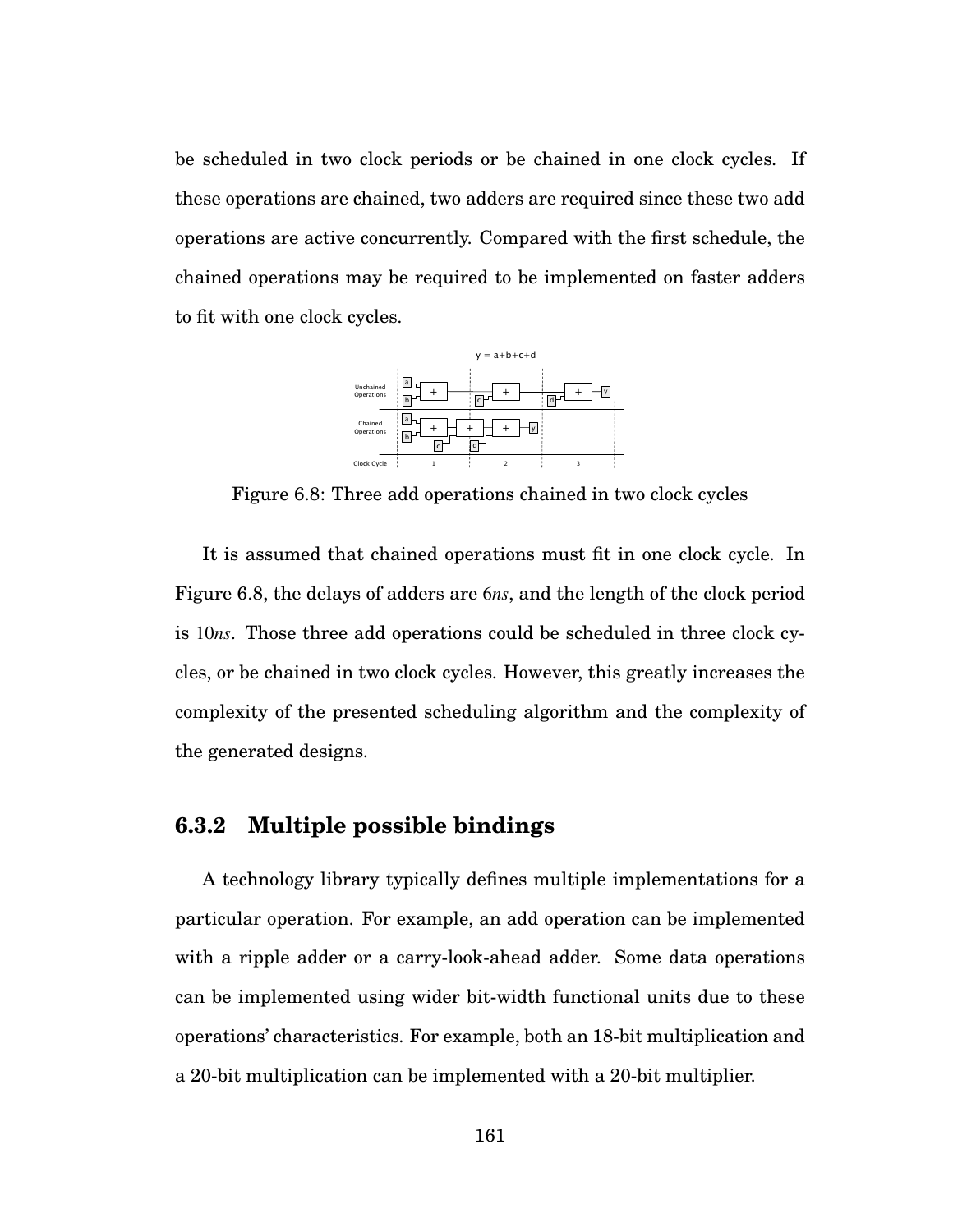In order to effectively utilize the allocated hardware resources, the scheduling and resource allocation algorithm must exploit multiple binding options of a data operation and trade-off between area and latency.

### **6.3.3 Mutually exclusive sharing**

Mutually exclusive sharing occurs when two operations in different branches of a program can be scheduled in the same clock cycle and assigned to the same hardware resource. This happens in if-then-else and select-case statements in high-level programming languages. For example, as shown in Figure 6.9, given such a piece of C programs, those two multiplications are in different branches. In the first schedule, both two multiplications are scheduled after the predicate condition is available. The two multiplications can mutual-exclusively share one multiplier. In the second schedule, those two multiplications are scheduled before the predicate condition is available, i.e. they are speculatively executed. They cannot share the same multiplier.



Figure 6.9: Mutually exclusive sharing

Mutually exclusive sharing can better utilize available hardware re-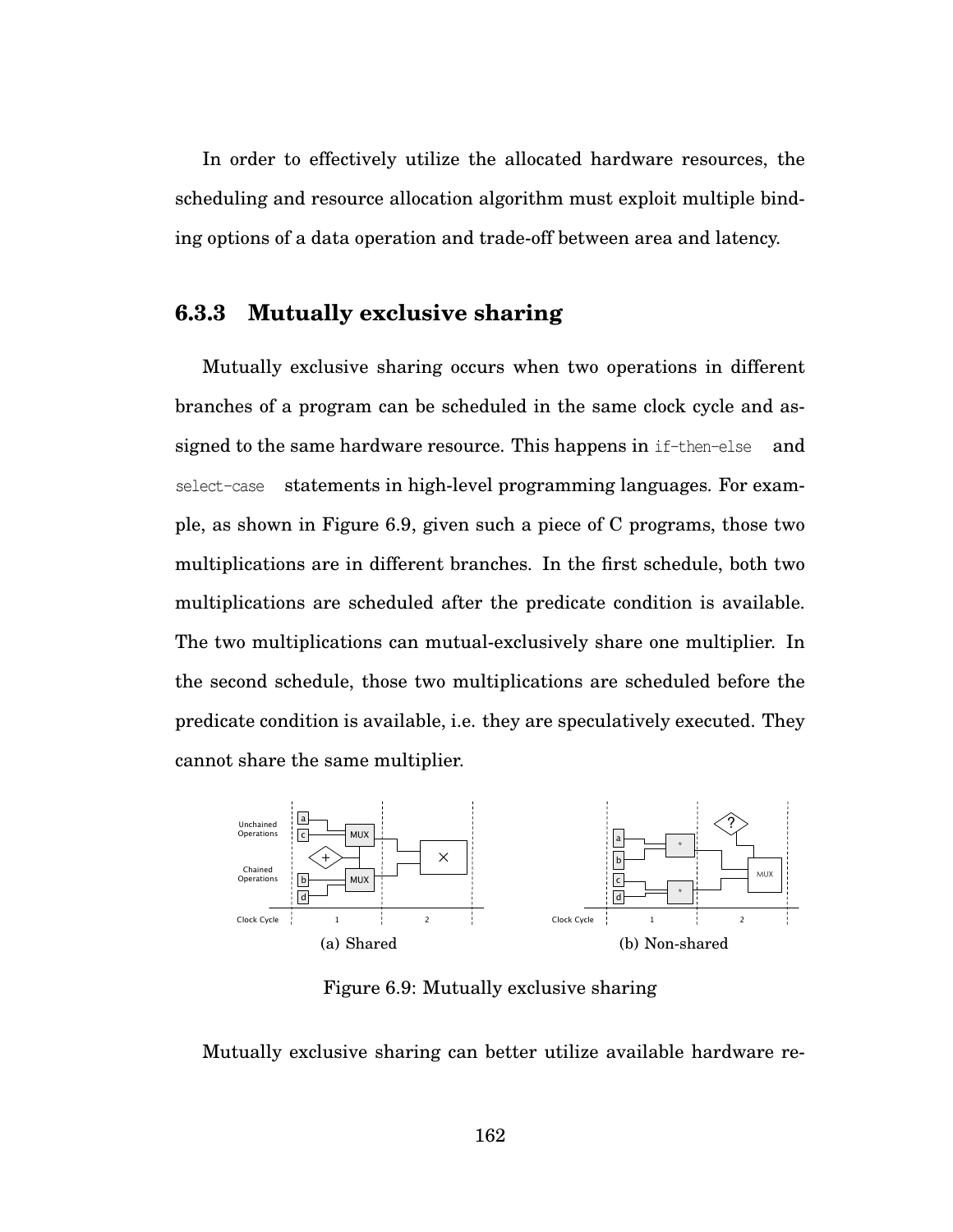sources and decrease the latency of the generated design. It is important to note that, when some operations are speculatively executed, they cannot share the same hardware resource.

## **6.3.4 Pipelining loops**

In order to improve the throughput of the computing system, it is normally required to pipeline the synthesized hardware designs, especially streaming data processing designs.

Pipelining is usually applied to portions of a program that are executed multiple times. The iteration bodies of loops are good candidates to be pipelined. For example, if the iteration body is scheduled with 10 clock cycles, then the design starts to process new data every 10 clock cycles. If this design could be pipelined with an initial interval equal to 10, then the design can start processing new data every clock cycle, which may improve the overall performance 10 times.

The timing attributes of a pipelined hardware design are characterized by its *latency* and *initial interval*. The latency refers to the running time from processing the first input data to writing out the last output data. Some designs run indefinitely. Hence, the latency may also refer to the running time from processing one input to writing out processed results of this input. The initial interval specifies the throughput of the synthesized hardware designs, i.e. the number of clock cycles to start processing a new input after taking the prior one, or the number of clock cycles in which the next result becomes available after the prior result is available. This is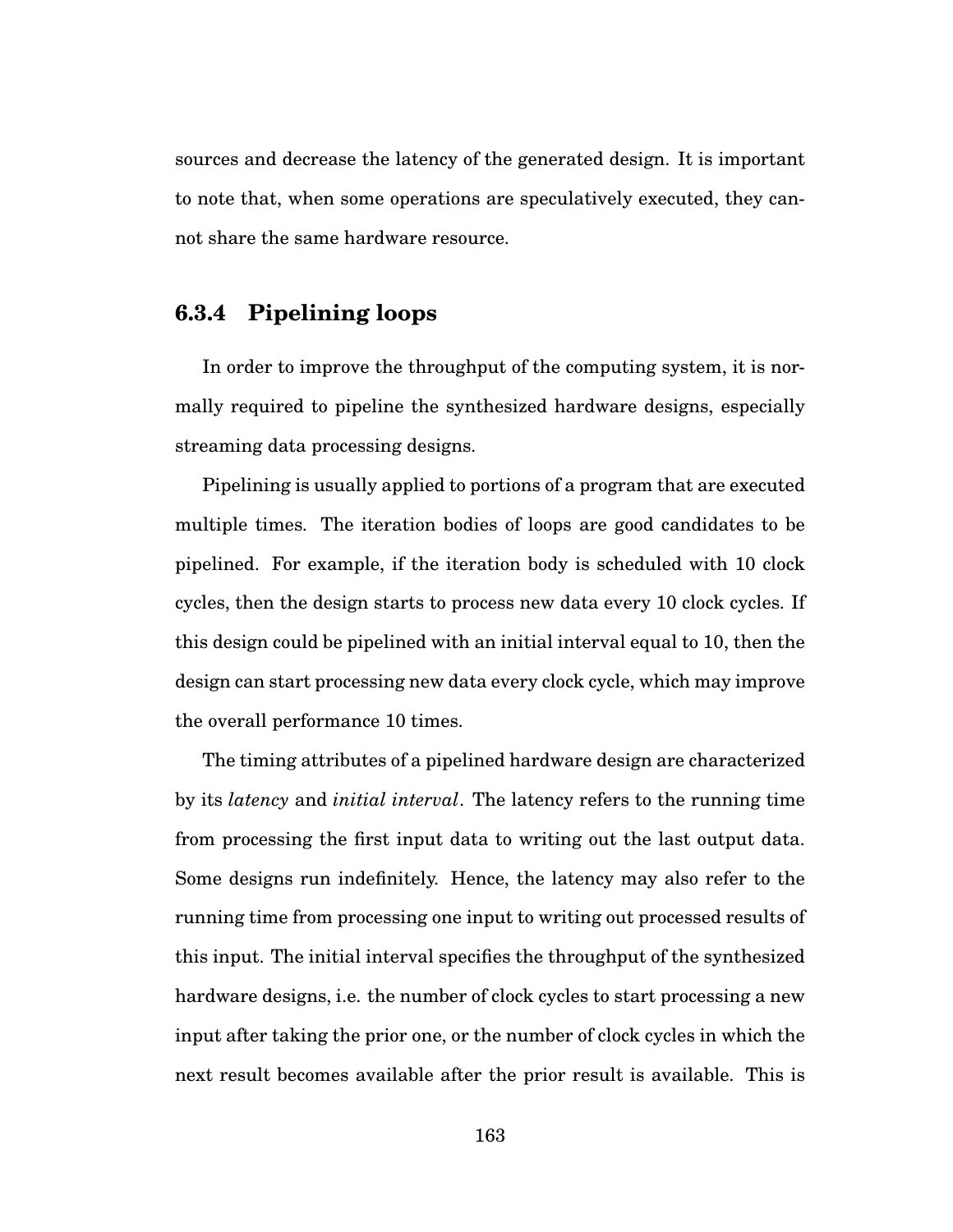quite similar to the latency and initial interval of a pipelined component.

For example, the iteration body of a loop is synthesized to a pipelined design with a 5-cycle latency and a 2-cycle initial interval. After every two clock cycles, an input is read, the hardware processes the data, and the output is available in five clock cycles. Because the initial interval is two clock cycles, functional units and registers could be shared. If two multiplications are scheduled in clock cycle 1 and 4, then they can share the same multiplier, and this multiplier is always fully utilized.



Figure 6.10: A pipelined design

The throughput is limited by the program behavior. Not all loops can be pipelined with a very high throughput. When there is a *read-after-write* dependency across different iterations, it may be impossible to achieve the desired throughput. For example, Figure 6.10 shows a piece of code in an iteration body, and a pipelined schedule. If the multiplication cannot be finished in one clock cycle, this design cannot be pipelined with a 1-cycle iteration interval.

There are different approaches to generate pipelined designs. One way is to schedule designs first and then try to pipeline the scheduled designs. A better one is an integrated approach. The throughput timing con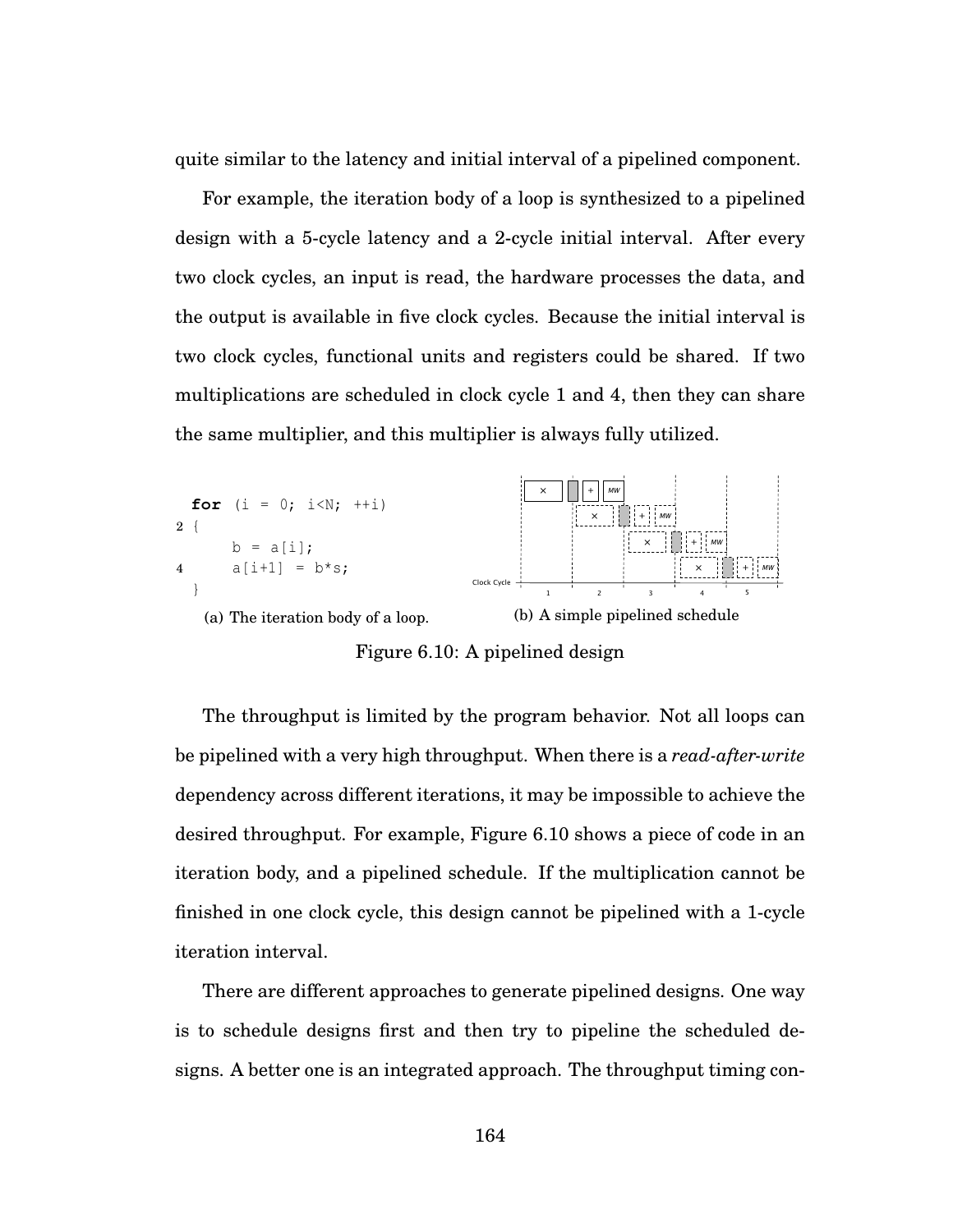straints are specified on the graph model, and the resource allocation and scheduling algorithm generates a design optimized to the desired goals, subject to the specified timing constraints. The latter one is more effective and efficient. However, this requires the graph model used in the scheduling algorithm represent the throughput constraints, which are normally feedback paths from later operations to an earlier operation. While the DFG does not have such abilities, scheduling for pipelined designs is covered only in Section 6.6.

# **6.4 Constraint graph**

This section presents the constraint graph, which is a graph-based model describing hardware behavior in the resource allocation and scheduling algorithm. In order to generate schedules for actual hardware designs, the traditional CDFG should be enhanced.

The constraint graph is a polar and hierarchical directed graph, denoted by  $G(V, E)$ . The vertices  $V = \{v_0, \ldots, v_N\}$  represents operations to be scheduled. The directed edges E connect vertices and represent timing constraints among these vertices.

Vertices V in the constraint graph are classified into two categories: data operations and compound operations. Data operations represent arithmetic operations, data I/O operations, memory access operations, logic operations, and so forth. Each operation has one or more compatible components in the technology library. The resource allocation and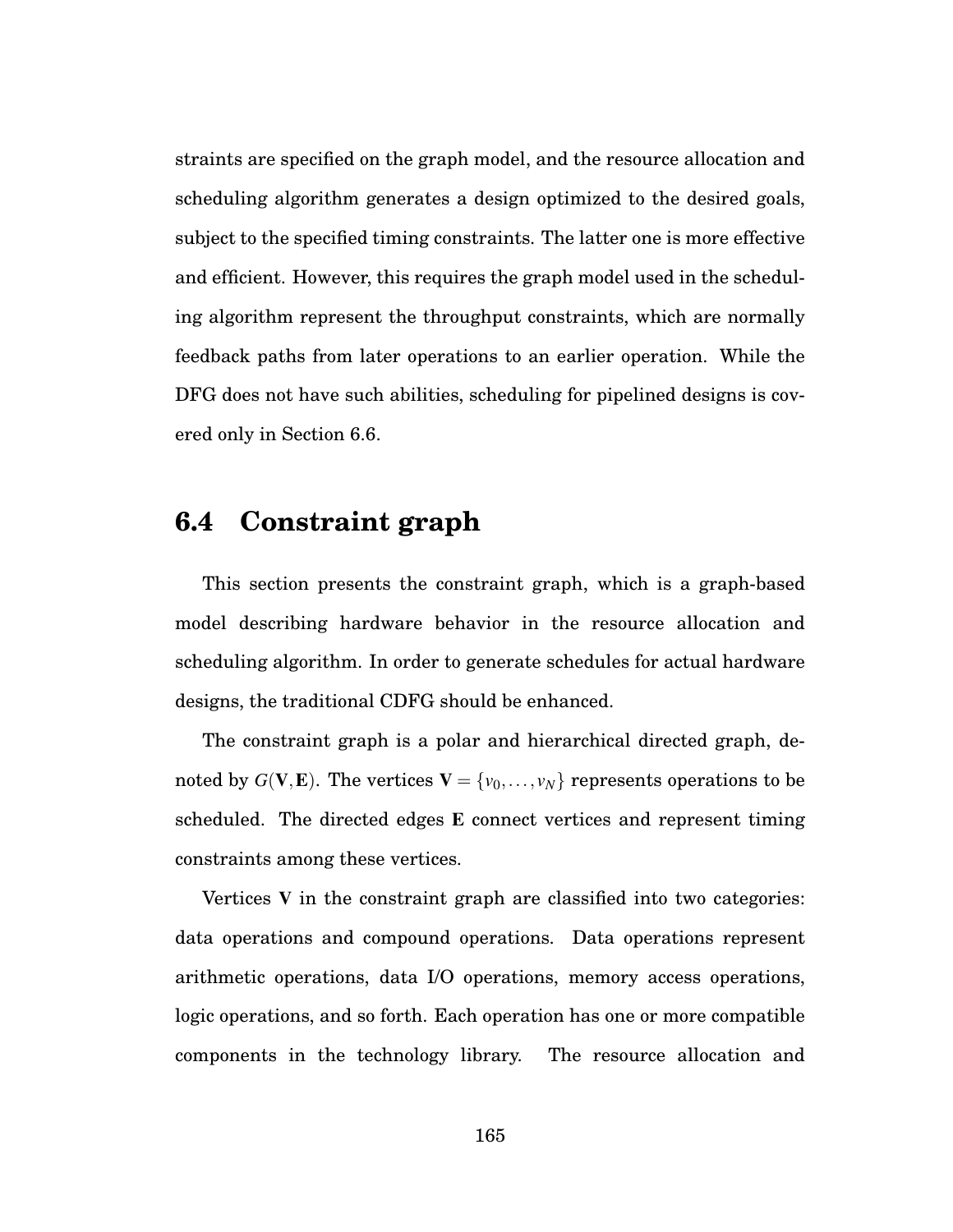scheduling algorithm associates a proper implementation with this operation and determines the start time.

A compound operation is a child constraint graph consisting of a set of operations. These operations can be either data operations or other compound operations. Each compound operation represents a loop, a branch, or a function call in high-level programming languages. A constraint graph has one or more compound operations. Delays of child compound operations are treated as zero. The contained constraint graph is scheduled separately. Although there are optimizations across different constraint graphs, it is not discussed in the methodology presented here.

In order to clarify this model, two *virtual* vertices,  $v_S$  and  $v_K$ , are added to the constraint graph. These two vertices are associated with null operations. Hence, the delays of these two virtual vertices are *zero*. It is further assumed that, for any vertex  $v_i \in \mathbf{V}$ ,  $v_s \preccurlyeq v_i$  and  $v_i \preccurlyeq v_K$  are defined.  $v_S$  will begin before the start of any other vertex  $v_i \in V$  and  $v_K$  will finish after the completion of any other vertex  $v_i$ . As a polar graph,  $v_s$  is the only source vertex in the constraint graph, and  $v_K$  is the only sink vertex.

#### **Timing constraints**

A directed and weighted edge  $e(v_a, v_b, T)$ , describing the timing constraint *T* between vertices  $v_a$  and  $v_b$ , is denoted as

$$
t_a + t \le t_b. \tag{6.1}
$$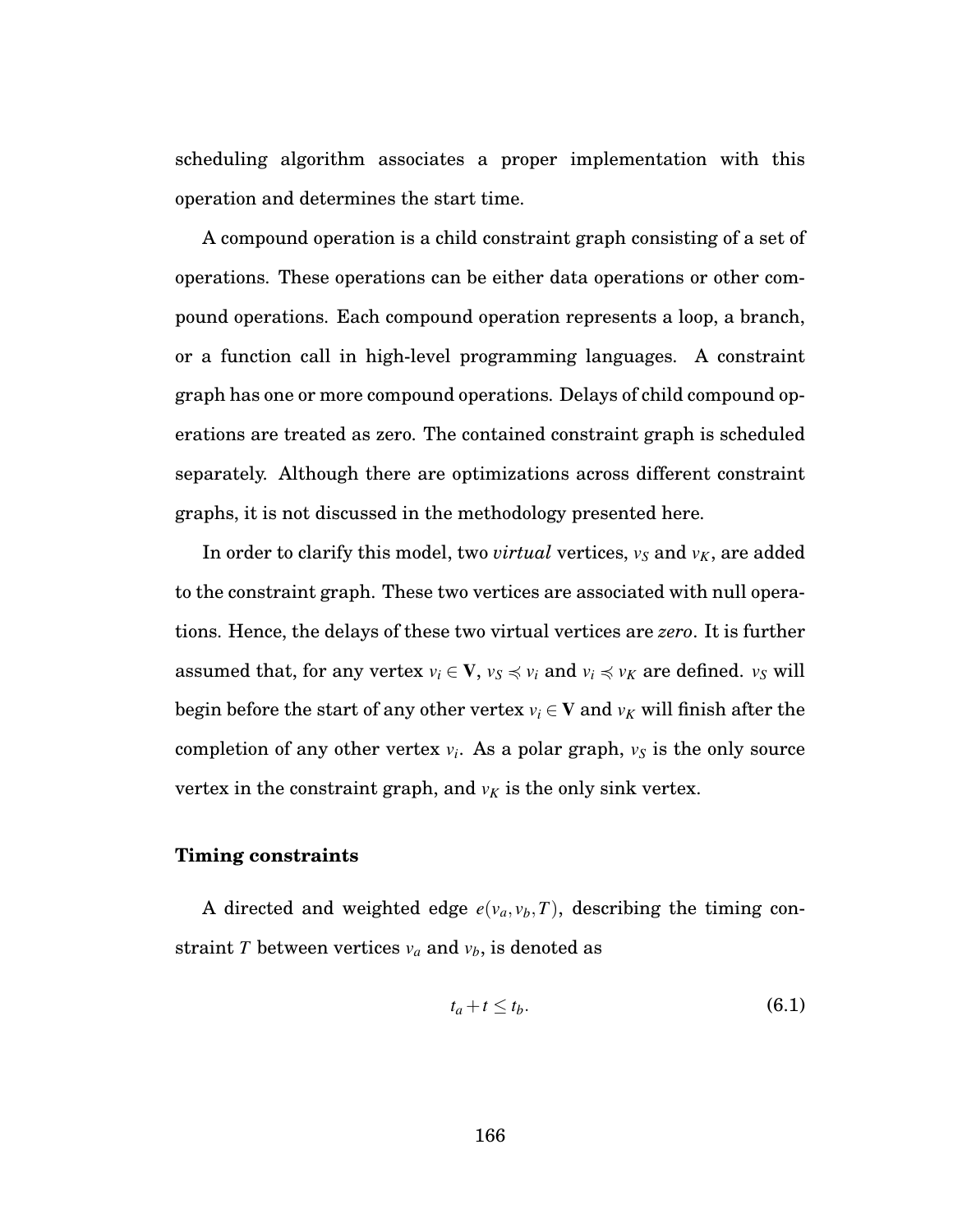There are three kinds of timing constraints. The first one is only on the control steps of a pair of operations, where *ta* is the beginning *time step* of operation  $o_a$ ,  $t_b$  is the beginning *time step* of operation  $o_b$ , and *t* is a fixed value of integers, denoted by the number of control steps *c*, and *c* is an arbitrary integer. The other is a chained constraints from the finish time of operation  $o_a$  to the start time of operation  $o_b$ , where *t* is a fixed value of integers, denoted by the number of control steps *c* and an offset *o*, and  $0 \leq o \leq C$ , where *C* is the length of the target clock period. The beginning and completion of operations  $o_a$  and  $o_b$  are denoted as  $s_a$ ,  $f_a$ ,  $s_b$  and  $f_b$ , respectively. More specifically, the following constraints can be represented on edge  $e(v_a, v_b, T)$ .

• If operation *ob* starts at the time equal to or greater than *t* after the completion of operation *oa*, this timing constraint is denoted as

$$
f_a + (c, o) \le s_b \tag{6.2}
$$

• If operation *ob* starts at the time equal to or greater than *t* after the beginning of operation *oa*, this timing constraint is denoted as

$$
s_a.c + c \leq s_b.c \tag{6.3}
$$

This timing constraint specifies that *oa* should be scheduled at least a certain number of control steps later. However, *c* is an arbitrary integer. When  $c$  is negative, this constraint referred to  $o<sub>b</sub>$  can be scheduled at most *c* cycles earlier than *oa*.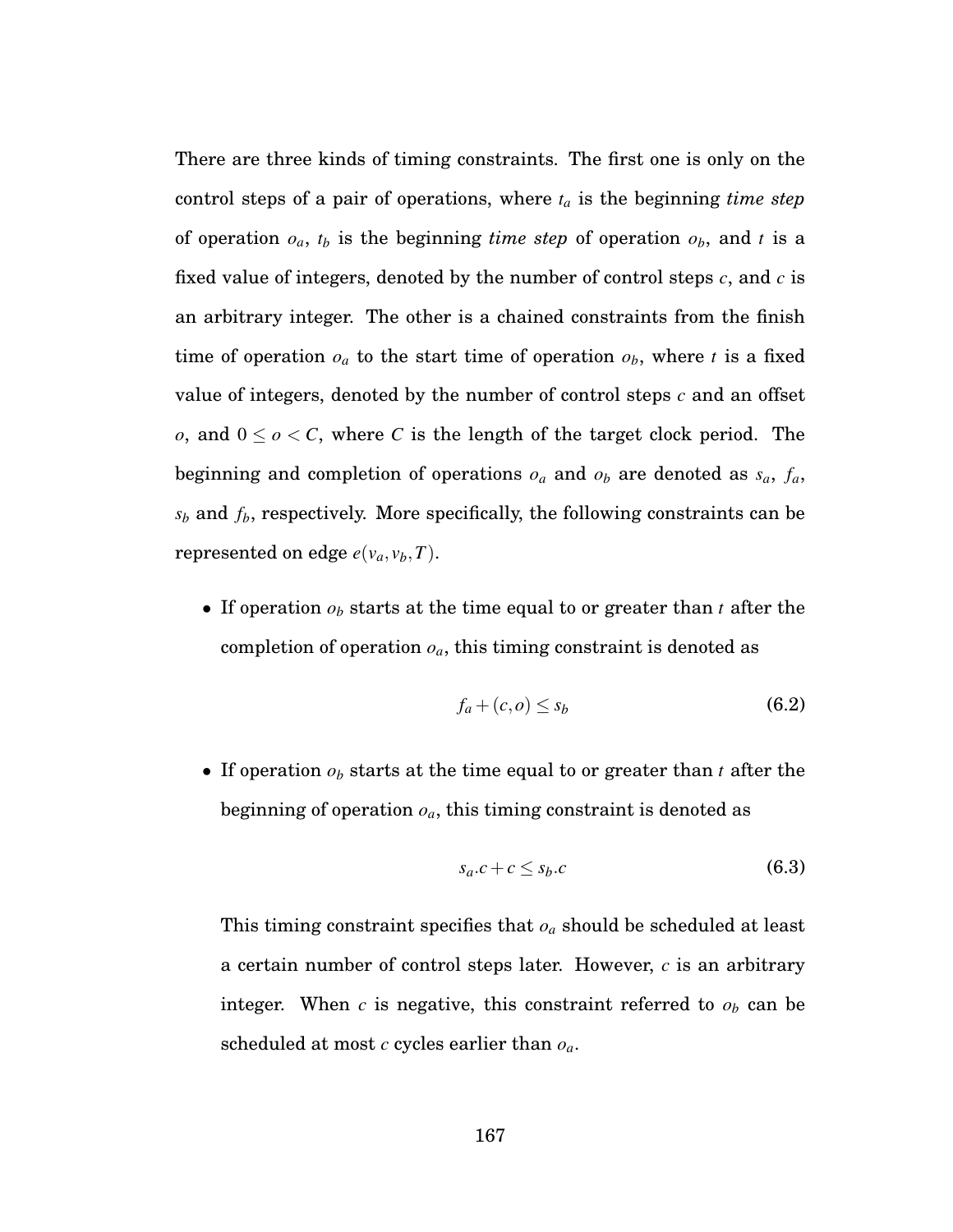• If operation *ob* finishes at the time equal to or greater than *c* control steps after the finish of operation *oa*, this timing constraint is denoted as

$$
f_a.c + c \le f_b.c \tag{6.4}
$$

All known timing constraints could be specified as one of the above situations or a combination of several constraints.

#### **Constraint graph examples**

This section presents several typical timing constraints represented using constraint graphs.



(a) Operation  $o_a$ start two clock cycles start in the same cycle earlier than operations *ob* (b) Two operations should (c) Two operations should be scheduled in two consecutive clock cycles

Figure 6.11: Constraint graph examples

Figure 6.11 shows three constraint graph examples. Figure 6.11(a) represents operation  $o<sub>b</sub>$  that should be scheduled at least two clock cycles later than operation  $o_a$ . Figure 6.11(b) represents two operations that should start at the same clock cycle. It is also possible to allow the con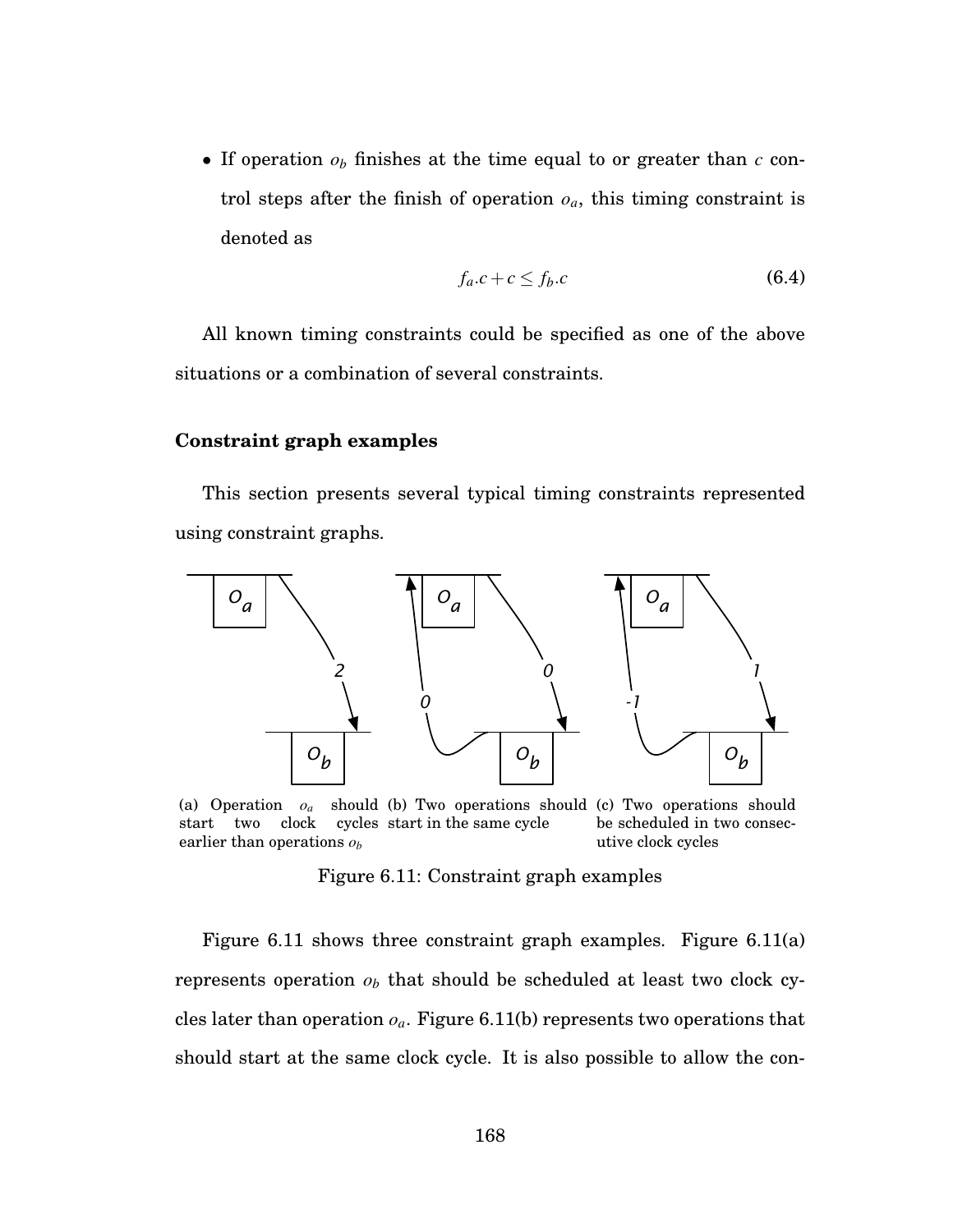straint graph to represent that those two operations should start in the same clock cycle. Figure 6.11(c) shows that two operations have the specific order. Operation  $o_a$  should start exactly one clock cycle earlier than operation  $o_b$ . This gives the constraint graph the ability to represent specific schedules required by some interfaces and protocols.

The constraint graphs representing pipelined designs and speculative execution will be further discussed below.



(a) A simple C program, where the for loop should be pipelined with an initial interval of four clock cycles.

(b) The backward edges show the throughput constraint.

Figure 6.12: A constraint graph showing a pipelined loop

Figure 6.12(a) shows a simple piece of C code. This is a for loop. There is loop-carried data dependence from the memory read and memory write operations. This for loop should be pipelined with an initial interval of one clock cycle. Figure 6.12(b) shows the corresponding constraint graph, where the edge  $e$  from vertex  $v_b$  to vertex  $v_a$  has the timing constraint

$$
f_c + (-1) \ge s_a.
$$

This clearly shows that the memory write operation should be completed every clock cycle, as does the multiplication.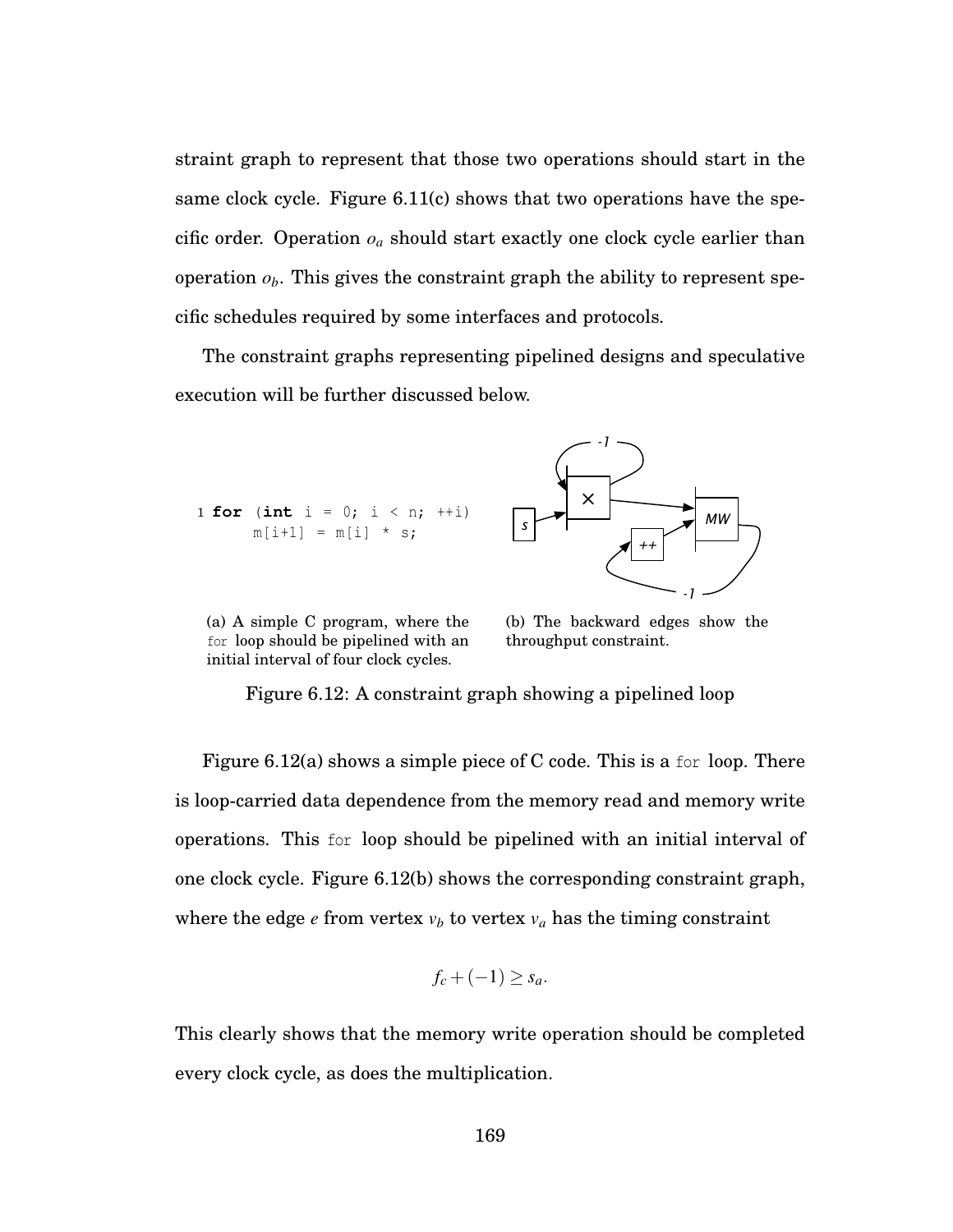```
if (a > b)2 m[i] = a * c;else
4 m[i] = b * c;
```




(b) The constraint graph showing the ifbranch.

Figure 6.13: A constraint graph showing a branch structure

Figure 6.13(a) shows another piece of C code. This is an if-branch containing a multiplication and a memory access in each branch. Figure 6.13(b) shows the corresponding constraint graph. The edges here show the precedence dependencies of these operations. This is quite different from the normal basic-block based graph representations where each branch is represented as a single control/data flow graph. The constraint graph is capable of representing this in a similar way since the constraint graph is hierarchical. When two branches are not balanced, i.e. the delays and hardware resource requirements are quite different, these two branches can be represented in two constraint graphs and scheduled separately.

The advantage is that this constraint graph is flexible enough to support both speculative execution and non-speculative execution. In the above example, those two multiplications in the different branches can be speculatively executed. However, which of those two memory accesses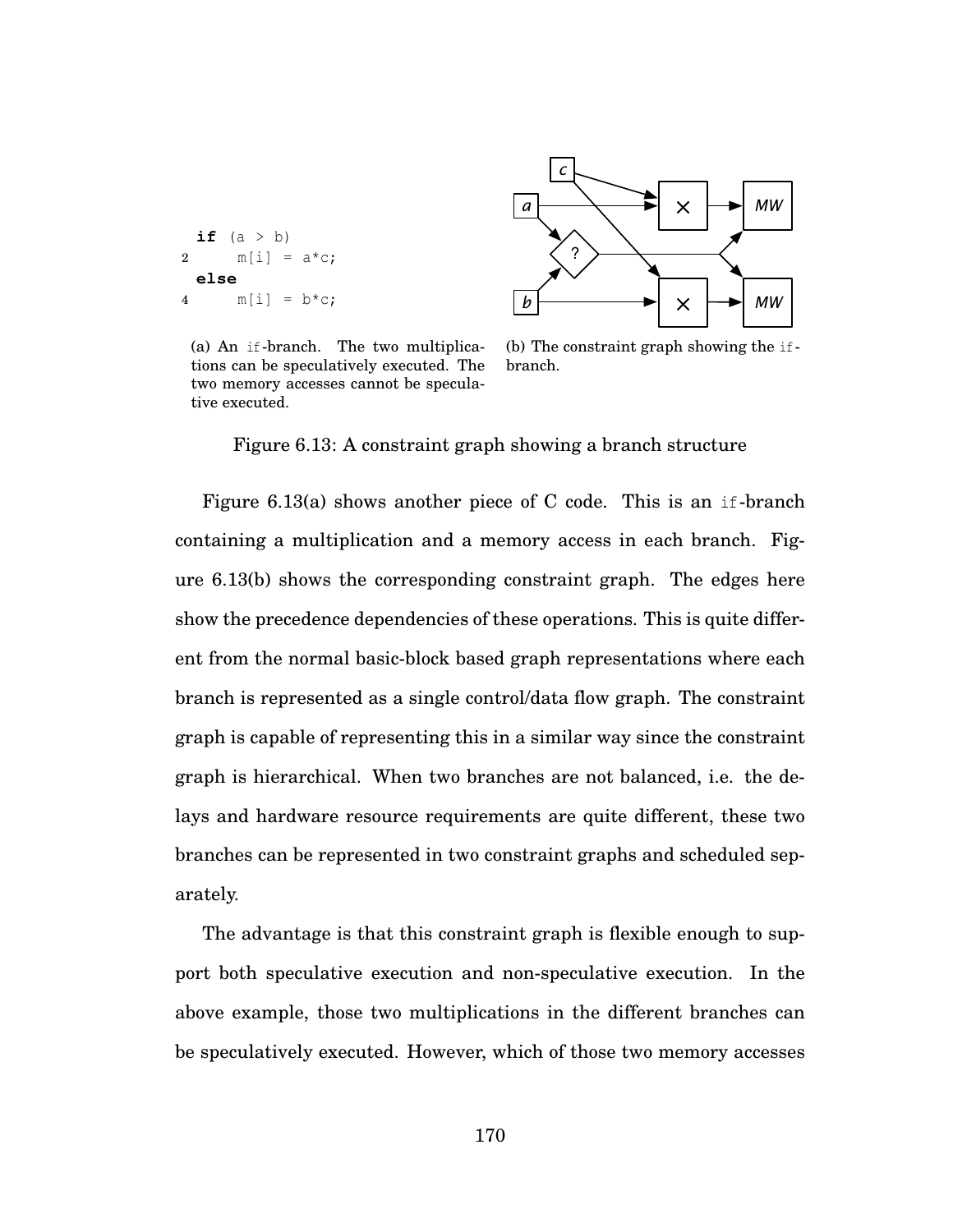

Figure 6.14: Two feasible schedule of the above branch structure

should be executed must wait until the predicate condition is available. A feasible schedule is shown in Figure 6.14(a). The comparison is scheduled before the two multiplications start. The two multiplications are hence non-speculatively executed, and the allocated multipliers are mutually shareable. Another schedule is shown in Figure 6.14(b). The comparison is completed after those two multiplications. Therefore, two multipliers are required but this schedule is slightly faster. In both schedules, the comparison is scheduled prior to those two memory accesses because of the precedence specified by the timing constraints.

#### **Summary of constraint graphs**

To summarize, the constraint graph is the underlying representation of hardware behavior in the resource allocation and scheduling stage. It can be easily derived from CDFG or PDG.

• In a constraint graph, compound operations and associated constraint graphs presents a hierarchy. This hierarchy describes loops, branches, and function calls.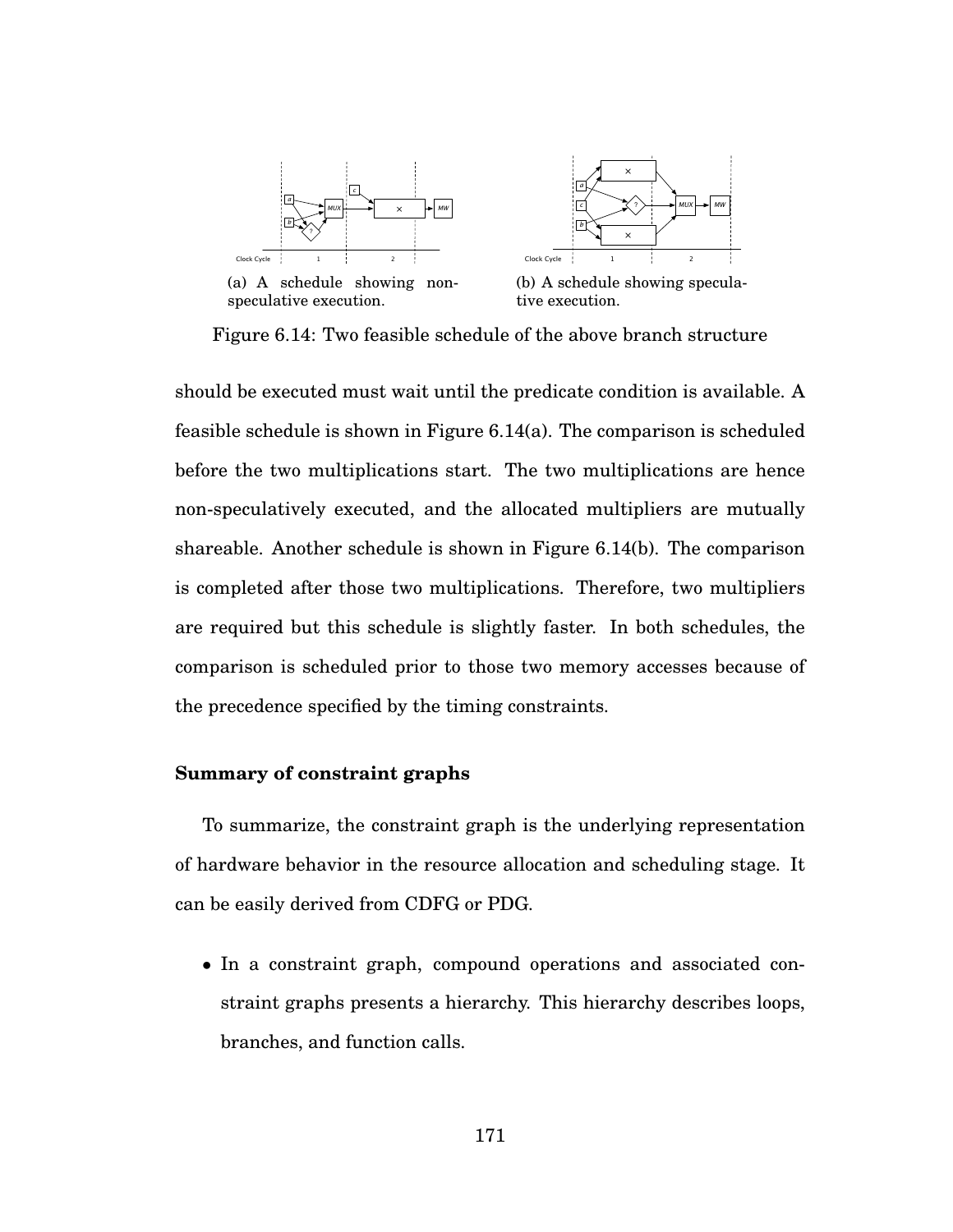- The execution delay is determined by the resource allocation and scheduling results. The delay of a compound operation is the latency of the associated constraint graph. The delay of a data operation is determined by the assigned component.
- Detailed timing constraints associated with edges in the constraint graph are able to present different design goals, including the maximum latency, the throughput of a pipelined design, interface protocols, and so forth.

In the following sections, detailed descriptions of the scheduling algorithm and experimental results will be presented. It is assumed that during resource allocation and scheduling, the constraint graph will not be transformed and optimized. There are some known optimizations of the constraint graphs, such as balancing adder trees to reduce the execution latency. However, these transformations and optimizations are out of the range of research works presented here.

# **6.5 A General Model of the Resource Allocation and Scheduling Problem**

This section presents the general model of the resource allocation and scheduling problem. The inputs are as follows:

1. A constraint graph, denoted by *G*(V,E), describes hardware behavior. The vertices  $\mathbf{V} = \{v_0, \ldots, v_N\}$  represent operations  $\mathbf{O} = \{o_0, \ldots, v_N\}$  to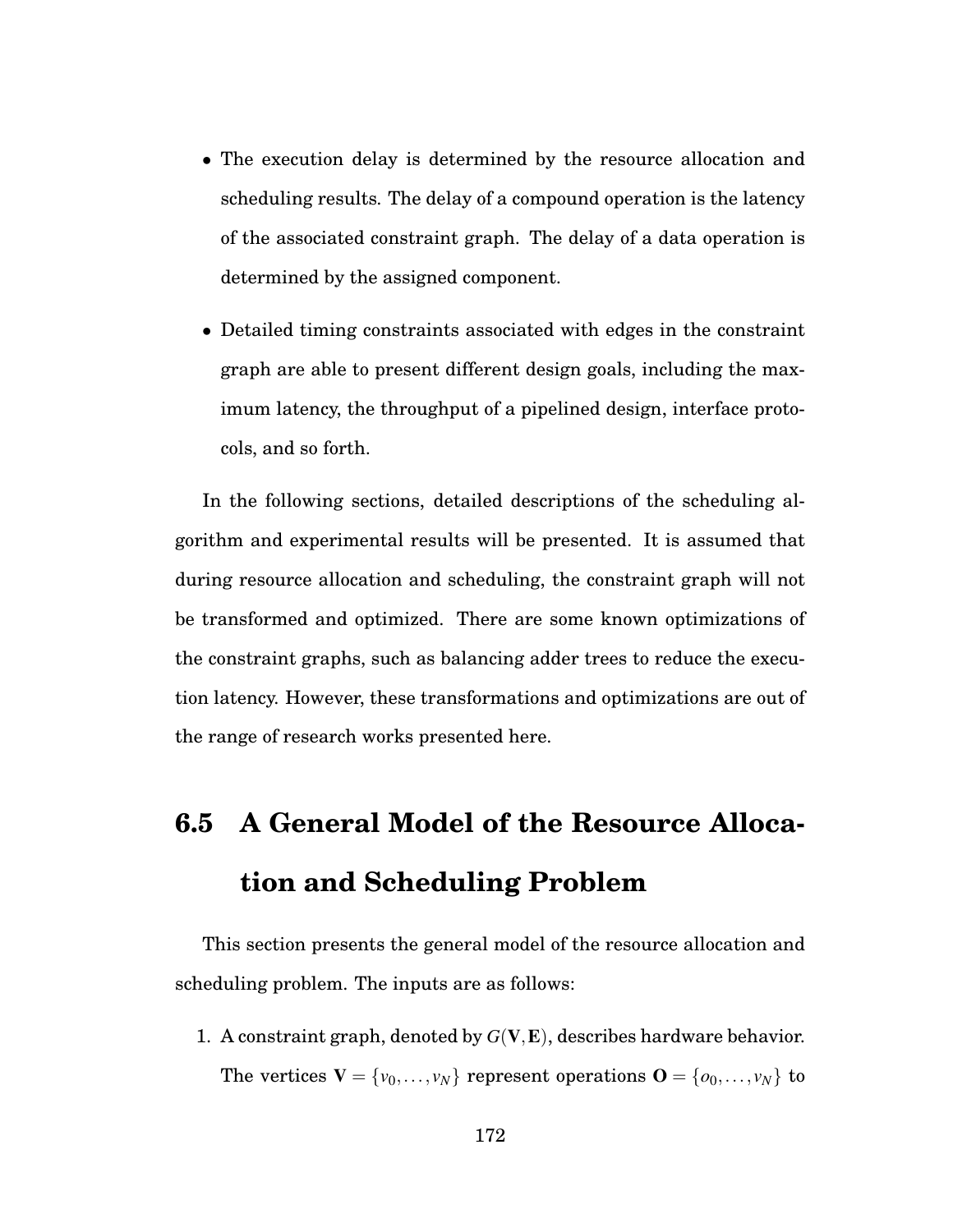be scheduled. The directed edges E connect vertices and represent timing between these vertices.

- 2. A specific technology library, which is derived from the target architecture, is a set of hardware resource types, denoted by  $\mathbf{Q} = \{q_0, \ldots, q_M\}$ . Each component  $q_i(A_i, T_i, M_i, \mathbf{O}_{q_i})$  has its area  $A_i$ and timing information  $T_i$ , and a set of operations  $O_{q_i}$  supported by this component, where  $\mathbf{O}_{q_i} \subset \mathbf{O}$  and  $\bigcup_i \mathbf{O}_{q_i} = \mathbf{O}$ . The target architecture and designers can specify resource constraints, which is the maximum available number  $M_i$  for each resource type  $q_i$ .
- 3. The desired length of clock period *C*, in the unit of seconds or nanoseconds, which specifies the target clock frequency of generated hardware designs.

The problem of resource allocation and scheduling is allocating a set of hardware components, i.e. determining the allocated number *ai* for each resource type  $q_i \in \mathbf{Q}$ , seeking an assignment  $\{\mathbf{O} \rightarrow \mathbf{Q}\}$ , and determining the start time of each operation *o* subject to the timing constraints specified in the constraint graph and the resource constraints of the given technology library.

The start time of an operation  $o_i$ , denoted as  $s_i(c_s, d_s)$ , states that this operation should start in the *c*th clock cycle with an offset of time *d* from the beginning of this clock cycle. If the start time *si* is determined, and this operation is assigned to a resource  $q_j(A_j, D_j, M_j, O_{q_j})$ , the finish time of this operation, denoted as  $f_i(c_f, d_s)$ , is determined by increasing  $s_i$  by  $T_j$ .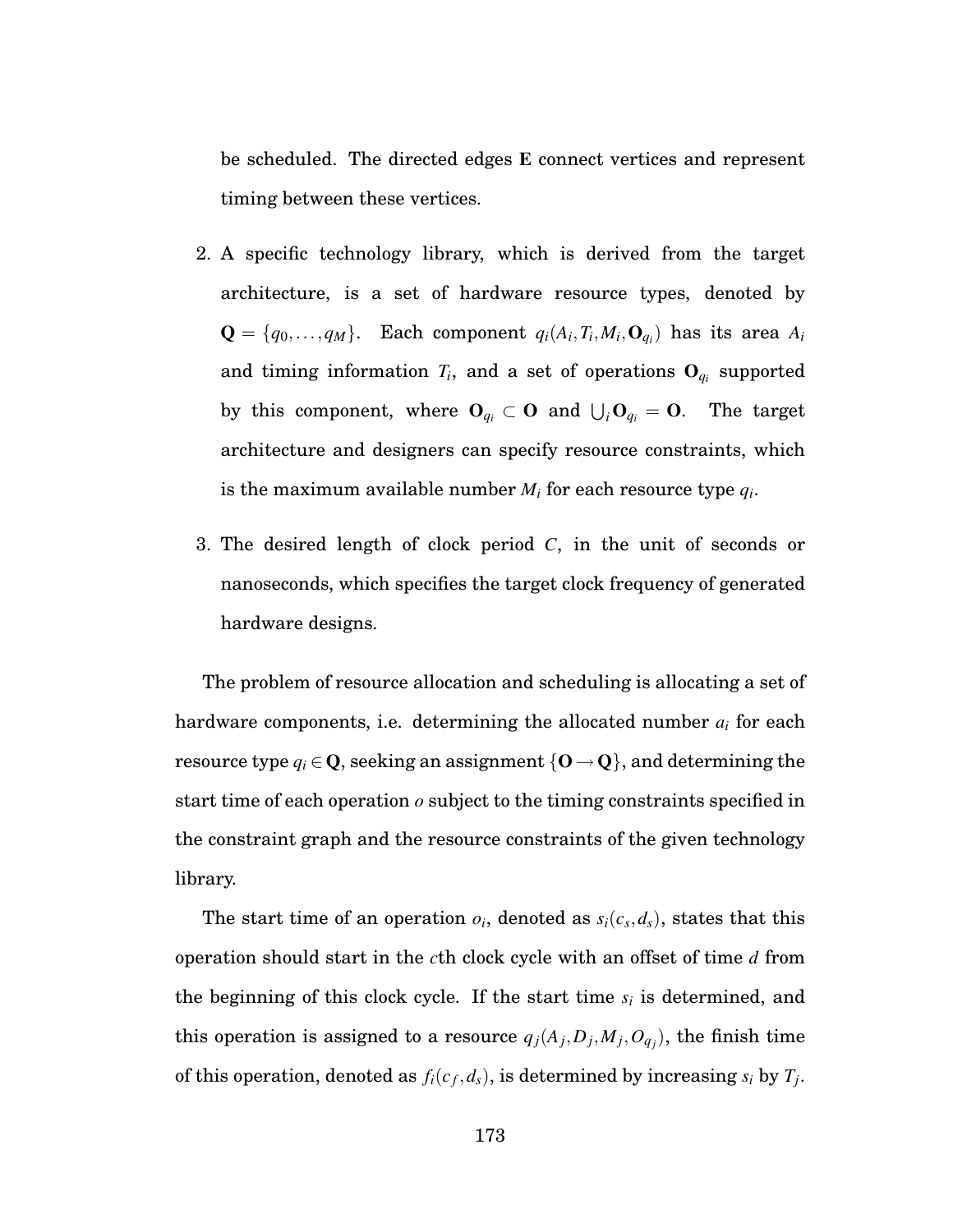The objective of this problem is to minimize the total area of the synthesized hardware design subject to given timing constraints and resource constraints, i.e. to minimize  $\sum_{i} a_i A_i$ . This is called timing constraint scheduling (TCS). For pipelined designs, if the throughput constraints are satisfied, normally, the latency or the number of control steps is not so important compared to the area, and it is reasonable to minimize area to reduce the product cost.

In some designs where the latency is a more important design goal, the objective is to minimize the total area of the synthesized hardware design given that the total number of control steps (or clock cycles) is equal to or lesser than that of the shortest schedule that is achievable with the specified resource constraints. This is called resource constraint scheduling (RCS), which is a dual problem of the TCS problem. The difference from the TCS is that the first priority of RCS is to generate a schedule as short as possible.

Depending on different priorities of hardware designs, there are other objectives in the resource allocation and scheduling problem, and this could be further formulated as a multiple objective optimization problem. However, our research work is focused on the fundamental RCS/TCS problems.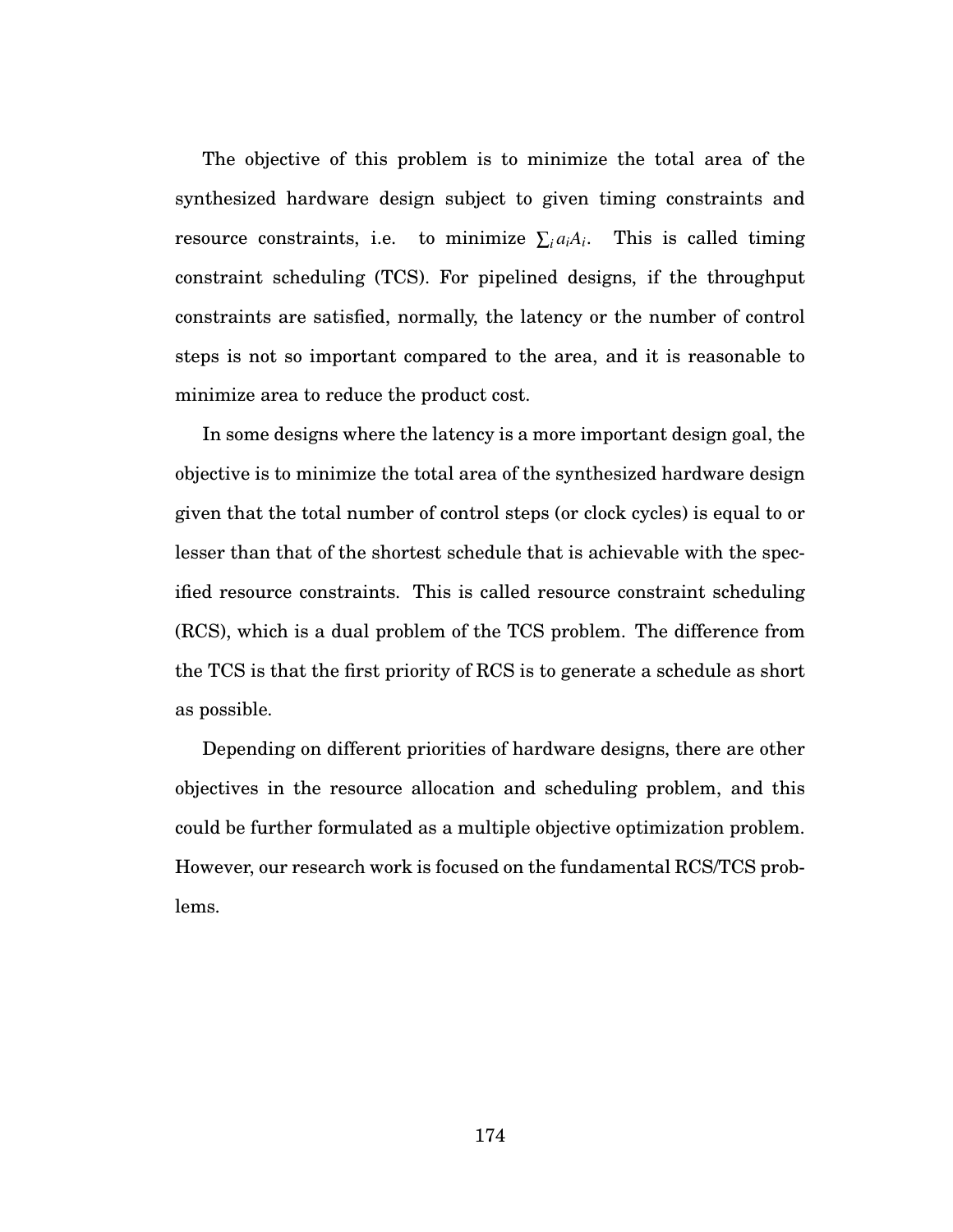# **6.6 Concurrent Scheduling and Resource Allocation**

This section presents an MMAS-based algorithm to solve the generalized resource allocation and scheduling problem. As described before, this problem is to allocate proper hardware resources from the given technology library and determine the start time of each operation subject to specified timing constraints and resource constraints. The objective is to minimize the total hardware area, including functional units, interconnects, and registers.

In order to clearly describe our methodology, more assumptions are made here besides those assumptions discussed in Section 6.3. As discussed earlier, the constraint graph is hierarchical. Each compound operation is associated with a constraint graph. Transformations and optimizations, especially those on resource allocation, could be conducted across those constraint graphs. These optimizations are out of the range of research work presented here.

We assume that all timing constraints and resource constraints are feasible, i.e. there is an allocation and scheduling solution available for the given constraint graph to satisfy those constraints. We further assume that during resource allocation and scheduling, the constraint graph is not transformed.

Although these assumptions may affect the quality of results, the presented algorithm is practical in actual hardware designs.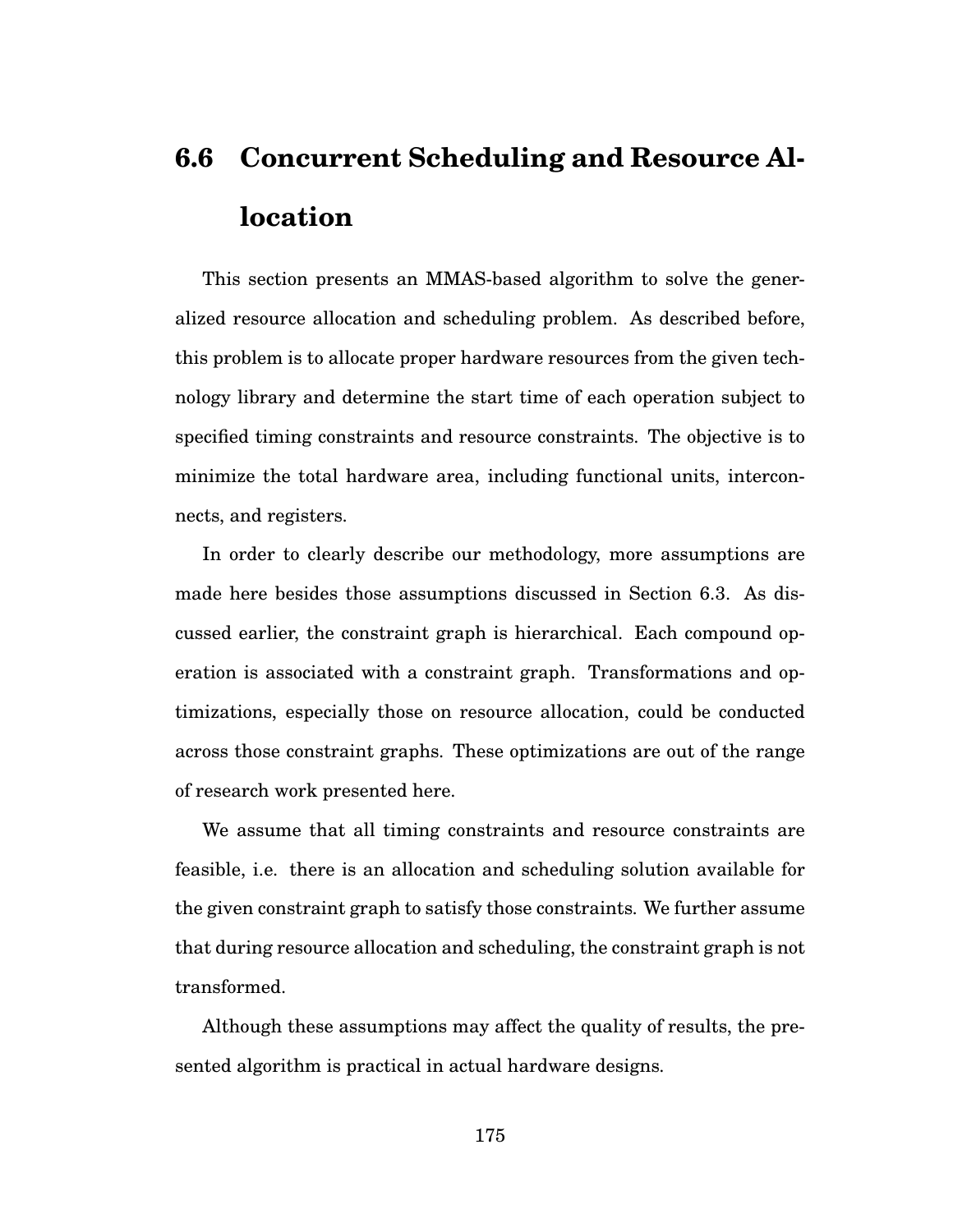The proposed algorithm conducts resource allocation and scheduling in two stages: the first stage constructs an initial schedule satisfying the timing and resource constraints, and, based on the initial results, the second stage searches for a better schedule using the ant colony optimization.

This remainder of this section is organized as follows: Section 6.6.1 describes algorithms generating an initial schedule satisfying both timing and resource constraints, and Section 6.6.2 presents the MMAS CRAAS to utilize the local heuristics and global update schemes.

## **6.6.1 Generating initial schedules**

The algorithm to generate an initial schedule iteratively performs two tasks. The first is conducting as soon as possible (ASAP) and as late as possible (ALAP) scheduling using unlimited fastest compatible hardware resources. The second is resolving hardware resource conflicts by incrementally scheduling based on the ASAP/ALAP scheduling results.

The initial schedule derived by this algorithm is not guaranteed to be the shortest schedule satisfying both resource and timing constraints. The goal is to lay down the groundwork for further optimizations.

**Satisfying timing constraints** The constraint graph specifies detailed timing constraints among operations. The ASAP scheduling determines the minimum value of the start times subject to these timing constraints, and the ALAP scheduling determines the maximum value of the start time when the start time of the sink vertex is fixed. During ASAP and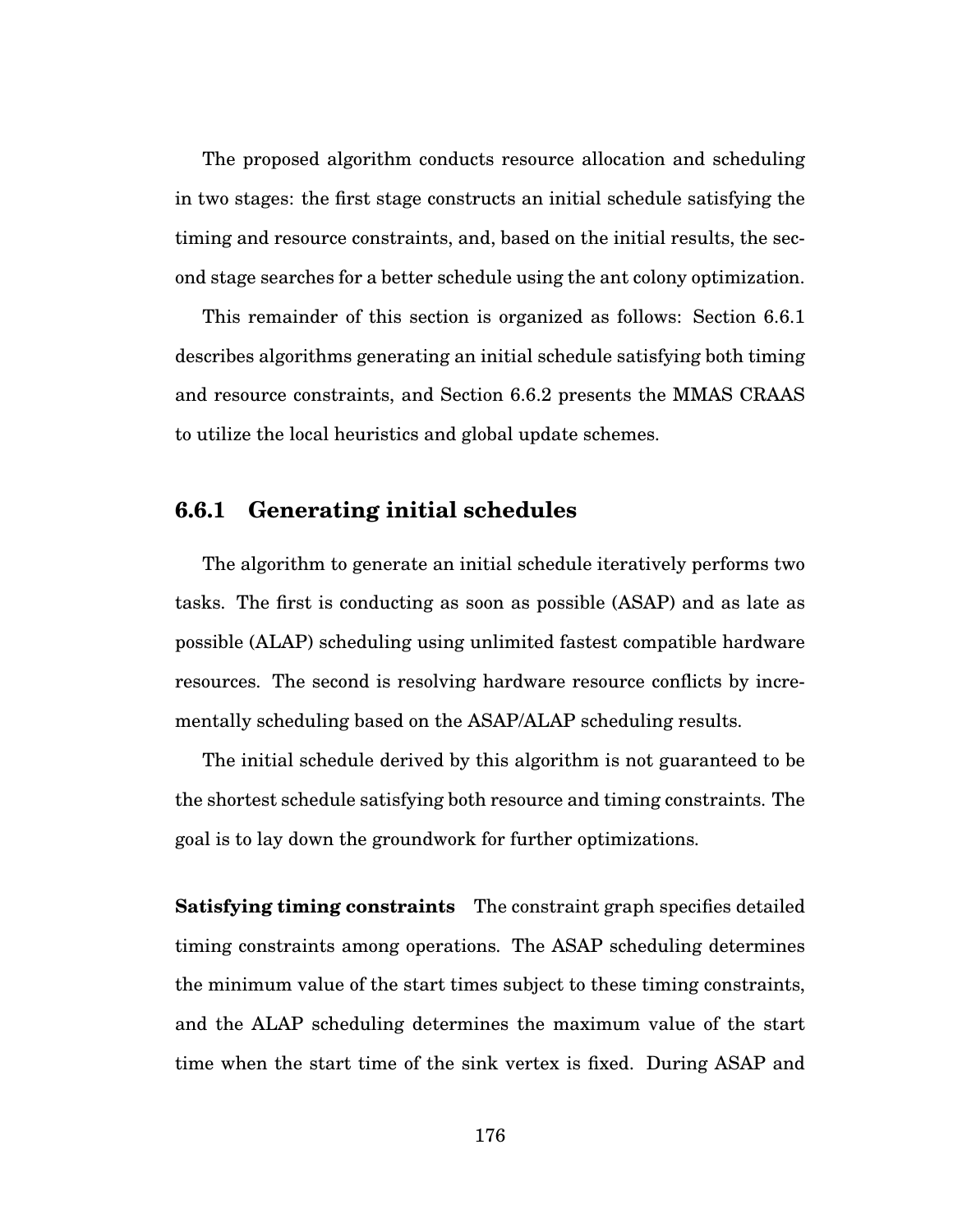ALAP scheduling, the resource constraints are ignored. The objective of conducting ASAP and ALAP scheduling is to determine the *mobility* of an operation, which is the difference between the ASAP and ALAP scheduling results.

During ASAP and ALAP scheduling, the fastest compatible component of each data operation is assigned. Under the assumptions discussed in previous sections, it is easy to prove that the fastest compatible component guarantees the ASAP schedules are the earliest possible start times.

| <b>Algorithm 10 ASAP</b> scheduling                          |
|--------------------------------------------------------------|
| 1: for all $v_i \in V$ do                                    |
| 2: allocate the fastest compatible component to $v_i$        |
| 3: $s_j^0 = 0$                                               |
| $4:$ end for                                                 |
| $5:$ repeat                                                  |
| 6: <b>for</b> each vertex $v_i \in V$ <b>do</b>              |
| 7: incrementally calculate $s_i^{\gamma+1}$                  |
| end for<br>8:                                                |
| 9: <b>until</b> the schedule of all vertices are not changed |

The ASAP scheduling algorithm consists of two steps, as shown in Algorithm 10. Initially, each data operation is assigned to the fastest compatible component in the given technology library, and each operation is scheduled to start at time zero. Then increment scheduling is iteratively applied on each vertex. A constraint graph is directed and may be cyclic, which is quite different from the directed and acyclic CDFG. Edges carrying backward timing constraints affect schedules of those succeeding vertices. Therefore, the algorithm should iteratively calculate the ASAP schedules.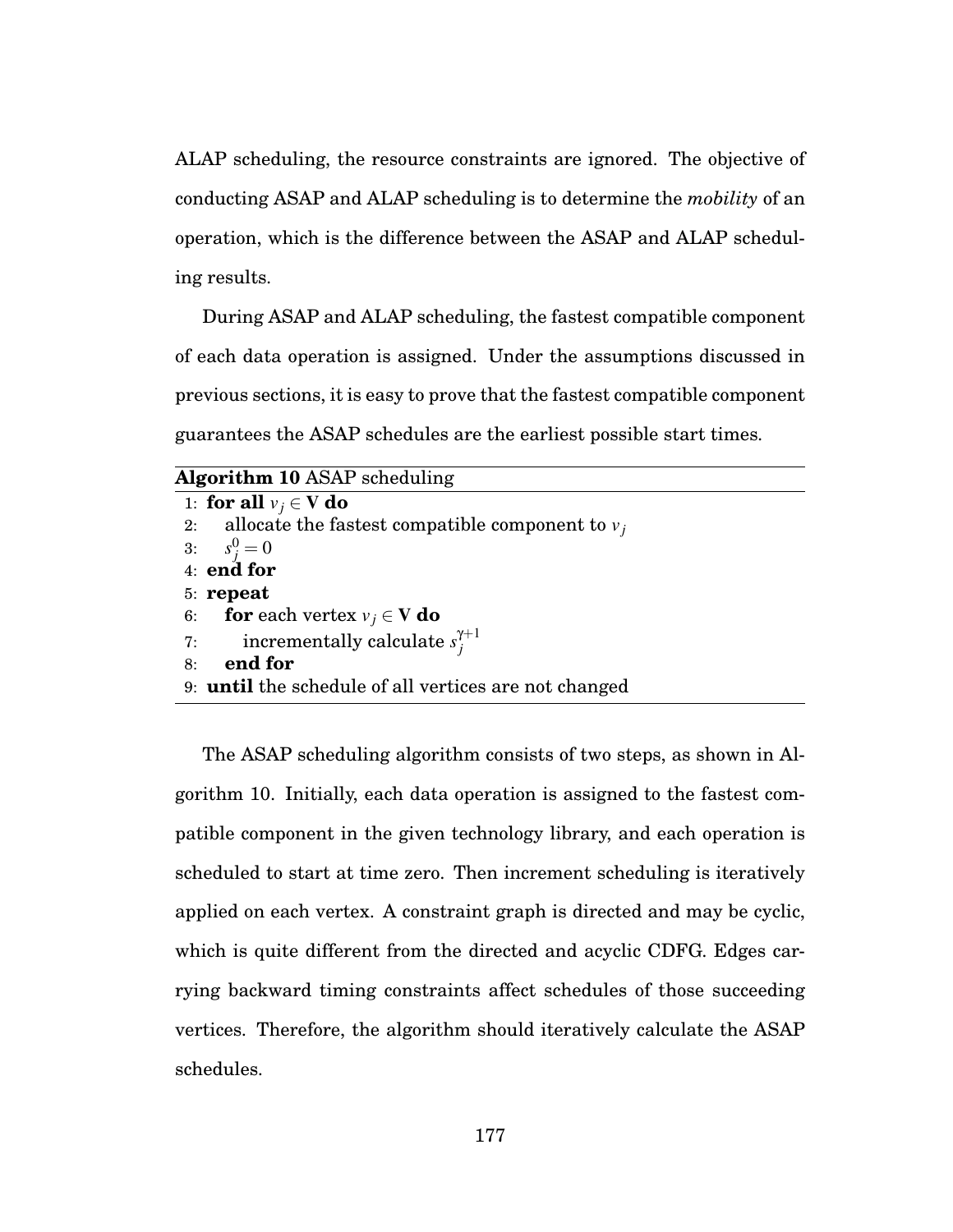**Algorithm 11** Adjusting ASAP schedule

1: **for all**  $e(v_i, v_j, T_{i,j}) \in \mathbf{E}$  **do**  $\quad \text{z:} \quad \text{ calculate } s_{i,j}^{\gamma+1} \text{ satisfying } T_{i,j}$ 3: **end for** 4:  $s_j^{\gamma+1} = \max(s_j^{\gamma})$  $\sum_{j}^{y} s_{i_1,j}^{y+1}, \ldots, s_{i_N,j}^{y+1}$ 

For each vertex, the earliest start time is determined by inspecting all timing constraints on edges from precedent vertices. Specifically, given a directed edge  $e(v_i, v_j, T_{i,j}) \in \mathbf{E}$ , operations  $o_i$  and  $o_j$  are associated with vertices  $v_i$  and  $v_j$ , respectively, if the start time of operation  $o_j$  is known as  $s_j$ , and the delay of  $o_j$  is  $d_j$ , the finish time of operation  $o_j$  is denoted as  $f_j$ , where

$$
s_j + d_j = f_j.
$$

If the ASAP schedule of vertex  $ν_j$  in the γ-th iteration is  $s_j^{\gamma}$  $j$ , then the new schedule  $s_{j}^{\gamma+1}$  can be calculated as the following Algorithm 11. The last statement shows that

$$
s_j^{\gamma+1} \geq s_j^{\gamma}.
$$

This guarantees that the ASAP scheduling algorithm converges if all timing constraints are feasible.

The ALAP scheduling algorithm is shown in Algorithm 12. Assuming the virtual sink operation should be finished at time *L*, this scheduling algorithm calculates the latest start time  $s_i$  for each operation  $o_i$ . It is obvious that  $s_i \leq L$ . After resolving resource conflicts,  $s_i$  should be adjusted against the actual shortest latency.

The ASAP and ALAP schedules of each operation  $o_i$ ,  $s_i^{ASAP}$  and  $s_i^{ALAP}$ ,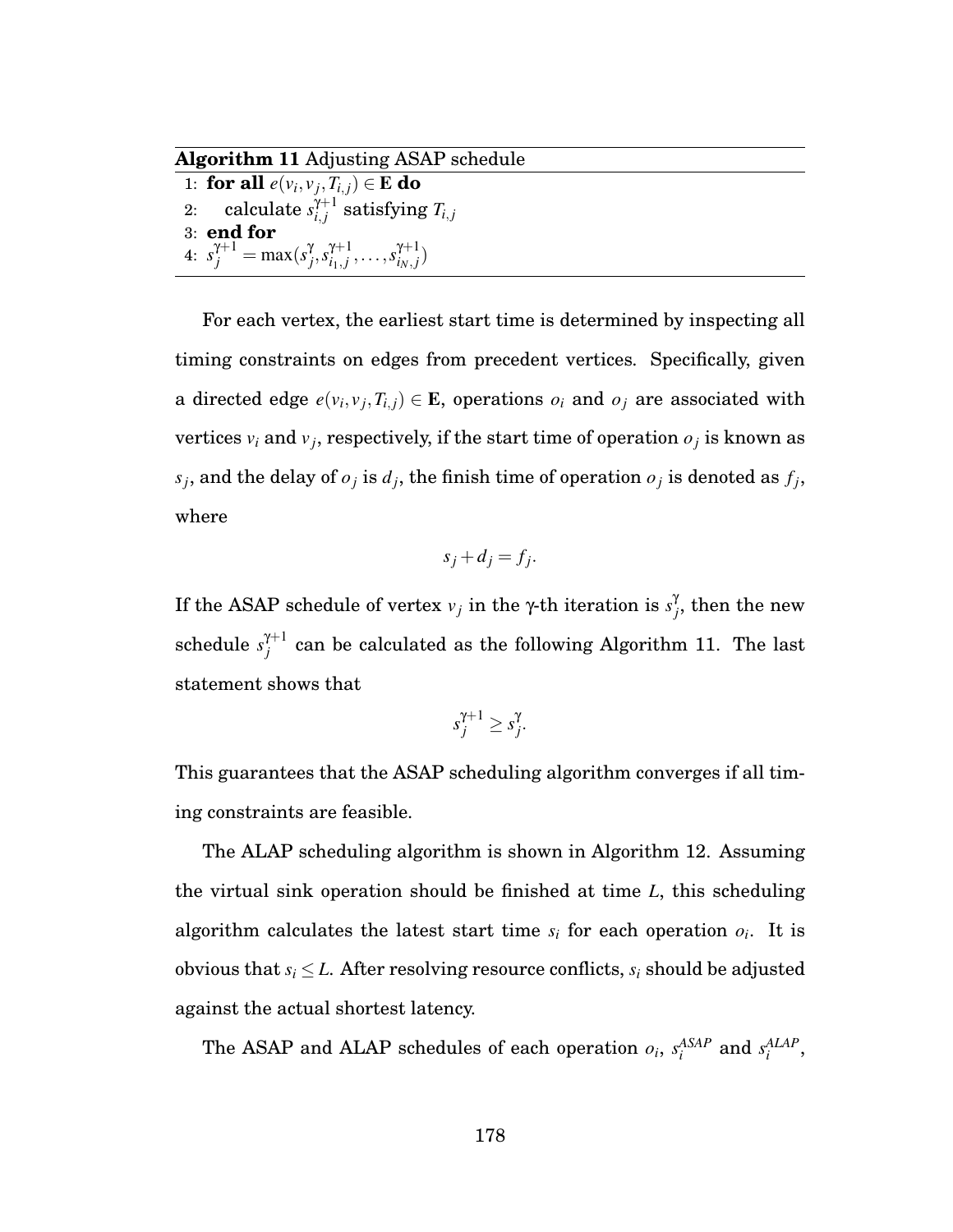**Algorithm 12** ALAP scheduling

| 1: assume the virtual sink operation complete at time $L$                                        |
|--------------------------------------------------------------------------------------------------|
| 2: for all $v_i \in V$ do                                                                        |
| 3: allocate the fastest compatible component to $v_i$                                            |
| 4: $s_i^0 = L$                                                                                   |
| 5: end for                                                                                       |
| $6:$ repeat                                                                                      |
| <b>for</b> each vertex $v_i \in V$ <b>do</b><br>7:                                               |
| <b>for</b> each directed edge $e(v_i, v_k, T_{i,k}) \in \mathbf{E}$ do<br>8:                     |
| incrementally calculate the schedule $s_{i,k}^{\gamma+1}$ satisfying timing<br>9:                |
| straint $T_{i,k}$                                                                                |
| end for<br>10:                                                                                   |
| $s_i^{\gamma+1} = \max(s_i^{\gamma}, s_{i,k_1}^{\gamma+1}, \ldots, s_{i,k_N}^{\gamma+1})$<br>11: |
| end for<br>12:                                                                                   |
| 13: <b>until</b> the schedule of all vertices are not changed                                    |
|                                                                                                  |

con-

respectively, define the *mobility* of this operation.

It is easy to prove that the complexity of this scheduling algorithm is polynomial and converges very quickly given that vertices and edges are sorted.

**Resolving resource conflicts** Resource constraints specify the quantities of available hardware resources, such as the number of memory ports, and the number of available multipliers. If the number of hardware resources is not enough for all data operations assigned on them, then it is possible that there are resource conflicts. For example, assume a number of memory operations access the same *dual*-port block RAM; if more than two accesses are scheduled in the same clock cycle, and they are not mutually shareable, then there are resource conflicts on these two memory ports.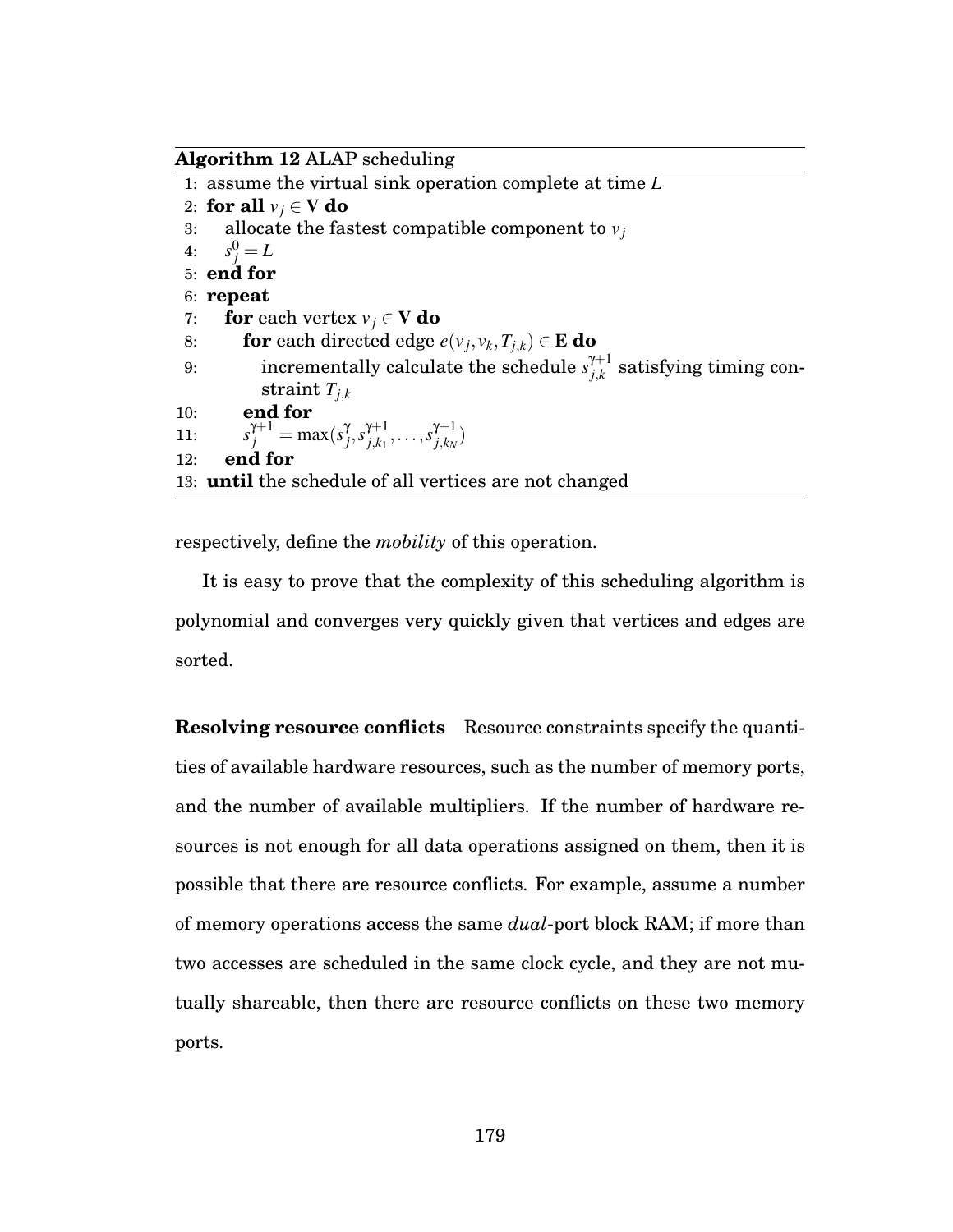During the ASAP and ALAP scheduling, the fastest compatible component is assigned and all resource constraints are ignored. There may be resource conflicts in the scheduling results. Therefore, ASAP and ALAP scheduling results are not feasible, and hardware resource conflicts must be resolved.

|     | <b>Algorithm 13 Resolving resource conflicts</b>                                         |
|-----|------------------------------------------------------------------------------------------|
|     | 1: repeat                                                                                |
| 2:  | <b>for</b> each component q violated resource constraints $\bf{do}$                      |
| 3:  | clear schedules $s_i^{\gamma}$ of all operations assigned on q                           |
| 4:  | <b>for</b> each operation $o_i$ assigned on q <b>do</b>                                  |
| 5:  | $s_i^{\gamma+1}$ = the earliest time from $s_i^{\gamma}$ without violating resource con- |
|     | straints                                                                                 |
| 6:  | end for                                                                                  |
| 7:  | end for                                                                                  |
| 8:  | <b>for</b> each vertex $v_i \in V$ <b>do</b>                                             |
| 9:  | adjusting $s_i^{\gamma+1}$ using Algorithm 11                                            |
| 10: | end for                                                                                  |
|     | 11: <b>until</b> schedules are not changed and no more resource conflicts                |

Algorithm 13 shows the algorithm resolving resource conflicts based on the ASAP scheduling. Initially, for each data operation *oi*, the schedule  $s_i^o$  is the same as the ASAP schedule  $s_i^{ASAP}$ .

The scheduling algorithm then iteratively conducts the following two tasks. First, the algorithm inspects whether a resource constraint is violated. If this resource constraint is violated, i.e. more than available components *q* are required, all data operations using this hardware resource are collected, denoted as  $\mathbf{O}_q = \{o_1, \ldots, o_n\}$ . They are sorted by the order of the data dependencies. For each operation  $o_i$ , the new start time  $s_i^{\gamma+1}$  is determined by checking every clock cycle from  $s_i^\gamma$  to see whether a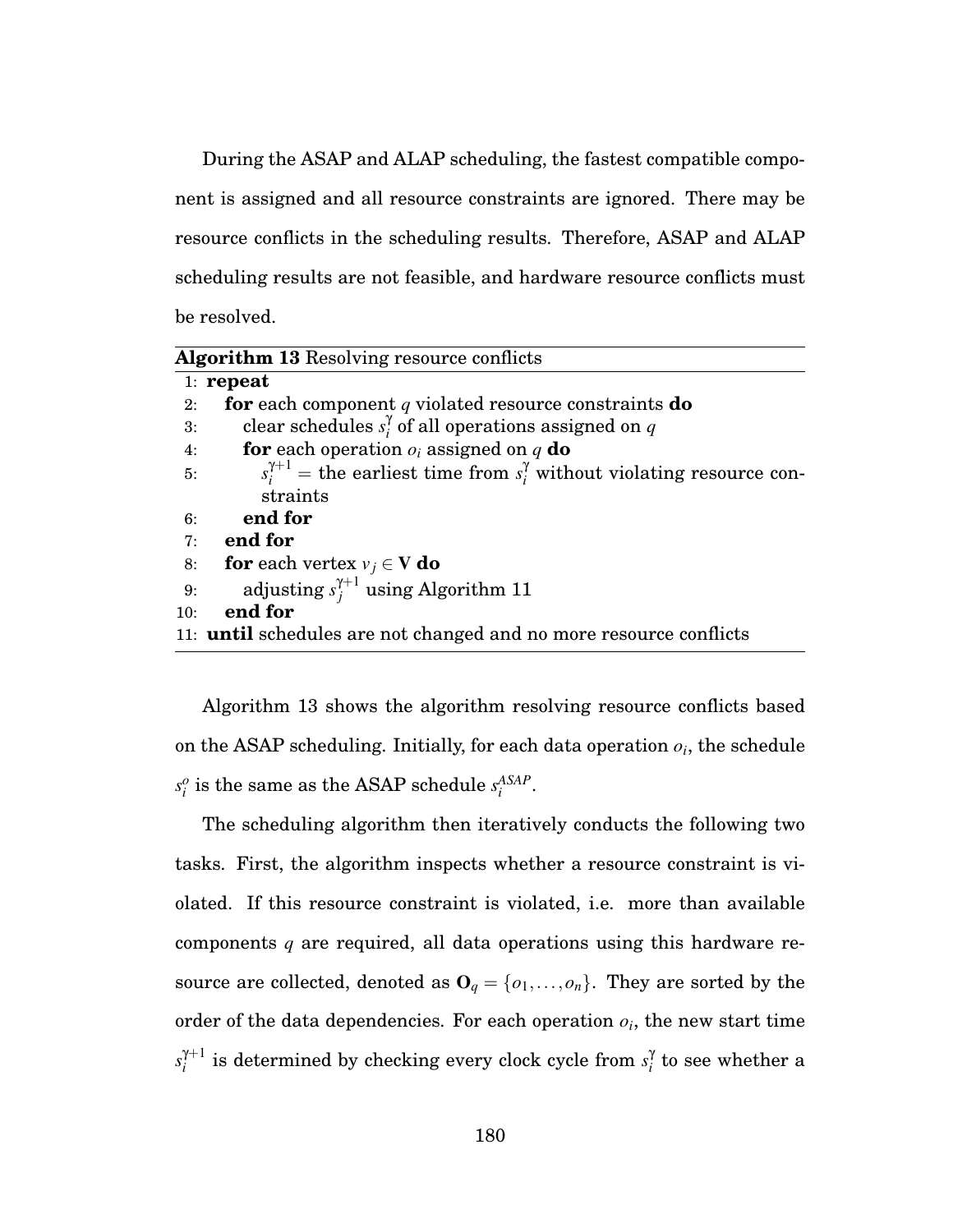free component exists. If a component is free in this clock cycle, this operation is scheduled to start in that cycle. If there is no available component, the scheduler tries the next cycle.

It is likely to violate timing constraints during resolving resource conflicts. After operations are re-scheduled, timing constraints of the constraint graph are inspected. If there are violated timing constraints, adjustments similar to Algorithm 11 are applied to correct these violations.

Experientially, this algorithm converges fast. During resolving resource conflicts and correcting timing violations, data operations are not scheduled earlier than previous scheduling results. This effectively avoids infinite iterations during generating initial scheduling results. In a few difficult cases, data operations are pushed forward infinitely. There are effective and efficient approaches to detect these situations. However, they are not the main topics presented here.

A schedule satisfying both timing and resource constraints can be derived from the ALAP scheduling results by a similar algorithm.

## **6.6.2 The MMAS CRAAS algorithm**

This section presents our evolutionary approach that addresses the concurrent scheduling and resource allocation (CRAAS) problem, which is similar to the MMAS approach that solves the timing-constrained scheduling problem, previously discussed in Section 5.5.

The proposed algorithm, as shown in Algorithm 14, is formulated as a searching process iteratively applying two tasks. The first is that a collec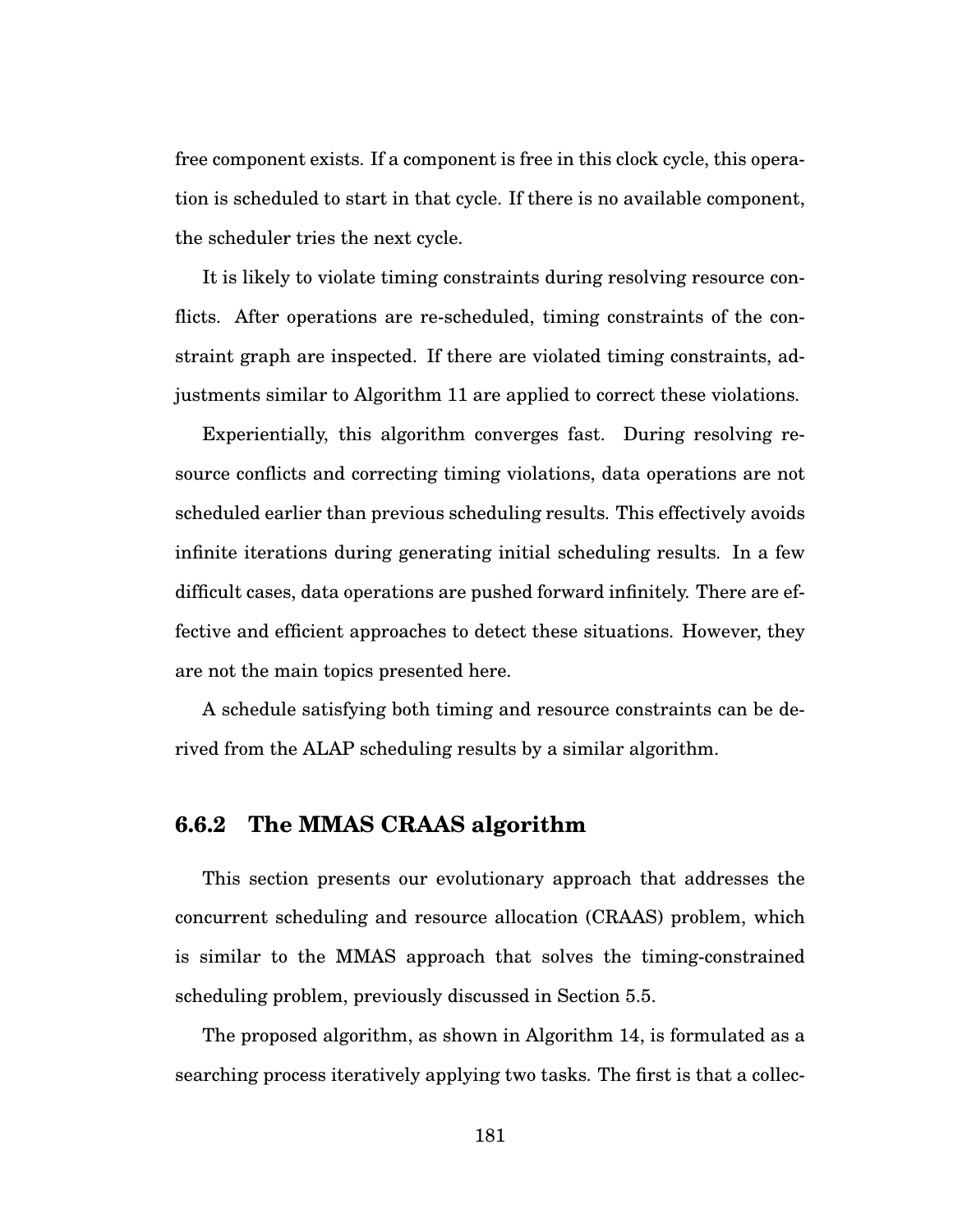tion of *M* agents (ants) constructs individual schedules with local heuristics subject to both timing and resource constraints. This is followed by globally evaluating intermediate results to update local heuristics. The best solution achieved in these iterations is reported at the end of the searching process.

|     | <b>Algorithm 14 The MMAS CRAAS framework</b>                                |
|-----|-----------------------------------------------------------------------------|
|     | 1: construct $\tau(i, j, k)$ using results from Section 6.6.1;              |
|     | 2: initialize $M$ ants                                                      |
|     | $3:$ repeat                                                                 |
| 4:  | <b>for</b> each single agent $a_i$ such that $1 \le i \le M$ <b>do</b>      |
| 5:  | individually construct a schedule $S_i$ as Algorithm 15                     |
| 6:  | <b>if</b> schedule $S_i$ is feasible <b>then</b>                            |
| 7:  | evaluate schedule $S_i$                                                     |
| 8:  | update $S^{Best}$                                                           |
| 9:  | end if                                                                      |
| 10: | end for                                                                     |
| 11: | update heuristic boundaries $\tau_{max}$ and $\tau_{min}$ ;                 |
| 12: | update global heuristics $\tau(i, j, k)$ ;                                  |
|     | 13: <b>until</b> no better solution found in the recent <i>I</i> iterations |
|     | 14: report $S^{Best}$ :                                                     |
|     |                                                                             |

#### **Constructing schedule using global/local heuristics**

An individual ant *am* constructs a feasible schedule, as shown in Algorithm 15, starts from the ASAP/ALAP scheduling results, and iteratively conducts three tasks. The first task is to analyze the current scheduling results and check whether all resource constraints are satisfied. If not, the mobility range  $[s^S, s^L]$  is updated. At the same time, the operation probability and the type distribution are updated. The second task is to determine which operation  $o_i$  should be scheduled in this iteration and which ones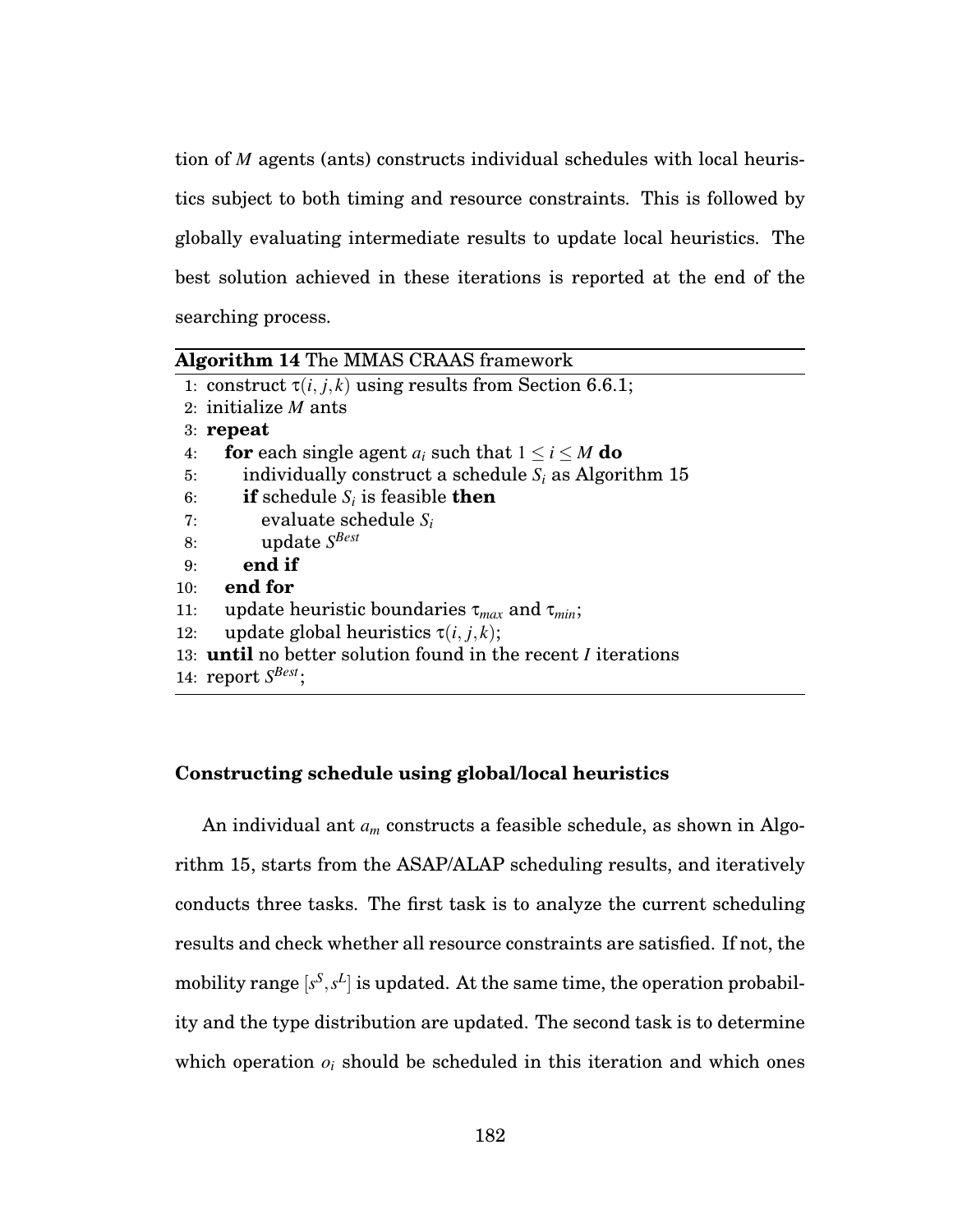should be deferred due to resource conflicts. The third is to schedule this

candidate operation  $o_i$  on a type  $k$  resource at time step  $j$ , and update the

ASAP/ALAP results.

|  |  | <b>Algorithm 15 MMAS</b> constructing individual timing constraint schedule |  |  |
|--|--|-----------------------------------------------------------------------------|--|--|
|--|--|-----------------------------------------------------------------------------|--|--|

|     | 1: load the ASAP/ALAP results                                                              |
|-----|--------------------------------------------------------------------------------------------|
|     | 2: while exists unfulfilled resource constraints <b>do</b>                                 |
| 3:  | <b>for</b> each operation $o_i$ who violates timing/resource constraint <b>do</b>          |
| 4:  | update the mobility range $[s_i^S, s_i^L]$ ;                                               |
| 5:  | update the operation probability $r(i, j)$ ;                                               |
| 6:  | end for                                                                                    |
| 7:  | <b>for</b> each resource type $k$ <b>do</b>                                                |
| 8:  | update the type distribution $q(k)$ ;                                                      |
| 9:  | end for                                                                                    |
| 10: | probabilistically defer operations that competes critical resources;                       |
| 11: | probabilistically select candidate operation $o_i$ ;                                       |
| 12: | <b>for</b> $s_i^S \leqslant j \leqslant s_i^L$ and all qualified resource type k <b>do</b> |
| 13: | update local heuristic $\eta(i, j, k)$ ;                                                   |
| 14: | end for                                                                                    |
| 15: | select time step j and type k resource using the $p(i, j, k)$ as in Equa-                  |
|     | tion $(6.11)$ ;                                                                            |
|     | 16: $s_i^{current} = (j,k);$                                                               |
| 17: | update ASAP/ALAP schedules                                                                 |
|     | 18: end while                                                                              |

It is possible to find that there are no valid choices in step 15, or that the scheduler cannot successfully finish step 17. When this happens, this ant *am* quits the current searching process, analyzes the obtained partial schedule, and updates related heuristics with the hope that future iterations avoid similar failures.

**Operation probabilities and type distribution** The operation probability  $p_o(i, j, k)$  shows that operation  $o_i$  is active during the control step *j* on type *k* resources, as shown in Equation 6.5. As discussed before, one of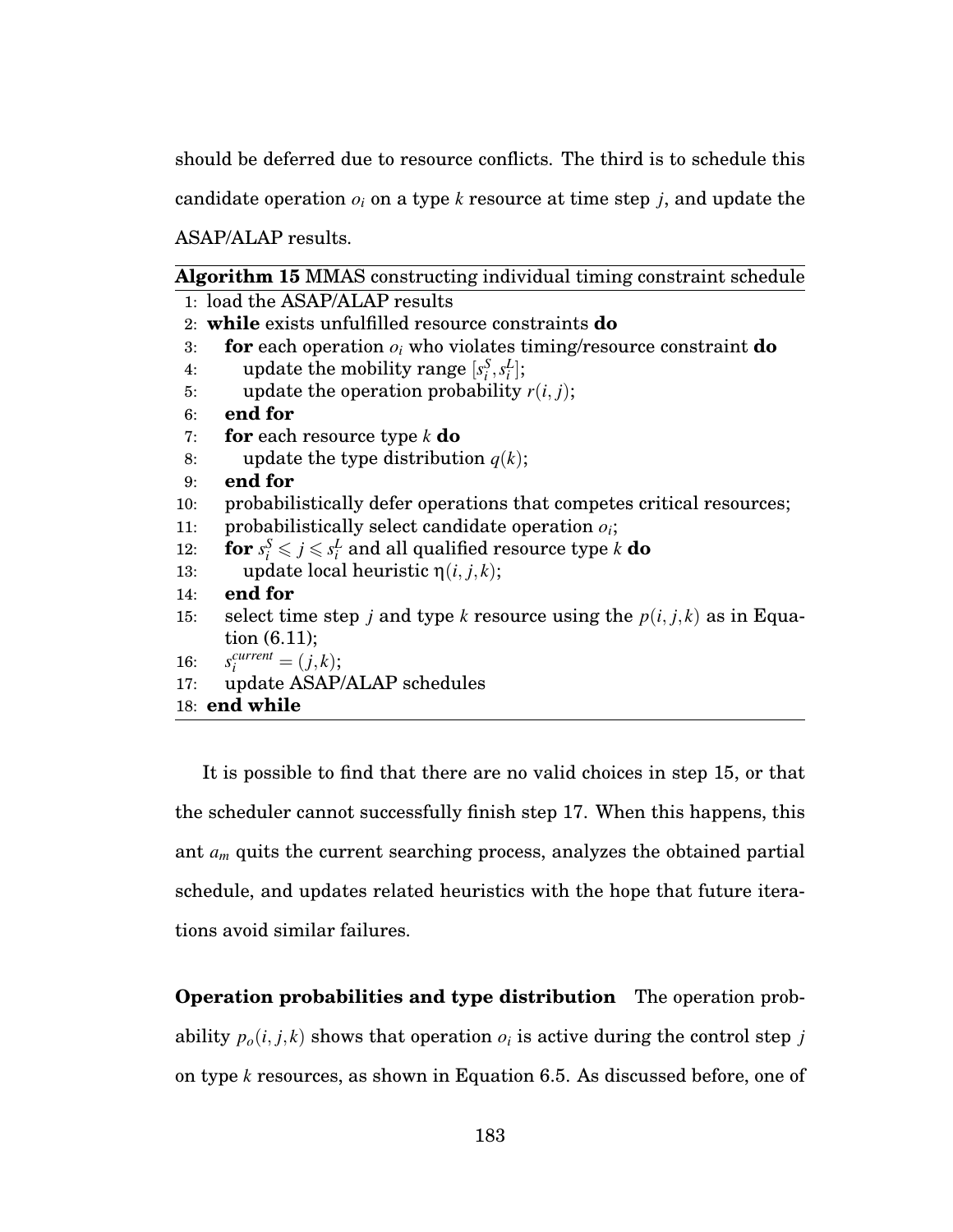the main limits of the FDS algorithm is that the FDS algorithm does not support more than one candidate resource types. Delays of different compatible resource types are considered. It is assumed that the probability of assigning operation *oi* to type *k* resource is uniformly distributed.

$$
p_{op}(i, j, k) = \begin{cases} \frac{1}{|K|} \sum_{l=0}^{D(i,k)} H(i,k) (j-l) / (f_i^L - s_i^S + 1) & \text{if } s_i^S \le j \le f_i^L, \\ 0 & \text{otherwise.} \end{cases}
$$
(6.5)

where  $D(i,k)$  is the delay of performing operation  $o_i$  on a type *k* resource, *H*(*i*,*k*) is a unit window function defined on [ $j$ ,  $j$  +  $D(i,k)$ ], and *K* is the size of compatible resource types.

Therefore, the type distribution  $q_{FU}$ ,  $j$ ), which shows the concurrency of a type *k* resource at time step *j*, is defined as in Equation (6.6).

$$
q_{FU}(k,j) = \sum_{i} p_{op}(i,j,k),
$$
\n(6.6)

where the type  $k$  resource type is able to implement operation  $o_i$ . It is obvious that  $q(k, j)$  estimates the number of type *k* resources that are required at time step *l*.

In order to consider the register and multiplexor cost,  $p_l(i, j, k)$  is defined as the probability that the output from operation  $o_i$  is alive at time step *j* if  $o_i$  is assigned to a type *k* resource, where different resource types represent different latencies, hence different mobility ranges of successors. Therefore, a similar register distribution  $q_R(b, j)$  showing the requirements of the *b* bits registers, can be defined in a similar manner as the type distribution, where  $b$  is the bit-width of  $o_i$ 's output.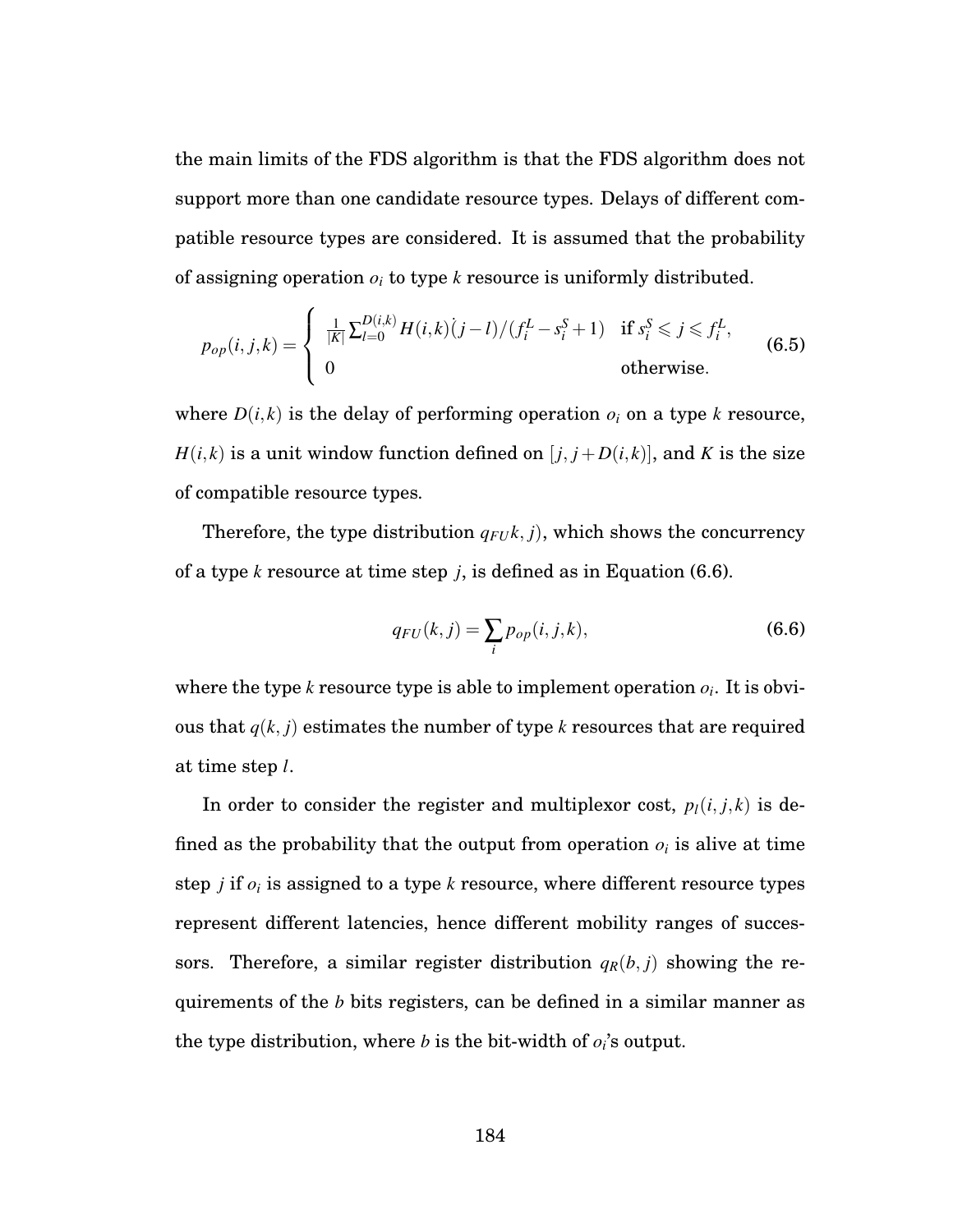**Local and global heuristics** With type distribution and register distribution, it is possible to define the local heuristics  $\eta(i, j, k)$  as follows.

$$
\eta(i,j,k) = \frac{1}{q_{FU}(k,j) \cdot A_k + q_R(b,j) \cdot b \cdot A_R}
$$
(6.7)

where  $A_k$  is the area of a type  $k$  resource and  $A_R$  is the area of a 1-bit register. Naturally, the local heuristic benefits decisions using less hardware resources.

The global heuristics  $\tau(i, j, k)$  is similar to the global heuristics in the MMAS TCS algorithm.

$$
\tau^{T}(i,j,k) = \rho \cdot \tau^{T-1}(i,j,k) + \sum_{m=1}^{M} \Delta \tau_m^{T}(i,j,k)
$$
\n(6.8)

and

$$
\Delta \tau_m(i,j,k) = \begin{cases} Q/(a_{average}^T - a_m) & \text{if } o_i \text{ is scheduled at } j \text{ on } k \text{ by ant } m \\ 0 & \text{otherwise} \end{cases}
$$
(6.9)

where  $\rho$  is the evaporation ratio and  $0 < \rho < 1$ , and Q is a fixed constant to control the delivery rate of the pheromone. Just like the previous work on the MMAS TCS algorithm, two important actions are performed in the global pheromone trail updating process. Evaporation is necessary for the MMAS optimization to effectively exploit the search space to avoid being caught by local optima, while reinforcement ensures that the favorable operation orderings receive a higher amount of pheromones and will have a better chance of being selected in the future iterations.

The difference is the comparisons of the current best solution and the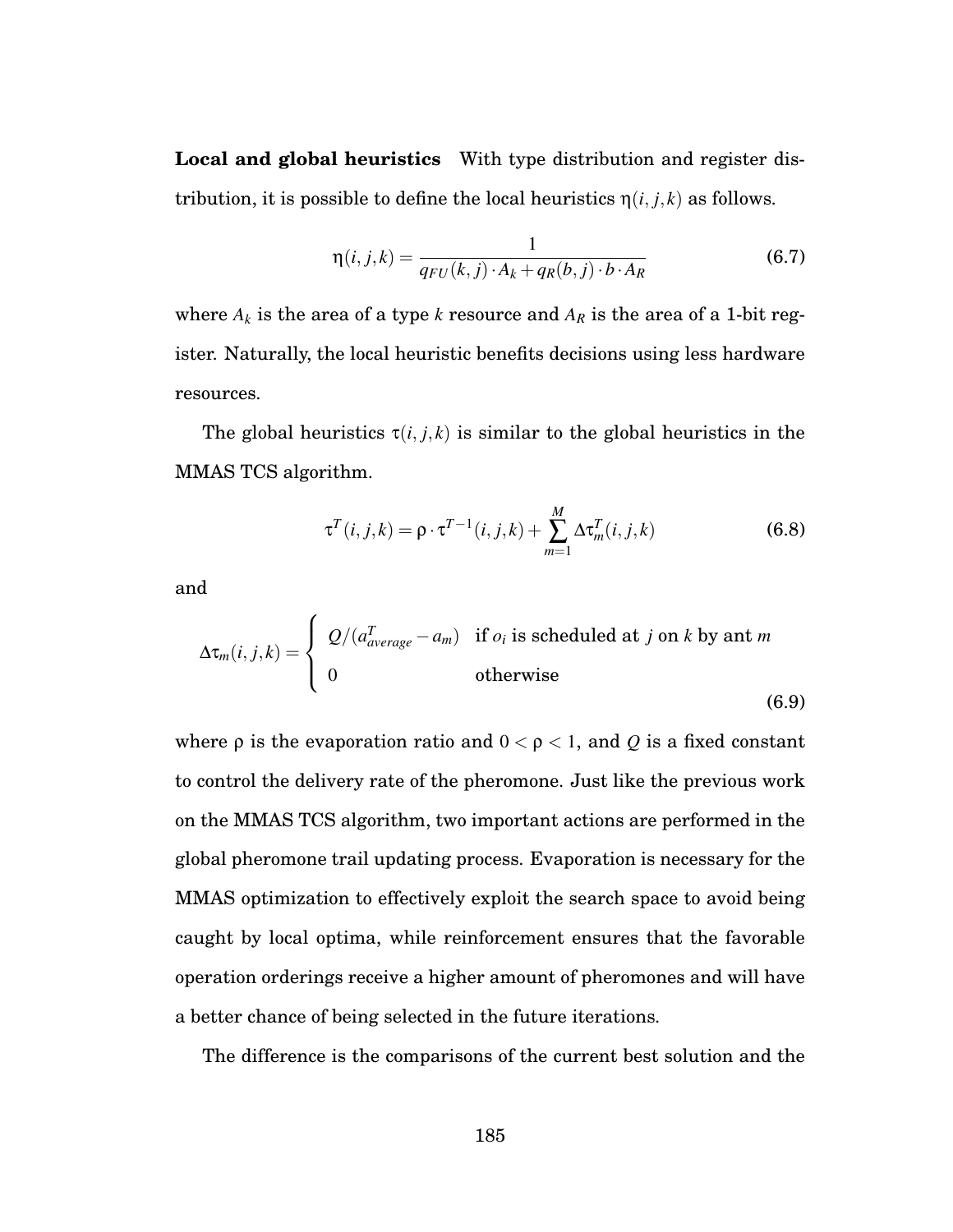results generated by this individual agent. This comparison greatly benefits better results and discourages worse results.

Moreover, because a feasible schedule is not guaranteed by an individual agent, the related pheromone trails should be decreased properly to avoid being trapped there again. This is done by heuristics, such as decreasing the pheromone on the last scheduling decisions, or decreasing pheromones on highly competed resources and slower resources.

**Deferring operations** During each iteration, there could be more than enough operations ready to be scheduled or adjusted to meet timing constraints. Sometimes, operations compete for limited hardware resources. Some of these operations are dependent on each other. Because an operation cannot be scheduled before its ancestors, this operation should be deferred. It is possible that that a number of operations, which are not dependent on each other, are competing for the same resource. Which operation should be deferred is probabilistically determined, which is similar to that of the force-directed list scheduling. Deferring an operation in this iteration does not necessarily mean that this operation is scheduled in a later clock cycle, but it excludes this operation from the operations scheduled in this iteration. The probability of deferring the operation  $o_i$  is defined as follows. ∑*<sup>j</sup>* τ(*i*, *j*,*k*)

$$
p_d(i) = 1 - \frac{\frac{\sum_j \tau(t,j,k)}{(f_i^L - s_i^S - D(i,k))}}{\sum_l \frac{\sum_j \tau(l,j,k)}{(f_l^L - s_i^S - D(l,k))}}
$$
(6.10)

where  $o_l$  are operations competing for the same resource. This intuitively defers operations with loose timing constraints. This formulation favors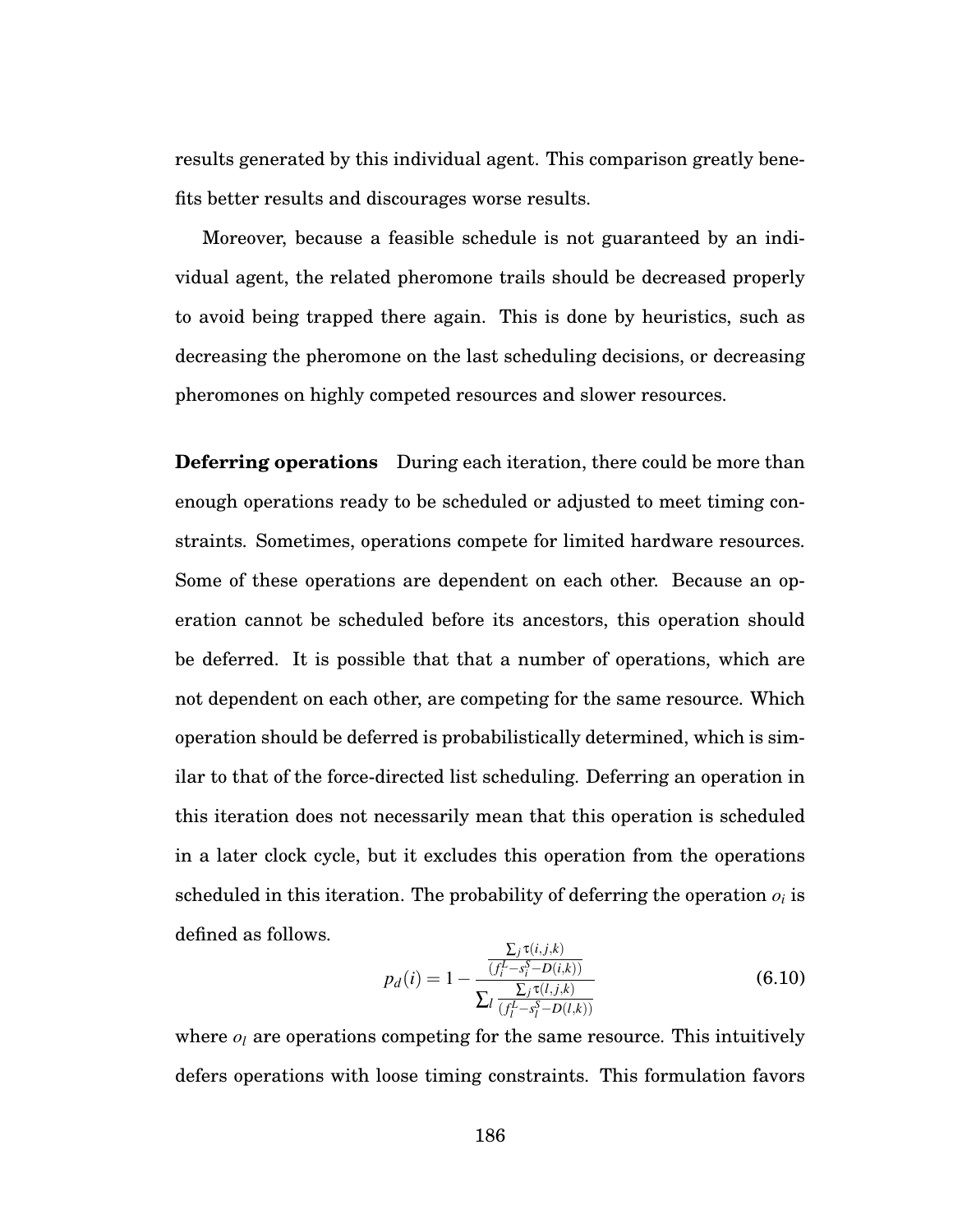an operation with much weaker pheromones and more possible schedules.

Depending on how coarse the optimization is, the scheduler could defer all but one operation in one iteration, schedule the only operation left, update ASAP/ALAP results, and schedule others in the following iterations. Alternatively, the scheduler could keep a number of candidates, which could be scheduled at the type *k* resource at the same time.

**Scheduling operations** When a candidate operation *oi* is probabilistically picked up by an individual ant *am* as the next one to be scheduled, the ant needs to make decision on which resource type this operation should be assigned to and which time step this operation should start. This decision is made probabilistically as illustrated in Equation (6.11).

$$
p(i, j, k) = \begin{cases} \frac{\tau^{T}(i, j, k) \cdot \eta(i, j, k)}{\sum_{r} \sum_{l} \tau^{T}(i, l, k) \cdot \eta(i, l, k)} & \text{if } (j, k) \text{ and } (l, r) \text{ are valid for } o_i \\ 0 & \text{otherwise} \end{cases}
$$
(6.11)

where  $j$  is a candidate time step, which is between  $o_i$ 's mobility range  $[s_i^S, f_i^L - D(i,k)]$ . Intuitively, those individual agents favor decisions that possess higher volumes of pheromone and a better local heuristic, i.e. a smaller area.

**Update ASAP/ALAP scheduling** Because an operation *ai* is scheduled, schedules of its successors should be adjusted. This could be done by applying algorithms presented in Section 6.6.1. This ASAP algorithm always pushes start time forward and never looks backward when constructing individual scheduling results. If proper pruning and sorting are applied, this algorithm will converge rather quickly.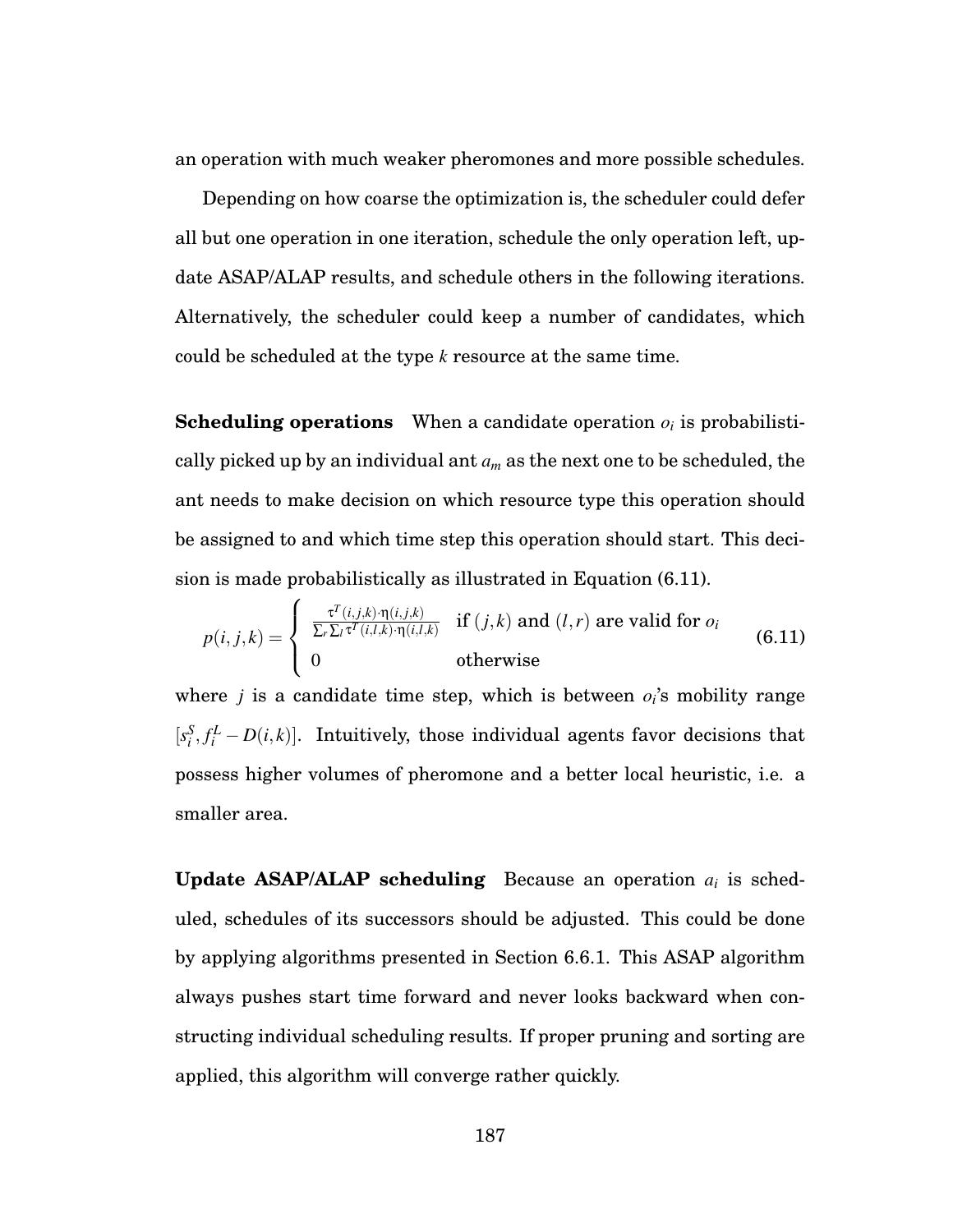If the update process fails, which means the last deferring decision or the scheduling decision is not that good, related heuristics should be weakened.

**Evaluating results** The process of evaluating candidate results is straightforward. The area is calculated as follows.

$$
a_m = \sum_k u_k \cdot A_k + \sum_b = 1^{max} u_{R_b} \cdot b \cdot A_R \tag{6.12}
$$

Multiplexors implicitly implied by sharing functional units and registers should be counted as well.

The length of the schedule is defined as

$$
l_m = f_K^m - s_S^m \tag{6.13}
$$

where  $f_K$  is the finish time of the virtual sink vertex and  $s_S$  is the start time of the virtual source vertex.

If the target scheduling problem is the RCS problem, which optimizes area subject to the minimum number of control steps, the length of the schedule should be treated as a switch to update ASAP/ALAP schedules and global heuristics during the iterative searching process. If longer schedules are reported by individual ants, the results should be analyzed and related pheromone trials should be decreased.

# **6.7 Experimental Setup and Results**

In order to evaluate the quality of the proposed MMAS CRAAS algorithm and collect results from actual synthesized hardware designs,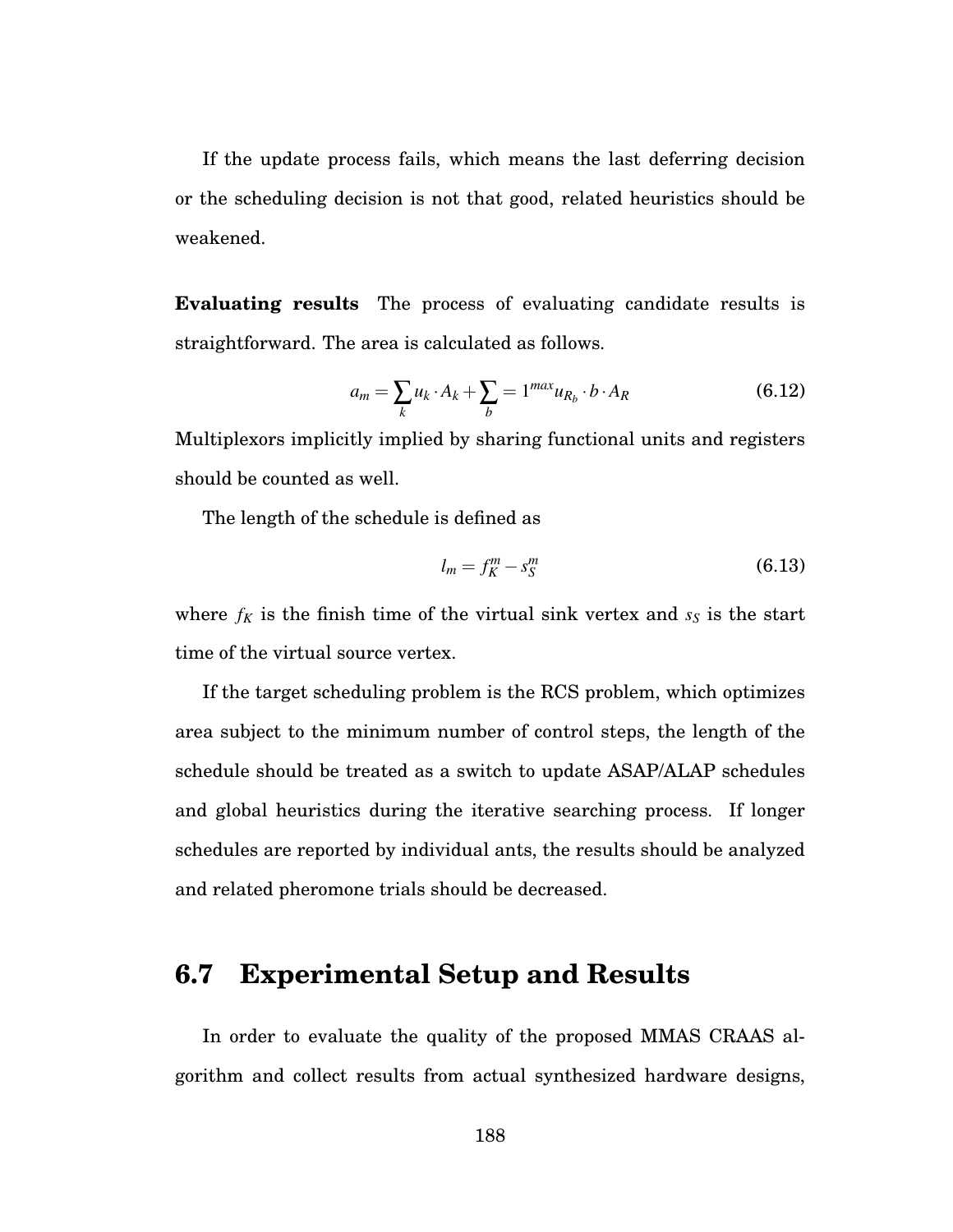the proposed algorithm is implemented in a leading architectural synthesis framework, and compared with the existing resource allocation and scheduling algorithm.

The existing algorithm works on the constraint graph and conducts scheduling using allocated resources. If the target is to minimize latency or it is a pipelined design, the fastest components are allocated. The synthesis tool uses a scheduling algorithm based on force-directed scheduling [98]. This scheduling algorithm is refined to support multi-cycle operation, operation chaining, resource preference control, local timing constraints, and pipelined designs. This scheduling algorithm applies force-directed operation deferring to resolve resource conflicts. With the initial scheduling results, this synthesis tool conducts resource re-allocation to further minimize areas or latencies of generated designs.

The MMAS CRAAS algorithm with refinements is implemented in  $C/C++$ . The evaporation rate  $\rho$  is configured to be 0.98. The delivery rate  $Q = 1$ . These parameters are not changed over the tests. *M* is set to 10 for all the MMAS CRAAS test cases.

#### **6.7.1 Summary of results**

The benchmark suite of FPGA-based designs consists of 260 non-pipelined designs, 160 low-throughput pipelined designs, 173 middlethroughput pipelined designs, and 71 high-throughput pipelined designs. They cover almost all known designs using architectural synthesis tools. Their sizes range from small to huge. Most of them are computation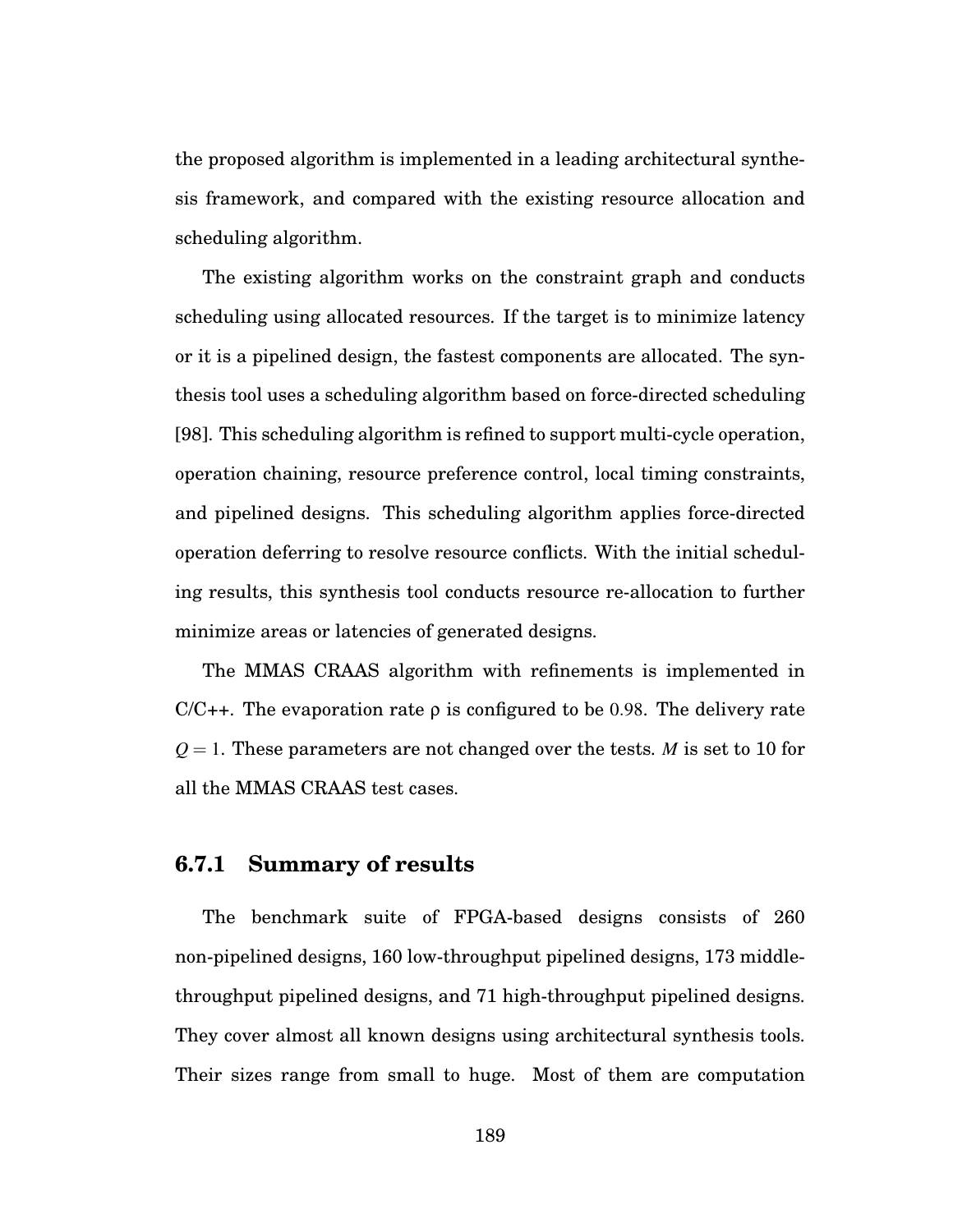intensive designs, and some others are control dominant designs.

Results are collected at different stages of the design flow. Latencies and separate areas of functional units, logic and register/multiplexors, are collected from the architectural synthesis tool. The RTL areas are reported by Mentor Graphics Precision after technology mapping. The PnR areas are reported by Xilinx ISE after placement and routing.

The results show the *percentages* compared with the existing solution. If a percentage number is positive, then the result from our MMAS-based algorithm is less than the results from the existing algorithm, which is good when the algorithm is optimizing for area and latency. The greater the positive number is, the better the results from the MMAS CRAAS algorithm. For example, Table 6.1(a) shows an average of  $3.11\%$  smaller areas after place and routing but an average of 0.47% shorter latencies.

The average saving is the average of all test cases in each test suite with uniform weights on each design. The weighted average is the average of all test cases in each test suite with weights corresponding to their area. The larger the design, the more significant the savings in the weighted average.

Table 6.1(a) presents the results summary of 260 non-pipelined designs and the target is to minimize the number of control steps. The proposed algorithm generates schedules that are slightly faster than the existing algorithm, but the area is 3.25% smaller on average. Table 6.1(a) presents the results of non-pipelined designs and the target is to minimize the number of configurable logic blocks. The area is 3.4% smaller on average. How-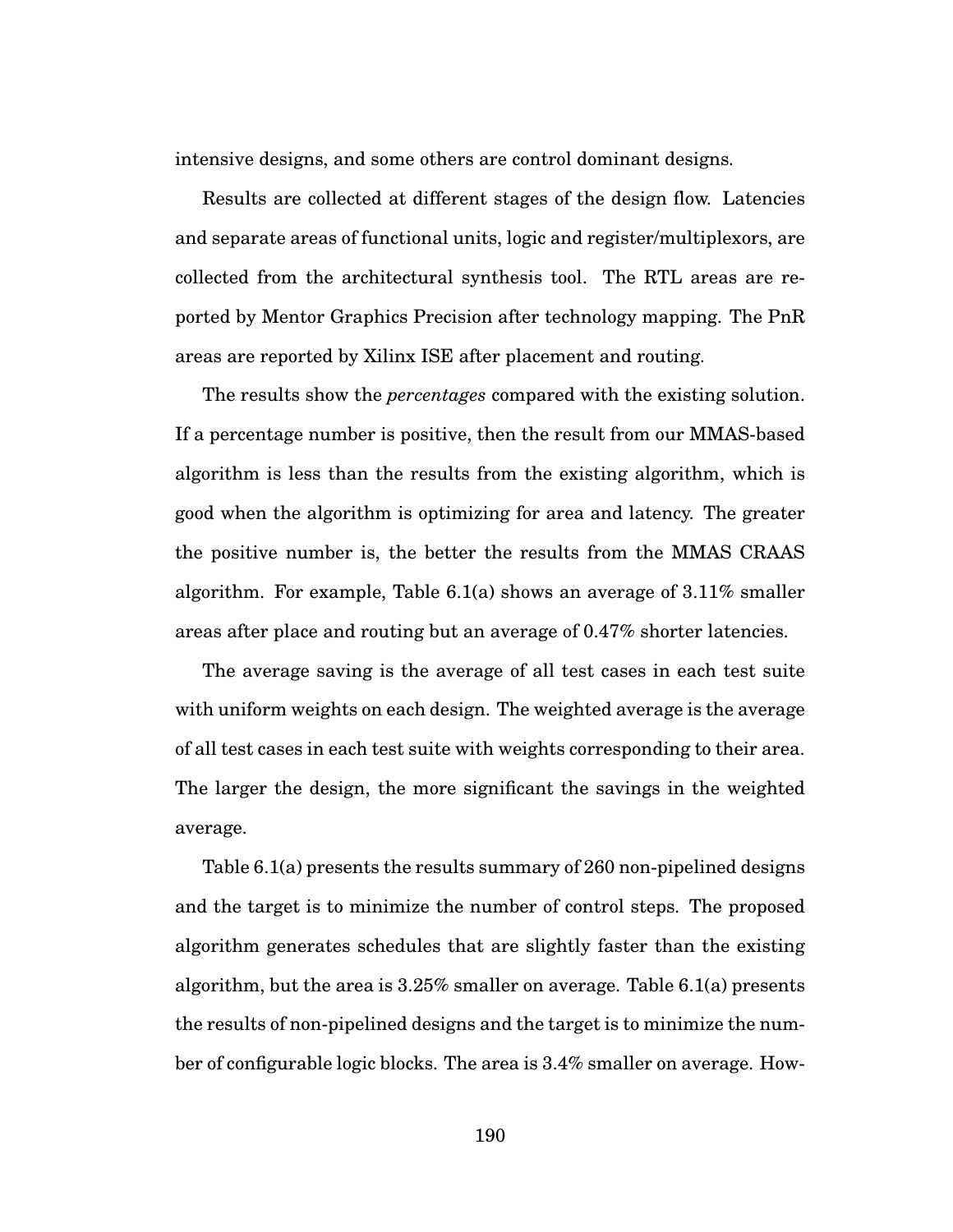|                                                       | # Control                                  | RTL  | PnR  | Savings of Area |         |                           |
|-------------------------------------------------------|--------------------------------------------|------|------|-----------------|---------|---------------------------|
|                                                       | <b>Steps</b>                               | Area | Area | Func            | Logic   | $\overline{\mathrm{MUX}}$ |
| Average                                               | 0.47                                       | 3.25 | 3.11 | $-4.69$         | $-3.73$ | 5.12                      |
| Weighted Average                                      | 0.04                                       | 6.66 | 6.10 | 3.33            | $-6.07$ | 12.86                     |
| (b) 260 non-pipelined FPGA designs optimized for area |                                            |      |      |                 |         |                           |
|                                                       | PnR<br>Savings of Area<br>RTL<br># Control |      |      |                 |         |                           |
|                                                       | <b>Steps</b>                               | Area | Area | Func            | Logic   | <b>MUX</b>                |
| Average                                               | $-9.66$                                    | 3.51 | 3.40 | 0.69            | $-4.29$ | 0.18                      |
| <b>Weighted Average</b>                               | $-0.02$                                    | 6.64 | 6.20 | 21.04           | $-3.74$ | 4.59                      |

(a) 260 non-pipelined FPGA designs optimized for latency

Table 6.2: Summary of the quality-of-results of non-pipelined FPGA designs designs

ever, the latencies are 9% longer on average, but this could be dominated by some small designs because the weighted average is only 0.02% longer on average.

|                                                | # Control                                       | Savings of Area |       |                   |            |  |
|------------------------------------------------|-------------------------------------------------|-----------------|-------|-------------------|------------|--|
|                                                | <b>Steps</b>                                    | Total           | Func  | Logic             | MUX        |  |
| Average                                        | $-9.45$                                         | 6.54            | 11.62 | 1.03              | $-8.31$    |  |
| Weighted Average                               | $-0.05$                                         | 14.90           | 25.23 | 7.27              | $-12.48$   |  |
| (b) 173 mid-throughput FPGA designs (64/88/21) |                                                 |                 |       |                   |            |  |
|                                                | # Control                                       | Savings of Area |       |                   |            |  |
|                                                | <b>Steps</b>                                    | Total           | Func  | Logic             | <b>MUX</b> |  |
| Average                                        | $-7.69$                                         | 6.59            | 11.43 | $\overline{2}.16$ | $-5.89$    |  |
| Weighted Average                               | $-0.04$                                         | 13.90           | 21.35 | 2.37              | $-4.82$    |  |
|                                                | (c) 71 high-throughput FPGA designs $(18/47/6)$ |                 |       |                   |            |  |
| Test case                                      | # Control                                       | Savings of Area |       |                   |            |  |
| Id                                             | <b>Steps</b>                                    | Total           | Func  | Logic             | MUX        |  |
| Average                                        | $-1.15$                                         | 0.25            | 0.05  | 9.56              | 6.70       |  |
| Weighted Average                               | $-0.03$                                         | 1.42            | 1.41  | 2.27              | 0.01       |  |

(a) 160 low-throughput FPGA designs(59/55/36)

Table 6.3: Summary of the quality-of-results of FPGA pipelined designs

Table 6.3 presents the results summary of all pipelined designs. The target here is to minimize the number of configurable logic blocks. The average area savings range from 0.25% to 6.54%.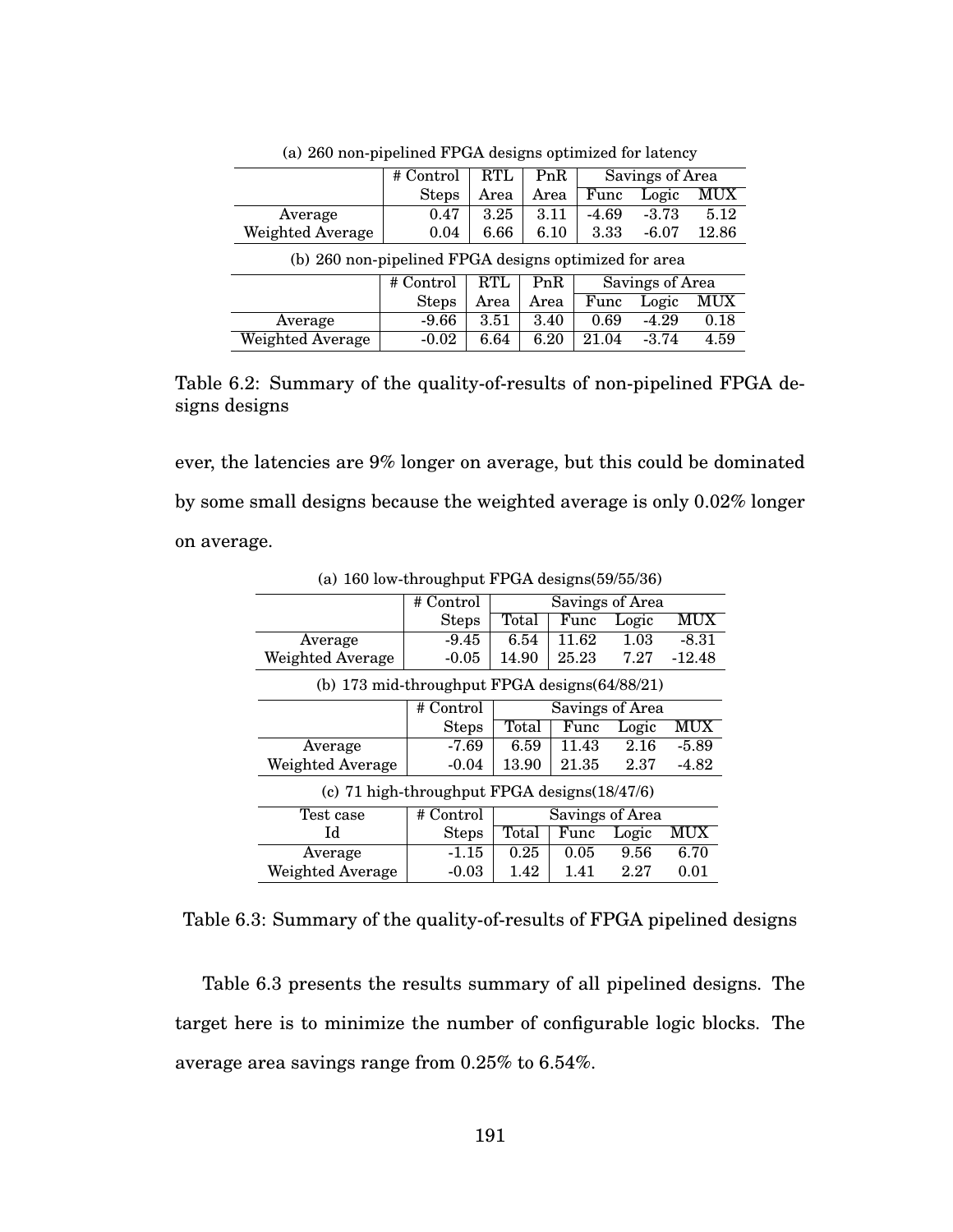To summarize, the proposed algorithm shows stronger abilities to exploit the opportunities of sharing resources among operations. This is more obvious in larger test cases, as shown by the weighted average results. The existing algorithm may converge to pre-mature results. However, due to different situations occurring in hardware synthesis, especially those transformation and optimizations happening after resource allocation and scheduling, some designs received worse results against the expected design goals.

## **6.7.2 Case-by-case comparisons**

This section presents case-by-case comparisons of the quality of results generated by the proposed algorithm and the existing approach. The example suite is the low-throughput pipelined FPGA designs. Table 6.4, 6.5, and 6.6 shows detailed results of many test cases.

There are 160 test cases in this benchmark suite. These two algorithms tie each other on 55 designs. The proposed algorithm generates smaller designs in 59 test cases and the existing algorithm generates smaller designs in 36 test cases. The average area savings over all test cases is 6.54%. The weighted average area savings of all test cases is 14.90%.

Table 6.6 presents losing test cases in this test suite.

Analysis of some typical results are presented here to help understand the behavior of the proposed algorithm and generated hardware.

1. **Id 1** In this test case, the proposed approach gained 54% savings in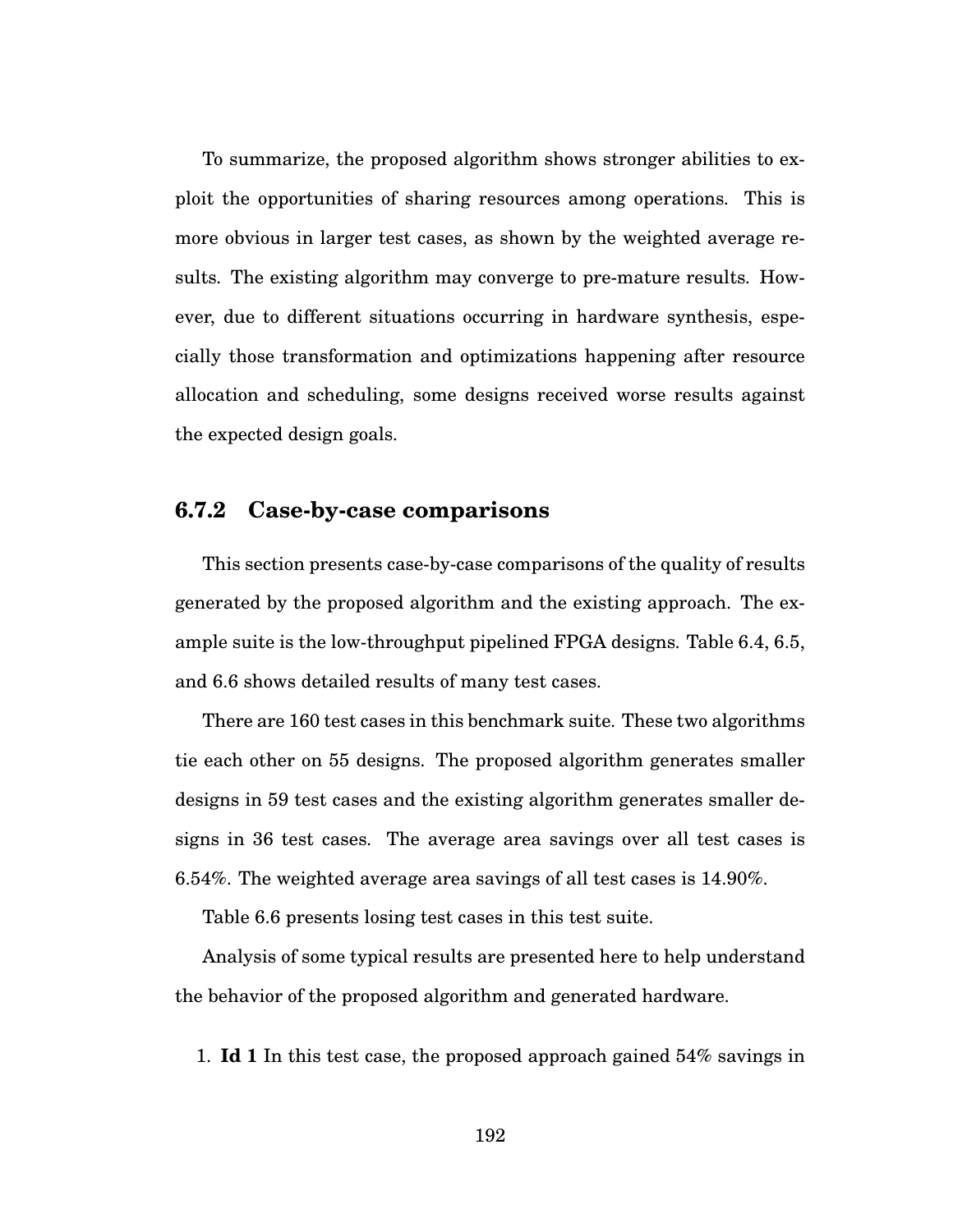| Test case               | # Control    | Savings of Area |               |          |          |  |  |
|-------------------------|--------------|-----------------|---------------|----------|----------|--|--|
| Id                      | <b>Steps</b> | Total           | Logic<br>Func |          |          |  |  |
| $\mathbf{1}$            | $-33.33$     | 54.29           | 58.40         | 5.77     | $-30.43$ |  |  |
| $\overline{2}$          | $-22.22$     | 54.26           | 61.48         | $-51.49$ | $-8.42$  |  |  |
| 3                       | $-20.00$     | 52.71           | 64.00         | 3.35     | $-26.93$ |  |  |
| $\overline{\mathbf{4}}$ | $-33.33$     | 50.06           | 55.97         | $-25.71$ | $-58.05$ |  |  |
| $\overline{5}$          | $-33.33$     | 49.07           | 58.89         | $-0.23$  | $-37.53$ |  |  |
| 6                       | $-16.67$     | 48.65           | 56.15         | $-5.42$  | $-54.89$ |  |  |
| $\sqrt{2}$              | $-16.00$     | 45.77           | 52.55         | $-0.88$  | $-39.48$ |  |  |
| 8                       | $-7.69$      | 43.07           | 56.14         | $-1.21$  | $-17.14$ |  |  |
| 9                       | 0.00         | 40.77           | 44.54         | 0.00     | $-0.48$  |  |  |
| 10                      | $-33.33$     | 39.43           | 50.00         | 100.00   | $-33.33$ |  |  |
| 11                      | $-66.67$     | 37.94           | 44.96         | 8.33     | $-68.54$ |  |  |
| 12                      | $-66.67$     | 34.97           | 61.24         | $-6.99$  | $-32.15$ |  |  |
| 13                      | $-0.66$      | 28.50           | 45.47         | $-6.95$  | $-12.79$ |  |  |
| 14                      | $-25.00$     | 26.15           | 28.49         | $-10.45$ | $-68.04$ |  |  |
| $15\,$                  | 0.00         | 24.06           | 46.48         | 0.00     | $-0.94$  |  |  |
| 16                      | $-80.00$     | 23.97           | 25.47         | 63.07    | $-32.89$ |  |  |
| 17                      | $-28.57$     | 22.88           | 41.33         | $-16.55$ | $-18.27$ |  |  |
| 18                      | $-60.00$     | 21.61           | 25.34         | $-4.24$  | $-33.88$ |  |  |
| 19                      | $-20.00$     | 21.37           | 31.46         | $-9.36$  | $-13.02$ |  |  |
| 20                      | $-13.04$     | 21.26           | 29.64         | $-2.64$  | $-26.19$ |  |  |
| 21                      | $-50.00$     | 21.13           | 24.58         | $-44.12$ | $-23.81$ |  |  |
| 22                      | $-0.03$      | 20.78           | 34.67         | $-0.33$  | $-15.00$ |  |  |
| 23                      | $-0.09$      | 20.64           | 24.32         | $-4.36$  | $-19.27$ |  |  |
| 24                      | $-0.47$      | 19.64           | 25.67         | $-2.47$  | $-3.85$  |  |  |
| 25                      | 0.00         | 19.39           | 0.00          | 77.31    | $-23.90$ |  |  |
| 26                      | $-33.33$     | 18.37           | 48.13         | $-8.11$  | $-31.01$ |  |  |
| 27                      | $-14.29$     | 18.35           | 42.57         | 0.66     | $-14.05$ |  |  |
| 28                      | $-42.86$     | 17.86           | 47.14         | $-4.24$  | $-25.08$ |  |  |
| 29                      | $-33.33$     | 17.52           | 24.60         | 100.00   | $-35.11$ |  |  |

Table 6.4: Details of mid-low throughput designs (Winning test part 1)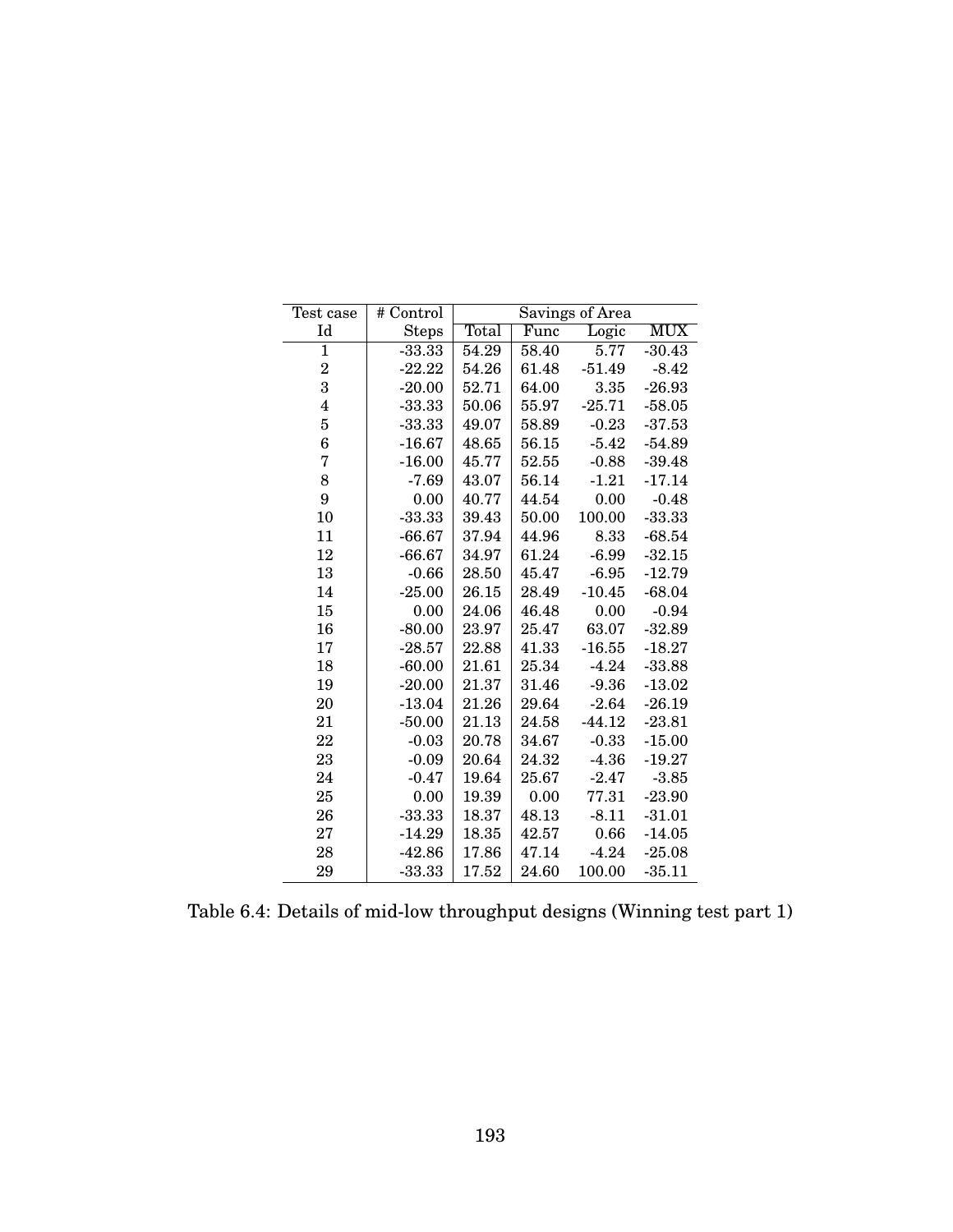| Test case | # Control    | Savings of Area |               |          |          |  |  |
|-----------|--------------|-----------------|---------------|----------|----------|--|--|
| Id        | <b>Steps</b> | Total           | Logic<br>Func |          |          |  |  |
| 30        | $-33.33$     | 16.90           | 21.90         | 0.64     | $-10.02$ |  |  |
| 31        | $-33.33$     | 15.29           | 32.75         | $-3.73$  | $-5.14$  |  |  |
| 32        | $-66.67$     | 15.01           | 44.18         | $-8.83$  | $-47.26$ |  |  |
| 33        | $-16.00$     | 14.97           | 17.38         | $-3.54$  | $-14.31$ |  |  |
| 34        | $-14.29$     | 14.75           | 48.16         | $-37.23$ | $-11.10$ |  |  |
| 35        | $-0.05$      | 14.00           | 48.71         | $-4.79$  | $-11.17$ |  |  |
| 36        | $-57.14$     | 13.94           | 28.85         | $-13.79$ | $-22.80$ |  |  |
| 37        | $-50.00$     | 13.21           | 42.99         | $-4.51$  | $-30.57$ |  |  |
| 38        | $-40.00$     | 12.34           | 30.83         | 2.60     | $-24.93$ |  |  |
| 39        | $-75.00$     | 11.55           | 49.67         | $-50.23$ | 1.13     |  |  |
| 40        | $-33.33$     | 9.10            | 20.00         | 100.00   | $-54.74$ |  |  |
| 41        | $-0.06$      | 7.92            | 9.71          | $-8.97$  | $-7.56$  |  |  |
| 42        | $-0.06$      | 7.92            | 9.71          | $-8.97$  | $-7.56$  |  |  |
| 43        | $-54.55$     | 7.17            | 15.43         | $-42.08$ | $-33.16$ |  |  |
| 44        | 0.00         | 6.54            | 27.27         | $-26.58$ | $-6.27$  |  |  |
| 45        | $-0.37$      | 5.86            | 12.82         | $-2.19$  | $-22.30$ |  |  |
| 46        | $-27.27$     | 4.58            | 21.89         | $-2.90$  | $-14.31$ |  |  |
| 47        | $-12.50$     | 1.97            | 5.26          | $-7.63$  | $-0.43$  |  |  |
| 48        | $-1.43$      | 1.05            | 5.90          | $-4.32$  | $-15.48$ |  |  |
| 49        | $-1.43$      | 1.05            | 5.90          | $-4.32$  | $-15.48$ |  |  |
| 50        | $-20.00$     | 0.98            | 0.00          | $-3.38$  | 5.95     |  |  |
| 51        | 0.00         | 0.98            | 0.00          | $-34.69$ | 3.51     |  |  |
| 52        | 0.00         | 0.68            | $-1.32$       | 1.74     | 1.37     |  |  |
| 53        | $-42.86$     | 0.51            | 22.40         | $-16.02$ | $-9.93$  |  |  |
| 54        | $-42.86$     | 0.51            | 22.40         | $-16.02$ | $-9.93$  |  |  |
| 55        | 0.00         | 0.43            | 3.38          | $-1.23$  | $-0.55$  |  |  |
| 56        | 0.00         | 0.21            | 0.00          | 1.14     | 0.36     |  |  |
| 57        | 0.00         | 0.14            | 0.00          | 2.71     | 0.00     |  |  |
| 58        | 0.00         | 0.02            | $-0.03$       | 0.00     | 0.30     |  |  |

Table 6.5: Details of mid-low throughput designs (Winning test part 2)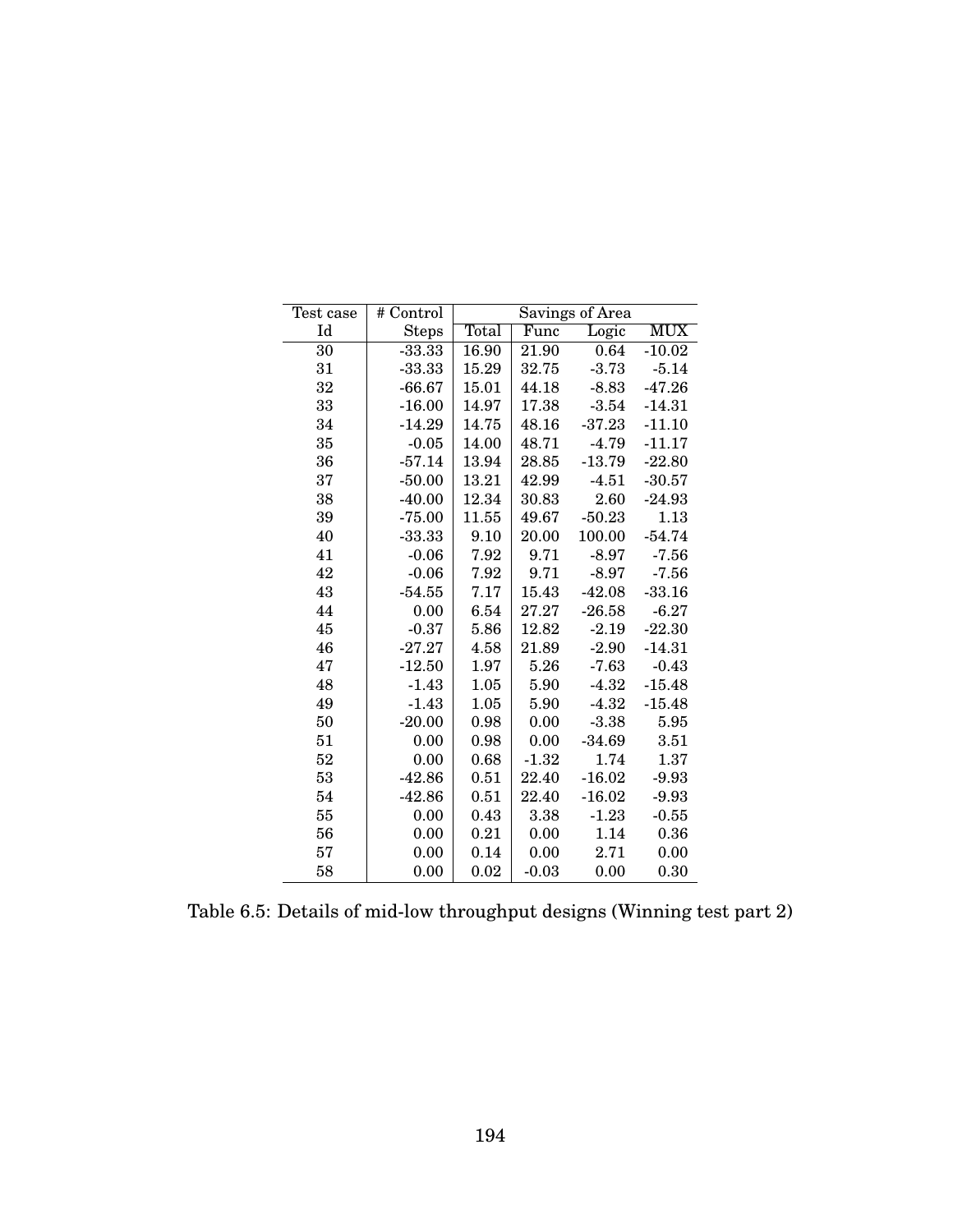| Test case | # Control    | Savings of Area |                             |          |            |  |  |
|-----------|--------------|-----------------|-----------------------------|----------|------------|--|--|
| Id        | <b>Steps</b> | Total           | $\overline{\mathrm{F}}$ unc | Logic    | <b>MUX</b> |  |  |
| 140       | $-0.05$      | $-0.03$         | $-0.12$                     | 5.10     | $-0.88$    |  |  |
| 141       | 0.00         | $-0.07$         | $-0.15$                     | 0.00     | 0.00       |  |  |
| 142       | $-14.29$     | $-0.10$         | 0.00                        | $-9.81$  | $-0.08$    |  |  |
| 143       | 0.00         | $-0.29$         | $-1.20$                     | 0.00     | 0.00       |  |  |
| 144       | 0.00         | $-0.30$         | 0.00                        | $-2.95$  | 0.00       |  |  |
| 145       | 0.00         | $-0.33$         | $-0.45$                     | 0.00     | 0.00       |  |  |
| 146       | 0.00         | $-0.40$         | 0.00                        | 1.40     | $-2.66$    |  |  |
| 147       | 0.00         | $-0.43$         | 0.00                        | 0.04     | $-1.68$    |  |  |
| 148       | $-0.03$      | $-0.75$         | 0.00                        | $-2.99$  | $-1.07$    |  |  |
| 149       | 0.00         | $-0.88$         | $-0.81$                     | 10.97    | $-6.89$    |  |  |
| 150       | 0.00         | $-0.91$         | 0.00                        | $-24.00$ | $-1.03$    |  |  |
| 151       | $-33.33$     | $-1.50$         | 0.00                        | 0.00     | $-50.00$   |  |  |
| 152       | $-66.67$     | $-2.66$         | 0.00                        | $-45.17$ | 0.05       |  |  |
| 153       | 0.00         | $-2.67$         | 0.00                        | $-0.29$  | $-4.58$    |  |  |
| 154       | 0.00         | $-2.70$         | 1.27                        | $-21.73$ | $-0.48$    |  |  |
| 155       | 0.00         | $-3.25$         | 0.00                        | $-43.57$ | 4.62       |  |  |
| 156       | 0.00         | $-4.02$         | 0.30                        | $-3.71$  | $-5.26$    |  |  |
| 157       | $-4.00$      | $-10.96$        | 1.17                        | $-2.66$  | $-44.43$   |  |  |
| 158       | $-20.00$     | $-11.03$        | 0.00                        | $-25.80$ | $-9.75$    |  |  |
| 159       | 0.00         | $-11.79$        | 0.00                        | 0.18     | $-25.54$   |  |  |
| 160       | 0.00         | $-12.20$        | 4.07                        | $-25.12$ | $-13.85$   |  |  |

Table 6.6: Details of mid-low throughput designs (Losing test cases)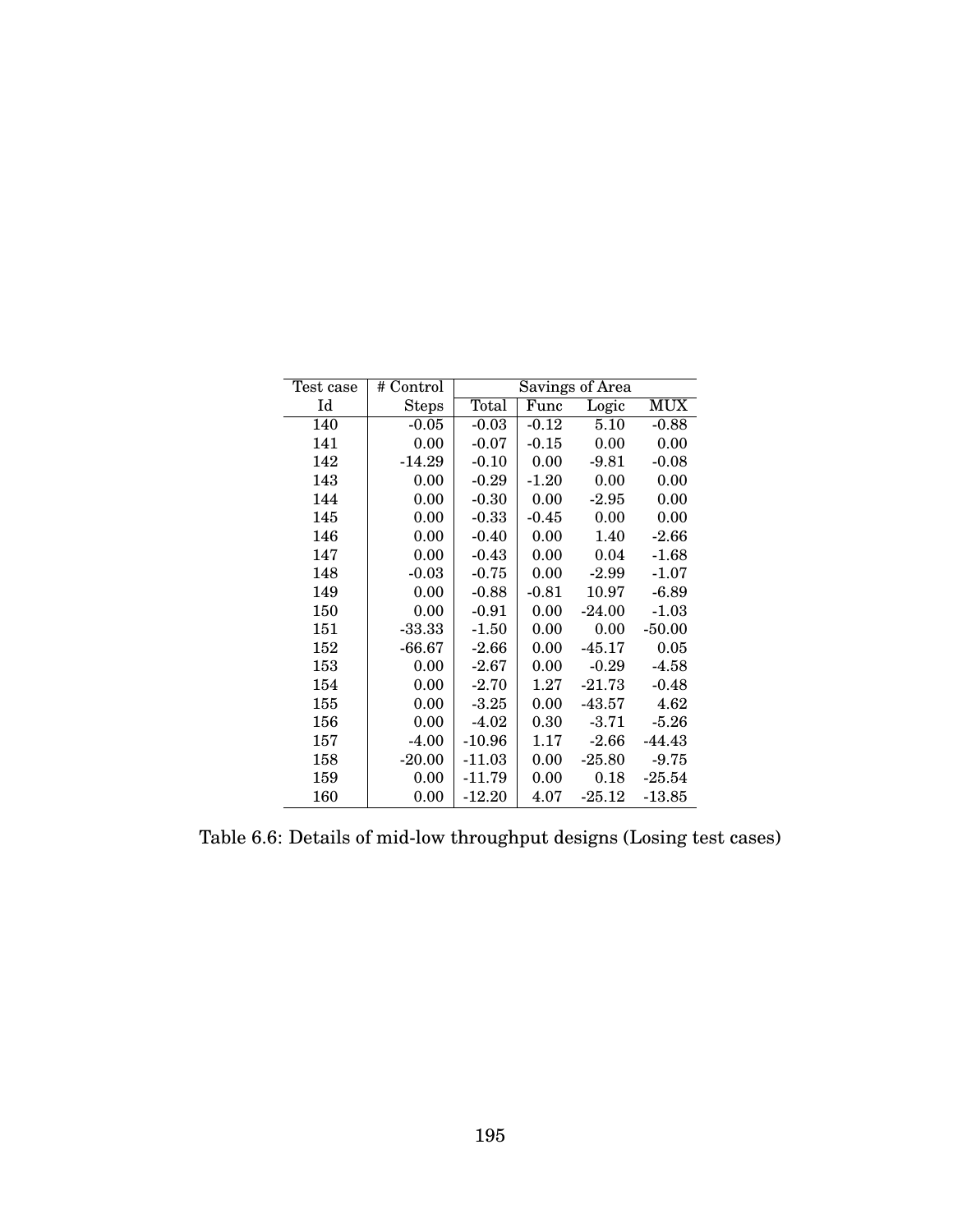total, but the latency increased 33%. The latency increase is fine given this is a pipelined design. Once the throughput goal is met, the rest of the job is to optimize area. This design shows more sharing compared to the existing approach. Hence, the functional units saved a lot, but the register and multiplexor's area goes up 30%.

This is the representative behavior of the proposed approach: the functional units and multiplexors' areas are carefully evaluated, more sharing is obtained. Although more multiplexors and registers are found, they are just enough to keep the savings from the functional units. Similar patterns can be found in test cases 3–8.

- 2. **Ids 9 and 15** These two test cases show better results on functional units only and there are no changes on latencies. Smaller components or more sharing is obtained from the proposed approach.
- 3. **Id 53 and 54** These two test cases show good savings on functional units but spend more on registers and multiplexors, which is normal. However, these two test cases also contain a large amount of control logic, which cannot be well estimated in high-level synthesis stage. Therefore, we did not obtain very good results here.
- 4. **Id 160** This is another typical results from the proposed algorithm, but this is generally bad. It is quite hard to estimate the area of multiplexors when constructing individual schedules. This may actually cause larger designs when the algorithm thought it is saving functional area.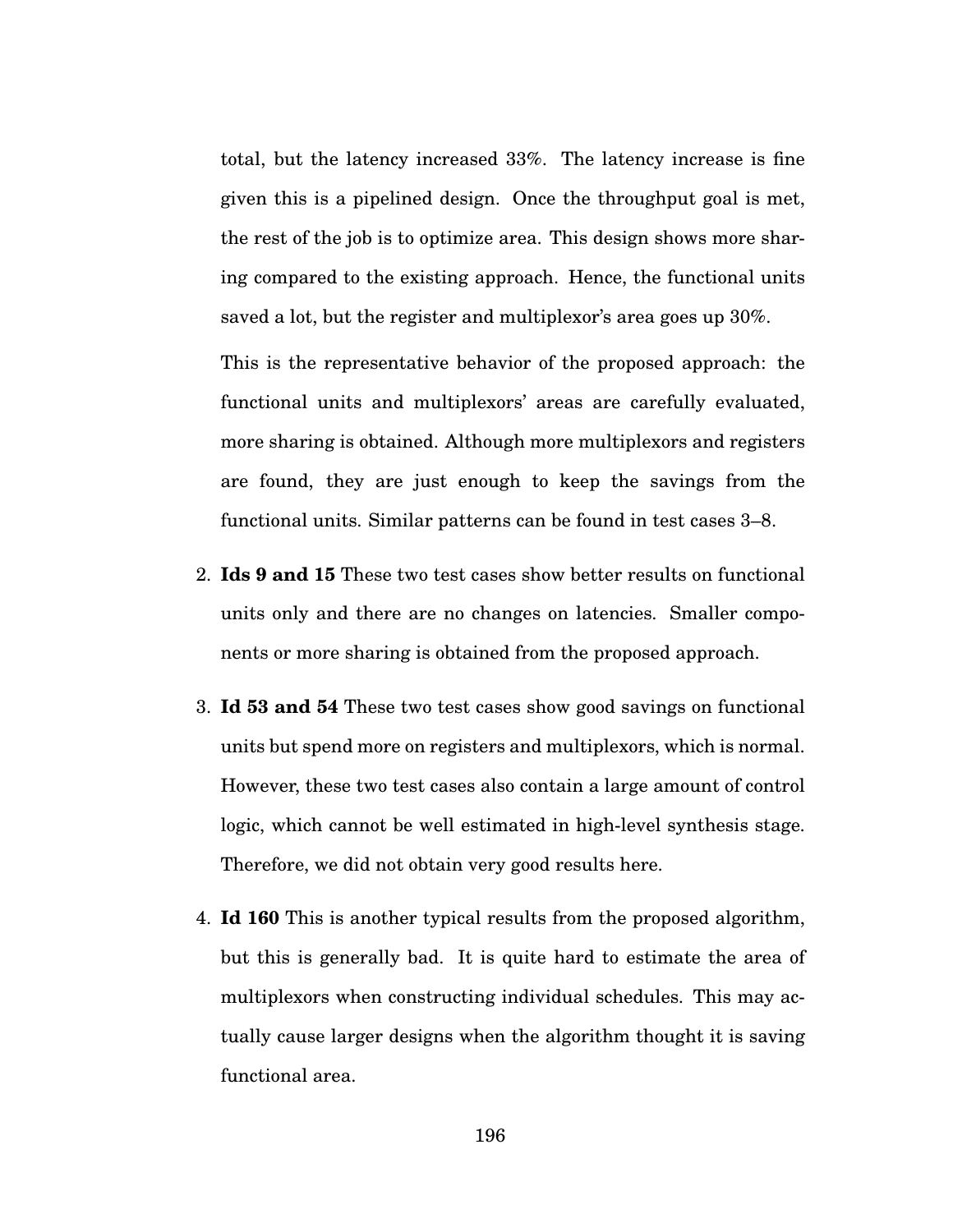### **6.7.3 Experimental results of ASIC designs**

We also conduct experiments of solving the resource allocation and scheduling problems for ASIC designs using the proposed MMAS CRAAS algorithm. This is compared with the same existing solution with different target architecture.

The benchmark suite consists of 260 non-pipelined designs, 250 lowthroughput pipelined designs, 160 middle-throughput pipelined designs, and 120 high-throughput pipelined designs. Latencies and separate areas of functional units, logic and register/multiplexors, are collected from the architectural synthesis tool. The estimated total areas are collected from the Synopsys Design Compiler after RTL synthesis. As with the results of FPGA-based designs, these numbers are an improvement in percentages compared with the existing solution.

|                                                       | # Control                          | DC    | Savings of Area |         |         |  |  |
|-------------------------------------------------------|------------------------------------|-------|-----------------|---------|---------|--|--|
|                                                       | <b>Steps</b>                       | Area  | Func            | Logic   | MUX     |  |  |
| Average                                               | 3.61                               | 1.77  | 0.33            | $-3.26$ | 8.75    |  |  |
| <b>Weighted Average</b>                               | 5.15                               | 4.05  | 9.74            | 0.23    | 11.29   |  |  |
| (b) 260 Non-pipelined ASIC designs optimized for area |                                    |       |                 |         |         |  |  |
|                                                       | Savings of Area<br>DC<br># Control |       |                 |         |         |  |  |
| MUX<br>Logic<br><b>Steps</b><br>Area<br>Func          |                                    |       |                 |         |         |  |  |
| Average                                               | $-17.92$                           | 6.17  | 13.51           | $-3.73$ | $-0.99$ |  |  |
| Weighted Average                                      | $-26.00$                           | 10.96 | 35.60           | $-3.31$ | $-0.54$ |  |  |

(a) 260 Non-pipelined ASIC designs optimized for latency

Table 6.7: Summary of the quality of results of non-pipelined designs

Tables 6.7 presents the results of non-pipelined ASIC designs. The proposed algorithm achieves 6.07% smaller designs compared with the existing solution for the TCS problem. For the RCS problem, the achieved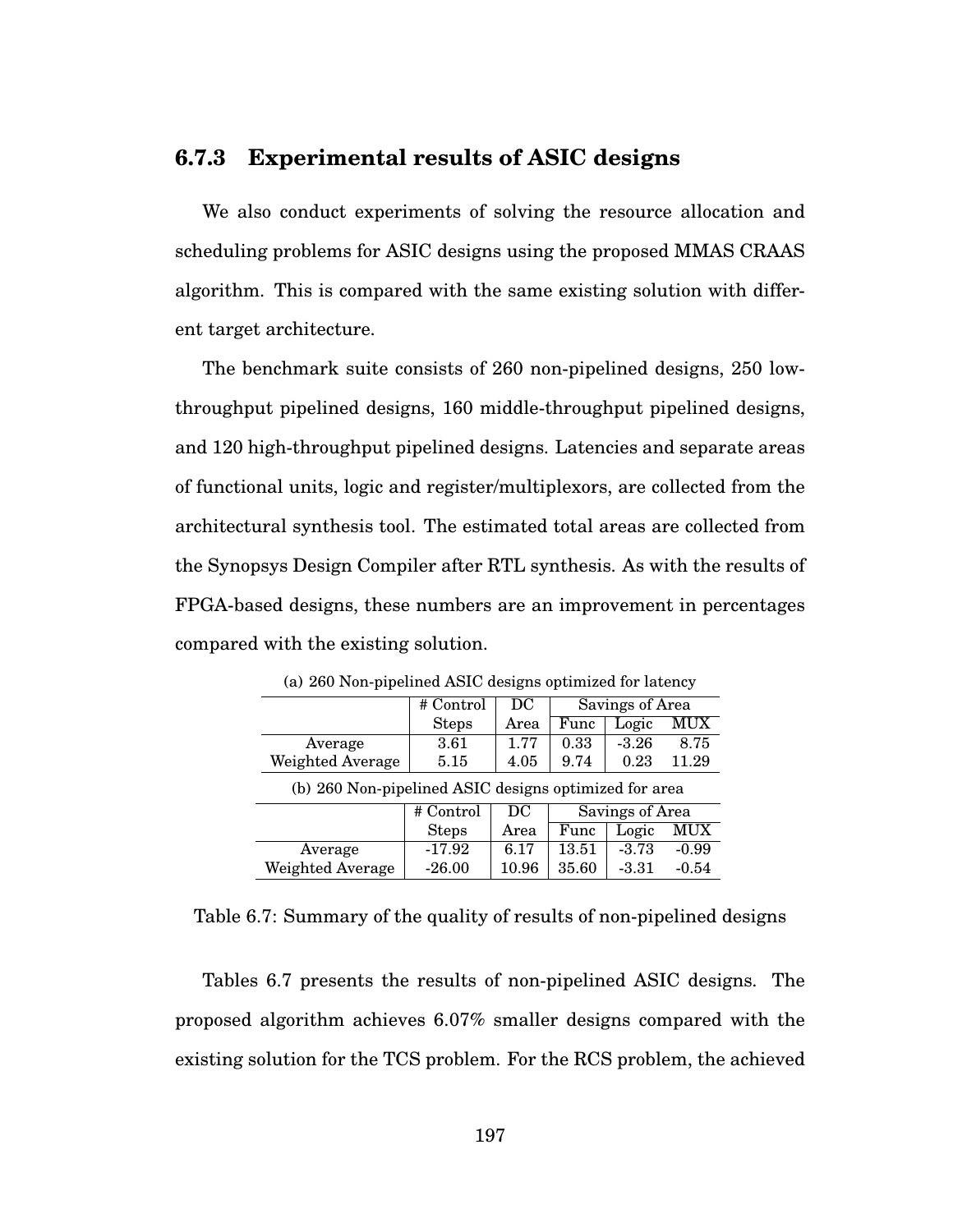designs are 1.77% smaller but 3.61% faster compared with the existing solution.

|                                                     | # Control    | Savings of Area |       |         |          |
|-----------------------------------------------------|--------------|-----------------|-------|---------|----------|
|                                                     | <b>Steps</b> | Total           | Func  | Logic   | MUX      |
| Average                                             | $-22.70$     | 8.09            | 18.91 | 2.47    | $-5.81$  |
| Weighted Average                                    | $-0.42$      | 22.86           | 53.07 | $-1.02$ | $-20.47$ |
| (b) 160 mid-throughput ASIC designs(67/53/40)       |              |                 |       |         |          |
|                                                     | # Control    | Savings of Area |       |         |          |
|                                                     | <b>Steps</b> | Total           | Func  | Logic   | MUX      |
| Average                                             | $-12.56$     | 6.05            | 14.16 | $-1.33$ | $-5.09$  |
| Weighted Averagez1                                  | $-0.09$      | 11.06           | 31.47 | $-5.61$ | $-24.62$ |
| (c) $120$ high-throughput ASIC designs $(37/60/23)$ |              |                 |       |         |          |
|                                                     | # Control    | Savings of Area |       |         |          |
|                                                     | <b>Steps</b> | Total           | Func  | Logic   | MUX      |
| Average                                             | $-12.63$     | 3.61            | 11.13 | 4.51    | 8.34     |
| Weighted Average                                    | $-0.59$      | 10.12           | 21.07 | 0.58    | 1.59     |

(a) 250 low-throughput ASIC designs(113/68/68)

Table 6.8: Summary of the quality of results of ASIC pipelined designs

Table 6.8 presents the summary of results of pipelined designs. As the pipelined designs, the area savings ranges from 3.61% to 8.09%.

The resource allocation and scheduling problem is more complicated than the FPGA-based reconfigurable architecture. Because the ASIC designs are based on standard cells, it is possible to implement a data operation in multiple ways with different delay and areas. To summarize, the empirical data shows that the proposed algorithm performs well on different design goals.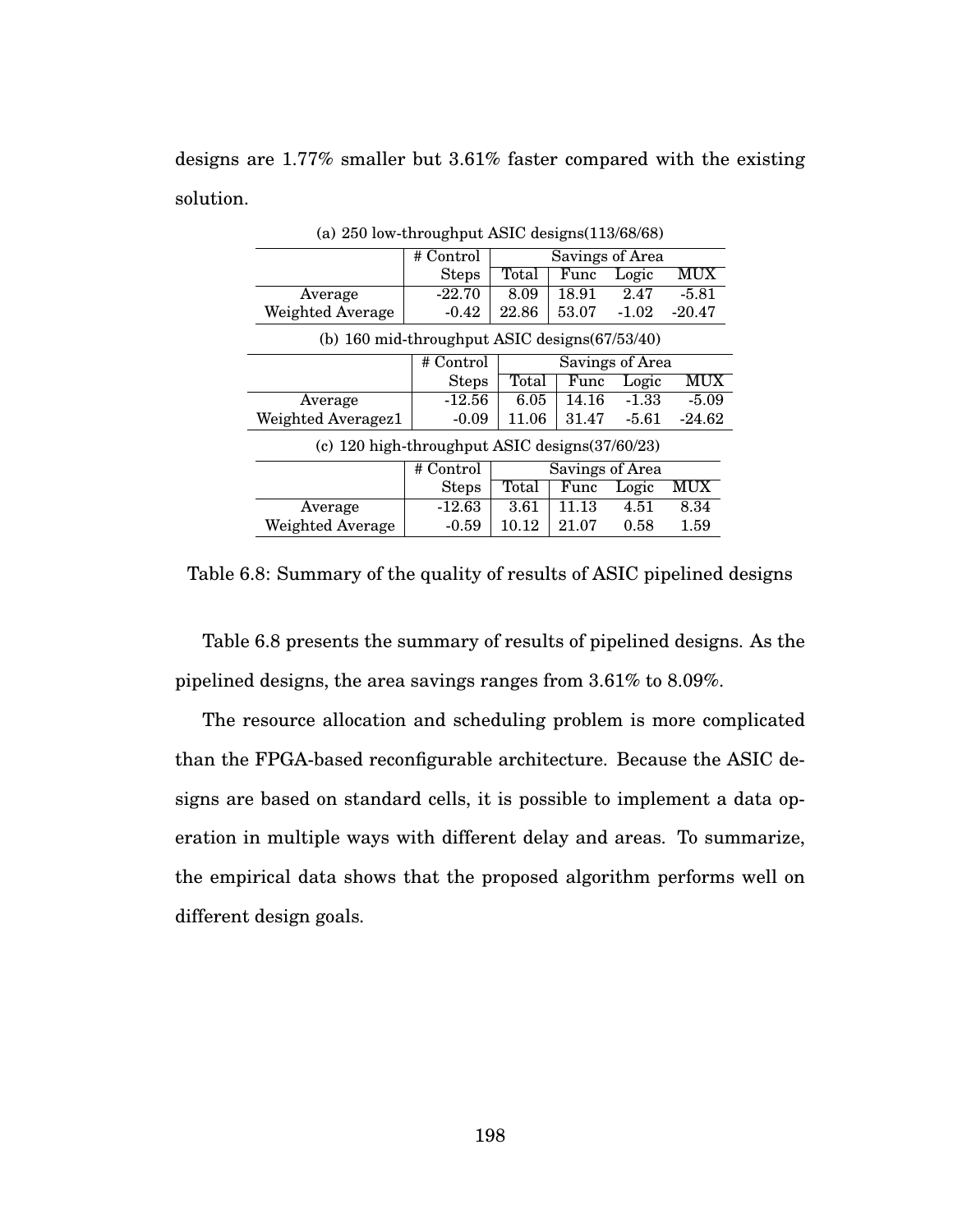### **6.8 Summary**

A concurrent resource allocation and scheduling problem and its solution are presented in this section. This problem is generalized for actual architectural-level hardware synthesis. It is required to find a good design subject to specified timing and resource constraints but few other constraints, which leaves the proposed solution a lot of freedom but also a huge solution space.

The proposed algorithm combines the MMAS evolutionary approach and the distribution graphs from the FDS, and multiple agents iteratively search the design space and generate resource allocation and scheduling results.

Experiments are conducted on about 1250 industrial test cases, ranging from very small to very large designs. The average results are rather good, which is especially good for pipelined ASIC designs, which have more choices for mapping data operations, sharing, and so forth.

Future work is mainly focused on better timing estimation of controldominated design and further utilizing regularities of the graph to reduce the searching space.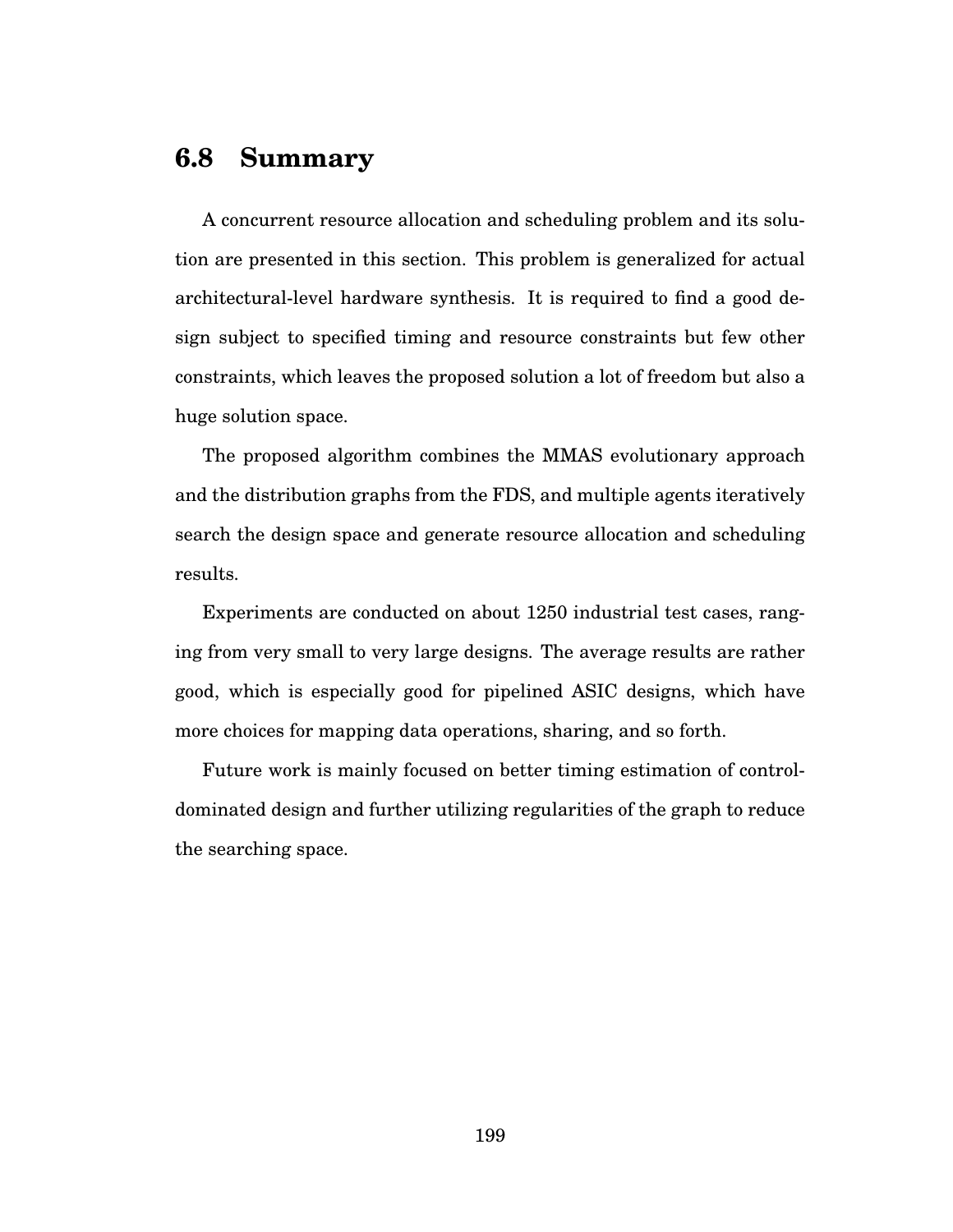## **Chapter 7**

# **Conclusions and Future Work**

Reconfigurable computing combines the flexibility of software with the high performance of hardware, bridges the gap between general-purpose processors and application-specific systems, and enables higher productivity and shorter time to market.

Design flows for reconfigurable computing systems conduct parallelizing compilation and reconfigurable hardware synthesis in an integrated framework. A successful synthesizer starts from the system specifications in high-level programming languages, conducts parallelizing transformations and optimizations to exploit parallelism at different levels, generates software object code, and synthesizes reconfigurable hardware using architectural synthesis, technology mapping, and physical design technologies.

Advancements in parallelization compilers and electronic design automation make it possible to design complex reconfigurable computing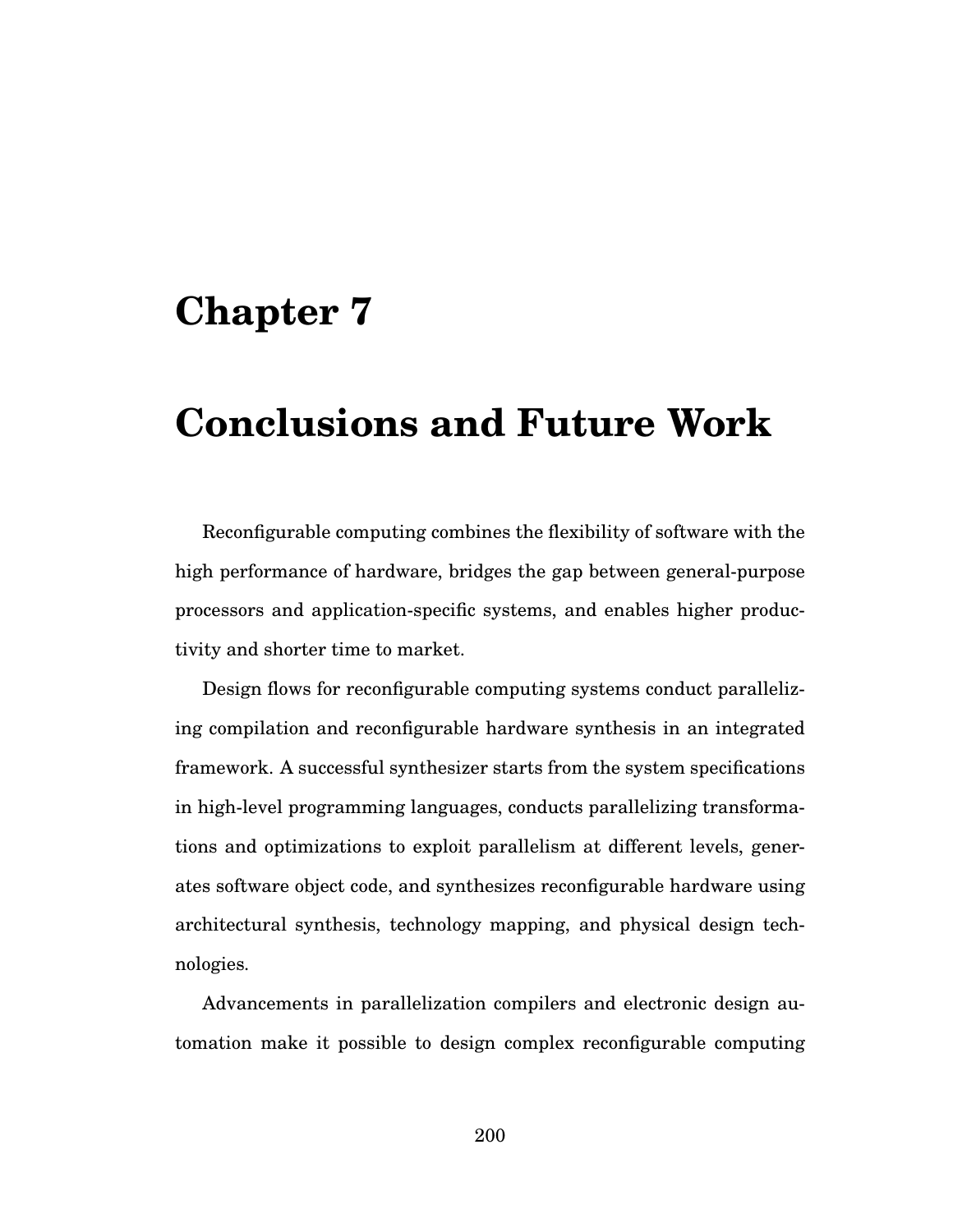systems. However, when synthesizing these systems, designers face great challenges in improving the system performance and resource utilization, developing effective and efficient optimization algorithms, and reducing interferences from designers. This dissertation presents novel synthesis techniques and optimization algorithms. The major highlights are summarized in the following section.

#### **7.1 Summary of Major Results**

**Program representation** We propose a novel program representation as the basis of the compiler framework synthesizing sequential programs into reconfigurable systems. This program representation is derived from extending the program dependence graph (PDG) with the static single assignment (SSA) form.

This PDG+SSA form enables the synthesizer to explore more parallelism at not only the instruction level but also at higher levels. A number of loop transformations can be easily conducted using this form. With the extension of the SSA form, it is possible to conduct data-flow analysis, create large synthesis blocks, exploit instruction level parallelism, and therefore generate more area-efficient designs compared with the widely adopted control/data-flow graph model.

**Operation scheduling** Scheduling data operations on allocated resources is always one of the most important problems in architectural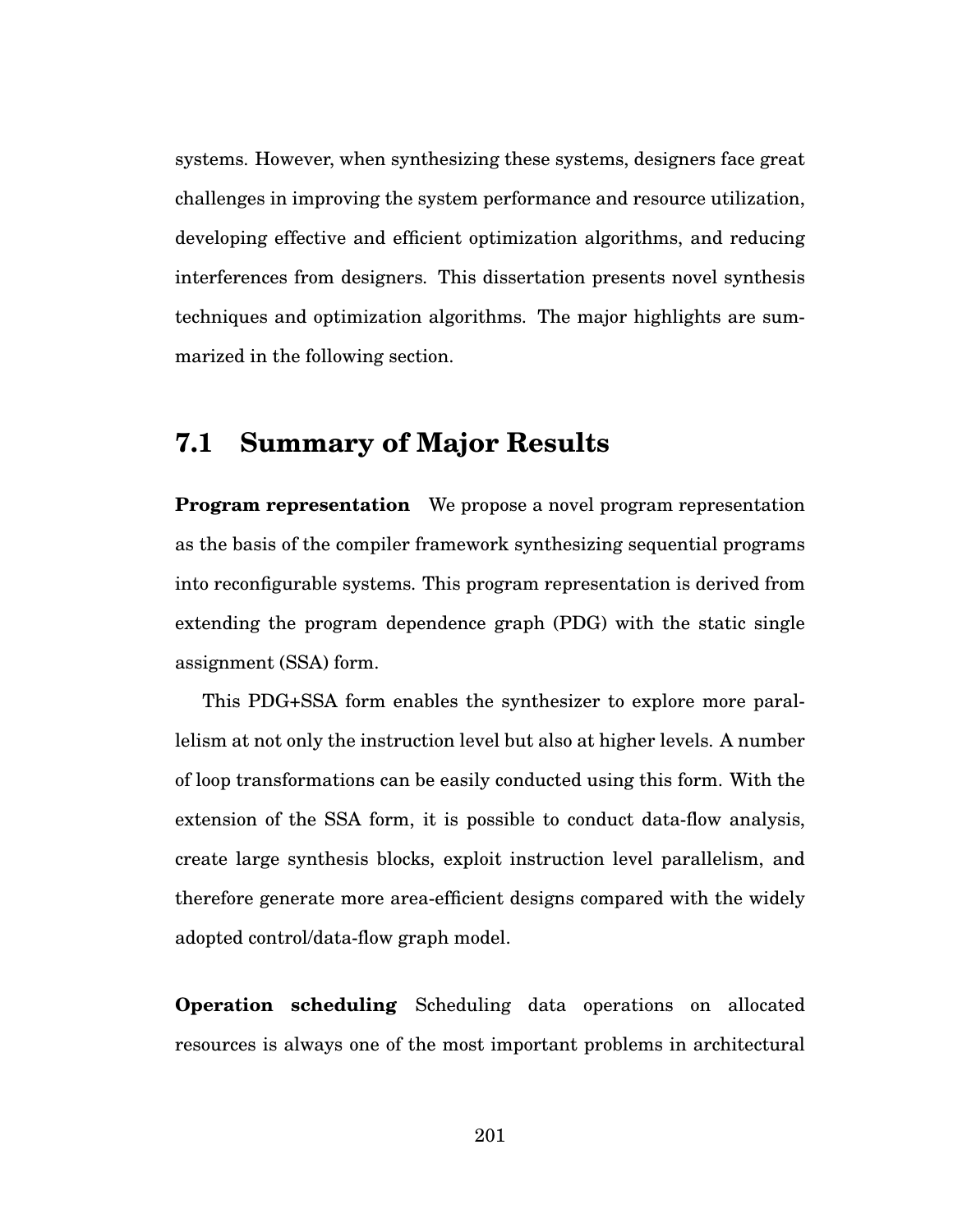synthesis. The quality of the scheduling results determines the quality of synthesized hardware. Because the size of the design and the complexity of design problems keep increasing, it is impossible to apply exact algorithms to obtain the optimal solutions.

To generate quantitatively close to optimal solutions during scheduling, the MMAS scheduling algorithm is designed to exploit the solution spaces effectively and efficiently. The MMAS scheduling is a probabilistic optimization algorithm based on the ant system meta-heuristics. Our experimental results show that the MMAS scheduling algorithm outperforms published scheduling algorithms, such as the list scheduler, and the force directed scheduling algorithm. Compared with results from the integer linear programming, our results are closer to the known optima. The proposed algorithm obtains the optima for some test cases.

**Concurrent resource allocation and scheduling** Realistic hardware design presents much more complicated optimization problems. This is especially true during resource allocation and scheduling. Different complicated design factors should be considered. Timing constraints and resource constraints are normally mixed together. All of these make it impossible to model these problems using existing RCS/TCS model, or solve them using existing algorithms.

We present a general model of the resource allocation and scheduling problem, redefine the RCS/TCS problems, and propose a concurrent resource allocation and scheduling algorithm based on the MMAS opti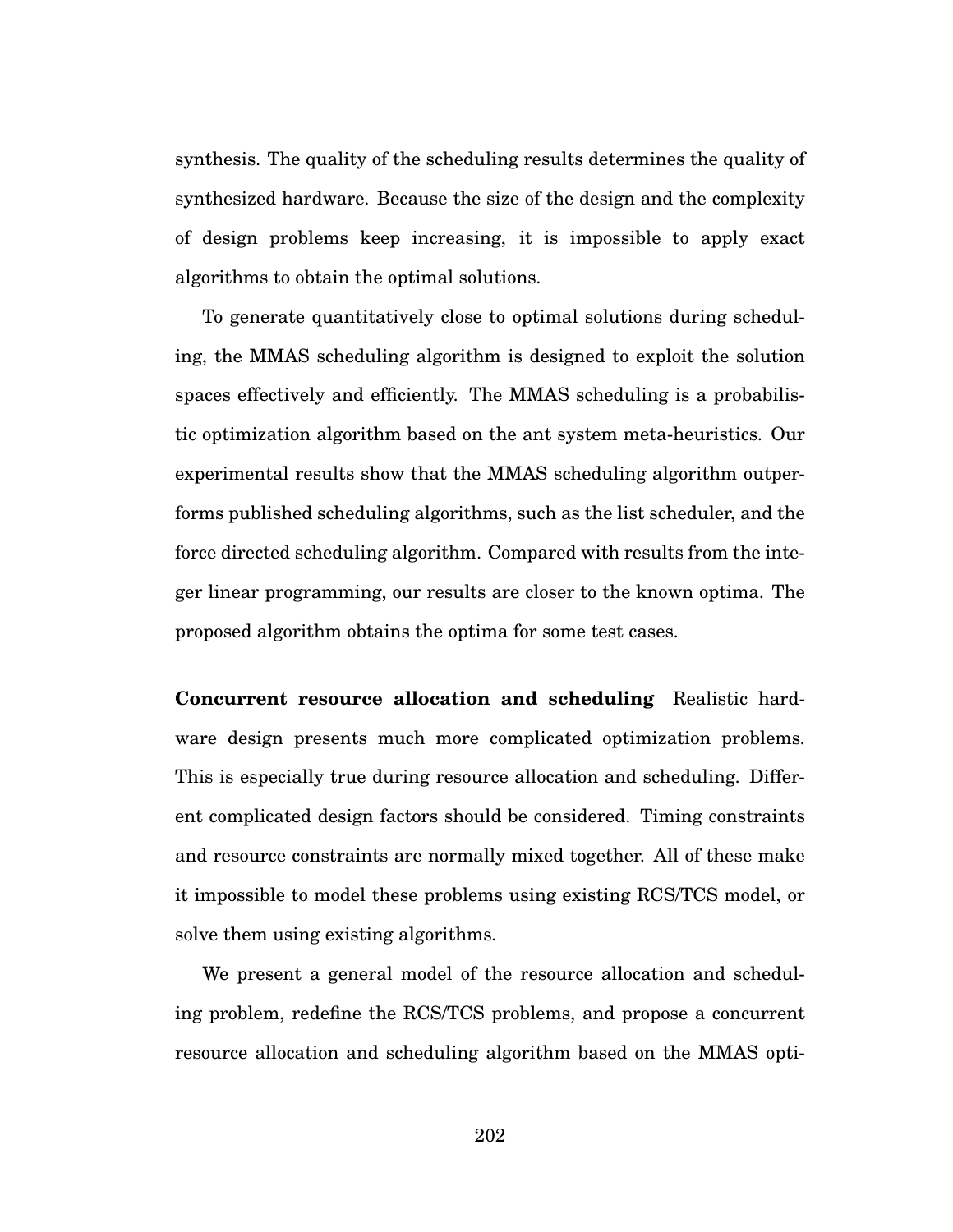mization. Experimental results show that our work outperforms existing algorithms from 5% to 20%, depending on specific design goals.

**Data space partitioning and storage arrangement** Modern FPGAbased reconfigurable architectures normally integrate a rather complicated memory hierarchy. In order to create more coarse-grained parallelism, and fully utilize available hardware resources, especially those storage components, algorithms analyzing the loop structures and exploiting reasonable storage plan are proposed. Results show that a good partition of the iteration space and the data space can effectively parallelize the input program, and create great parallelism among those program portions.

### **7.2 Future Work**

**Extract regularity** Regularity comes from the program behavior and different transformations, such as loop unrolling, loop merging, etc. Two or more portions of the program show the same or very similar structures between each other. If the compiler framework can effectively extract these regularities, the architectural synthesizer can consider these regularities, then generate higher performance area-efficient reconfigurable hardware. Regularity is also very important to reduce the reconfiguration cost.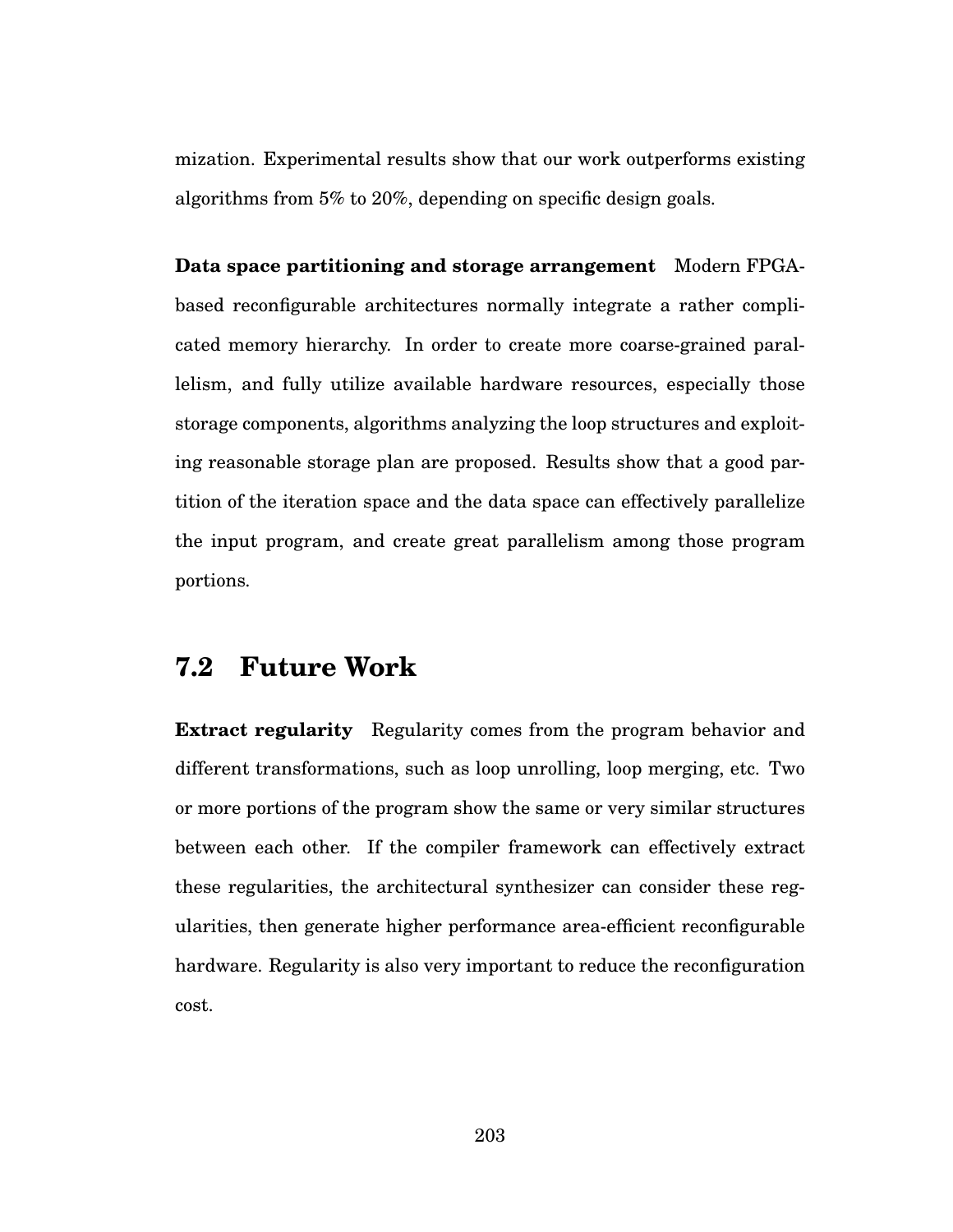**Optimized heuristic algorithms** Design automation problems can be modeled to mathematical optimization problems. However, these problems can never be solved as pure mathematical problems, and heuristics from realistic designs and practical work should be carefully considered in order to effectively and efficiently solve these problems. Those proposed algorithms based on MMAS and other heuristics need to be further refined to reflect the design problems they are working on.

**Loop transformations** Our work on loop transformations presented in this dissertation is limited to certain loop structures. More generalized approaches that create coarse-grained parallelism should be explored. These techniques also benefit current efforts on parallelizing programs from tera-scale computer architectures.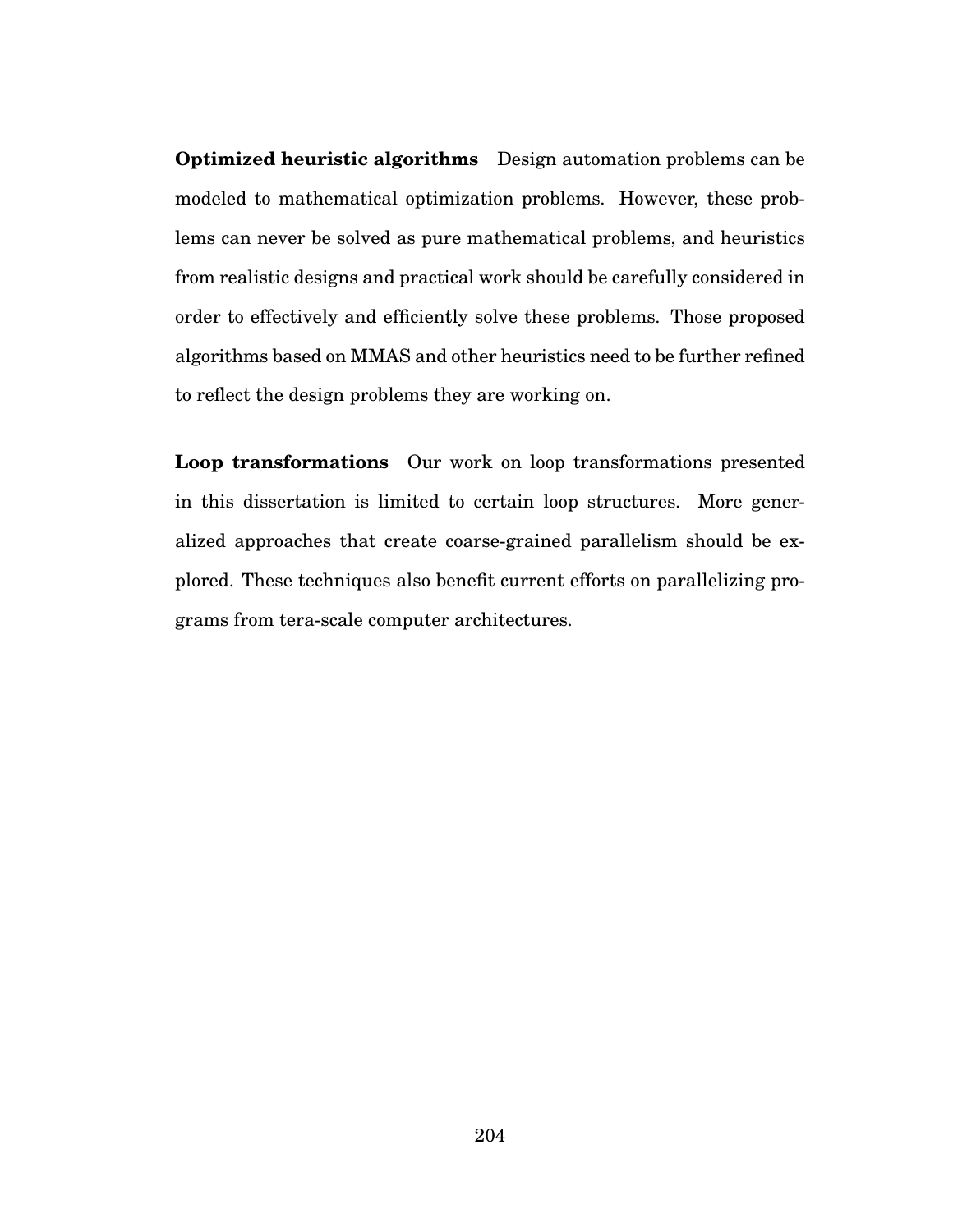# **Bibliography**

- [1] Thomas L. Adam, K. M. Chandy, and J. R. Dickson. A comparison of list schedules for parallel processing systems. *Commun. ACM*, 17(12):685–690, 1974.
- [2] Alfred V. Aho, Ravi Sethi, and Jeffrey D. Ullman. *Compilers: Principles, Techniques, and Tools*. Addison-Wesley, Boston, MA, 1986.
- [3] Gerald Aigner, Amer Diwan, David L. Heine, Monica S. Lam, David L. Moore, Brian R. Murphy, and Constantine Sapuntzakis. *An Overview of the SUIF2 Compiler Infrastructure*. Computer Systems Laboratory, Stanford University, 1999.
- [4] Gerald Aigner, Amer Diwan, David L. Heine, Monica S. Lam, David L. Moore, Brian R. Murphy, and Constantine Sapuntzakis. *The Basic SUIF Programming Guide*. Computer Systems Laboratory, Stanford University, August 2000.
- [5] Randy Allen and Ken Kennedy. *Optimizing Compilers for Modern Architectures*. Morgan Kaufmann Publishers, San Francisco, CA, 2002.
- [6] Bowen Alpern, Mark N. Wegman, and F. Kenneth Zadeck. Detecting Equality of Variables in Programs. In *Proceedings of the 15th ACM SIGPLAN-SIGACT symposium on Principles of programming languages*, 1988.
- [7] Altera Corporation. *Stratix II Device Handbook*, January 2005.
- [8] A. Auyeung, I. Gondra, and H. K. Dai. *Advances in Soft Computing: Intelligent Systems Design and Applications*, chapter Integrating random ordering into multi-heuristic list scheduling genetic algorithm. Springer-Verlag, 2003.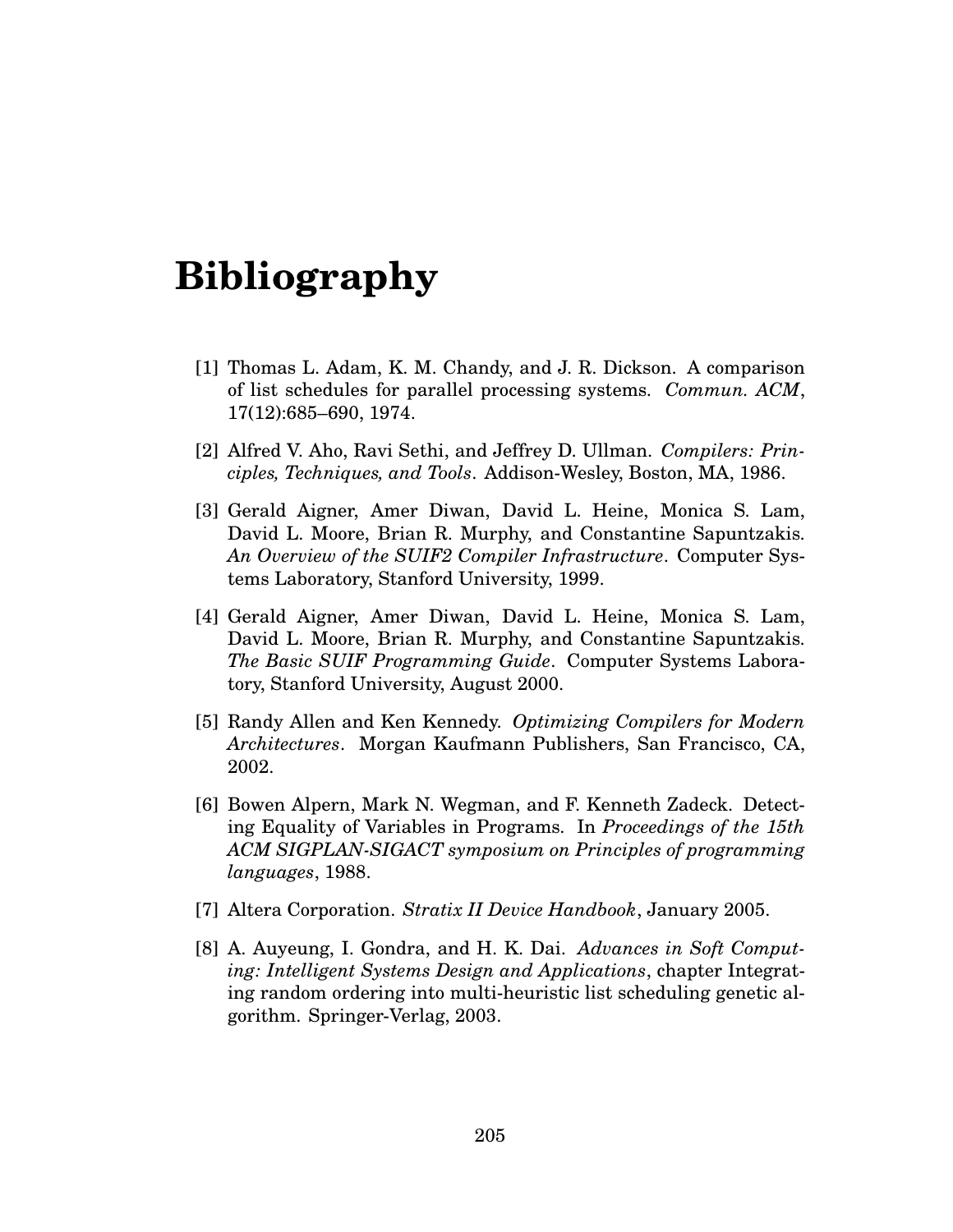- [9] Nastaran Baradaran and Pedro C. Diniz. A register allocation algorithm in the presence of scalar replacement for fine-grain configurable architectures. In *Proceedings of the 2005 Conferenc on Design Automation and Testing in Europe (DATE05)*, 2005.
- [10] Steve J. Beaty. Genetic algorithms versus tabu search for instruction scheduling. In *Proceedings of the International Conference on Artificial Neural Nets and Genetic Algorithms*, 1993.
- [11] Peter Bergsman. Xilinx FPGA Blasted into Orbit. *Xcell Journal*, (46):86–88, Summer 2003.
- [12] David Bernstein, Michael Rodeh, and Izidor Gertner. On the Complexity of Scheduling Problems for Parallel/Pipelined Machines. *IEEE Transactions on Computers*, 38(9):1308–13, September 1989.
- [13] David A. Berson, Rajiv Gupta, and Mary Lou Soffa. GURRR: a Global Unified Resource Requirements Representation. In *Papers from the 1995 ACM SIGPLAN workshop on Intermediate representations*, 1995.
- [14] Kiran Bondalapati and Viktor K. Prasanna. Reconfigurable Computing Systems. *Proc. of the IEEE*, 90(7):1201–17, July 2002.
- [15] Preston Briggs, Keith D. Cooper, Timothy J. Harvey, and L. Taylor Simpson. Practical Improvements to the Construction and Destruction of Static Single Assignment Form. *Software: Practice and Experience*, 28(8):859–81, July 1998.
- [16] Stephen Brown and Jonathan Rose. FPGA and CPLD Architectures: A Tutorial. *IEEE Design and Test of Computers*, 13(2):42–57, Summer 1996.
- [17] Mihai Budiu and Seth C. Goldstein. Optimizing Memory Accesses For Spatial Computation. In *International Symposium on Code Generation and Optimization*, 2003.
- [18] Mihai Budiu and Seth Copen Goldstein. Compiling Application-Specific Hardware. In *Proceedings of the 12th International Conference on Field-Programmable Logic and Applications*, 2002.
- [19] David Callahan, Steve Carr, and Ken Kennedy. Improving Register Allocation for Subscripted Variables. In *Proceedings of the SIG-PLAN '90 Symposium of Programming Language Design and Implementation*, 1990.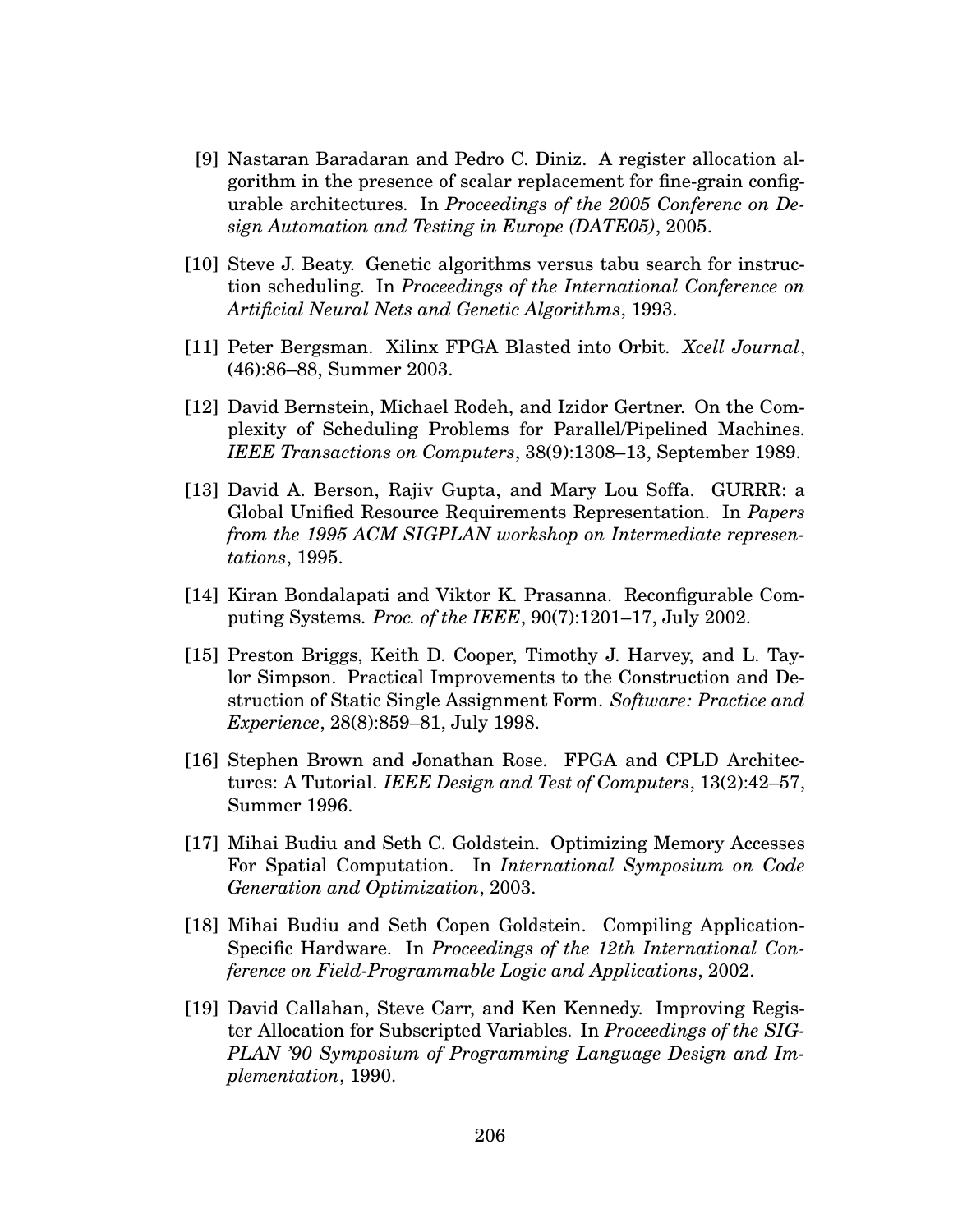- [20] David Callahan, Ken Kennedy, and Allan Porterfield. Software Prefetching. In *Proceedings of the 4th International Conference on Architecture Support for Programming Languages and Operating Systems*, 1991.
- [21] Timothy J. Callahan, John R. Hauser, and John Wawrzynek. The Garp Architecture and C Compiler. *Computer*, 33(4):62–69, April 2000.
- [22] Timothy J. Callahan and John Wawrzynek. Instruction-Level Parallelism for Reconfigurable Computing. In *Proceedings of the 8th International Workshop on Field-Programmable Logic and Applications*, 1998.
- [23] Lori Carter, Beth Simon, Brad Calder, Larry Carter, and Jeanne Ferrante. Predicated Static Single Assignment. In *Proceedings of the International Conference on Parallel Architecture and Compilation Techniques*, 1999.
- [24] Francky Catthoor, Koen Danckart, Chidamber Kulkarni, Eric Brockmeyer, Per Gunnar Kjeldsberg, Tanja Van Achteren, and Thierry Omnes. *Data Access and Storage Management for Embedded Programmable Processors*. Kluwer Academic Publishers, Norwell, MA, 2002.
- [25] D. Chen and J. Rabaey. Paddi : Programmable arithmetic devices for digital signal processing. In *Proceedings of the IEEE Workshop on VLSI Signal Processing*, pages 240–249, November 1990.
- [26] Richard J. Cloutier and Donald E. Thomas. The Combination of Scheduling, Allocation, and Mapping in a Single Algorithm. In *Proceedings of the 27th ACM/IEEE Design Automation Conference*, 1990.
- [27] D. Costa and A. Hertz. Ants can colour graphs. *Journal of the Operational Research Society*, 48:295–305, 1996.
- [28] Ron Cytron, Jeanne Ferrante, Barry K. Rosen, Mark N. Wegman, and F. Kenneth Zadeck. Efficiently Computing Static Single Assignment Form and the Control Dependence Graph. *ACM Transactions on Programming Languages and Systems (TOPLAS)*, 13(4):451–90, October 1991.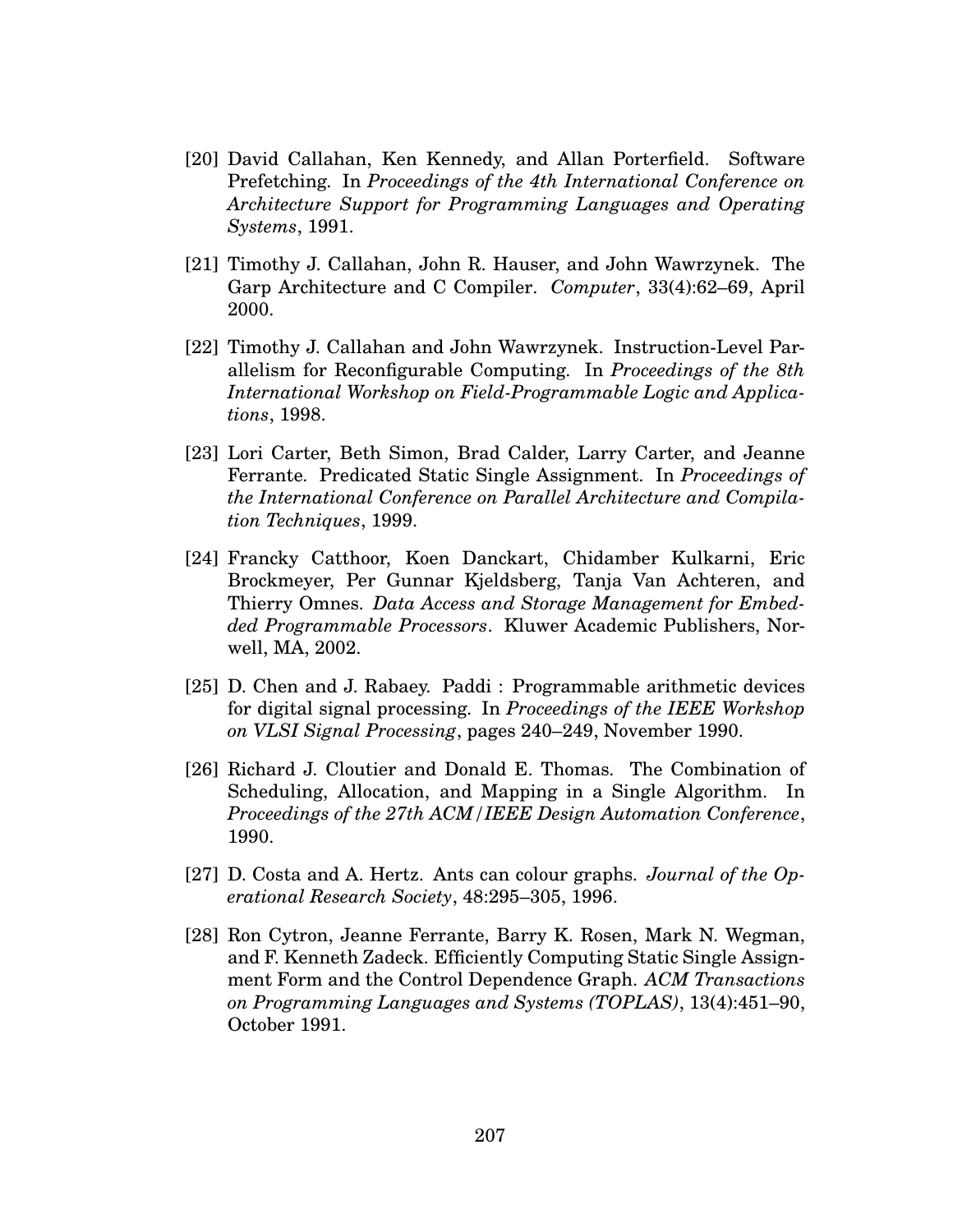- [29] Ron Cytron, Michael Hind, and Wilson Hsieh. Automatic generation of dag parallelism. In *Proceedings fo the ACM SIGPLAN Conference on Programming Language Design and Implementation*, 1989.
- [30] Hugo De Man, Francky Catthoor, Gert Goossens, Jan Vanhoof, Jef Van Meerbergen, Stefaan Note, and Jef Huisken. Architecturedriven synthesis techniques for VLSl implementation of DSP algorithms. *Proc. of the IEEE*, 78(2):319–35, February 1990.
- [31] Giovanni De Micheli. *Synthesis and Optimization of Digital Circuits*. McGraw-Hill, Inc., Hightstown, NJ, 1994.
- [32] Andrè DeHon. The Density Advantage of Configrable Computing. *Computer*, 33(4):41–49, April 2000.
- [33] J. L. Deneubourg and S. Goss. Collective Patterns and Decision Making. *Ethology, Ecology & Evolution*, 1:295–311, 1989.
- [34] Marco Dorigo, Vittorio Maniezzo, and Alberto Colorni. Ant System: Optimization by a Colony of Cooperating Agents. *IEEE Transactions on Systems, Man and Cybernetics, Part-B*, 26(1):29–41, February 1996.
- [35] Carl Ebeling, Darren C. Cronquist, Paul Franklin, and Chris Fisher. RaPiD - A Configurable Computing Architecture for Compute-Intensive Applications. In *Proceedings of the 6th International Workshop on Field-Programmable Logic and Applications*, 1996.
- [36] Stephen A. Edwards. An Esterel Compiler for Large Control-Dominated Systems. *IEEE Transactions on Computer-Aided Design of Integrated Citcuits and Systems*, 21(2):169–83, February 2002.
- [37] Stephen A. Edwards. High-Level Synthesis from the Synchronous Language Esterel. In *Proceedings of the IEEE/ACM 11th International Workshop on Logic and Synthesis*, 2002.
- [38] John P. Elliott. *Understanding Behavioral Synthesis: A Practical Guide to High-Level Design*. Kluwer Academic Publishers, Norwell, MA, 1999.
- [39] G. Estrin and C. R. Viswanathan. Organization of a "fixed-plusvariable" structure computer for computation of eigenvalues and eigenvectors of real symmetric matrices. *J. ACM*, 9(1):41–60, 1962.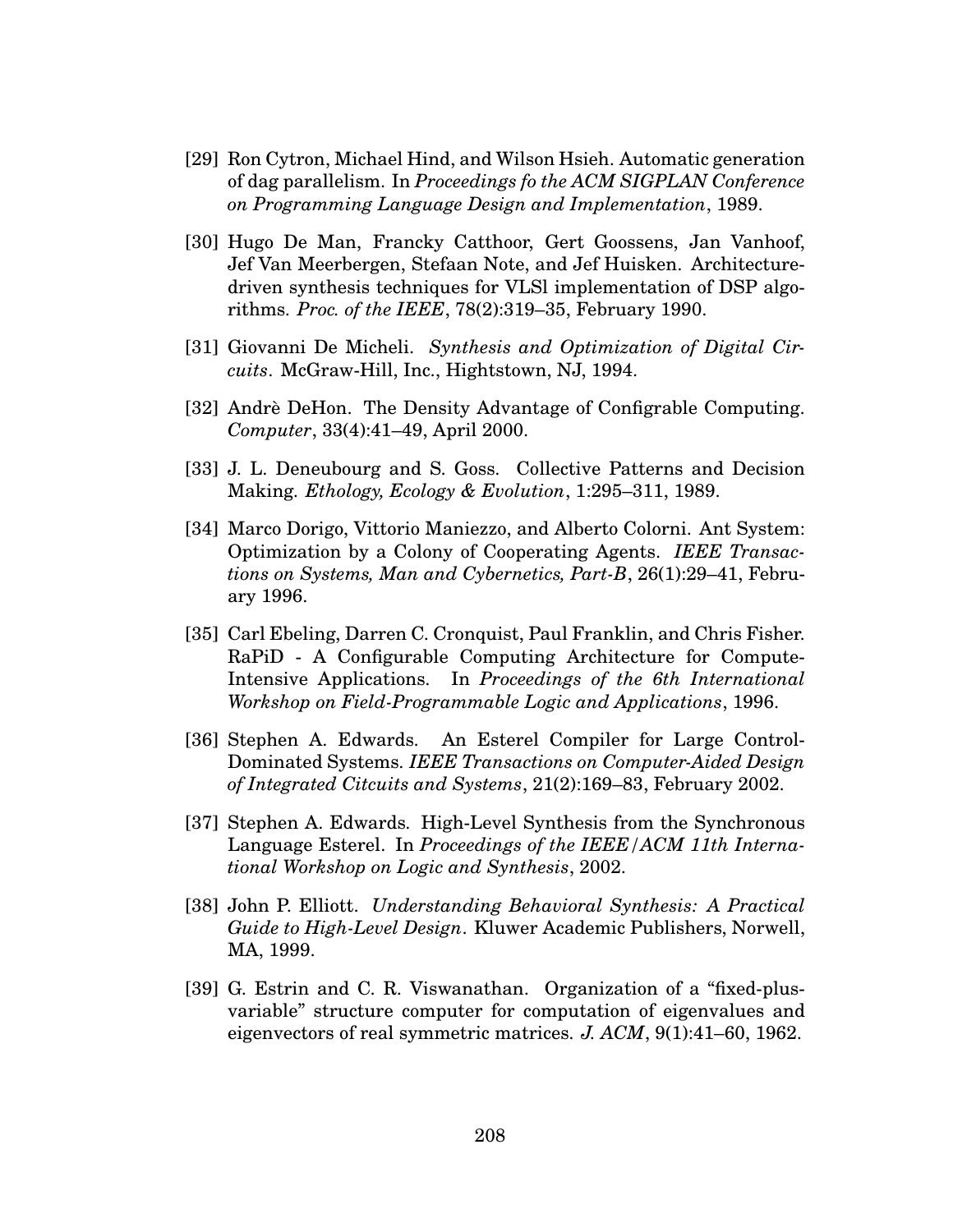- [40] Serge Fenet and Christine Solnon. Searching for maximum cliques with ant colony optimization. *3rd European Workshop on Evolutionary Computation in Combinatorial Optimization*, April 2003.
- [41] Jeanne Ferrante, Karl J. Ottenstein, and Joe D. Warren. The Program Dependence Graph and Its Use in Optimization. *ACM Transactions on Programming Languages and Systems (TOPLAS)*, 9(3):319–49, July 1987.
- [42] S. Fidanova. Evolutionary Algorithm for Multiple Knapsack Problem. In *Proceedings of PPSN-VII, Seventh International Conference on Parallel Problem Solving from Nature*, Lecture Notes in Computer Science. Springer Verlag, Berlin, Germany, 2002.
- [43] Daniel D. Gajski and Loganath Ramachandran. Introduction to High-Level synthesis. *IEEE Design and Test of Computers*, 11(4):44–54, Winter 1994.
- [44] L. M. Gambardella, E. D. Taillard, and G. Agazzi. *New Ideas in Optimization*, chapter A multiple ant colony system for vehicle routing problems with time windows, pages 51–61. McGraw Hill, London, UK, 1999.
- [45] L. M. Gambardella, E. D. Taillard, and M. Dorigo. Ant colonies for the quadratic assignment. *Journal of the Operational Research Society*, 50(2):167–176, 1996.
- [46] Maya B. Gokhale and Janice M. Stone. Automatic Allocation of Arrays to Memories in FPGA Processors with Multiple Memory Banks. In *Proceedings of the Seventh Annual IEEE Symposium on Field-Programmable Custom Computing Machines*, 1999.
- [47] Seth Copen Goldstein, Herman Schmit, Mihai Budiu, Srihari Cadambi, Matt Moe, and R. Reed Taylor. PipeRench: A reconfigurable architecture and compiler. *Computer*, 33(4):70–77, 2000.
- [48] Rafael C. Gonzalez and Richard E. Woods. *Digital Image Processing, 2nd Edition*. Prentice Hall, Englewood Cliffs, NJ, 2002.
- [49] Martin Grajcar. Genetic List Scheduling Algorithm for Scheduling and Allocation on a Loosely Coupled Heterogeneous Multiprocessor System. In *Proceedings of the 36th ACM/IEEE Conference on Design Automation Conference*, 1999.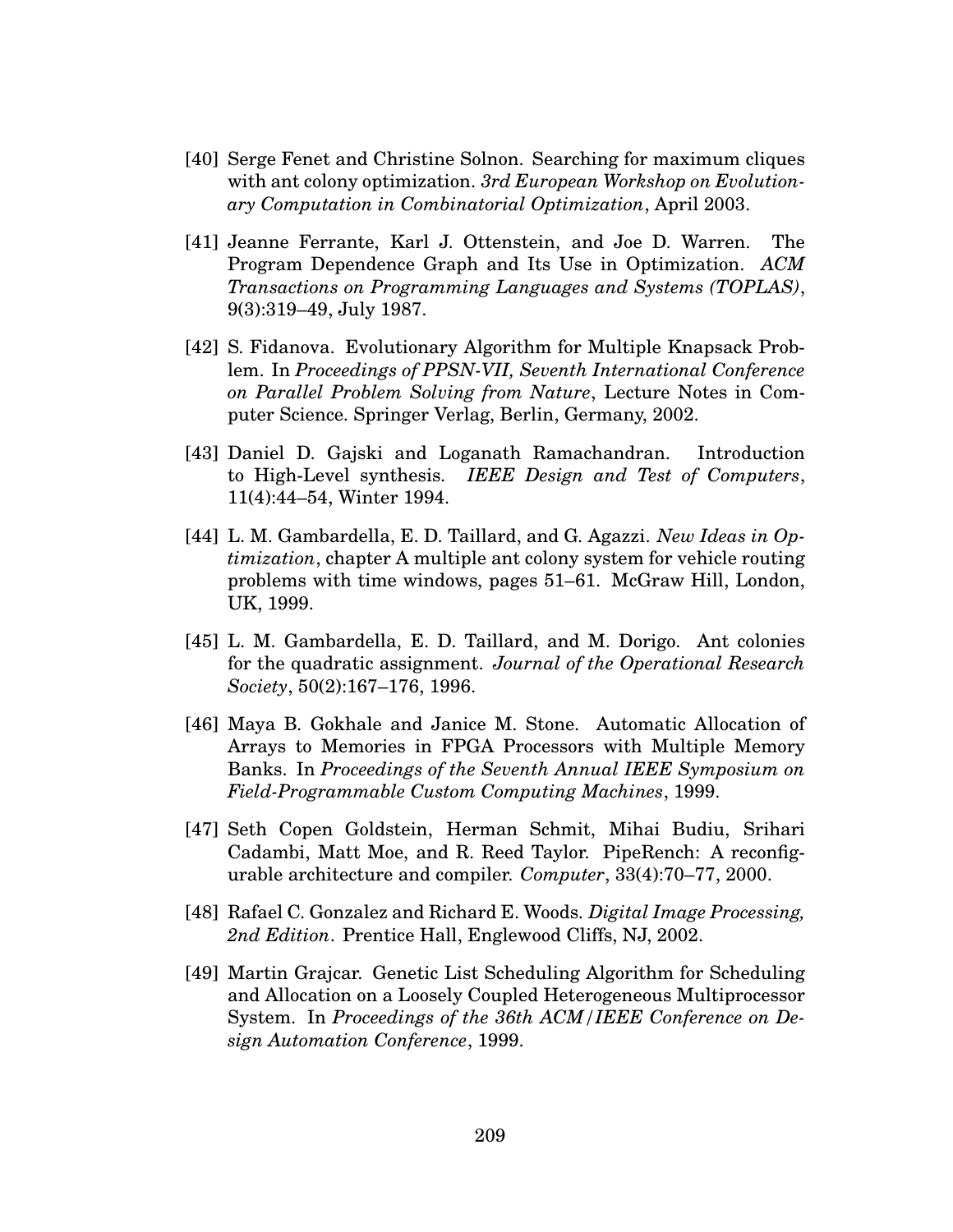- [50] Rajiv Gupta and Mary Lou Soffa. Region Scheduling: An Approach for Detecting and Redistributing Parallelism. *IEEE Transactions on Software Engineering*, 16(4):421–31, April 1990.
- [51] Walter J. Gutjahr. A graph-based ant system and its convergence. *Future Gener. Comput. Syst.*, 16(9):873–888, 2000.
- [52] Walter J. Gutjahr. Aco algorithms with guaranteed convergence to the optimal solution. *Inf. Process. Lett.*, 82(3):145–153, 2002.
- [53] Walter J. Gutjahr. A generalized convergence result for the graphbased ant system metaheuristic. *Probability in the Engineering and Informational Sciences*, 17:545 – 569, 2003.
- [54] Mary W. Hall, Jennifer M. Anderson, Saman P. Amarasinghe, Brian R. Murphy, Shih-Wei Liao, Edouard Bugnion, and Monica S. Lam. Maximizing Multiprocessor Performance with the SUIF Compiler. *Computer*, 29(12):84–89, December 1996.
- [55] Jeffrey Hammes, Bob Rinker, A. P. Wim Bohm, Walid A. Najjar, Bruce A. Draper, and J. Ross Beveridge. Cameron: High Level Language Compilation for Reconfigurable Systems. In *Proceedings of International Conference on Parallel Architectures and Compilation Techniques*, 1999.
- [56] Reiner W. Hartenstein and Rainer Kress. A datapath synthesis system for the reconfigurable datapath architecture. In *ASP-DAC '95: Proceedings of the 1995 conference on Asia Pacific design automation (CD-ROM)*, page 77, New York, NY, USA, 1995. ACM.
- [57] John R. Hauser and John Wawrzynek. Garp: A MIPS Processor with a Reconfigurable Coprocessor. In *Proceedings of the IEEE Symposium on Field-Programmable Custom Computing Machines*, 1997.
- [58] Simon Haykin. *Adaptive Filter Theory, Fourth Edition*. Prentice Hall, Englewood Cliffs, NJ, 2001.
- [59] Matthew S. Hecht. *Flow Analysis of Computer Programs*. Elsevier North-Holland, New York, NY, 1977.
- [60] M. Heijligers and J. Jess. High-level synthesis scheduling and allocation using genetic algorithms based on constructive topological scheduling techniques. In *International Conference on Evolutionary Computation*, pages 56–61, Perth, Australia, 1995.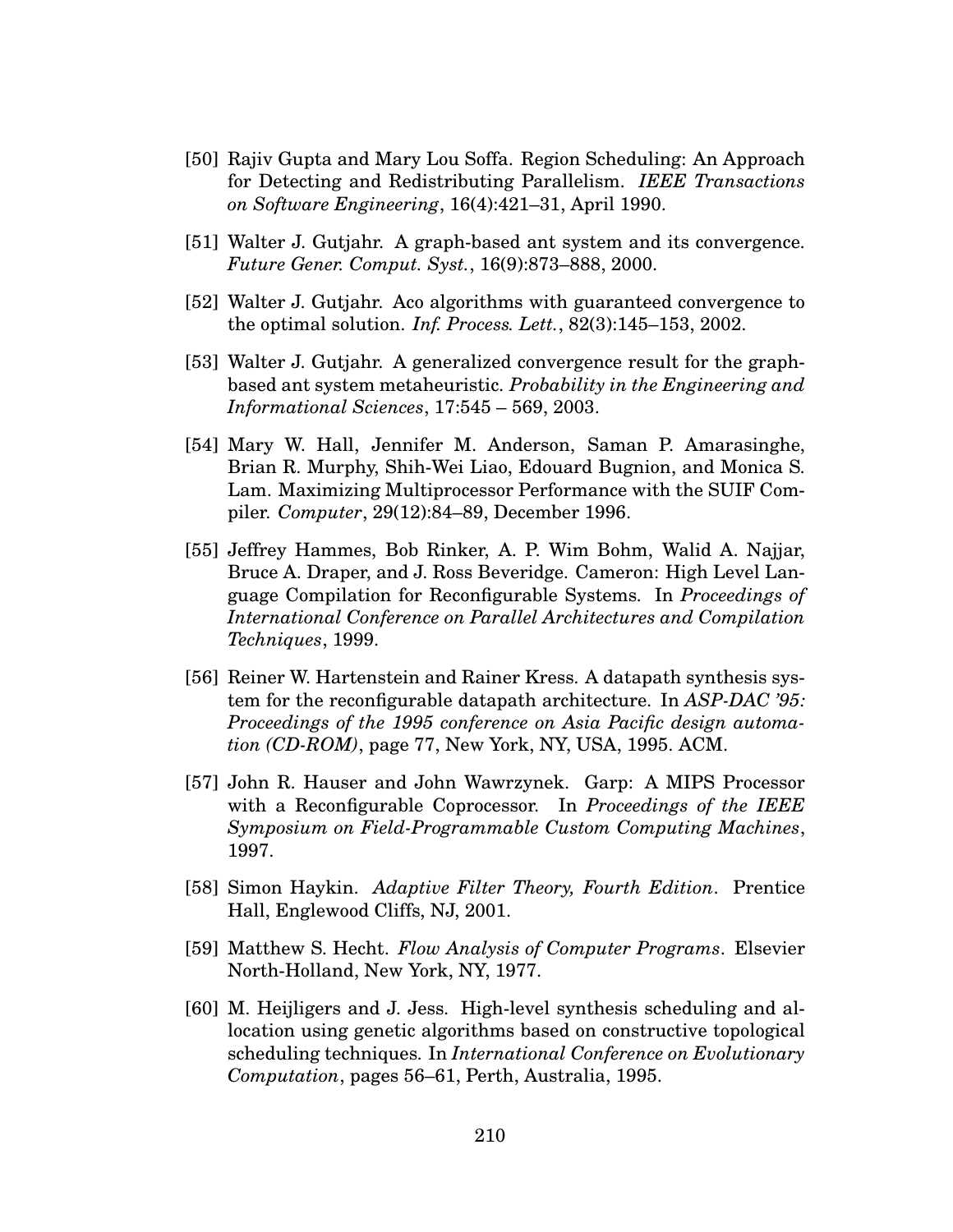- [61] John Hennessy and David Patterson. *Computer Architecture: A Quantitative Approach, Third Edition*. Morgan Kaufmann Publishers, San Francisco, CA, 2002.
- [62] Glenn Holloway. *The Machine-SUIF Static Single Assignment Library*. Division of Engineering and Applied Sciences, Harvard University, July 2002.
- [63] Glenn Holloway and Allyn Dimock. *The Machine-SUIF Bit-Vector Data-Flow-Analysis Library*. Division of Engineering and Applied Sciences, Harvard University, July 2002.
- [64] Glenn Holloway and Michael D. Smith. *The Machine-SUIF Control Flow Analysis Library*. Division of Engineering and Applied Sciences, Harvard University, July 2002.
- [65] Glenn Holloway and Michael D. Smith. *The Machine-SUIF Control Flow Graph Library*. Division of Engineering and Applied Sciences, Harvard University, July 2002.
- [66] Susan Horwitz, Jan Prins, and Thomas Reps. On the Adequacy of Program Dependence Graphs for Representing Programs. In *Conference Record of the Fifteenth Annual ACM Symposium on Principles of Programming Languages*, 1988.
- [67] Susan Horwitz, Thomas Reps, and David Binkley. Interprocedural Slicing Using Dependence Graphs. *ACM Transactions on Programming Languages and Systems (TOPLAS)*, 12(1):26–60, January 1990.
- [68] T. C. Hu. Parallel sequencing and assembly line problems. *Operations Research*, 9(6):841–48, 1961.
- [69] Zhining Huang and Sharad Malik. Exploiting Operation Level Parallelism through Dynamically Reconfigurable Datapaths. In *Proceedings of the 39th Conference on Design Automation*, 2002.
- [70] Richard Johnson and Keshav Pingali. Dependence-Based Program Analysis. In *Proceedings of the Conference on Programming Language Design and Implementation*, 1993.
- [71] B. W. Kernighan and S. Lin. An efficient heuristic procedure for partitioning graphs. *Bell System Technical Journal*, 49(2):291–307, February 1970.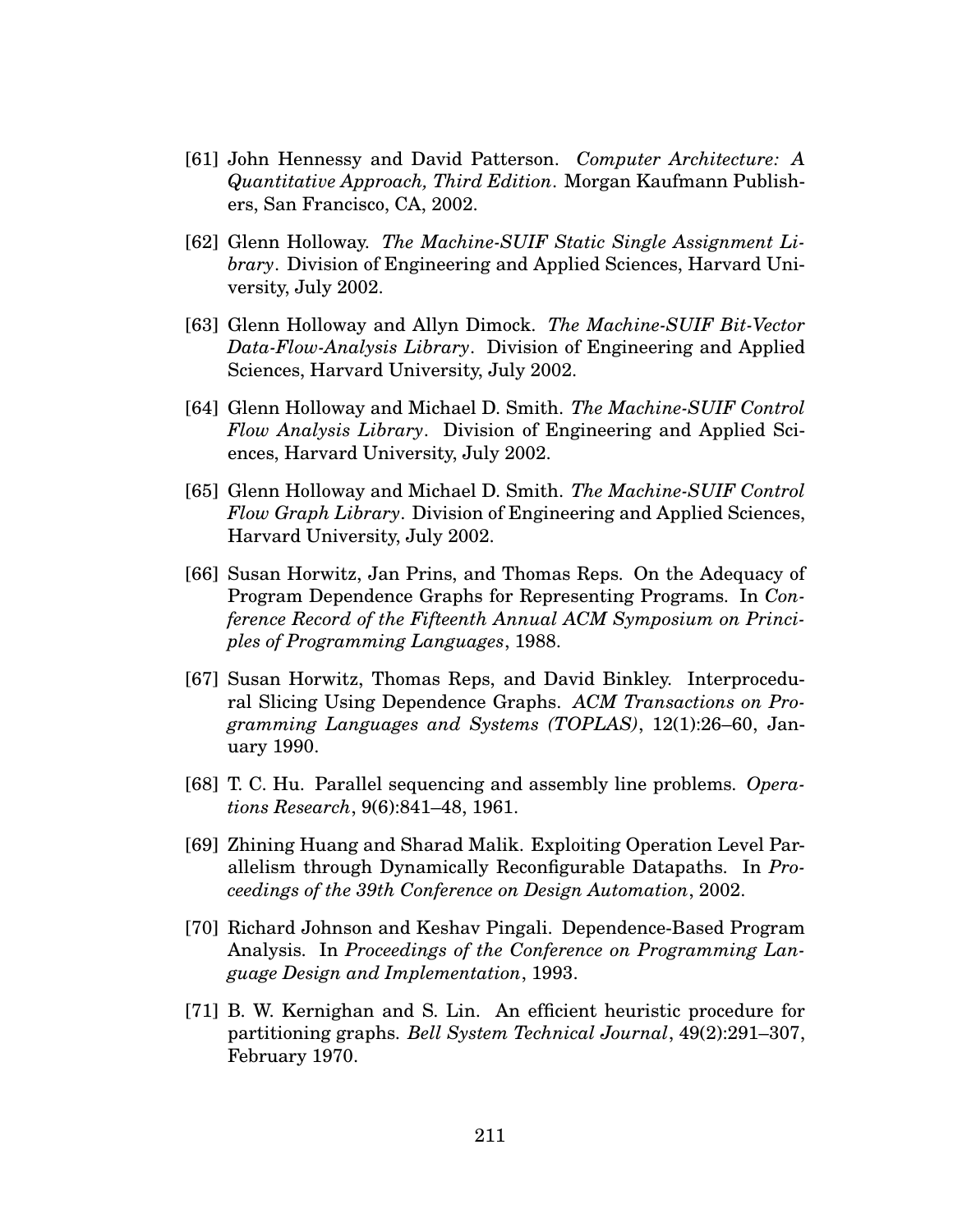- [72] Rainer Kolisch and Sonke Hartmann. *Project Scheduling: Recent models, algorithms and applications*, chapter Heuristic Algorithms for Solving the Resource-Constrained Project Scheduling problem: Classification and Computational Analysis. Kluwer Academic Publishers, 1999.
- [73] Rainer Kress. *A fast reconfigurable ALU for Xputers*. PhD thesis, University of Kaiserslautern, 1996.
- [74] D. J. Kuck, R. H. Kuhn, D. A. Padua, B. Leasure, and M. Wolfe. Dependence Graphs and Compiler Optimizations. In *Proceedings of the 8th ACM SIGPLAN-SIGACT symposium on Principles of programming languages*, 1981.
- [75] Manjunath Kudlur, Kevin Fan, Michael Chu, and Scott Mahlke. Automatic synthesis of customized local memories for multicluster application accelerators. In *Proceedings of IEEE 15th International Conference on Application-Specific Systems, Architectures and Processors*, 2004.
- [76] Ian Kuon and Jonathan Rose. Measuring the gap between fpgas and asics. *IEEE Transactions on Computer-Aided Design of Integrated Circuits and Systems*, 26(2):203–15, February 2007.
- [77] Monica S. Lam and Robert P. Wilson. Limits of Control Flow on Parallelism. In *Proceedings of the 19th Annual International Symposium on Computer Architecture*, 1992.
- [78] Chunho Lee, Miodrag Potkonjak, and William H. Mangione-Smith. MediaBench: a Tool for Evaluating and Synthesizing Multimedia and Communicatons Systems. In *Proceedings of the 30th annual ACM/IEEE international symposium on Microarchitecture*, 1997.
- [79] Jaejin Lee. *Compilation Techniques for Explicitly Parallel Programs*. PhD thesis, University of Illinois at Urbana-Champaign, Urbana, IL, October 1999.
- [80] Jiahn-Hung Lee, Yu-Chin Hsu, and Youn-Long Lin. A new integer linear programming formulation for the schedulingproblem in data path synthesis. In *Proceedings of ICCAD-89*, pages 20–23, Santa Clara, CA, USA, Nov 1989.
- [81] G. Leguizamon and Z. Michalewicz. A new version of ant system for subset problems. In *Proceedings of the 1999 Congress of Evolutionary Computation*, pages 1459–1464. IEEE Press, 1999.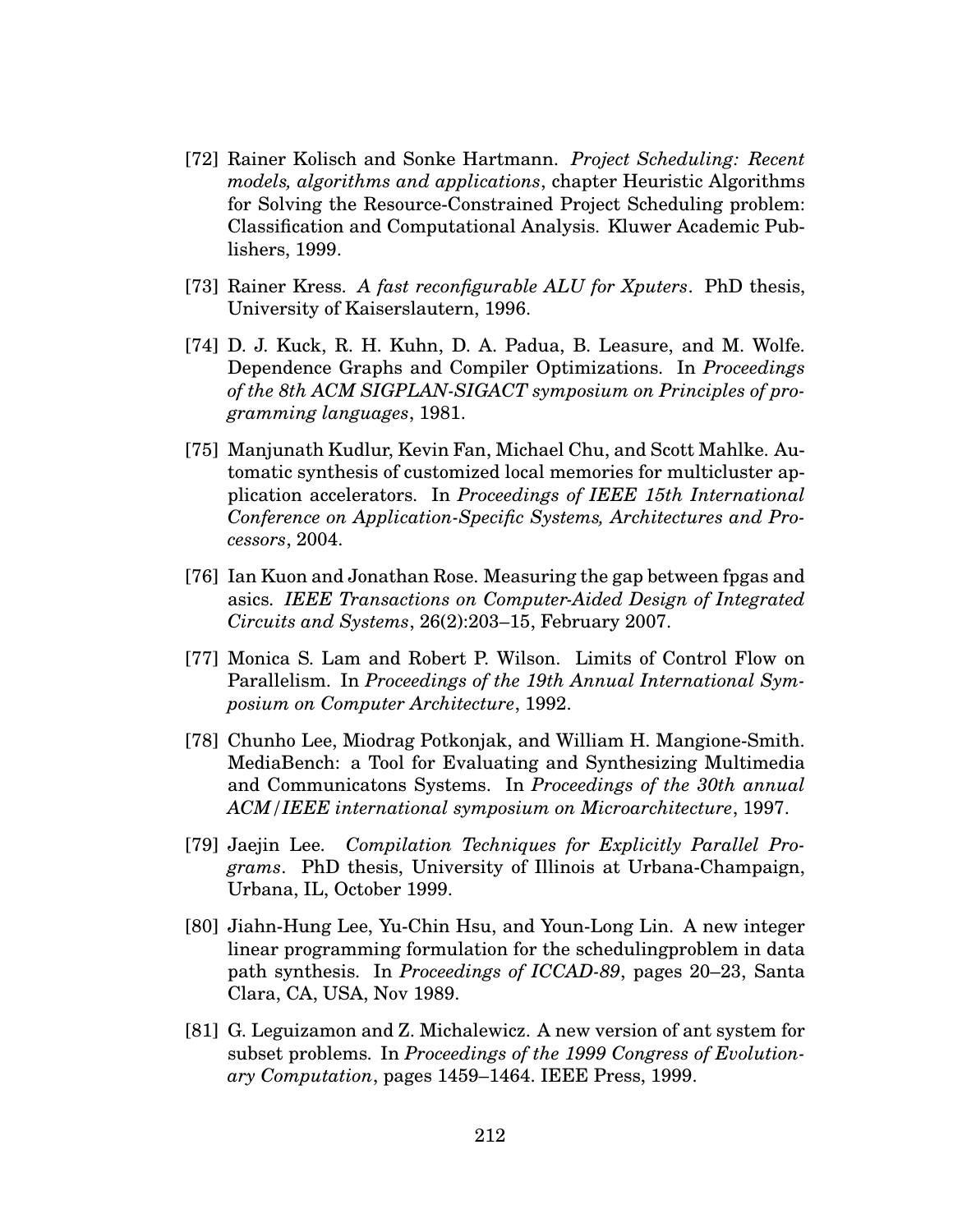- [82] Scott A. Mahlke, David C. Lin, William Y. Chen, Richard E. Hank, and Roger A. Bringmann. Effective Compiler Support for Predicated Execution Using the Hyperblock. In *Proceedings of the 25th International Symposium on Microarchitecture*, 1992.
- [83] M. Morris Mano and Charles Kime. *Logic and Computer Design Fundamentals (2nd edition)*. Prentice Hall, Englewood Cliffs, NJ, 1999.
- [84] Yan Meng, Andrew P. Brown, Ronald A. Iltis, Timothy S herwood, Hua Lee, and Ryan Kastner. Mp core: Algorithm and design techniques for efficient channel estimation in wireless applications. In *Proceedings of the 42nd Design Automation Conference (DAC)*, Anaheim, California, USA, June 2005.
- [85] R. Michel and M. Middendorf. *New Ideas in Optimization*, chapter An ACO algorithm for the shortest supersequence problem, pages 51–61. McGraw Hill, London, UK, 1999.
- [86] Giovanni De Micheli. *Synthesis and Optimization of Digital Circuits*. McGraw-Hill, 1994.
- [87] Gordon E. Moore. Cramming More Components onto Integrated Circuits. *Electronics*, 38(8), April 1965.
- [88] Steven S. Muchnick. *Advanced Compiler Design and Implementation*. Morgan Kaufmann Publishers, San Francisco, CA, 1997.
- [89] Karl J. Ottenstein, Robert A. Ballance, and Arthur B. Maccabe. The Program Dependence Web: A Representation Supporting Control- , Data-, and Demand-Driven Interpretation of Imperative Languages. In *Proceedings of the ACM SIGPLAN 1990 conference on Programming language design and implementation*, 1990.
- [90] Preeti Ranjan Panda, Nikil D. Dutt, and Alexandru Nicolau. Exploiting Off-Chip Memory Access Modes in High-Level Synthesis. In *Proceedings of the 1997 IEEE/ACM International Conference on Computer-Aided Design*, 1997.
- [91] Santosh Pande. A Compile Time Partitioning Method for DOALL Loops on Distributed Memory Systems. In *Proceedings of 1996 International Conference on Parallel Processing*, 1996.
- [92] Santosh Pande and Dharma P. Agrawal, editors. *Compiler Optimizations for Scalable Parallel Systems: Languages, Compilation*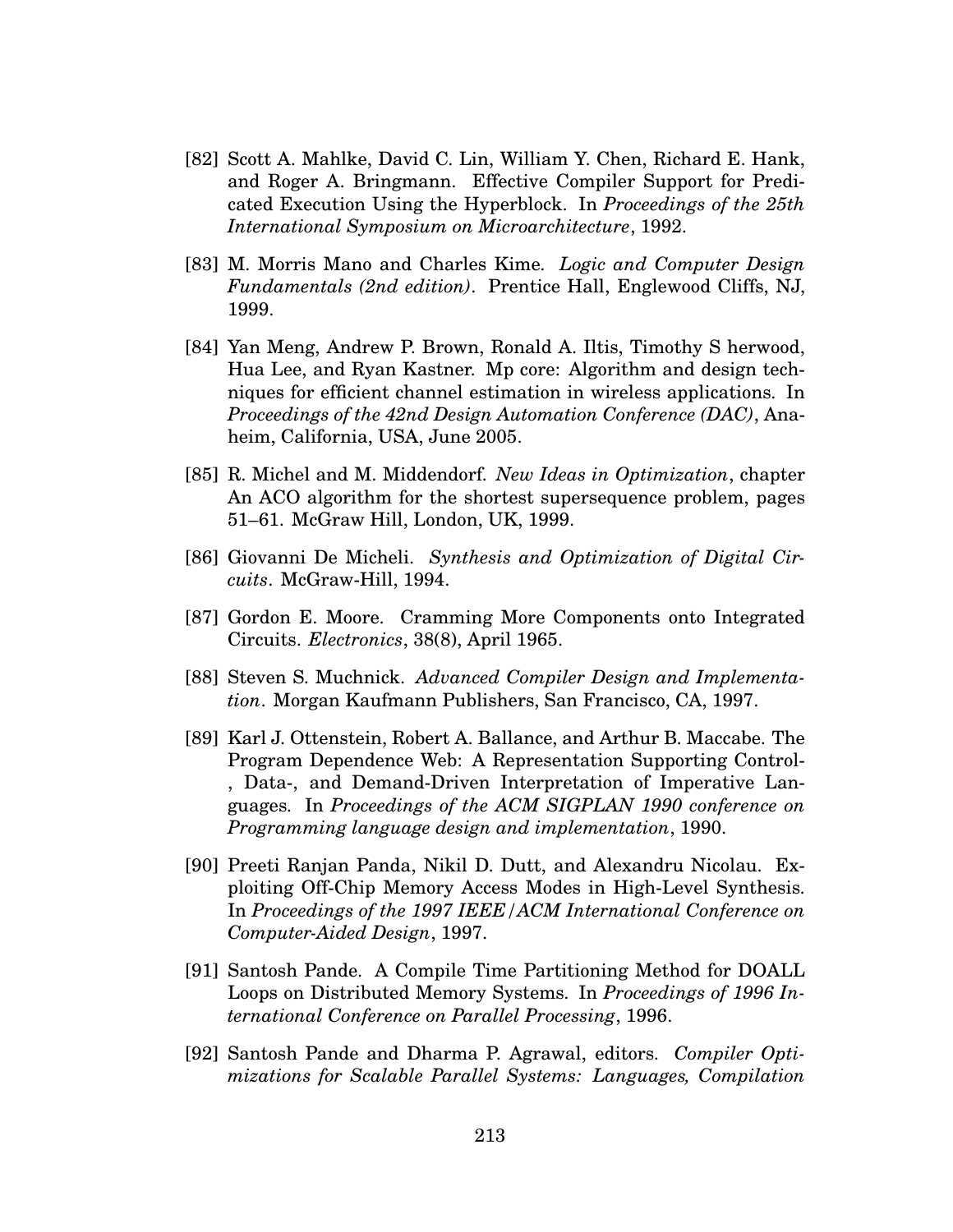*Techniques, and Run Time Systems*. Springer, Heidelberg, Germany, 2001.

- [93] In-Cheol Park and Chong-Min Kyung. Fast and near optimal scheduling in automatic data path synthesis. In *DAC '91: Proceedings of the 28th conference on ACM/IEEE design automation*, pages 680–685, New York, NY, USA, 1991. ACM Press.
- [94] Rafael S. Parpinelli, Heitor S. Lopes, and Alex A. Freitas. Data mining with an ant colony optimization algorithm. *IEEE Transaction on Evolutionary Computation*, 6(4):321–332, August 2002.
- [95] David Patterson and John Hennessy. *Computer Organization and Design: The Hardware/Software Interface, Second Edition*. Morgan Kaufmann Publishers, San Francisco, CA, 1997.
- [96] P. G. Paulin and J. P. Knight. Force-directed scheduling in automatic data path synthesis. In *24th ACM/IEEE Conference Proceedings on Design Automation Conference*, 1987.
- [97] P. G. Paulin and J. P. Knight. Force-directed scheduling for the behavioral synthesis of asic's. *IEEE Trans. Computer-Aided Design*, 8:661–679, 1989.
- [98] Pierre G. Paulin and John P. Knight. Force-Directed Scheduling for the Behavioral Synthesis of ASICs. *IEEE Transactions on Computer-Aided Design of Integrated Citcuits and Systems*, 8(6):661–79, June 1989.
- [99] P. Poplavko, C.A.J. van Eijk, and T. Basten. Constraint analysis and heuristic scheduling methods. In *Proceedings of 11th. Workshop on Circuits, Systems and Signal Processing (ProRISC2000)*, pages 447– 453, 2000.
- [100] J. Ramanujam and P. Sadayappan. Compile-time Techniques for Data Distribution in Distributed Memory Machines. *IEEE Transactions on Parallel and Distributed Systems*, 2(4):472–82, October 1991.
- [101] Narasimhan Ramasubramanian, Ram Subramanian, and Santosh Pande. Automatic Analysis of Loops to Exploit Operator Parallelism on Reconfigurable Systems. In *Proceedings of the 11th International Workshop on Languages and Compilers for Parallel Computing*, 1998.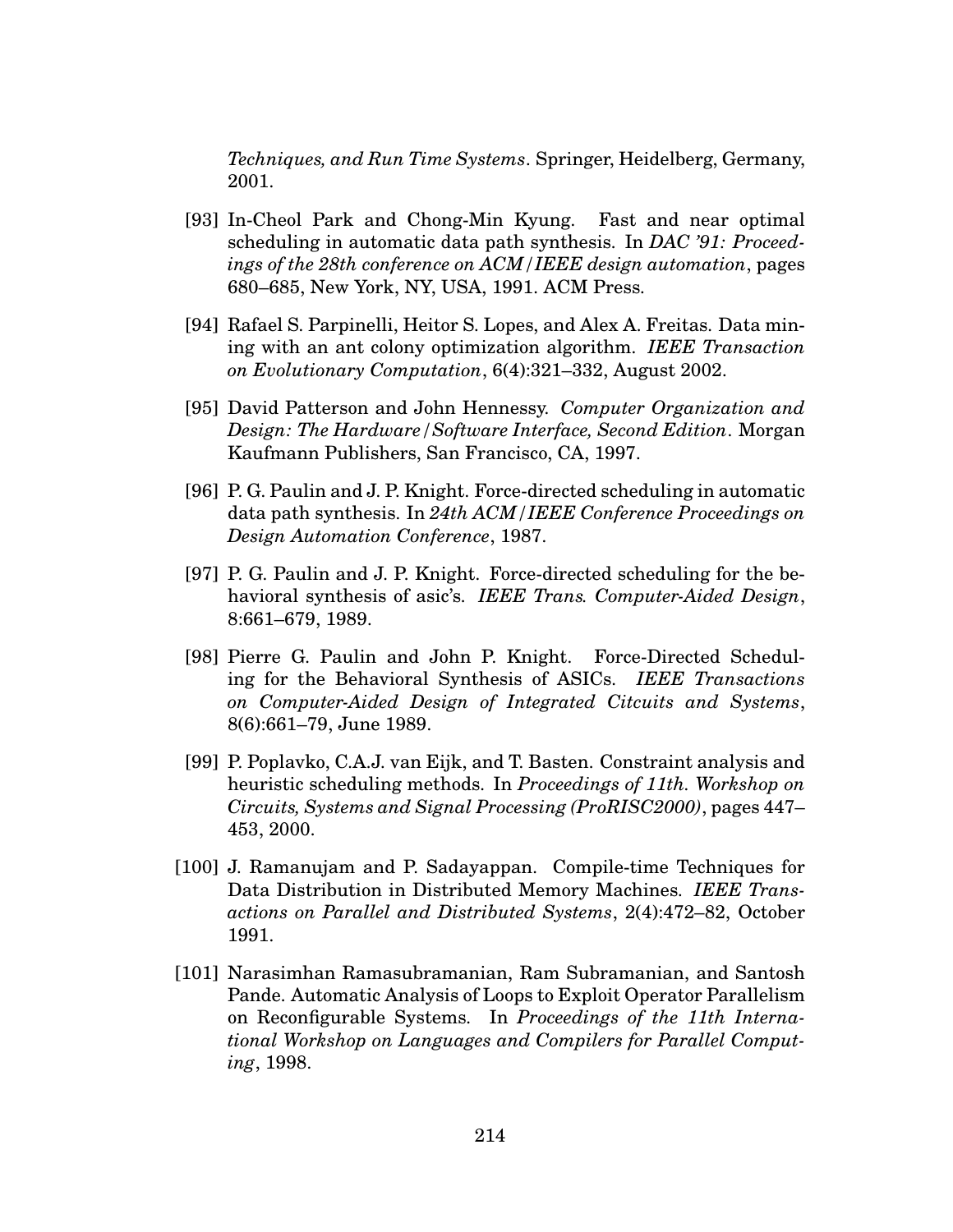- [102] Ronny Ronen, Avi Mendelson, Konrad Lai, Shih-Lien Lu, Fred Pollack, and John P. Shen. Coming Challenges in Microarchitecture and Architecture. *Proc. of the IEEE*, 89(3):325–40, March 2001.
- [103] Jonathan Rose, Abbas El Gamal, and Alberto Sangiovanni-Vincentelli. Architecture of Field-Programmable Gate Arrays. *Proc. of the IEEE*, 81(7):1010–29, July 1993.
- [104] Barry K. Rosen, Mark N. Wegman, and F. Kenneth Zadeck. Global Value Numbers and Redundant Computations. In *Proceedings of the 15th ACM SIGPLAN-SIGACT symposium on Principles of programming languages*, 1988.
- [105] Vivek Sarkar. *Partitioning and Scheduling Parallel Programs for Multiprocessors*. MIT Press, Cambridge, MA, 1989.
- [106] Ruud Schoonderwoerd, Owen Holland, Janet Bruten, and Leon Rothkrantz. Ant-based load balancing in telecommunications networks. *Adaptive Behavior*, 5:169–207, 1996.
- [107] Robert Schreiber, Shail Aditya, Scott Mahlke, Vinod Kathail, B. Ramakrishna Rau, Darren Cronquist, and Mukund Sivaraman. Piconpa: High-level synthesis of nonprogrammable hardware accelerators. *Journal of VLSI Signal Processing Systems*, 31(2):127–42, June 2002.
- [108] J. M. J. Schutten. List scheduling revisited. *Operation Research Letter*, 18:167–170, 1996.
- [109] Semiconductor Industry Association. *International Technology Roadmap for Semiconductors, 2002 Update*, 2002.
- [110] Alok Sharma and Rajiv Jain. Insyn: Integrated scheduling for dsp applications. In *DAC*, pages 349–354, 1993.
- [111] Kuei-Ping Shih, Jang-Ping Sheu, and Chua-Huang Huang. Statement-Level Communication-Free Partitioning Techniques for Parallelizing Compilers. In *Proceedings of the 9th Workshop on Languages and Compilers for Parallel Computing*, 1996.
- [112] Michael D. Smith and Glenn Holloway. *An Introduction to Machine SUIF and Its Portable Libraries for Analysis and Optimization*. Division of Engineering and Applied Sciences, Harvard University, July 2002.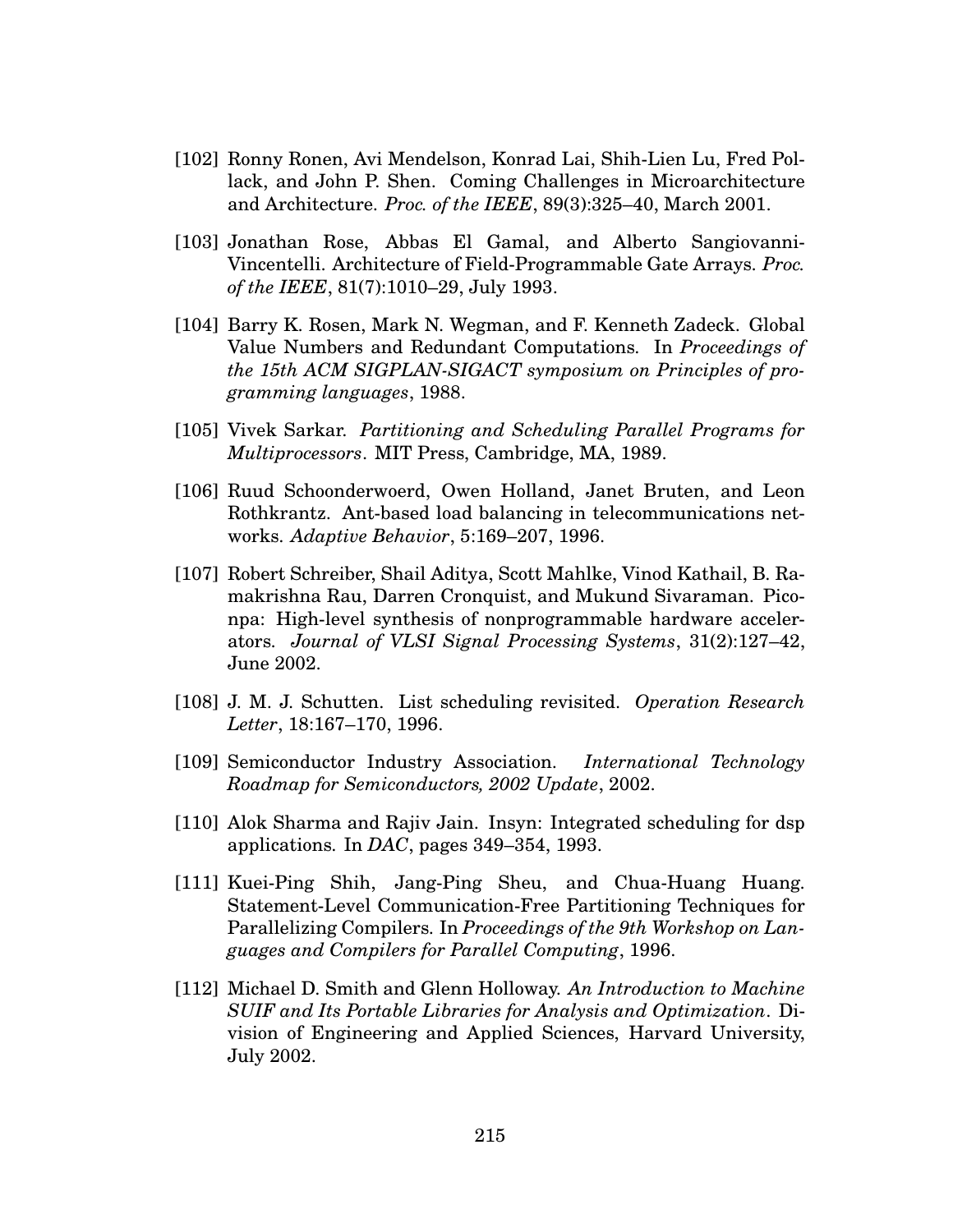- $[113]$  T. Stützle and M. Dorigo. A short convergence proof for a class of ACO algorithms. *IEEE Transactions on Evolutionary Computation*, 6(4):358–365, 2002.
- [114] Thomas Stützle and Holger H. Hoos. MAX-MIN Ant System. Future *Generation Comput. Systems*, 16(9):889–914, September 2000.
- [115] Roy A. Sutton, Vason P. Srini, and Jan M. Rabaey. A multiprocessor dsp system using paddi-2. In *DAC '98: Proceedings of the 35th annual conference on Design automation*, pages 62–65, New York, NY, USA, 1998. ACM.
- [116] Philip H. Sweany and Steve J. Beaty. Instruction scheduling using simulated annealing. In *Proceedings of 3rd International Conference on Massively Parallel Computing Systems*, 1998.
- [117] Xinan Tang, Manning Aalsma, and Raymond Jou. A Compiler Directed Approach to Hiding Configuration Latency in Chameleon Processors. In *Proceedings of the 10th International Conference on Field-Programmable Logic and Applications*, 2000.
- [118] Michael Bedford Taylor, Jason Kim, Jason Miller, David Wentzlaff, Fae Ghodrat, Ben Greenwald, Henry Hoffman, Paul Johnson, Jae-Wook Lee, Walter Lee, Albert Ma, Arvind Saraf, Mark Seneski, Nathan Shnidman, Volker Strumpen, Matt Frank, Saman Amarasinghe, and Anant Agarwal. The Raw Microprocessor: a Computational Fabric for Software Circuits and General-Purpose Programs. *IEEE Micro*, 22(2):25–35, March/Arpil 2002.
- [119] Donald E. Thomas, Elizabeth D. Lagnese, John A. Nestor, Jayanth V. Rajan, Robert L. Blackburn, and Robert A. Walker. *Algorithmic and Register-Transfer Level Synthesis: The System Architect's Workbench*. Kluwer Academic Publishers, Norwell, MA, 1989.
- [120] Haluk Topcuouglu, Salim Hariri, and Min you Wu. Performanceeffective and low-complexity task scheduling for heterogeneous computing. *IEEE Trans. Parallel Distrib. Syst.*, 13(3):260–274, 2002.
- [121] Justin L. Tripp, Preston A. Jackson, and Brad L. Hutchings. Sea Cucumber: A Synthesizing Compiler for FPGAs. In *Proceedings of the 12th International Conference on Field-Programmable Logic and Applications*, 2002.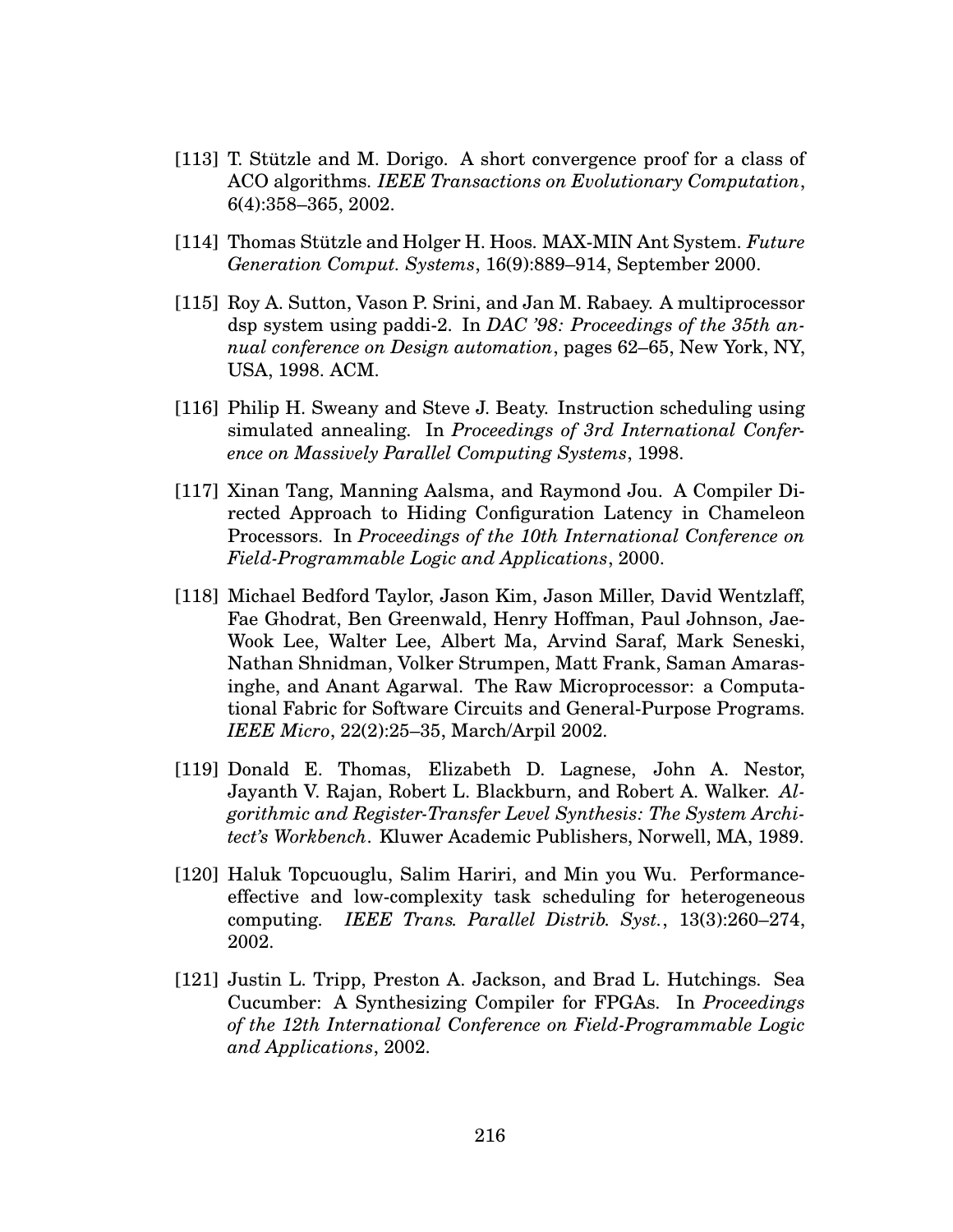- [122] W. F. J. Verhaegh, E. H. L. Aarts, J. H. M. Korst, and P. E. R. Lippens. Improved force-directed scheduling. In *EURO-DAC '91: Proceedings of the conference on European design automation*, pages 430–435, Los Alamitos, CA, USA, 1991. IEEE Computer Society Press.
- [123] W. F. J. Verhaegh, P. E. R. Lippens, E. H. L. Aarts, J. H. M. Korst, A. van der Werf, and J. L. van Meerbergen. Efficiency improvements for force-directed scheduling. In *ICCAD '92: Proceedings of the 1992 IEEE/ACM international conference on Computer-aided design*, pages 286–291, Los Alamitos, CA, USA, 1992. IEEE Computer Society Press.
- [124] Elliot Waingold, Michael Taylor, Devabhaktuni Srikrishna, Vivek Sarkar, Walter Lee, Victor Lee, Jang Kim, Matthew Frank, Peter Finch, Rajeev Barua, Jonathan Babb, Saman Amarasinghe, and Anant Agarwal. Baring It All to Software: Raw Machines. *Computer*, 30(9):86–93, September 1999.
- [125] Gang Wang, Wenrui Gong, and Ryan Kastner. A New Approach for Task Level Computational Resource Bi-partitioning. *15th International Conference on Parallel and Distributed Computing and Systems*, 1(1):439–444, November 2003.
- [126] Gang Wang, Wenrui Gong, and Ryan Kastner. System level partitioning for programmable platforms using the ant colony optimization. *13th International Workshop on Logic and Synthesis, IWLS'04*, June 2004.
- [127] Gang Wang, Wenrui Gong, and Ryan Kastner. Instruction scheduling using MAX-MIN ant optimization. In *15th ACM Great Lakes Symposium on VLSI, GLSVLSI'2005*, April 2005.
- [128] Daniel Weise, Roger F. Crew, Michael Ernst, and Bjarne Steengaard. Value Dependence Graphs: Representation Without Taxation. In *Proceedings of the 21st Annual ACM SIGPLAN-SIGACT Symposium on Principles of Programming Languag*, 1994.
- [129] Kent Wilken, Jack Liu, and Mark Heffernan. Optimal instruction scheduling using integer programming. In *Proceedings of the ACM SIGPLAN 2000 conference on Programming language design and implementation*, 2000.
- [130] Michael Wolfe. *High Performance Compilers for Parallel Computing*. Addison-Wesley, Redwood City, CA, 1996.